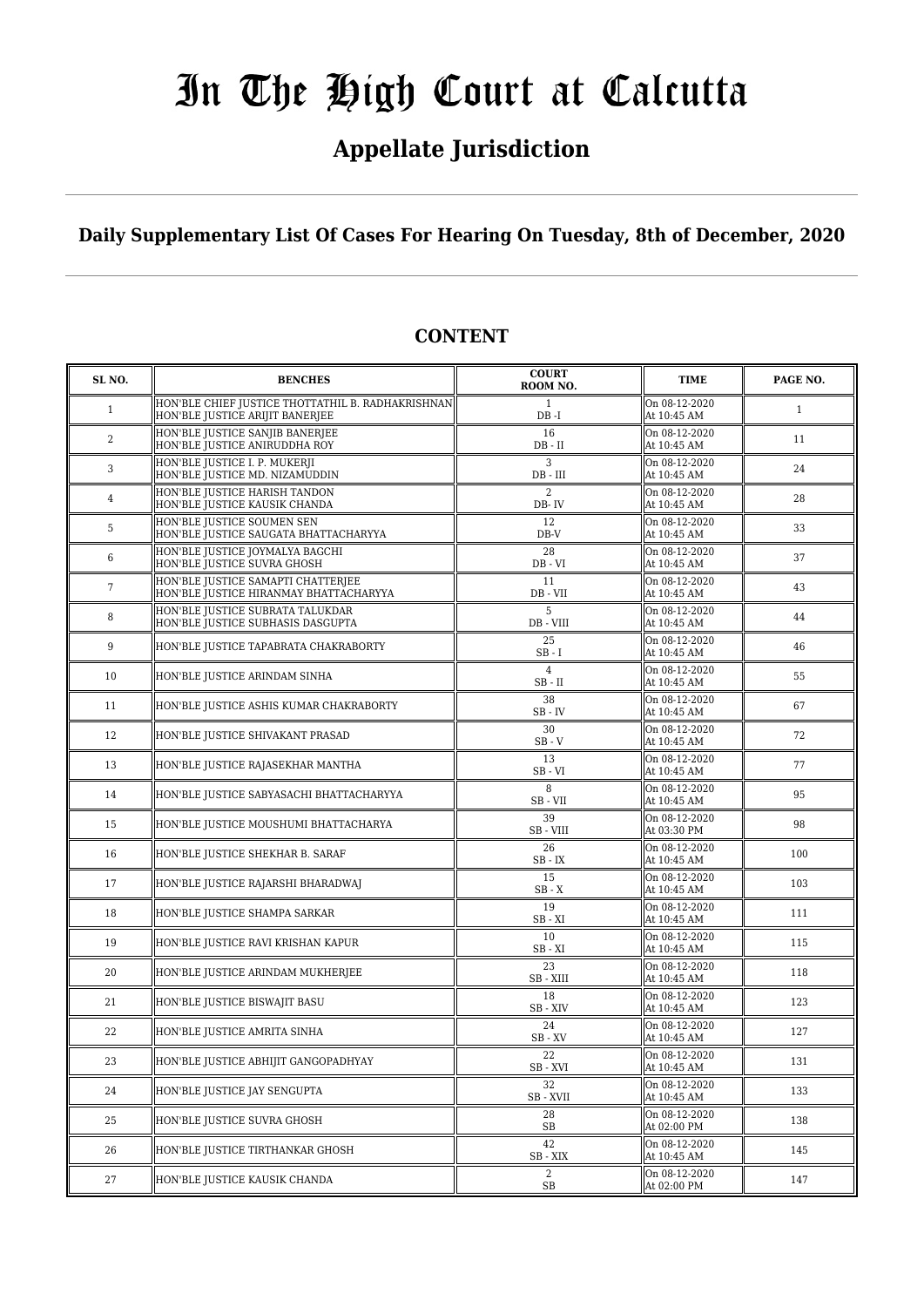

# **Appellate Side**

**DAILY CAUSELIST For Tuesday The 8th December 2020**

**COURT NO. 1**

**DIVISION BENCH (DB -I)**

**AT 10:45 AM**

### **HON'BLE CHIEF JUSTICE THOTTATHIL B. RADHAKRISHNAN HON'BLE JUSTICE ARIJIT BANERJEE ( VIA VIDEO CONFERENCE )**

#### **ON AND FROM MONDAY, THE 7TH DECEMBER, 2020 ISSUED ON 1ST DECEMBER, 2020 IS MODIFIED TO THE FOLLOWING EXTENT. APPEALS FROM ORDERS RELATING TO RESIDUARY UNDER GROUP IX INCLUDING APPLICATIONS CONNECTED THERETO;**

### **PUBLIC INTEREST LITIGATION;**

### **CRIMINAL CONTEMPT MATTERS;**

### **APPEALS UNDER SECTION 19(1)(a) OF THE CONTEMPT OF COURT'S ACT;**

### **APPLICATIONS UNDER SECTION 27 OF THE ELECTRICITY REGULATORY COMMISSION ACT, 1998; INCLUDING APPLICATIONS CONNECTED THERETO;**

### **HABEAS CORPUS;**

### **ANY OTHER MATTER, IRRESPECTIVE OF CLASSIFICATION, AS DIRECTED BY THE HON'BLE CHIEF JUSTICE.**

#### **NOTE: MATTERS WILL BE TAKEN UP THROUGH PHYSICAL HEARING ONLY WHEN BOTH THE PARTIES ARE AGREED.**

### **NO MENTIONING IN COURT**

### **FOR JUDGMENT**

1 WPA/13067/2017 APURBA BHATTACHARYA VS STATE OF WEST BENGAL & ORS SAYANTI SENGUPTA

IA NO: CAN/1/2017(Old No:CAN/9020/2017)

### **FIXED MATTER**

| 2   | WPA/7252/2018                             | COURT IN ITS OWN<br><b>MOTION IN RE</b><br>OVERCROWDING IN<br><b>PRISONS</b><br>VS |                      | SAIKAT BANERJEE |
|-----|-------------------------------------------|------------------------------------------------------------------------------------|----------------------|-----------------|
| wt3 | WPA/4510/1997                             | TAPAS KR.BHANJA<br>VS<br>THE STATE                                                 | TAPAS KR.BHANJA      | SAIKAT BANERJEE |
| wt4 | WPA/5440/2020                             | <b>APARAJITA BOSE</b><br>VS<br>STATE OF WEST BENGAL &<br>ORS.                      | <b>INDRAJEET DEY</b> |                 |
|     | IA NO. CANI/1/2020(OLIMAC CANI/2147/2020) |                                                                                    |                      |                 |

IA NO: CAN/1/2020(Old No:CAN/3147/2020)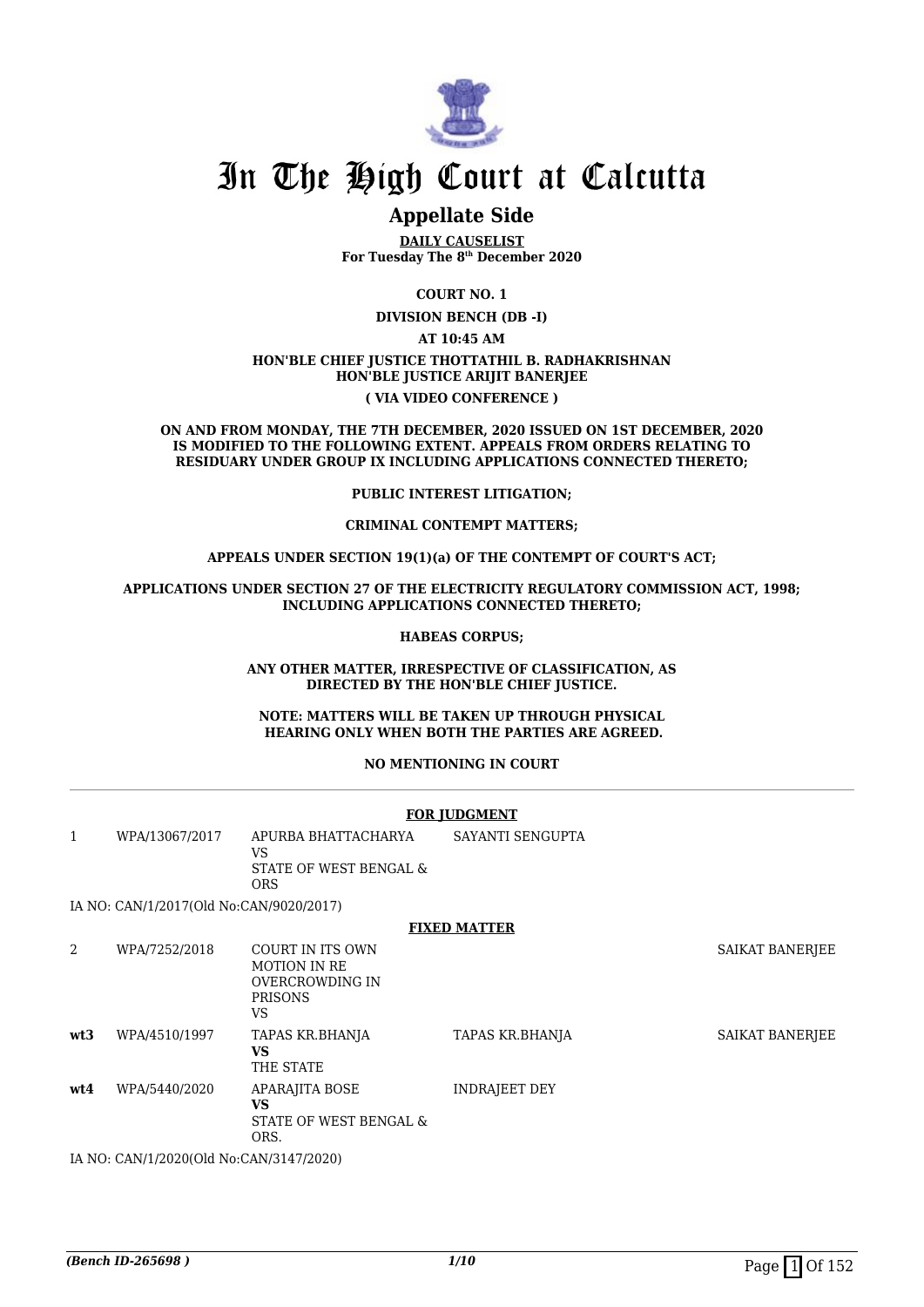| wt5  | WPA/8573/2018                          | THE HON'BLE COURT'S IN<br><b>ITS OWN MOTION</b><br><b>VS</b>                                                                                                 | N.A.                                             | <b>SAIKAT BANERJEE</b> |
|------|----------------------------------------|--------------------------------------------------------------------------------------------------------------------------------------------------------------|--------------------------------------------------|------------------------|
| 6    | WPA/10138/2020                         | STATE OF WEST BENGAL<br>THE COURT ON ITS OWN<br>MOTION IN RE SMUGGLING<br>AND ILLEGAL TRADING OF<br>ENDANGERED SPECIES OF<br><b>BIRDS</b><br><b>VS</b><br>NA | SAIKAT BANERJEE                                  |                        |
|      | IA NO: CAN/1/2020                      |                                                                                                                                                              |                                                  |                        |
| 7    | WPA/18102/2000                         | PETER JAMES GIFRAN VON<br>KALKSTEIN-BLEACH<br><b>VS</b><br>THE STATE                                                                                         | <b>HABEAS CORPUS</b><br>P.J.G.VON.K.BLEACH (I.P) |                        |
| 8    | WPA/12688/2002                         | KUNAL MUTSUDDI<br><b>VS</b><br>THE STATE OF WEST<br><b>BENGAL</b>                                                                                            | SOURAV BHATTACHARYA                              |                        |
| 9    | WPA/9222/2003                          | HRISHIKESH SAPUI<br><b>VS</b><br>STATE OF W.B.                                                                                                               | RANJIT KUMAR GHOSAL                              |                        |
| 10   | WPA/17506/2003                         | AMIRUDDIN MOLLA<br>VS<br>UNION OF INDIA                                                                                                                      | <b>GAUSUL ALAM</b>                               |                        |
|      | IA NO: CAN/1/2004(Old No:CAN/329/2004) |                                                                                                                                                              |                                                  |                        |
| 11   | WPA/19085/2005                         | <b>SAMIR MONDAL</b><br>VS<br>STATE OF W.B.                                                                                                                   | UTTAM KR. KAMILA                                 |                        |
| 12   | WPA/405/2006                           | <b>BIMALA CHAKRABORTY</b><br>ANR.<br><b>VS</b><br>THE STATE                                                                                                  | D.BANERJEE                                       |                        |
| 13   | WPA/15630/2006                         | SK. MASIUR RAHAMAN<br><b>VS</b><br><b>STATE</b>                                                                                                              | ANIRUDHA MOHANTA                                 |                        |
| 14   | WPA/15422/2007                         | CHANDASHREE GOLUI<br>(NEE SAHA)<br>VS<br><b>ABHIJIT SAHA &amp; ORS</b>                                                                                       | ASHOKE NATH MUKHERJEE                            |                        |
| 15   | WPA/12439/2008                         | SRI SWAPAN NASKAR<br>VS<br>STATE OF WEST BENGAL &<br><b>ORS</b>                                                                                              | <b>MUKTESWAR MAITY</b>                           |                        |
| 16   | WPA/21012/2008                         | <b>LALTU SIL</b><br>VS<br>STATE OF WEST BENGAL $\&$<br><b>ORS</b>                                                                                            | ASIS BHATTACHARYYA                               |                        |
| 17   | WPA/8307/2009                          | SRI RANJIT SINGHA<br><b>VS</b><br>STATE OF WEST BENGAL &<br><b>ORS</b>                                                                                       | SOMNATH BANERJEE                                 |                        |
| wt18 | WPA/21072/2008                         | RANJIT KUMAR SINGHA<br><b>VS</b><br>STATE OF WEST BENGAL $\&$<br>ORS.                                                                                        | SOMNATH BANERJEE                                 |                        |
| 19   | WPA/11725/2009                         | <b>DHIRAJ BISWAS</b><br><b>VS</b><br>STATE OF WEST BENGAL &<br>ORS.                                                                                          | HIRANMOY BHATTACHARYYA                           |                        |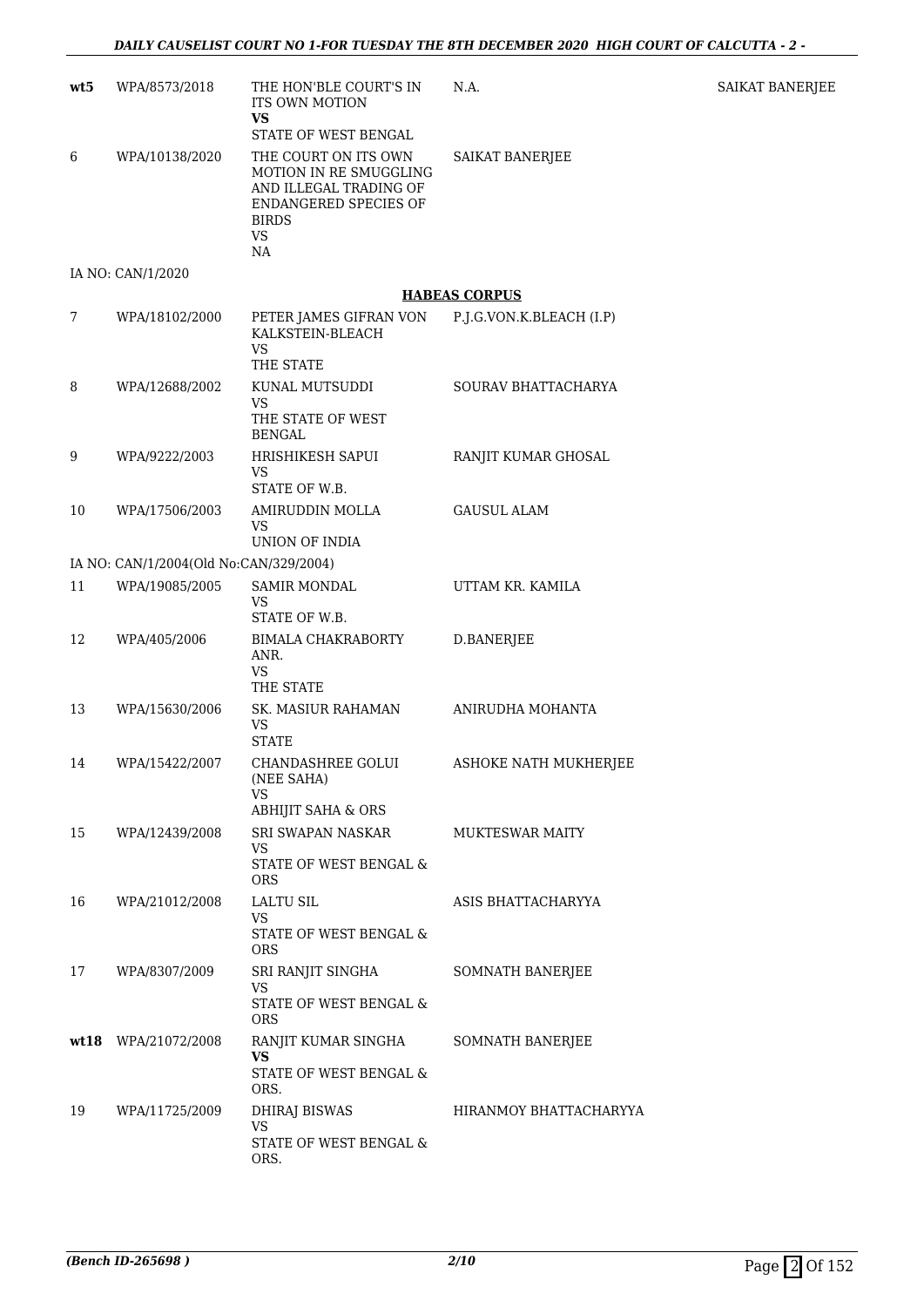| 20 | WPA/2732/2010         | TAPAN KUMAR MAITY                                 | INTAZ ALI SHAH           |
|----|-----------------------|---------------------------------------------------|--------------------------|
|    |                       | VS<br>STATE OF WEST BENGAL &                      |                          |
|    |                       | <b>ORS</b>                                        |                          |
| 21 | WPA/7321/2010         | <b>AMARJIT KOUR</b><br>VS.                        | <b>TANMOY KHAN</b>       |
|    |                       | STATE OF WEST BENGAL &<br><b>ORS</b>              |                          |
| 22 | WPA/12794/2010        | <b>AJIT RUIDAS</b>                                | SUBRATA BHATTACHARJYA    |
|    |                       | VS<br>STATE AND ORS                               |                          |
| 23 | WPA/17558/2010        | <b>REAZ AHMED</b>                                 | <b>ANAND KESHARI</b>     |
|    |                       | VS.<br>STATE OF WEST BENGAL &<br><b>ORS</b>       |                          |
| 24 | WPA/1690/2011         | JALESWARI MURMUR &<br>ANR.                        | DEBASHIS BANERJEE        |
|    |                       | VS.<br>STATE OF WEST BENGAL &<br>ORS.             |                          |
| 25 | WPA/5279/2011         | ASHOK KUMAR RAI                                   | JYOTI PRAKASH CHATTERJEE |
|    |                       | VS<br>STATE OF WEST BENGAL &<br>ORS.              |                          |
| 26 | WPA/8347/2011         | <b>SUKUMAR</b>                                    | SUBRATA BHATTACHARJEE    |
|    |                       | CHATTOPADHYAY<br>VS.                              |                          |
|    |                       | STATE OF WEST BENGAL &<br>ORS.                    |                          |
| 27 | WPA/10291/2011        | PRASENJIT MANDAL                                  | <b>GOPAL CHANDRA RAY</b> |
|    |                       | VS<br>STATE OF WEST BENGAL &<br>ORS.              |                          |
| 28 | WPA/12442/2011        | SMT SHILA GHOSH                                   | PRADIP BOSE              |
|    |                       | VS<br>STATE OF WEST BENGAL &<br><b>ORS</b>        |                          |
| 29 | WPA/13995/2011        | TULSI CHARAN<br><b>SADHUKHAN</b>                  | MUKUL KUMAR MITRA        |
|    |                       | VS<br>STATE OF WEST BENGAL &<br><b>ORS</b>        |                          |
| 30 | WPA/14102/2011        | <b>SMT. SWAPNA BARMAN</b>                         | MRITYUNJOY CHATTERJEE    |
|    |                       | VS.<br>STATE OF WEST BENGAL &<br><b>ORS</b>       |                          |
| 31 | WPA/15572/2011        | PRAFULLA GAYEN                                    | <b>RAJARSHI BASU</b>     |
|    |                       | VS<br>STATE OF W B & ORS                          |                          |
|    | $wt32$ WPA/15574/2011 | LAKSHMI RANI                                      | RAJARSHI BASU            |
|    |                       | PATTANAYAK<br>VS.                                 |                          |
|    |                       | STATE OF W B & ORS                                |                          |
| 33 | WPA/16120/2011        | <b>SUDEB DAKSHIT</b><br>VS.                       | DEBOLEENA MITRA          |
|    |                       | STATE OF WEST BENGAL &<br><b>ORS</b>              |                          |
| 34 | WPA/18221/2011        | KAMALESH RAY                                      | ARABINDA RAY             |
|    |                       | <b>VS</b><br>STATE OF WEST BENGAL &<br><b>ORS</b> |                          |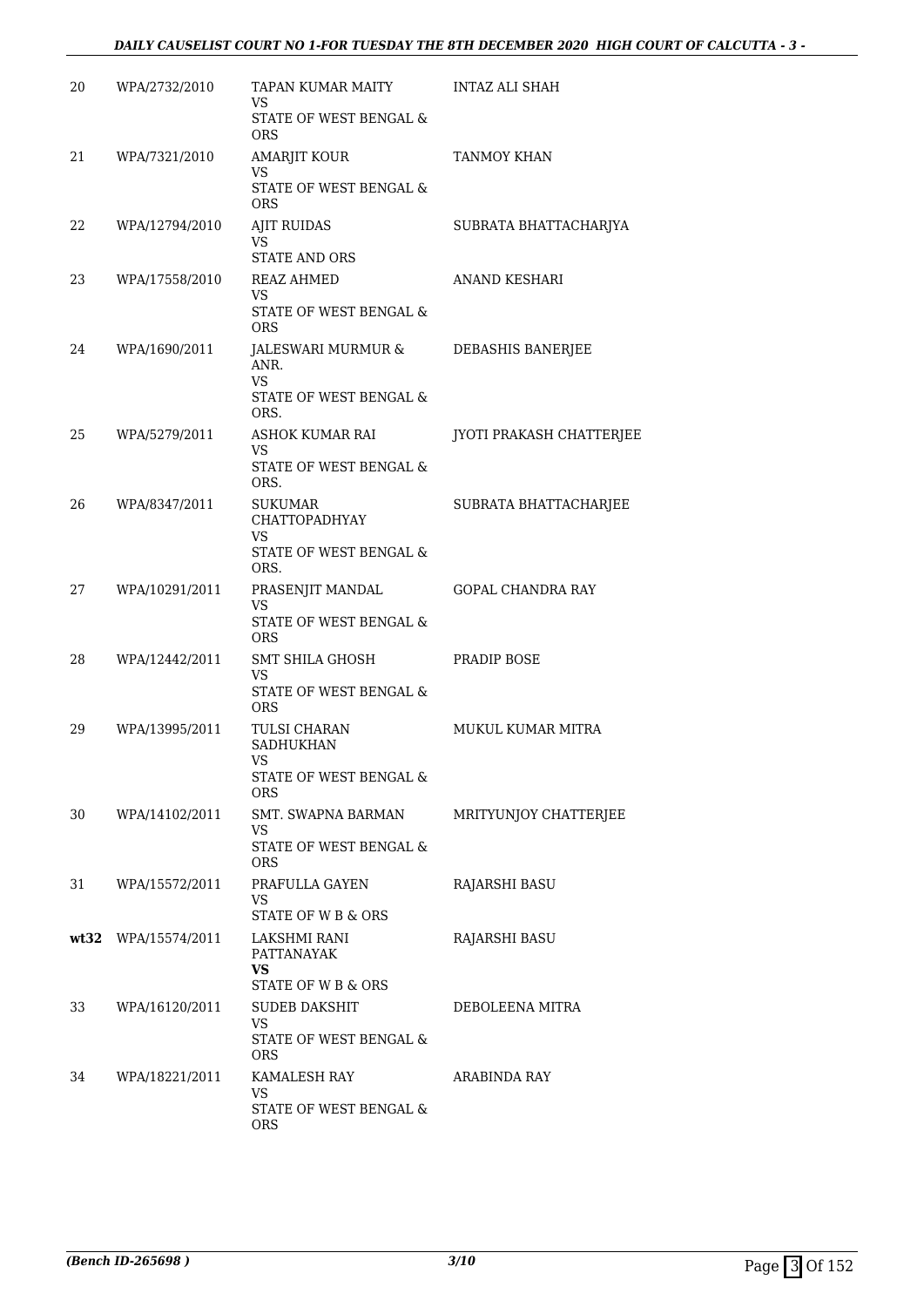| 35 | WPA/18963/2011 | CHANDRA SEKHAR DAN<br>VS                                                  | SOMNATH BANERJEE                     |
|----|----------------|---------------------------------------------------------------------------|--------------------------------------|
|    |                | STATE OF WEST BENGAL &<br><b>ORS</b>                                      |                                      |
| 36 | WPA/20067/2011 | <b>MANSURA BIBI</b><br>VS<br>STATE OF W B & ORS                           | SUMITA SHAW                          |
| 37 | WPA/20945/2011 | PRASENJIT MONDAL<br>VS<br>STATE OF W B & ORS                              | <b>GOPAL CHANDRA RAY</b>             |
| 38 | WPA/7700/2012  | KALAWATI DEVI<br>VS<br>STATE OF WEST BENGAL &<br>ORS.                     | KRISHAN RAY                          |
| 39 | WPA/7707/2012  | ABUL HOSSAIN MONDAL<br>VS<br>STATE OF WEST BENGAL &<br><b>ORS</b>         | SOUMI KUNDU                          |
| 40 | WPA/8050/2012  | SK. ABDUL JABBAR ALI<br>VS<br><b>STATE OF WEST BENGAL &amp;</b><br>ORS.   | AKHTAR HOSSAIN                       |
| 41 | WPA/9326/2012  | LATA RANI MAITY<br>VS<br><b>STATE OF W B &amp; ORS</b>                    | ANINDYA SUNDAR DAS                   |
| 42 | WPA/14052/2012 | SIBASHIS CHAKRABIRTY &<br>ANR.<br>VS<br><b>STATE &amp; ORS</b>            | JAYANTA NARAYAN CHATTERJEE           |
| 43 | WPA/17714/2012 | SHYAMALI SAHA<br>VS<br>STATE & ORS.                                       | DEBASISH KARMAKAR                    |
| 44 | WPA/22477/2012 | NARAYAN SAHA @<br>NARAYAN CHANDRA SAHA<br>VS<br>STATE OF WB & ORS         | SOMNATH ROYCHOWDHURY                 |
| 45 | WPA/23401/2012 | <b>LATA MONDAL</b><br>VS<br>UNION OF INDIA & ORS.                         | JAYANTA BANERJEE                     |
| 46 | WPA/24742/2012 | <b>SAYED ABU NASIR</b><br>VS<br><b>STATE OF WB</b>                        |                                      |
| 47 | WPA/8918/2013  | DEEPAK KUMAR<br>PRAHLADKA<br>VS<br><b>STATE OF WB &amp; ORS</b>           | DEEPAK KUMAR PRAHLADKA(IN<br>PERSON) |
| 48 | WPA/15769/2014 | <b>SUDAM PURKAIT</b><br><b>VS</b><br>STATE OF WEST BENGAL &<br><b>ORS</b> | SK JALALUDDIN                        |
| 49 | WPA/34276/2014 | REJAKUL KAZI<br>VS.<br>STATE OF WEST BENGAL &<br><b>ORS</b>               | SHUVANIL CHAKRABORTY                 |
| 50 | WPA/3789/2015  | ANUP BERA<br>VS.<br>STATE OF WEST BENGAL &<br><b>ORS</b>                  | PANCHANAN HAJRA                      |
| 51 | WPA/7697/2015  | JABEDAN BIBI<br>VS.<br>STATE OF WEST BENGAL &<br>ORS                      | MOBAKSHAR ISLAM                      |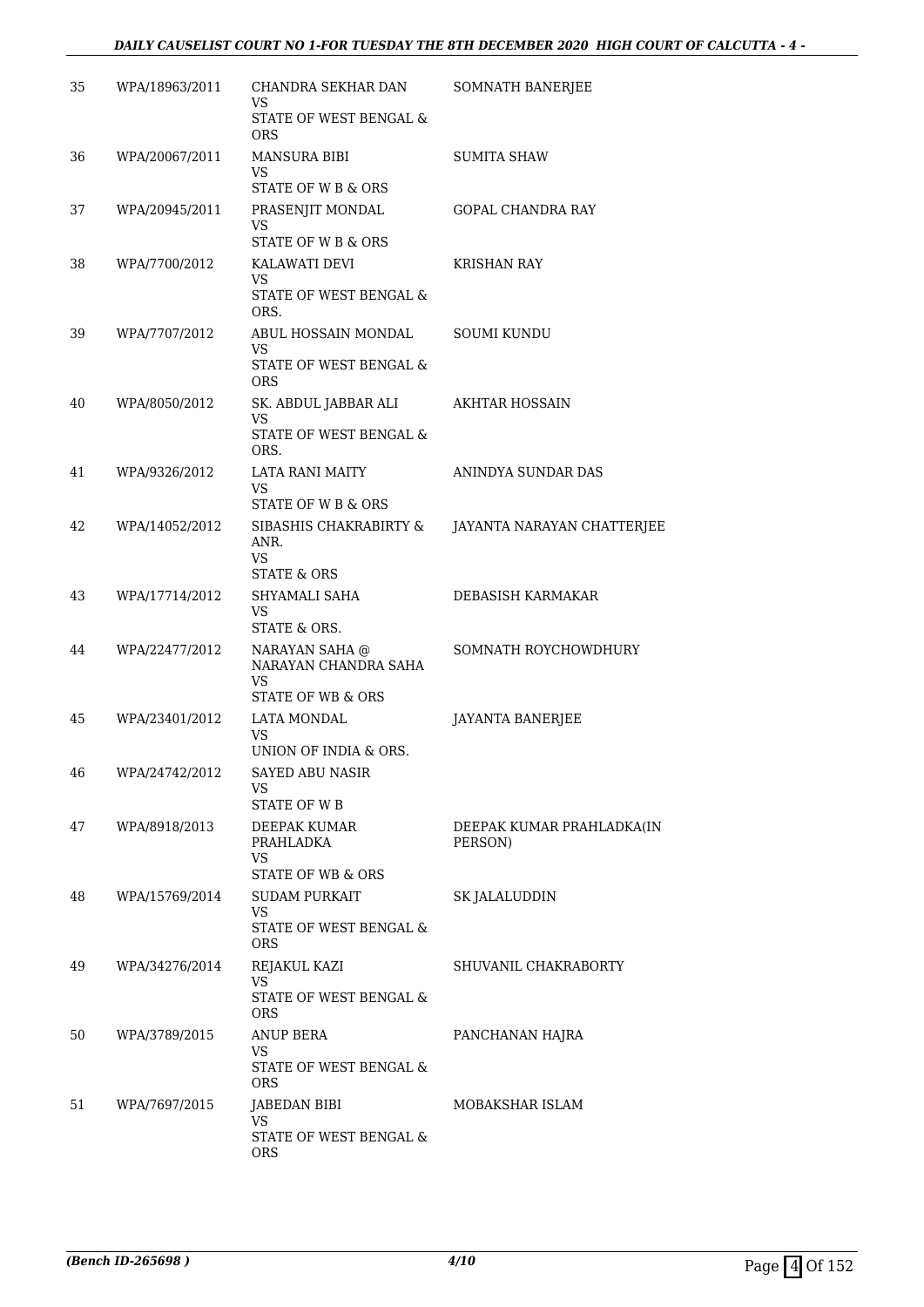### *DAILY CAUSELIST COURT NO 1-FOR TUESDAY THE 8TH DECEMBER 2020 HIGH COURT OF CALCUTTA - 5 -*

| 52 | WPA/30014/2015                           | RAJ KUMAR CHANDRA<br>VS.                                                     | DEBASHIS BANERJEE        |
|----|------------------------------------------|------------------------------------------------------------------------------|--------------------------|
| 53 | WPA/4838/2016                            | UNION OF INDIA & ORS<br>PALTU MONDAL<br>VS                                   | DEVAJYOTI BARMAN         |
|    |                                          | STATE OF WEST BENGAL &<br>ORS.                                               |                          |
| 54 | WPA/6166/2016                            | SK JANE ALAM<br><b>VS</b><br><b>STATE OF WEST BENGAL &amp;</b><br><b>ORS</b> | NILAY SENGUPTA           |
| 55 | WPA/6390/2016                            | PAROMITA PANDEY @ SAHA SARBESH PAL<br>VS                                     |                          |
|    |                                          | STATE OF WEST BENGAL &<br>ORS.                                               |                          |
| 56 | WPA/6990/2016                            | MANOWARA<br>BEGUM@MANOYARA<br><b>BEGUM</b><br>VS.<br>STATE OF WEST BENGAL &  | SUBHAJIT CHATTERJEE      |
| 57 |                                          | <b>ORS</b><br>MD. ALI                                                        | KOMAL SINGH              |
|    | WPA/23234/2016                           | VS.<br>STATE OF WEST BENGAL &<br><b>ORS</b>                                  |                          |
| 58 | WPA/10602/2017                           | <b>GOUTAM KUMAR DAS</b>                                                      | <b>ASIF IQBAL</b>        |
|    |                                          | VS.<br>STATE OF WEST BENGAL &<br>ORS.                                        |                          |
| 59 | WPA/14377/2017                           | MD. KALIM KHAN                                                               | SUBHABRATA CHOWDHURY     |
|    |                                          | VS.<br>STATE OF WEST BENGAL &<br><b>ORS</b>                                  |                          |
| 60 | WPA/16303/2017                           | <b>NARESH PASWAN</b><br>VS.                                                  | TANMAY CHOWDHURY         |
|    |                                          | STATE OF WEST BENGAL &<br><b>ORS</b>                                         |                          |
| 61 | WPA/20300/2017                           | DEBU PANDIT<br><b>VS</b>                                                     | <b>ATIS KUMAR BISWAS</b> |
|    |                                          | STATE OF WEST BENGAL &<br>ORS                                                |                          |
| 62 | WPA/22004/2017                           | SK. DELOWAR<br><b>VS</b>                                                     | MD. ARDUR RAHAMAN        |
|    |                                          | STATE OF WEST BENGAL&<br><b>ORS</b>                                          |                          |
| 63 | WPA/28724/2017                           | <b>SUJIT DAS</b><br>VS.                                                      | <b>MANASI ROY</b>        |
|    |                                          | STATE OF WEST BENGAL &<br><b>ORS</b>                                         |                          |
|    | IA NO: CAN/1/2017(Old No:CAN/11896/2017) |                                                                              |                          |
| 64 | WPA/20950/2018                           | JOY KRISHNA NAG @ JOY<br>KUMAR NAG @ ROHIT<br>VS                             | ARNAB SAHA               |
|    |                                          | STATE OF WEST BENGAL<br>&ORS                                                 |                          |
| 65 | WPA/24282/2018                           | SABIR ALI SEKH<br>VS.                                                        | AMANUL ISLAM             |
|    |                                          | STATE OF WEST BENGAL &<br><b>ORS</b>                                         |                          |
| 66 | WPA/6991/2019                            | ABUJAFFAR MOLLA<br><b>VS</b>                                                 | DEBAYAN SEN              |
|    |                                          | STATE OF WEST BENGAL &<br>ORS                                                |                          |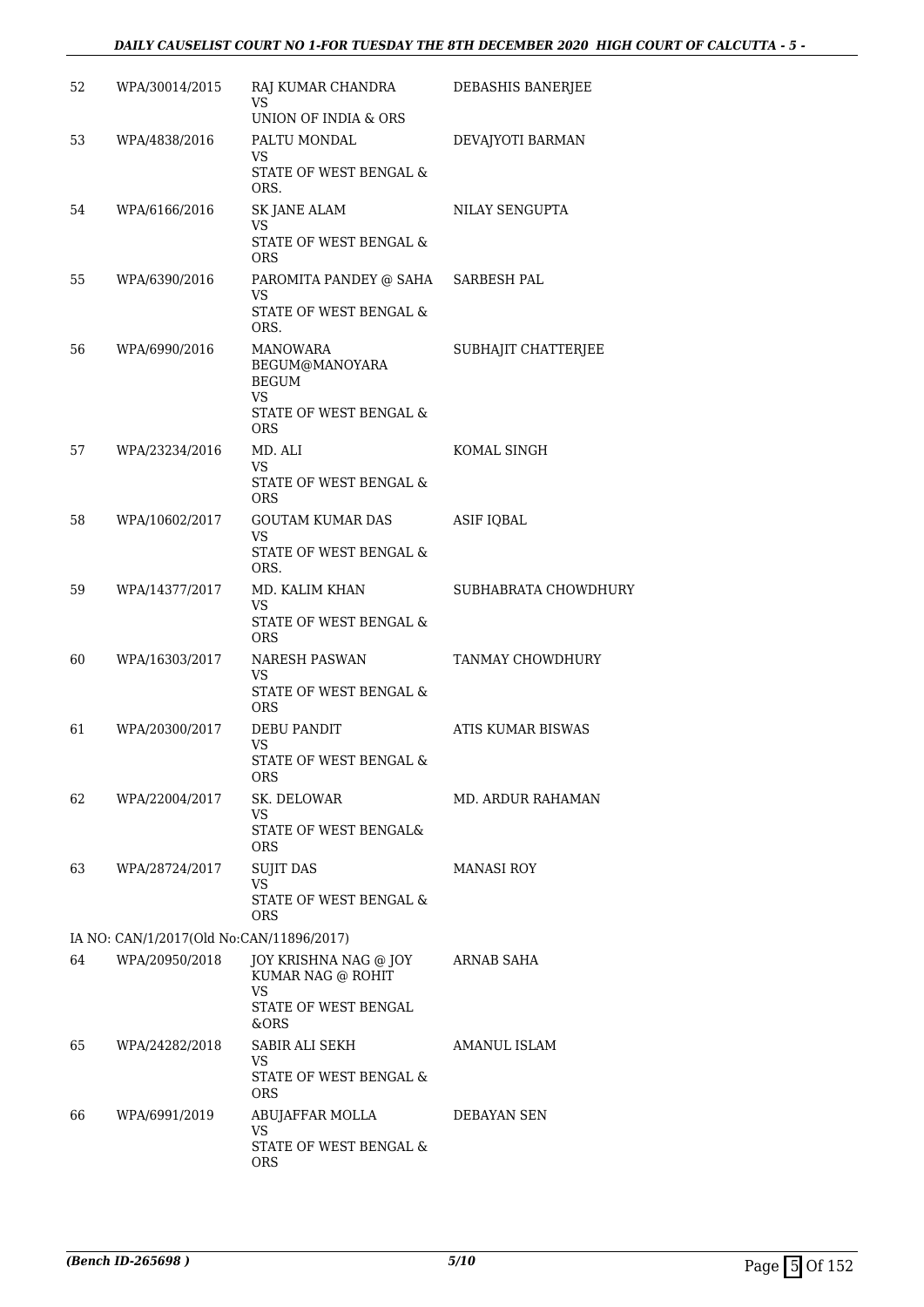| 67 | WPA/18748/2019                          | NASIMA KHATUN<br>VS<br>STATE OF WEST BENGAL &<br><b>ORS</b>                                     | <b>ANISUR RAHAMAN</b> |
|----|-----------------------------------------|-------------------------------------------------------------------------------------------------|-----------------------|
| 68 | WPA/19659/2019                          | PRAJJAL CHAKRABORTY<br><b>VS</b><br><b>STATE OF WEST BENGAL &amp;</b><br><b>ORS</b>             | DIPANJAN DUTT         |
| 69 | WPA/19908/2019                          | <b>SUBRATA DAS</b><br>VS<br>STATE OF WEST BENGAL &<br><b>ORS</b>                                | SHIBASIS CHATTERJEE   |
| 70 | WPA/20407/2019                          | <b>BASUDEV MONDAL</b><br>VS.<br>STATE OF WEST BENGAL &<br><b>ORS</b>                            | RAVI RANJAN KUMAR     |
| 71 | WPA/21057/2019                          | PARASH BISWAS<br>VS<br>JT SEC TO GOVT OF INDIA<br>MIN FINI DEP OF REV CEN<br><b>ECON IN BUR</b> | SOUMYAJIT MISHRA      |
|    | IA NO: CAN/1/2020(Old No:CAN/2329/2020) |                                                                                                 |                       |
| 72 | WPA/22311/2019                          | <b>NUR MAHAMMAD &amp; ORS</b><br>VS.<br>UNION OF INDIA & ORS                                    | S.G. CHOWDHURY        |
| 73 | WPA/24032/2019                          | <b>DIPAK BISWAS</b><br>VS<br>STATE OF WEST BENGAL &<br><b>ORS</b>                               | <b>ABHIJIT SARKAR</b> |
| 74 | WPA/24247/2019                          | <b>BASONA MONDAL</b><br>VS<br>STATE OF WEST BENGAL &<br>ORS.                                    | SIDDHARTHA SARKAR     |
| 75 | WPA/1860/2020                           | MD. ASMAT SK.<br>VS<br>STATE OF WEST BENGAL &<br>ORS.                                           | SIBASISH CHATTERJEE   |
| 76 | WPA/2886/2020                           | <b>SAMIRAN MOLLA</b><br>VS<br>STATE OF WEST BENGAL &<br>ORS                                     | <b>PUJA BERIWAL</b>   |
| 77 | WPA/3192/2020                           | KARTICK CHANDRA SARKAR KAUSTAV CHATTERJEE<br>VS<br>STATE OF WEST BENGAL &<br>ORS.               |                       |
| 78 | WPA/3333/2020                           | REBAKA BEGUM<br>VS.<br>STATE OF WEST BENGAL &<br>ORS.                                           | DEVIPRIYA MITRA       |
| 79 | WPA/4030/2020                           | SUKUMAR MONDAL<br>VS<br>STATE OF WEST BENGAL &<br>ORS.                                          | ASRAF MANDAL          |
| 80 | WPA/4240/2020                           | EJAHAR KHAN<br>VS.<br>STATE OF WEST BENGAL<br>&ORS                                              | ABU SOHEL             |
| 81 | WPA/5034/2020                           | ASHA DAS<br>VS<br>STATE OF WEST BENGAL &<br>ORS.                                                | <b>ASRAF MONDAL</b>   |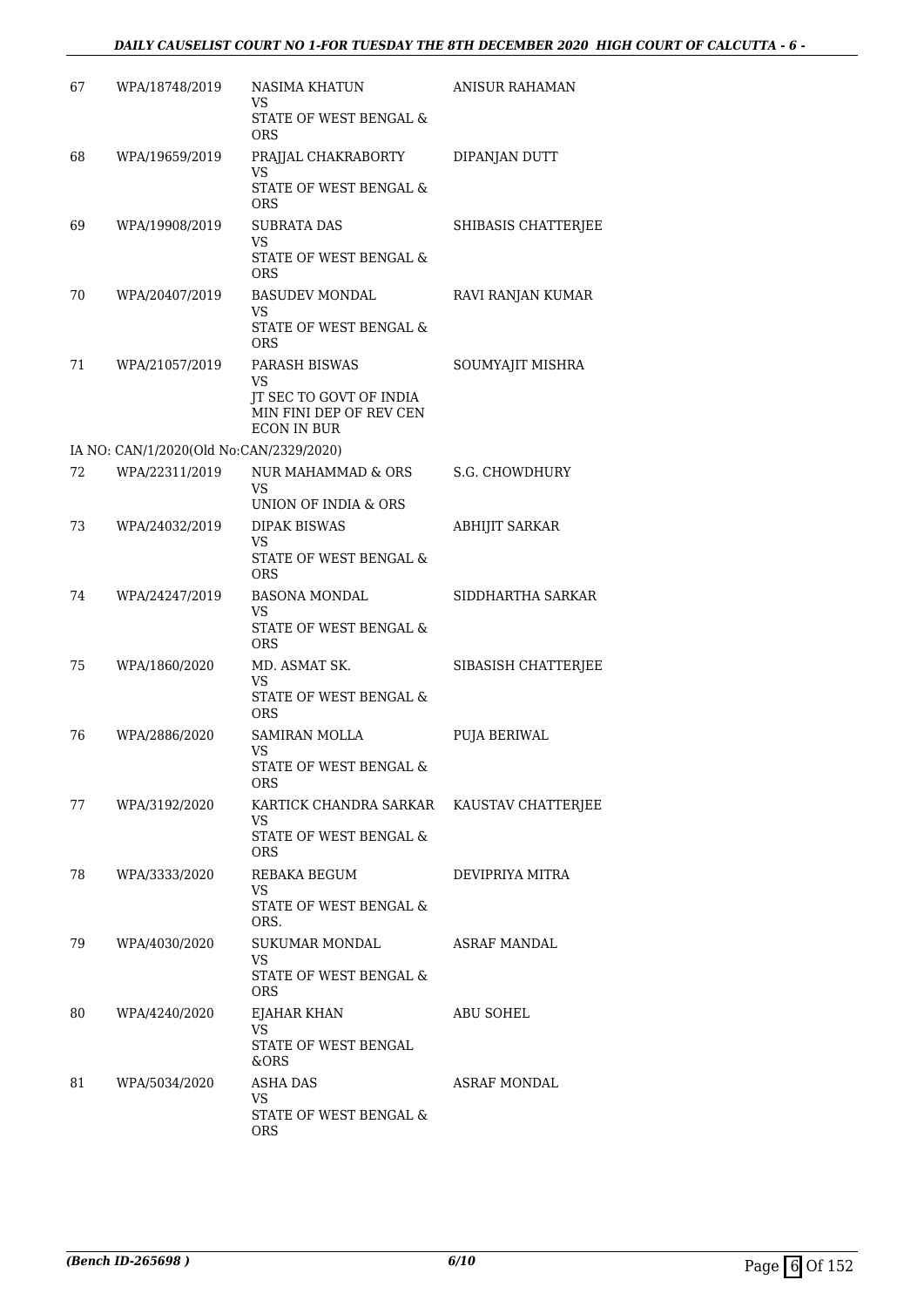| 82 | WPA/5763/2020                                 | KAUSHIK ADHIKARY IN RE<br>UTP 3703/WO & 3704/WO<br><b>VS</b> |                         |
|----|-----------------------------------------------|--------------------------------------------------------------|-------------------------|
| 83 | WPA/8832/2020                                 | <b>SOMDEB KAR</b><br><b>VS</b>                               | SOHAM DE DHARA          |
|    |                                               | RISTA FOUNDATION AND<br><b>ORS</b>                           |                         |
| 84 | WPA/9661/2020                                 | <b>SHIKHA DAS</b><br>VS                                      | TANMOY SANFUI           |
|    |                                               | STATE OF WEST BENGAL<br>AND ORS.                             |                         |
| 85 | WPA/9734/2020                                 | BISWAJIT GHOSH<br><b>VS</b>                                  | NILADRI SAHA            |
|    |                                               | State of West Bengal                                         |                         |
| 86 | WPA/9902/2020                                 | SK. AZIZUL ISLAM<br>VS                                       | BALARAM PANDIT          |
|    |                                               | STATE OF WEST BENGAL<br>AND ORS.                             |                         |
|    |                                               |                                                              | <b>FIXED PIL MATTER</b> |
| 87 | WPA/5183/2020                                 | SIRAJ HAQ                                                    | SIRAJ HAQ               |
|    |                                               | VS<br>STATE OF WEST BENGAL &<br>ORS.                         |                         |
| 88 | WPA/6293/2020<br>WITH GA 9/2020 IN LTD. & ANR | EASTERN COAL FIELDS                                          | SHIV SHANKAR BANERJEE   |
|    | WPO 1253/2009                                 | <b>VS</b>                                                    |                         |
|    | COAL INDIA LTD. & ORS.                        | PARTHA GHOSH Vs. STATE OF WEST BENGAL &                      |                         |
|    | ORS.                                          |                                                              |                         |
|    | IA NO: CAN/1/2020(Old No:CAN/4755/2020)       |                                                              |                         |
| 89 | WPA/9491/2020                                 | DIPANJOY DUTTA<br><b>VS</b>                                  | <b>KUSHAL DAS</b>       |
|    |                                               | STATE OF WEST BENGAL<br>AND ORS.                             |                         |
| 90 | WPA/2268/2020                                 | JAYANTA MONDAL<br>VS                                         | <b>SUBHANKAR DAS</b>    |
|    |                                               | STATE OF WEST BENGAL &<br><b>ORS</b>                         |                         |
|    | wt91 WPA/9821/2019                            | SOMNATH SADHUKHAN<br>VS.                                     | PINGAL BHATTACHARYYA    |
|    |                                               | STATE OF WEST BENGAL &<br><b>ORS</b>                         |                         |
|    | wt92 WPA/9957/2019                            | MANIK CHANDRA ROY<br>VS.                                     | PINGAL BHATTACHARYYA    |
|    |                                               | STATE OF WEST BENGAL &<br><b>ORS</b>                         |                         |
| 93 | WPA/4372/2020                                 | AMITABHA MAJUMDAR<br>VS                                      | ARUNANGHU CHAKRA BORTY  |
|    |                                               | STATE OF WEST BENGAL &<br>ORS.                               |                         |
| 94 | WPA/4649/2020                                 | BIPLAB KUMAR<br>CHOWDHURY                                    | SURENDRA KUMAR SHARMA   |
|    |                                               | VS<br>UNION OF INDIA & ORS                                   |                         |
| 95 | WPA/4992/2020                                 | PIYALI MONDAL & ANR<br>VS                                    | <b>MUKUL BISWAS</b>     |
|    |                                               | STATE OF WEST BENGAL &<br><b>ORS</b>                         |                         |

IA NO: CAN/1/2020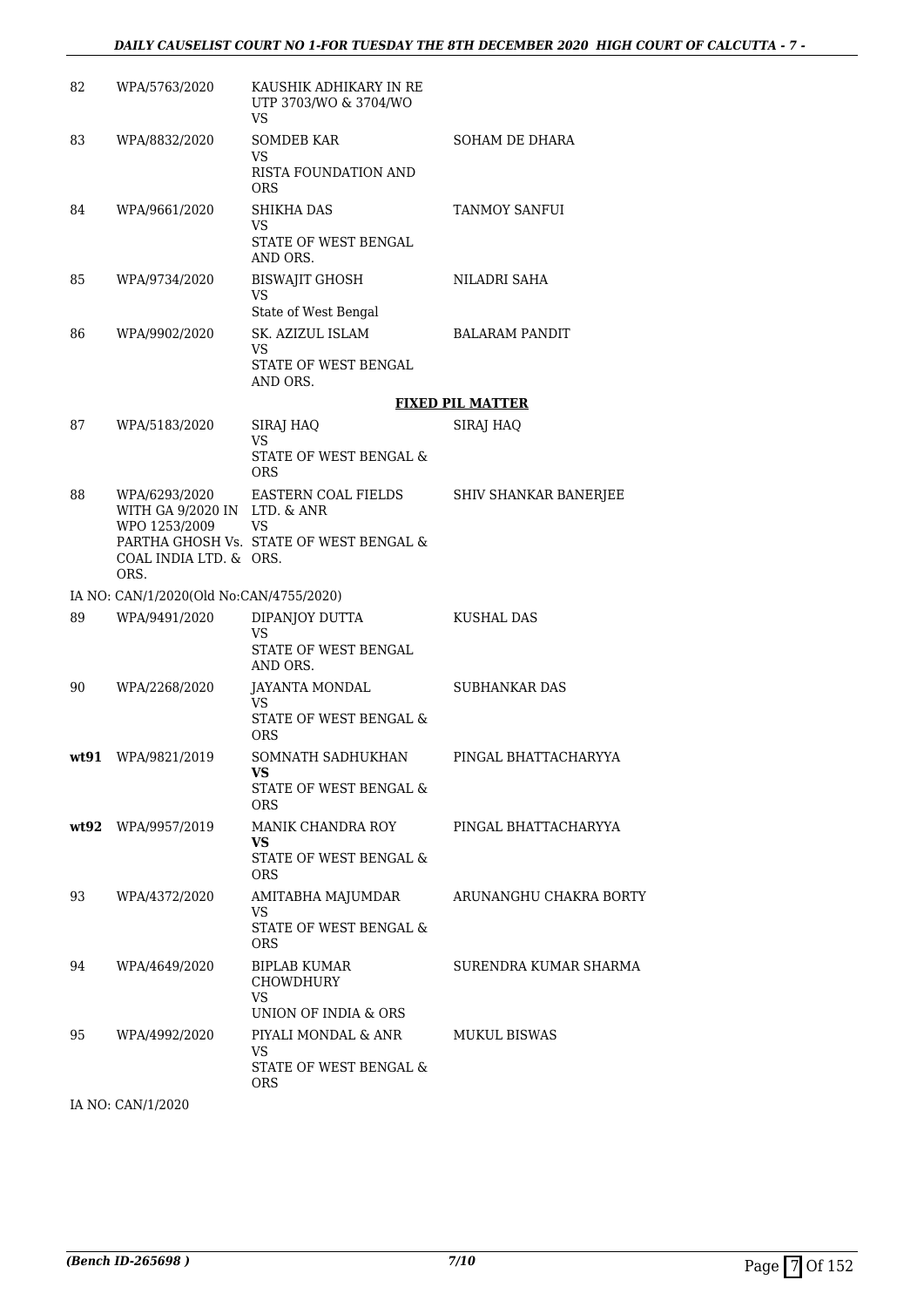### *DAILY CAUSELIST COURT NO 1-FOR TUESDAY THE 8TH DECEMBER 2020 HIGH COURT OF CALCUTTA - 8 -*

| 96  | WPA/5443/2020                           | ATAUR RAHAMAN<br>VS                                                               | <b>INDRAJEET DEY</b>           |                                                 |
|-----|-----------------------------------------|-----------------------------------------------------------------------------------|--------------------------------|-------------------------------------------------|
|     |                                         | STATE OF WEST BENGAL &<br><b>ORS</b>                                              |                                |                                                 |
|     | IA NO: CAN/1/2020(Old No:CAN/3151/2020) |                                                                                   |                                |                                                 |
| 97  | WPA/5508/2020                           | DEBDIP SINHA ROY<br>VS                                                            | DHRUBANEEL BISWAS              |                                                 |
| 98  | WPA/7128/2020                           | UNION OF INDIA & ORS<br><b>MAMONI NASKAR</b><br><b>VS</b><br>State of West Bengal | DILIP KUMAR SHYAMAL            |                                                 |
|     | IA NO: CAN/1/2020                       |                                                                                   |                                |                                                 |
| 99  | WPA/7567/2020                           | SAMPA HYDE GOMES                                                                  | DEEPAK PRAHLADKA               |                                                 |
|     |                                         | <b>VS</b><br>Union of India                                                       |                                |                                                 |
|     | IA NO: CAN/1/2020                       |                                                                                   |                                |                                                 |
|     | wt100 WPA/23100/2019                    | <b>TARAK PAUL</b><br>VS                                                           | DEEPAK PRAHLADKA               |                                                 |
|     |                                         | UNION OF INDIA & ANR                                                              |                                |                                                 |
| 101 | WPA/7570/2020                           | TATHAGATA DATTA<br>VS                                                             | TATHAGATA DATTA                |                                                 |
|     |                                         | Union of India AND OTHERS                                                         |                                |                                                 |
|     | IA NO: CAN/1/2020                       |                                                                                   |                                |                                                 |
| 102 | WPA/3845/2020                           | JAHANGIR DAPTARY & ORS<br>VS<br>STATE OF WEST BENGAL &                            | SOUJANYA BANDYOPADHYAY         |                                                 |
|     |                                         | <b>ORS</b>                                                                        |                                |                                                 |
| 103 | WPA/5317/2020                           | ATANU CHATTERJEE<br>VS                                                            | <b>SOURAV MONDAL</b>           |                                                 |
|     |                                         | STATE OF WEST BENGAL &<br><b>ORS</b>                                              |                                |                                                 |
| 104 | WPA/5952/2020                           | <b>SOURADIP DAS</b><br>VS                                                         | <b>SIDHARTA BASU</b>           |                                                 |
|     |                                         | <b>BHARAT PETROLIUM</b><br>CORPOPRATIONLTD.                                       |                                |                                                 |
|     | IA NO: CAN/1/2020(Old No:CAN/4105/2020) |                                                                                   |                                |                                                 |
| 105 | WPA/6702/2020                           | <b>TARUN CHAKRABORTY</b><br><b>VS</b>                                             | PINGAL BHATTACHRYA             |                                                 |
|     |                                         | KOLKATA MUNICIPALITY<br>CORPORATION & ORS                                         |                                |                                                 |
|     | IA NO: CAN/1/2020(Old No:CAN/5600/2020) |                                                                                   |                                |                                                 |
| 106 | WPA/14656/2019                          | <b>ATASI GHOSH &amp; ORS</b><br><b>VS</b>                                         | <b>MD ZOHAB ROUF</b>           | MR. SAIKAT<br><b>BANERJEE FOR</b>               |
|     |                                         | STATE OF WEST BENGAL &<br><b>ORS</b>                                              |                                | CALCUTTA HIGH<br>COURT<br><b>ADMINISTRATION</b> |
|     |                                         |                                                                                   | <b>PIL MOTION</b>              |                                                 |
| 107 | WPA/4108/2020                           | PASCHIM BANGA VIGYAN<br>MANCHA & ANR                                              | PINTU KARAR                    |                                                 |
|     |                                         | <b>VS</b><br>STATE OF WEST BENGAL &<br><b>ORS</b>                                 |                                |                                                 |
| 108 | WPA/4600/2020                           | ADITYA VIKRAM<br>VS                                                               | SIDDHARTHA BANERJEE            |                                                 |
|     |                                         | UNION OF INDIA & ORS                                                              |                                |                                                 |
| 109 | WPA/5274/2020                           | RAMA PRASAD SARKAR<br>VS<br>UNION OF INDIA & ORS                                  | RAMA PRASAD SARKAR (IN-PERSON) |                                                 |
| 110 | WPA/7803/2020                           | MANOJ CHAKRABORTY                                                                 | PRATIP KUMAR CHATTERJEE        |                                                 |
|     |                                         | <b>VS</b><br>Union of India                                                       |                                |                                                 |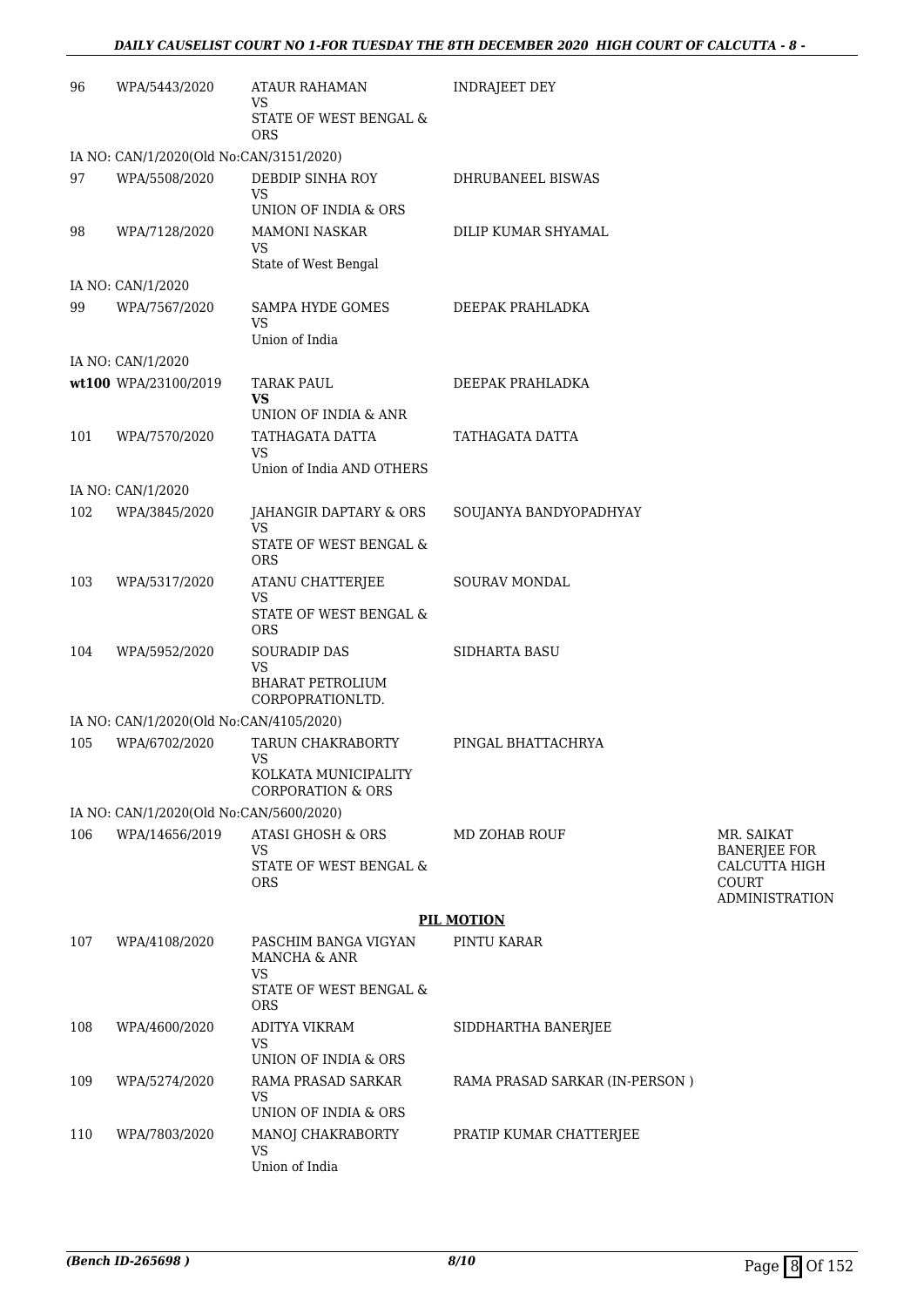### *DAILY CAUSELIST COURT NO 1-FOR TUESDAY THE 8TH DECEMBER 2020 HIGH COURT OF CALCUTTA - 9 -*

| 111 | WPA/7853/2020     | UMAPADA GHOSH<br>VS.                                                              | SOURAV MONDAL                  |
|-----|-------------------|-----------------------------------------------------------------------------------|--------------------------------|
| 112 | WPA/8221/2020     | State of West Bengal<br>DEVROOP BASU                                              | <b>SOUVIK MAJI</b>             |
|     |                   | VS.<br>STATE OF WEST BENGAL<br>AND ORS.                                           |                                |
| 113 | WPA/8656/2020     | TARAKESWAR GREEN<br><b>MATES</b><br><b>VS</b><br>STATE OF WEST BENGAL<br>AND ORS. | <b>BIKASH SHAW</b>             |
| 114 | WPA/8787/2020     | JOYDEEP KARMAKAR<br>VS<br>STATE OF WEST BENGAL<br>AND ORS.                        | <b>SOURAV HALDAR</b>           |
| 115 | WPA/8793/2020     | SWADESH MAJUMDAR<br>VS.<br>THE STATE OF WEST<br><b>BENGAL AND ORS</b>             | SIDHANT CHOWDHARY              |
| 116 | WPA/8859/2020     | PRASANT KUMAR ROY<br>VS.<br>STATE OF WEST BENGAL<br>AND ORS.                      | <b>Bidyut Baran Biswas</b>     |
| 117 | WPA/8969/2020     | PREM NATH SINGH<br>VS<br>State of West Bengal                                     | ANIL KUMAR CHATTOPADHYAYA      |
| 118 | WPA/9027/2020     | DIPAK KUMAR SHAW<br>VS                                                            | DIPANKAR MULLICK               |
|     |                   | STATE OF WEST BENGAL<br>AND ORS.                                                  |                                |
|     | IA NO: CAN/1/2020 |                                                                                   |                                |
| 119 | WPA/9783/2020     | BIPLAB KUMAR<br>CHOWDHURY<br><b>VS</b><br>State of West Bengal                    | PARASHAR BAITYA                |
| 120 | WPA/9788/2020     | PRITHVIJOY DAS AND<br><b>ANOTHER</b><br>VS<br>UNION OF INDIA AND ORS.             | BISWAJIT DUTTA                 |
| 121 | WPA/9789/2020     | CHITTARANJAN HALDER<br>VS.                                                        | SAIKATCHATTERJIIZINK@GMAIL.COM |
|     |                   | State of West Bengal                                                              |                                |
| 122 | WPA/9961/2020     | SANJIB MAJI<br><b>VS</b><br>STATE OF WEST BENGAL<br>AND ORS.                      | MAHAMMAD MAHMUD                |
| 123 | WPA/10070/2020    | JAYDEB DAS AND ANR<br>VS<br><b>BAR COUNCIL OF WEST</b><br><b>BENGAL AND ORS</b>   | RAJ KUMAR GUPTA                |
| 124 | WPA/10110/2020    | PRATIM SARKAR AND<br><b>OTHERS</b><br><b>VS</b>                                   | STEVEN SOURODIP BISWAS         |
|     |                   | UNION OF INDIA AND ORS.                                                           |                                |
| 125 | WPA/10114/2020    | MAJET MONDAL<br>VS<br>THE STATE OF WEST<br><b>BENGAL AND ORS</b>                  | PARASHAR BAIDYA                |
| 126 | WPA/10136/2020    | SHANTY GANATANTRA<br>SANGHATI MANCHA<br>VS.                                       | SALONI BHATTACHARJEE           |
|     |                   | UNION OF INDIA AND ORS.                                                           |                                |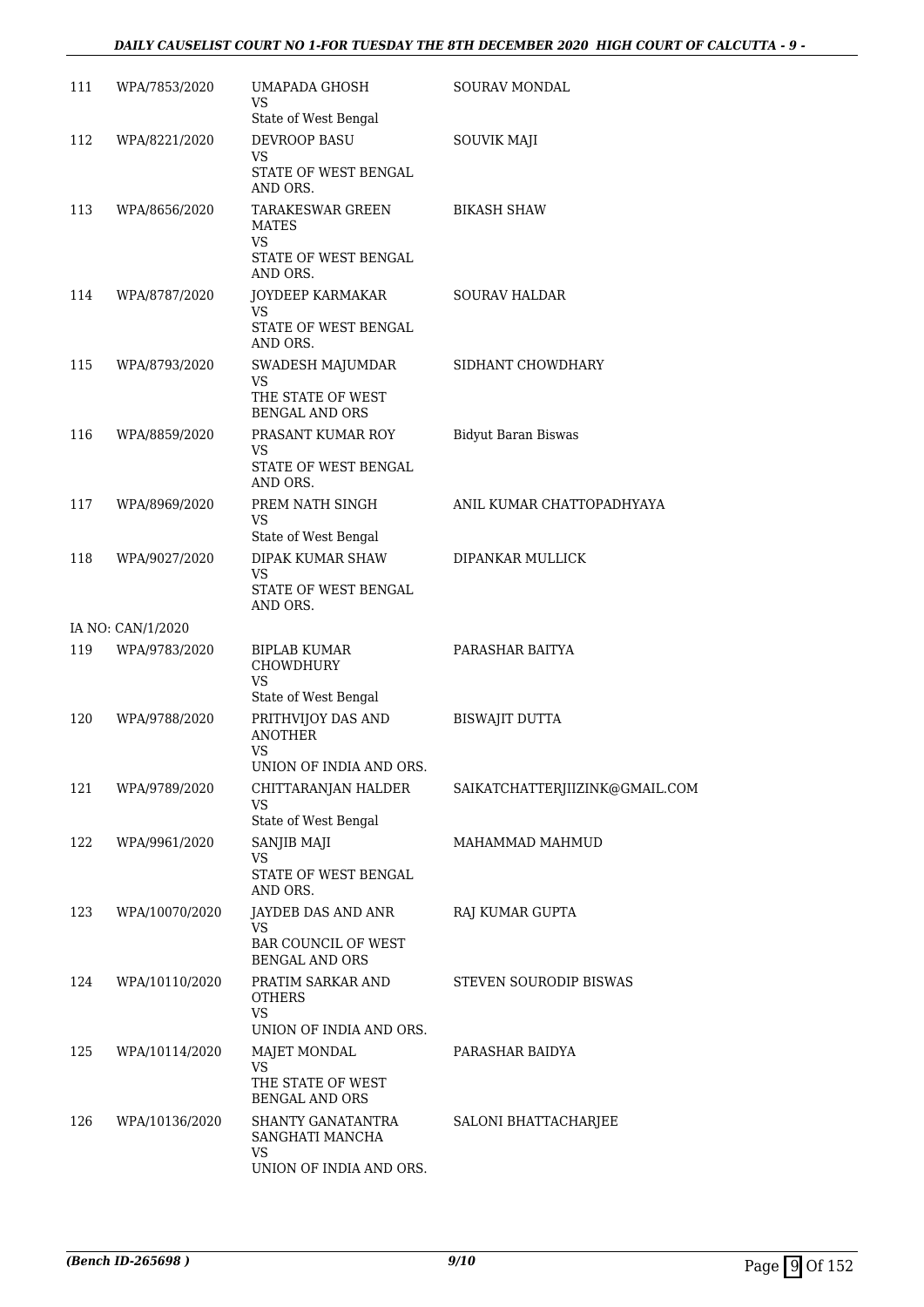### *DAILY CAUSELIST COURT NO 1-FOR TUESDAY THE 8TH DECEMBER 2020 HIGH COURT OF CALCUTTA - 10 -*

| 127 | WPA/10184/2020    | SANDIP KONAR<br>VS<br>STATE OF WEST BENGAL<br>AND ORS.                  | <b>ANKITA DEY</b>         |
|-----|-------------------|-------------------------------------------------------------------------|---------------------------|
|     |                   |                                                                         | <b>GROUP IX</b>           |
| 128 | MAT/675/2020      | SURAJIT PANIGRAHI<br>VS<br>Union of India                               | pinaki ranjan chakraborty |
|     | IA NO: CAN/1/2020 |                                                                         |                           |
| 129 | MAT/759/2020      | RASHMI METALIKS<br>LIMITED AND ANOTHER<br>VS<br>UNION OF INDIA AND ORS. | <b>SHIVANGI THARD</b>     |
|     | IA NO: CAN/1/2020 |                                                                         |                           |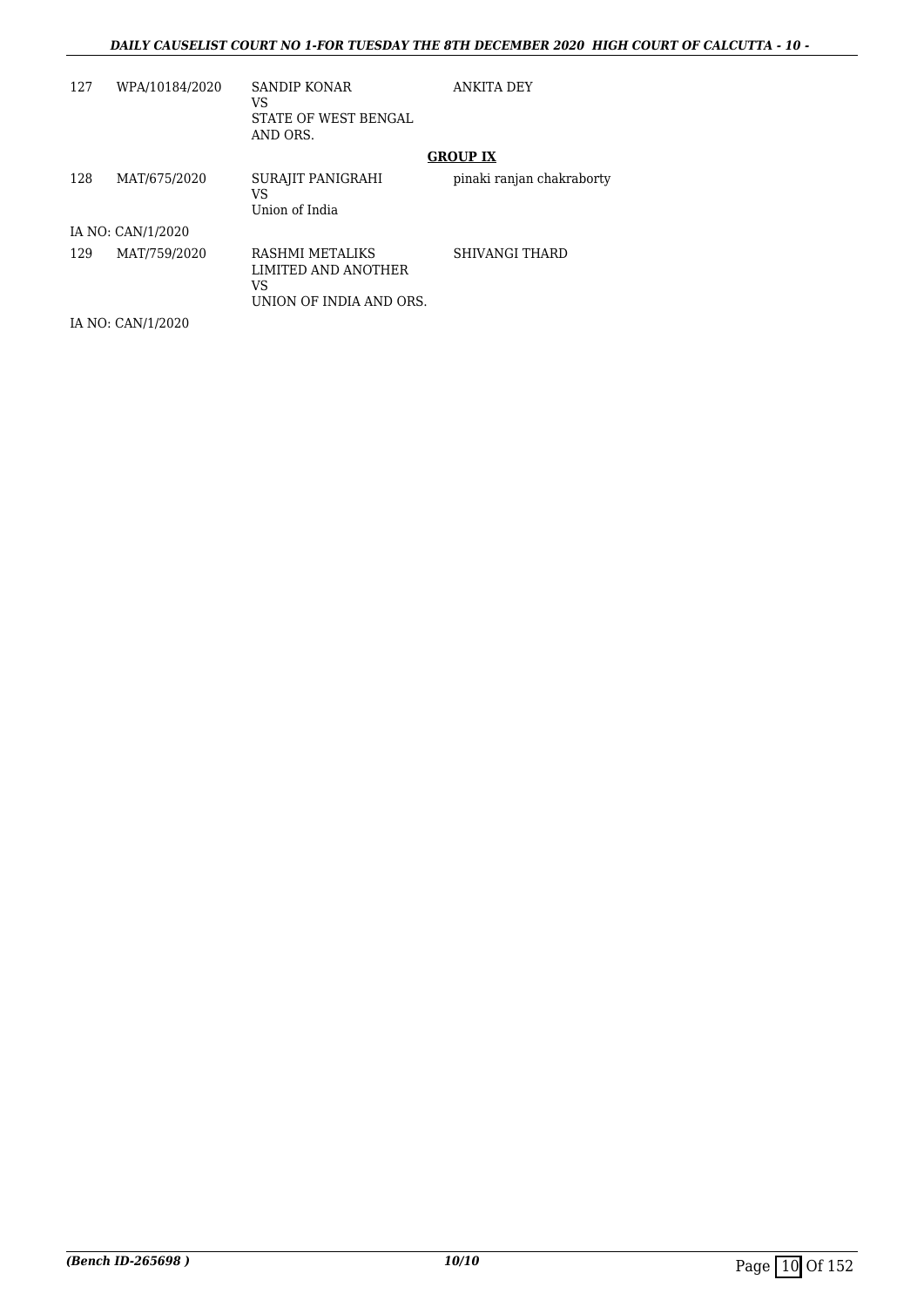

# **Appellate Side**

**DAILY CAUSELIST For Tuesday The 8th December 2020**

**COURT NO. 16**

**DIVISION BENCH (DB - II) AT 10:45 AM HON'BLE JUSTICE SANJIB BANERJEE HON'BLE JUSTICE ANIRUDDHA ROY**

**(VIA VIDEO CONFERENCE)**

**ON AND FROM MONDAY, THE 7TH DECEMBER, 2020 – AFTER COMPLETION OF COMMERCIAL APPELLATE DIVISION BENCH – WILL TAKE UP APPEALS UNDER ARBITRATION ACT, 1940 AND ARBITRATION & CONCILIATION ACT, 1996 INCLUDING APPLICATIONS CONNECTED THERETO;**

**ADMISSION OF APPEALS UNDER ORDER XLI OF THE CODE OF CIVIL PROCEDURE INCLUDING APPLICATIONS CONNECTED THERETO;**

> **FIRST APPEALS RELATING TO EIECTMENT SUITS AND DECREES AND APPLICATIONS CONNECTED THERETO.**

**APPEALS FROM ORDERS RELATING TO MUNICIPALITIES, CO-OPERATIVES & PANCHAYATS UNDER GROUP-V INCLUDING APPLICATIONS CONNECTED THERETO;**

**MATTERS RELATING TO TRIBUNALS UNDER ARTICLE 323A & 323B (OTHER THAN TAX TRIBUNAL) INCLUDING APPLICATION CONNECTED THERETO;**

### **LAWAZIMA;**

**HEARING OF WRIT APPEALS IRRESPECTIVE OF CLASSIFICATION INCLUDING APPLICATIONS CONNECTED THERETO.**

**NOTE: MATTERS WILL BE TAKEN UP THROUGH PHYSICAL HEARING ONLY WHEN BOTH THE PARTIES ARE AGREED.**

|                |                                         | <b>ORDER XLI RULE II</b>                                         |                                         |  |  |
|----------------|-----------------------------------------|------------------------------------------------------------------|-----------------------------------------|--|--|
| $\mathbf{1}$   | SA/385/2005                             | SUBAL CHANDRA DAS & ANR<br><b>VS</b><br><b>BIJOY KRISHNA DAS</b> | R N MAHATO                              |  |  |
| $\overline{2}$ | SA/29/2010                              | <b>SUNIL KUMAR PAL &amp; ORS</b><br>VS<br>RABINDRA NATH DUTTA    | <b>FALGUNI MAJHI</b>                    |  |  |
| 3              | SA/55/2010                              | <b>GOLAM SOBAHAN</b><br>VS.<br>SEKH ROMJAN & ORS                 | DEBAPRATIM BANERJEE                     |  |  |
| 4              | SA/76/2010                              | ANIL KR. SAHU<br><b>VS</b><br><b>BIMAL KUMAR DAS &amp; ANR.</b>  | <b>INDRANIL</b><br><b>BHATTACHARYYA</b> |  |  |
| 5              | SA/77/2010                              | FIROZUDDIN MOLLAH<br>VS.<br>PANCHKARI SAMANTA                    | SK. MD.IASMIL                           |  |  |
|                | IA NO: CAN/1/2009(Old No:CAN/5341/2009) |                                                                  |                                         |  |  |
| 6              | SA/81/2010                              | AMIN SK, & ORS.<br>VS<br>JARINA BEWA                             | MD. ASHRAFUL HUO                        |  |  |
|                | IA NO: CAN/1/2007(Old No:CAN/2162/2007) |                                                                  |                                         |  |  |
| 7              | SA/93/2010                              | <b>CHAITAN SHAW</b><br>VS.<br><b>ARATI PAL</b>                   | <b>SOURAV CHAKRABORTY</b>               |  |  |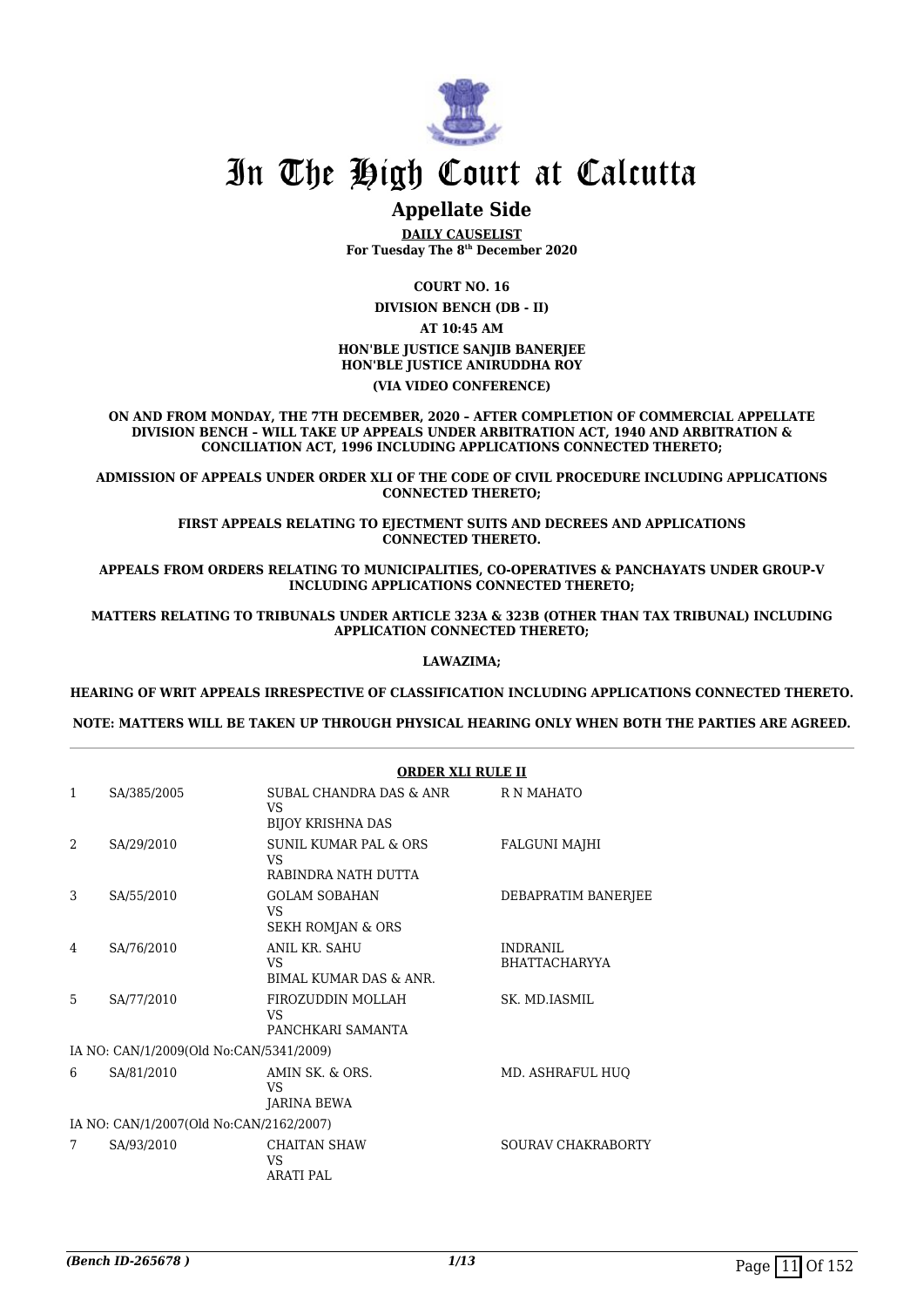| 8  | SA/100/2010                                            | NEMAI CHANDRA GHOSH                                                                              | SASWATI CHATTERJEE                                                                                         |
|----|--------------------------------------------------------|--------------------------------------------------------------------------------------------------|------------------------------------------------------------------------------------------------------------|
|    |                                                        | VS<br>THE W.B STATE ELECTRICITY<br><b>BOARD</b>                                                  | (DAS)                                                                                                      |
| 9  | SA/109/2010                                            | JANMEJOY GIRI<br>VS<br>CHITTARANJAN JANA                                                         | <b>SAMIRAN GIRI</b>                                                                                        |
| 10 | SA/122/2010                                            | <b>BHARAT BAURI &amp; ORS</b><br>VS<br><b>CHATTU BAURI &amp; ORS</b>                             | FALGUNI<br>BANDYOPADHYAY                                                                                   |
| 11 | SA/129/2010                                            | HAZIBULLA FAROOQUE & ORS.<br><b>VS</b><br>RADHARAMAN SANTRA                                      | USOF ALI DEWAN                                                                                             |
| 12 | SA/130/2010                                            | KARTICK CH. DAS & ANR.<br>VS                                                                     | <b>BHOLANATH PRAMANIK</b>                                                                                  |
|    | IA NO: CAN/1/2004(Old No:CAN/9407/2004)                | CHANDRAKANTA PAUL                                                                                |                                                                                                            |
| 13 | SA/160/2010                                            | BHAGIRATH MONDAL & ANR<br>VS                                                                     | PURNENDU DAS                                                                                               |
|    |                                                        | USHA RANI MONDAL                                                                                 |                                                                                                            |
|    |                                                        |                                                                                                  | IA NO: CAN/1/2008(Old No:CAN/752/2008), CAN/2/2009(Old No:CAN/5240/2009), CAN/3/2009(Old No:CAN/8403/2009) |
| 14 | SA/254/2010                                            | <b>NURUL SK. &amp; ORS</b><br><b>VS</b>                                                          | <b>AMIT BANERJEE</b>                                                                                       |
|    | IA NO: CAN/1/2010(Old No:CAN/7232/2010)                | <b>FATEMA BEWA &amp; ORS</b>                                                                     |                                                                                                            |
| 15 | SA/265/2010                                            | <b>SUKUMAR MISHRA</b>                                                                            | UDAY NARAYAN BETAL                                                                                         |
|    |                                                        | <b>VS</b><br>ANIL KR. MAZUMDER                                                                   |                                                                                                            |
| 16 | SA/387/2010                                            | MADAN MOHAN SAHA<br>VS                                                                           | ANIT KR. RAKSHIT                                                                                           |
|    |                                                        | KESHAB CHANDRA SHA & ANR                                                                         |                                                                                                            |
| 17 | SA/389/2010                                            | IA NO: CAN/1/2012(Old No:CAN/595/2012), CAN/2/2012(Old No:CAN/10047/2012)<br>KIRAN DEVI AGARWALA | AMAL KRISHNA SAHA                                                                                          |
|    |                                                        | VS<br>BHAGABAN PROSAD BUDHIYA                                                                    |                                                                                                            |
| 18 | SA/14/2011                                             | KALPANA MONDAL<br>VS<br>MADHAI MANNA                                                             | DEBAPRIYO BISWAS                                                                                           |
| 19 | SA/15/2011                                             | <b>DOLON CHAMPA KUNDU</b>                                                                        | SWAPAN KUMAR<br>CHATTERJEE                                                                                 |
| 20 | SMA/25/2011                                            | RABINDRA NATH KUNDU & ORS.<br>SMT. SARASWATI SINGHA ROY<br>AND ANR<br>VS                         | GHANASHYAM PATRA                                                                                           |
| 21 | SA/32/2011                                             | SMT. UMA SASHI DASI<br><b>JAWAD HUSSAIN</b><br>VS<br>ZAINUDDIN ANSARI                            | ANKITA MISHRA                                                                                              |
| 22 | SA/124/2011                                            | LOKMAN SK. @ HIRI PADA GUPTA<br>ROY<br>VS                                                        | BHAGAT CHOUDHURI                                                                                           |
|    |                                                        | <b>SK. KALAM &amp; ORS</b>                                                                       |                                                                                                            |
| 23 | IA NO: CAN/1/2011(Old No:CAN/5632/2011)<br>SA/143/2011 | <b>BINOD BIHARI DAS</b>                                                                          | UJJWALKANTI JANA                                                                                           |
|    |                                                        | VS<br>SRIMANTA KR. DAS & ORS.                                                                    |                                                                                                            |
|    | IA NO: CAN/1/2009(Old No:CAN/3711/2009)                |                                                                                                  |                                                                                                            |
| 24 | SA/150/2011                                            | KALIDAS RAKSHIT<br><b>VS</b>                                                                     | <b>ARUP BANERJEE</b>                                                                                       |
|    |                                                        | SR.STN.SUPTDT.(WBSEB) & ANR.                                                                     |                                                                                                            |
| 25 | SA/234/2011                                            | <b>BHAKTI BALA DEBYA</b><br>VS<br>SITALABALA DEBYA                                               | <b>HIRANMAY</b><br><b>BHATTACHARYYA</b>                                                                    |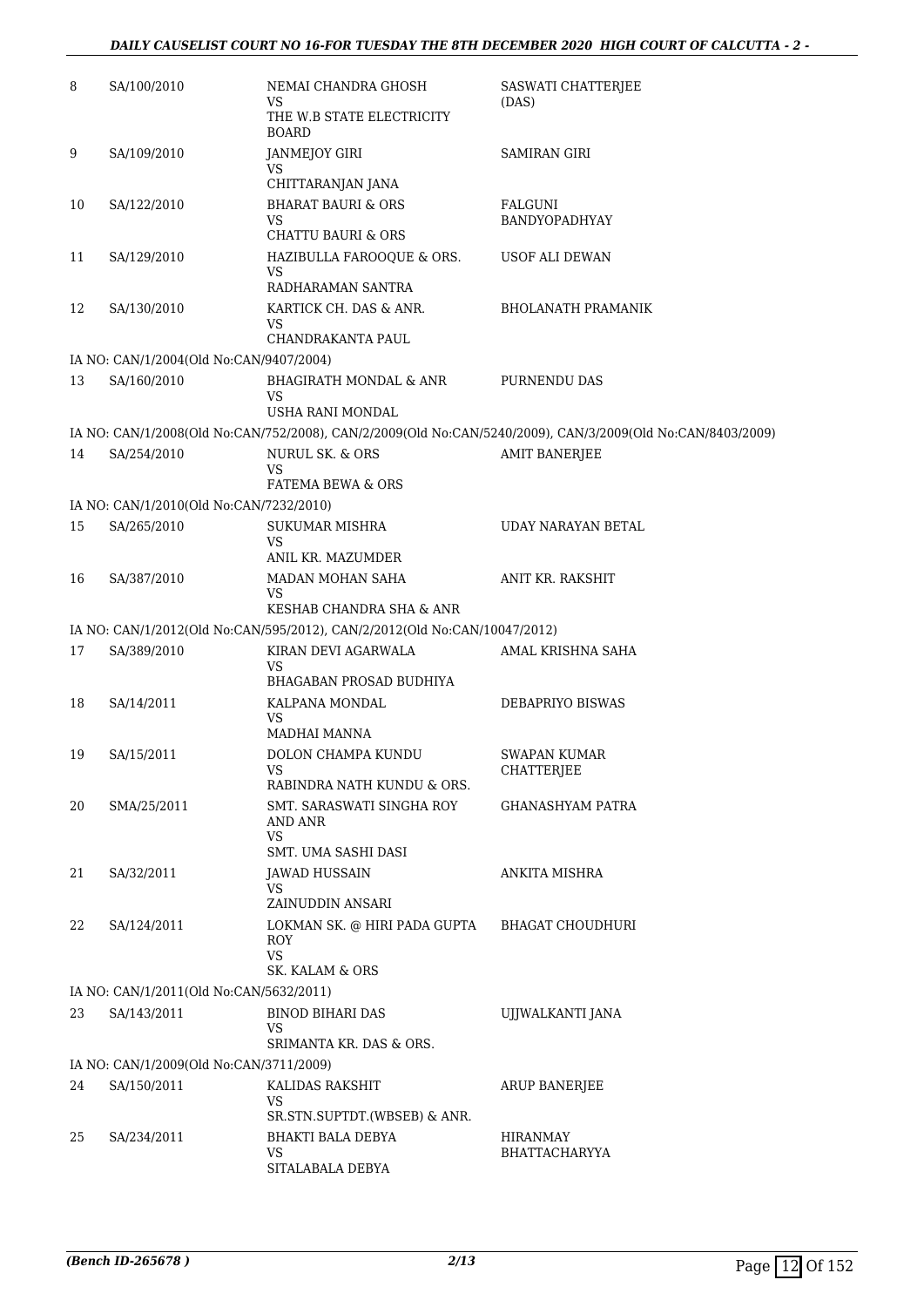| 26 | SA/279/2011                             | <b>BHANU BARUI &amp; ORS.</b><br>VS<br>UTTARA MAHATO                                          | CHITTA RANJAN<br><b>CHAKRABORTY</b> |
|----|-----------------------------------------|-----------------------------------------------------------------------------------------------|-------------------------------------|
| 27 | SA/327/2011                             | CESC LTD<br>VS<br>SATYA NARAYAN DAS                                                           | RANADHIR DEB                        |
| 28 | SA/14/2012                              | SK.ANSWAR ALI<br>VS<br>SAHADAT HAZI                                                           | <b>BHASKAR CHANDRA</b><br>MANNA     |
| 29 | SA/15/2012                              | MONOTOSH BANERJEE 7 ORS<br>VS<br>SURESH CHANDRA SARKAR                                        | AMIT CHAUDHURY                      |
| 30 | SA/18/2012                              | HARA MOHAN DWARIKA<br>VS<br>BANDANA DUTTA & ORS                                               | SOUMYABRATA<br>MUKHERJEE            |
| 31 | SA/37/2012                              | <b>BRINDABAN MONDAL &amp; ORS</b><br>VS<br><b>GOPAL MONDAL &amp; ORS</b>                      | SUBRATA<br><b>BHATTACHARYYA</b>     |
| 32 | SA/41/2012                              | SYED SHAMSUL AREFIN & ANR<br>VS<br>AMITAVA SINGHA & ANR                                       | FARIDA KHATUN                       |
|    |                                         | IA NO: CAN/1/2011(Old No:CAN/8874/2011), CAN/2/2011(Old No:CAN/8880/2011)                     |                                     |
| 33 | SA/52/2012                              | NANDALAL PATRA<br>VS<br>DIPANKAR DEY& ORS                                                     | SADANANDA KARMAKAR                  |
|    | IA NO: CAN/1/2015(Old No:CAN/4296/2015) |                                                                                               |                                     |
| 34 | SA/63/2012                              | CHAITAN MURMU<br>VS<br><b>BASANA TUDU</b>                                                     | <b>SUBHABRATA DAS</b>               |
| 35 | SA/65/2012                              | KALA CHAND MANNA<br>VS<br>KARTIK CHANDRA MANNA & OTS.                                         | HIRANMAY<br>BHATTACHARYYA           |
| 36 | SA/71/2012                              | RABINDRA PRATAP SINSH<br>VS<br>STATE OF WEST BENGAL & ORS                                     | ANADI BANERJEE                      |
| 37 | SA/75/2012                              | MD. MAKCHHUNDAR RAHAMAN<br>VS<br>MUSSTT. JAYDA KHATOON & ORS.                                 | JAMUNA SAHA                         |
| 38 | SA/103/2012                             | KARTICK KHAN & ORS.<br>VS<br><b>TAPAN BAURI &amp; ORS.</b>                                    | CHANDAN MISRA                       |
|    | IA NO: CAN/1/2011(Old No:CAN/5244/2011) |                                                                                               |                                     |
| 39 | SA/123/2012<br>(Defective)              | HRISIKESH DUTTA<br>VS<br>SECRETARY, REFUGEE RELIEF &<br>REHABLITATION DEPT.<br>GOVT, W.B.&ORS | TAMAL NAG                           |
| 40 | SAT/164/2012                            | SMT. SONOKA MAHAJAN & ORS<br>VS<br>SRI RABINDRA NATH GHOSH &<br><b>ORS</b>                    | MR. CHANDRADOY ROY                  |
| 41 | SA/177/2012                             | SEIKH MAHIMUDDIN & ORS<br>VS<br>SEIKH AINUDDIN & ORS                                          | RWITENDRA BANERJEE                  |
|    | IA NO: CAN/1/2012(Old No:CAN/1696/2012) |                                                                                               |                                     |
| 42 | SA/196/2012                             | MUSTAKINA BIBI & ORS<br>VS<br><b>GOLAM KIBIRIA &amp; ORS</b>                                  | RWITENDRA BANERJEE                  |
| 43 | SA/206/2012                             | <b>BIJOY KUMAR BISWAS</b><br>VS<br>PROBODH KUMAR MUKHERJEE                                    | PARTHA PRATIM ROY                   |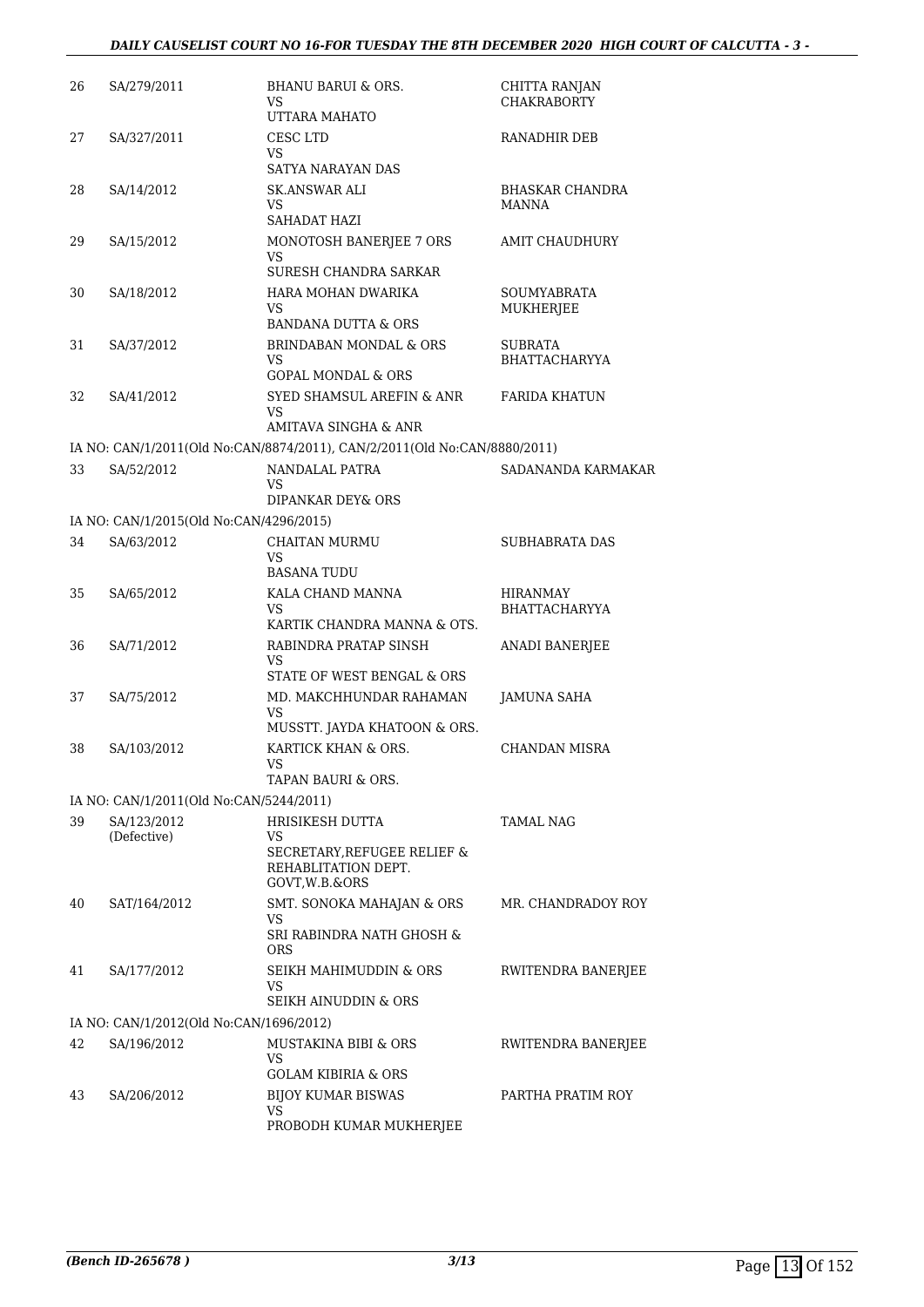| 44 | SA/222/2012                             | NILIMA CHATTERJEE<br>VS                                                                   | UJJWAL KR. DUTTA                       |
|----|-----------------------------------------|-------------------------------------------------------------------------------------------|----------------------------------------|
|    |                                         | MALINA NATH & ORS.                                                                        |                                        |
| 45 | SA/248/2012                             | M/S. VISHAL GRAPHICS PVT LTD &<br><b>ORS</b><br>VS<br>SURAJIT LAHIRI                      | RAJDEEP BHATTACHARYA                   |
| 46 | SA/267/2012                             | DEBA PRASAD GHOSH<br>VS<br>SUDHANGHSHU SHEKHAR<br><b>GANGULY &amp; ORS</b>                | SDUKANTA CHAKRABORTY                   |
| 47 | SA/33/2013                              | ASHOKE ROY<br>VS<br>SWAPAN ROY & ORS.                                                     | ASIS KR. DAS                           |
|    | IA NO: CAN/1/2012(Old No:CAN/9223/2012) |                                                                                           |                                        |
| 48 | SA/100/2013                             | KIBRIA MALLICK<br>VS                                                                      | ABHISEK BANERJEE                       |
|    |                                         | MOSARAF HOSSAIN MOLLAH &<br>ANR.                                                          |                                        |
|    | IA NO: CAN/2/2014(Old No:CAN/2839/2014) |                                                                                           |                                        |
| 49 | SA/186/2013                             | SRI SRI RADHA GOBINDA JEW<br>VS                                                           | <b>SANKAR BISWAS</b>                   |
|    |                                         | <b>BADRI PRASAD ADHIKARY &amp; ANR</b>                                                    |                                        |
|    |                                         | IA NO: CAN/3/2013(Old No:CAN/10658/2013), CAN/4/2018(Old No:CAN/1245/2018)                |                                        |
| 50 | SA/223/2013                             | ANIL KUMAR NANDI<br>VS<br>SK.MAHAMMAD ALI                                                 | <b>AMIT BANERJEE</b>                   |
|    | IA NO: CAN/1/2002(Old No:CAN/6423/2002) |                                                                                           |                                        |
| 51 | SA/243/2013                             | ASHIMA DATTA & ANR.                                                                       | SAILENDRA NATH                         |
|    |                                         | VS<br>DINABANDHU CHOWDHURT                                                                | <b>CHAKRABORTY</b>                     |
| 52 | SA/278/2013                             | SUBHENDU PAL<br>VS                                                                        | ANIT KR. RAKSHIT                       |
|    |                                         | <b>BINAPANI PAL</b>                                                                       |                                        |
|    |                                         | IA NO: CAN/1/2005(Old No:CAN/5306/2005), CAN/2/2008(Old No:CAN/5388/2008)                 |                                        |
| 53 | SA/283/2013                             | TARA PRASAD CHATTOPADHYAY &<br>ORS<br>VS<br><b>SUDIP MAZUMDER</b>                         | SABYASACHI<br>MUKHOPADHYAY             |
| 54 | SA/289/2013                             | ABDUL HAQUE & ORS.<br>VS                                                                  | PIUSH CHATURVEDI                       |
|    |                                         | SK. AYUB                                                                                  |                                        |
| 55 | SA/298/2013                             | ANIL KR. BHATTACHARYYA<br>VS.<br>INDRADEO SINGH                                           | <b>MAHENDRA PRASAD</b><br><b>GUPTA</b> |
| 56 | SA/299/2013                             | <b>BISWANATH THAKUR</b><br>VS<br>OMPRAKASH THAKUR                                         | <b>ARNAB ROY</b>                       |
| 57 | SA/307/2013                             | RAJANI KANTA JANA<br>VS                                                                   | NIRMALENDU PATRA                       |
|    |                                         | TROILOKYA NATH JANA                                                                       |                                        |
| 58 | SA/308/2013                             | PRADHAN, BAGPUR GRAM<br>PONCHAYAT & ORS<br>VS.                                            | TANUSHREE CHANDA                       |
|    |                                         | MURARI MOHAN GHOSH                                                                        |                                        |
| 59 | SA/312/2013                             | W.B.S.E.B.<br>VS.                                                                         | DEBASISH ROY                           |
| 60 | SAT/8/2014<br>(Defective)               | <b>JILLAR RAHAMAN</b><br>RENU TEWARY @ RENU TIWARI<br>VS<br><b>DWARKA SERVICE STATION</b> | ABHISHEK VERMA                         |

IA NO: CAN/1/2016(Old No:CAN/949/2016)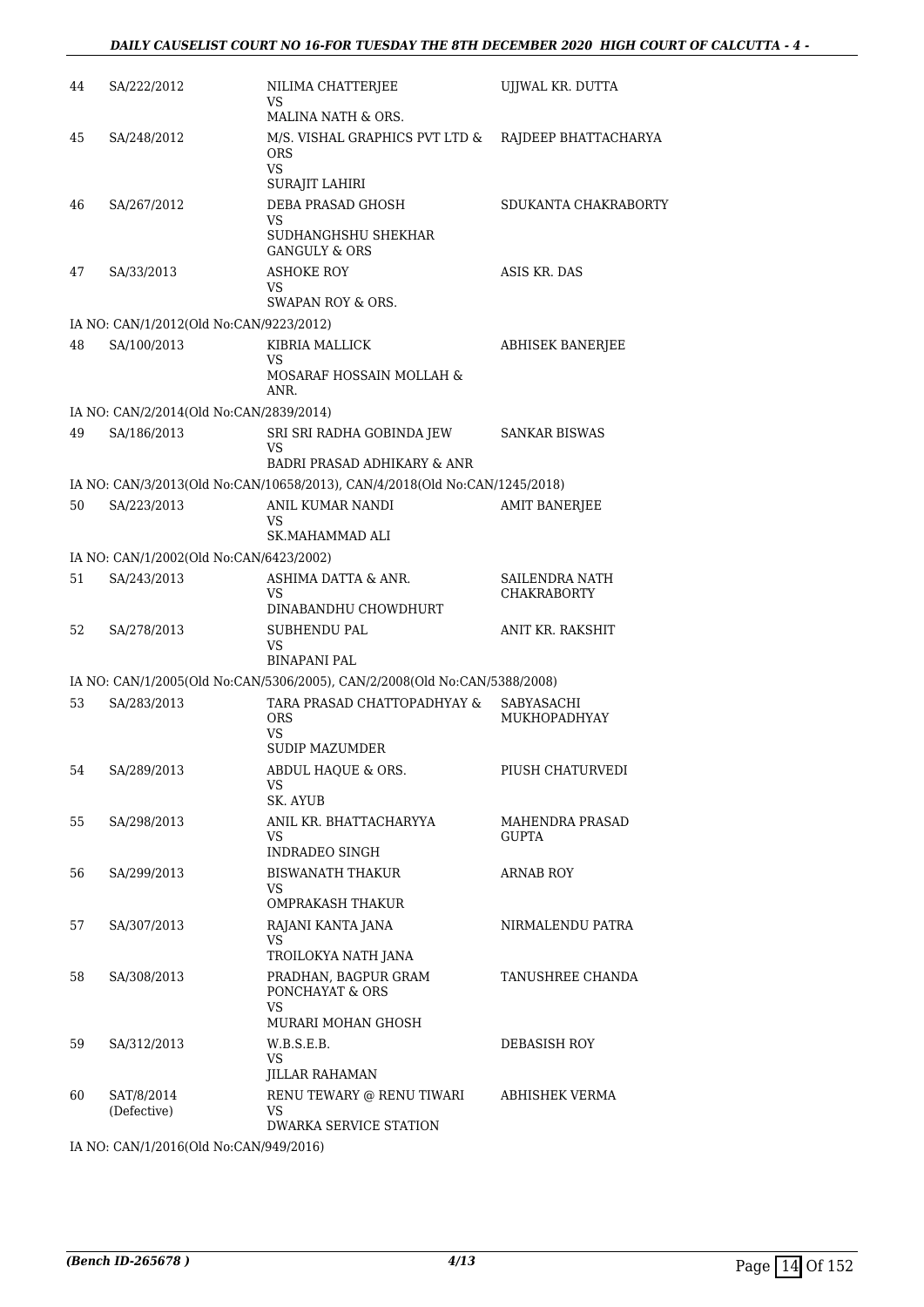| 61 | SAT/175/2014                                                            | DHIRAJ TIWARI<br>VS                                          | ABHISEK VERMA                             |  |  |  |
|----|-------------------------------------------------------------------------|--------------------------------------------------------------|-------------------------------------------|--|--|--|
|    | <b>DWARKA SERVICE STATION</b><br>IA NO: CAN/1/2016(Old No:CAN/948/2016) |                                                              |                                           |  |  |  |
| 62 | SMAT/3/2016                                                             | MD KOUSAR                                                    | RAJDEEP BHATTACHARYA                      |  |  |  |
|    |                                                                         | VS<br><b>HAZI MD NIZAMUDDIN &amp; ORS</b>                    |                                           |  |  |  |
|    | IA NO: CAN/1/2017(Old No:CAN/4704/2017)                                 |                                                              |                                           |  |  |  |
| 63 | SAT/188/2016<br>(Defective)                                             | AJOY PAL<br>VS<br><b>MUKTIPADA BAHARA &amp; ANR</b>          | SAYANTANEE<br><b>CHATTOPADHYAY</b>        |  |  |  |
| 64 | SAT/189/2016<br>(Defective)                                             | <b>INSAN ALI &amp; ANR</b><br>VS<br>KUDRATULLA SK & ORS      | <b>SAYANTANEE</b><br><b>CHATTOPADHYAY</b> |  |  |  |
| 65 | SAT/345/2016                                                            | PURNENDU SEKHAR MAITY<br>VS<br><b>SHOVITA RAUT &amp; ORS</b> | BADAL SAHA                                |  |  |  |
| 66 | SAT/346/2016<br>(Defective)                                             | <b>RITA MITRA &amp; ORS</b><br>VS<br><b>SUBRATA ROY</b>      | ANIRBAN GHOSH                             |  |  |  |
| 67 | SAT/347/2016<br>(Defective)                                             | AKKASH ALI MONDAL @ AKKASH<br><b>MONDAL &amp; ORS</b><br>VS  | MS M BISWAS                               |  |  |  |
| 68 | SAT/350/2016                                                            | MAHATAB MONDAL & ORS<br>SMT TARUBALA NASKAR                  | SHOHINI CHAKRABORTY                       |  |  |  |
|    | (Defective)                                                             | VS<br>DILIP KUMAR MONDAL & ORS                               |                                           |  |  |  |
| 69 | SAT/351/2016<br>(Defective)                                             | LAKSHMI RANI DAS & ORS<br>VS                                 | SUSHIL KUMAR PAL                          |  |  |  |
|    |                                                                         | NIRMAL CHANDRA DAS & ORS                                     |                                           |  |  |  |
|    | IA NO: CAN/1/2016(Old No:CAN/8776/2016)                                 |                                                              |                                           |  |  |  |
| 70 | SAT/354/2016                                                            | SK. NAJRUL ISLAM & ORS.<br>VS<br>NAFURA BIBI & ORS.          | RAJARSHI HALDER                           |  |  |  |
| 71 | SAT/358/2016<br>(Defective)                                             | MADHUSUDAN DAS<br>VS<br><b>SUBRATA KOLEY &amp; ORS</b>       | S K BHATTACHARYYA                         |  |  |  |
| 72 | SAT/372/2016                                                            | KHUDIRAM TENTULIA & ORS<br>VS<br>NARAYAN CHANDRA ROY & ORS   | ASOKE NANDY                               |  |  |  |
|    | IA NO: CAN/1/2017(Old No:CAN/9434/2017)                                 |                                                              |                                           |  |  |  |
| 73 | SAT/373/2016<br>(Defective)                                             | MD ABDUL KHAYER KHA<br>VS<br>MST MUMTAZ BEGUM                | JAYANTA KUMAR PAIN                        |  |  |  |
|    | IA NO: CAN/1/2016(Old No:CAN/9802/2016)                                 |                                                              |                                           |  |  |  |
| 74 | SAT/374/2016<br>(Defective)                                             | MD ABDUL KHAYER KHA<br>VS<br>MST MUMTAZ BEGUM                | JAYANTA KUMAR PAIN                        |  |  |  |
|    | IA NO: CAN/1/2016(Old No:CAN/9804/2016)                                 |                                                              |                                           |  |  |  |
| 75 | SAT/376/2016                                                            | AMULYA DAS                                                   | PRABIR BANERJEE                           |  |  |  |
|    | (Defective)                                                             | VS<br>PARUL BALA DAS                                         |                                           |  |  |  |
| 76 | SAT/380/2016<br>(Defective)                                             | MANIK CHANDRA MONDAL<br>VS<br>SMT SILA MONDAL                | R BISWAS                                  |  |  |  |
| 77 | SAT/386/2016<br>(Defective)                                             | ANIL KUMAR ROY<br>VS<br>SANAT MONDAL & ANR.                  | JAYANTA KUMAR PAIN                        |  |  |  |
|    | IA NO: CAN/1/2016(Old No:CAN/11810/2016)                                |                                                              |                                           |  |  |  |
| 78 | SAT/393/2016<br>(Defective)                                             | PARIKSHIT MANDAL & ORS.<br><b>VS</b><br>BIJOY MANDAL & ORS.  | ASHOK KR. JHA                             |  |  |  |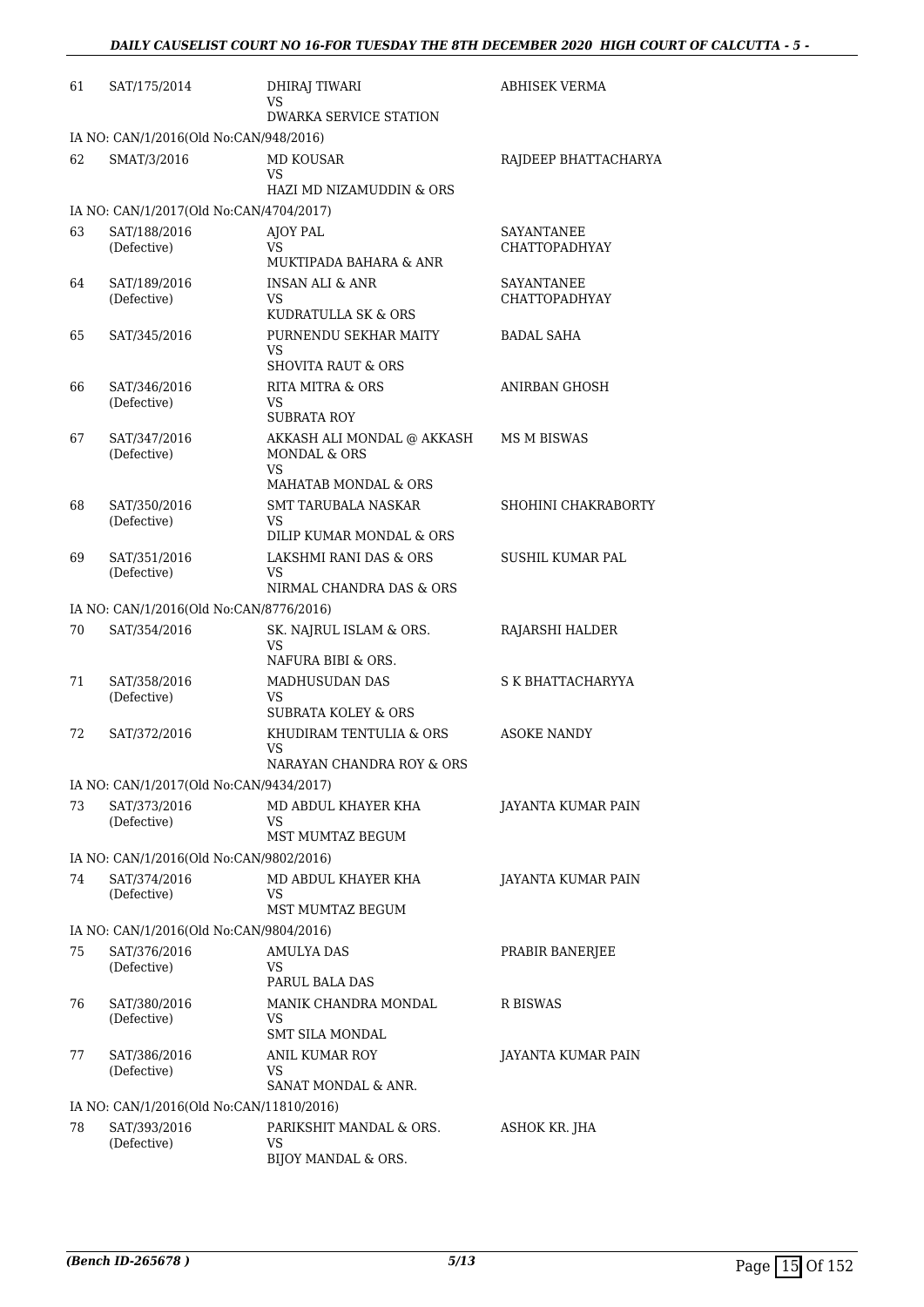| 79 | SAT/454/2016<br>(Defective)              | TARUN BISWAS & ORS<br>VS                                                               | KAUSHIK DEY                                                                                                    |
|----|------------------------------------------|----------------------------------------------------------------------------------------|----------------------------------------------------------------------------------------------------------------|
|    |                                          | <b>CHAMATKARI BISWAS &amp; ANR</b>                                                     |                                                                                                                |
|    | IA NO: CAN/1/2019(Old No:CAN/3625/2019)  |                                                                                        |                                                                                                                |
| 80 | SAT/458/2016<br>(Defective)              | <b>SANTI KAR</b><br>VS.<br>MALANCHABALA KAR & ANR                                      | RUNU MUKHERJEE                                                                                                 |
| 81 | SAT/465/2016                             | <b>SUNIL KUMAR ROY</b>                                                                 | <b>SUKANTA DAS</b>                                                                                             |
|    | (Defective)                              | VS<br>RAMEN DEBSHARMA & ORS                                                            |                                                                                                                |
|    | IA NO: CAN/1/2016(Old No:CAN/10862/2016) |                                                                                        |                                                                                                                |
| 82 | SAT/477/2016<br>(Defective)              | SATYA NARAYAN CHATTERJEE@<br><b>CHATTOPADHYAY &amp; ORS</b><br>VS                      | MANABENDRA THAKUR                                                                                              |
|    |                                          | LAKSHMI RANI CHATTERJEE &<br><b>ORS</b>                                                |                                                                                                                |
| 83 | SAT/487/2016<br>(Defective)              | BIDYUT BARAN BISWAS<br>VS                                                              | PAM PRAKASH BANERJEE                                                                                           |
|    |                                          | <b>SANDHYA BISWAS &amp; ORS</b>                                                        |                                                                                                                |
|    |                                          | IA NO: CAN/1/2016(Old No:CAN/11179/2016), CAN/2/2016(Old No:CAN/11187/2016)            |                                                                                                                |
| 84 | SAT/488/2016<br>(Defective)              | <b>GAUTAM SAHA &amp; ANR</b><br><b>VS</b><br>W.B. STATE ELEC. BOARD & ORS              | <b>SUKANTA GHOSH</b>                                                                                           |
| 85 | SAT/489/2016                             | RAMA DEY KARMAKAR & ANR                                                                | NIRMALYA DUTTA                                                                                                 |
|    |                                          | VS<br>RANADHIR KARMAKAR & ORS                                                          |                                                                                                                |
|    | IA NO: CAN/1/2017(Old No:CAN/173/2017)   |                                                                                        |                                                                                                                |
| 86 | SAT/497/2016<br>(Defective)              | ALEYA BEWA @ BEYA & ANR<br>VS                                                          | S BISWAS                                                                                                       |
|    |                                          | MINOR SAJGAR SEIKH & ORS                                                               |                                                                                                                |
| 87 | IA NO: CAN/1/2017(Old No:CAN/4299/2017)  |                                                                                        |                                                                                                                |
|    | SAT/498/2016                             | AMIYA RANJAN SEN<br>VS<br>BISWAMOHAN DUTTA & ORS                                       | SIBNARAYAN<br>CHATTAPADHYAY                                                                                    |
| 88 | SAT/499/2016                             | SANCHITA CHAKRABORTY (DAS) &<br>ANR<br>VS<br>MAHANANDA SAKTI SANGHA &<br>LIBRARY & ORS | <b>INDRAJIT MANDAL</b>                                                                                         |
|    | IA NO: CAN/1/2020(Old No:CAN/2869/2020)  |                                                                                        |                                                                                                                |
| 89 | SAT/501/2016                             | MERU BIBI & ORS                                                                        | DYUTIMAN BANERJEE                                                                                              |
|    | (Defective)                              | VS<br><b>SENTU SK &amp; ORS</b>                                                        |                                                                                                                |
|    | IA NO: CAN/1/2019(Old No:CAN/11795/2019) |                                                                                        |                                                                                                                |
| 90 | SAT/505/2016<br>(Defective)              | <b>BRINDABAN BHAKAT&amp;7 ORS</b><br>VS<br><b>BUDHAN BOURI &amp; ORS</b>               | S.P. TEWARY                                                                                                    |
| 91 | SAT/507/2016<br>(Defective)              | JANMEJOY KOLEY<br>VS                                                                   | MAHAMMAD MAHMUD                                                                                                |
|    |                                          | <b>SAMAR KUMAR PARAL &amp; ORS</b>                                                     |                                                                                                                |
|    |                                          |                                                                                        | IA NO: CAN/1/2019(Old No:CAN/10282/2019), CAN/2/2019(Old No:CAN/10283/2019), CAN/3/2019(Old No:CAN/10284/2019) |
| 92 | SAT/512/2016<br>(Defective)              | ASHOK KUMAR PAL<br><b>VS</b><br><b>LACHMAN THAKUR</b>                                  | <b>JAMUNA SAHA</b>                                                                                             |
|    | IA NO: CAN/1/2016(Old No:CAN/11070/2016) |                                                                                        |                                                                                                                |
| 93 | SAT/513/2016<br>(Defective)              | KANCHAN NAYAK & ORS<br><b>VS</b>                                                       | PRADIP KUMAR PATRA                                                                                             |
|    |                                          | PRAHLLAD CHANDRA NAYAK &<br><b>ORS</b>                                                 |                                                                                                                |
|    | IA NO: CAN/1/2017(Old No:CAN/9666/2017)  |                                                                                        |                                                                                                                |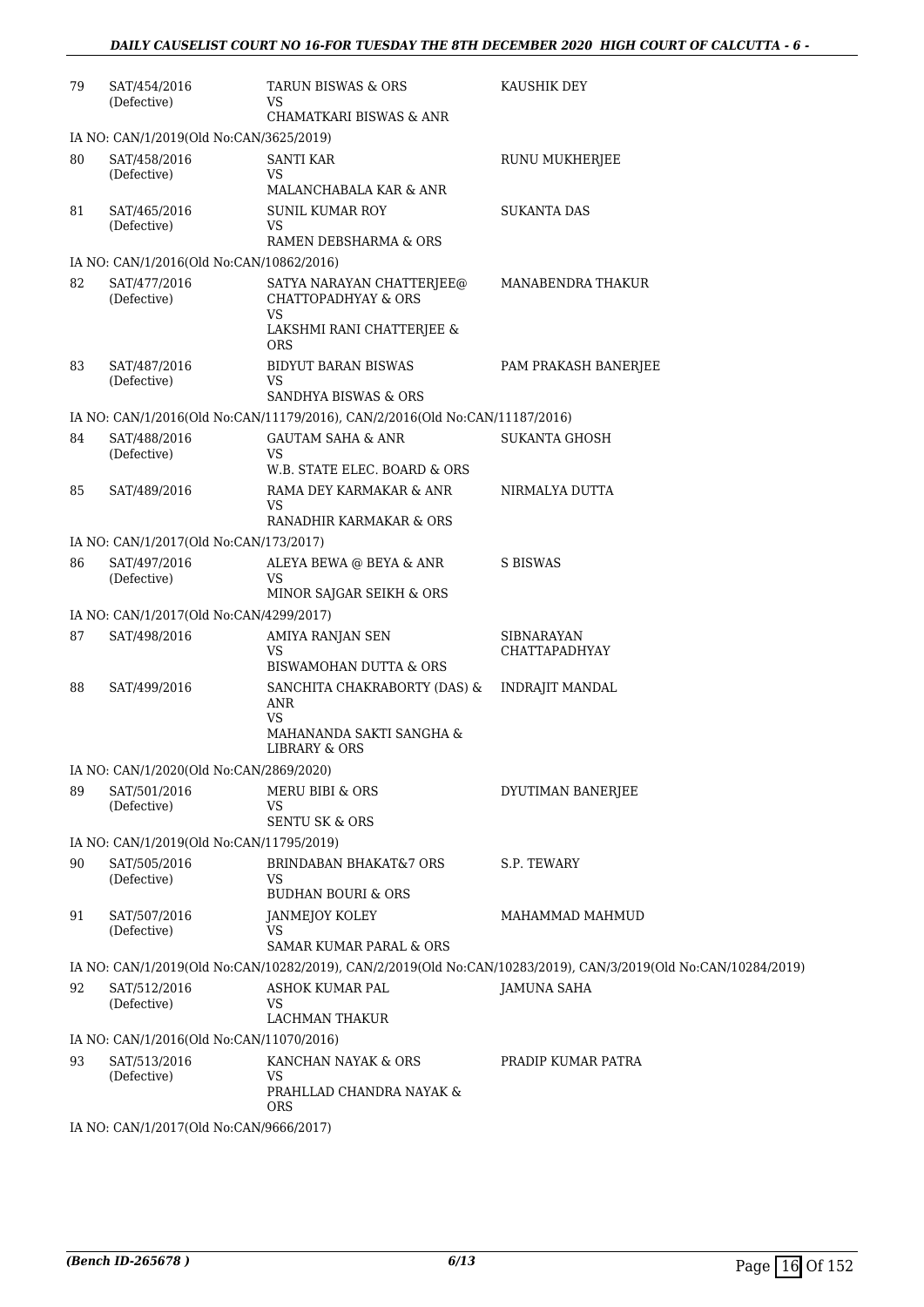### *DAILY CAUSELIST COURT NO 16-FOR TUESDAY THE 8TH DECEMBER 2020 HIGH COURT OF CALCUTTA - 7 -*

| 94  | SAT/514/2016                                             | ASHOK KUMAR PAL<br>VS                                                 | <b>JAMUNA SAHA</b>         |
|-----|----------------------------------------------------------|-----------------------------------------------------------------------|----------------------------|
| 95  | SAT/519/2016                                             | LACHMAN THAKUR<br>DEB KR JANA & ANR                                   | S BHUNIA                   |
|     | (Defective)                                              | <b>VS</b><br>KALI KINKAR JANA & ORS                                   |                            |
| 96  | SAT/520/2016                                             | ANJAN KUMAR DEBNATH                                                   | <b>SIBSANKAR</b>           |
|     | (Defective)                                              | VS<br>DIPEN KUMAR DEBNATH & ORS                                       | BANDYOPADHYAY              |
| 97  | SAT/524/2016<br>(Defective)                              | NIRMAL KUMAR BISWAS<br>VS<br><b>SHYAMAL BISWAS &amp; ORS</b>          | MD. MANSOOR ALAM           |
| 98  | SAT/528/2016                                             | UJJAL PAL & ANR                                                       | A SARKAR                   |
|     | (Defective)                                              | VS<br>MITA RANI PAL @ BOBBI                                           |                            |
|     | IA NO: CAN/1/2017(Old No:CAN/3381/2017)                  |                                                                       |                            |
| 99  | SAT/532/2016<br>(Defective)                              | <b>BABLU BISWAS</b><br>VS                                             | SOUMYADEEP BISWAS          |
|     |                                                          | AMAL MONDAL & ORS                                                     |                            |
| 100 | IA NO: CAN/1/2016(Old No:CAN/11629/2016)<br>SAT/535/2016 | <b>SAMIR POREL</b>                                                    | <b>SAKABDA ROY</b>         |
|     | (Injunction)                                             | VS<br><b>BHARAT PRASAD RAM</b>                                        |                            |
|     | IA NO: CAN/1/2017(Old No:CAN/511/2017)                   |                                                                       |                            |
| 101 | SAT/556/2016<br>(Defective)                              | LIONS CLUB ARAMBAGH & ANR<br>VS                                       | SUSMITA CHATTERJEE         |
|     |                                                          | KARTICK CHANDRA SARKAR &<br><b>ORS</b>                                |                            |
|     | IA NO: CAN/1/2017(Old No:CAN/2067/2017)                  |                                                                       |                            |
| 102 | SAT/561/2016<br>(Defective)                              | MANIK BHATTACHARYA & ORS<br>VS                                        | UTTIYA RAY                 |
|     | IA NO: CAN/1/2017(Old No:CAN/2149/2017)                  | <b>BIJOY MONDAL &amp; ORS</b>                                         |                            |
| 103 | SAT/564/2016                                             | HARAMANI SAHA SARKAR & ORS                                            | RAJU BHATTACHARYYA         |
|     |                                                          | VS<br>SRI SRI ISHWAR RADHA BALLAV<br><b>JIU THAKUR &amp; ORS</b>      |                            |
| 104 | SAT/566/2016<br>(Defective)                              | <b>SWARUP KUMAR SEN</b><br>VS                                         | <b>AVIJIT CHACKRABORTY</b> |
| 105 | SAT/104/2017                                             | NEPAL CHATTERJEE& ORS<br><b>BADAL KUMAR DAS &amp; ANR</b>             | SHOHINI CHAKRABORTY        |
|     | (Injunction)                                             | VS<br>SUKUMAR BANDOPADHYAY & ORS                                      |                            |
|     | IA NO: CAN/2/2017(Old No:CAN/3036/2017)                  |                                                                       |                            |
| 106 | SA/188/2017                                              | SAKINA BIBI & ORS<br>VS                                               | D SINHA                    |
|     |                                                          | SOGRA BIBI & ORS                                                      |                            |
|     | IA NO: CAN/1/2017(Old No:CAN/9652/2017)                  |                                                                       |                            |
| 107 | SA/211/2017                                              | SIMA KARMAKAR<br>VS<br>SANDHYA KARMAKAR                               | SABYASACHI<br>MUKHOPADHYAY |
| 108 | SA/220/2017                                              | UTTAM KUMAR GUPTA & ORS<br><b>VS</b><br><b>SIBANI GUPTA &amp; ORS</b> | RAJDEEP BHATTACHARYA       |
|     | IA NO: CAN/1/2016(Old No:CAN/12045/2016)                 |                                                                       |                            |
| 109 | SA/235/2017                                              | DEBASHIS CHATTOPADHYAY<br>VS                                          | <b>SYED NURUL AREFIN</b>   |
|     | IA NO: CAN/1/2016(Old No:CAN/10222/2016)                 | DEBJYOTI CHATTOPADHYAY                                                |                            |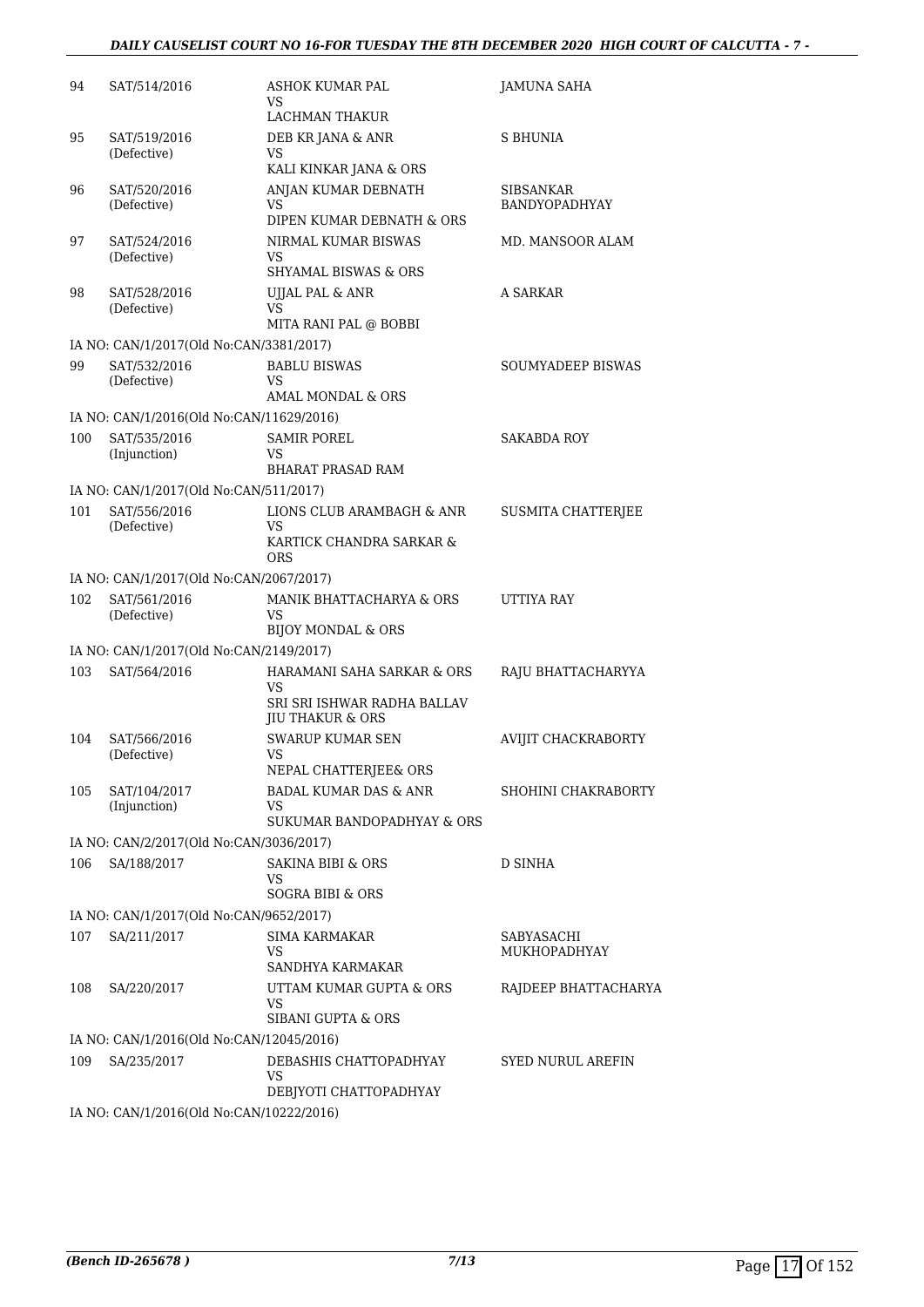| 110 | SA/254/2017                                             | MANJU DUTTA & ORS<br>VS                                                                           | SAIBA RANJAN BAKSHI      |
|-----|---------------------------------------------------------|---------------------------------------------------------------------------------------------------|--------------------------|
|     |                                                         | ABINASH SASMAL @ABANI<br><b>CHANDRA SASMAL &amp; ORS</b>                                          |                          |
|     | IA NO: CAN/1/2016(Old No:CAN/10857/2016)                |                                                                                                   |                          |
| 111 | SA/257/2017                                             | SMT BINA RANI GHORAI<br>VS                                                                        | S KUSHARI                |
|     |                                                         | SK BABUJAN ALI                                                                                    |                          |
|     | IA NO: CAN/1/2016(Old No:CAN/11250/2016)                |                                                                                                   |                          |
| 112 | SA/262/2017                                             | SALAUDDIN CHOWDHURY<br>VS                                                                         | TANMOY ROY               |
|     |                                                         | YAQUB ALI KHAN & ORS                                                                              |                          |
|     |                                                         | IA NO: CAN/1/2016(Old No:CAN/3304/2016), CAN/2/2019(Old No:CAN/12065/2019)                        |                          |
| 113 | SA/264/2017                                             | <b>ASHIS GHAR</b><br>VS                                                                           | KALPITA PAUL             |
|     |                                                         | PRATIMA CHANDRA & ORS                                                                             |                          |
|     | IA NO: CAN/1/2017(Old No:CAN/8891/2017)                 |                                                                                                   |                          |
| 114 | SA/265/2017                                             | M/S. N.M. DASSI & CO.<br>VS<br>KALIDAS BASAK                                                      | KAUSHIK DEY              |
|     | IA NO: CAN/1/2017(Old No:CAN/9087/2017)                 |                                                                                                   |                          |
| 115 | FMAT/603/2017                                           |                                                                                                   | S. DAS                   |
|     |                                                         | NIGAM BROTHERS<br>VS<br>M/S. CHANDI CHARAN DAS &                                                  |                          |
|     |                                                         | COMPANY LTD. & ORS                                                                                |                          |
|     |                                                         | IA NO: CAN/1/2017(Old No:CAN/5728/2017), CAN/2/2018(Old No:CAN/3245/2018)                         |                          |
| 116 | SAT/43/2018<br>(Defective)                              | <b>BAGIRATH DAS &amp; ANR</b><br>VS                                                               | S GANGULI                |
|     |                                                         | CHAINA RAKSHIT                                                                                    |                          |
| 117 | SAT/62/2018<br>(Defective)                              | KAMALBAS PRADHAN & ANR<br>VS                                                                      | SUKANTA DAS              |
|     |                                                         | SWARAJ KUMAR ADDHYA & ANR                                                                         |                          |
| 118 | SAT/134/2018<br>(Defective)                             | MAJEDUR RAHAMAN DEAD R/P BY ASIF DEWAN<br><b>FARUK HOSSAIN &amp; ORS</b><br>VS                    |                          |
|     |                                                         | <b>SUNIRMAL SOREN &amp; ORS</b>                                                                   |                          |
| 119 | SAT/179/2018<br>(Defective)                             | SK GOLAM LALCHAND<br><b>VS</b><br>NANDU LAL SHAW @ NANDU LAL<br>KESHRI @ NANDU LAL BAYES &<br>ORS | SURENDRA KUMAR<br>SHARMA |
|     | IA NO: CAN/1/2018(Old No:CAN/3122/2018)                 |                                                                                                   |                          |
| 120 | SAT/203/2018<br>(Defective)                             | <b>PRATAP CHANDRA SAHA &amp; ORS</b><br>VS<br>THE COLLECTOR OF<br>MURSHIDABAD & ORS               | DEBNATH MAHATA           |
| 121 | SAT/207/2018                                            | LAKSHMAN PASWAN                                                                                   | <b>SOUMEN BANERJEE</b>   |
|     | (Defective)                                             | VS<br>FELICITA GOMES & ANR                                                                        |                          |
| 122 | SAT/208/2018<br>(Defective)                             | PHAGGULAL SHAW @ FAGULAL<br><b>SHAW</b><br>VS                                                     | <b>SOUMEN BANERJEE</b>   |
|     |                                                         | FELICITA GOMES & ANR                                                                              |                          |
| 123 | SAT/210/2018<br>(Defective)                             | AJOY KUMAR SINGHA & ORS<br>VS<br>SK KALIMUDDIN & ORS                                              | DYUTIMAN BANERJEE        |
|     |                                                         |                                                                                                   |                          |
| 124 | IA NO: CAN/1/2018(Old No:CAN/4869/2018)<br>SAT/211/2018 |                                                                                                   |                          |
|     | (Defective)                                             | RAJOBALA NASKAR & ORS<br>VS<br>SHANKAR ALI MOLLA & ORS                                            | SYED NURUL AREFIN        |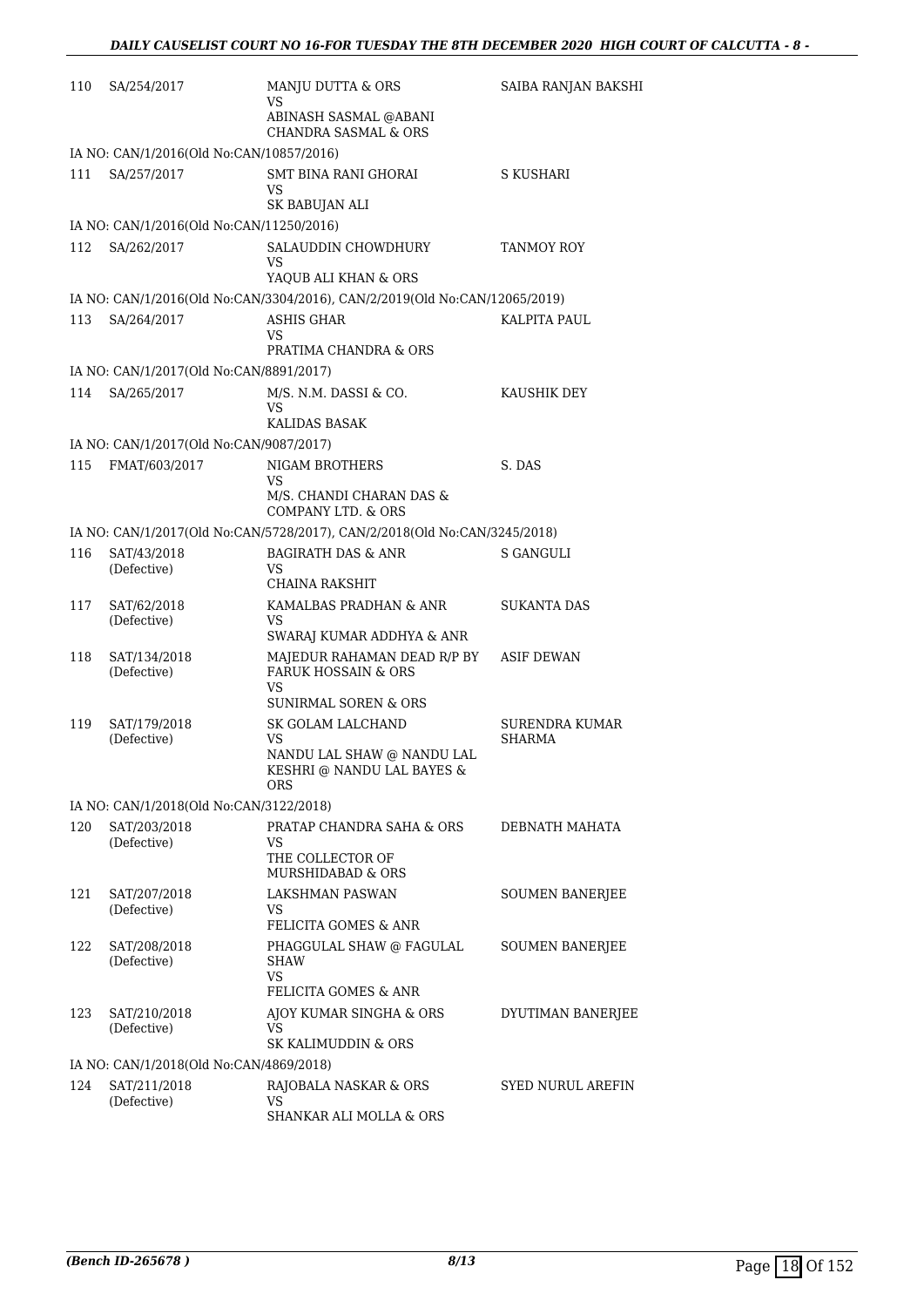| 125 | SAT/233/2018<br>(Injunction)             | MONO DEBI (SHAW)<br>VS                                                           | JAYANTA KUMAR DUTTA             |
|-----|------------------------------------------|----------------------------------------------------------------------------------|---------------------------------|
|     |                                          | JITENDRA SHAW & ORS                                                              |                                 |
|     | IA NO: CAN/1/2020(Old No:CAN/1057/2020)  |                                                                                  |                                 |
| 126 | SAT/243/2018<br>(Defective)              | BILKUA SAPTGRAM JR H S<br>VS<br>SUNITY MAITY DEAD R/P BY<br>AMITABHA MAITY & ORS | SAILENDU SEKHAR<br>BAYERD       |
|     | IA NO: CAN/1/2018(Old No:CAN/9230/2018)  |                                                                                  |                                 |
| 127 | SAT/261/2018<br>(Defective)              | <b>GURUDAS CHATTOPADHYAY</b><br>VS<br>JAGANNATH CHATTOPADHYAY &                  | SHEBATEE DATTA                  |
|     |                                          | <b>ORS</b>                                                                       |                                 |
|     | IA NO: CAN/1/2018(Old No:CAN/4635/2018)  |                                                                                  |                                 |
| 128 | SAT/269/2018<br>(Defective)              | BIJOY KRISHNA PANDIT & ANR<br>VS<br>LAKSHMI RANI SASMAL & ORS                    | SUKANTA DAS                     |
|     | IA NO: CAN/1/2019(Old No:CAN/1294/2019)  |                                                                                  |                                 |
| 129 | SAT/381/2018                             | SK NAJIR HOSSAIN & ANR<br>VS                                                     | SANJAY SAHA                     |
|     |                                          | NAZRUL HASSAN KHAN                                                               |                                 |
|     |                                          | IA NO: CAN/1/2018(Old No:CAN/7109/2018), CAN/2/2018(Old No:CAN/9226/2018)        |                                 |
| 130 | SAT/418/2018                             | MOHAN S. JETHWANI & ANR<br>VS<br>HARISH KUMAR PRASAD & ANR                       | A K DAS                         |
| 131 | SAT/425/2018                             | HARILAL CHOUHAN @ CHOWHAN<br>VS<br>NIMAI CHOUHAN & ORS                           | <b>BISWAJIT NAG</b>             |
|     | IA NO: CAN/1/2019(Old No:CAN/12611/2019) |                                                                                  |                                 |
| 132 | SAT/72/2019<br>(Defective)               | SK FIROZ ALI & ANR<br><b>VS</b><br><b>SK MANNAN</b>                              | CHANDRAYEE MUKHERJEE            |
| 133 | SAT/84/2019                              | RAM CHANDRA DATTA<br>VS                                                          | RAM CHANDRA DATTA<br>(INPERSON) |
| 134 | SA/133/2019<br>(Defective)               | ARABINDA SINGHA ROY & ORS<br>PARIMAL KUMAR CHOUDHURY<br>VS<br>TRIPTI KUNDU & ORS | ANYASHA DAS                     |
|     | IA NO: CAN/1/2020(Old No:CAN/71/2020)    |                                                                                  |                                 |
| 135 | SAT/153/2019                             | DUKHU @ DUKHIT MAJHI @<br><b>NAMATA &amp; ORS</b>                                | <b>MANAS KUMAR DAS</b>          |
|     |                                          | VS<br><b>CHITYA NAMATA &amp; ORS</b>                                             |                                 |
|     | IA NO: CAN/1/2019(Old No:CAN/9191/2019)  |                                                                                  |                                 |
| 136 | SAT/250/2019                             | MANIK LAL JAISWARA & ORS<br>VS                                                   | <b>ABHIJIT LAIK</b>             |
|     |                                          | <b>SMT MANJU DEVI &amp; ANR</b>                                                  |                                 |
|     | IA NO: CAN/2/2019(Old No:CAN/7602/2019)  |                                                                                  |                                 |
| 137 | SAT/344/2019<br>(Defective)              | MOULANA ABDUL KASHEM<br>CHOWDHURY<br>VS                                          | SANATAN MONDAL                  |
|     |                                          | FIROZ ALI KHAN @ BOBI & ORS.                                                     |                                 |
|     | IA NO: CAN/1/2020(Old No:CAN/497/2020)   |                                                                                  |                                 |
| 138 | SAT/413/2019                             | SHIWJEE RAUTH<br>VS<br>JYOTSNA BHANDARI & ANR                                    | NURUL ISLAM MONDAL              |
|     | IA NO: CAN/1/2019(Old No:CAN/11346/2019) |                                                                                  |                                 |
| 139 | FMA/899/2019<br>(Injunction)             | M/S DEVELOPMENT & BUILDERS<br>PVT. LTD<br>VS                                     | SAILESH KUMAR GUPTA             |
|     |                                          | TARAKESHWAR SINGH                                                                |                                 |
|     | IA NO: CAN/1/2019(Old No:CAN/8263/2019)  |                                                                                  |                                 |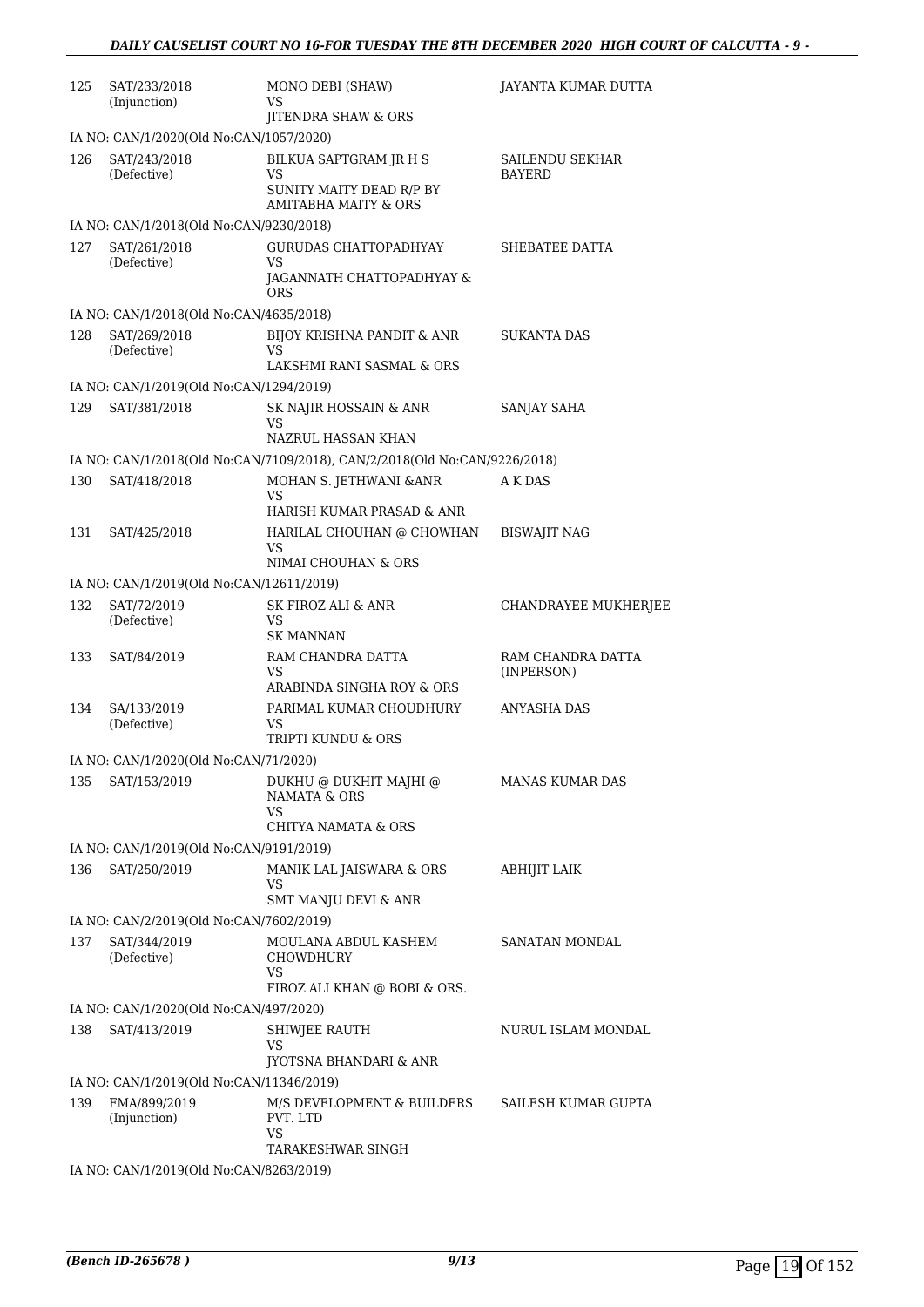| 140 | FMAT/1069/2019                          | MD. TAZAMMUL HOSSAIN<br>VS                                                          | TUHIN SUBHRA RAUT                                                                                           |
|-----|-----------------------------------------|-------------------------------------------------------------------------------------|-------------------------------------------------------------------------------------------------------------|
|     |                                         | <b>IMRANUZZAMAN SAFVI &amp; ORS</b>                                                 |                                                                                                             |
| 141 | SAT/2/2020                              | LALBABU BEGAM @ LALBANU<br><b>BEGAM &amp; ORS</b><br>VS<br>PADMAMOYEE CHAI & ORS    | MAHAMMAD MAHMUD                                                                                             |
|     |                                         | IA NO: CAN/1/2020(Old No:CAN/1472/2020), CAN/2/2020(Old No:CAN/1475/2020)           |                                                                                                             |
| 142 | SAT/39/2020                             | <b>SUNIL KUMAR DUTTA &amp; ORS</b>                                                  | <b>ANYASHA DAS</b>                                                                                          |
|     | (Defective)                             | VS<br>SHIBA PRASAD SEN                                                              |                                                                                                             |
|     | IA NO: CAN/1/2020(Old No:CAN/2728/2020) |                                                                                     |                                                                                                             |
| 143 | SAT/41/2020<br>(Defective)              | M/S GANGA JEWELLERS & ORS<br>VS.<br>SAMARENDRA NATH SAHA & ANR                      | ABHISEK SEAL                                                                                                |
|     | SAT/55/2020                             |                                                                                     |                                                                                                             |
| 144 | (Defective)                             | DULAL PRAMANIK & ORS<br>VS.<br>CHHABI RANI DAS & ORS                                | SAILENDU SEKHAR<br>BAYERD                                                                                   |
| 145 | SAT/61/2020                             | SAHID AKHTAR                                                                        | ANJANA BANERJEE                                                                                             |
|     | (Defective)                             | VS                                                                                  |                                                                                                             |
|     |                                         | SARASWATI DEVI & ORS                                                                |                                                                                                             |
|     |                                         | IA NO: CAN/1/2020(Old No:CAN/2674/2020), CAN/2/2020(Old No:CAN/2675/2020)           |                                                                                                             |
| 146 | FMAT/160/2020<br>(Defective)            | M/S. INDUSIND BANK LTD<br>VS<br><b>ANIL KUMAR YADAV</b>                             | PRAMOOD KUMAR<br><b>SRIVASTAVA</b>                                                                          |
|     | IA NO: CAN/1/2020(Old No:CAN/1488/2020) |                                                                                     |                                                                                                             |
| 147 | FMAT/161/2020                           | M/S INDUSIND BANK LTD                                                               | PRAMOOD KUMAR                                                                                               |
|     | (Defective)                             | VS<br>ANIL KUMAR YADAV                                                              | <b>SRIVASTAVA</b>                                                                                           |
|     | IA NO: CAN/1/2020(Old No:CAN/1487/2020) |                                                                                     |                                                                                                             |
|     |                                         | <b>ARBITRATION</b>                                                                  |                                                                                                             |
| 148 | FMAT/171/2020                           | ASTASESH CO-OPERATIVE<br>HOUSING SOCIETY LTD.<br>VS<br>ISR INFRASTRUCTURE PVT. LTD. | KRISHNENDU BERA                                                                                             |
|     | IA NO: CAN/1/2020(Old No:CAN/1981/2020) |                                                                                     |                                                                                                             |
| 149 | FMAT/202/2020                           |                                                                                     | RESHMI MUKHERJEE                                                                                            |
|     |                                         | NATIONAL PROJECTS<br>CONSTRUCTION CORPORATION<br>LIMITED<br><b>VS</b>               |                                                                                                             |
|     |                                         | M/S TRIBIDAL PRIVATE LIMITED                                                        |                                                                                                             |
| 150 | FMAT/317/2020                           | SUBHAJIT SIKDER                                                                     | PRANTICK GHOSH                                                                                              |
|     |                                         | VS<br>SHRIRAM TRANSPORT FINANCE<br><b>COMPANY LTD &amp; ORS</b>                     |                                                                                                             |
|     |                                         |                                                                                     | IA NO: CAN/1/2020(Old No:CAN/2908/2020), CAN/2/2020(Old No:CAN/4518/2020), CAN/3/2020(Old No:CAN/4519/2020) |
|     |                                         | <b>TRIBUNAL APPLICATION</b>                                                         |                                                                                                             |
| 151 | WP.ST/31/2019                           | DR. PRANAB KUMAR CHOUDHURI                                                          | SYED NAZMUL HOSSAIN                                                                                         |
|     |                                         | VS<br>STATE OF WEST BENGAL & ORS                                                    |                                                                                                             |
| 152 | WP.ST/80/2019                           | THE STATE OF WEST BENGAL &<br>ORS<br><b>VS</b><br>BHAGABATI DAS CHATTERJEE &        | <b>AVISHEK PRASAD</b>                                                                                       |
|     |                                         | <b>ORS</b>                                                                          |                                                                                                             |
| 153 | WP.ST/81/2019                           | THE STATE OF WEST BENGAL &<br><b>ORS</b><br><b>VS</b>                               | <b>AVISHEK PRASAD</b>                                                                                       |
|     |                                         | MITHU PATRA MUKHOPADHYAY &<br><b>ORS</b>                                            |                                                                                                             |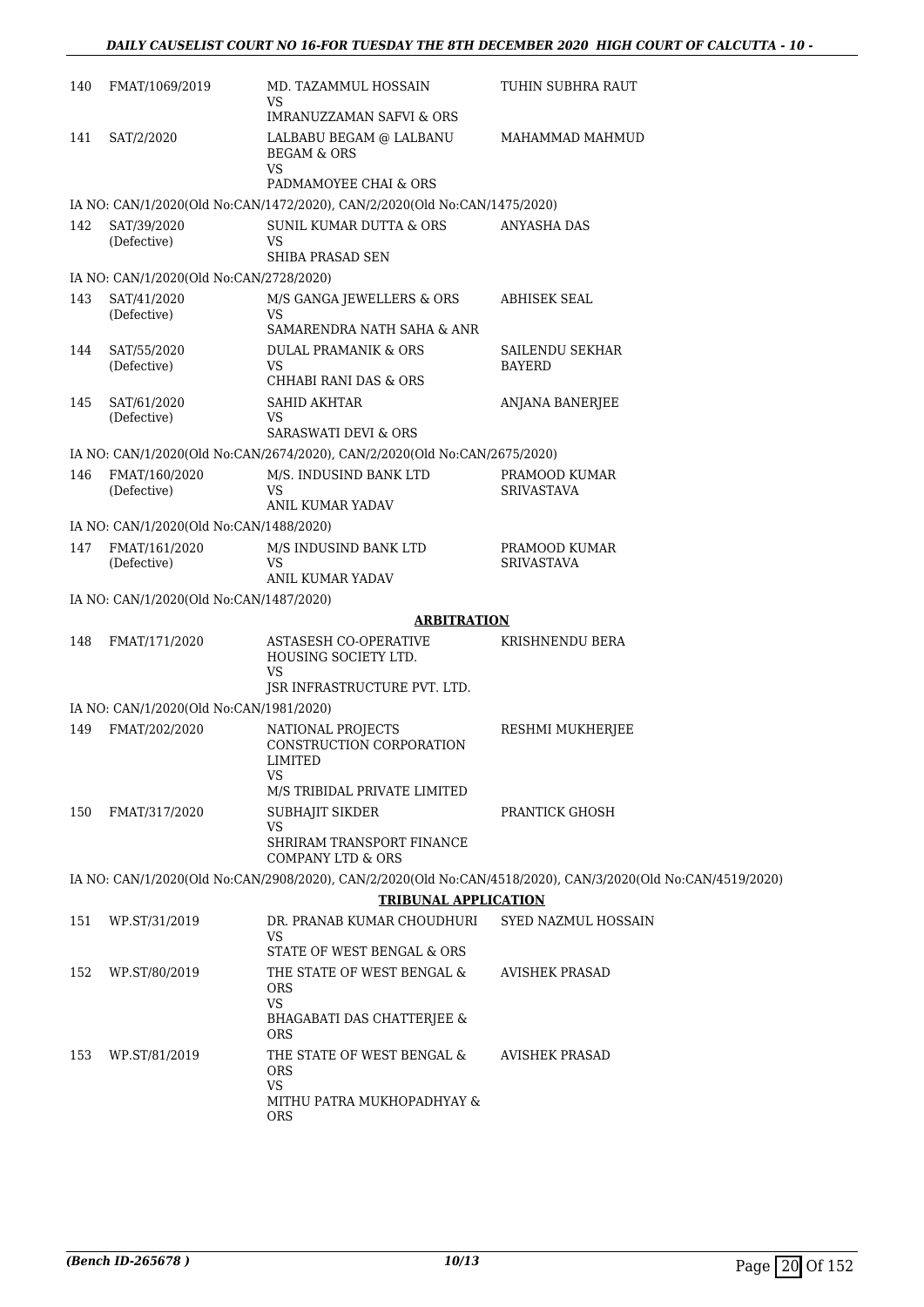| 154 | WP.ST/82/2019     | THE STATE OF WEST BENGAL &<br>ORS<br>VS                                   | <b>AVISHEK PRASAD</b> |
|-----|-------------------|---------------------------------------------------------------------------|-----------------------|
|     |                   | SOMA DAS BOSE & ORS                                                       |                       |
| 155 | WP.ST/144/2019    | JNAN PROKASH BISWAS & ORS<br>VS<br>STATE OF WEST BENGAL & ORS             | MONIRUZZAMAN          |
| 156 | WP.ST/151/2019    | GOPAL CHANDRA BHAR                                                        | RAMIJ MUNSI           |
|     |                   | VS<br>STATE OF WEST BENGAL & ORS                                          |                       |
| 157 | WP.ST/178/2019    | DEBABRATA MALLICK                                                         | NEIL BASU             |
|     |                   | VS<br>STATE OF WEST BENGAL & ORS                                          |                       |
| 158 | WP.ST/185/2019    | SAMRAJNY KONAR                                                            | SUMITRA DAS           |
|     |                   | VS<br>STATE OF WEST BENGAL & ORS                                          |                       |
| 159 | WP.ST/194/2019    | <b>BRIHASPATI MAHATO &amp; ORS</b><br>VS                                  | RAJLAKSHMI GHTAK      |
|     |                   | STATE OF WEST BENGAL & ORS                                                |                       |
| 160 | WP.ST/196/2019    | KETAKI SANKAR ADHIKAREE<br>VS                                             | SANJUKTA BHATTACHARYA |
|     |                   | STATE OF WEST BENGAL & ORS                                                |                       |
| 161 | WP.ST/2/2020      | UJJWAL KUMAR DAS & ANR<br>VS                                              | NIBEDITA BARUI        |
|     |                   | STATE OF WEST BENGAL & ORS                                                |                       |
| 162 | WP.ST/8/2020      | NIRMAL CHANDRA SAHA<br>VS                                                 | ANINDYA HALDER        |
|     |                   | STATE OF WEST BENGAL & ORS                                                |                       |
| 163 | WP.ST/9/2020      | BIKASH MONDAL & ORS                                                       | DEBABRATA SARDAR      |
|     |                   | VS<br>STATE OF WEST BENGAL & ORS                                          |                       |
| 164 | WP.ST/11/2020     | SMRITIKANA DEY                                                            | INDRAJIT BISWAS       |
|     |                   | VS<br>STATE OF WEST BENGAL & ORS                                          |                       |
| 165 | WP.ST/14/2020     | MALAY KUMAR JANA                                                          | SUBRATA SANTRA        |
|     |                   | VS<br>STATE OF WEST BENGAL & ORS                                          |                       |
| 166 | WP.ST/15/2020     | <b>BISWANATH GAYEN</b>                                                    | ANINDA BHATTACHARYA   |
|     |                   | VS                                                                        |                       |
|     |                   | STATE OF WEST BENGAL & ORS                                                |                       |
|     | 167 WP.ST/17/2020 | DEBABRATA BISWAS & ORS<br>VS                                              | <b>SANTI DAS</b>      |
|     |                   | STATE OF WEST BENGAL & ORS                                                |                       |
|     |                   | IA NO: CAN/1/2020(Old No:CAN/4353/2020), CAN/2/2020(Old No:CAN/4354/2020) |                       |
| 168 | WP.ST/18/2020     | AJIT BAG<br>VS<br>STATE OF WEST BENGAL & ORS                              | PRIYAKSHI BANERJEE    |
|     |                   | KULESH CH. MONDAL                                                         |                       |
| 169 | WP.ST/20/2020     | VS<br>UTTAM KR. PATRA                                                     | RAJESH KR. SHAH       |
| 170 | WP.ST/21/2020     | SUBHAS CH. KONAR                                                          | <b>SUMITRA</b>        |
|     |                   | VS<br>STATE OF WEST BENGAL & ORS.                                         |                       |
| 171 | WPLRT/31/2020     | STATE OF WEST BENGAL AND                                                  | nilotpol chatterjee   |
|     |                   | ORS.<br>VS                                                                |                       |
|     |                   | PRASANTA KUMAR PAL                                                        |                       |
| 172 | WPLRT/34/2020     | HARENDRA NATH MAITY<br>VS                                                 | MANSIH KUMAR DAS      |
|     |                   | STATE OF WEST BENGAL AND<br>ORS.                                          |                       |
| 173 | WP.ST/34/2020     | SK. REZWANUR RAHAMAN                                                      | ABHISEK BANERJEE      |
|     |                   | VS<br>STATE OF WEST BENGAL & ORS.                                         |                       |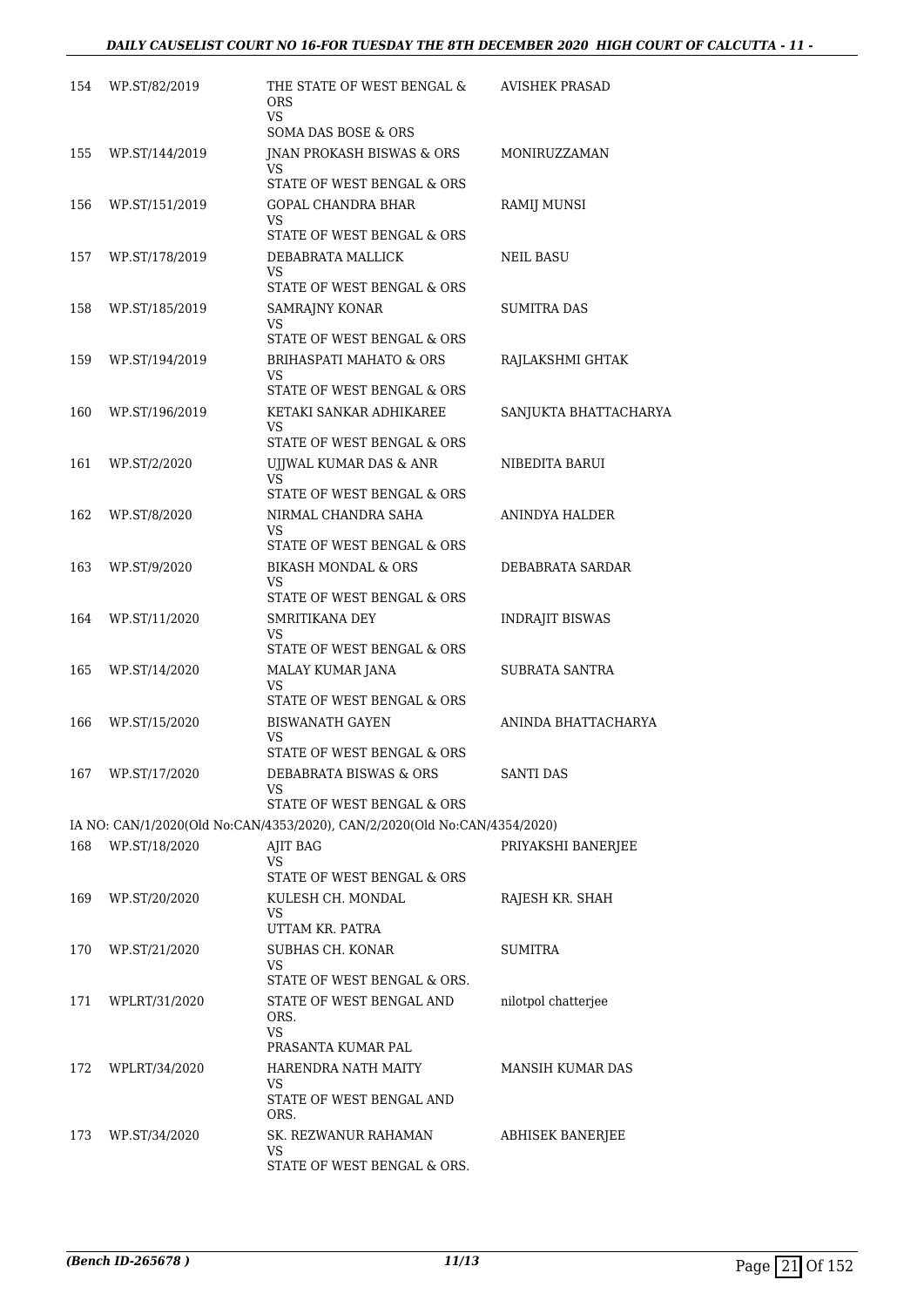| 174 | WPLRT/35/2020                 | <b>KANAILAL MAITY</b><br>VS                                                              | Manish Kumar Das         |
|-----|-------------------------------|------------------------------------------------------------------------------------------|--------------------------|
|     |                               | STATE OF WEST BENGAL AND<br>ORS.                                                         |                          |
| 175 | WP.ST/35/2020                 | ALOKE CHANDRA SAHANA<br>VS                                                               | <b>SOUMI KUNDU</b>       |
|     |                               | STATE OF WEST BENGAL & ORS                                                               |                          |
| 176 | WPLRT/37/2020                 | SIDDESWAR DE<br>VS.<br>STATE OF WEST BENGAL AND<br>ORS.                                  | UTTIYA RAY               |
| 177 | WP.ST/40/2020                 | <b>SREEDAN KARMAKAR &amp; ORS</b><br>VS<br>STATE OF WEST BENGAL & ORS                    | ANANYA NEOGI             |
| 178 | WP.ST/42/2020                 | SK. NIAMUDDIN & ORS<br>VS<br>STATE OF WEST BENGAL & ORS                                  | ANANYA NEOGI             |
| 179 | WP.ST/44/2020                 | SUBHANKAR DEB<br>VS<br>STATE OF WEST BENGAL & ORS                                        | GUDDU SINGH              |
| 180 | WP.CT/54/2020                 | SABITRI DEVI AND ANR<br>VS                                                               | MOUMITA GHOSH            |
| 181 | WP.CT/58/2020                 | UNION OF INDIA AND ORS.<br>THE DIRECTOR (HR BHARAT<br>SANCHAR NIGAM LTD AND ORS<br>VS    | SUDIPTO PANDA            |
| 182 | WP.CT/59/2020                 | MANIKLAL KAR AND ORS<br>UNION OF INDIA<br>VS.                                            | ANIRBAN MITRA            |
| 183 | WP.CT/60/2020                 | <b>GOUTAM BOSE</b><br><b>MD ELIAS KHAN</b><br>VS.<br>STEEL AUTHORITY OF INDIA AND<br>ORS | SANDIPAN BANERJEE        |
| 184 | WP.CT/61/2020                 | UTPAL MITRA<br>VS<br>UNION OF INDIA AND ORS.                                             | SUMITAVA CHAKRABORTY     |
| 185 | WP.CT/62/2020                 | UNION OF INDIA AND ORS.<br>VS<br>SUBRATA MONDAL AND ANR                                  | ARIJIT MAJUMDER          |
| 186 | WP.ST/71/2020                 | PAPIYA MAITY<br>VS<br>STATE OF WEST BENGAL AND<br>ORS.                                   | DIBYENDU CHATTERJEE      |
|     | IA NO: CAN/1/2020             |                                                                                          |                          |
| 187 | WP.ST/76/2020                 | <b>ATANU BISWAS</b><br>VS<br>STATE OF WEST BENGAL AND<br>ORS.                            | SHYAMAL ROY              |
|     | IA NO: CAN/1/2020, CAN/2/2020 |                                                                                          |                          |
| 188 | WP.ST/77/2020                 | KOLI BIBI<br>VS<br>State of West Bengal                                                  | PROSENJIT MUKHERJEE      |
| 189 | WP.ST/84/2020                 | DR MITA HALDAR<br>VS<br>STATE OF WEST BENGAL AND<br>ORS.                                 | <b>BISWARUP NANDY</b>    |
| 190 | WP.ST/85/2020                 | ABICHAL CHATTOPADHYAY<br>VS<br>STATE OF WEST BENGAL AND                                  | <b>SUMAN CHAKRABARTY</b> |
| 191 | WP.ST/86/2020                 | ORS.<br>dr anirban dasgupta<br>VS<br>State of West Bengal                                | <b>BISWARUP NANDY</b>    |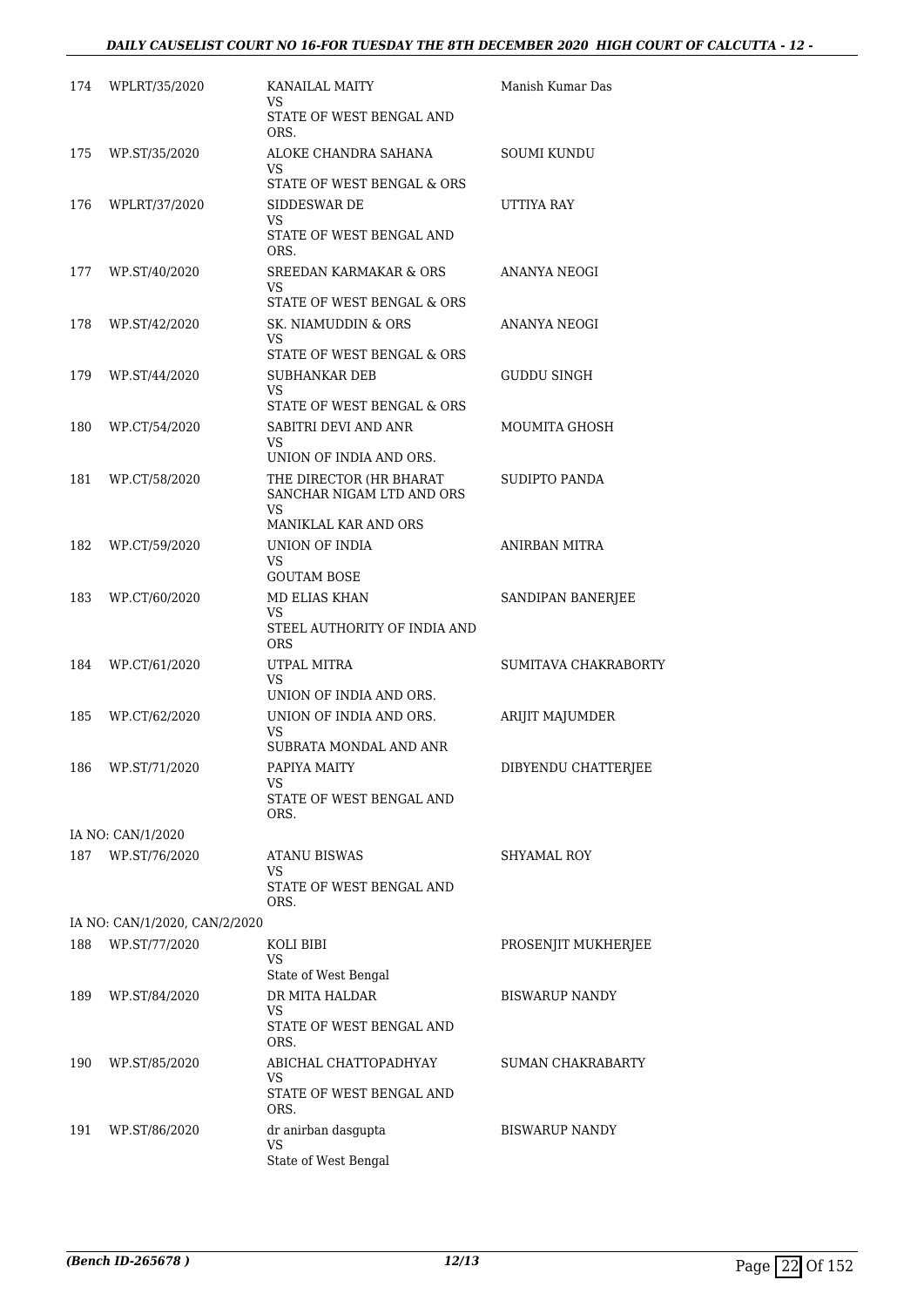| 192 | WP.ST/87/2020                    | DR ANIRBAN DASGUPTA<br>VS                                                                         | <b>BISWARUP NANDY</b>     |
|-----|----------------------------------|---------------------------------------------------------------------------------------------------|---------------------------|
|     |                                  | STATE OF WEST BENGAL AND<br>ORS.                                                                  |                           |
| 193 | WP.ST/88/2020                    | STATE OF WEST BENGAL AND<br>ORS.<br>VS<br>ANKUR GHOSH                                             | NILOTPAL CHATTERIEE       |
| 194 | WP.ST/93/2020                    | SASANKA SEKHAR CHAKRABORTY<br>VS<br>THE SECRETARY, CONSUMER<br>AFFAIRS DEPARTMENT                 | DIP JYOTI CHAKRABORTY     |
| 195 | WP.ST/95/2020                    | MANOJ KUMAR CHATTERJEE<br>VS<br>STATE OF WEST BENGAL AND<br>ORS.                                  | DIPANKAR PAL              |
| 196 | WP.ST/96/2020                    | SUBHRAJIT GUHA<br>VS<br>STATE OF WEST BENGAL AND<br>ORS.                                          | K.M.HOSSAIN               |
| 197 | WP.ST/97/2020                    | PRADIP KR. CHATTERJEE<br>VS<br>STATE OF WEST BENGAL AND<br>ORS.                                   | <b>MANOJIT PAL</b>        |
| 198 | WP.ST/99/2020                    | <b>SUJIT DALUI</b><br><b>VS</b><br>PRINCIPAL SECRETARY, PUBLIC<br><b>WORKS DEPARTMENT AND ORS</b> | <b>BANDHU BRATA BHULA</b> |
| 199 | WP.ST/101/2020<br>(AT 2.00 P.M.) | <b>AKASH BHUNIA</b><br><b>VS</b><br>STATE OF WEST BENGAL AND<br>ORS.                              | DIBYENDU CHATTERJEE       |
| 200 | WP.ST/103/2020                   | State of West Bengal AND<br><b>ANOTHER</b><br><b>VS</b><br>SUKUMAR DEBNATH AND<br><b>OTHERS</b>   | SHAMIM UL BARI            |
|     |                                  | <b>APPLICATION</b>                                                                                |                           |
| 201 | FMA/1245/2019                    | THE EX. ENGINEER, TEESTA<br>CANAL DIVN. I & ANR.<br>VS<br>M/S. ASOK BHATTACHARYA &<br>ORS.        | ARINDAM MONDAL            |
|     |                                  | IA NO: CAN/3/2019(Old No:CAN/11204/2019), CAN/4/2019(Old No:CAN/11205/2019)                       |                           |
| 202 | MAT/678/2020                     | SK IBRAHIM AND ANR<br>VS<br>BHADRESWAR MUNICIPALITY<br>AND ORS                                    | SYED NURUL AREFIN         |
|     |                                  |                                                                                                   |                           |

IA NO: CAN/1/2020, CAN/2/2020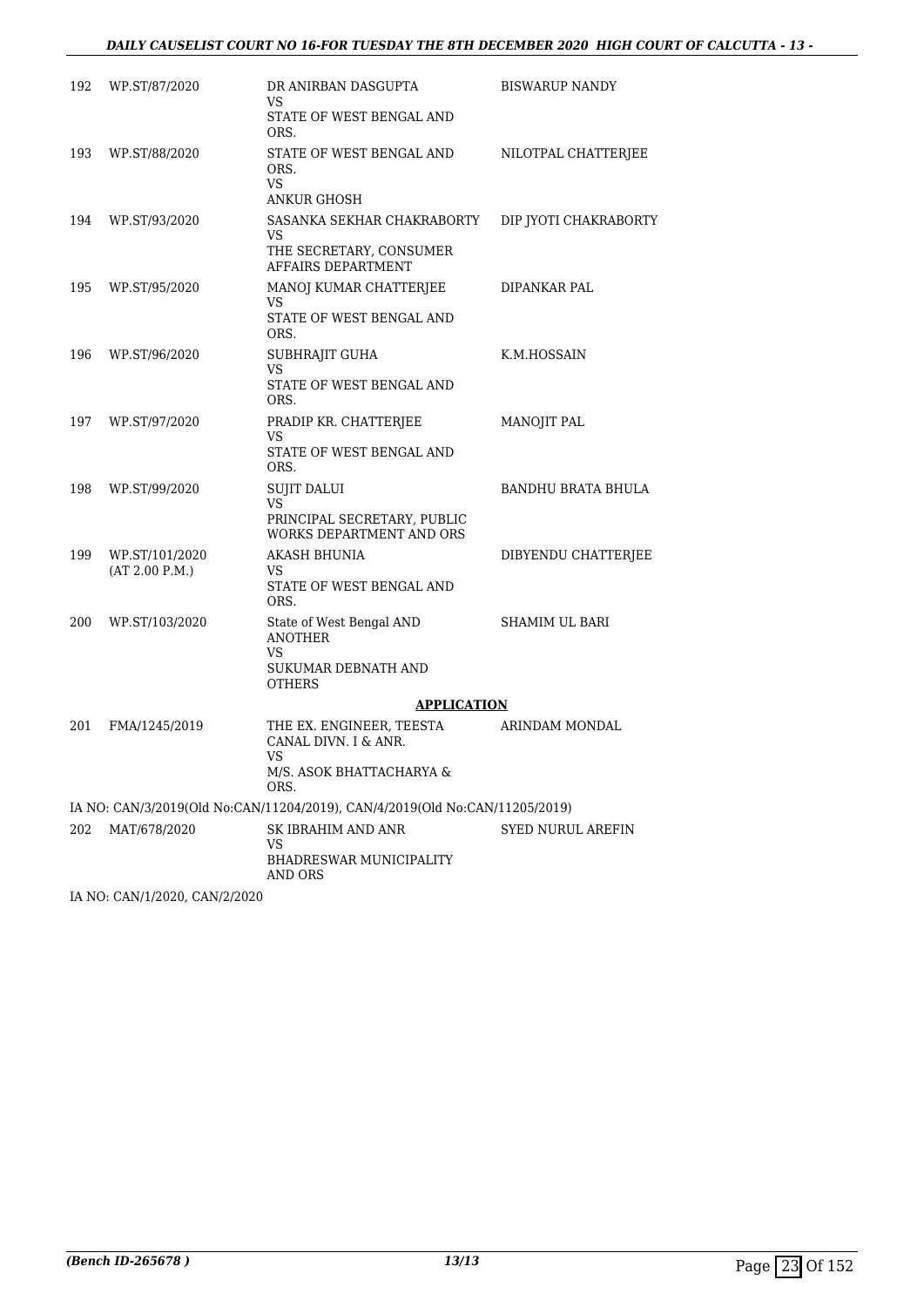

## **Appellate Side**

**DAILY CAUSELIST For Tuesday The 8th December 2020**

**COURT NO. 3 DIVISION BENCH (DB - III) AT 10:45 AM HON'BLE JUSTICE I. P. MUKERJI HON'BLE JUSTICE MD. NIZAMUDDIN (VIA VIDEO CONFERENCE)**

**ON AND FROM MONDAY, THE 7TH DECEMBER, 2020 - APPEALS RELATING TO LABOUR UNDER GROUP III AND APPLICATION CONNECTED THERETO;**

**APPEALS FROM ORDERS RELATING TO REVENUE UNDER GROUP IV & OTHER STATUTORY REVENUE APPEALS EXCEPT LAND REVENUE TO BE HEARD BY DIVISION BENCH;**

**APPEALS RELATING TO CHARTERED ACCOUNTANTS ACT, COMPANY SECRETARIES ACT AND TAX TRIBUNAL MATTERS; INCOME TAX REFERENCE UNDER SECTION 256 OF THE INCOME TAX ACT;**

**HEARING OF WRIT APPEALS IRRESPECTIVE OF CLASSIFICATION INCLUDING APPLICATIONS CONNECTED THERETO.**

**FROM 07.12.2020 (MONDAY) EXCEPT FRIDAY FROM 10:45 A.M. APPELLATE SIDE MATTERS WILL BE TAKEN UPTO 12:30 P.M.**

**IN THE ABSENCE OF APPLICATIONS LIST WILL BE CALLED ON SERIALLY AND HEARING MATTERS WILL BE TAKEN UP BEFORE 12:30 P.M.**

**NOTE : MENTIONING WILL BE ALLOWED ON EVERY MONDAY AND THURSDAY AT 10:45 A.M.**

**NOTE: MATTERS WILL BE TAKEN UP THROUGH PHYSICAL HEARING ONLY WHEN BOTH THE PARTIES ARE AGREED.** 

|      |                                                    | <b>TO BE MENTIONED</b>                                                                |                                       |
|------|----------------------------------------------------|---------------------------------------------------------------------------------------|---------------------------------------|
| 1    | MAT/621/2020                                       | GIRIRAJ KUMAR BHAIYA<br>VS.<br>Union of India                                         | <b>GANESH JAJODIA</b>                 |
|      | IA NO: CAN/1/2020                                  |                                                                                       |                                       |
|      |                                                    | <b>FOR HEARING</b>                                                                    |                                       |
| 2    | FMA/1201/2009<br>$(P-I+OB+2nd J. copy+2$<br>PBs.)  | SWAPNA ATTA & ORS.<br>VS<br>STATE OF WB & ORS.                                        | PRASUN GHOSH                          |
| 3    | FMA/813/2011                                       | <b>SUBRATA GHOSH</b><br><b>VS</b><br>STATE OF WEST BENGAL & ORS.                      | AMAR KUMAR SINHA                      |
|      | IA NO: CAN/1/2011(Old No:CAN/2809/2011)            |                                                                                       |                                       |
| 4    | FMA/231/2012                                       | <b>STATE &amp; ORS</b><br><b>VS</b><br>ASGAR ALI & ORS                                | KANAILAL SAMANTA                      |
|      | IA NO: CAN/4/2020(Old No:CAN/967/2020)             |                                                                                       |                                       |
| wt.5 | FMA/902/2007                                       | UTTAM KR. SAHA & ORS<br><b>VS</b><br><b>ASGAR ALI</b>                                 | <b>ABHIJIT BASU</b>                   |
|      | IA NO: CAN/4/2008(Old No:CAN/10346/2008)           |                                                                                       |                                       |
| 6    | FMA/916/2012<br>$(P-I+OB+2nd I.$<br>$Copy+2PBs.$ ) | SAFINNESSSA BEGUM ALIAS<br><b>KHATUN</b><br>VS.<br><b>FARHANA BEGUM &amp; ORS</b>     | <b>SHAMIN UL BARI</b>                 |
| 7    | FMA/939/2012<br>$(P-I+OB+2nd)$ .<br>Copy+6PBs.)    | THE ORISSA MINERALS<br>DEVELOPMENT CO. LTD<br><b>VS</b><br>JAI BALAJI INDUSTRIES LTD. | KAMAL KRISHNA<br><b>CHATTOPADHYAY</b> |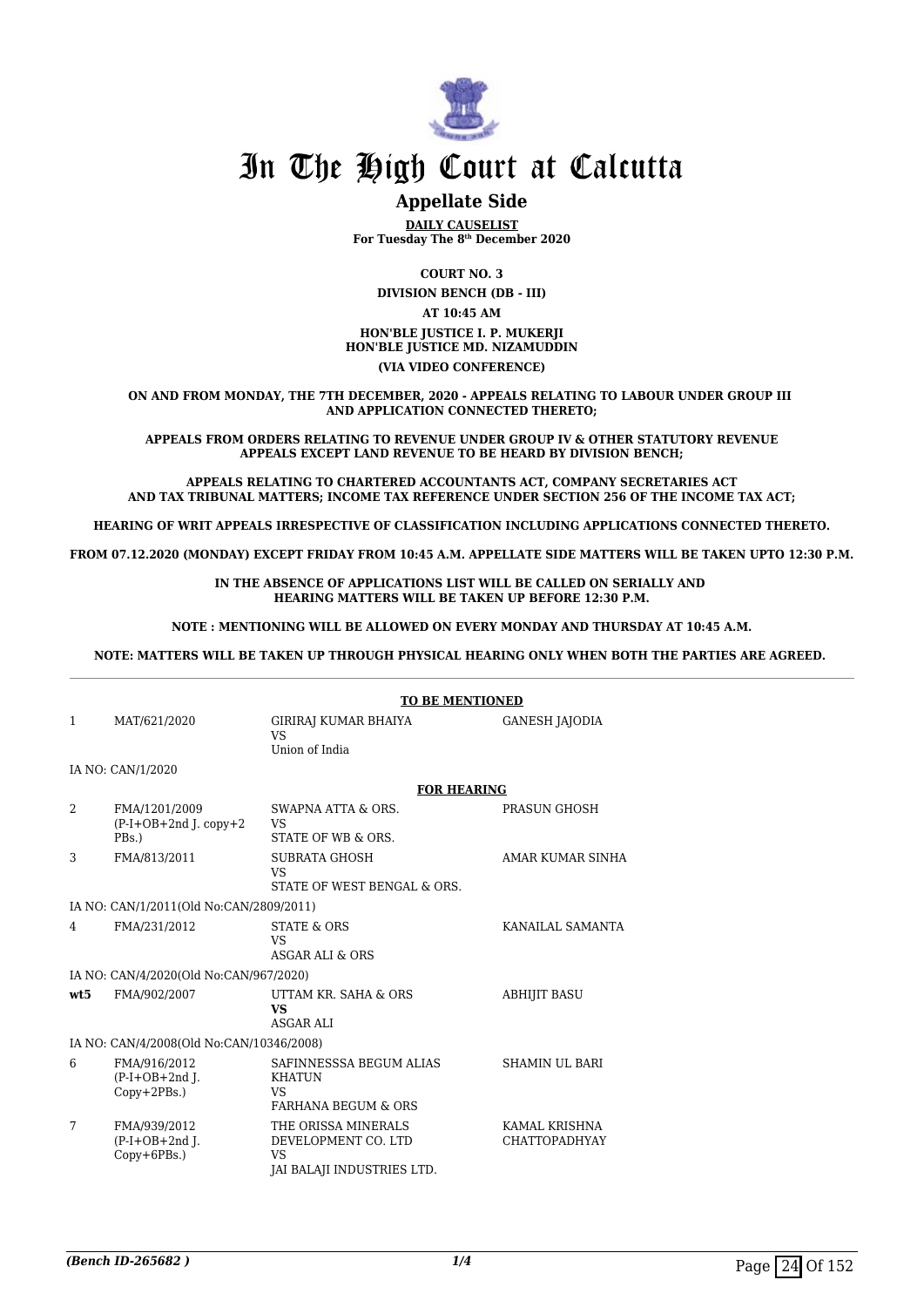| 8    | FMA/941/2012<br>$(P-I+OB+2nd$ J.<br>$Copy+6PBs.$ ) | THE ORISSA MINERALS<br>DEVELOPMENT CO. LTD.<br>VS<br>JAI BALAJI INDUSTRIES LTD             | KAMAL KUMAR<br><b>CHATTOPADHYAY</b> |
|------|----------------------------------------------------|--------------------------------------------------------------------------------------------|-------------------------------------|
| 9    | FMA/1020/2012<br>2PBs                              | RATNA SAHA<br>VS                                                                           | BANDHU BRATA BHULA                  |
| 10   | MAT/1820/2013<br>(P-I+OB+2nd J. Copy)              | STATE OF WEST BENGAL & ORS<br>ARUN KR. MANNA & ORS<br>VS<br>STATE OF WEST BENGAL & ORS     | SYED ZULFIKAR ALI                   |
|      | IA NO: CAN/1/2013(Old No:CAN/12485/2013)           |                                                                                            |                                     |
| 11   | MAT/759/2014<br>$(P-I+OS+2PBs.)$                   | <b>MATIUR RAHAMAN</b><br>VS                                                                | <b>GOLAM MASTAFA</b>                |
|      |                                                    | MD. ABDUL KHAYAR & ORS                                                                     |                                     |
|      | IA NO: CAN/1/2014(Old No:CAN/5901/2014)            |                                                                                            |                                     |
|      | wt12 WPA/10244/2014                                | MD. ABUL KHAYAR<br>VS<br>STATE OF WEST BENGAL & ORS                                        | PARVEJ ANAM                         |
|      | IA NO: CAN/1/2014(Old No:CAN/3992/2014)            |                                                                                            |                                     |
| 13   | FMA/3534/2014<br>$(P-I+OB+2nd I.$                  | CHITTARANJAN BAIDYA<br>VS                                                                  | <b>SOURAV MITRA</b>                 |
|      | Copy+2PBs.)                                        | DIPANKAR MANDAL & ORS                                                                      |                                     |
|      |                                                    | IA NO: CAN/1/2014(Old No:CAN/2703/2014), CAN/3/2014(Old No:CAN/2711/2014)                  |                                     |
| 14   | FMA/834/2015                                       | SUBHRA KETAN HALDER<br>VS                                                                  | GAZI FARUQUE HOSSSAIN               |
|      |                                                    | STATE OF WEST BENGAL & ORS                                                                 |                                     |
| 15   | FMA/2890/2015<br>(Sec. 5)                          | <b>GURUPADA PRAMANIK</b><br>VS<br>STATE OF WEST BENGAL & ORS                               | PINGAL BHATTACHARYYA                |
| 16   | MAT/167/2016                                       | THE STATE OF W.B. & ORS                                                                    | SIRSANYA BANDOPADHYAY               |
|      | (Sec. 5)                                           | VS                                                                                         |                                     |
|      |                                                    | DEEPMALA SHAW<br>IA NO: CAN/1/2016(Old No:CAN/1300/2016), CAN/2/2016(Old No:CAN/1301/2016) |                                     |
| 17   | MAT/168/2016                                       | THE STATE OF W.B. & ORS                                                                    | SIRSANYA BANDOPADHYAY               |
|      | (Sec. 5)                                           | VS<br><b>AVIJIT SAHA</b>                                                                   |                                     |
|      |                                                    | IA NO: CAN/1/2016(Old No:CAN/1298/2016), CAN/2/2016(Old No:CAN/1299/2016)                  |                                     |
| 18   | FMA/1281/2016<br>$(P-I+OB+2nd$ J.<br>Copy+2PBs.)   | ASHOK KR. MAHANTA<br>VS<br>THE CENTRAL BANK OF INDIA &                                     | SUPRIYO CHATTOPADHYAY               |
| 19   | FMA/2274/2016                                      | ORS.<br>UNION OF INDIA & ORS                                                               | APARNA BANERJEE                     |
|      | $(P-I+OB+2nd$ J.<br>$Copy+2PBs.$ )                 | VS<br><b>GOUTAM RAM</b>                                                                    |                                     |
|      | IA NO: CAN/2/2016(Old No:CAN/1905/2016)            |                                                                                            |                                     |
| 20   | MAT/1388/2017<br>$(P-I+OB+2PBs.)$                  | SHANTANU MUNDA<br>VS                                                                       | SAHELI MUKHERJEE                    |
| 21   | MAT/663/2018                                       | $S.B.S.T.C.$ & $ORS$<br>DR BASUDEB DASGUPTA & ORS<br>VS                                    | RANAJIT CHATTERJEE                  |
| wt22 | MAT/867/2018                                       | STATE OF WEST BENGAL & ORS<br>STATE OF W B & ANR                                           | LAL MOHAN BASU                      |
|      |                                                    | VS.<br>DR BASUDEB DASGUPTA & ORS                                                           |                                     |
| 23   | MAT/804/2018<br>$(P-I+OB+2nd$ J. Copy)             | SUPRABHAT GHOSH<br>VS<br><b>BHARAT PRTROLEUM</b>                                           | P. BHATTACHARYYA                    |
| 24   | MAT/1355/2018                                      | <b>CORPORATION LTD &amp; ORS</b><br>ARINDAM SAHA                                           | MAHABOOB AHMED                      |
|      | (P-I+OS+2nd J. Copy)                               | VS<br>INDIAN OIL CORP LTD & ORS                                                            |                                     |
| 25   | MAT/1375/2018<br>$(P-I+OS+2nd J.Copy) + 2$<br>PBs. | EASTERN COALFIELDS LTD<br>VS<br><b>GOURINATH BANERJEE &amp; ORS</b>                        | SANCHITA BARMAN RAY                 |
| 26   | FMA/2045/2018<br>$(P-I+OB+2nd$ J.                  | PROVAT RANJAN BISWAS<br>VS                                                                 | R. DHARA                            |
|      | Copy+4PBs.)                                        | RANJIT KUMAR RISHI & ORS                                                                   |                                     |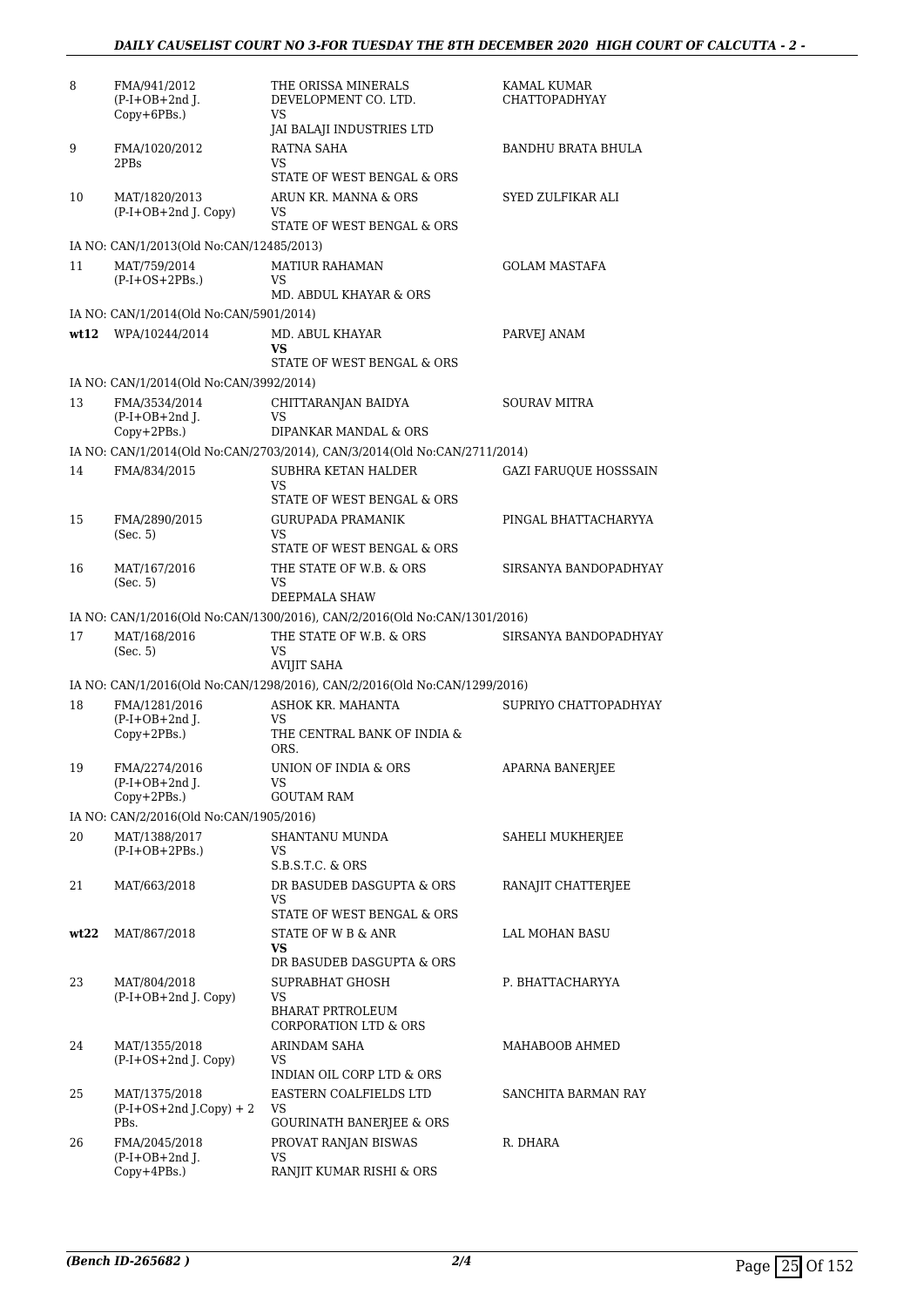| 27   | FMA/162/2019<br>$(P-I+OB+2nd)$ .<br>$Copy+2PBs.$ ) | SUBRATA MAJUMDER<br>VS<br>UNION OF INDIA & ORS                                              | <b>DEBASISH BASU</b>  |
|------|----------------------------------------------------|---------------------------------------------------------------------------------------------|-----------------------|
| 28   | FMA/178/2019                                       | UNION OF INDIA & ORS<br>VS                                                                  | DEBJANI GHOSAL        |
|      |                                                    | <b>SMT PRAMILA DEVI</b>                                                                     |                       |
|      | IA NO: CAN/2/2018(Old No:CAN/2088/2018)            |                                                                                             |                       |
| 29   | FMA/652/2019<br>$(P-I+OS+2nd J.$<br>Copy+2PBs.)    | STATE BANK OF INDIA & ORS<br>VS<br>RATAN KUMAR RABABI & ORS                                 | SUDEEP PAL CHOUDHURI  |
|      | IA NO: CAN/2/2018(Old No:CAN/7657/2018)            |                                                                                             |                       |
| 30   | FMA/686/2019                                       | BINAY KUMAR                                                                                 | ARUNAVA GANGULY       |
|      | $(P-I+OB+2nd$ ].<br>$Copy+2PBs.$ )                 | VS<br>EASTERN COAL FIELDS LIMITED &<br><b>ORS</b>                                           |                       |
| 31   | MAT/715/2019<br>$P-I+OS+2P.B.)$                    | THE MANAGING COMMITTEE,<br>BASUDEBPUR HIGH SCHOOL & ANR<br>VS<br>STATE OF WEST BENGAL & ORS | SUBHAS JANA           |
|      | IA NO: CAN/2/2020, CAN/3/2020                      |                                                                                             |                       |
| 32   | FMA/718/2019<br>$+2$ PBs.                          | KUMAR MUKHOPADHYAY<br>VS<br>STATE OF WEST BENGAL & ORS                                      | K.P. MUHURI           |
|      | IA NO: CAN/1/2019(Old No:CAN/331/2019)             |                                                                                             |                       |
| wt33 | FMA/719/2019                                       | KUMAR MUKHOPADHYAY                                                                          | K.P. MUHURI           |
|      |                                                    | VS.                                                                                         |                       |
|      |                                                    | STATE OF WEST BENGAL & ORS                                                                  |                       |
|      | IA NO: CAN/1/2019(Old No:CAN/332/2019)             |                                                                                             |                       |
| 34   | FMA/845/2019<br>$(P-I+OS+2nd$ J.<br>Copy+2PBs.)    | KARTICK CHANDRA GHOSH<br>VS<br>UNION OF INDIA & ORS                                         | ASOK KUMAR JANA       |
| 35   | FMA/896/2019                                       | MAHENDRA MISHRA                                                                             | MRINAL KANTI KUNDU    |
|      | $(Pt-I+OB+2nd$<br>J.Copy+2PBs.)                    | VS<br>THE MANAGING DIRECTOR, M/S<br><b>GLUCONATE HEALTH LIMITED &amp;</b><br><b>ORS</b>     |                       |
| 36   | FMA/985/2019                                       | <b>SIPRA KHAN</b>                                                                           | <b>GOUTAM DEY</b>     |
|      | $(P-I+OS+2nd$ J.<br>$Copy+2PBs.$ )                 | VS<br>HPCL & ORS.                                                                           |                       |
| 37   | MAT/1118/2019                                      | DR SK MUSIAR ALI                                                                            | SAMIRAN GIRI          |
|      |                                                    | VS<br>STATE OF WEST BENGAL & ORS                                                            |                       |
| 38   | FMA/1154/2019                                      | JATINDRA NATH DAS                                                                           | KRISHNENDU BERA       |
|      | $(P-I+OB+2nd$ J. Copy)                             | VS.<br>STATE OF WEST BENGAL & ORS                                                           |                       |
| 39   | MAT/1185/2019                                      | S.B MODERN HIGH SCHOOL & ANR.                                                               | <b>BISWAJIT DAS</b>   |
|      | $(P-I+OS+4PBs.)$                                   | VS.<br>KAMALA KANT SINGH & ORS.                                                             |                       |
| 40   | MAT/1213/2019                                      | AVIJIT DAS                                                                                  | PAPPU ADHIKARI        |
|      |                                                    | VS<br><b>W.B. SURFACE TRANSPORT</b><br>CORPORATION LTD. & ORS                               |                       |
| 41   | MAT/1424/2019                                      | SOUMITRA HAZRA                                                                              | AMAL KUMAR SAHA       |
|      | $(Pt-I+OB+2nd J. Copy)$<br>(Consideration)         | VS<br>INDIAN OIL CORPORATION LTD. &<br><b>ORS</b>                                           |                       |
|      | IA NO: CAN/2/2019(Old No:CAN/12452/2019)           |                                                                                             |                       |
| 42   | MAT/1427/2019                                      | KHIZIR HAYAT                                                                                | SK SAMIM AKHTER       |
|      | $(Pt-I+O.S.+2nd J.$<br>$Copy+4PBs.$ )              | VS<br>STATE OF WEST BENGAL & ORS                                                            |                       |
| 43   | FMA/1657/2019                                      | SRIJIB KUMAR PATRA                                                                          | SUBHAS JANA           |
|      | (M.A.T. 1105 of 2018)                              | VS                                                                                          |                       |
|      |                                                    | UNION OF INDIA & ORS                                                                        |                       |
| 44   | FMA/73/2020<br>$(P-I+OB+2nd$ J.<br>$Copy+2PBs.$ )  | INDIAN OIL CORPORATIONN<br>LIMITED & ORS<br>VS                                              | MANWENDRA SINGH YADAV |
|      |                                                    | M/S ROY & COMPANY & ORS                                                                     |                       |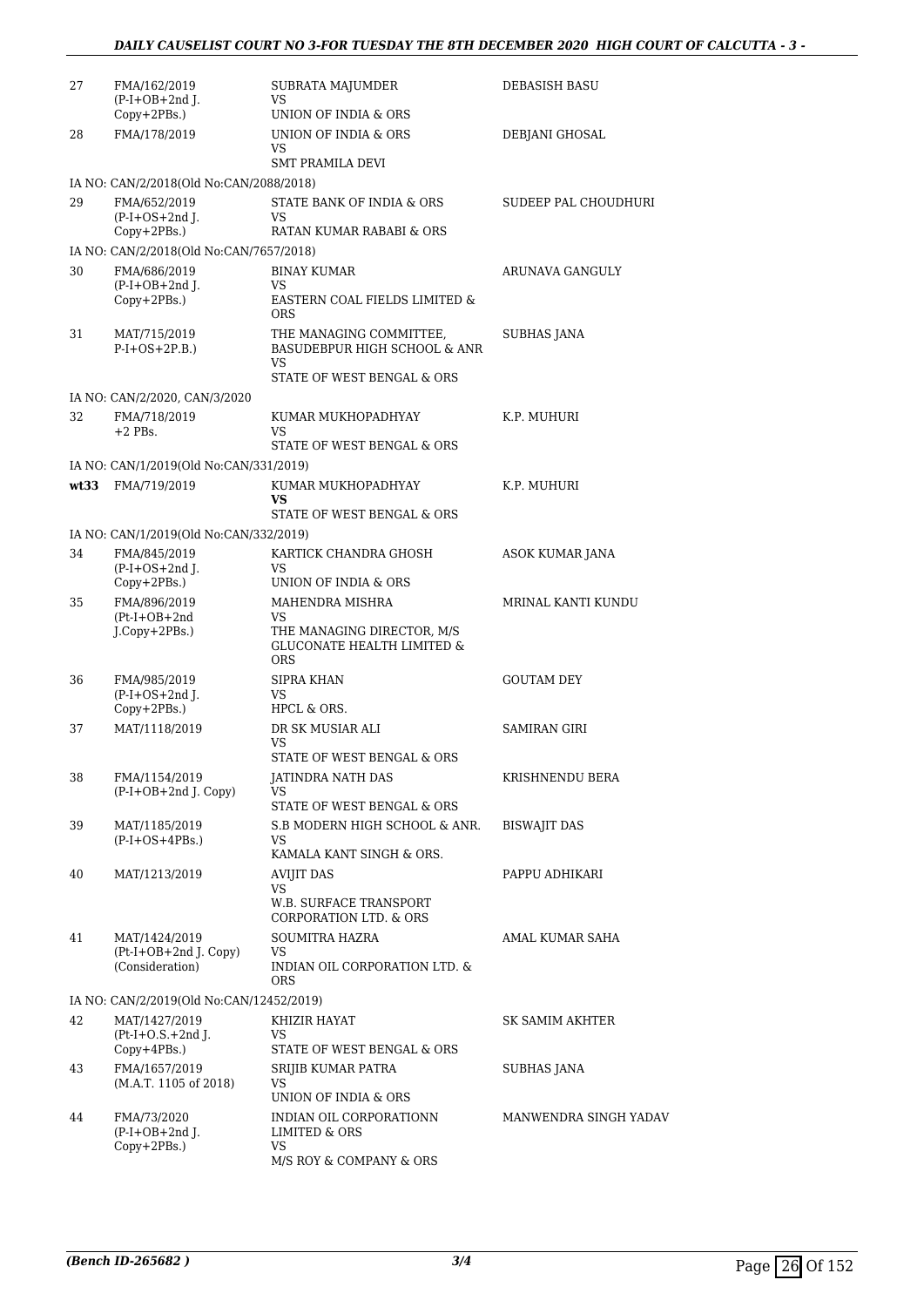45 FMA/339/2020 (P-I+OB+2nd J. Copy+2PBs.)

RAJU MISHRA & ORS. VS UNION OF INDIA & ORS. DURGA SANKAR MULLICK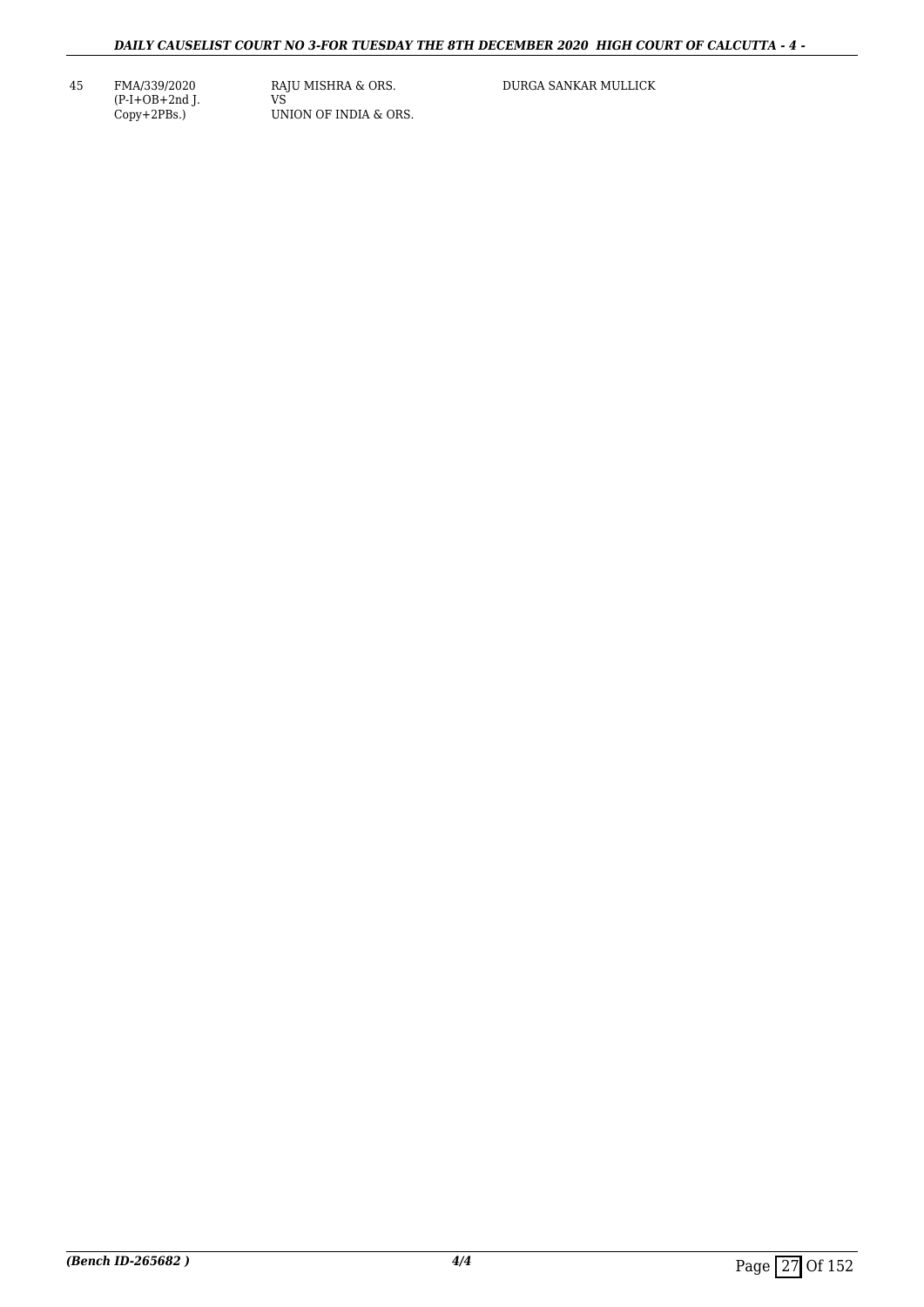

# **Appellate Side**

**DAILY CAUSELIST For Tuesday The 8th December 2020**

**COURT NO. 2**

**DIVISION BENCH (DB- IV)**

### **AT 10:45 AM HON'BLE JUSTICE HARISH TANDON HON'BLE JUSTICE KAUSIK CHANDA (VIA VIDEO CONFERENCE)**

**ON AND FROM 7TH DECEMBER, 2020 - ADMISSION OF APPEALS UNDER ORDER XLI OF THE CODE OF CIVIL PROCEDURE INCLUDING APPLICATIONS CONNECTED THERETO ;**

### **ANY OTHER FIRST APPEALS & FIRST MISCELLANEOUS APPEALS NOT ASSIGNED TO ANY OTHER BENCH & APPLICATIONS CONNECTED THERETO;**

### **LAWAZIMA ;**

### **APPEALS RELATING TO LAND UNDER GROUP I AND APPLICATIONS CONNECTED THERETO ;**

#### **APPEALS RELATING TO TRANSPORT & TELECOMMUNICATION UNDER GROUP VII AND REGULATION OF INDUSTRIES & ESSENTIAL COMMODITIES & VARIOUS CENTRAL ORDERS UNDER GROUP VIII AND APPLICATIONS CONNECTED THERETO;**

### **NOTE: MATTERS WILL BE TAKEN UP THROUGH PHYSICAL HEARING ONLY WHEN BOTH THE PARTIES ARE AGREED**

|                                         |                                          | <b>TO BE MENTIONED</b>                                                                      |                            |  |
|-----------------------------------------|------------------------------------------|---------------------------------------------------------------------------------------------|----------------------------|--|
| $\mathbf{1}$                            | FAT/692/2018<br>(NON-PROSC)              | APARNA DEB & ORS<br>VS.                                                                     | SATYAJIT TRIPATHI          |  |
|                                         |                                          | <b>BELA RANI DEB &amp; ORS</b>                                                              |                            |  |
|                                         |                                          | <b>ORDER XLI RULE II</b>                                                                    |                            |  |
| $\mathcal{L}$                           | SAT/106/2003                             | CHABI RANI PAL & ORS.<br>VS<br>STATE OF W.B.                                                | <b>SYED SHAMSUL AREFIN</b> |  |
|                                         |                                          | IA NO: CAN/1/2012(Old No:CAN/1913/2012), CAN/3/2020(Old No:CAN/1075/2020)                   |                            |  |
| 3                                       | SA/296/2009                              | <b>SUROJIT BHOWMIK</b><br>VS                                                                | AMIT BANERJEE              |  |
|                                         |                                          | RABINDRANATH DAS & ANR.                                                                     |                            |  |
|                                         |                                          | IA NO: CAN/1/2009(Old No:CAN/6344/2009), CAN/2/2019(Old No:CAN/9681/2019)                   |                            |  |
| 4                                       | SA/462/2009                              | ANWARA KHATUN & ORS.<br>VS<br>LIZA CHOWDHURY & ORS.                                         | <b>SUJAN CHATTERIEE</b>    |  |
|                                         | IA NO: CAN/1/2009(Old No:CAN/10230/2009) |                                                                                             |                            |  |
| 5                                       | SA/6/2010                                | BISALAKSHA DEBOTTAR TRUST<br><b>ESTATE &amp; ORS</b><br><b>VS</b><br><b>STATE &amp; ANR</b> | <b>ARUP BANERIEE</b>       |  |
| 6                                       | SA/255/2010                              | ANIL CHANDRA SARKAR & ORS<br><b>VS</b><br>STATE OF WEST BENGAL & ORS                        | <b>AMIT BANERJEE</b>       |  |
| IA NO: CAN/1/2013(Old No:CAN/2430/2013) |                                          |                                                                                             |                            |  |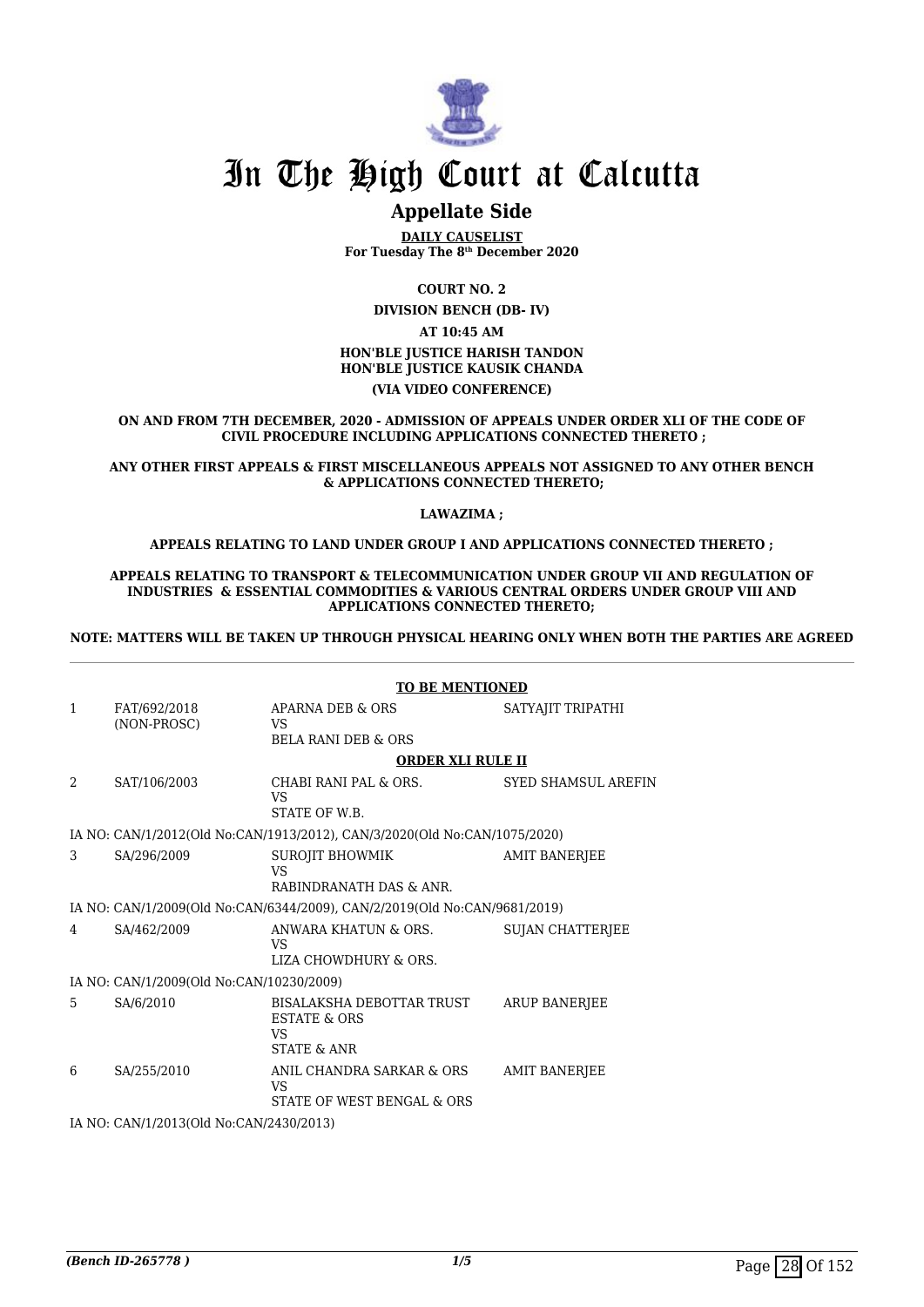| 7  | SAT/56/2014                             | JOYDEB CHAKRABORTY<br>VS                                                   | <b>GAZI FARUOUE HOSSAIN</b> |
|----|-----------------------------------------|----------------------------------------------------------------------------|-----------------------------|
|    |                                         | SANTI CHATTERJEE & ORS                                                     |                             |
|    |                                         | IA NO: CAN/1/2014(Old No:CAN/3336/2014), CAN/2/2018(Old No:CAN/1254/2018)  |                             |
| 8  | SAT/554/2014                            | KALPANA PANJA & ORS<br>VS                                                  | <b>ATANU BISWAS</b>         |
|    |                                         | BNIRENDRA NATH BHAKTA &<br>ORS                                             |                             |
|    | IA NO: CAN/1/2015(Old No:CAN/368/2015)  |                                                                            |                             |
| 9  | SAT/283/2016                            | DOLGOBINDA MAHATO & ORS<br><b>VS</b><br><b>GOLOK MAHATO &amp; ORS</b>      | JIBONHARI MALLICK           |
|    | IA NO: CAN/1/2016(Old No:CAN/7909/2016) |                                                                            |                             |
| 10 | SAT/530/2016                            | SATYA NARAYAN GHOSH                                                        | ASHIS KR. PAUL              |
|    |                                         | VS<br>SNIGDHA GHOSH                                                        |                             |
| 11 | SAT/486/2017                            | SANJOY MONDAL                                                              | <b>S CHATTERJEE</b>         |
|    |                                         | VS                                                                         |                             |
|    |                                         | SMT BITHIKA MONDAL                                                         |                             |
|    | IA NO: CAN/1/2020(Old No:CAN/422/2020)  |                                                                            |                             |
| 12 | SAT/123/2018                            | KALPANA MITRA & ORS<br>VS<br>DIPALI GHOSH & ORS.                           | <b>SASWATI GHOSH ROY</b>    |
|    |                                         | IA NO: CAN/1/2018(Old No:CAN/5737/2018), CAN/2/2019(Old No:CAN/11505/2019) |                             |
| 13 | SAT/188/2018                            | KHATUN BEWA & ORS                                                          | <b>MILAN KUMAR MAITY</b>    |
|    |                                         | VS                                                                         |                             |
|    |                                         | <b>BABLU SARKAR &amp; ORS</b>                                              |                             |
|    |                                         | IA NO: CAN/2/2018(Old No:CAN/4275/2018), CAN/3/2020(Old No:CAN/952/2020)   |                             |
| 14 | SAT/293/2018                            | JYOTIRMOY BANERJEE & ANR<br>VS                                             | PINAKI DHALI                |
|    |                                         | SUB DIVISIONAL LAND & L.R.<br>OFFICER(EPL) ASANSOL & ORS                   |                             |
| 15 | SAT/389/2018                            | SK AZAD ALI                                                                | SAYAN BHATTACHARYA          |
|    |                                         | VS<br>SK RAZZAK ALI & ANR                                                  |                             |
| 16 | FMAT/505/2018                           | CHAMPARANI @ CHAMPA                                                        | SANJIB SETH                 |
|    |                                         | <b>SARDAR &amp; ORS</b><br><b>VS</b>                                       |                             |
|    |                                         | AHALYA ROY                                                                 |                             |
|    | IA NO: CAN/1/2019(Old No:CAN/6214/2019) |                                                                            |                             |
| 17 | FMAT/886/2018                           | <b>BHAGIRATH DAS &amp; ANR</b>                                             | <b>ANIMESH PAUL</b>         |
|    |                                         | VS<br>ELAHI BOX GAZI & ANR                                                 |                             |
|    | IA NO: CAN/1/2018(Old No:CAN/7388/2018) |                                                                            |                             |
| 18 | SAT/7/2019                              | SERAJUDDIN AHMED MOLLA                                                     | MD GHALIB RIZWAN            |
|    |                                         | VS                                                                         |                             |
|    |                                         | <b>GOULSAN BIBI &amp; ORS</b>                                              |                             |
| 19 | SAT/28/2019                             | SUSHANTA KUMAR MISHRA<br>VS                                                | RABINDRA NATH DATTA         |
|    |                                         | STATE OF WEST BENGAL & ORS                                                 |                             |
|    | IA NO: CAN/1/2019(Old No:CAN/736/2019)  |                                                                            |                             |
| 20 | SAT/39/2019                             | JAYANTI MALI & ORS.                                                        | KARTICK KR. ROY             |
|    |                                         | VS<br>JAGANNATH PROSHAD SINGH                                              |                             |
|    | IA NO: CAN/1/2019(Old No:CAN/2479/2019) |                                                                            |                             |
| 21 | SAT/116/2019                            | M/S CHOWDHURY ENGINEERING                                                  | SANJIB SETH                 |
|    |                                         | <b>INDUSTRIES &amp; ORS</b><br>VS                                          |                             |
|    |                                         | PRADIP KHAN & ORS                                                          |                             |
|    | IA NO: CAN/1/2019(Old No:CAN/4429/2019) |                                                                            |                             |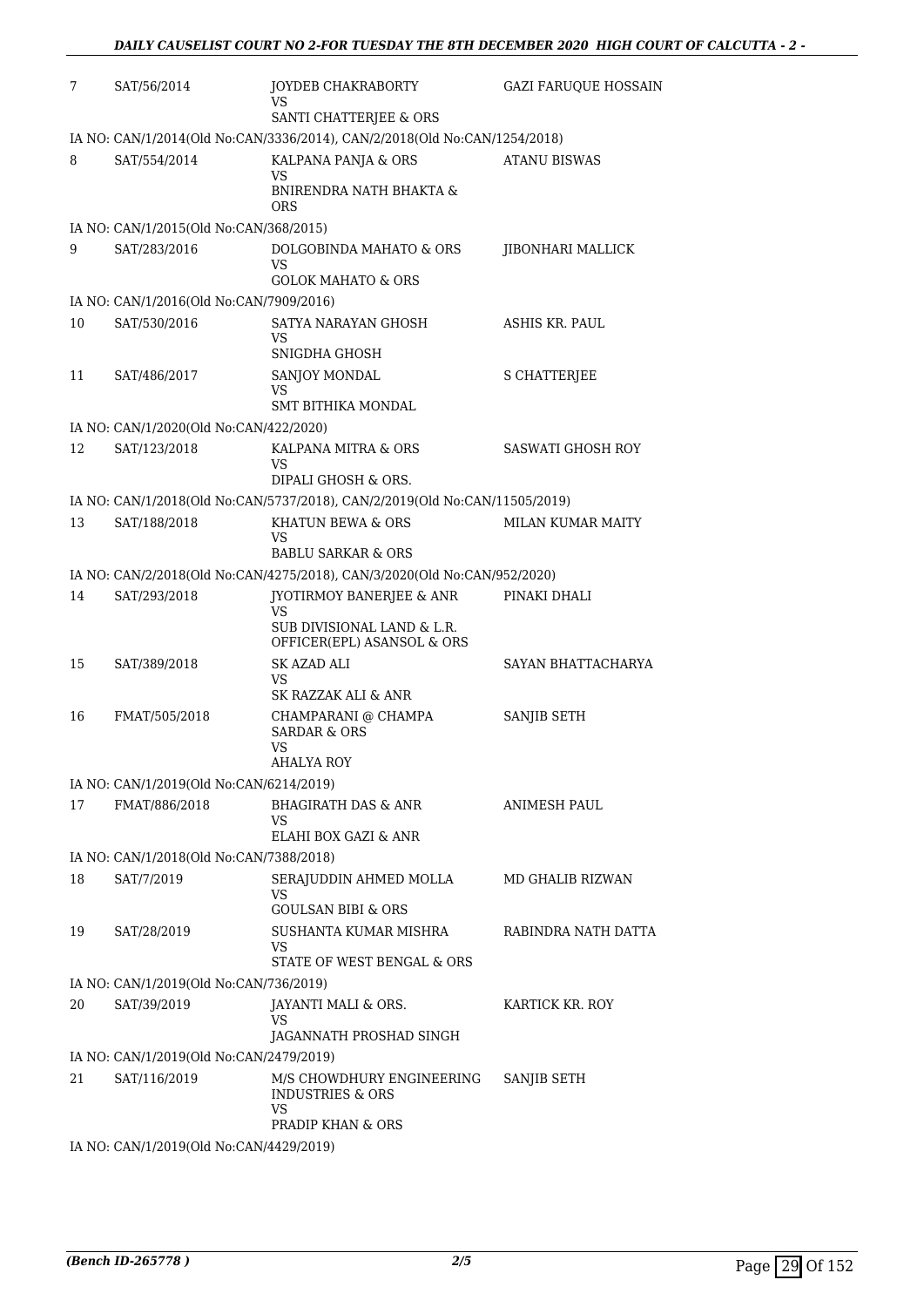| 22 | SA/172/2019                                             | <b>BIMAL GHOSH &amp; ORS</b><br>VS                                                                                                                     | BIDYUT BARAN BISWAS                                                                                           |
|----|---------------------------------------------------------|--------------------------------------------------------------------------------------------------------------------------------------------------------|---------------------------------------------------------------------------------------------------------------|
|    |                                                         | AJIT GHOSH & ORS                                                                                                                                       |                                                                                                               |
|    | IA NO: CAN/1/2018(Old No:CAN/7029/2018)                 |                                                                                                                                                        |                                                                                                               |
| 23 | SAT/212/2019                                            | SAIYAD SARIF ALI<br>VS                                                                                                                                 | INDRAJIT MANDAL                                                                                               |
|    |                                                         | BIBI NUR JAHAN & ANR                                                                                                                                   |                                                                                                               |
| 24 | SAT/213/2019                                            | SRI SRI ISWAR BURO SHIB<br>THAKUR REPTED BY SHEBAIT<br>SANATAN DAS<br>VS<br>SRI SRI BURO SHIB THAKUR<br>RESPTED. BY DINOBANDHU<br><b>CHAK&amp; ORS</b> | <b>ARIJIT SARKAR</b>                                                                                          |
|    | IA NO: CAN/1/2019(Old No:CAN/6319/2019)                 |                                                                                                                                                        |                                                                                                               |
| 25 | SAT/236/2019                                            | SATHIHARA BIBI & ANR.                                                                                                                                  | ATARUL HOQUE MOLLA                                                                                            |
|    |                                                         | VS                                                                                                                                                     |                                                                                                               |
|    |                                                         | HASNEHANA BIBI                                                                                                                                         |                                                                                                               |
| 26 | SAT/304/2019                                            | SHAMPA ACHARYYA<br>VS<br><b>MALAY ACHARYA</b>                                                                                                          | <b>ABHA TIWARI</b>                                                                                            |
|    | IA NO: CAN/1/2019(Old No:CAN/9112/2019)                 |                                                                                                                                                        |                                                                                                               |
| 27 | SAT/377/2019                                            | NAMITA DEY                                                                                                                                             | <b>ANIRBAN DAS</b>                                                                                            |
|    |                                                         | <b>VS</b>                                                                                                                                              |                                                                                                               |
|    |                                                         | KABITA DUTTA                                                                                                                                           |                                                                                                               |
|    | IA NO: CAN/1/2019(Old No:CAN/11565/2019)                |                                                                                                                                                        |                                                                                                               |
| 28 | SAT/391/2019                                            | ARATI DUTTA<br>VS                                                                                                                                      | SAGNIK CHATTERJEE                                                                                             |
|    |                                                         | RAJNARAYAN SINGH                                                                                                                                       |                                                                                                               |
|    |                                                         | IA NO: CAN/1/2019(Old No:CAN/10977/2019), CAN/2/2020                                                                                                   |                                                                                                               |
| 29 | SAT/397/2019                                            | SAJANI BALA DASHI<br><b>VS</b><br>SHIBU DEBSHYAMA                                                                                                      | SUBHAJIT CHOWDHURY                                                                                            |
|    |                                                         |                                                                                                                                                        | IA NO: CAN/1/2019(Old No:CAN/11416/2019), CAN/2/2019(Old No:CAN/11417/2019), CAN/3/2020(Old No:CAN/2020/2020) |
| 30 | SAT/402/2019                                            | ASHOKA DUBEY<br>VS<br>ARJUN DEY & ORS                                                                                                                  | SOUMYA MAJUMDER                                                                                               |
|    |                                                         | IA NO: CAN/1/2019(Old No:CAN/10983/2019), CAN/2/2019(Old No:CAN/10985/2019)                                                                            |                                                                                                               |
|    |                                                         | 31 SAT/445/2019 MD MASHIUDDIN MANABENDRA THAKUR<br>VS                                                                                                  |                                                                                                               |
|    |                                                         | SHAHID ALI KHAN                                                                                                                                        |                                                                                                               |
|    |                                                         | IA NO: CAN/1/2020(Old No:CAN/303/2020), CAN/2/2020(Old No:CAN/1344/2020)                                                                               |                                                                                                               |
| 32 | FMAT/455/2019                                           | SHARAD SINGHI<br>VS<br>SHEOJEE TIWARI & ORS                                                                                                            | SWETA GANDHI MURGAI                                                                                           |
|    | IA NO: CAN/1/2019(Old No:CAN/4548/2019)                 |                                                                                                                                                        |                                                                                                               |
| 33 | FMAT/1139/2019                                          | SHYAM SUNDAR KEDIA                                                                                                                                     | <b>MUNMUN TEWARY</b>                                                                                          |
|    |                                                         | VS<br>SANDIP KEDIA & ORS                                                                                                                               |                                                                                                               |
|    | IA NO: CAN/1/2019(Old No:CAN/11154/2019)                |                                                                                                                                                        |                                                                                                               |
| 34 | FMAT/1140/2019                                          | NARU GOPAL GHOSH & ORS.<br>VS<br>MINATI MONDAL (GHOSH) &<br>ANR.                                                                                       | AMAL KR.<br>MUKHOPADHYAY                                                                                      |
|    | IA NO: CAN/1/2019(Old No:CAN/10642/2019)                |                                                                                                                                                        |                                                                                                               |
| 35 | FMAT/1308/2019                                          | BENAGL HOMEOPATHIC<br>MEDICAL COLLEGE & HOSPITAL<br>VS<br>BIPLAB KUMAR BISWAS                                                                          | DEBLINA CHATTARAJ                                                                                             |
|    | IA NO $\cdot$ CANI1/2019(Old No $\cdot$ CANI12303/2019) |                                                                                                                                                        |                                                                                                               |

IA NO: CAN/1/2019(Old No:CAN/12303/2019)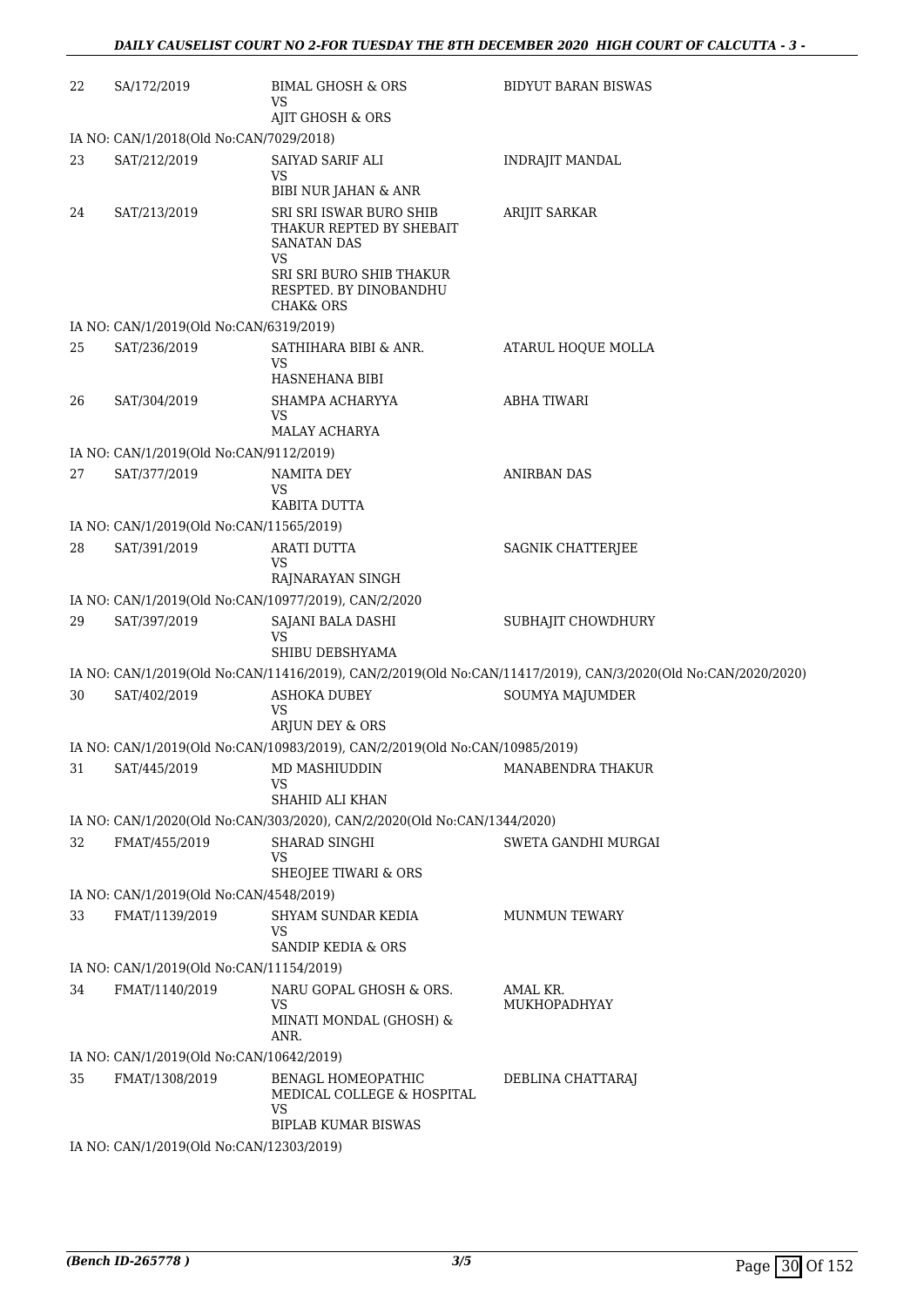| 36 | SAT/12/2020                              | SUSANTA KUMAR DAS<br>VS                                                                                  | KAUSHIK BISWAS                                                                                               |
|----|------------------------------------------|----------------------------------------------------------------------------------------------------------|--------------------------------------------------------------------------------------------------------------|
|    |                                          | <b>GANGADHAR DAS</b>                                                                                     |                                                                                                              |
|    |                                          | IA NO: CAN/1/2019(Old No:CAN/9432/2019), CAN/2/2020(Old No:CAN/848/2020)                                 |                                                                                                              |
|    |                                          | <b>APPLICATION</b>                                                                                       |                                                                                                              |
|    |                                          | (FA & FMA)                                                                                               |                                                                                                              |
| 37 | FA/74/2005                               | JITENDRA NATH GIRI<br>VS                                                                                 | TRIDIP KR. SARKAR                                                                                            |
|    |                                          | PROLHAD CHANDRA MAITI                                                                                    |                                                                                                              |
|    | IA NO: CAN/4/2019(Old No:CAN/4575/2019)  |                                                                                                          |                                                                                                              |
| 38 | FAT/264/2015                             | BIJAY NANDI & ORS<br>VS<br>LILABATI NANDI & ORS                                                          | DEBLINA LAHIRI                                                                                               |
|    |                                          | IA NO: CAN/1/2016(Old No:CAN/143/2016), CAN/2/2016(Old No:CAN/11576/2016)                                |                                                                                                              |
| 39 | FAT/371/2015                             | SABYASACHI MITRA<br>VS                                                                                   | RAHUL KARMAKAR                                                                                               |
|    |                                          | ANJAN MITRA & ORS                                                                                        |                                                                                                              |
|    |                                          | IA NO: CAN/4/2019(Old No:CAN/5656/2019), CAN/5/2020(Old No:CAN/521/2020)                                 |                                                                                                              |
| 40 | FAT/290/2016                             | M/S SUDIP CONSTRUCTION &<br>ANR                                                                          | PRANTICK GHOSH                                                                                               |
|    |                                          | VS<br>MANOJ CHATTERJEE & ORS                                                                             |                                                                                                              |
|    |                                          |                                                                                                          | IA NO: CAN/2/2016(Old No:CAN/6197/2016), CAN/3/2017(Old No:CAN/5648/2017), CAN/4/2018(Old No:CAN/10218/2018) |
| 41 | FA/64/2017                               | NEJAMUDDIN & ORS                                                                                         | DYUTIMAN BANERJEE                                                                                            |
|    |                                          | <b>VS</b>                                                                                                |                                                                                                              |
|    |                                          | MD AFYAD (MINOR) & ORS                                                                                   |                                                                                                              |
| 42 | FAT/445/2017                             | BRAJ DULAL BORAL<br>VS                                                                                   | KARTIK KR. RAY                                                                                               |
|    |                                          | MADHAB CH. BORAL & ORS.                                                                                  |                                                                                                              |
|    | IA NO: CAN/3/2019(Old No:CAN/9413/2019)  |                                                                                                          |                                                                                                              |
| 43 | FMAT/275/2018                            | PETRA STARKE<br>VS                                                                                       | V WADEHRA                                                                                                    |
|    |                                          | BIKRAM YOGA COLLEGE OF<br><b>INDIA LP &amp; ORS</b>                                                      |                                                                                                              |
|    |                                          | IA NO: CAN/1/2018(Old No:CAN/3615/2018), CAN/3/2019(Old No:CAN/7223/2019)                                |                                                                                                              |
| 44 | FAT/317/2018                             | <b>GAUTAM SUR</b>                                                                                        | DEBNATH MAHATA                                                                                               |
|    |                                          | VS<br><b>BIKASH BHOWMICK &amp; ORS</b>                                                                   |                                                                                                              |
|    | IA NO: CAN/1/2019(Old No:CAN/12538/2019) |                                                                                                          |                                                                                                              |
| 45 | FA/7/2019                                | DILIP KR KHAITAN                                                                                         | <b>B K SINGH</b>                                                                                             |
|    |                                          | VS<br>PRADIP KR KHAITAN & ORS                                                                            |                                                                                                              |
|    |                                          | IA NO: CAN/2/2019(Old No:CAN/5017/2019), CAN/3/2019(Old No:CAN/12187/2019)                               |                                                                                                              |
| 46 | FA/140/2019                              | SUBRATA CHAKRABARTY & ORS                                                                                | RAHUL SINGH                                                                                                  |
|    |                                          | VS<br>SMT SAKUNTALA BANERJEE &<br><b>ORS</b>                                                             |                                                                                                              |
|    | IA NO: CAN/4/2019(Old No:CAN/2052/2019)  |                                                                                                          |                                                                                                              |
| 47 | FAT/170/2019                             | BIJOYA LAXMI PARUI & ORS.                                                                                | SUKANTA DAS                                                                                                  |
|    | $(2$ PBs + 4LCR+Blue<br>Cover File)      | <b>VS</b><br>DR.RAJENDRANATH PARUI &                                                                     |                                                                                                              |
|    |                                          | ORS.                                                                                                     |                                                                                                              |
|    | wt48 FAT/44/2018                         | IA NO: CAN/3/2020(Old No:CAN/5267/2020), CAN/4/2020(Old No:CAN/5268/2020)<br>A. NATH PARUI SINCE DECEASD | <b>ARUP KUMAR</b>                                                                                            |
|    |                                          | REP. BY BIJOYA LAXMI PARUI &<br><b>ORS</b><br><b>VS</b><br>DE. RAJENDRA NATH PARUI &                     | <b>CHATTERJEE</b>                                                                                            |
|    |                                          | <b>ORS</b>                                                                                               |                                                                                                              |
|    | IA NO: CAN/1/2018(Old No:CAN/1227/2018)  |                                                                                                          |                                                                                                              |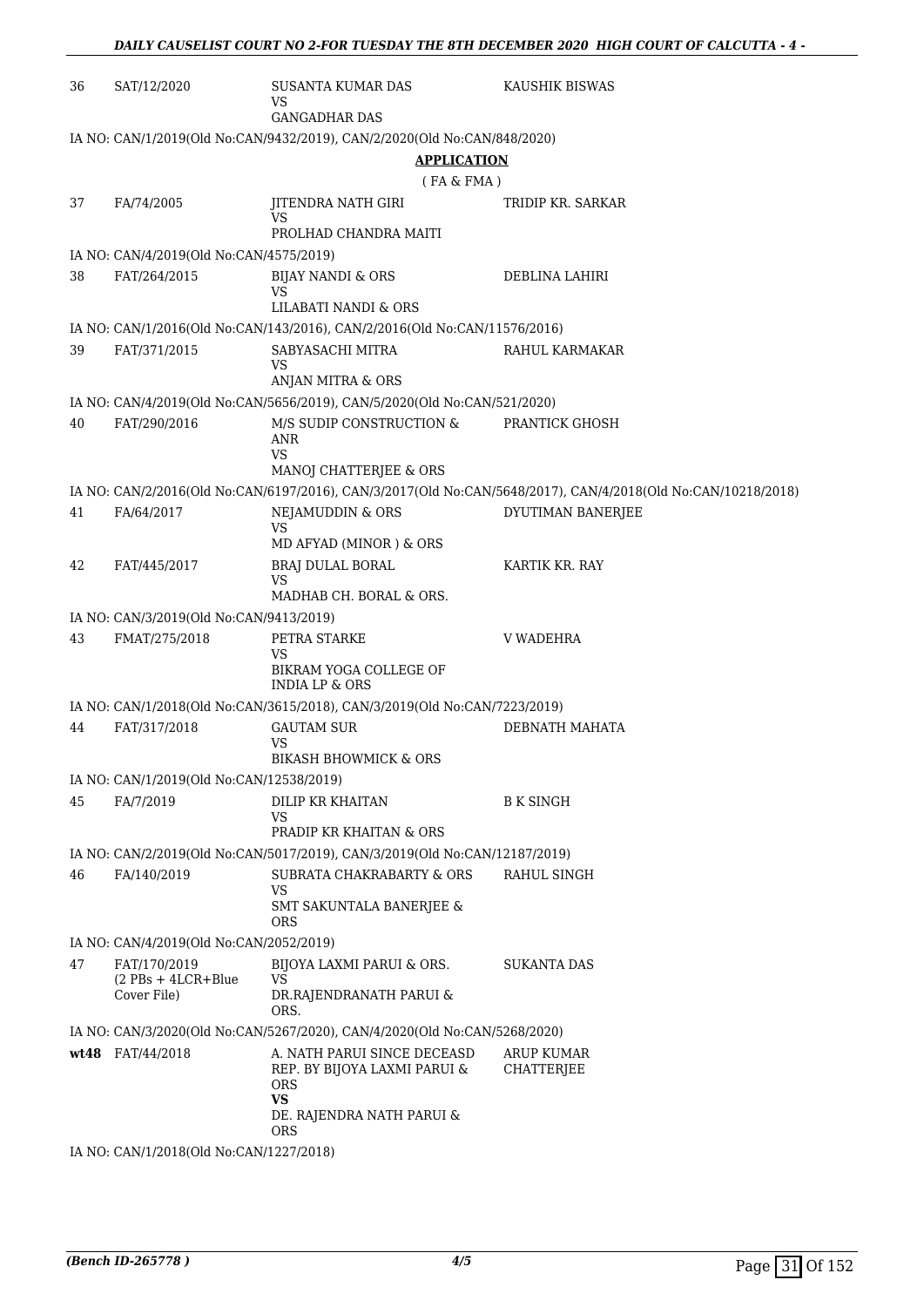| 49 | FAT/192/2019                             | PANKAJ KUMAR GHOSH                                                         | <b>ANJAN BANERJEE</b>                   |
|----|------------------------------------------|----------------------------------------------------------------------------|-----------------------------------------|
|    |                                          | VS<br>MINOR SK MD JUBAIR R/P BY SK<br>YEAKUB                               |                                         |
|    |                                          | IA NO: CAN/1/2019(Old No:CAN/5534/2019), CAN/2/2019(Old No:CAN/11619/2019) |                                         |
| 50 | FAT/340/2019                             | SMT MAMATA MAZUMDER & ORS HIRONMAY GHOSH<br>VS<br>SIKHA MAJUMDAR           |                                         |
|    |                                          | IA NO: CAN/1/2019(Old No:CAN/7190/2019), CAN/2/2019(Old No:CAN/7191/2019)  |                                         |
| 51 | FAT/549/2019                             | PARBATI JANA<br>VS<br>ANUPAMA SAHOO & ORS.                                 | <b>MUKTESWAR MAITY</b>                  |
|    | IA NO: CAN/2/2019(Old No:CAN/11637/2019) |                                                                            |                                         |
| 52 | FMAT/113/2020                            | <b>GOPAL MUKHERJEE</b><br>VS<br>SITARAM MUKHERJEE & ORS.                   | <b>SANTIMAY</b><br><b>BHATTACHARYYA</b> |
|    |                                          |                                                                            |                                         |

IA NO: CAN/1/2020(Old No:CAN/1091/2020)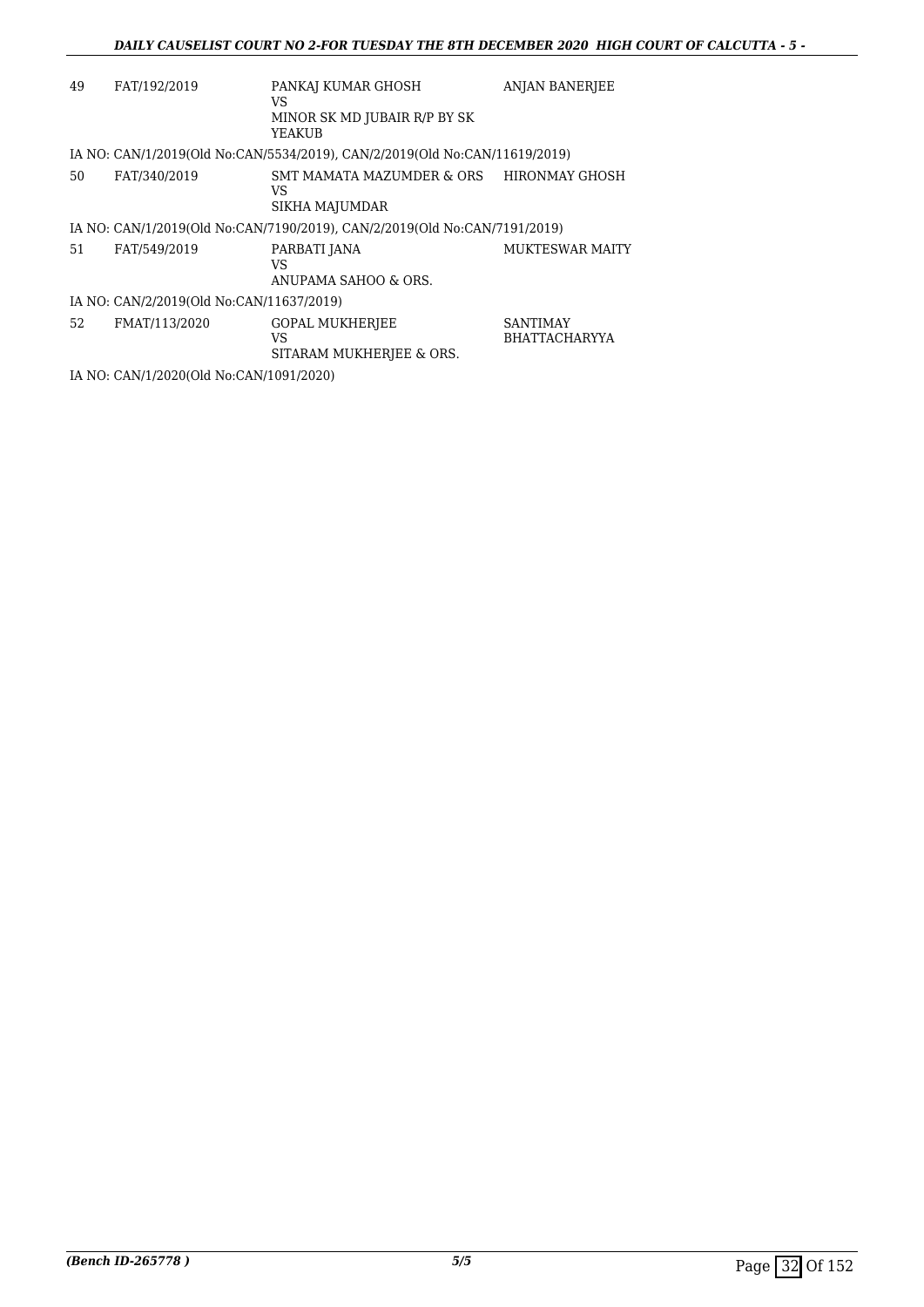

# **Appellate Side**

**DAILY CAUSELIST For Tuesday The 8th December 2020**

**COURT NO. 12**

## **DIVISION BENCH (DB-V)**

## **AT 10:45 AM**

## **HON'BLE JUSTICE SOUMEN SEN HON'BLE JUSTICE SAUGATA BHATTACHARYYA ( VIA VIDEO CONFERENCE )**

### **ON AND FROM MONDAY, THE 7TH DECEMBER, 2020 - APPEALS RELATING TO EDUCATION UNDER GROUP-II AND APPLICATIONS CONNECTED THERETO;**

**HEARING OF WRIT APPEALS IRRESPECTIVE OF CLASSIFICATION INCLUDING APPLICATIONS CONNECTED THERETO;**

**HEARING OF CIVIL APPEALS, IRRESPECTIVE OF CLASSIFICATION, FILLED TILL 2018.**

**NOTE: MATTERS WILL BE TAKEN UP THROUGH PHYSICAL HEARING ONLY WHEN BOTH THE PARTIES ARE AGREED.**

**NOTE : GROUP -II APPLICATION WILL BE TAKEN UP FIRST, THEREAFTER, FROM 02.00 P.M. TRIBUNAL APPLICATION (Pt. hd.) MATTERS WILL BE TAKEN UP. THEREAFTER, GR. II APPLICATION WILL BE TAKEN UP AGAIN, IF TIME PERMITS.**

## **APPLICATION**

|   | MAT/193/2019                            | THE RABINDRA BHARATI<br>UNIVERSITY & ORS<br>VS<br><b>ASHISH MUKHERJEE</b>                          | <b>JYOTI PRAKASH KHAN</b> |  |  |  |
|---|-----------------------------------------|----------------------------------------------------------------------------------------------------|---------------------------|--|--|--|
|   | IA NO: CAN/1/2019(Old No:CAN/1480/2019) |                                                                                                    |                           |  |  |  |
| 2 | FMA/285/2019                            | THE WEST BENGAL<br><b>MADRASAH SERVICE</b><br>COMMISSION<br>VS<br>ROWSONARA KHATUN &<br><b>ORS</b> | MADHURIMA SARKAR          |  |  |  |
|   | IA NO: CAN/1/2019(Old No:CAN/3812/2019) |                                                                                                    |                           |  |  |  |
| 3 | FMA/992/2019                            | THE W B MADRASAH SERV<br>COM & ANR<br>VS<br>AKMOL HOSSAIN & ORS                                    | MADHURIMA SARKER          |  |  |  |
|   | IA NO: CAN/1/2019(Old No:CAN/8577/2019) |                                                                                                    |                           |  |  |  |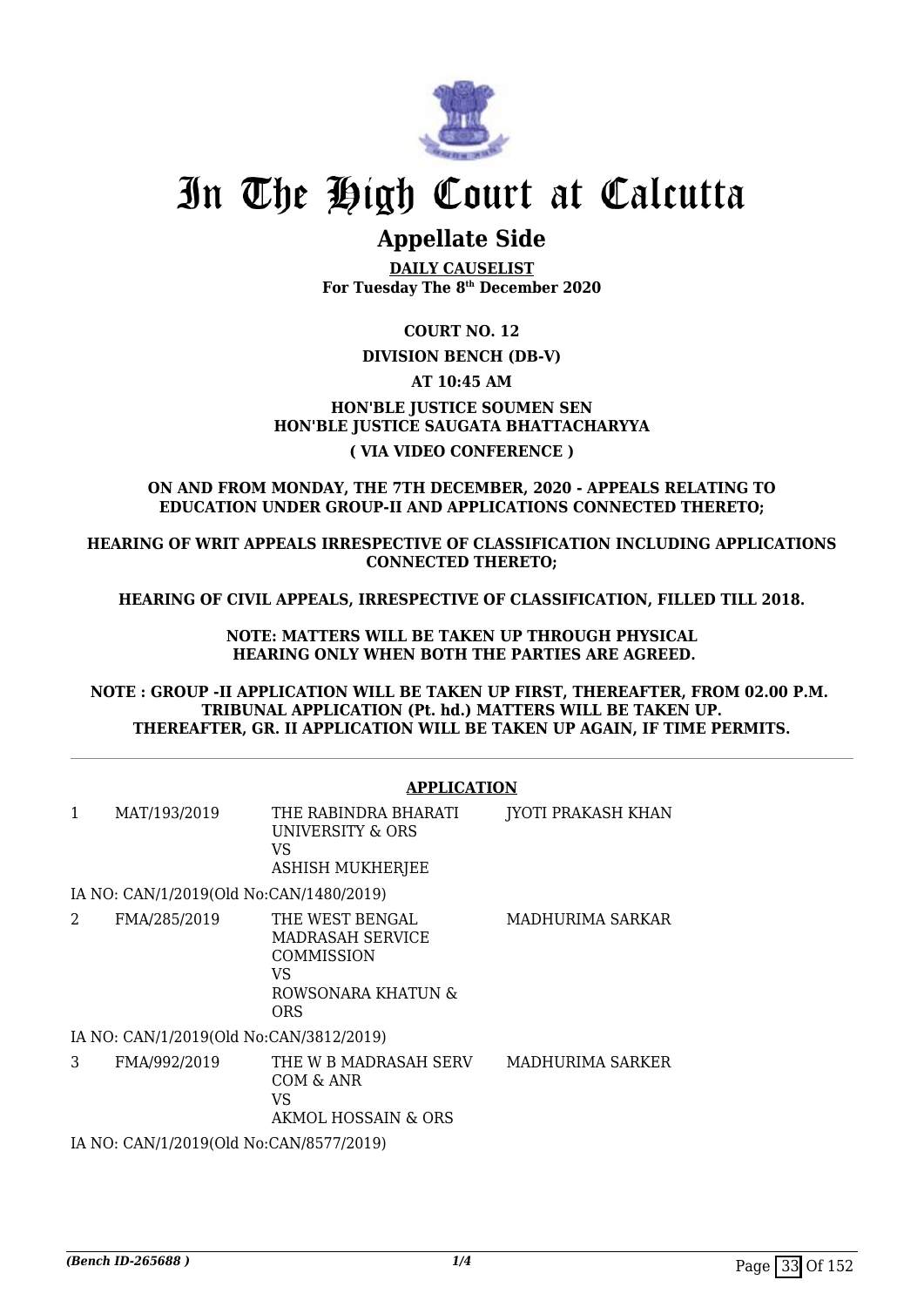| 4   | MAT/1718/2019                            | <b>SANCHITA ROY</b><br>VS<br>STATE OF WEST BENAGL                                            | TARUNJYOTI TEWARI                             |
|-----|------------------------------------------|----------------------------------------------------------------------------------------------|-----------------------------------------------|
|     |                                          | IA NO: CAN/1/2020(Old No:CAN/480/2020), CAN/2/2020(Old No:CAN/483/2020)                      |                                               |
| 5   | MAT/1932/2019                            | ASIT RANJAN GAYEN & ORS<br><b>VS</b><br>STATE OF WEST BENGAL&<br><b>ORS</b>                  | KAML KRISHNA<br><b>CHAKRABORTI</b>            |
|     | IA NO: CAN/1/2020(Old No:CAN/773/2020)   |                                                                                              |                                               |
| 6   | MAT/1940/2019                            | <b>SANJOB SARKAR</b><br><b>VS</b><br>THE DIST INS. OF SCHOOL,<br>DAKSHIN DINAJPUR            | <b>ANIMESH</b><br><b>BHATTACHARYA</b>         |
|     | IA NO: CAN/1/2019(Old No:CAN/12633/2019) |                                                                                              |                                               |
| 7   | MAT/1987/2019                            | <b>BIKASH KLUMAR BAG</b><br><b>VS</b><br>STATE OF WEST BENGAL&<br><b>ORS</b>                 | K.M. HOSSAIN                                  |
|     | IA NO: CAN/1/2020(Old No:CAN/991/2020)   |                                                                                              |                                               |
| 8   | MAT/1996/2019                            | SANJOY KUMAR MALIK<br><b>VS</b><br>STATE OF WEST BENGAL &<br><b>ORS</b>                      | <b>SANTANU MAJI</b>                           |
|     | IA NO: CAN/1/2020(Old No:CAN/578/2020)   |                                                                                              |                                               |
| wt9 | MAT/75/2020                              | LAKSHI NARAYAN MALIK<br>VS<br>STATE OF WEST BENGAL &<br><b>ORS</b>                           | <b>SIDDHARTHA</b><br><b>SANKAR MONDAL</b>     |
| 10  | MAT/2000/2019                            | <b>SUBRATA PRAMANIK</b><br><b>VS</b><br>STATE OF WEST BENGAL &<br><b>ORS</b>                 | MANORANJAN JANA                               |
|     | IA NO: CAN/1/2020(Old No:CAN/204/2020)   |                                                                                              |                                               |
| 11  | MAT/60/2020                              | BHABANI BHATTACHARYA<br><b>VS</b><br>STATE OF WEST BENGAL &<br><b>ORS</b>                    | <b>MARTTANDA PRATAP</b><br><b>CHAKRABARTY</b> |
|     | IA NO: CAN/1/2020(Old No:CAN/747/2020)   |                                                                                              |                                               |
| 12  | CPAN/83/2020                             | <b>MOUSUMI HATI</b><br>VS.<br>DR HRISHIKESH RAY                                              | <b>SYED MOSIHAR</b><br><b>RAHMAN</b>          |
|     | wt13 FMA/497/2019                        | <b>MOUSUMI HATI &amp; ORS</b><br><b>VS</b><br>THE INDIAN NURSING<br><b>COUNCIL &amp; ORS</b> | <b>SYED MOSIAR</b><br><b>RAHAMAN</b>          |
| 14  | MAT/222/2020                             | SAKTI KUMAR BARDHAN<br><b>VS</b><br>STATE OF WEST BENGAL<br>&ORS                             | NRIPENDRA NATH<br><b>MONDAL</b>               |

IA NO: CAN/1/2020(Old No:CAN/1440/2020), CAN/2/2020(Old No:CAN/1441/2020)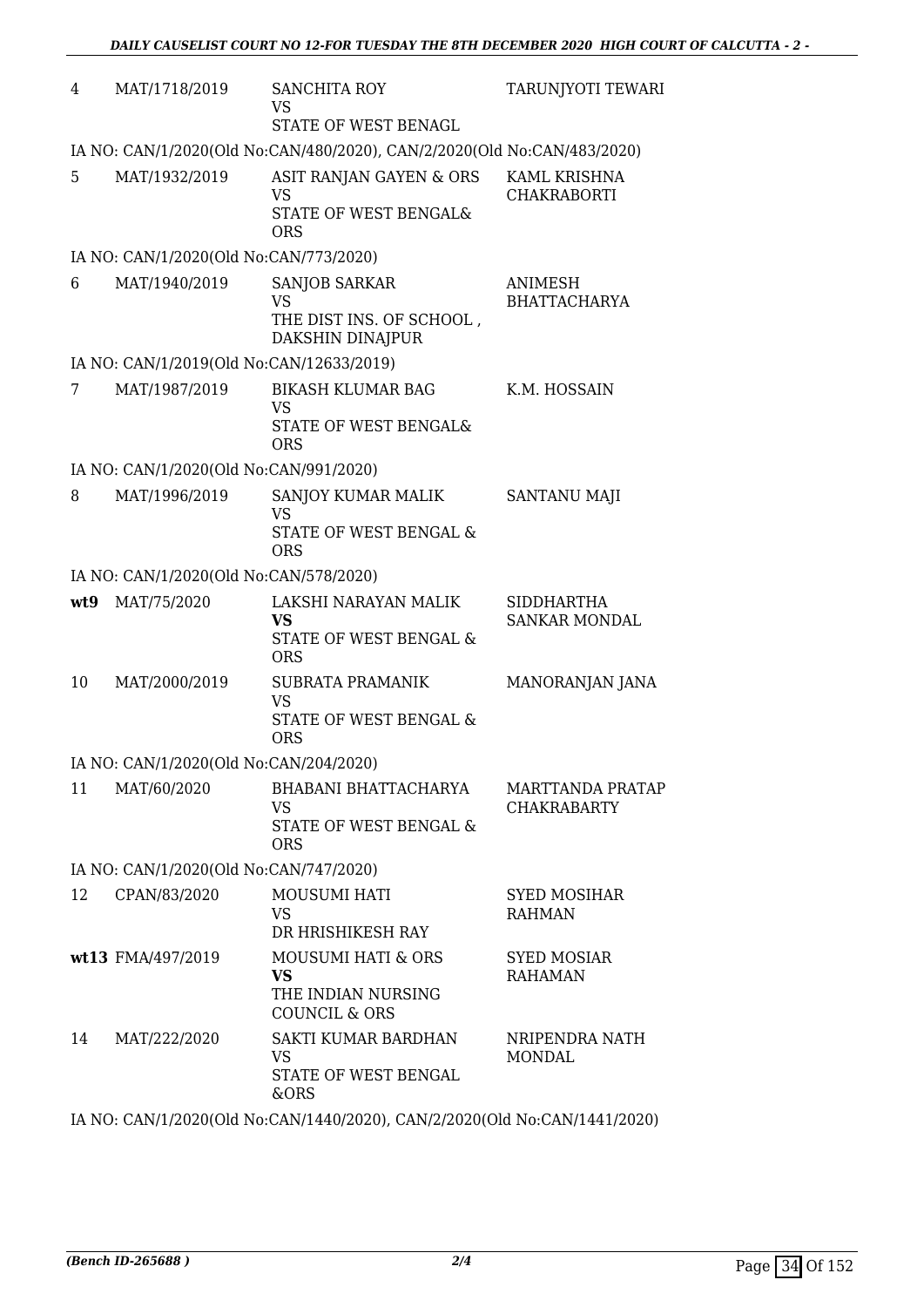| 15 | MAT/286/2020                            | <b>SUKHEN SEN &amp; ANR</b><br>VS<br>STATE OF WEST BENGAL &<br><b>ORS</b>                                                                       | <b>SHUVRO PROKASH</b><br>LAHIRI        |  |  |
|----|-----------------------------------------|-------------------------------------------------------------------------------------------------------------------------------------------------|----------------------------------------|--|--|
|    | IA NO: CAN/1/2020(Old No:CAN/1631/2020) |                                                                                                                                                 |                                        |  |  |
| 16 | MAT/293/2020                            | THE DIR. OF MASS<br><b>EDUCATION &amp; ORS.</b><br><b>VS</b><br><b>IRINA HAZRA &amp; ORS.</b>                                                   | <b>SUMAN DEY</b>                       |  |  |
|    |                                         | IA NO: CAN/1/2020(Old No:CAN/2376/2020), CAN/2/2020(Old No:CAN/2378/2020)                                                                       |                                        |  |  |
| 17 | MAT/318/2020                            | AMITAVA CHATTERJEE<br><b>VS</b><br>STATE OF WEST BENGAL<br>&ORS                                                                                 | <b>TAPATI SAMANTA</b>                  |  |  |
|    | IA NO: CAN/1/2020(Old No:CAN/2110/2020) |                                                                                                                                                 |                                        |  |  |
| 18 | MAT/368/2020                            | THE HEADMISTRESS AND<br>SECRETARY, MANAGING<br><b>COMMITTEE</b><br><b>VS</b><br><b>ANITA MAJUMDER &amp; ORS</b>                                 | <b>BISWAJIT DAS</b>                    |  |  |
|    | IA NO: CAN/1/2020(Old No:CAN/2505/2020) |                                                                                                                                                 |                                        |  |  |
| 19 | MAT/370/2020                            | AKANDADANGA HIGH<br>MADRASAH & ANR<br><b>VS</b><br>STATE OF WEST BENGAL &<br><b>ORS</b>                                                         | PAMPA DEY DHABAL                       |  |  |
|    | IA NO: CAN/1/2020(Old No:CAN/2478/2020) |                                                                                                                                                 |                                        |  |  |
| 20 | MAT/375/2020                            | SMT SUMONA ROY NEE<br><b>SAHA</b><br>VS<br><b>STATE OF WEST BENGAL &amp;</b><br><b>ORS</b>                                                      | ARPAN GUHA                             |  |  |
|    | IA NO: CAN/1/2020(Old No:CAN/2499/2020) |                                                                                                                                                 |                                        |  |  |
| 21 | MAT/394/2020                            | D.K MAHAPATRA MEMBER<br>SEC., 6TH PAY COM. GOVT.<br>OF WB<br><b>VS</b><br><b>RANAGHAT OBR</b><br><b>BRIHATTARA GR.</b><br>TEACHERS' ASS. & ORS. | <b>SUDESHNA DAS</b><br><b>MAZUMDER</b> |  |  |
|    |                                         | IA NO: CAN/1/2020(Old No:CAN/2834/2020), CAN/2/2020(Old No:CAN/2836/2020)                                                                       |                                        |  |  |
| 22 | MAT/396/2020                            | VIJAYA NAND SINGH<br><b>VS</b><br>STATE OF WEST BENGAL &<br>ORS.                                                                                | TANUJA BASAK                           |  |  |
|    | IA NO: CAN/1/2020(Old No:CAN/2736/2020) |                                                                                                                                                 |                                        |  |  |
| 23 | FMA/612/2020                            | KAMAL KANTA DATTA<br>VS<br>STATE OF WEST BENGAL &<br>ORS.                                                                                       | SUSANTA KR.<br><b>SANTRA</b>           |  |  |
|    | IA NO. CANTA POPOCOJA NA CANTA OPTIPOPO |                                                                                                                                                 |                                        |  |  |

IA NO: CAN/1/2020(Old No:CAN/1037/2020)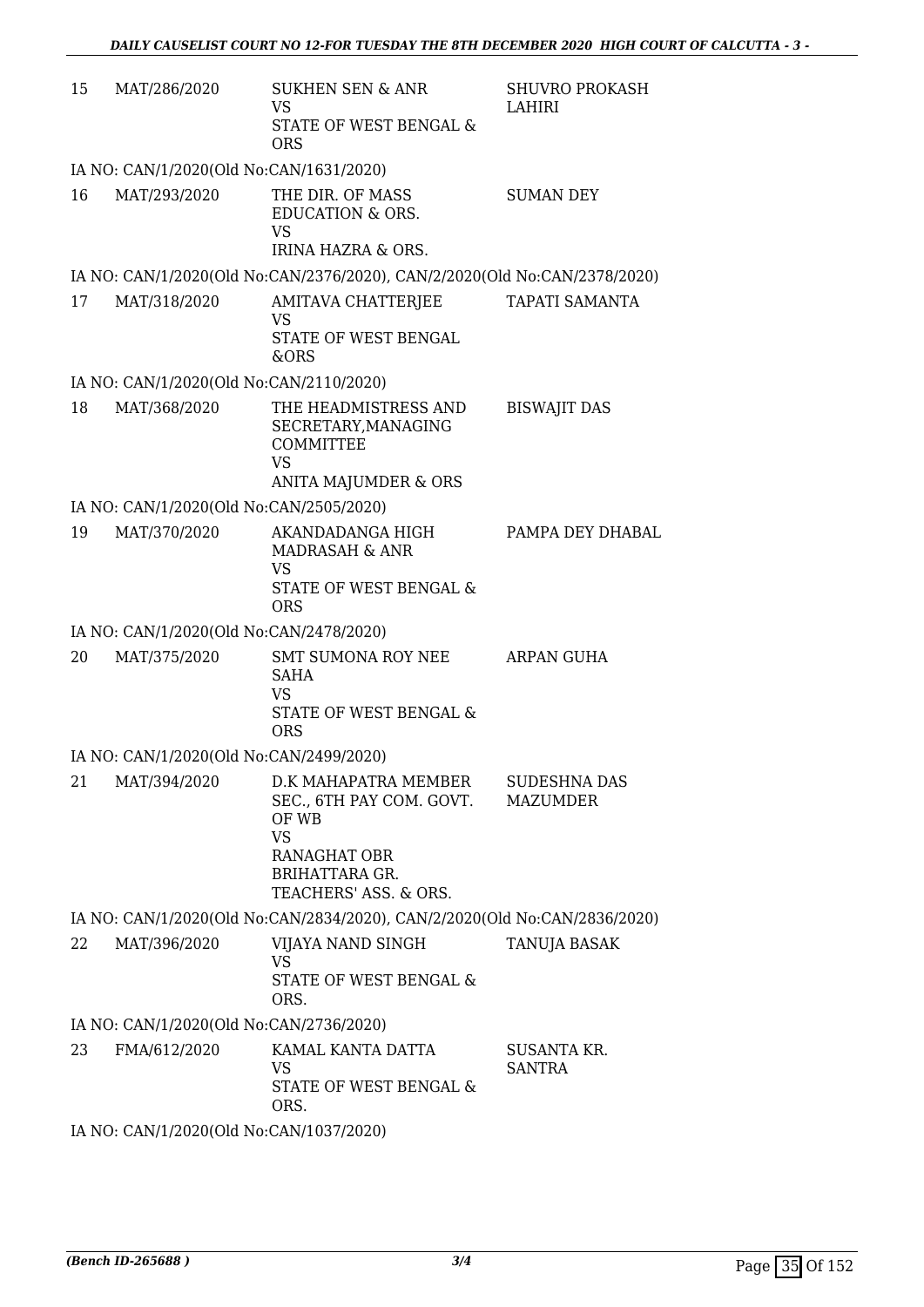| 24 | MAT/627/2020                              | LILI BERA<br><b>VS</b><br>THE WEST BENGAL<br>CENTRAL SCHOOL SERVICE<br><b>COMMISSION</b>                                        | <b>ANINDA</b><br><b>BHATTACHARYA</b>  |
|----|-------------------------------------------|---------------------------------------------------------------------------------------------------------------------------------|---------------------------------------|
|    | IA NO: CAN/1/2020                         |                                                                                                                                 |                                       |
| 25 | MAT/633/2020                              | <b>JABA MAHATO</b><br><b>VS</b><br>THE WEST BENGAL<br>CENTRAL SCHOOL SERVICE<br>COMMISSION                                      | <b>ANINDA</b><br><b>BHATTACHARYA</b>  |
|    | IA NO: CAN/1/2020                         |                                                                                                                                 |                                       |
| 26 | MAT/651/2020                              | SUJALA DAS AND ORS.<br><b>VS</b><br>WEST BENGAL CENTRAL<br><b>SCHOOLSERVICE</b><br><b>COMMISION AND ORS</b>                     | <b>ANINDA</b><br><b>BHATTACHARYYA</b> |
|    | IA NO: CAN/1/2020                         |                                                                                                                                 |                                       |
| 27 | MAT/686/2020                              | WEST BENGAL BOARD OF<br>SECONDARY EDUCATION<br>AND ORS<br>VS<br><b>MD ARSHAD AND ORS</b>                                        | KOYELI<br><b>BHATTACHARYA</b>         |
|    | IA NO: CAN/1/2020                         |                                                                                                                                 |                                       |
| 28 | MAT/710/2020                              | STATE OF WEST BENGAL<br>AND ORS.<br><b>VS</b><br>MURSHID ALAM AND ORS.                                                          | KAKALI SAMAJPATY                      |
|    | IA NO: CAN/1/2020, CAN/2/2020             |                                                                                                                                 |                                       |
| 29 | MAT/762/2020                              | DR. B.R. AMBERKAR<br>COLLEGE (B.ED SECTION)<br><b>AND ORS</b><br>VS<br>NATION COUNCIL FOR<br>TACHER EDUCATION AND<br><b>ORS</b> | <b>SUBHAJIT</b><br><b>CHATTERJEE</b>  |
|    | IA NO: CAN/1/2020, CAN/2/2020, CAN/3/2020 |                                                                                                                                 |                                       |
|    |                                           | <b>TRIBUNAL APPLICATION</b>                                                                                                     |                                       |
| 30 | WP.CT/374/2013<br>(Pt.hd.)                | <b>HIRAK BANERJEE</b><br>VS<br>UNION OF INDIA & ORS                                                                             | SOURAV CHATTERJEE                     |
| 31 | WP.CT/41/2020<br>(Pt.hd)                  | UNION OF INDIA & ORS.<br><b>VS</b><br>DIPTAM BISWAS & ANR.                                                                      | <b>SUBRATA ROY</b>                    |

IA NO: CAN/1/2020(Old No:CAN/5222/2020)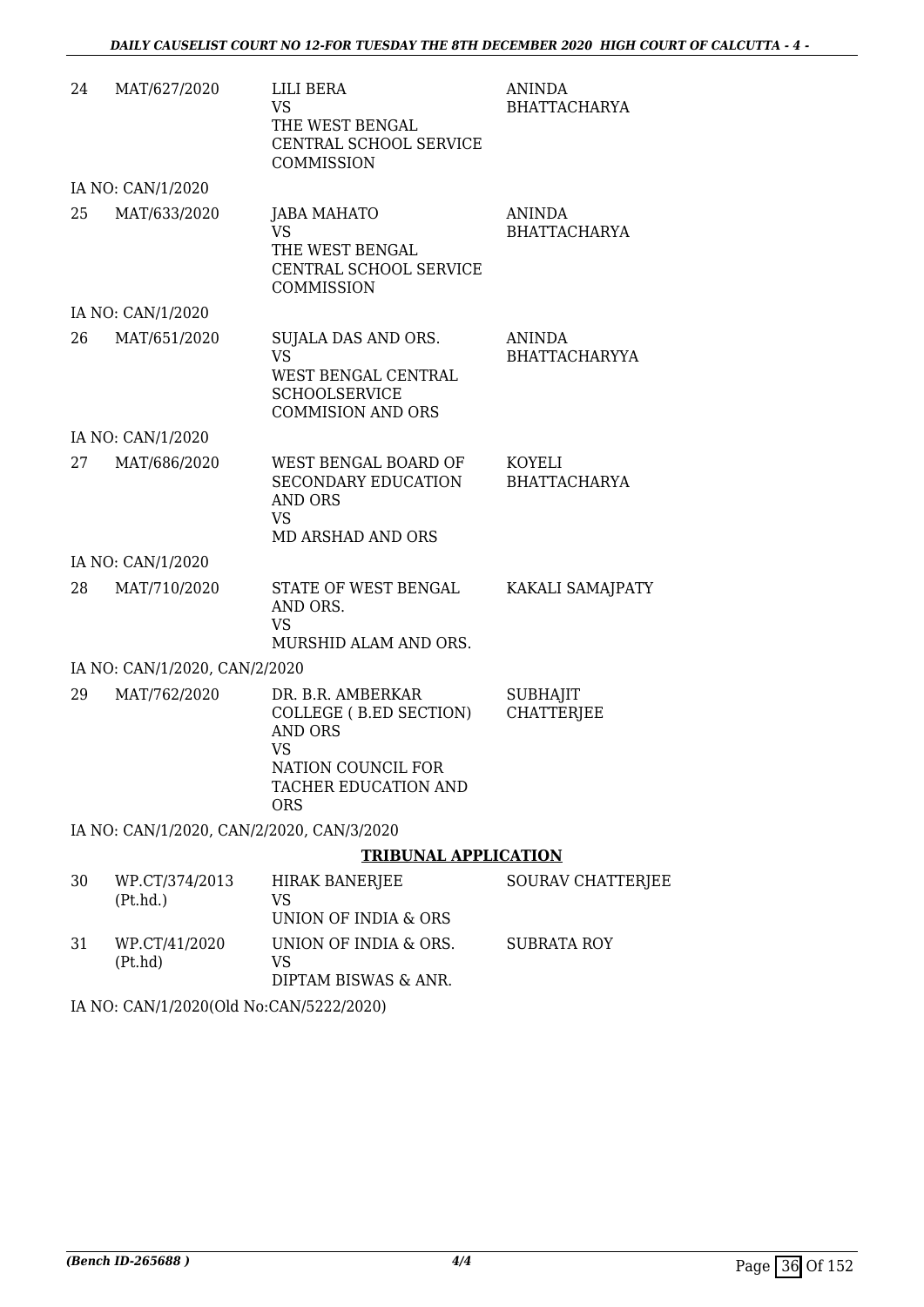

## **Appellate Side**

**DAILY CAUSELIST For Tuesday The 8th December 2020**

**COURT NO. 28**

**DIVISION BENCH (DB - VI)**

**AT 10:45 AM**

**HON'BLE JUSTICE JOYMALYA BAGCHI HON'BLE JUSTICE SUVRA GHOSH**

**(VIA VIDEO CONFERENCE) ON AND FROM MONDAY, THE 7TH DECEMBER, 2020 -- ISSUED ON 1ST DECEMBER,2020 IS MODIFIED TO THE FOLLOWING EXTENT. ANTICIPATORY BAIL UNDER SECTION 438 OF THE CODE OF CRIMINAL PROCEDURE INCLUDING MODIFICATION/CANCELLATION AND RELAXATION OF THE SAME; BAIL UNDER SECTION 439 OF THE CODE OF CRIMINAL PROCEDURE (PUNISHMENT ABOVE 7 YEARS) INCLUDING MODIFICATION/CANCELLATION AND RELAXATION OF THE SAME; DEATH REFERENCE CASES (INCLUDING ADMISSION OF CRIMINAL APPEALS RELATING TO SUCH REFERENCE AGAINST THE SAME CONVICTION ORDER); ADMISSION OF CRIMINAL APPEALS; HEARING OF CRIMINAL APPEALS & APPLICATIONS CONNECTED THERETO INCLUDING APPLICATION FOR SUSPENSION OF SENTENCE IN PENDING APPEALS ; CRIMINAL APPEALS RELATING TO CRIMES AGAINST WOMEN.**

**NOTE : MATTERS WILL BE TAKEN UP THROUGH PHYSICAL HEARING ONLY WHEN BOTH THE PARTIES ARE AGREED**

#### **TO BE MENTIONED**

| $\mathbf{1}$   | CRM/9483/2020<br>(Personal Appearance) | RAMESH CHANDRA ROY @<br>RAMESH ROY @ JADAV<br><b>VS</b><br>State of West Bengal | <b>KARABI ROY</b>  |
|----------------|----------------------------------------|---------------------------------------------------------------------------------|--------------------|
|                |                                        | <b>APPLICATION FOR BAIL</b>                                                     |                    |
| $\overline{2}$ | CRM/9491/2020                          | PRATIMA PANDIT<br>VS                                                            | ARUNAVA GANGULY    |
|                |                                        | State of West Bengal                                                            |                    |
| 3              | CRM/9493/2020                          | RAJKUMAR MAJI<br>VS                                                             | ARUNAVA GANGULY    |
|                |                                        | State of West Bengal                                                            |                    |
| 4              | CRM/9963/2020                          | MUNTAJ SK<br>VS                                                                 | SK. JALALUDDIN     |
|                |                                        | State of West Bengal                                                            |                    |
| 5              | CRM/9964/2020                          | RASHID ALAM<br>VS.                                                              | <b>ARUP SARKAR</b> |
|                |                                        | State of West Bengal                                                            |                    |
| 6              | CRM/9965/2020                          | RABINDRANATH BAG @ RABIN<br><b>VS</b>                                           | <b>SUMAN DE</b>    |
|                |                                        | State of West Bengal                                                            |                    |
| 7              | CRM/9968/2020                          | MASIDUR REHMAN @ MASIDUR<br><b>RAHAMAN</b><br>VS<br>Union of India              | <b>SOUMYA NAG</b>  |
| 8              | CRM/9969/2020                          | <b>BISWAJIT SADHUKHAN</b><br>VS.<br>State of West Bengal                        | PRONAY BASAK       |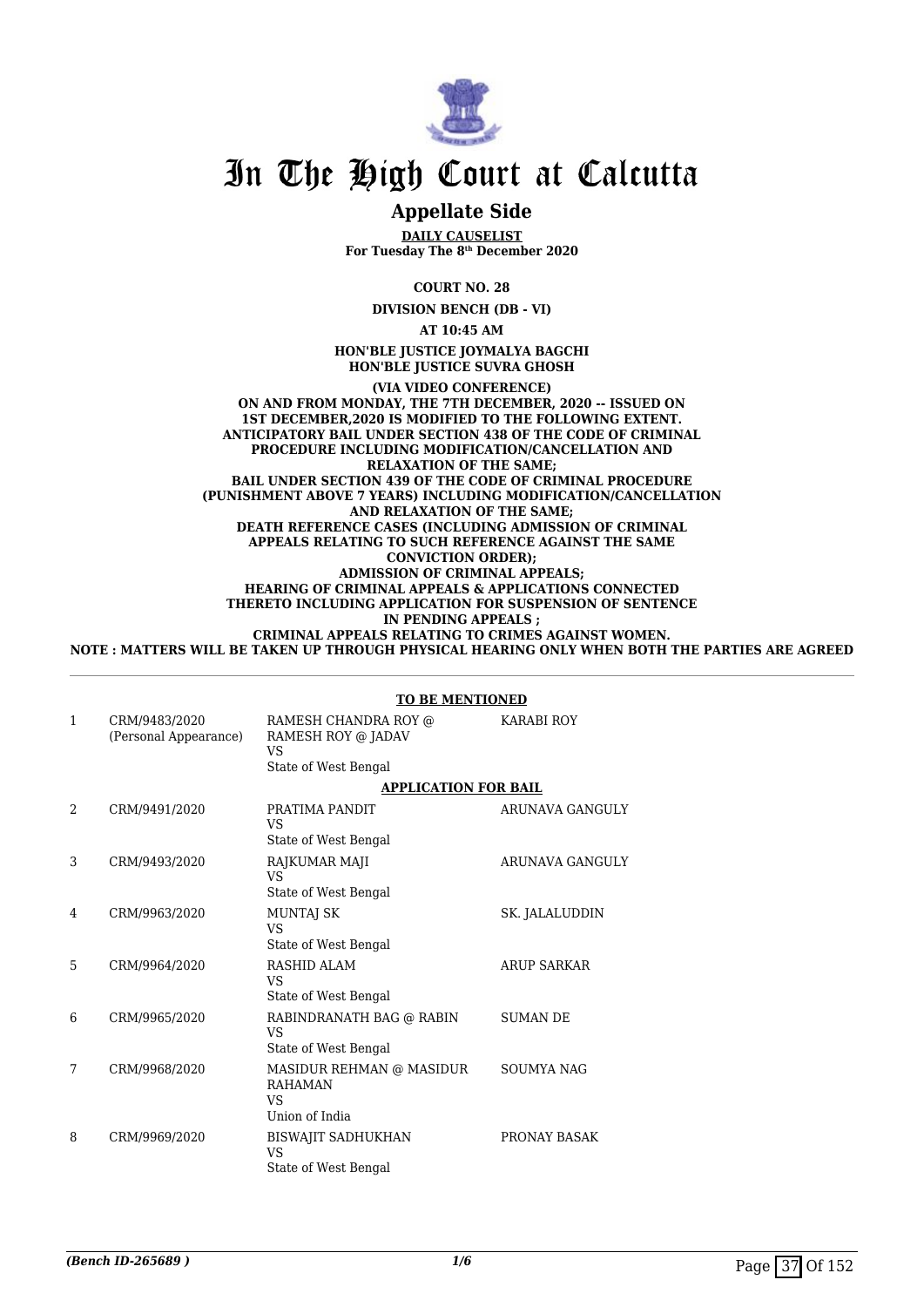| 9  | CRM/9972/2020  | ALOM SEIKH @ AMIRUL SK. @<br><b>ALIP SK</b><br>VS                                       | SK. JALALUDDIN                    |
|----|----------------|-----------------------------------------------------------------------------------------|-----------------------------------|
| 10 | CRM/9974/2020  | State of West Bengal<br><b>MOHAN SHEE</b><br>VS                                         | ARKA BANERJEE                     |
| 11 | CRM/9975/2020  | State of West Bengal<br>MABUD ALI @ MAMUD ALI<br>@MAMUD<br><b>VS</b>                    | ARUP SARKAR                       |
| 12 | CRM/9976/2020  | State of West Bengal<br>PARAMJIT KUMAR<br><b>VS</b><br>State of West Bengal             | ADITYA RATAN TIWARY               |
| 13 | CRM/9978/2020  | AMARESH SK. @ AMRESH SK.<br>VS                                                          | JISAN IQUBAL HOSSAIN              |
| 14 | CRM/9979/2020  | State of West Bengal<br><b>TAPAS BHADURI</b><br>VS                                      | ABHIJIT GANGULY                   |
| 15 | CRM/9981/2020  | State of West Bengal<br>OBAIDUR RAHAMAN AND ANR<br>VS                                   | SAIBAL KRISHNA<br><b>DASGUPTA</b> |
| 16 | CRM/9982/2020  | State of West Bengal<br><b>MOTIUR RAHAMAN</b><br>VS                                     | <b>BISWAJIT MANNA</b>             |
| 17 | CRM/9983/2020  | State of West Bengal<br>DIP BHUNIYA<br><b>VS</b>                                        | GOPA BISWAS                       |
| 18 | CRM/9984/2020  | State of West Bengal<br>KAMREJ SARKAR @ KAMU @<br>MILON @ MD. KAMREJ ZAMAL<br><b>VS</b> | JISAN IQUBAL HOSSAIN              |
| 19 | CRM/9985/2020  | State of West Bengal<br><b>AKTAR SK</b><br>VS                                           | JISSAN IQUBAL HOSSAIN             |
| 20 | CRM/9986/2020  | State of West Bengal<br>CHANDAN CHOWHAN AND ORS.<br>VS<br>State of West Bengal          | JISAN IQUBAL HOSSAIN              |
| 21 | CRM/9988/2020  | <b>BAPI PASWAN</b><br>VS                                                                | ARUP KUMAR BHOWMICK               |
| 22 | CRM/9991/2020  | State of West Bengal<br><b>BIPLAB DAS @ BAPAN</b><br>VS<br>State of West Bengal         | Ramashis Mukherjee                |
| 23 | CRM/9992/2020  | SIBU @ SHIBU KARMAKAR<br>VS<br>State of West Bengal                                     | SHIBAJI KUMAR DAS                 |
| 24 | CRM/9993/2020  | MD ABU SOYEM<br>VS<br>State of West Bengal                                              | MOFAKKERUL ISLAM                  |
| 25 | CRM/9998/2020  | <b>RAJEN BAGDI</b><br><b>VS</b>                                                         | PAMPA DEY(DHABAL)                 |
| 26 | CRM/9999/2020  | State of West Bengal<br><b>TAPAS GHOSH</b><br>VS                                        | Angshuman Chakrabarty             |
| 27 | CRM/10001/2020 | State of West Bengal<br><b>SUMAN NATH AND ANR</b><br>VS<br>State of West Bengal         | AMANUL ISLAM                      |
| 28 | CRM/10004/2020 | <b>GOBINDA SOREN</b><br>VS.<br>State of West Bengal                                     | ARUP KUMAR BHOWMICK               |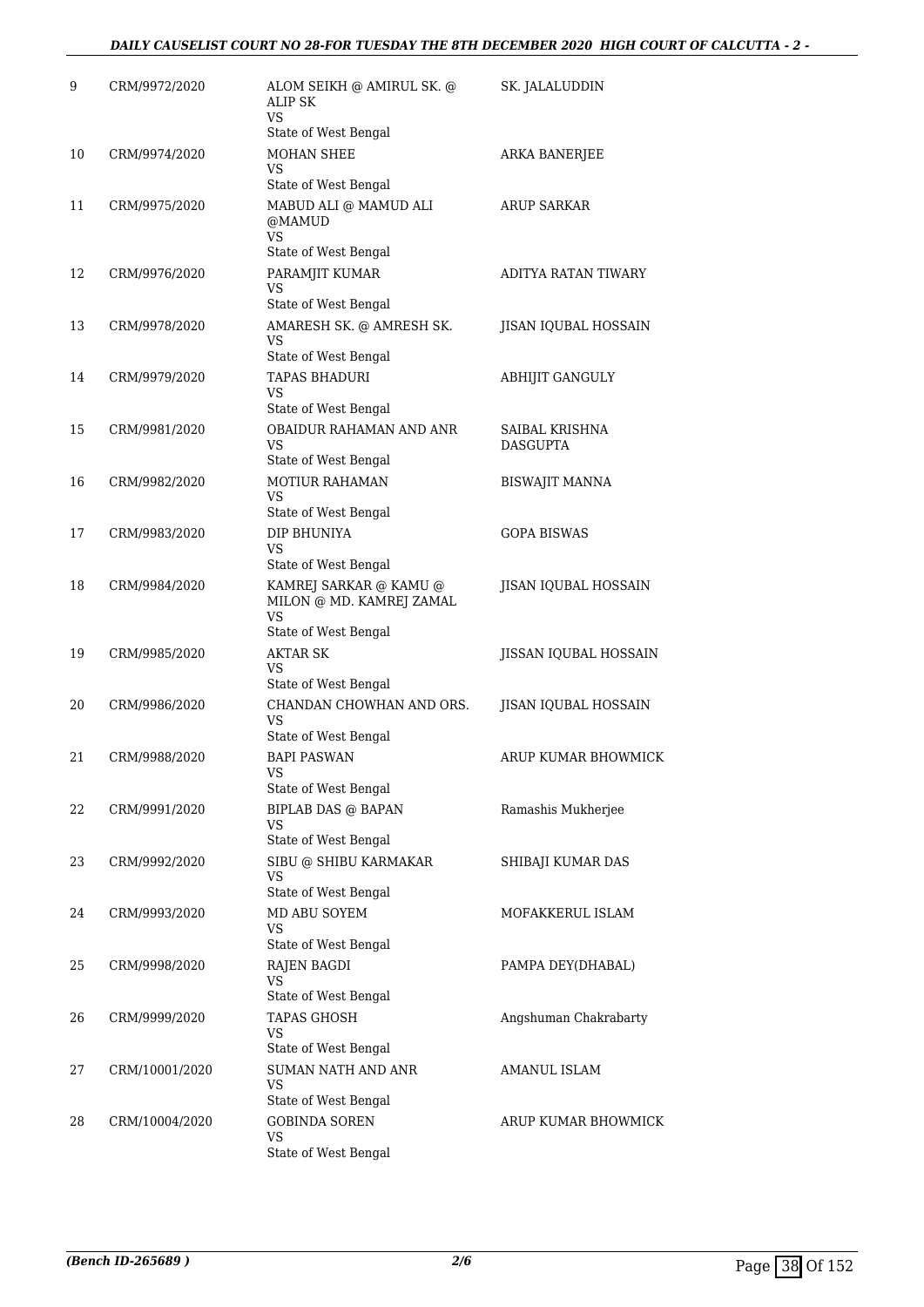| 29 | CRM/10005/2020 | PARTHA TALUKDAR<br>VS                                 | SUBHAJIT CHOWDHURY       |
|----|----------------|-------------------------------------------------------|--------------------------|
| 30 | CRM/10006/2020 | State of West Bengal<br><b>ABHISHEK SARKAR</b>        | <b>ARUSHI RATHORE</b>    |
|    |                | VS<br>State of West Bengal                            |                          |
| 31 | CRM/10009/2020 | RAKESH GHANTA AND ANR.<br>VS                          | <b>GOPA BISWAS</b>       |
|    |                | State of West Bengal                                  |                          |
| 32 | CRM/10010/2020 | <b>BABITA GHOSH</b><br>VS                             | ANGSHUMAN<br>CHAKRABORTY |
|    |                | State of West Bengal                                  |                          |
|    |                | <b>APPLICATION FOR ANTICIPATORY BAIL</b>              |                          |
| 33 | CRM/8025/2020  | MD. IBRAHIM AND ORS<br>VS<br>STATE OF WEST BENGAL AND | KASHINATH ROY            |
|    |                | ORS.                                                  |                          |
| 34 | CRM/8914/2020  | RAJIV JINDAL<br>VS                                    | <b>BAJRANG MANOT</b>     |
|    |                | State of West Bengal                                  |                          |
| 35 | CRM/8916/2020  | RAJIB SARKAR AND ORS<br><b>VS</b>                     | <b>SUJATA DAS</b>        |
|    |                | State of West Bengal                                  |                          |
| 36 | CRM/8918/2020  | ABDUL MANNAN MOLLA<br>VS                              | ARGHYA CHAKRABORTI       |
|    |                | STATE OF WEST BENGAL AND<br>ORS.                      |                          |
| 37 | CRM/8960/2020  | MANSUR SK @ IMRAJUL SK<br>VS                          | MD GOLAM NURE IMROHI     |
|    |                | State of West Bengal                                  |                          |
| 38 | CRM/9083/2020  | <b>GOURHARI BERA</b><br>VS<br>State of West Bengal    | <b>SABNAM LASKAR</b>     |
| 39 | CRM/9459/2020  | <b>BISWAJIT GHOSH AND ORS</b>                         | <b>SANGEETA ROY</b>      |
|    |                | <b>VS</b><br>STATE OF WEST BENGAL AND                 |                          |
|    |                | ORS.                                                  |                          |
| 40 | CRM/9808/2020  | PRASANTA DAS<br>VS                                    | SUDIPTA ROY              |
| 41 | CRM/9810/2020  | State of West Bengal<br>DR MD MEHDI HASAN             | MADHUMITA BASAK          |
|    |                | VS<br>State of West Bengal                            |                          |
| 42 | CRM/9907/2020  | SARMAN SK @ SARMAN SHAIK                              | NAVANIL DE               |
|    |                | VS<br>State of West Bengal                            |                          |
| 43 | CRM/9908/2020  | SABYASACHI DAS<br>VS                                  | BIBEK DEY                |
|    |                | State of West Bengal                                  |                          |
| 44 | CRM/9909/2020  | <b>SUJIT GOWALA AND ANR</b><br>VS                     | Saurav Basu              |
|    |                | State of West Bengal                                  |                          |
| 45 | CRM/9910/2020  | JAFAR @ JAFOR ALI SEKH @<br>JAFAR ALI SK<br>VS        | <b>TAPODIP GUPTA</b>     |
|    |                | State of West Bengal                                  |                          |
| 46 | CRM/9913/2020  | ARUN KUMAR DAS<br>VS<br>State of West Bengal          | SOURAV MUKHERJEE         |
| 47 | CRM/9915/2020  | BABU SK @ SAIFUDDIN BISWAS                            | ARUP KUMAR BHOWMICK      |
|    |                | <b>VS</b><br>State of West Bengal                     |                          |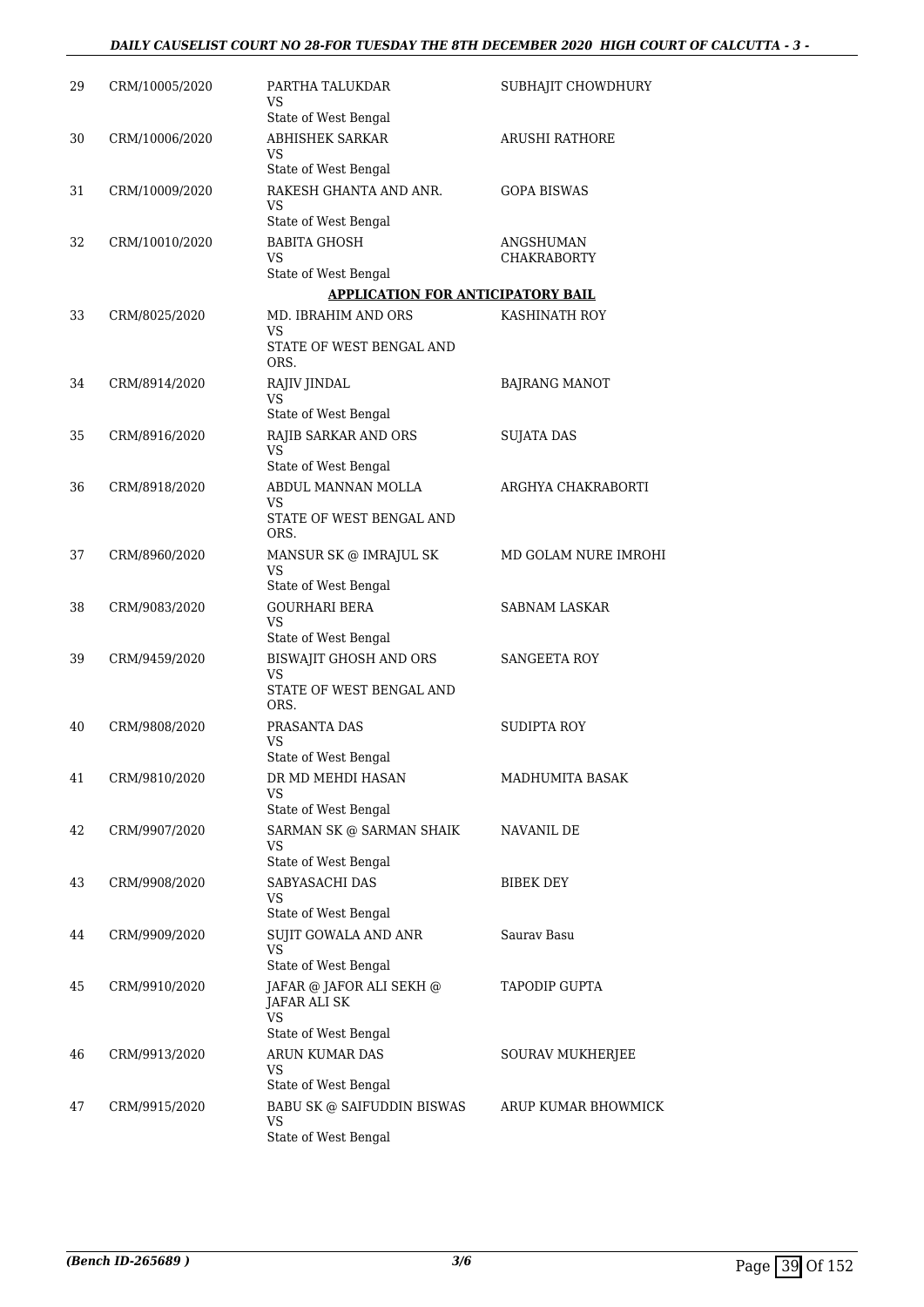| 48 | CRM/9918/2020 | HOPNA MURMU @ SOMAI<br><b>MURMU</b><br><b>VS</b>                                       | IMDADUL HOQUE          |
|----|---------------|----------------------------------------------------------------------------------------|------------------------|
| 49 | CRM/9920/2020 | State of West Bengal<br>PRAKASH GUPTA                                                  | KANCHAN RAY            |
|    |               | VS<br>State of West Bengal                                                             |                        |
| 50 | CRM/9921/2020 | NAKUL HALDER AND ANR<br>VS<br>State of West Bengal                                     | KARABI ROY             |
| 51 | CRM/9922/2020 | NAYEL MONDAL<br><b>VS</b>                                                              | AMANUL ISLAM           |
| 52 | CRM/9925/2020 | State of West Bengal<br>SIDDIK SEKH @ SIDDIQUE SK<br><b>VS</b><br>State of West Bengal | SAGAR SAHA             |
| 53 | CRM/9926/2020 | <b>SUTAPA DAS</b><br><b>VS</b><br>State of West Bengal                                 | SAHELI MUKHERJEE       |
| 54 | CRM/9927/2020 | CHANDAN HAZRA<br>VS                                                                    | JISSAN IQUBAL HOSSAIN  |
| 55 | CRM/9930/2020 | State of West Bengal<br><b>BISWAJIT JANA</b><br><b>VS</b><br>State of West Bengal      | SK SAHJAHAN ALI        |
| 56 | CRM/9933/2020 | <b>SK SAMSUDDIN</b><br>VS<br>State of West Bengal                                      | <b>SUDIP GUHA</b>      |
| 57 | CRM/9934/2020 | SOMNATH DAS AND ORS<br><b>VS</b><br>State of West Bengal                               | PRABIR MAJUMDER        |
| 58 | CRM/9935/2020 | PRINCE UDDALAK DUTTA AND<br><b>ORS</b><br><b>VS</b>                                    | Supratick Syamal       |
| 59 | CRM/9936/2020 | State of West Bengal<br>RAMEN SWARNAKAR AND ANR<br>VS<br>State of West Bengal          | <b>JOY CHAKRABORTY</b> |
| 60 | CRM/9937/2020 | SUBHAJIT GHOSH<br>VS<br>State of West Bengal                                           | Apan Saha              |
| 61 | CRM/9940/2020 | <b>MANIK SAHA</b><br>VS                                                                | Hillol Saha Podder     |
| 62 | CRM/9944/2020 | State of West Bengal<br>SADDAM SK@HOSSAIN AND ORS<br>VS<br>State of West Bengal        | ARUP KUMAR BHOWMICK    |
| 63 | CRM/9945/2020 | ASWINI MONDAL<br>VS<br>State of West Bengal                                            | TANMAY CHOWDHURY       |
| 64 | CRM/9947/2020 | <b>SHAMBHU DAS</b><br>VS<br>State of West Bengal                                       | JISSAN IQUBAL HOSSAIN  |
| 65 | CRM/9949/2020 | <b>GOUTAM BARMAN AND ORS</b><br>VS<br>State of West Bengal                             | SUDIP GUHA             |
| 66 | CRM/9951/2020 | RAHUL ISLAM<br>VS<br>State of West Bengal                                              | SUDIP GUHA             |
| 67 | CRM/9952/2020 | JHARU MONDAL<br>VS<br>State of West Bengal                                             | INDRAJIT CHATTERJEE    |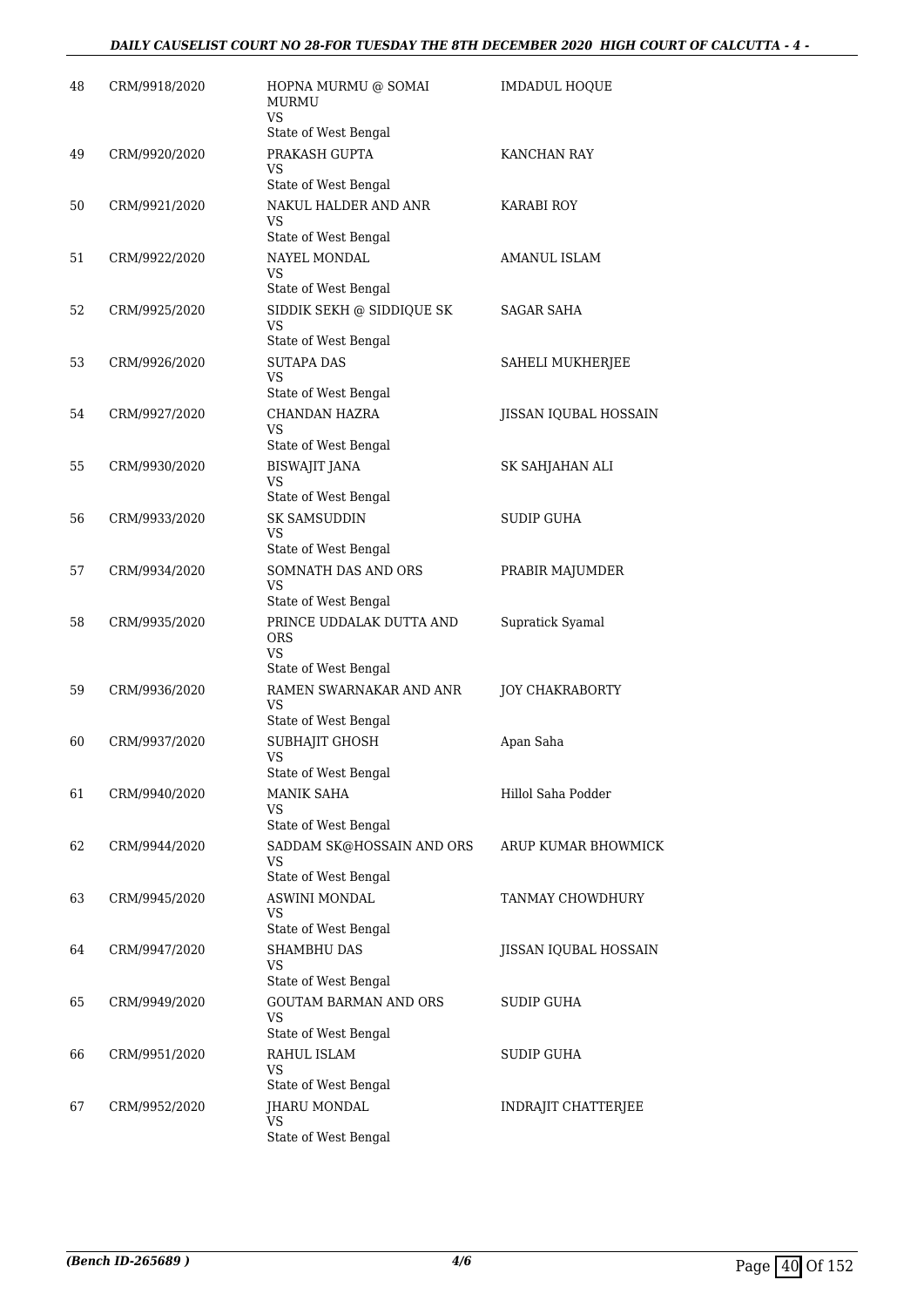### *DAILY CAUSELIST COURT NO 28-FOR TUESDAY THE 8TH DECEMBER 2020 HIGH COURT OF CALCUTTA - 5 -*

| 68 | CRM/9953/2020  | PURNIMA ROY AND ORS                                                      | Jeenia Rudra                 |
|----|----------------|--------------------------------------------------------------------------|------------------------------|
|    |                | VS<br>State of West Bengal                                               |                              |
| 69 | CRM/9956/2020  | PRASHANTA GHOSH<br>VS                                                    | JISAN IQUBAL HOSSAIN         |
|    |                | State of West Bengal                                                     |                              |
| 70 | CRM/9960/2020  | ASHIFUL ALAM @ ASHIFUL ISLAM<br><b>VS</b>                                | MADHUSHRI DUTTA              |
|    |                | State of West Bengal                                                     |                              |
| 71 | CRM/9961/2020  | PANKAJ BARMAN AND ORS<br>VS<br>State of West Bengal                      | <b>ARNAB SAHA</b>            |
| 72 | CRM/9962/2020  | <b>HAZRAT SEKH</b><br>VS                                                 | ARINDAM ROY                  |
|    |                | State of West Bengal                                                     |                              |
| 73 | CRM/9970/2020  | MAJIBUR RAHAMAN<br><b>VS</b>                                             | MD. HABIBUR RAHMAN           |
| 74 | CRM/9971/2020  | State of West Bengal<br>MOSARAF HOSSAIN                                  | ziaul haque                  |
|    |                | VS<br>State of West Bengal                                               |                              |
| 75 | CRM/9973/2020  | <b>SAMIM AKTAR</b>                                                       | <b>ARUP SARKAR</b>           |
|    |                | <b>VS</b>                                                                |                              |
| 76 | CRM/9977/2020  | State of West Bengal<br><b>FALGUNI MANDAL</b>                            | <b>SUMANTA CHAKRABORTY</b>   |
|    |                | VS                                                                       |                              |
|    |                | State of West Bengal                                                     |                              |
| 77 | CRM/9980/2020  | RANJIT MARDY<br>VS<br>State of West Bengal                               | SANDIP CHAKRABARTY           |
| 78 | CRM/9987/2020  | AMIN SK                                                                  | JISAN IQUBAL HOSSAIN         |
|    |                | <b>VS</b>                                                                |                              |
|    |                | State of West Bengal                                                     |                              |
| 79 | CRM/9989/2020  | <b>GITA DHANG</b><br>VS<br>State of West Bengal                          | SOUMYA BASU ROY<br>CHOWDHURI |
| 80 | CRM/9990/2020  | SOURAV DAS AND ORS                                                       | SHIBAJI KUMAR DAS            |
|    |                | <b>VS</b><br>State of West Bengal                                        |                              |
| 81 | CRM/9994/2020  | GOPAL MONDAL AND ORS.                                                    | amanul islam                 |
|    |                | <b>VS</b><br>State of West Bengal                                        |                              |
| 82 | CRM/9995/2020  | ABDUL HOQUE @ ABDUL<br>RAHAMAN AND ORS<br><b>VS</b>                      | ARUP KUMAR BHOWMICK          |
|    |                | State of West Bengal                                                     |                              |
| 83 | CRM/9996/2020  | <b>HASIM ALI</b><br>VS<br>State of West Bengal                           | SAGAR SAHA                   |
| 84 | CRM/9997/2020  | <b>SK DALIM AND ANR</b>                                                  | ARUP KUMAR BHOWMICK          |
|    |                | VS<br>State of West Bengal                                               |                              |
| 85 | CRM/10000/2020 | SATYABALA ROY @ SATI ROY AND<br>ANR<br><b>VS</b><br>State of West Bengal | AMANUL ISLAM                 |
| 86 | CRM/10002/2020 | PRADIP SARKAR AND ANR.<br><b>VS</b>                                      | Angshuman Chakrabarty        |
|    |                | State of West Bengal                                                     |                              |
| 87 | CRM/10003/2020 | ACHHER SEKH AND ANR<br>VS                                                | AMANUL ISLAM                 |
|    |                | State of West Bengal                                                     |                              |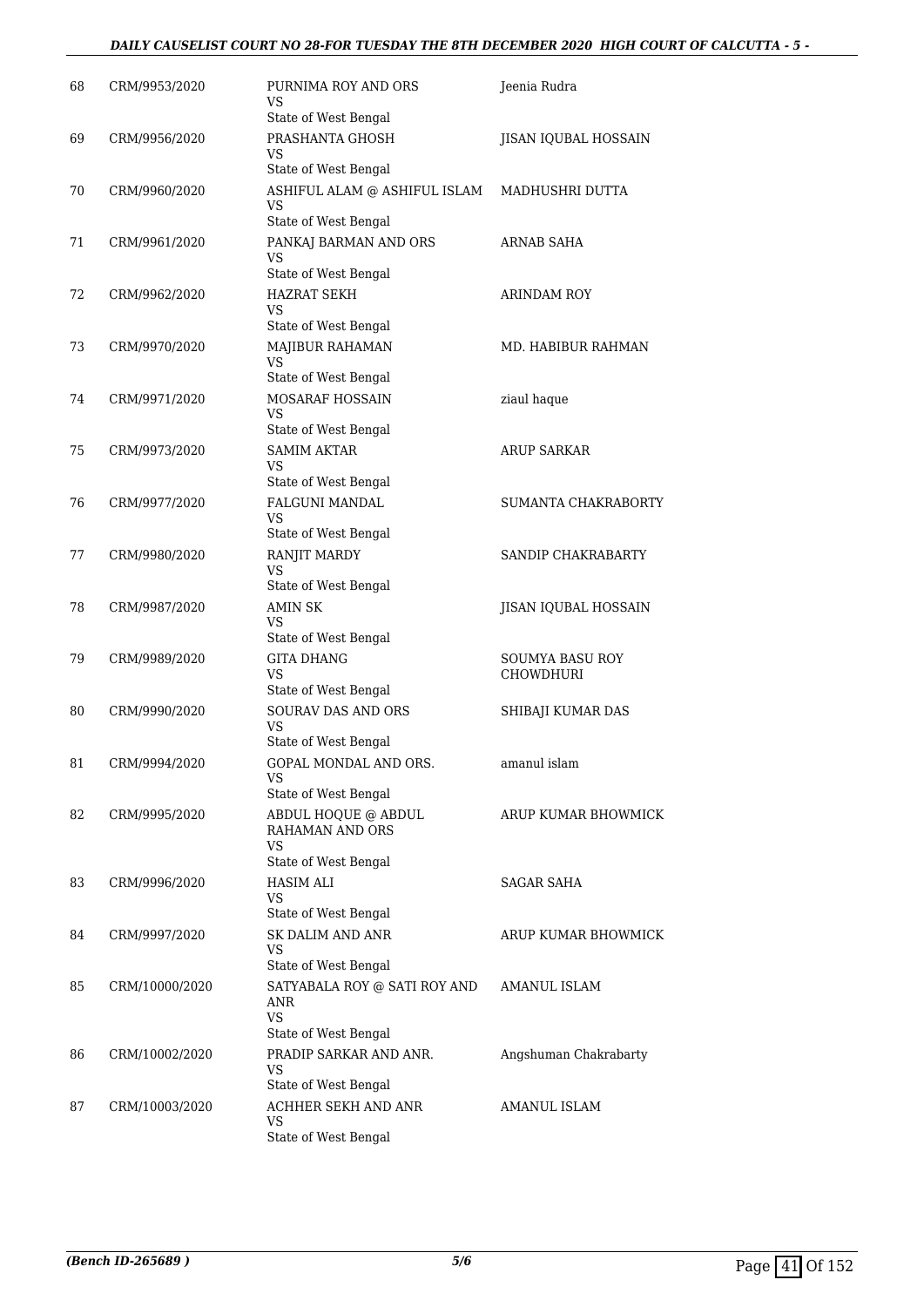| 88 | CRM/10007/2020 | BITHIN SARKAR AND ORS.<br>VS<br>State of West Bengal | SUBHASISH MISRA    |
|----|----------------|------------------------------------------------------|--------------------|
| 89 | CRM/10008/2020 | HARENDRA YADAV<br>VS<br>State of West Bengal         | Hillol Saha Podder |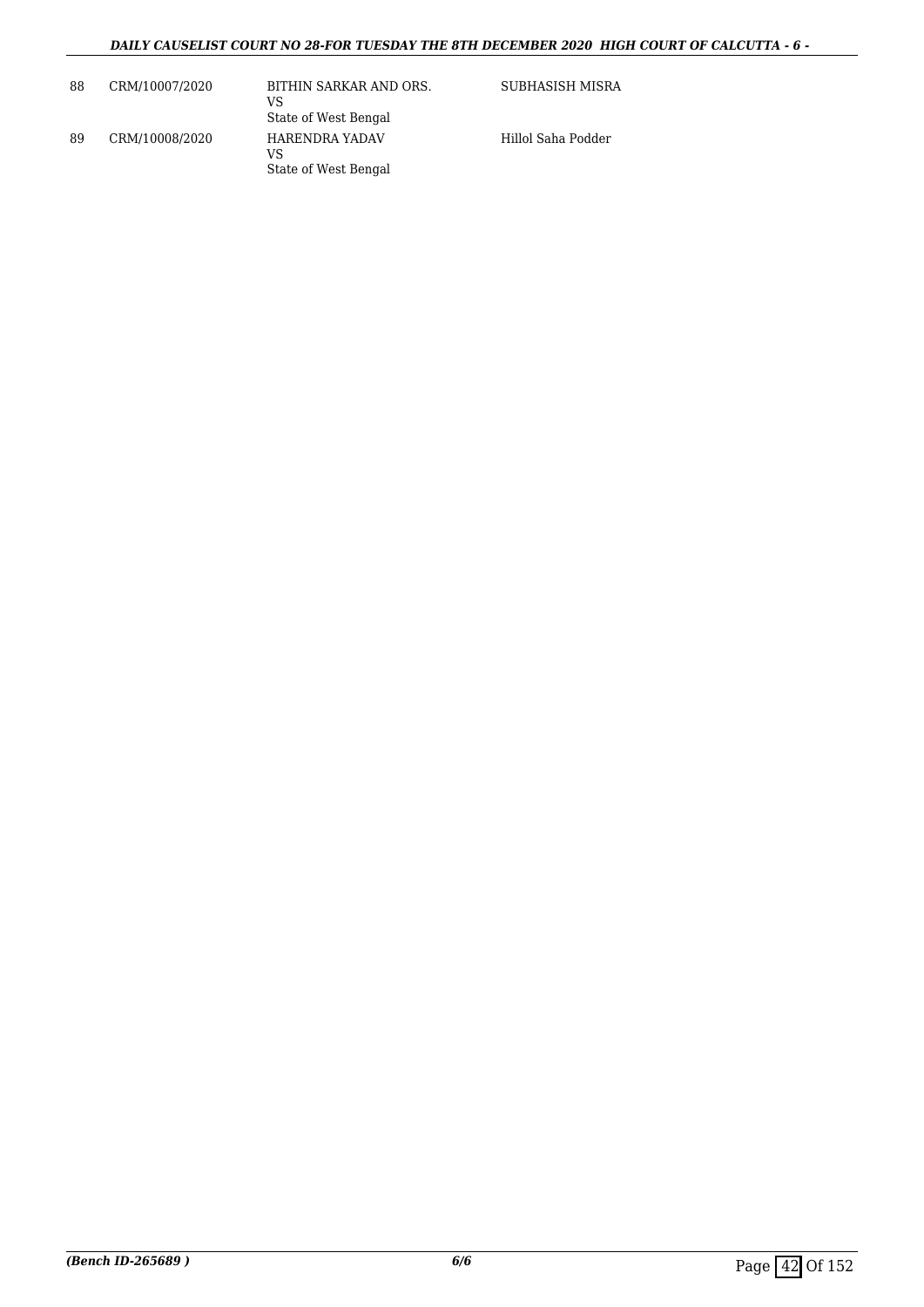

## **Appellate Side**

**DAILY CAUSELIST For Tuesday The 8th December 2020**

**COURT NO. 11**

**DIVISION BENCH (DB - VII)**

**AT 10:45 AM**

## **HON'BLE JUSTICE SAMAPTI CHATTERJEE HON'BLE JUSTICE HIRANMAY BHATTACHARYYA**

#### **(VIA VIDEO CONFERENCE)**

#### **ON AND FROM MONDAY, THE 7TH DECEMBER, 2020 -- MATRIMONIAL & FAMILY COURT APPEALS & MATTERS RELATING TO GUARDIANSHIP INCLUDING APPLICATIONS CONNECTED THERETO;**

**ADMISSION OF APPEALS UNDER SECTION 30 OF THE EMPLOYEES COMPENSATION ACT, 1923;**

**HEARING OF WRIT APPEALS IRRESPECTIVE OF CLASSIFICATION INCLUDING APPLICATIONS CONNECTED THERETO.**

**NOTE : MATTERS WILL BE TAKEN UP THROUGH PHYSICAL HEARING WHEN BOTH THE PARTIES ARE AGREED.**

#### **APPLICATION (CIVIL)** 1 FMA/279/2008 USHA ROY & ANR VS THE ORIENTAL INSURANCE CO. LTD. & ORS SANCHITA GHOSH **HEARING ( CIVIL )** 2 FA/167/2015 SUTAPA PAUL VS MANOJ PAUL MANI SHANKAR CHATTOPADHYAY IA NO: CAN/4/2016(Old No:CAN/4630/2016), CAN/6/2016(Old No:CAN/10385/2016), CAN/8/2017(Old No:CAN/10758/2017), CAN/9/2020(Old No:CAN/2167/2020) 3 FAT/520/2017 KEYA GHOSH VS BHASWATI CHAUDHURI

AVIJIT GHOSH 4 FAT/546/2018 ASHA YADAV@DEV VS VISHNU DEV DEBRAJ DE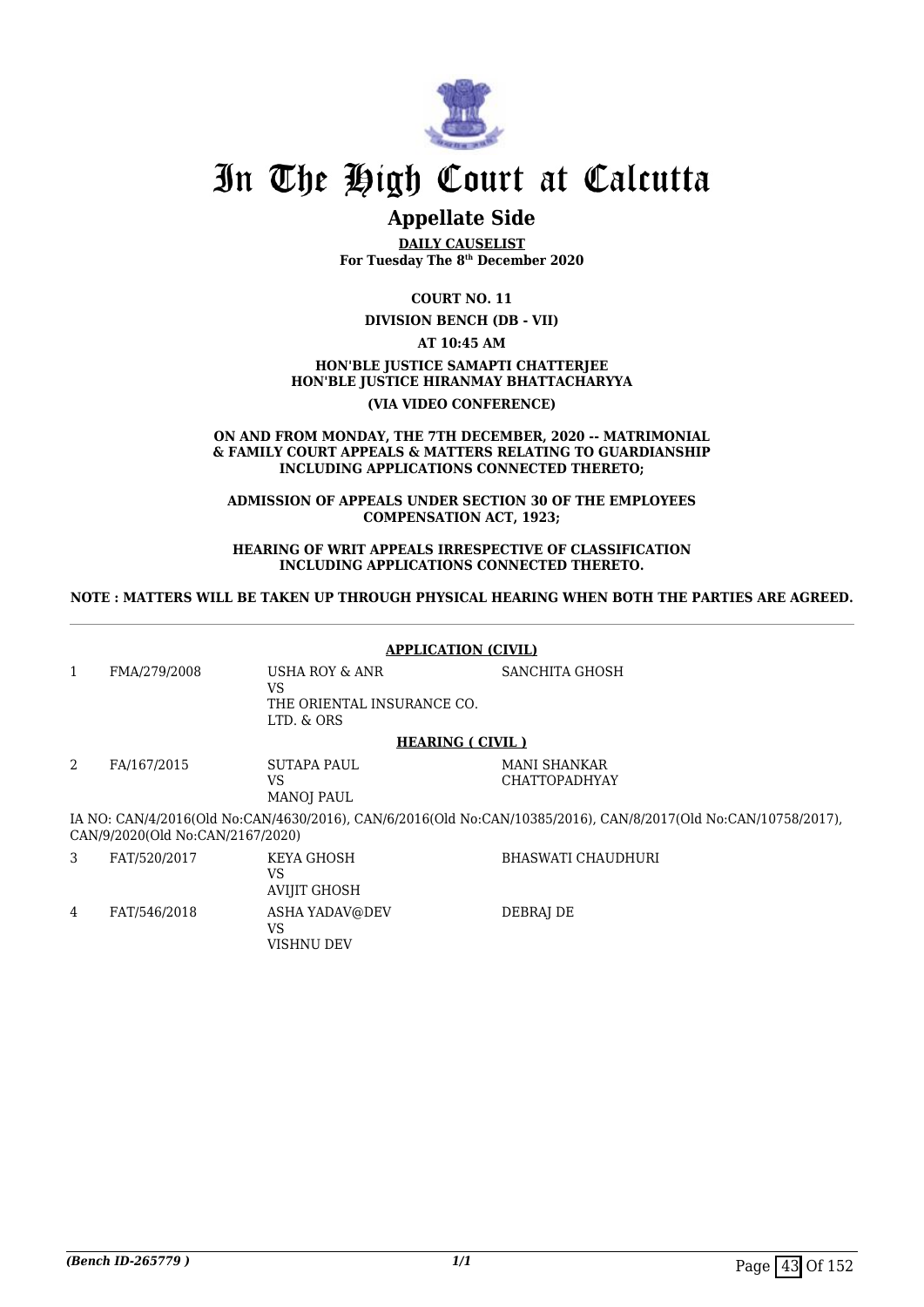

## **Appellate Side**

**DAILY CAUSELIST For Tuesday The 8th December 2020**

**COURT NO. 5 DIVISION BENCH (DB - VIII) AT 10:45 AM HON'BLE JUSTICE SUBRATA TALUKDAR HON'BLE JUSTICE SUBHASIS DASGUPTA (VIA VIDEO CONFERENCE)**

#### **ON AND FROM MONDAY, THE 7TH DECEMBER, 2020 - APPEALS RELATING TO SERVICE UNDER GROUP VI AND APPLICATIONS CONNECTED THERETO;**

**HEARING OF WRIT APPEALS IRRESPECTIVE OF CLASSIFICATION INCLUDING APPLICATIONS CONNECTED THERETO.**

**NOTE: MATTERS WILL BE TAKEN UP THROUGH PHYSICAL HEARING ONLY WHEN BOTH THE PARTIES ARE AGREED.**

|              |                                          | <b>APPLICATION (SERVICE MATTERS)</b>                                        |                                         |  |
|--------------|------------------------------------------|-----------------------------------------------------------------------------|-----------------------------------------|--|
| $\mathbf{1}$ | MAT/352/2019                             | SANKHA DUTTA<br><b>VS</b><br>UNION OF INDIA & ORS                           | <b>BISWAPRIYA SAMANTA</b>               |  |
|              |                                          | IA NO: CAN/1/2019(Old No:CAN/3393/2019), CAN/2/2020(Old No:CAN/108/2020)    |                                         |  |
| 2            | FMA/984/2019                             | <b>CHANDAN DAS</b><br>VS<br>STATE OF WEST BENGAL & ORS                      | <b>SUKUMAR GHOSH</b>                    |  |
|              | IA NO: CAN/1/2019(Old No:CAN/10795/2019) |                                                                             |                                         |  |
| 3            | MAT/1436/2019                            | BIPASHA PALTA<br>VS<br>STATE OF WEST BENGAL & ORS                           | <b>DONA GHOSH</b>                       |  |
|              | IA NO: CAN/1/2019(Old No:CAN/11280/2019) |                                                                             |                                         |  |
| 4            | MAT/1866/2019                            | SUJIT JOARDAR<br>VS<br>THE UNION OF INDIA                                   | DIBASJHISH BASU                         |  |
|              |                                          | IA NO: CAN/1/2019(Old No:CAN/12471/2019), CAN/2/2019(Old No:CAN/12472/2019) |                                         |  |
| 5            | MAT/1867/2019                            | SANJIT DAWN<br>VS<br>THE UNION OF INDIA & ORS                               | <b>DIBASHISH BASU</b>                   |  |
|              |                                          | IA NO: CAN/1/2019(Old No:CAN/12473/2019), CAN/2/2019(Old No:CAN/12474/2019) |                                         |  |
| 6            | MAT/1910/2019                            | MATA SHANKAR SHUKLA<br>VS<br>UNION OF INDIA &ORS                            | <b>DEBASISH</b><br><b>CHATTOPADHYAY</b> |  |
|              | IA NO: CAN/1/2020(Old No:CAN/1330/2020)  |                                                                             |                                         |  |
| 7            | MAT/1988/2019                            | UNION OF INDIA<br>VS<br>RAJEEV RANJAN                                       | PARTHA GHOSH                            |  |
|              | IA NO: CAN/1/2020(Old No:CAN/733/2020)   |                                                                             |                                         |  |
| 8            | MAT/101/2020                             | UTTAM SAHA<br><b>VS</b><br>UNION OF INDIA & ORS                             | PAMPA DEY DHABAL                        |  |
|              | IA NO: CAN/1/2020(Old No:CAN/871/2020)   |                                                                             |                                         |  |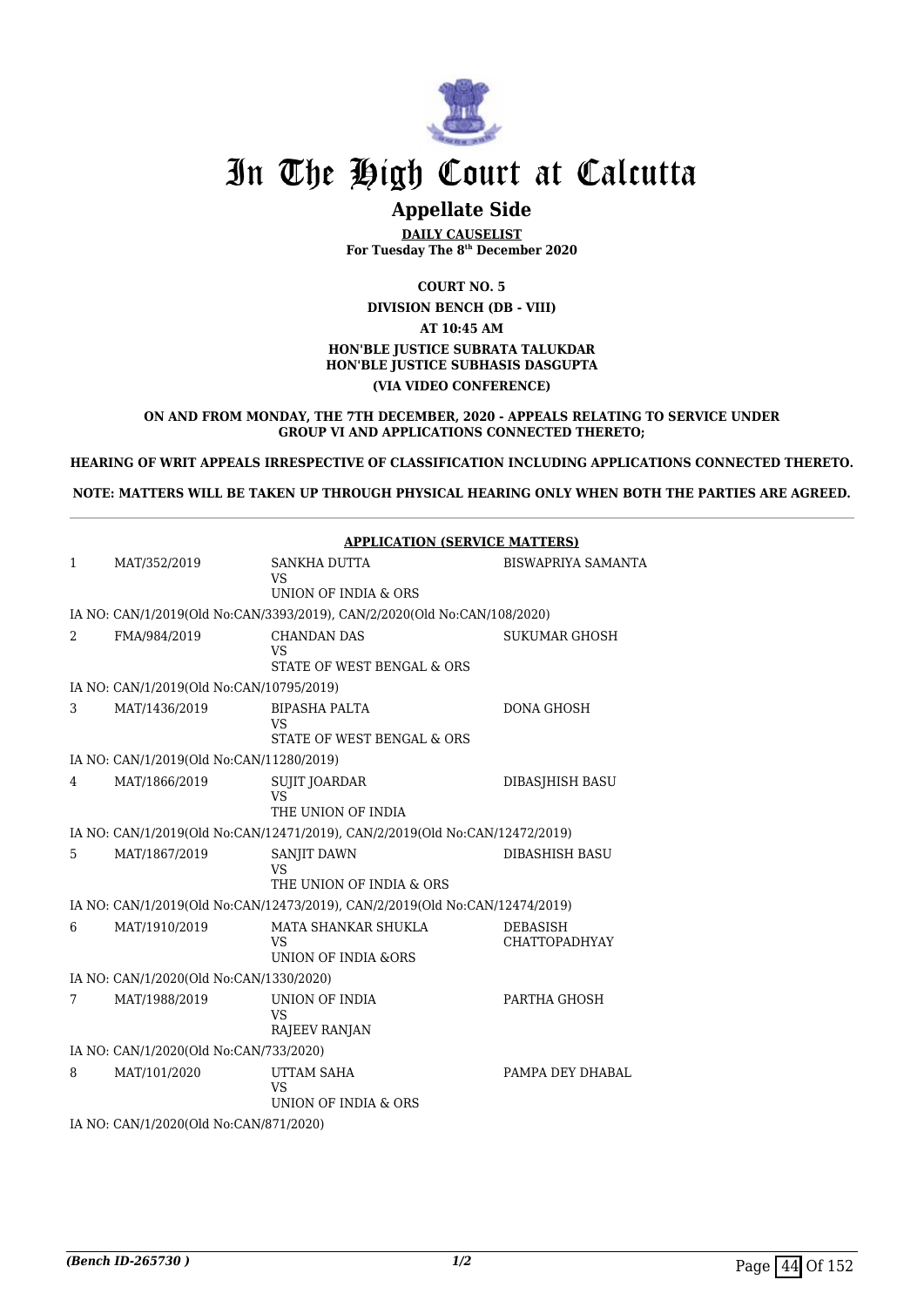| 9  | MAT/104/2020                             | DIPAK DASGUPTA<br>VS<br>STATE OF WEST BENGAL & ORS                                                  | KRISHNADAS PODDAR          |
|----|------------------------------------------|-----------------------------------------------------------------------------------------------------|----------------------------|
|    | IA NO: CAN/1/2020(Old No:CAN/1722/2020)  |                                                                                                     |                            |
| 10 | MAT/154/2020                             | KALPANA MONDAL<br>VS<br>KOL. PORT TRUST & ORS.                                                      | <b>MASTA FIZUR RAHAMAN</b> |
|    |                                          | IA NO: CAN/1/2020(Old No:CAN/1406/2020), CAN/2/2020(Old No:CAN/1407/2020)                           |                            |
| 11 | FMA/598/2020                             | PRABIR KUMAR SARKHEL<br>VS<br>STATE BANKOF INDIA & ORS                                              | <b>SUBRATA MUKHERJEE</b>   |
|    | IA NO: CAN/1/2020(Old No:CAN/1327/2020)  |                                                                                                     |                            |
|    |                                          | <b>APPEAL FOR HEARING</b>                                                                           |                            |
| 12 | FMA/1030/2013                            | UNION OF INDIA & ORS<br>VS<br>KASHINATH POREY                                                       | SUDIPTA PANDA              |
|    | IA NO: CAN/1/2012(Old No:CAN/10496/2012) |                                                                                                     |                            |
| 13 | MAT/1016/2017                            | THE EXECUTIVE DIRECTOR &<br>APPE. AUTHO., BANK OF BARODA<br>$&$ ORS<br><b>VS</b><br>CHANDRA SHEKHAR | MOUMITA GHOSH              |
| 14 | MAT/687/2018                             | TAMAL CHATTERJEE & ANR<br>VS<br>STATE OF WEST BENGAL & ORS                                          | <b>GUDDU SINGH</b>         |
|    | wt15 WPA/4842/2017                       | TAMAL CHATTERJEE & ANR<br><b>VS</b><br>STATE OF WEST BENGAL &ORS                                    | <b>GUDDU SINGH</b>         |
|    |                                          | IA NO: CAN/1/2017(Old No:CAN/5251/2017), CAN/2/2017(Old No:CAN/5493/2017)                           |                            |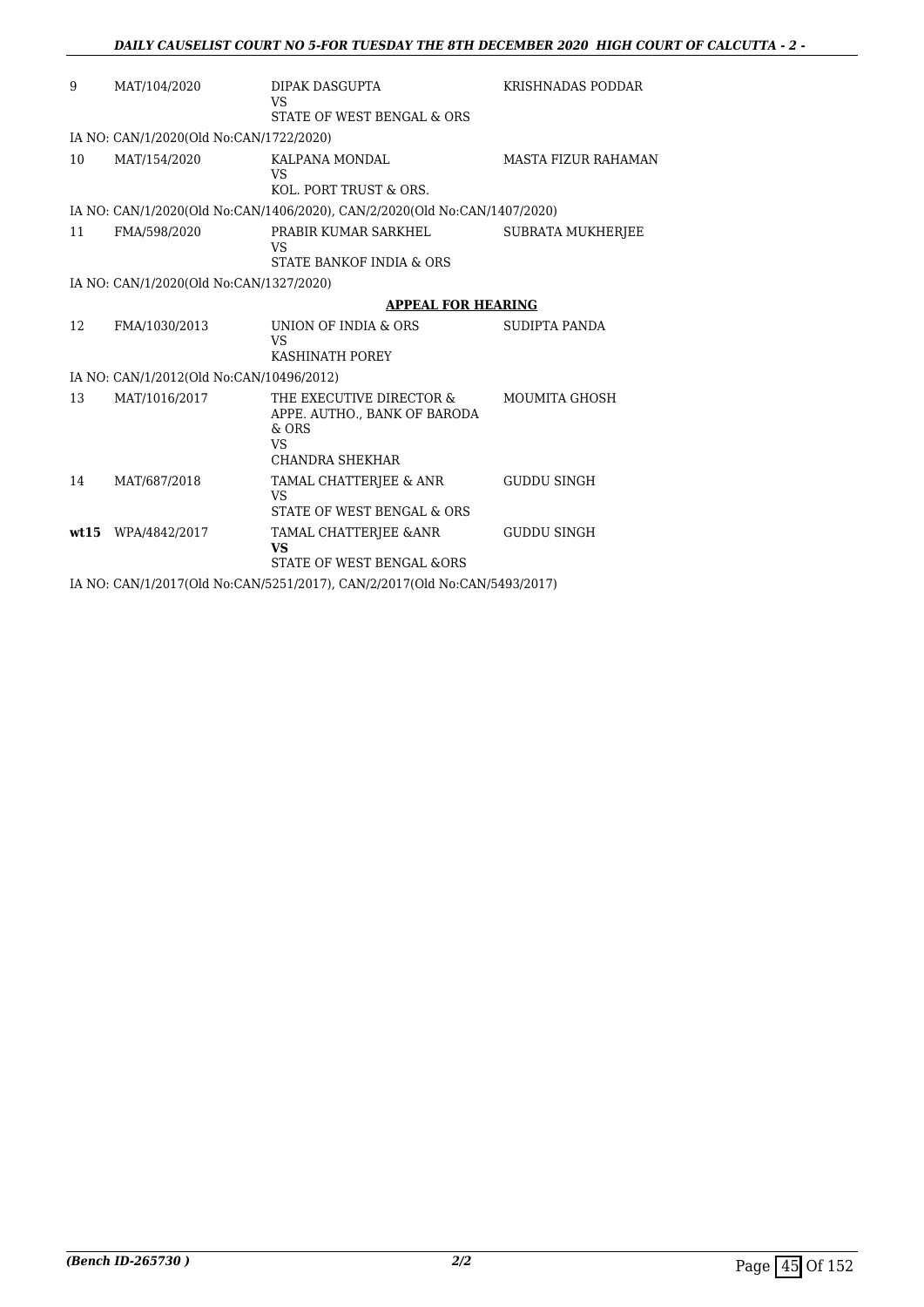

# **Appellate Side**

**DAILY CAUSELIST For Tuesday The 8th December 2020**

**COURT NO. 25**

**SINGLE BENCH (SB - I)**

**AT 10:45 AM**

#### **HON'BLE JUSTICE TAPABRATA CHAKRABORTY**

#### **(VIA VIDEO CONFERENCE)**

**ON AND FROM MONDAY, THE 7TH DECEMBER, 2020 - MATTERS (INCLUDING MOTIONS) UNDER ARTICLE 226 OF THE CONSTITUTION RELATING TO SECONDARY AND HIGHER SECONDARY EDUCATION UNDER GROUP II INCLUDING SERVICES AND APPLICATION CONNECTED THERETO AND EDUCATIONAL MATTERS NOT ASSIGNED TO ANY OTHER BENCH.**

**NOTE: MATTERS WILL BE TAKEN UP THROUGH PHYSICAL HEARING ONLY WHEN BOTH THE PARTIES ARE AGREED**

|      | <b>TO BE MENTIONED</b> |                                                                                            |                                                                                                                                                                                                                        |  |  |
|------|------------------------|--------------------------------------------------------------------------------------------|------------------------------------------------------------------------------------------------------------------------------------------------------------------------------------------------------------------------|--|--|
| 1    | WPA/4486/2020          | <b>DEBARATI DAS</b>                                                                        | DIBYENDU CHATTERJEE                                                                                                                                                                                                    |  |  |
|      | (For correction)       | VS<br>STATE OF WEST BENGAL & ORS                                                           |                                                                                                                                                                                                                        |  |  |
|      | IA NO: CAN/1/2020      |                                                                                            |                                                                                                                                                                                                                        |  |  |
|      |                        | <b>ASSIGNED MATTERS</b>                                                                    |                                                                                                                                                                                                                        |  |  |
|      |                        | (2 P.M.)                                                                                   |                                                                                                                                                                                                                        |  |  |
| 2    | WPA/15128/2017         | NIHAR BISWAS & ORS<br><b>VS</b>                                                            | S. MAZUMDER                                                                                                                                                                                                            |  |  |
|      |                        | STATE OF WEST BENGAL & ORS                                                                 |                                                                                                                                                                                                                        |  |  |
|      |                        |                                                                                            | IA NO: CAN/1/2019(Old No:CAN/5135/2019), CAN/2/2019(Old No:CAN/6812/2019), CAN/3/2019(Old No:CAN/7981/2019),<br>CAN/4/2019(Old No:CAN/12566/2019), CAN/5/2019(Old No:CAN/12567/2019), CAN/6/2020(Old No:CAN/4365/2020) |  |  |
|      | wt3 WPA/1686/2017      | CHIRANJIT MONDAL & ORS<br><b>VS</b>                                                        | <b>S KARATI</b>                                                                                                                                                                                                        |  |  |
|      |                        | STATE OF WEST BENGAL & ORS                                                                 |                                                                                                                                                                                                                        |  |  |
|      |                        | CAN/4/2020(Old No:CAN/4411/2020), CAN/5/2020(Old No:CAN/4412/2020), CAN/6/2020, CAN/7/2020 | IA NO: CAN/1/2019(Old No:CAN/1256/2019), CAN/2/2019(Old No:CAN/10542/2019), CAN/3/2019(Old No:CAN/12237/2019),                                                                                                         |  |  |
|      | wt4 WPA/21533/2017     | RANJIT JHA & ANR<br><b>VS</b><br><b>STATE OF WEST BENGAL</b>                               | <b>ARNAB SAHA</b>                                                                                                                                                                                                      |  |  |
|      | CAN/4/2020, CAN/5/2020 |                                                                                            | IA NO: CAN/1/2020(Old No:CAN/615/2020), CAN/2/2020(Old No:CAN/2941/2020), CAN/3/2020(Old No:CAN/4560/2020),                                                                                                            |  |  |
| wt.5 | WPA/21997/2017         | MURTUJA ALI & ORS<br><b>VS</b>                                                             | A.H. ALAMGIR                                                                                                                                                                                                           |  |  |
|      |                        | STATE OF WEST BENGAL & ORS                                                                 |                                                                                                                                                                                                                        |  |  |
|      |                        | <b>MOTION</b>                                                                              |                                                                                                                                                                                                                        |  |  |
| 6    | WPA/20386/2019         | RAJU JANA<br><b>VS</b>                                                                     | <b>INDRANI GUPTA</b>                                                                                                                                                                                                   |  |  |
|      |                        | THE DISTRICT INSPECTOR OF<br><b>SCHOOLS NORTH 24 PGNS &amp; ORS</b>                        |                                                                                                                                                                                                                        |  |  |
| 7    | WPA/9045/2020          | bithika dev<br><b>VS</b><br>STATE OF WEST BENGAL AND<br>ORS.                               | DEBABRATA DAS GUPTA                                                                                                                                                                                                    |  |  |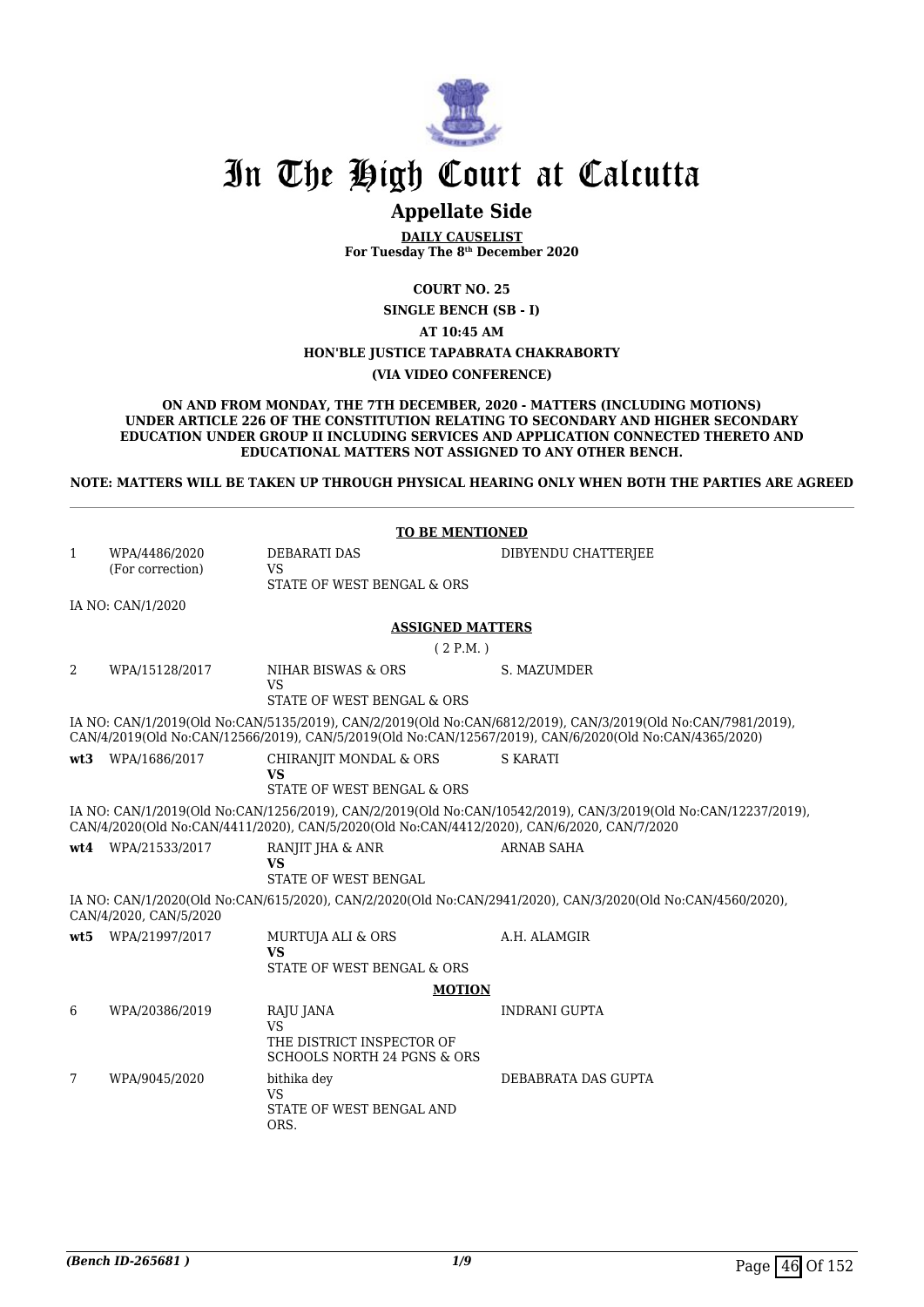### *DAILY CAUSELIST COURT NO 25-FOR TUESDAY THE 8TH DECEMBER 2020 HIGH COURT OF CALCUTTA - 2 -*

| 8  | WPA/9047/2020 | PIU DUTTA<br>VS<br>STATE OF WEST BENGAL AND<br>ORS.           | DEBABRATA DAS GUPTA |
|----|---------------|---------------------------------------------------------------|---------------------|
| 9  | WPA/9049/2020 | <b>SANDWIP KUMAR</b><br><b>BHATTACHARYA</b><br><b>VS</b>      | MD. ABDUL ALIM      |
|    |               | STATE OF WEST BENGAL AND<br>ORS.                              |                     |
| 10 | WPA/9050/2020 | <b>MAHUA BISWAS</b><br>VS.<br>STATE OF WEST BENGAL AND        | DEBABRATA DAS GUPTA |
|    |               | ORS.                                                          |                     |
| 11 | WPA/9056/2020 | TAMASA DHARA<br>VS<br>STATE OF WEST BENGAL AND<br>ORS.        | DEBABRATA DAS GUPTA |
| 12 | WPA/9058/2020 | CHAITALI BISWAS<br>VS.<br>STATE OF WEST BENGAL AND            | DEBABRATA DAS GUPTA |
| 13 | WPA/9068/2020 | ORS.<br>SUDIPA GHOSH<br><b>VS</b><br>STATE OF WEST BENGAL AND | DEBABRATA DAS GUPTA |
| 14 | WPA/9070/2020 | ORS.<br>TINKU KUMAR ROY<br>VS                                 | DEBABRATA DAS GUPTA |
|    |               | STATE OF WEST BENGAL AND<br>ORS.                              |                     |
| 15 | WPA/9073/2020 | SHIKHA MONDAL<br>VS.<br>STATE OF WEST BENGAL AND              | DEBABRATA DAS GUPTA |
| 16 | WPA/9075/2020 | ORS.<br>MANISANKAR SAMANTA                                    | DEBABRATA DAS GUPTA |
|    |               | VS<br>STATE OF WEST BENGAL AND<br>ORS.                        |                     |
| 17 | WPA/9077/2020 | SAMAPTI GHOSH<br>VS                                           | DEBABRATA DAS GUPTA |
|    |               | STATE OF WEST BENGAL AND<br>ORS.                              |                     |
| 18 | WPA/9089/2020 | MOUMITA KARMAKAR<br>VS<br>STATE OF WEST BENGAL AND            | DEBABRATA DAS GUPTA |
| 19 | WPA/9093/2020 | ORS.<br>AMITAVA KONAR                                         | DEBABRATA DAS GUPTA |
|    |               | VS.<br>STATE OF WEST BENGAL AND<br>ORS.                       |                     |
| 20 | WPA/9096/2020 | AZAD SABYASACHI<br>VS.                                        | DEBABRATA DAS GUPTA |
|    |               | STATE OF WEST BENGAL AND<br>ORS.                              |                     |
| 21 | WPA/9100/2020 | APARNA MANDAL<br>VS.<br>STATE OF WEST BENGAL AND<br>ORS.      | DEBABRATA DAS GUPTA |
| 22 | WPA/9102/2020 | ARNAB JASH                                                    | DEBABRATA DAS GUPTA |
|    |               | VS.<br>STATE OF WEST BENGAL AND<br>ORS.                       |                     |
| 23 | WPA/9105/2020 | <b>JOYDEB BARMAN</b><br><b>VS</b>                             | DEBABRATA DAS GUPTA |
|    |               | STATE OF WEST BENGAL AND<br>ORS.                              |                     |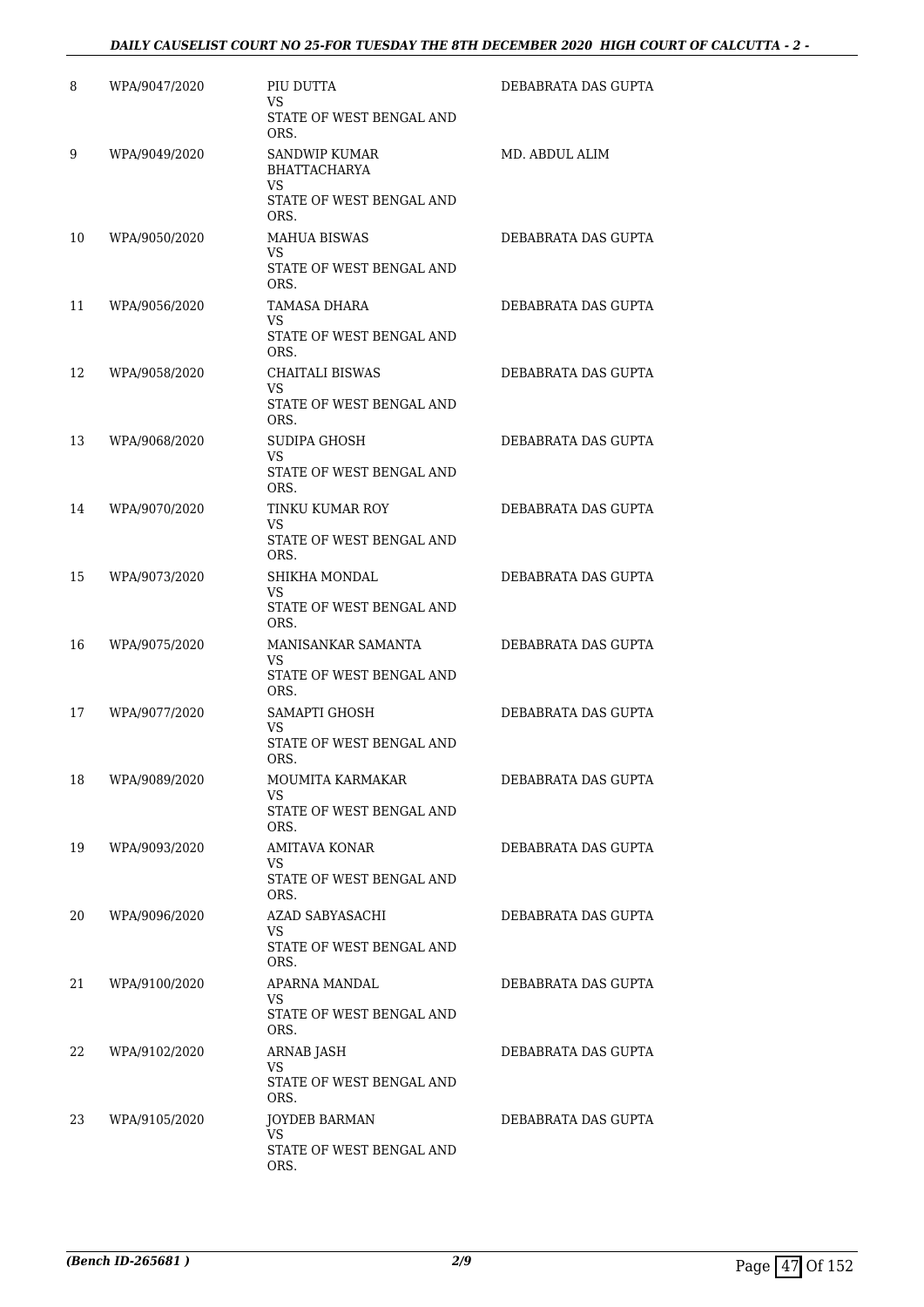### *DAILY CAUSELIST COURT NO 25-FOR TUESDAY THE 8TH DECEMBER 2020 HIGH COURT OF CALCUTTA - 3 -*

| 24 | WPA/9113/2020 | ANINDITA CHAKRABORTY<br>VS                       | ARINDAM GHOSH         |
|----|---------------|--------------------------------------------------|-----------------------|
|    |               | STATE OF WEST BENGAL AND<br>ORS.                 |                       |
| 25 | WPA/9118/2020 | amit roy<br><b>VS</b>                            | <b>SAUMEN GAYEN</b>   |
|    |               | STATE OF WEST BENGAL AND<br>ORS.                 |                       |
| 26 | WPA/9133/2020 | tripti biswas<br>VS.                             | DEBABRATA DASGUPTA    |
|    |               | STATE OF WEST BENGAL AND<br>ORS.                 |                       |
| 27 | WPA/9134/2020 | KINGSHOOK GHOSH<br>VS                            | APURBA KUMAR GHOSH    |
|    |               | THE STATE OF WEST BENGAL<br>AND ORS              |                       |
| 28 | WPA/9138/2020 | <b>GAURANGA BISWAS</b><br>VS                     | DEBABRATA DASGUPTA    |
|    |               | STATE OF WEST BENGAL AND<br>ORS.                 |                       |
| 29 | WPA/9139/2020 | DHANANJAY PAL<br>VS                              | SHUVRO PRAKASH LAHIRI |
|    |               | STATE OF WEST BENGAL AND<br>ORS.                 |                       |
| 30 | WPA/9142/2020 | <b>BASANTI MAHARA</b><br>VS                      | DEBABRATA DASGUPTA    |
|    |               | STATE OF WEST BENGAL AND<br>ORS.                 |                       |
| 31 | WPA/9149/2020 | amit sadhukhan<br>VS                             | DEBABRATA DASGUPTA    |
|    |               | STATE OF WEST BENGAL AND<br>ORS.                 |                       |
| 32 | WPA/9155/2020 | MUSTAQUE AHMED<br><b>VS</b>                      | DEBABRATA DASGUPTA    |
|    |               | STATE OF WEST BENGAL AND<br>ORS.                 |                       |
| 33 | WPA/9159/2020 | TAPAS KUMAR MONDAL<br>VS                         | DEBABRATA DASGUPTA    |
|    |               | STATE OF WEST BENGAL AND<br>ORS.                 |                       |
| 34 | WPA/9161/2020 | SUDIPTA BHATTACHARYA<br>VS                       | TANUJA BASAK          |
|    |               | State of West Bengal                             |                       |
| 35 | WPA/9165/2020 | MUNMUN GHOSH<br>VS                               | DEBABRATA DASGUPTA    |
|    |               | STATE OF WEST BENGAL AND<br>ORS.                 |                       |
| 36 | WPA/9167/2020 | NAMITA CHAKRABORTY<br>VS<br>State of West Bengal | TANUJA BASAK          |
| 37 | WPA/9347/2020 | PARTHA PRATIM DE                                 | SAKTI PADA JANA       |
|    |               | VS<br>STATE OF WEST BENGAL AND<br>ORS.           |                       |
| 38 | WPA/9388/2020 | <b>ANIMESH MAITY</b><br>VS                       | BANDANA MAITY         |
|    |               | STATE OF WEST BENGAL AND<br>ORS.                 |                       |
| 39 | WPA/9409/2020 | <b>RWITIK DEY</b>                                | ANJAN BHATTACHARYA    |
|    |               | VS<br>STATE OF WEST BENGAL AND<br>ORS.           |                       |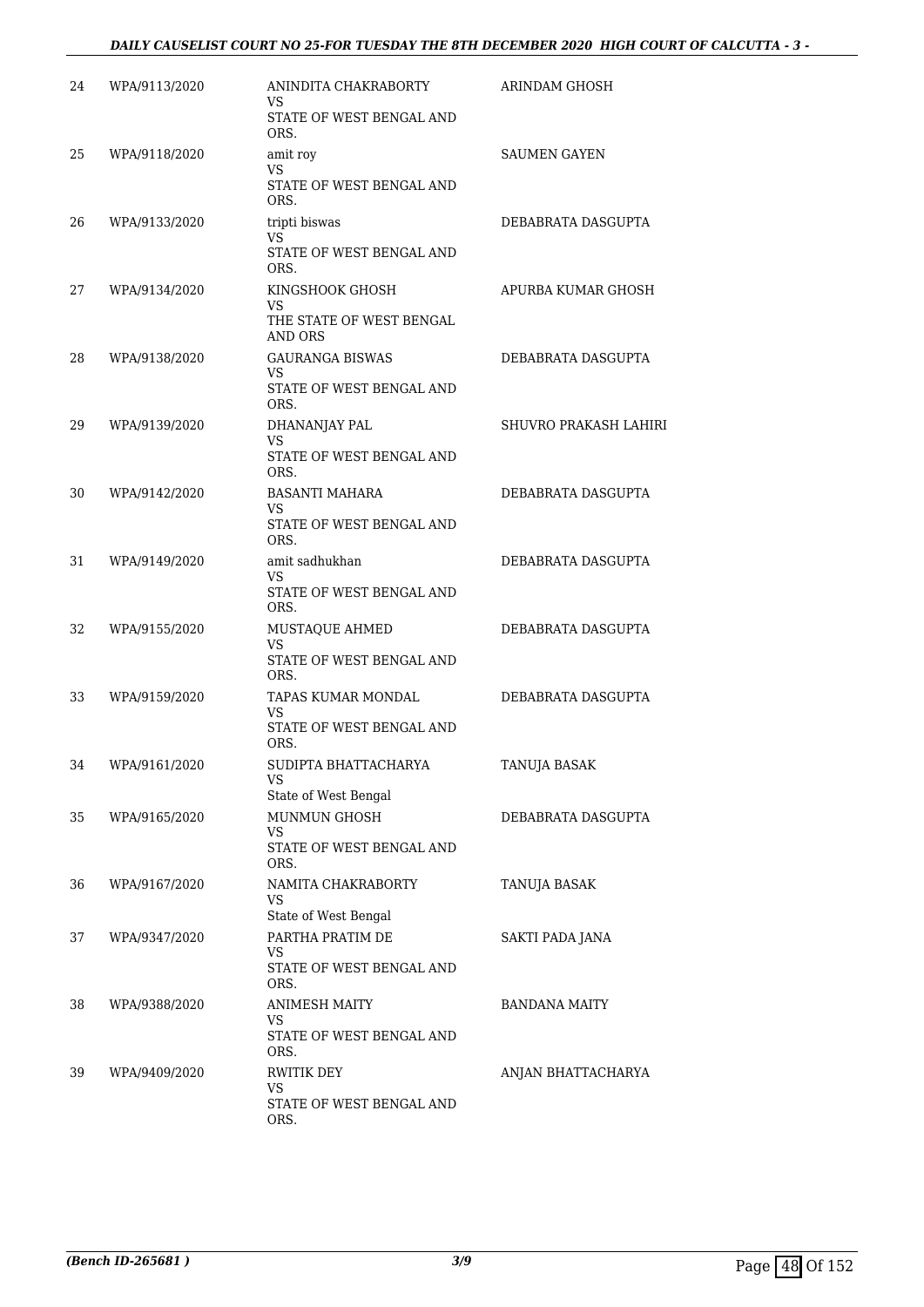| 40 | WPA/9410/2020 | <b>SANJUKTA ROY</b><br>VS<br>STATE OF WEST BENGAL AND                                      | ANJAN BHATTACHARYA                 |
|----|---------------|--------------------------------------------------------------------------------------------|------------------------------------|
| 41 | WPA/9412/2020 | ORS.<br>DEBALINA CHATTERJEE<br>VS<br>STATE OF WEST BENGAL AND<br>ORS.                      | SOMESH KUMAR GHOSH                 |
| 42 | WPA/9439/2020 | RAJ KUMARI SRIVASTAVA AND<br><b>ORS</b><br>VS.<br>STATE OF WEST BENGAL AND<br>ORS.         | SAKTI PADA JANA                    |
| 43 | WPA/9442/2020 | KALPANA BHAKTA<br>VS<br>STATE OF WEST BENGAL AND<br>ORS.                                   | SAKTI PADA JANA                    |
| 44 | WPA/9447/2020 | ISRAIL SAIKH AND ORS<br>VS<br>STATE OF WEST BENGAL AND<br>ORS.                             | SALONI BHATTACHARYEE               |
| 45 | WPA/9487/2020 | <b>SIKHA BISWAS</b><br>VS.<br>STATE OF WEST BENGAL AND<br>ORS.                             | TANUJA BASAK                       |
| 46 | WPA/9532/2020 | ABDUL RAHIM SK.<br>VS<br>STATE OF WEST BENGAL AND<br>ORS.                                  | SUBRATA BHATTACHARJYA              |
| 47 | WPA/9537/2020 | FIROJ MONDAL<br>VS.<br>STATE OF WEST BENGAL AND<br>ORS.                                    | SUBRATA BHATTACHARJYA              |
| 48 | WPA/9577/2020 | KAKOLI DAS<br>VS<br>THE G.M, GUN SHELL FACTORY,<br>COSSIPORE-CUM-THE PRESIDENT<br>AND ORS. | SITAL CHAKRABORTY                  |
| 49 | WPA/9581/2020 | RANJAN PATRA<br>VS<br>STATE OF WEST BENGAL AND<br>ORS.                                     | KESHAB CHANDRA DAS                 |
| 50 | WPA/9607/2020 | SMT SABITRI DAS<br>VS.<br>STATE OF WEST BENGAL AND<br>ORS.                                 | UTTAM KUMAR<br><b>BHATTACHARYA</b> |
| 51 | WPA/9622/2020 | <b>KRISHNA DAS</b><br>VS<br>STATE OF WEST BENGAL AND<br>ORS.                               | TANUJA BASAK                       |
| 52 | WPA/9637/2020 | <b>SUBIR NATH SARKAR</b><br>VS.<br>State of West Bengal AND ORS                            | TANUJA BASAK                       |
| 53 | WPA/9638/2020 | PREATIMA MAITI(DHARA)<br>VS<br>STATE OF WEST BENGAL AND<br>ORS.                            | TANUJA BASAK                       |
| 54 | WPA/9640/2020 | KAMALA KANTA MAITY<br>VS<br>STATE OF WEST BENGAL AND<br>ORS.                               | TANUJA BASAK                       |
| 55 | WPA/9726/2020 | CHANCHAL KUMAR SANNIGRAHI<br>VS<br>STATE OF WEST BENGAL AND<br>ORS.                        | TANUJA BASAK                       |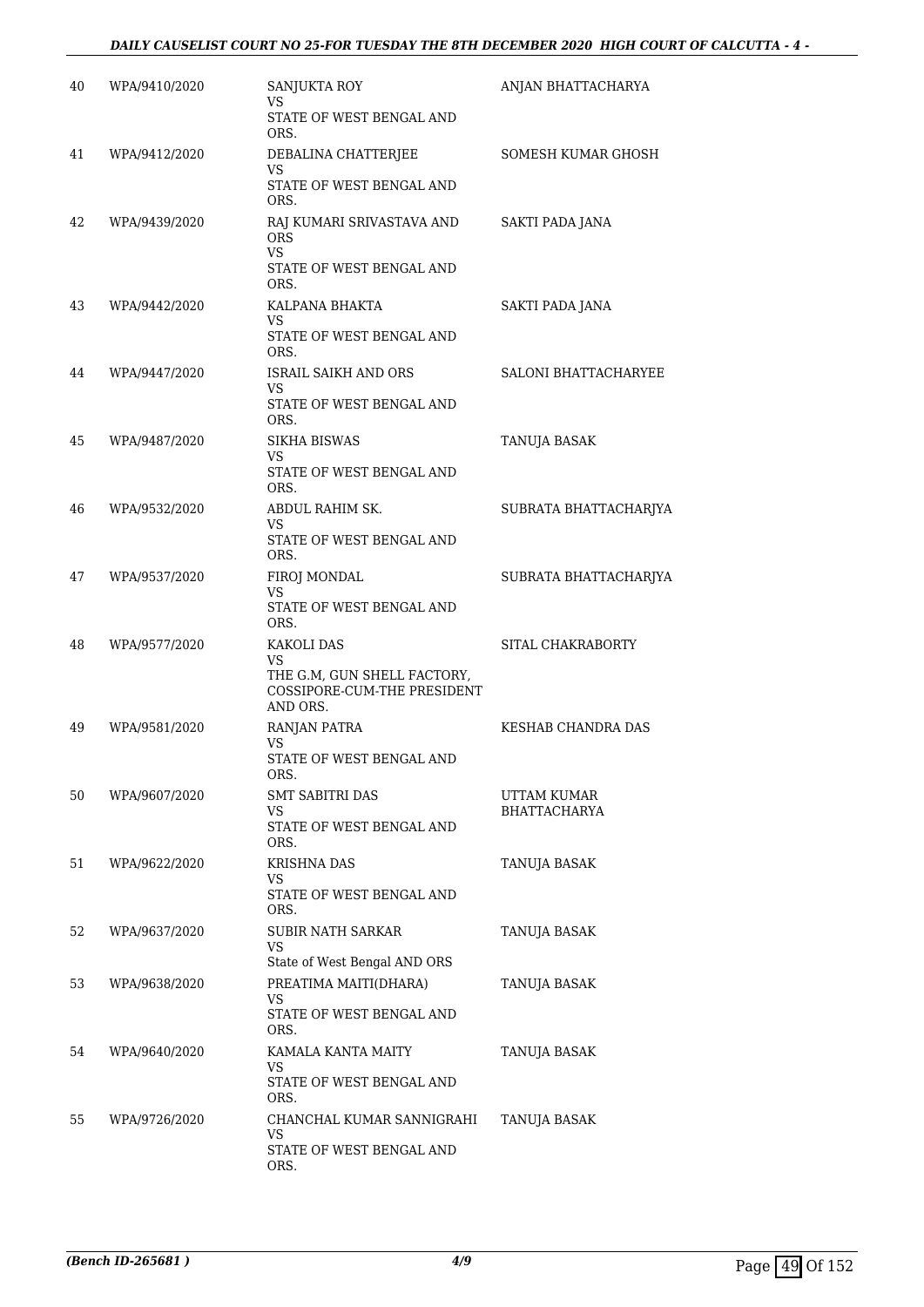#### *DAILY CAUSELIST COURT NO 25-FOR TUESDAY THE 8TH DECEMBER 2020 HIGH COURT OF CALCUTTA - 5 -*

| 56 | WPA/9738/2020  | MANATOSH BHATTACHARYA<br>VS<br>State of West Bengal                       | <b>Bidyut Baran Biswas</b> |
|----|----------------|---------------------------------------------------------------------------|----------------------------|
| 57 | WPA/9740/2020  | MOUSUMI GHOSH<br><b>VS</b><br>STATE OF WEST BENGAL AND                    | Ali Ahsan Alamgir          |
| 58 | WPA/9805/2020  | ORS.<br>ANGASREE DAS<br>VS<br>STATE OF WEST BENGAL AND<br>ORS.            | SUBHRANGSU PANDA           |
| 59 | WPA/9826/2020  | <b>DILIP DAS</b><br>VS<br>STATE OF WEST BENGAL AND<br>ORS.                | SOMESH KUMAR GHOSH         |
| 60 | WPA/9850/2020  | <b>RINKI DEY SARKAR</b><br>VS<br>STATE OF WEST BENGAL AND<br>ORS.         | <b>ABHIJIT SARKAR</b>      |
| 61 | WPA/9890/2020  | DEBOLINA BOSE(DE)<br>VS<br>STATE OF WEST BENGAL AND                       | RAHUL GANGULY              |
| 62 | WPA/9904/2020  | ORS.<br>DIPIKA SINGH<br><b>VS</b><br>STATE OF WEST BENGAL AND<br>ORS.     | SANTANU MAJI               |
| 63 | WPA/9935/2020  | JHARNA MONDAL @ BHASKAR<br>VS<br>STATE OF WEST BENGAL AND<br>ORS.         | DEBABRATA DAS GUPTA        |
| 64 | WPA/9936/2020  | <b>SHABANA PARVEEN</b><br>VS<br>STATE OF WEST BENGAL AND<br>ORS.          | DEBABRATA DAS GUPTA        |
| 65 | WPA/9940/2020  | TUSAR MONDAL<br>VS<br>STATE OF WEST BENGAL AND<br>ORS.                    | DEBABRATA DAS GUPTA        |
| 66 | WPA/9941/2020  | PRATYUSH BHASKAR<br>VS.<br>STATE OF WEST BENGAL AND<br>ORS.               | DEBABRATA DAS GUPTA        |
| 67 | WPA/9942/2020  | SUBRATA DAS<br>VS.<br>THE STATE OF WEST BENGAL<br><b>AND ORS</b>          | DEBABRATA DAS GUPTA        |
| 68 | WPA/9994/2020  | <b>SAROJ SEN</b><br>VS.<br>STATE OF WEST BENGAL AND                       | SAKTI PADA JANA            |
| 69 | WPA/10000/2020 | ORS.<br><b>ISHITA BARICK</b><br>VS.<br>STATE OF WEST BENGAL AND<br>ORS.   | ASHOK KUMAR JHA            |
| 70 | WPA/10007/2020 | TAPAN KUMAR SAHOO AND<br><b>ANOTHER</b><br>VS<br>STATE OF WEST BENGAL AND | SAKYA MAITY                |
| 71 | WPA/10027/2020 | ORS.<br>MANMATHA MONDAL<br>VS.<br>STATE OF WEST BENGAL AND<br>ORS.        | MONIRUZZAMAN               |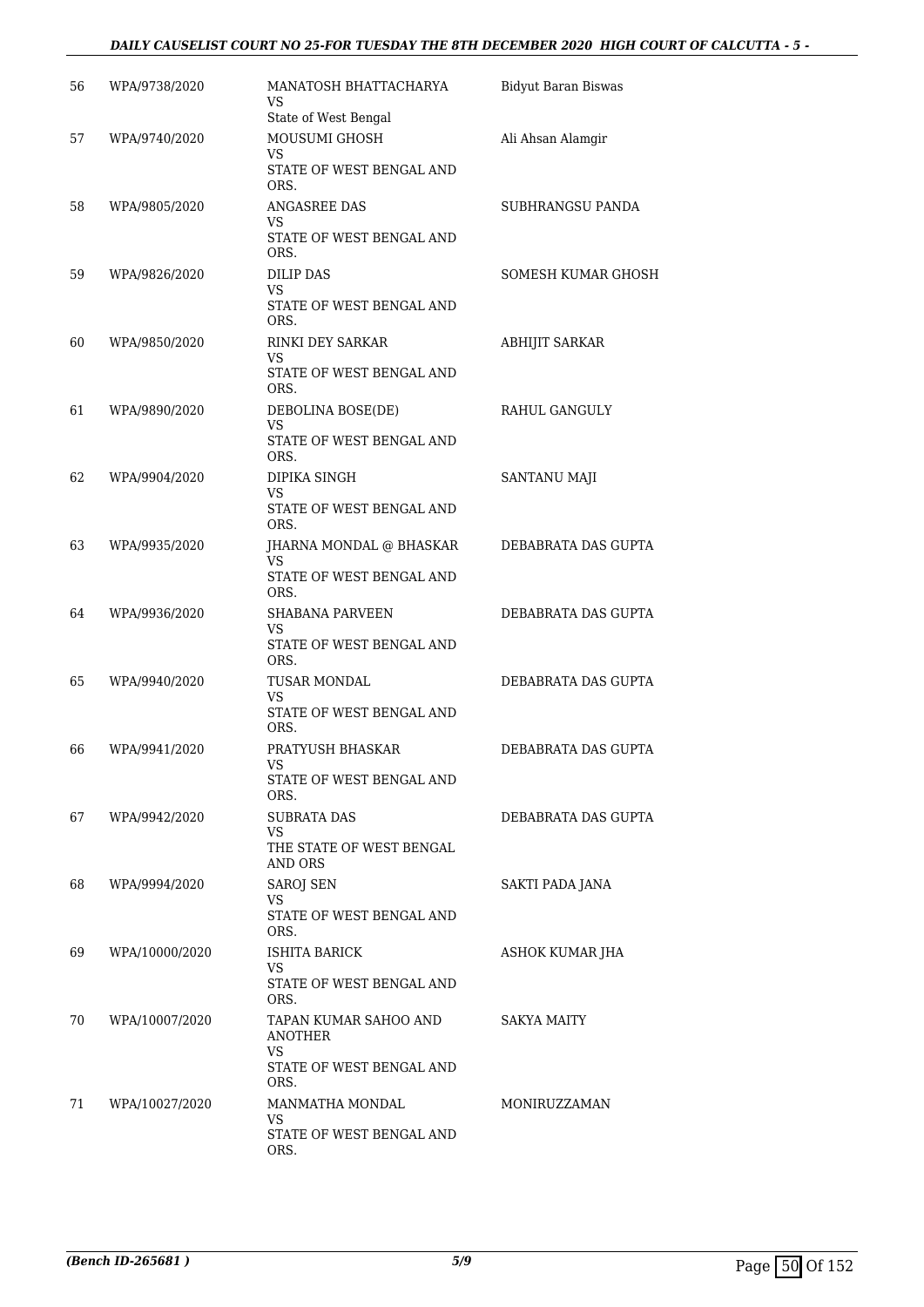| 72 | WPA/10033/2020                          | UTTAM KUMAR ROY<br>VS                                                             | <b>SOUGATA MITRA</b>                  |
|----|-----------------------------------------|-----------------------------------------------------------------------------------|---------------------------------------|
|    |                                         | STATE OF WEST BENGAL AND<br>ORS.                                                  |                                       |
| 73 | WPA/10040/2020                          | TAMAL GHOSH                                                                       | SHUVRO PROKASH LAHIRI                 |
|    |                                         | VS<br>STATE OF WEST BENGAL AND<br>ORS.                                            |                                       |
|    |                                         | <b>NEW MOTION</b>                                                                 |                                       |
| 74 | WPA/5506/2020                           | HARAPRASAD MAITRA<br>VS<br>STATE OF WEST BENGAL & ORS                             | <b>IFTEKAR MUNSHI</b>                 |
|    | IA NO: CAN/1/2020(Old No:CAN/3212/2020) |                                                                                   |                                       |
| 75 | WPA/8012/2020                           | MOUMITA CHATTERJEE                                                                | SANKHA GHOSH                          |
|    |                                         | VS<br>THE STATE OF WEST BENGAL                                                    |                                       |
| 76 | WPA/8018/2020                           | ANGSHUMAN KAR<br>VS<br>THE STATE OF WEST BENGAL                                   | <b>SUMAN BANERJEE</b>                 |
| 77 | WPA/8024/2020                           | RAHUL DEV RAY<br>VS                                                               | NIRMALYA RAY                          |
|    |                                         | STATE OF WEST BENGAL AND<br>ORS.                                                  |                                       |
| 78 | WPA/8031/2020                           | SK. MOBARAK HOSSAIN<br>VS<br>STATE OF WEST BENGAL AND                             | PARTHA SARATHI DAS                    |
|    |                                         | ORS.                                                                              |                                       |
| 79 | WPA/8091/2020                           | RAMA RANA                                                                         | UTTAM KUMAR                           |
|    |                                         | VS<br>THE STATE OF WEST BENGAL<br>AND ORS                                         | BHATTACHARYYA                         |
| 80 | WPA/8095/2020                           | SUDIPTA MANDAL<br>VS<br>STATE OF WEST BENGAL AND<br><b>ORS</b>                    | <b>SOMNATH</b><br><b>GANGOPADHYAY</b> |
| 81 | WPA/8113/2020                           | NILMANI BANER5JEE<br>VS.<br>THE STATE OF WEST BENGAL<br>AND ORS                   | <b>SOURAV PRASANNA</b><br>MUKHERJEE   |
| 82 | WPA/8167/2020                           | SABITA SINHA ROY @ SABITA<br>SINGHA ROY<br>VS<br>STATE OF WEST BENGAL AND<br>ORS. | KRISHNA DEO DAS                       |
| 83 | WPA/8178/2020                           | SMT ARPITA GUIN<br>VS<br>STATE OF WEST BENGAL AND<br>ORS.                         | ALI AHSAN ALAMGIR                     |
| 84 | WPA/8179/2020                           | SHIBU JOARDDER<br>VS<br>STATE OF WEST BENGAL AND<br>ORS.                          | SIDDHARTHA SANKAR<br>MANDAL           |
| 85 | WPA/8189/2020                           | MADHUMITA GHOSH<br>VS<br>STATE OF WEST BENGAL AND<br>ORS.                         | ANINDA BHATTACHARYYA                  |
| 86 | WPA/8190/2020                           | BUDDHADEV JANA<br>VS.<br>STATE OF WEST BENGAL AND<br>ORS.                         | SUBIR SABUD                           |
| 87 | WPA/8192/2020                           | NILIMA MAITI MANDAL<br>VS<br>STATE OF WEST BENGAL AND<br>ORS.                     | SUBIR SABUD                           |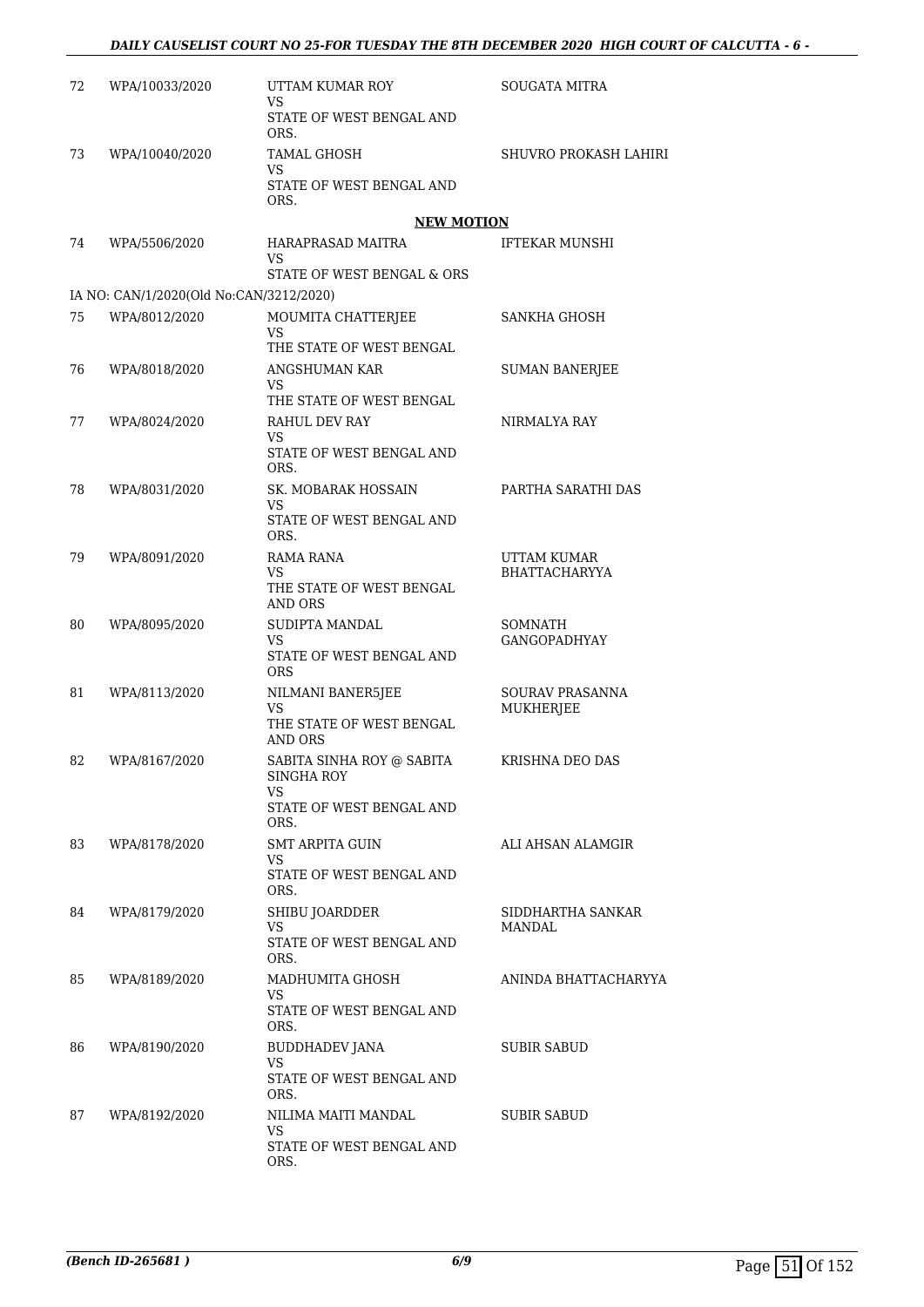### *DAILY CAUSELIST COURT NO 25-FOR TUESDAY THE 8TH DECEMBER 2020 HIGH COURT OF CALCUTTA - 7 -*

| 88  | WPA/8194/2020 | MADHUMATI MANDAL<br>VS                                  | haradhan mondal    |
|-----|---------------|---------------------------------------------------------|--------------------|
|     |               | STATE OF WEST BENGAL AND<br>ORS.                        |                    |
| 89  | WPA/8199/2020 | ANMOL TIWARI<br>VS                                      | DIPAYAN KUNDU      |
|     |               | STATE OF WEST BENGAL AND<br>ORS.                        |                    |
| 90  | WPA/8201/2020 | PULIVARTHI CHAITHANYA<br>VS                             | DIPAYAN KUNDU      |
|     |               | STATE OF WEST BENGAL AND<br>ORS.                        |                    |
| 91  | WPA/8202/2020 | ACCHA NANDINI SAGAR<br>VS                               | DIPAYAN KUNDU      |
|     |               | STATE OF WEST BENGAL AND<br>ORS.                        |                    |
| 92  | WPA/8207/2020 | <b>ANKUR TRIPATHI</b><br>VS                             | DIPAYAN KUNDU      |
|     |               | STATE OF WEST BENGAL AND<br>ORS.                        |                    |
| 93  | WPA/8208/2020 | MADHUSUDHAN KHATUA<br>VS                                | SK JAYED HOSSAIN   |
|     |               | STATE OF WEST BENGAL AND<br>ORS.                        |                    |
| 94  | WPA/8263/2020 | SOUROVE DANDAPAT<br><b>VS</b>                           | TANUJA BASAK       |
|     |               | STATE OF WEST BENGAL AND<br>ORS.                        |                    |
| 95  | WPA/8266/2020 | <b>GOUTAM DAS</b><br><b>VS</b>                          | SUDIPTA DASGUPTA   |
| 96  | WPA/8268/2020 | State of West Bengal<br>SARMISTHA MANDAL SAUDAGAR       | TANUJA BASAK       |
|     |               | VS<br>STATE OF WEST BENGAL AND                          |                    |
| 97  | WPA/8269/2020 | ORS.<br><b>GAYTRI PANDEY</b>                            | SUDIPTA DASGUPTA   |
|     |               | VS<br>State of West Bengal                              |                    |
| 98  | WPA/8271/2020 | MOTIN ALI MOLLA                                         | TANUJA BASAK       |
|     |               | <b>VS</b><br>STATE OF WEST BENGAL AND<br>ORS.           |                    |
| 99  | WPA/8273/2020 | PRIYANKA BARIK<br>VS                                    | SUDIPTA DASGUPTA   |
| 100 | WPA/8277/2020 | State of West Bengal<br>TAPAS KUMAR PAN                 | ASISH DUTTA        |
|     |               | VS<br>WEST BENGAL CENTRAL SCHOOL                        |                    |
|     |               | SERVICE COMMISSION AND ORS                              |                    |
| 101 | WPA/8278/2020 | <b>HAFIJA KHATUN</b><br>VS                              | ARGHYA CHAKRABARTI |
|     |               | STATE OF WEST BENGAL AND<br>ORS.                        |                    |
| 102 | WPA/8280/2020 | MADHUMITA KUMAR(MANDAL)<br>VS                           | ASISH DUTTA        |
|     |               | WEST BENGAL SCHOOL SERVICE<br><b>COMMISSION AND ORS</b> |                    |
| 103 | WPA/8287/2020 | <b>GANESH ADAK</b><br>VS                                | PALSH MUKHERJEE    |
|     |               | STATE OF WEST BENGAL AND<br>ORS.                        |                    |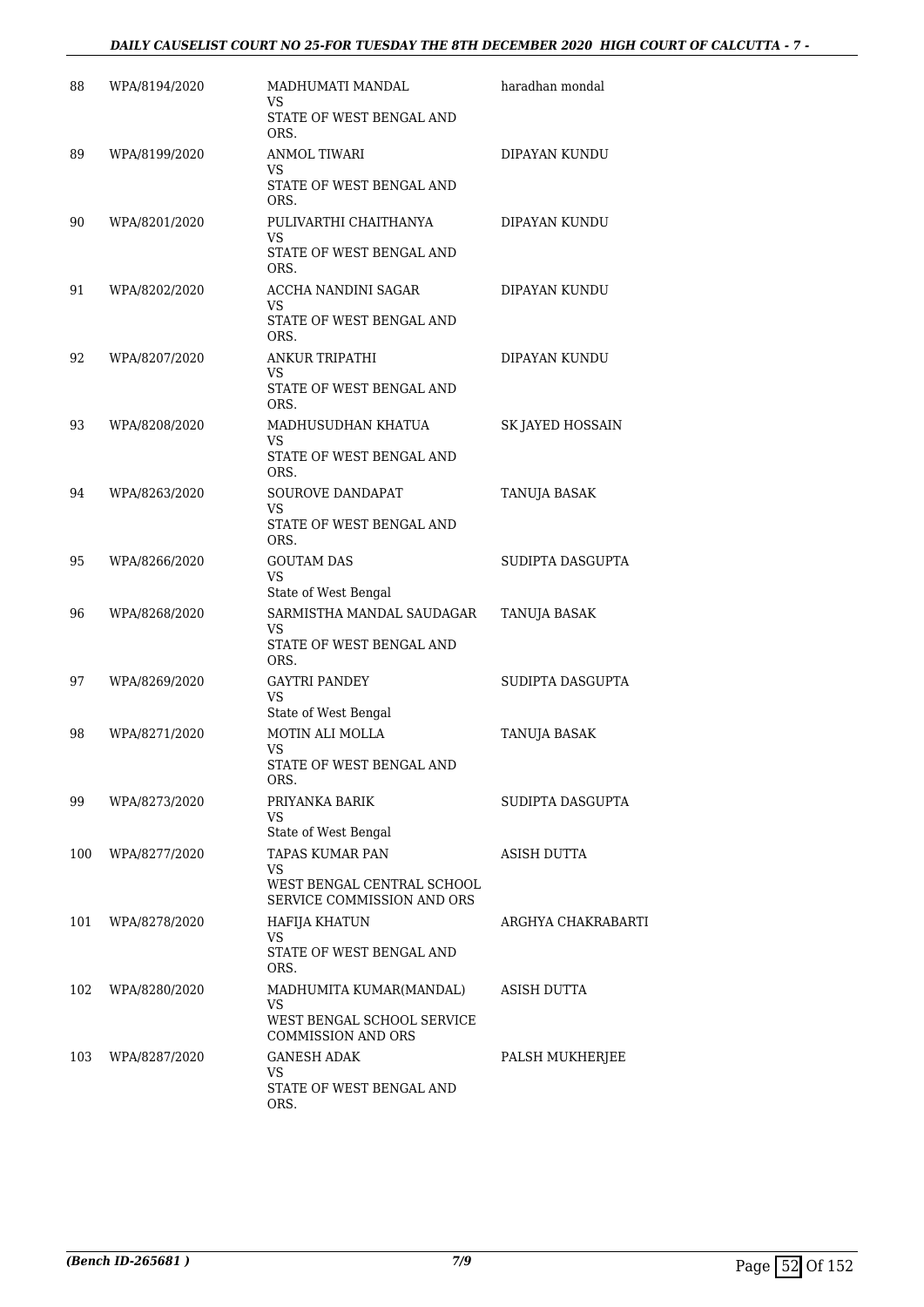| 104 | WPA/8295/2020     | <b>RADHU ROY</b><br>VS                                                  | SYED SHAMSUL AREFIN    |
|-----|-------------------|-------------------------------------------------------------------------|------------------------|
|     |                   | STATE OF WEST BENGAL AND<br>ORS.                                        |                        |
| 105 | WPA/8299/2020     | <b>ASHIK PARVEZ</b><br>VS.                                              | <b>ALOKESH DALAI</b>   |
| 106 | WPA/8302/2020     | State of West Bengal<br>NANTU GHOSH                                     | ALOKESH DALAI          |
|     |                   | VS<br>State of West Bengal                                              |                        |
| 107 | WPA/8308/2020     | SABUJ KOLI SEN<br><b>VS</b><br>VISWA BHARATI AND OTHERS                 | SALONI BHATTACHARYYA   |
| 108 | WPA/8316/2020     | SAUGATA CHATTOPADHYAY<br>VS<br>VISWA BHARATI AND OTHERS                 | SALONI BHATTACHARJEE   |
| 109 | WPA/8319/2020     | ANITA MONDAL                                                            | SABITA KHUTIA(BHUNYA)  |
|     |                   | VS.<br>STATE OF WEST BENGAL AND<br>ORS.                                 |                        |
| 110 | WPA/8320/2020     | <b>DURGA PAUL</b><br>VS<br>State of West Bengal                         | PAYEL SHOME            |
| 111 | WPA/8326/2020     | <b>RUNA KHATUN</b>                                                      | TANUJA BASAK           |
|     |                   | VS<br>STATE OF WEST BENGAL AND<br>ORS.                                  |                        |
| 112 | WPA/8339/2020     | SABITABRATA JANA                                                        | <b>BHASKAR NANDI</b>   |
|     |                   | <b>VS</b><br>THE WEST BENGAL SCHOOL<br>SERVICE COMMISSION AND ANR       |                        |
| 113 | WPA/8352/2020     | <b>GURUDAS BANDYOPADHYAY</b>                                            | SANJIB BANDDYOPADHYAY  |
|     |                   | VS<br>STATE OF WEST BENGAL AND<br>ORS.                                  |                        |
| 114 | WPA/8357/2020     | <b>ATABUL KHAN</b><br>VS                                                | <b>TARUN KUMAR DAS</b> |
|     |                   | THE WEST BENGAL CENTRAL<br><b>SCHOOL SERIVICE COMMISSION</b><br>AND ORS |                        |
|     | 115 WPA/8389/2020 | <b>SUJATA MANDAL</b>                                                    | SAKTI PADA JANA        |
|     |                   | VS.<br>STATE OF WEST BENGAL AND<br>ORS.                                 |                        |
| 116 | WPA/8391/2020     | GOURIKANT PANDEY AND ANR<br>VS.                                         | SAKTI PADA JANA        |
|     |                   | STATE OF WEST BENGAL AND<br>ORS.                                        |                        |
| 117 | WPA/8398/2020     | PUNAM CHOUBEY<br>VS                                                     | SAKTI PADA JANA        |
|     |                   | STATE OF WEST BENGAL AND<br>ORS.                                        |                        |
| 118 | WPA/8730/2020     | SUBHRA DATTA ALIAS SUBHRA<br><b>DATTA</b><br><b>VS</b>                  | SANAJIT KUMAR GHOSH    |
|     |                   | STATE OF WEST BENGAL AND<br>ORS.                                        |                        |
| 119 | WPA/8915/2020     | ATUL PRASAD DAS                                                         | DEBOLINA SARKAR        |
|     |                   | VS<br>STATE OF WEST BENGAL AND<br>ORS.                                  |                        |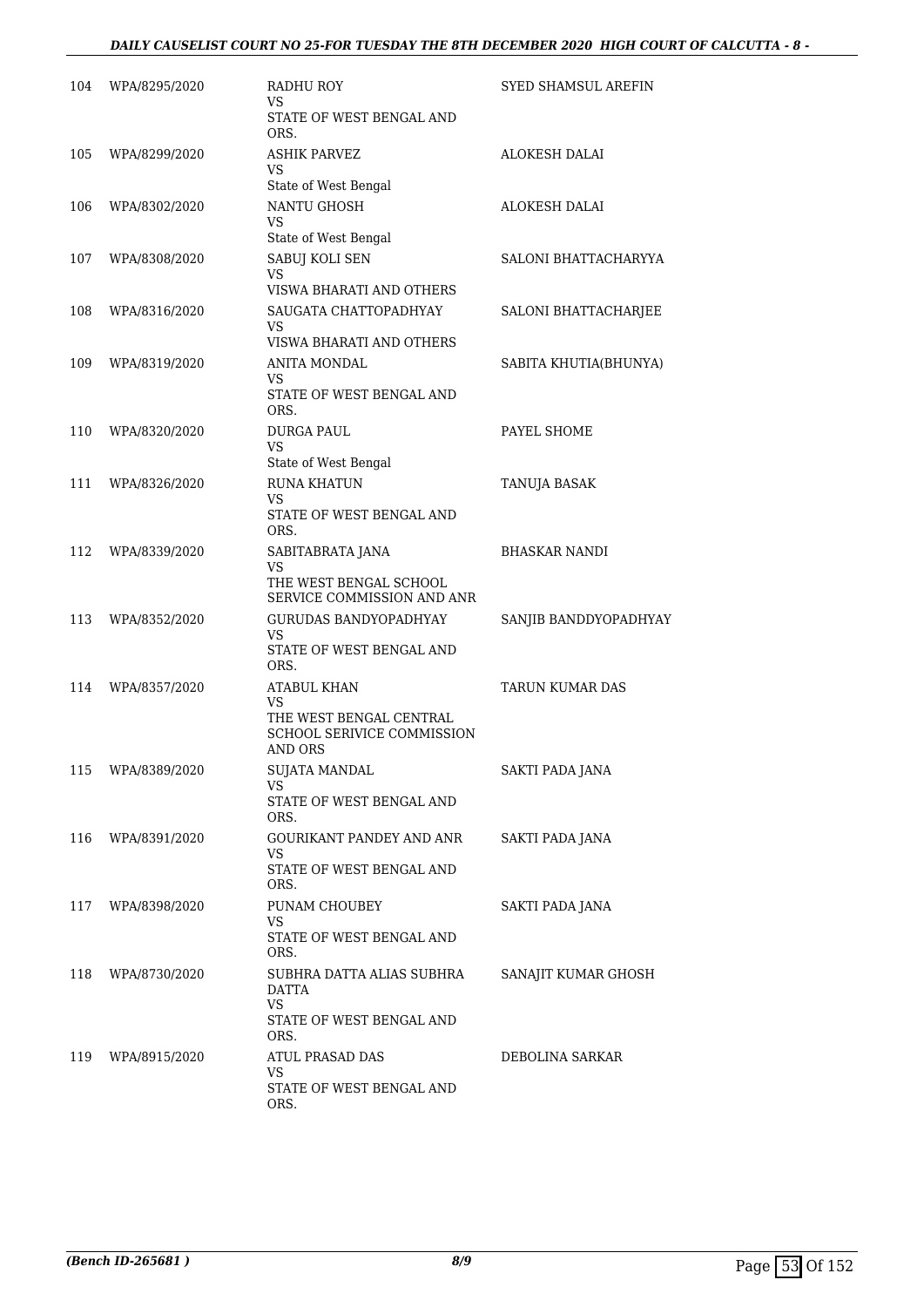### *DAILY CAUSELIST COURT NO 25-FOR TUESDAY THE 8TH DECEMBER 2020 HIGH COURT OF CALCUTTA - 9 -*

| 120 | WPA/8936/2020 | PROJESH GHOSH<br>VS<br>STATE OF WEST BENGAL AND<br>ORS.         | <b>ARUN SHAW</b>   |
|-----|---------------|-----------------------------------------------------------------|--------------------|
| 121 | WPA/9097/2020 | DR SANGITA SANYAL<br>VS<br>THE UNIVERSITY OF BURDWAN<br>AND ORS | Arindom Chatteriee |
| 122 | WPA/9891/2020 | SOMNATH NANDI<br>VS<br>STATE OF WEST BENGAL AND<br>ORS.         | RAHUL GANGULY      |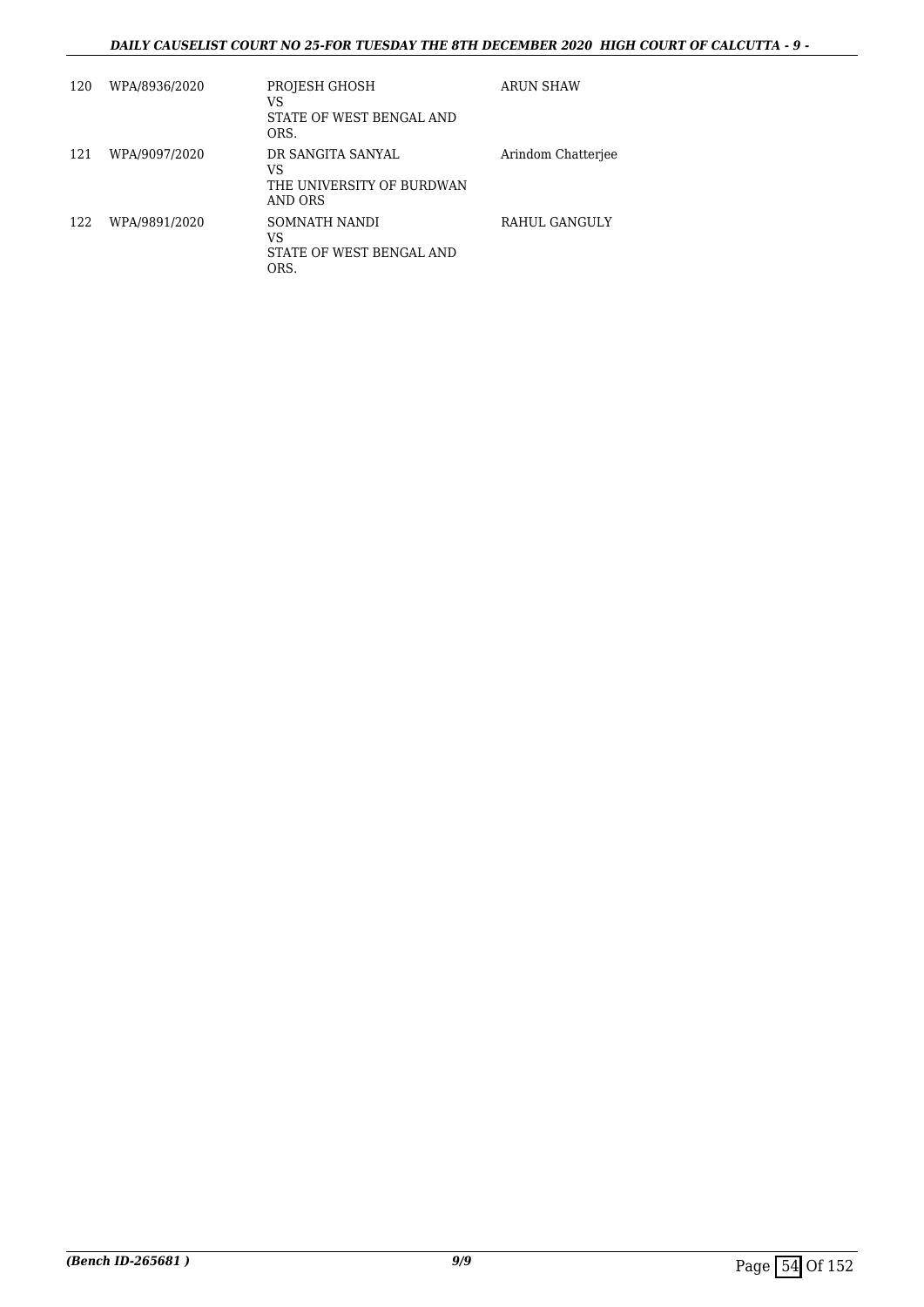

# **Appellate Side**

**DAILY CAUSELIST For Tuesday The 8th December 2020**

**COURT NO. 4**

**SINGLE BENCH (SB - II)**

**AT 10:45 AM**

**HON'BLE JUSTICE ARINDAM SINHA**

#### **(VIA VIDEO CONFERENCE)**

**ON AND FROM MONDAY, THE 7TH DECEMBER, 2020 - MATTERS (INCLUDING MOTIONS) UNDER ARTICLE 226 OF THE CONSTITUTION RELATING TO MUNICIPALITIES AND PANCHAYATS UNDER GROUP V AND APPLICATIONS CONNECTED THERETO (EXCLUDING SERVICE MATTERS RELATING TO MUNICIPALITIES AND PANCHAYATS).**

**NOTE: MATTERS WILL BE TAKEN UP THROUGH PHYSICAL HEARING ONLY WHEN BOTH THE PARTIES ARE AGREED.**

|    |                                         | <b>TO BE MENTIONED</b>                                                                           |                      |
|----|-----------------------------------------|--------------------------------------------------------------------------------------------------|----------------------|
| 1  | WPA/15019/2018                          | MRS RAMALA BANERJEE<br>VS                                                                        | D MAJUMDER           |
|    |                                         | BARASAT MUNICIPALITY & ORS                                                                       |                      |
| 2  | WPA/3128/2020                           | <b>GOBINDA CHANDRA DHAR</b><br>VS<br>THE KOLKATA MUNICIPAL<br><b>CORPORATION &amp; ORS</b>       | SURYANEEL DAS        |
|    | IA NO: CAN/1/2020                       |                                                                                                  |                      |
| 3  | WPA/3551/2020                           | <b>GOURHARI BHUNIA &amp; ORS</b><br><b>VS</b><br>STATE OF WEST BENGAL & ORS                      | <b>DHIMAN RAY</b>    |
| 4  | WPA/3552/2020                           | SHEPHALI GHORAI & ORS<br>VS<br>STATE OF WEST BENGAL & ORS                                        | DHIMAN RAY           |
|    |                                         | <b>SPECIALLY FIXED MATTERS</b>                                                                   |                      |
| 5  | WPA/11286/2019                          | PARUL BALA DEBI @ PARUL BALA                                                                     | CHAMPA HALDER        |
|    |                                         | RAM<br><b>VS</b><br>KMC & ORS                                                                    |                      |
| 6  | WPA/15857/2019                          | SIBNATH CHOUDHURY<br>VS<br>STATE OF WEST BENGAL & ORS                                            | SADHAN KUMAR HALDAR  |
| 7  | WPA/63/2020                             | RAJ NARAYAN GHOSH & ANR<br><b>VS</b><br>THE CHAIRMAN, KAMARHATI<br><b>MUNICIPALITY &amp; ORS</b> | <b>SUPRIYA DUBEY</b> |
|    |                                         | IA NO: CAN/1/2020(Old No:CAN/4227/2020), CAN/2/2020(Old No:CAN/4230/2020)                        |                      |
| 8  | WPA/1554/2020                           | BHARATIYA JANATA PARTY<br><b>VS</b><br>STATE OF WEST BENGAL & ORS                                | AJIT KUMAR MISHRA    |
| 9  | WPA/2985/2020                           | KANCHAN SIKDAR<br>VS<br>STATE OF WEST BENGAL & ORS                                               | ARGHA CHOWDHURY      |
|    | IA NO: CAN/1/2020(Old No:CAN/2281/2020) |                                                                                                  |                      |
| 10 | WPA/3651/2020                           | <b>BISWAJIT GHOSH</b><br><b>VS</b><br>STATE OF WEST BENGAL & ORS                                 | ANINDYA SUNDAR DAS   |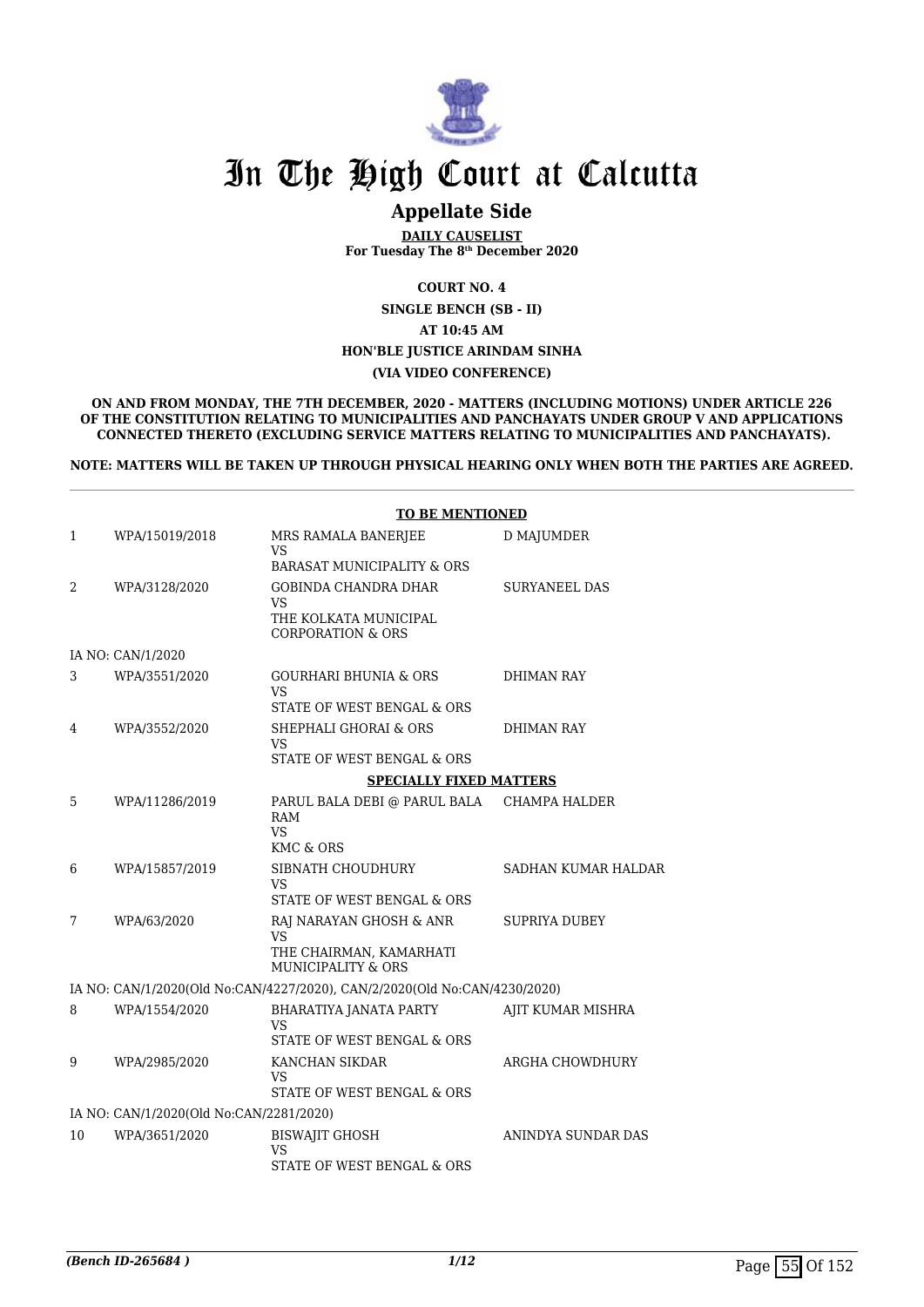| 11 | WPA/3786/2020                           | MANICK MUKHERJEE & ANR<br>VS                             | ARNAB SARDAR          |
|----|-----------------------------------------|----------------------------------------------------------|-----------------------|
|    |                                         | THE WEST BENGAL STATE<br>ELECTION COMMISSION & ORS       |                       |
| 12 | WPA/4418/2020                           | DIPAK THAKUR & ANR<br>VS                                 | <b>MANIAK GANGULY</b> |
|    |                                         | STATE OF WEST BENGAL & ORS                               |                       |
| 13 | WPA/4852/2020                           | <b>INDUS TOWERS LTD. &amp; ANR</b><br>VS                 | RAJESH UPADHYAY       |
|    |                                         | KOLKATA MUNICIPAL<br><b>CORPORATION &amp; ORS</b>        |                       |
|    | wt14 WPA/5015/2020                      | TIMIR KUMAR MUKHERJEE<br>VS                              | <b>SUMAN BANERJEE</b> |
|    |                                         | STATE OF WEST BENGAL & ORS                               |                       |
|    |                                         | <b>FOR ORDERS</b>                                        |                       |
| 15 | WPA/2832/2015                           | MILAN PAUL & ORS<br>VS<br>RAJARHAT-GOPALPUR              | KOUSHIK BHATTA        |
|    |                                         | MUNCIPALITY & ORS                                        |                       |
|    | IA NO: CAN/1/2019(Old No:CAN/8871/2019) |                                                          |                       |
| 16 | WPA/3964/2017                           | <b>UTPAK SEN</b><br>VS.                                  | KUTUBUDDIN SK.        |
|    |                                         | STATE OF WEST BENGAL & ORS                               |                       |
| 17 | WPA/18628/2018                          | KEBIRE BEGUMN & ANR<br>VS                                | <b>SUMAN BANERJEE</b> |
|    |                                         | STATE OF WEST BENGAL & ORS                               |                       |
| 18 | WPA/25518/2018                          | ADIP MANDAL                                              | TARUNJYOTI TEWARI     |
|    |                                         | VS.<br>STATE OF WEST BENGAL & ORS                        |                       |
|    | IA NO: CAN/1/2020(Old No:CAN/2549/2020) |                                                          |                       |
| 19 | WPA/10545/2019                          | <b>BASU DEV SARKAR &amp; ORS</b>                         | SWETA SINGH           |
|    |                                         | VS.<br>KOLKATA MUNICIPAL<br><b>CORPORATION &amp; ORS</b> |                       |
| 20 | WPA/16005/2019                          | SIRAJ HAQ<br>VS                                          | SIRAJ HAQ IN PERSON   |
| 21 | WPA/16133/2019                          | STATE OF WEST BENGAL & ORS<br>KALACHAND SENGUPTA         | <b>SUFI KAMAL</b>     |
|    |                                         | VS.<br>STATE OF WEST BENGAL & ORS                        |                       |
| 22 | WPA/16184/2019                          | APU NATH & ORS                                           | ARINDOM CHATTERJEE    |
|    |                                         | VS.<br>HOWRAH MUNICIPAL<br><b>CORPORATION &amp; ORS</b>  |                       |
| 23 | WPA/17465/2019                          | SOUMYADEEP DUTTA                                         | RAJLAKSHMI GHATAK     |
|    |                                         | VS.<br>STATE OF WEST BENGAL & ORS                        |                       |
| 24 | WPA/19035/2019                          | <b>NETAI DAS</b>                                         | TRIPTIMOY TALUKDER    |
|    |                                         | VS<br><b>BMUNICIPAL CORPORATION &amp;</b><br><b>ORS</b>  |                       |
|    | IA NO: CAN/2/2020                       |                                                          |                       |
| 25 | WPA/21275/2019                          | NETAI DAS                                                | TRIPTIMOY TALUKDER    |
|    |                                         | VS.<br>THE BONGAON MUNICIPALITY &<br><b>ORS</b>          |                       |
|    | IA NO: CAN/1/2020                       |                                                          |                       |
| 26 | WPA/22574/2019                          | SAMIRAN MONDAL                                           | RITA PATRA            |
|    |                                         | VS<br>STATE OF WEST BENGAL & ORS                         |                       |
| 27 | WPA/23604/2019                          | GANGADHAR MONDAL & ORS                                   | BHASKAR MANDAL        |
|    |                                         | VS.                                                      |                       |
|    |                                         | STATE OF WEST BENGAL & ORS                               |                       |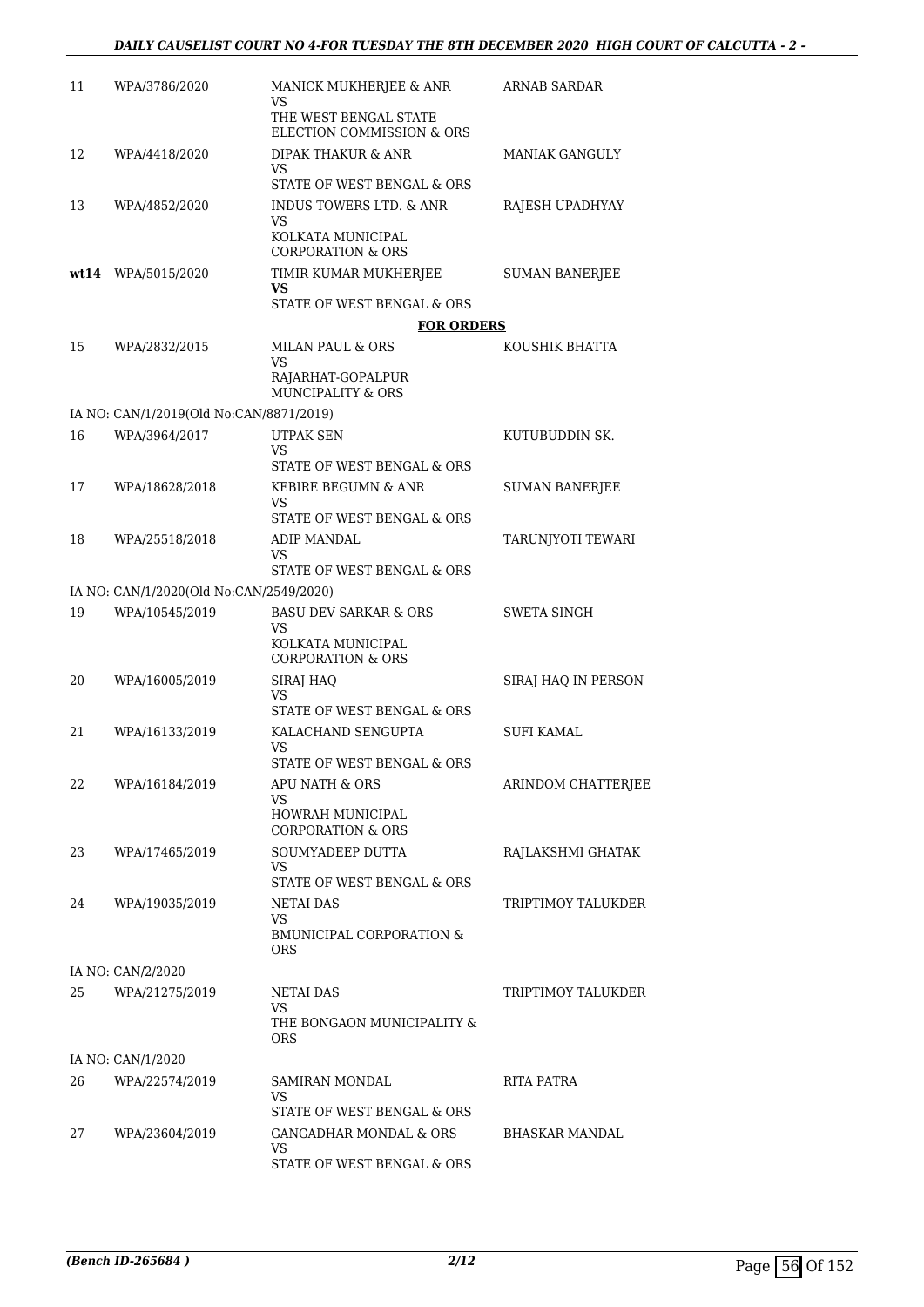| 28 | WPA/23621/2019   | ASHOK KUMAR GIRI<br>VS<br>THE HOWRAH MUNICIPAL                            | SUBHASIS CHAKRABORTY   |
|----|------------------|---------------------------------------------------------------------------|------------------------|
|    |                  | <b>CORPORATION &amp; ORS</b>                                              |                        |
| 29 | WPA/24317/2019   | PATTON DEVELOPERS PVT. LTD &<br>ANR<br>VS                                 | SOUMITRA DATTA         |
|    |                  | STATE OF WEST BENGAL & ORS                                                |                        |
| 30 | WPA/302/2020     | ROSEDALE GARDEN APARTMENT<br><b>OWNERS ASSOCIATION</b><br>VS              | <b>BIMALENDU DAS</b>   |
|    |                  | NEW TOWN, KOLKATA<br>DEVELOPMENT AUTHORITY &<br><b>ORS</b>                |                        |
| 31 | WPA/651/2020     | RAJESH JAIN & ORS<br>VS.<br>HOWRAH MUNICIPAL                              | DEEPAK KUMAR JAIN      |
|    |                  | <b>CORPORATION &amp; ORS</b>                                              |                        |
|    | wt32 WPA/87/2020 | <b>LAZMI RESIDENCY PRIVATE</b><br><b>LIMITED &amp; ANR</b><br>VS          | <b>MANAS KUMAR DAS</b> |
| 33 | WPA/1964/2020    | STATE OF WEST BENGAL & ORS<br>SAJAHAN MONDAL                              | RAJU MONDAL            |
|    |                  | VS                                                                        |                        |
|    |                  | STATE OF WEST BENGAL & ORS                                                |                        |
| 34 | WPA/2059/2020    | <b>GOUTAM MUKHERIEE &amp; ANR</b><br>VS                                   | ANIMESH PAUL           |
|    |                  | STATE OF WEST BENGAL & ORS                                                |                        |
| 35 | WPA/2151/2020    | RANJAN CHAKRABORTY & ANR<br>VS<br>THE HOWRAHY MUNICIPAL                   | TANMOY MUKHERJEE       |
|    |                  | <b>CORPORATION &amp; ORS</b>                                              |                        |
| 36 | WPA/2803/2020    | <b>ABDUR RASHID</b><br>VS<br>STATE OF WEST BENGAL & ORS                   | SRIKANTA SATTA         |
| 37 | WPA/2863/2020    | NITESH BHARTIA<br>VS                                                      | TARUNJYOTI TEWARI      |
|    |                  | THE KMC & ORS                                                             |                        |
|    |                  | IA NO: CAN/1/2020(Old No:CAN/5274/2020), CAN/2/2020(Old No:CAN/5275/2020) |                        |
| 38 | WPA/4348/2020    | MOINUDDIN NAIR & ORS.<br>VS                                               | SAIRA BANU             |
|    |                  | STATE OF WEST BENGAL & ORS.                                               |                        |
| 39 | WPA/4796/2020    | APARNA DHAR @ APARNA DHAR<br>NATH<br>VS                                   | KINGSUK MONDAL         |
|    |                  | STATE OF WEST BENGAL & ORS                                                |                        |
|    |                  | <b>MUNICIPALITY - MOTIONS</b>                                             |                        |
| 40 | WPA/8819/2016    | NIKHAT PARVEEN<br>VS                                                      | UJJAL RAY              |
|    |                  | STATE OF WEST BENGAL & ORS                                                |                        |
| 41 | WPA/11564/2019   | AJAY SINGH<br>VS                                                          | JOYITA ROY             |
|    |                  | HOWRAH MUNICIPAL<br><b>CORPORATION &amp; ORS</b>                          |                        |
| 42 | WPA/12433/2019   | <b>DURGA DAS &amp; ORS</b><br>VS                                          | SANJIB KUMAR GHOSH     |
| 43 | WPA/13094/2019   | STATE OF WEST BENGAL & ORS<br>MONOTOSH KUMAR CHATTERJEE                   | SANTANU MAJI           |
|    |                  | VS<br>STATE OF WEST BENGAL &ORS                                           |                        |
| 44 | WPA/13139/2019   | MD. SHARFUDDIN ANSARI                                                     | ASIF DEWAN             |
|    |                  | VS<br>STATE OF WEST BENGAL & ORS                                          |                        |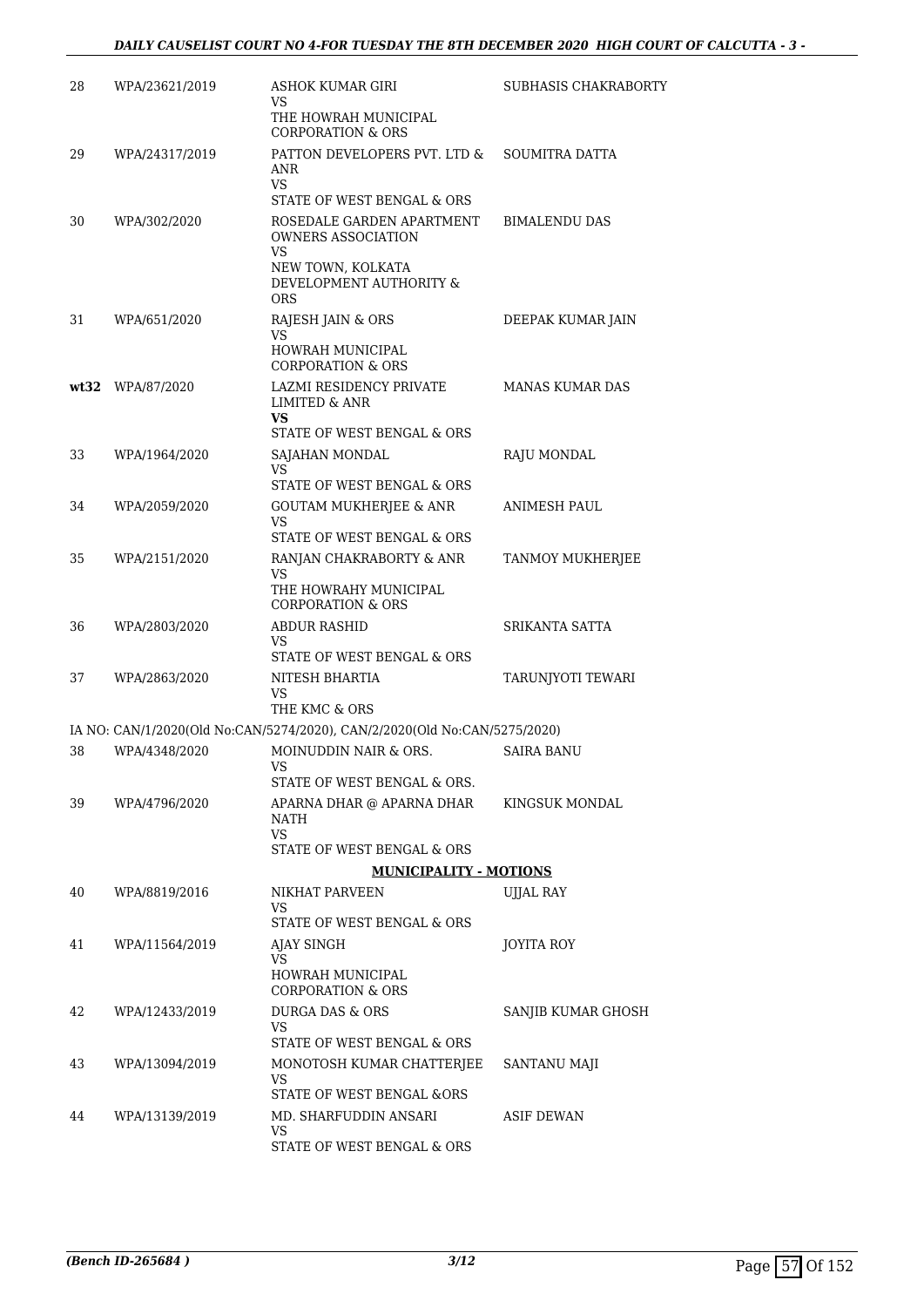### *DAILY CAUSELIST COURT NO 4-FOR TUESDAY THE 8TH DECEMBER 2020 HIGH COURT OF CALCUTTA - 4 -*

| 45 | WPA/13217/2019    | SUBHENDU SEN & ORS<br>VS<br>THE CHAIRMAN DUM DUM                                                                     | MANOJ KUMAR SINGH               |
|----|-------------------|----------------------------------------------------------------------------------------------------------------------|---------------------------------|
| 46 | WPA/13246/2019    | MUNICIPALITY & ORS<br>APARNA BANERJEE & ORS<br>VS                                                                    | ASOKE BASU                      |
|    | IA NO: CAN/1/2020 | STATE OF WEST BENGAL & ORS                                                                                           |                                 |
| 47 | WPA/13256/2019    | NEMAI CHANDRA PANJA & ANR<br>VS                                                                                      | DEBAPRATIM BANERJEE             |
|    |                   | DURGAPUR MUNICIPAL<br><b>CORPORATION &amp; ORS</b>                                                                   |                                 |
| 48 | WPA/13356/2019    | SIKHA PAL                                                                                                            | ANIKET MISRA                    |
|    |                   | VS<br>HOWRAH MUNICIPAL<br><b>CORPORATION &amp; ORS</b>                                                               |                                 |
| 49 | WPA/13533/2019    | PRATIK MONDAL & & ORS<br>VS<br>THE MAHESTALA MUNICIPALITY<br>& ORS                                                   | SOMNATH ROY<br><b>CHOWDHURY</b> |
| 50 | WPA/13558/2019    | RATAN PROSAD KONAR<br>VS                                                                                             | TARAPADA DAS                    |
|    |                   | STATE OF WEST BENGAL & ORS                                                                                           |                                 |
| 51 | WPA/13567/2019    | AKHTAR ALI LASKAR<br>VS<br>KOLKATA MUNICIPAL<br><b>CORPORATION &amp; ORS</b>                                         | JOYITA ROY                      |
| 52 | WPA/13607/2019    | MD. ASHRAF<br>VS<br>KOLKATA MUNICIPAL<br><b>CORPORATION &amp; ORS</b>                                                | PARAMITA MAITY                  |
| 53 | WPA/13616/2019    | PAPIYA MUKHERJEE<br>VS<br>BAIDYABATI MUNICIPALITY &<br><b>ORS</b>                                                    | <b>SUSHOVON DEY</b>             |
| 54 | WPA/13643/2019    | RITA KUNDU @ RITA KUNDU<br><b>BISWAS</b><br>VS                                                                       | PARTHA SARKAR                   |
|    |                   | STATE OF WEST BENGAL & ORS                                                                                           |                                 |
| 55 | WPA/13673/2019    | RABINDRANATH CHOWDHURY<br>VS –<br>STATE OF WEST BENGAL & ORS                                                         | P K BHATTACHARYYA               |
| 56 | WPA/13677/2019    | MANIK MOHAN SAHA<br>VS<br>STATE OF WEST BENGAL & ORS                                                                 | RAMKRISHNA BISWAS               |
| 57 | WPA/13699/2019    | SK. MASUD KARIM<br>VS                                                                                                | DHANA KRISHNA<br>ADHIKARI       |
| 58 | WPA/13700/2019    | STATE OF WEST BENGAL & ORS<br>SUJIT SANKAR KUNDU<br>VS<br>THE BIDHAN NAGAR MUNICIPAL<br><b>CORPORATION &amp; ORS</b> | SATYA RANJAN KUNDU              |
| 59 | WPA/13712/2019    | KISHORESHANKAR DE<br>VS<br>STATE OF WEST BENGAL & ORS                                                                | NILANJAN ADHIKARI               |
| 60 | WPA/13757/2019    | KOHINOOR BIBI & ORS<br>VS<br>THE KOLKATA MUNICIPAL                                                                   | CHANDRA NATH SARKAR             |
|    |                   | <b>CORPORATION &amp; ORS</b>                                                                                         |                                 |
| 61 | WPA/13810/2019    | MITHU HALDER & ORS<br>VS<br>THE KMC & ORS                                                                            | TANMAY CHOWDHURY                |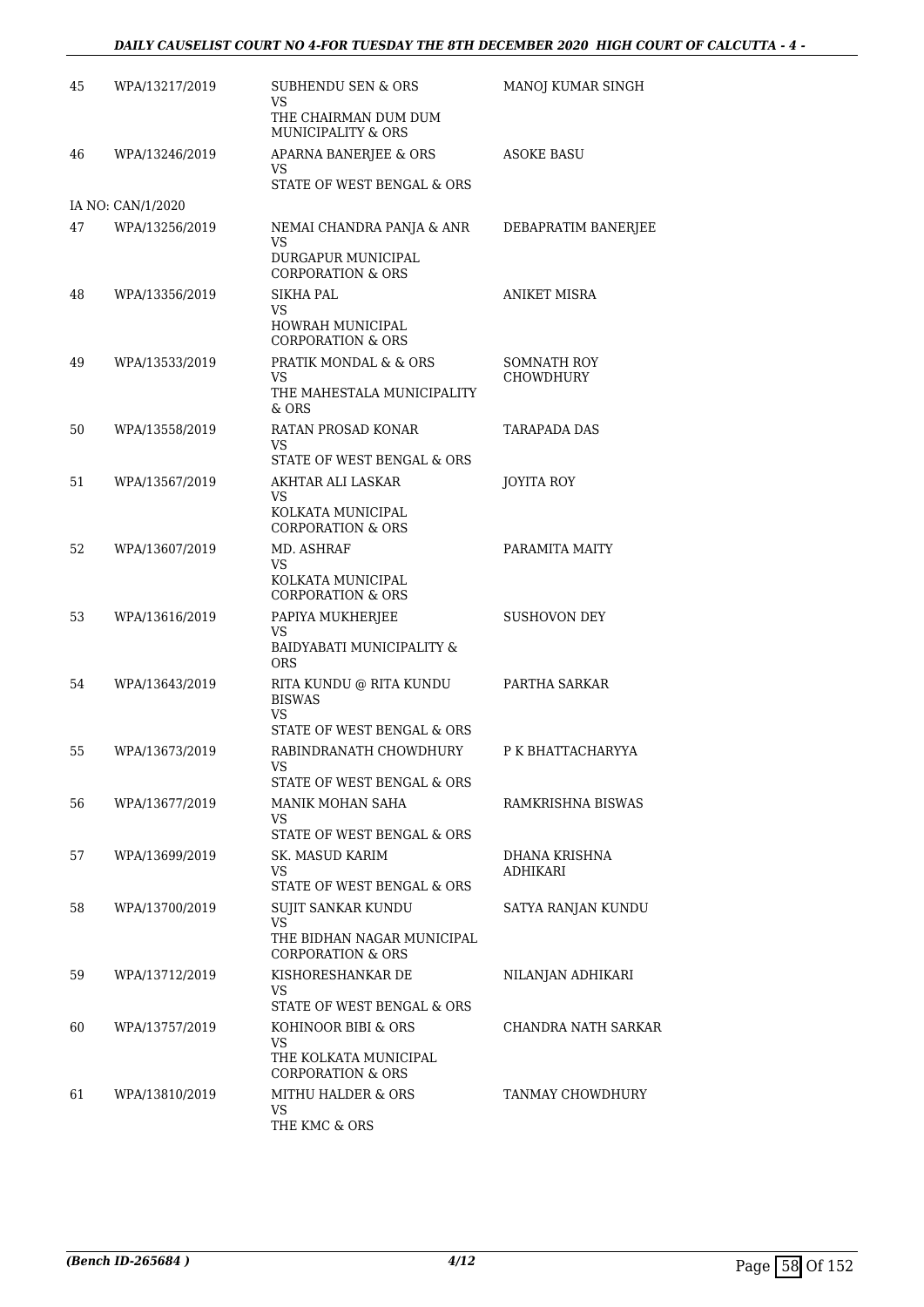| STATE OF WEST BENGAL & ORS<br>63<br>SK. SADDAT HOSSAIN<br>WPA/16212/2019<br>SK. FARIDULLAH<br>VS<br>THE HMC & ORS<br>SK SADDAT HOSSAIN<br>64<br>WPA/17795/2019<br>SK FARIDULLAH<br>VS<br><b>HOWRAH MUNICIPAL</b><br><b>CORPORATION &amp; ORS</b> |                       |
|--------------------------------------------------------------------------------------------------------------------------------------------------------------------------------------------------------------------------------------------------|-----------------------|
|                                                                                                                                                                                                                                                  |                       |
|                                                                                                                                                                                                                                                  |                       |
|                                                                                                                                                                                                                                                  |                       |
|                                                                                                                                                                                                                                                  |                       |
| 65<br>WPA/20775/2019<br>ASIT KR CHAKRABORTY & ANR<br>DONA GHOSH<br>VS.                                                                                                                                                                           |                       |
| STATE OF WEST BENGAL & ORS<br>ALLEN LABORATORIES LTD &<br>66<br>WPA/20876/2019<br>ARUP KR CHATTERJEE<br>ANR<br>VS.<br>BIDHANNAGAR MUNICIPAL                                                                                                      |                       |
| <b>CORPORATION &amp; ORS</b><br><b>HEMANT PARAKH</b><br>SUBHASIS SAHA<br>67<br>WPA/21519/2019<br>VS.                                                                                                                                             |                       |
| SAINTHIA MUNICIPALITY & ORS<br>SONALI SENGUPTA<br>68<br>WPA/21613/2019<br>SK AZEM ALI                                                                                                                                                            |                       |
| VS<br>THE KOLKATA MUNICIPAL CORP<br>& ORS                                                                                                                                                                                                        |                       |
| WPA/22425/2019<br>TAPAN KUMAR KUNDU<br>SUBHASHIS SAHA<br>69<br>VS                                                                                                                                                                                |                       |
| KOLKATA MUNICIPAL<br><b>CORPORATION ORS</b>                                                                                                                                                                                                      |                       |
| <b>RUMA KUNDU</b><br>SUBHASHIS SAHA<br>70<br>WPA/22432/2019<br>VS                                                                                                                                                                                |                       |
| KOLKATA MUNICIPAL<br>CORPORATION & ORS                                                                                                                                                                                                           |                       |
| SANDIP BHATTACHARJEE<br>71<br>WPA/22433/2019<br>SUBHASHIS SAHA<br>VS                                                                                                                                                                             |                       |
| KOLKATA MUNICIPAL<br><b>CORPORATION &amp; ORS</b>                                                                                                                                                                                                |                       |
| MANOJ JAISWAL & ORS<br>72<br>WPA/22717/2019<br><b>VS</b>                                                                                                                                                                                         | ANIL KR CHATTOPADHYAY |
| HOWRAH MUNICIPAL<br>CORPORATION & ORS                                                                                                                                                                                                            |                       |
| <b>DIBASKAR SAHA</b><br>PRANTICK GHOSH<br>73<br>WPA/23133/2019<br>VS                                                                                                                                                                             |                       |
| STATE OF WEST BENGAL & ORS                                                                                                                                                                                                                       |                       |
| IA NO: CAN/1/2020<br>74<br>WPA/23393/2019<br>KALYANI CHAKRABORTY<br>NILADRI SAHA                                                                                                                                                                 |                       |
| VS                                                                                                                                                                                                                                               |                       |
| STATE OF WEST BENGAL & ORS<br>75<br>WPA/23421/2019<br>M/S V.S. ADVERTISING                                                                                                                                                                       | DEBABEENA MUKHERJEE   |
| VS.<br>THE CHIEF EXECUTIVE OFFICER,<br>K. M. D. AUTHORITY & ORS                                                                                                                                                                                  |                       |
| PALLY KALYAN SAMITY & ORS<br>76<br>WPA/23443/2019<br>EJAJ KHAN<br>VS                                                                                                                                                                             |                       |
| STATE OF WEST BENGAL & ORS<br>77<br>WPA/23576/2019<br>BISHNU DEY<br>PRIYANKA CHATTERJEE                                                                                                                                                          |                       |
| VS.<br>STATE OF WEST BENGAL & ORS                                                                                                                                                                                                                |                       |
| 78<br>WPA/23581/2019<br>PARESH CHANDRA GUPTA & ANR<br>ABDUL HADI                                                                                                                                                                                 |                       |
| VS<br>STATE OF WEST BENGAL & ORS                                                                                                                                                                                                                 |                       |
| PAMPA DEY DHABAL<br>79<br>WPA/357/2020<br>SK. ABDUL RASID                                                                                                                                                                                        |                       |
| VS<br>STATE OF WEST BENGAL & ORS                                                                                                                                                                                                                 |                       |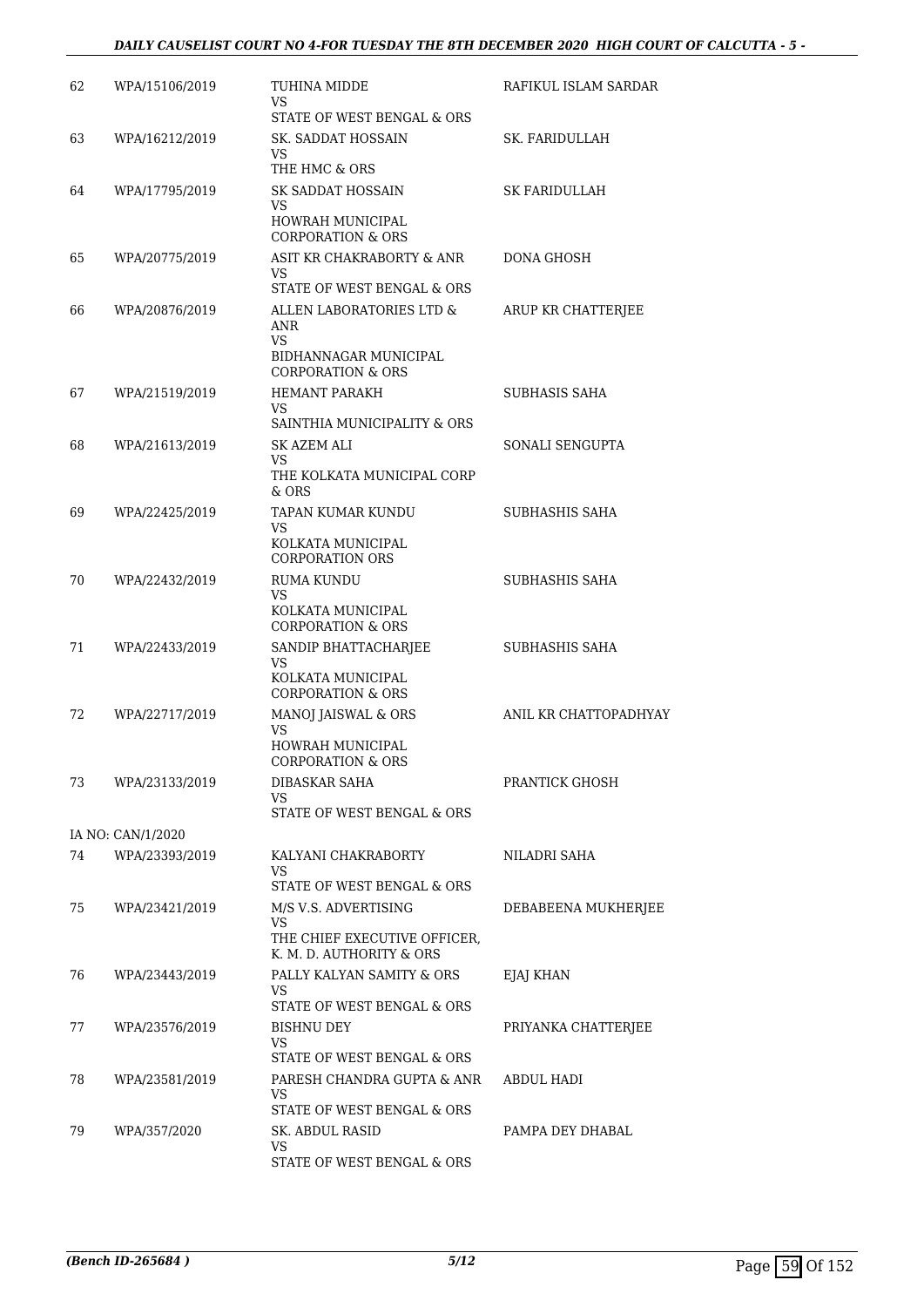| 80 | WPA/641/2020  | SUKAMAL BHATTACHARJEE<br>VS<br>KOLKATA MUNICIPAL<br><b>CORPORATION &amp; ORS</b>                       | DEBASHIS BANERJEE                        |
|----|---------------|--------------------------------------------------------------------------------------------------------|------------------------------------------|
| 81 | WPA/1155/2020 | JETHANAND THANWARDAS<br>VS<br>KOLKATA MUNICIPAL<br><b>CORPORATION &amp; ORS</b>                        | <b>SUPRATIM</b><br>BHATTACHARJEE         |
| 82 | WPA/1216/2020 | ARATI DAS<br>VS<br>STATE OF WEST BENGAL & ORS                                                          | AMIT BARAN DASH                          |
| 83 | WPA/1580/2020 | SANJIT BISWAS<br><b>VS</b><br>KOLKATA MUNICIPAL<br><b>CORPORATION &amp; ORS</b>                        | <b>GIASUL ISLAM</b>                      |
| 84 | WPA/1608/2020 | AFROZE RANDERIAN<br>VS<br>THE KOLKATA MUNICIPAL<br><b>CORPORATION &amp; ORS</b>                        | BHUPENDRA GUPTA                          |
| 85 | WPA/1702/2020 | ANIL MAZUMDER & ANR<br>VS.<br>HOWRAH MUNICIPAL<br><b>CORPORATION &amp; ORS</b>                         | PINAKI RANJAN MITRA                      |
| 86 | WPA/1806/2020 | ANGUS JUTE WORKS<br>VS<br>CHAMPDANI MUNICIPALITY &<br>ORRS                                             | KAJAL RAY                                |
| 87 | WPA/1839/2020 | MAYA DEVI @ MAYA DEVI<br><b>PASWAN</b><br>VS<br>STATE OF WEST BENGAL & ORS                             | SOUMYAJIT BHATTA                         |
| 88 | WPA/2064/2020 | SUBRATA GUPTA & ORS<br>VS<br>STATE OF WEST BENGAL & ORS                                                | <b>SULAANA BAGCHI (</b><br>BHATTACHARYA) |
|    |               | IA NO: CAN/1/2020(Old No:CAN/1781/2020), CAN/2/2020                                                    |                                          |
| 89 | WPA/2204/2020 | <b>SRISTHI RESIDENCY &amp; ORS</b><br>VS<br>HOWRAH MUNICIPAL<br><b>CORPORATION &amp; ORS</b>           | DEBABRATA ROY                            |
| 90 | WPA/2235/2020 | SAMIR BHATTACHARYA<br>VS –<br>STATE OF WEST BENGAL & ORS                                               | DYUTIMAN PAUL                            |
| 91 | WPA/2392/2020 | RUPASRI SARKAR (DAS)<br>VS<br>KMC & ORS.                                                               | DEBAKI NANDAN MAITI                      |
| 92 | WPA/2543/2020 | SNR CONSTRUCTIONS PRIVATE<br>LIMITED & ANR<br>VS.<br>KOLKATA MUNICIPAL<br><b>CORPORATION &amp; ORS</b> | ARNAB SARDAR                             |
| 93 | WPA/2632/2020 | <b>AMIYO DAS</b><br>VS.<br>THE HOWRAH MUNICIPAL<br><b>CORPORATION &amp; ORS</b>                        | ASIF SOHIL TARAFDAR                      |
| 94 | WPA/3223/2020 | KHALEKUJJAMAN<br>VS<br>STATE OF WEST BENGAL & ORS                                                      | SK. JAYED HOSSAIN                        |
| 95 | WPA/4254/2020 | ASHRAF ALI MONDAL<br>VS<br>STATE OF WEST BENGAL & ORS                                                  | INDRAJIT BHATTACHARJEE                   |
|    |               | IA MO. CANIH 12020(OL No CANI204012020), CANI2020(OL No CANI204912020)                                 |                                          |

IA NO: CAN/1/2020(Old No:CAN/3040/2020), CAN/2/2020(Old No:CAN/3048/2020)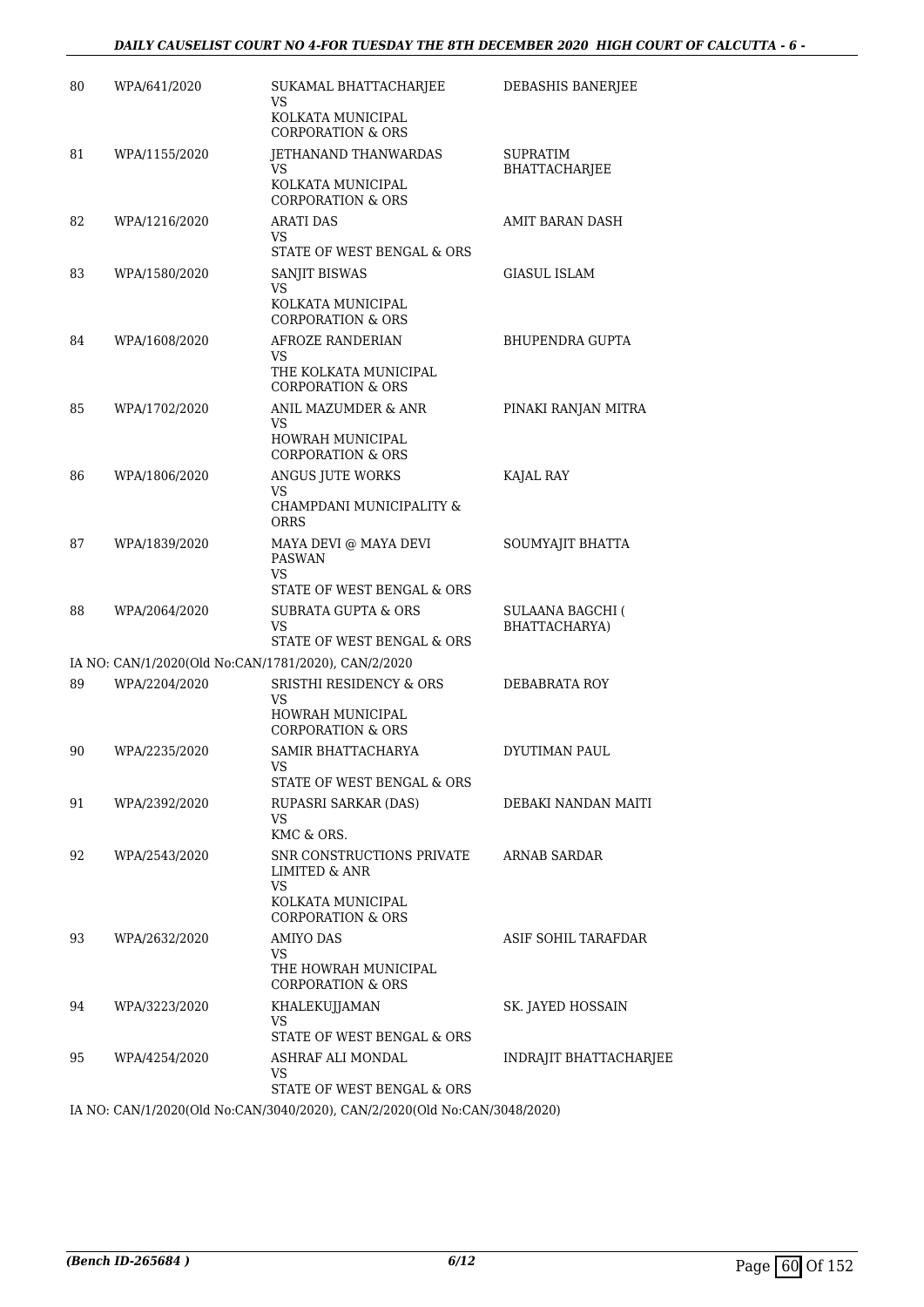| 96  | WPA/4386/2020                                            | JADAV DAS<br>VS                                                                             | ANIGDHA SAHA                        |
|-----|----------------------------------------------------------|---------------------------------------------------------------------------------------------|-------------------------------------|
|     |                                                          | STATE OF WEST BENGAL & ORS                                                                  |                                     |
|     |                                                          | <b>PANCHAYAT - MOTIONS</b>                                                                  |                                     |
| 97  | WPA/20674/2012                                           | <b>HARIPADA HALDER</b><br>VS.<br>STATE OF W.B. & ORS.                                       | LAKSHMI NATH<br><b>BHATTACHARYA</b> |
| 98  | WPA/22476/2015                                           | JAYANTA KUMAR PAIN<br>VS                                                                    | TARUN KANTI GHOSH                   |
|     |                                                          | STATE OF WEST BENGAL & ORS                                                                  |                                     |
| 99  | WPA/10817/2016                                           | <b>SUNIL KUMAR GHOSH</b><br>VS<br>STATE OF WEST BENGAL & ORS                                | <b>SOURI GHOSAL</b>                 |
| 100 | WPA/22090/2017                                           | NARENDRA NATH MAHATO<br>VS<br>STATE OF WEST BENGAL & ORS                                    | SIVA PROSAD GHOSE                   |
| 101 | WPA/23864/2017                                           | JAHANARA DHALI & ORS<br>VS                                                                  | DEBNARAYAN PATRA                    |
|     |                                                          | STATE OF WEST BENGAL & ORS                                                                  |                                     |
|     | IA NO: CAN/1/2018(Old No:CAN/5758/2018)                  |                                                                                             |                                     |
| 102 | WPA/30846/2017                                           | KRISHNAPADA BISWAS<br>VS<br>STATE OF WEST BENGAL &ORS                                       | <b>AVIROOP BHATTACHARYA</b>         |
| 103 | WPA/2934/2018                                            | <b>GOPAL HALDER</b>                                                                         | AVIROOP BHATTACHARYA                |
|     |                                                          | VS<br>STATE OF WEST BENGAL &ORS                                                             |                                     |
| 104 | WPA/6500/2018                                            | <b>BASUDEB MONDAL &amp; ORS</b><br>VS<br>STATE OF WEST BENGAL & ORS                         | ANJAN BHATTACHARYA                  |
|     |                                                          |                                                                                             |                                     |
| 105 | IA NO: CAN/1/2018(Old No:CAN/9787/2018)<br>WPA/6957/2018 | SADHAN KISHOR BERA & ORS                                                                    | <b>RIMA HALDER</b>                  |
|     |                                                          | VS<br>STATE OF WEST BENGAL & ORS                                                            |                                     |
| 106 | WPA/12897/2018                                           | NANI GOPAL NANDA<br>VS<br>STATE OF WEST BENGAL & ORS                                        | P. MITRA                            |
| 107 | WPA/14457/2018                                           | SAMIR KUMAR CHAKRABORTY<br>VS                                                               | R. CHOWDHURY                        |
| 108 | WPA/14738/2018                                           | STATE OF WEST BENGAL & ORS<br>KARTICK CHANDRA GAYEN<br>VS.                                  | SUDARSHAN GHOSH                     |
|     |                                                          | STATE OF WEST BENGAL & ORS                                                                  |                                     |
| 109 | WPA/17344/2018                                           | <b>CHAMPAK KUNDU &amp; ORS</b><br>VS.<br>STATE OF WEST BENGAL & ORS                         | UTTAM KUMAR DE                      |
|     | IA NO: CAN/1/2019(Old No:CAN/6088/2019)                  |                                                                                             |                                     |
| 110 | WPA/23466/2018                                           | SHIB SANKAR PANDA                                                                           | BISWAPRIYA SAMANTA                  |
|     |                                                          | VS.<br>STATE OF WEST BENGAL & ORS                                                           |                                     |
| 111 | WPA/23539/2018                                           | RAJENDRA NATH MAHATO & ORS<br>VS                                                            | SOUMYA MAZUMDER                     |
| 112 | WPA/24803/2018                                           | STATE OF WEST BENGAL & ORS<br>GOLAM KIBRIYA SARKAR<br>VS.                                   | <b>GAUS UL ALAM</b>                 |
| 113 | WPA/25488/2018                                           | STATE OF WEST BENGAL & ORS<br>NEHA RISHI DAS @ NENA DAS<br>VS.<br>STATE OF WEST BENGAL& ORS | GOURAB KUMAR NATH                   |
| 114 | WPA/25983/2018                                           | KALONI BIBI & ORS<br>VS<br>STATE OF WEST BENGAL & ORS                                       | KAUSHIK CHOUDHURY                   |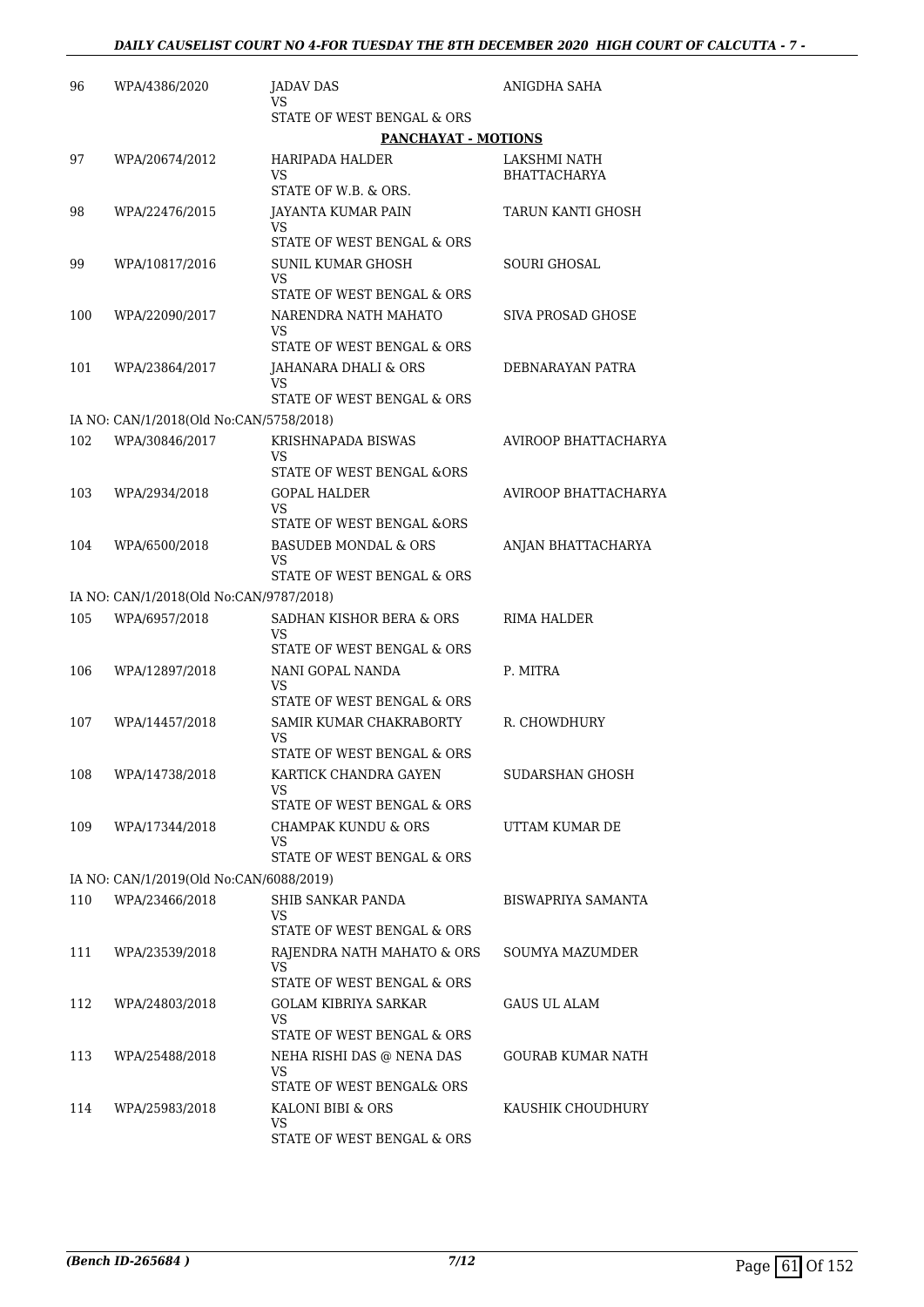| 115 | WPA/26326/2018 | JAMAL MONDAL @ JAMALUDDIN<br><b>MOLLA</b><br><b>VS</b>             | <b>HIRANMAY PAIK</b>                   |
|-----|----------------|--------------------------------------------------------------------|----------------------------------------|
|     |                | STATE OF WEST BENGAL & ORS.                                        |                                        |
| 116 | WPA/34/2019    | <b>SHIB SANKAR PANDA</b><br>VS                                     | <b>BISWAPRIYA SAMANTA</b>              |
| 117 | WPA/830/2019   | STATE OF WEST BENGAL & ORS.<br>UTTAM SINGH                         | SHOVAN GHOSH                           |
|     |                | VS                                                                 |                                        |
|     |                | JANAI GRAM PANCHAYET & ORS                                         |                                        |
| 118 | WPA/1834/2019  | KALYANI MALICK & ORS<br>VS                                         | RAFIKUL ISLAM SARDAR                   |
| 119 | WPA/1862/2019  | STATE OF WEST BENGAL & ORS<br><b>GOUR HARI GURAIN &amp; ORS</b>    | SYED SHAMSUL AREFIN                    |
|     |                | VS.<br>STATE OF WEST BENGAL & ORS                                  |                                        |
| 120 | WPA/5080/2019  | MOFIJUL ISLAM                                                      | SARBANANDA SANYAL                      |
|     |                | VS<br>STATE OF WEST BENGAL & ORS                                   |                                        |
| 121 | WPA/5439/2019  | TAPAN KUMAR KARMAKAR                                               | P. GOSWAMI                             |
|     |                | VS                                                                 |                                        |
|     |                | STATE OF WEST BENGAL & ORS                                         |                                        |
| 122 | WPA/5933/2019  | <b>SUNIL DEBNATH &amp; ORS</b><br>VS<br>STATE OF WEST BENGAL & ORS | MD. HABIBUR RAHMAN                     |
| 123 | WPA/7094/2019  | MAHITESH SARDAR                                                    | GAUTAM NARAYAN                         |
|     |                | VS                                                                 | <b>BHATTACHARYA</b>                    |
|     |                | STATE OF WEST BENGAL & ORS                                         |                                        |
| 124 | WPA/7098/2019  | KRISHNENDU KAR<br>VS<br>STATE OF WEST BENGAL & ORS                 | GAUTAM NARAYAN<br><b>BHATTACHARYAY</b> |
| 125 | WPA/7101/2019  | <b>GANESH MONDAL</b>                                               | GAUTAM NARAYAN                         |
|     |                | <b>VS</b><br>STATE OF WEST BENGAL & ORS                            | <b>BHATTACHARYAY</b>                   |
| 126 | WPA/7103/2019  | KRISHNENDU MONDAL                                                  | <b>GAUTAM NARAYAN</b>                  |
|     |                | VS<br>STATE OF WEST BENGAL & ORS                                   | <b>BHATTACHARYAY</b>                   |
| 127 | WPA/7108/2019  | <b>SUJAY MONDAL</b>                                                | G.N. BHATTACHARYAY                     |
|     |                | VS                                                                 |                                        |
|     |                | STATE OF WEST BENGAL & ORS                                         |                                        |
| 128 | WPA/7109/2019  | SUBAL CHANDRA DAS<br>VS.                                           | G.N. BHATTACHARYAY                     |
|     |                | STATE OF WEST BENGAL & ORS                                         |                                        |
| 129 | WPA/7126/2019  | <b>BIJAN KR MAJUMDER</b>                                           | GOUTAM NARAYAN                         |
|     |                | VS.<br>STATE OF WEST BENGAL & ORS                                  | BHATTACHARYAY                          |
| 130 | WPA/7452/2019  | SK ABU ABBASUDDIN                                                  | ABDUL MANNAN MOLLAH                    |
|     |                | VS                                                                 |                                        |
| 131 | WPA/9942/2019  | STATE OF WEST BENGAL & ORS<br>ABU TAHER MOLLA                      | KAMAL KANTA KAR                        |
|     |                | VS.                                                                |                                        |
|     |                | STATE OF WEST BENGAL & ORS                                         |                                        |
| 132 | WPA/9984/2019  | DIPALI PAUL<br>VS                                                  | KAMAL KANTA KAR                        |
|     |                | STATE OF WEST BENGAL & ORS                                         |                                        |
| 133 | WPA/10473/2019 | GOLAM GAZI                                                         | TANMOY MUKHERJEE                       |
|     |                | VS.<br>STATE OF WEST BENGAL & ORS                                  |                                        |
| 134 | WPA/11054/2019 | AJID MONDAL                                                        | SAUNAK BHATTACHARYYA                   |
|     |                | VS                                                                 |                                        |
|     |                | STATE OF WEST BENGAL & ORS                                         |                                        |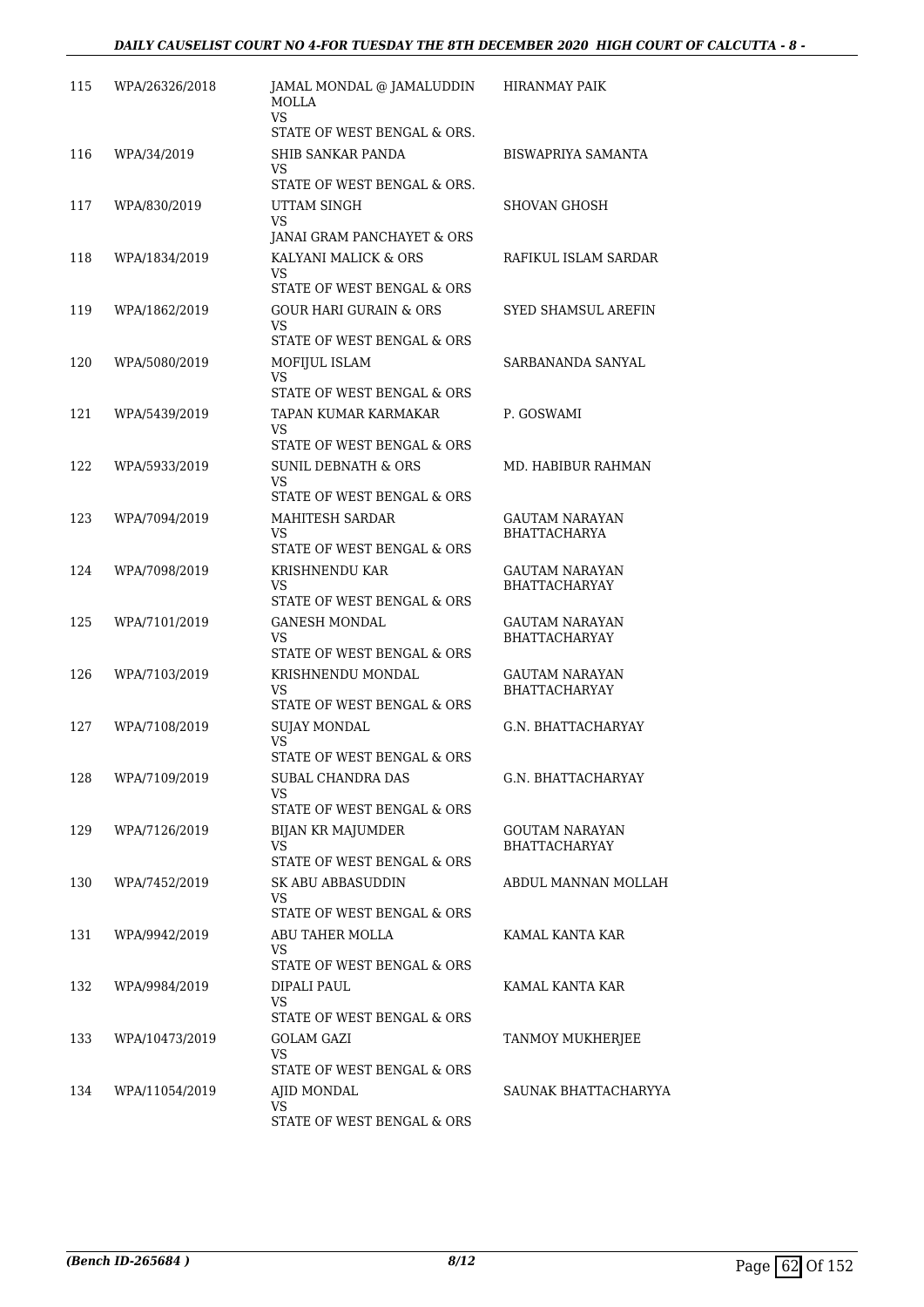| 135 | WPA/11708/2019 | SAKILA KHATUN (BEGAM)<br>VS                                     | PAMPA DEY (DHABAL)       |
|-----|----------------|-----------------------------------------------------------------|--------------------------|
| 136 | WPA/12335/2019 | STATE OF WEST BENGAL & ORS<br>NARAYAN CHANDRA MAITY &           | MOUMITA GHOSH            |
|     |                | <b>ORS</b><br>VS.                                               |                          |
|     |                | STATE OF WEST BENGAL & ORS                                      |                          |
| 137 | WPA/12674/2019 | UMESH CHANDRA DAS<br>VS.<br>STATE OF WEST BENGAL & ORS          | TAPAN BHANJA             |
| 138 | WPA/14318/2019 | MD FARUK ZAMANM MANDAL &                                        | RASAMOY MONDAL           |
|     |                | ANR<br>VS.                                                      |                          |
|     |                | STATE OF WEST BENGAL & ORS                                      |                          |
| 139 | WPA/15158/2019 | SUMITA PRAMANIK<br>VS.<br>STATE OF WEST BENGAL & ORS            | BHASKAR CHANDRA<br>MANNA |
| 140 | WPA/15159/2019 | SHYAMAPADA PANDA                                                | <b>BHASKAR CHANDRA</b>   |
|     |                | VS                                                              | <b>MANNA</b>             |
|     |                | STATE OF WEST BENGAL & ORS                                      |                          |
| 141 | WPA/15768/2019 | HASINA BIBI & MONDAL<br>VS                                      | DEBASISH CHATTERJEE      |
|     |                | STATE OF WEST BENGAL & ORS                                      |                          |
| 142 | WPA/16890/2019 | REKHA SANTRA @ REKHA SINGH<br>VS<br>STATE OF WEST BENGAL & ORS. | <b>BISWAJIT GHOSH</b>    |
| 143 | WPA/17784/2019 | NAJMATUNNESA @                                                  | <b>JOYEE MAITI</b>       |
|     |                | <b>NAZMATUNNESA</b><br>VS.                                      |                          |
|     |                | STATE OF WEST BENGAL & ORS                                      |                          |
| 144 | WPA/18139/2019 | MADAN MOHAN CHAKRABORTY<br>VS<br>STATE OF WEST BENGAL & ORS     | <b>SUBHAS JANA</b>       |
| 145 | WPA/18309/2019 | <b>SUDAN KAIBARTA</b>                                           | PRATIP KUMAR             |
|     |                | VS<br>STATE OF WEST BENGAL & ORS                                | CHATTERJEE               |
| 146 | WPA/18847/2019 | SHELLEY GHOSH (KABIRAJ)                                         | SUBRANGSU PANDA          |
|     |                | VS<br>STATE OF WEST BENGAL & ORS                                |                          |
| 147 | WPA/19118/2019 | SK. SULEMAN & ORS                                               | <b>SOUMYA MAJUMDER</b>   |
|     |                | STATE OF WEST BENGAL & ORS                                      |                          |
| 148 | WPA/19339/2019 | MUSAFAR HOSSAIN GAYEN &                                         | PRIYANKA MONDAL          |
|     |                | <b>ORS</b><br>VS                                                |                          |
|     |                | STATE OF WEST BENGAL & ORS                                      |                          |
| 149 | WPA/19381/2019 | ASHIM KHANRA<br>VS.                                             | CHUMKI DAS BAIRAGYA      |
|     |                | STATE OF WEST BENGAL & ORS                                      |                          |
| 150 | WPA/19419/2019 | NBCC VIBGYOR TOWERS<br><b>OWNERS ASSOCIATION &amp; ANR</b>      | MANAS DASGUPTA           |
|     |                | VS.<br>NEW TOWN KOLKATA DEV<br><b>AUTHORITY &amp; ORS</b>       |                          |
| 151 | WPA/19495/2019 | UTTAM SAMANTA                                                   | SUKUMAR GHOSH            |
|     |                | VS.                                                             |                          |
|     |                | STATE OF WEST BENGAL & ORS                                      |                          |
| 152 | WPA/19668/2019 | REAJUL ISLAM & ANR<br>VS                                        | KAZI M. RAHMAN           |
|     |                | STATE OF WEST BENGAL & ORS                                      |                          |
| 153 | WPA/19847/2019 | RABINDRA NATH DAS<br>VS<br>THE GOVT OF WEST BENGAL &            | ARINDAM CHATTERJEE       |
|     |                | <b>ORS</b>                                                      |                          |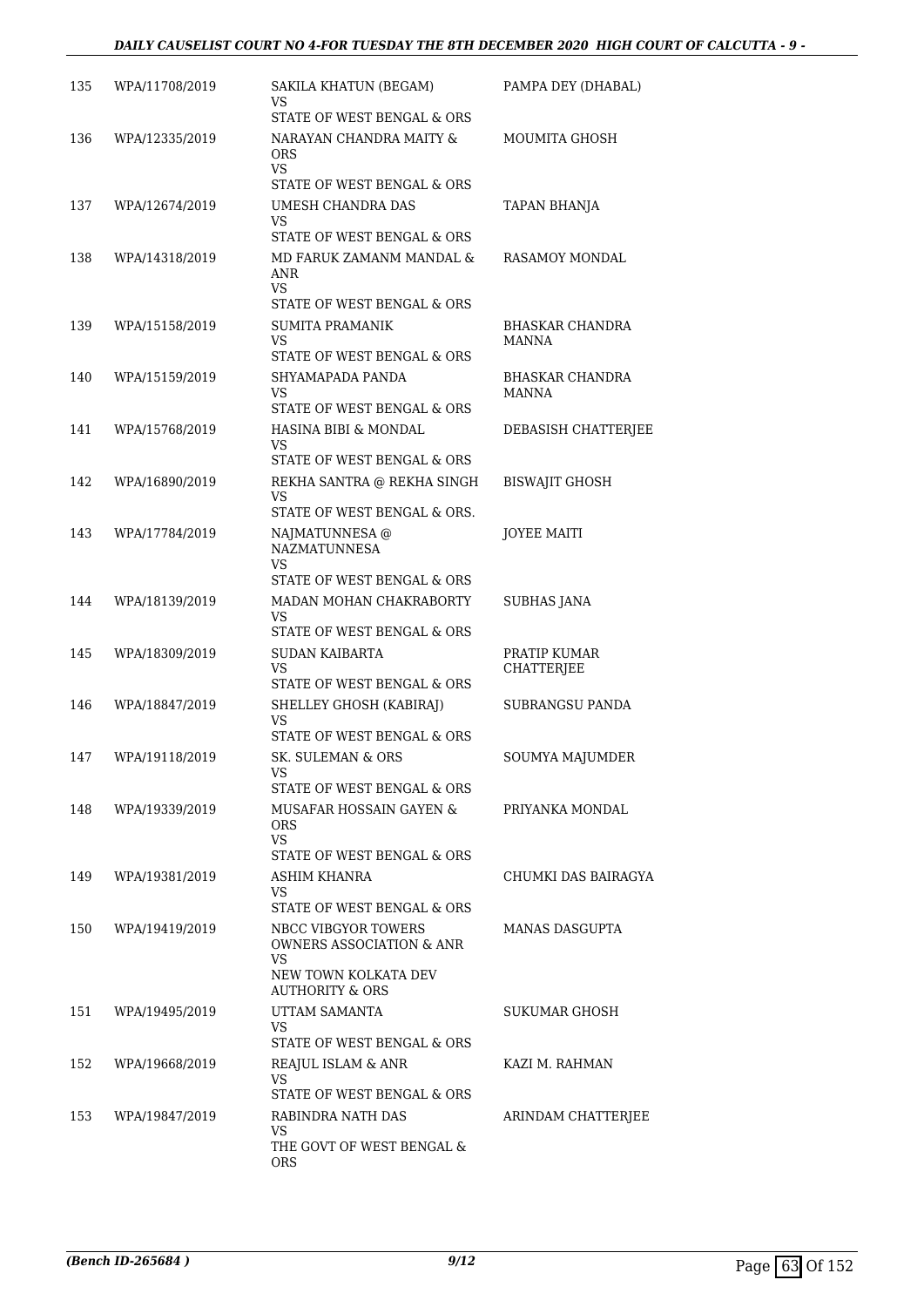| 154 | WPA/19906/2019                           | <b>BASUDEB CHEL</b><br>VS                                                   | TIMIR BARAN SAHA        |
|-----|------------------------------------------|-----------------------------------------------------------------------------|-------------------------|
|     |                                          | STATE OF WEST BENGAL 7 ORS                                                  |                         |
| 155 | WPA/19947/2019                           | ABDUL SABUR @ SABUR MOLLA<br>& ORS                                          | MD HASANUZZAMAN         |
|     |                                          | VS<br>STATE OF WEST BENGAL & ORS                                            |                         |
| 156 | WPA/20105/2019                           | PRITILATA SARDAR                                                            | <b>ABU TAFIK HASSAN</b> |
|     |                                          | VS<br>STATE OF WEST BENGAL & ORS.                                           |                         |
|     | IA NO: CAN/1/2019(Old No:CAN/10473/2019) |                                                                             |                         |
| 157 | WPA/20107/2019                           | TAPAN KR. MONDAL & ORS.                                                     | KAMAKSHYA PRASAD        |
|     |                                          | VS<br>STATE OF WEST BENGAL & ORS.                                           | MUKHOPADHYAY            |
|     | IA NO: CAN/1/2019(Old No:CAN/10474/2019) |                                                                             |                         |
| 158 | WPA/20144/2019                           | MONALISA SEN PAL<br>VS                                                      | SUBHADIP PARMANIK       |
|     |                                          | STATE OF WEST BENGAL & ORS                                                  |                         |
| 159 | WPA/20266/2019                           | <b>AUSTOPADA MAITY</b><br>VS                                                | RANAJAY CHATTERJEE      |
|     |                                          | STATE OF WEST BENGAL & ORS                                                  |                         |
| 160 | WPA/20772/2019                           | SUPRIYA RANJAN GHOSH                                                        | PRADIP KR GHOSH         |
|     |                                          | VS<br>STATE OF WEST BENGAL & ORS                                            |                         |
| 161 | WPA/20806/2019                           | ASIT KOLEY                                                                  | KAMAL KANTA KAR         |
|     |                                          | <b>VS</b><br>STATE OF WEST BENGAL & ORS                                     |                         |
| 162 | WPA/20818/2019                           | SK HASUNUDDIN @<br>JAMANUDDIN<br>VS                                         | MD MAHMUD               |
|     |                                          | STATE OF WEST BENGAL & ORS                                                  |                         |
| 163 | WPA/20949/2019                           | SABITA BHAKTA & ANR<br>VS                                                   | YOUNSH MONDAL           |
|     |                                          | STATE OF WEST BENGAL & ORS                                                  |                         |
| 164 | WPA/20996/2019                           | <b>GOPAL BISWAS @ GOPAL</b><br><b>CHANDRA BISWAS &amp; ANR</b><br><b>VS</b> | <b>AMAL KR BANERJEE</b> |
|     |                                          | STATE OF WEST BENGAL & ORS                                                  |                         |
| 165 | WPA/21004/2019                           | <b>SULEMAN ANSARY &amp; ORS</b><br>VS                                       | MADHU SUDAN MONDAL      |
|     |                                          | STATE OF WEST BENGAL & ORS                                                  |                         |
| 166 | WPA/21190/2019                           | DILIP MONDAL & ANR<br>VS                                                    | MONIKA SINHA            |
|     |                                          | STATE OF WEST BENGAL & ORS                                                  |                         |
| 167 | WPA/21531/2019                           | SK. SAHEB ALI & ANR<br>VS<br>STATE OF WEST BENGAL & ORS                     | PUNAM BASU              |
|     |                                          |                                                                             |                         |
|     | IA NO: CAN/1/2020                        |                                                                             |                         |
| 168 | WPA/21683/2019                           | MD. ABUL BASAR KHAN<br>VS<br>STATE OF WEST BENGAL & ORS                     | MONIKA SINHA            |
| 169 | WPA/22025/2019                           | SANJAY BHATTACHARJEE                                                        | DEBDUTTA BASU           |
|     |                                          | VS<br>STATE OF WEST BENGAL & ORS                                            |                         |
| 170 | WPA/22207/2019                           | MADHAI MONDAL & MADHAB<br>CHANDRA MONDAL<br>VS                              | SANDIPAN MAITY          |
|     |                                          | STATE OF WEST BENGAL & ORS                                                  |                         |
| 171 | WPA/22606/2019                           | RATAN KR DAS & ANR<br>VS<br>STATE OF WEST BENGAL & ORS                      | KAMAL KANTA KAR         |
|     |                                          |                                                                             |                         |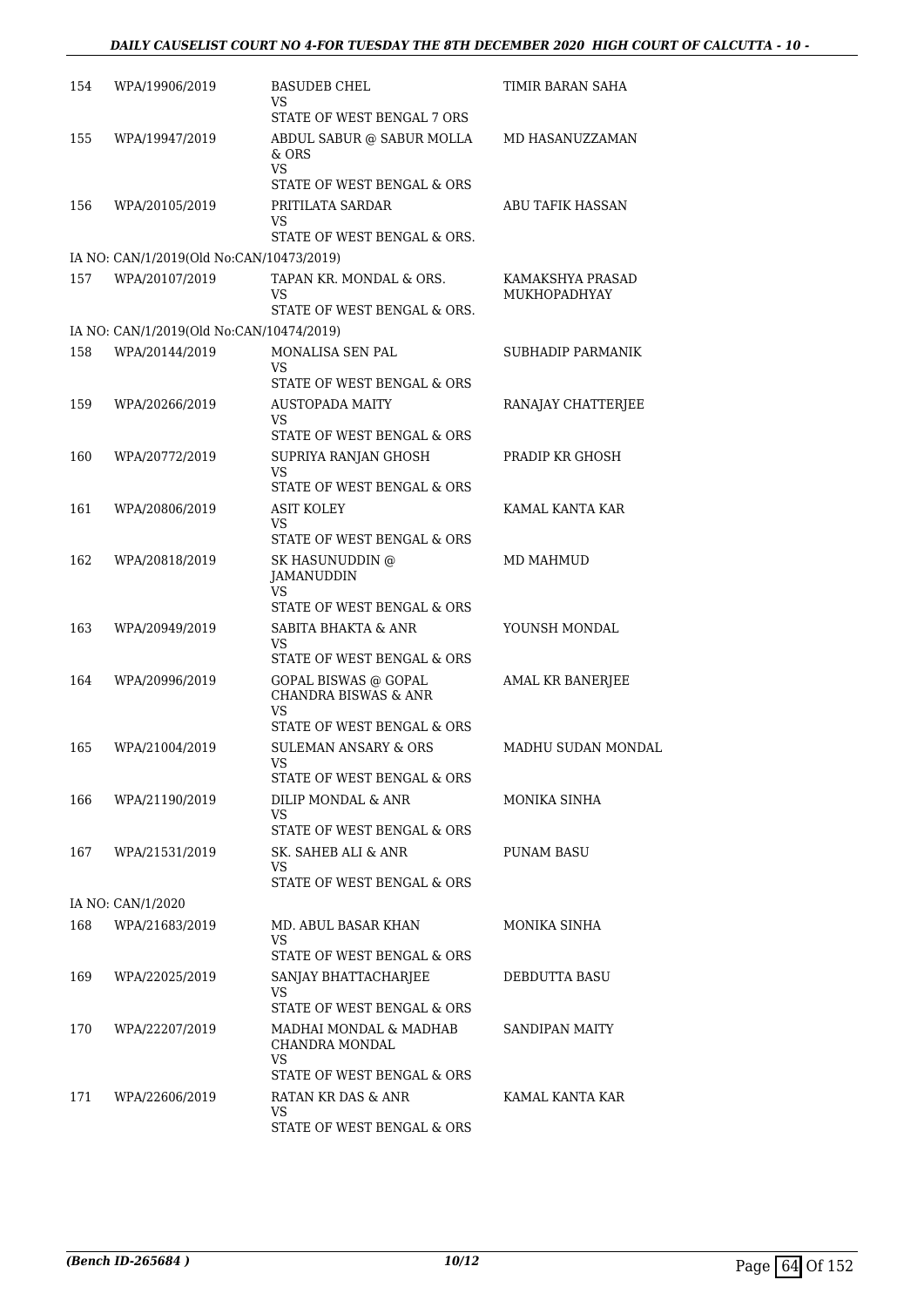### *DAILY CAUSELIST COURT NO 4-FOR TUESDAY THE 8TH DECEMBER 2020 HIGH COURT OF CALCUTTA - 11 -*

| 172 | WPA/22739/2019                          | LAKSHMI KANTA LAHA<br>VS                                   | ARJUN KUMAR SAMANTA      |
|-----|-----------------------------------------|------------------------------------------------------------|--------------------------|
| 173 | WPA/22900/2019                          | STATE OF WEST BENGAL & ORS<br>MD. MAHIUDDIN                | MD. HABIBUR RAHMAN       |
|     |                                         | VS.<br>STATE OF WEST BENGAL & ORS                          |                          |
|     | IA NO: CAN/1/2020                       |                                                            |                          |
| 174 | WPA/23371/2019                          | MALA BAURI<br>VS                                           | <b>SOUMIK GANGULI</b>    |
|     |                                         | STATE OF WEST BENGAL & ORS                                 |                          |
|     | IA NO: CAN/1/2020(Old No:CAN/1056/2020) |                                                            |                          |
| 175 | WPA/24240/2019                          | FIROJ HUSSAIN<br>VS<br>STATE OF WEST BENGAL & ORS          | <b>ARUP BANERJEE</b>     |
| 176 | WPA/61/2020                             | NETAI DAS @ RUIDAS<br>VS                                   | MD. MAHMUD               |
|     |                                         | STATE OF WEST BENGAL & ORS                                 |                          |
| 177 | WPA/301/2020                            | <b>MONIRA KHATOON</b><br>VS                                | GAUTAM GURIA             |
|     |                                         | STATE OF WEST BENGAL & ORS                                 |                          |
| 178 | WPA/338/2020                            | RANJAN MAL & ORS<br>VS<br>UNION OF INDIA & ORS             | SAIKAT CHATTERIEE        |
|     |                                         | <b>BULUYARA BIBI &amp; ORS</b>                             | ARKA BHATTACHARYA        |
| 179 | WPA/574/2020                            | VS<br>STATE OF WEST BENGAL & ORS                           |                          |
| 180 | WPA/694/2020                            | <b>RUNA ROY &amp; ORS</b>                                  | ARUNAVA GANGULY          |
|     |                                         | VS<br>STATE OF WEST BENGAL & ORS                           |                          |
| 181 | WPA/911/2020                            | AHMMED ALI LASKAR & ORS                                    | SUDARSHANGHOSH           |
|     |                                         | VS<br>STATE OF WEST BENGAL & ORS                           |                          |
| 182 | WPA/1034/2020                           | ARABINDA JANA<br>VS<br>STATE OF WEST BENGAL & ORS          | BHASKAR CHANDRA<br>MANNA |
|     |                                         |                                                            |                          |
| 183 | WPA/1932/2020                           | BARNALI GHARAMI (SHIT)<br>VS<br>STATE OF WEST BENGAL & ORS | <b>SWADHIN PAN</b>       |
| 184 | WPA/1934/2020                           | MAUSUMI DAS                                                | SWADHIN PAN              |
|     |                                         | VS.<br>STATE OF WEST BENGAL & ORS                          |                          |
| 185 | WPA/1935/2020                           | SATABDI MAHAJAN (MONDAL)<br>VS                             | <b>SWADHIN PAN</b>       |
|     |                                         | STATE OF WEST BENGAL & ORS                                 |                          |
| 186 | WPA/1937/2020                           | DIPALI MONDAL (SARDAR)<br>VS<br>STATE OF WEST BENGAL & ORS | SWADHIN PAN              |
|     |                                         |                                                            |                          |
| 187 | WPA/2158/2020                           | WARSI DAIRY FIRM<br>VS<br>STATE OF WEST BENGAL & ORS       | HASAN SHAMS              |
| 188 | WPA/2282/2020                           | TAPAS KUMAR SADHUKHAN                                      | SHAMBA CHAKRABORTY       |
|     |                                         | VS<br>STATE OF WEST BENGAL & ORS                           |                          |
| 189 | WPA/2513/2020                           | YUNUS GAZI                                                 | RABIDNRA KUMAR           |
|     |                                         | VS<br>STATE OF WEST BENGAL & ORS                           | JAISWAL                  |
| 190 | WPA/2544/2020                           | PARIMAL DAS<br>VS.                                         | KALLOL KR MAITY          |
|     |                                         | STATE OF WEST BENGAL & ORS                                 |                          |
| 191 | WPA/2700/2020                           | KABIR SAHAJI<br>VS<br>STATE OF WEST BENGAL & ORS           | INDRAJIT GHOSH           |
|     |                                         |                                                            |                          |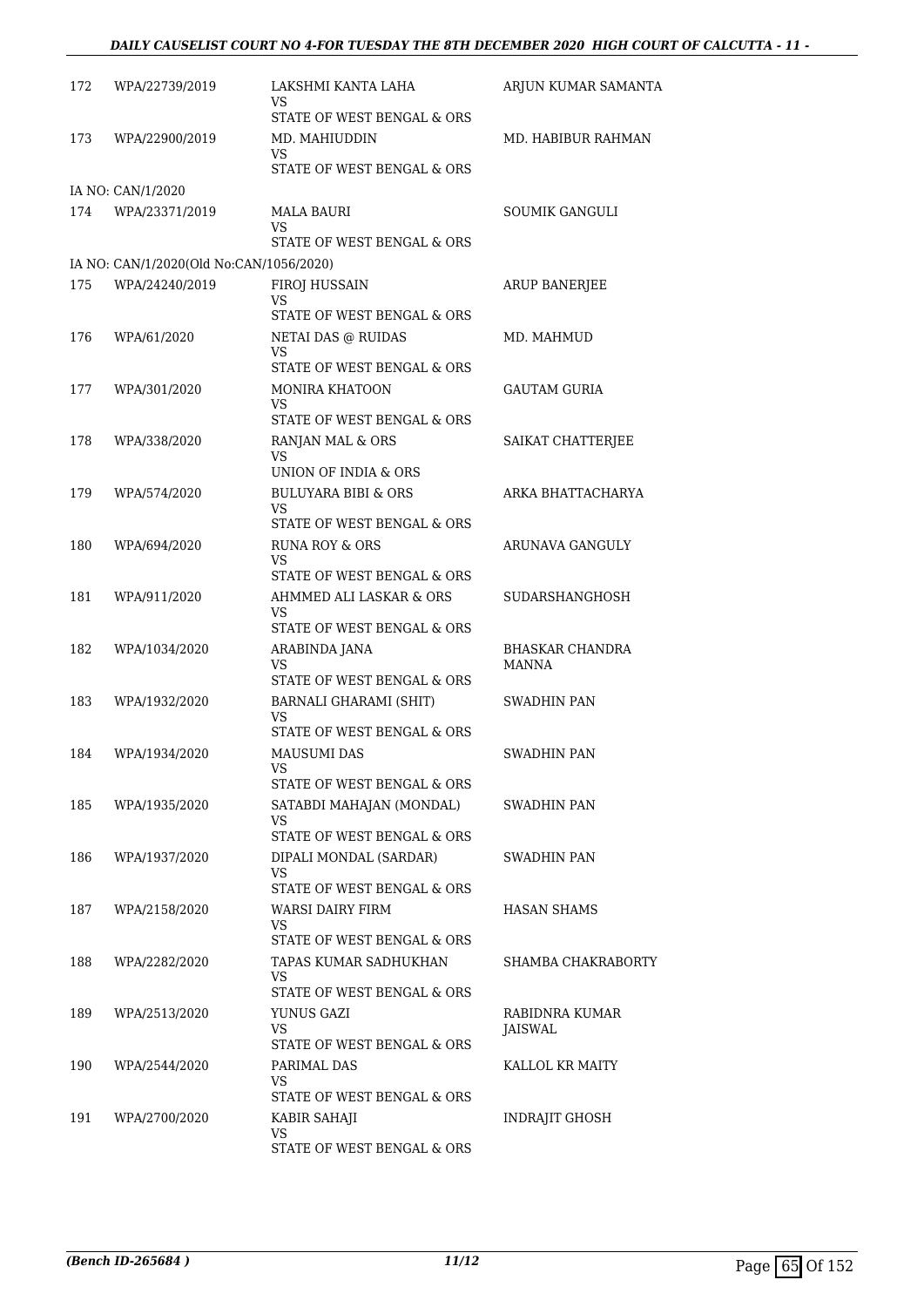192 WPA/2782/2020 GOPAL MUKHERJEE

VS STATE OF WEST BENGAL & ORS SANTIMAY BHATTACHARYYA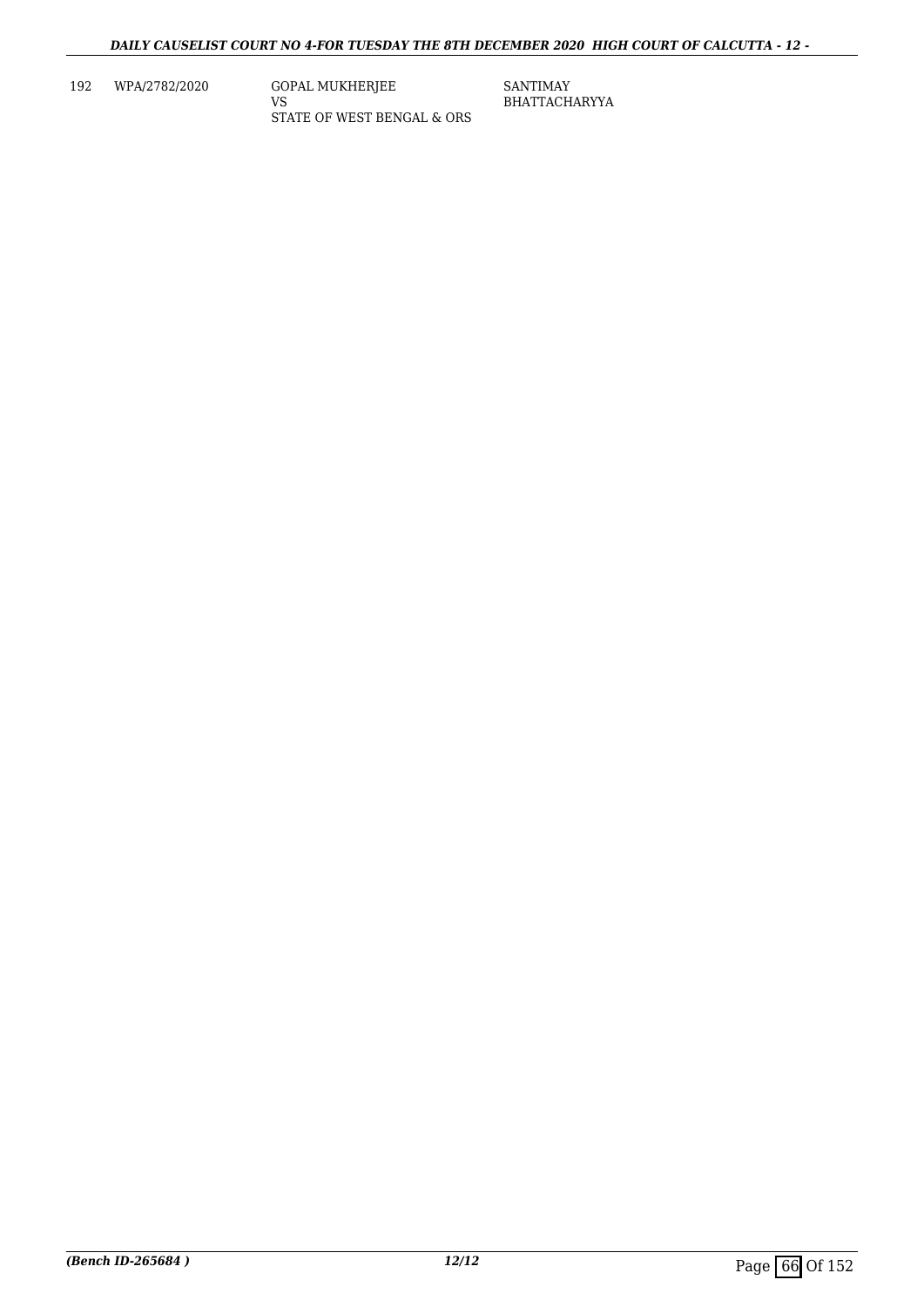

## **Appellate Side**

**DAILY CAUSELIST For Tuesday The 8th December 2020**

**COURT NO. 38**

**SINGLE BENCH (SB - IV)**

**AT 10:45 AM**

**HON'BLE JUSTICE ASHIS KUMAR CHAKRABORTY**

#### **(VIA VIDEO CONFERENCE)**

**ON AND FROM MONDAY THE 7TH DECEMBER, 2020 ISSUED ON 1ST DECEMBER, 2020 IS MODIFIED TO THE FOLLOWING EXTENT - MATTERS (INCLUDING MOTIONS UNDER ARTICLE 226 OF THE CONSTITUTION OF INDIA RELATING TO LAND UNDER GROUP I INCLUDING APPLICATIONS CONNECTED THERETO.**

**NOTE: MATTERS WILL BE TAKEN UP THROUGH PHYSICAL HEARING ONLY WHEN BOTH THE PARTIES ARE AGREED.**

|   |                                 | <b>MOTION</b>                                                                                                      |                                        |
|---|---------------------------------|--------------------------------------------------------------------------------------------------------------------|----------------------------------------|
| 1 | WPA/8240/2020<br>$(09-12-2020)$ | <b>SAROJ KUMAR</b><br>MAHAPATRA@SAROJ MAHAPATRA<br><b>AND ORS</b><br><b>VS</b><br>STATE OF WEST BENGAL AND<br>ORS. | RAJKUMAR SAIN                          |
| 2 | WPA/8369/2020<br>$(14-12-2020)$ | SUDIPTO ADHIKARI<br>VS<br>UNION OF INDIA AND OTHERS                                                                | <b>DEBASIS SUR</b>                     |
| 3 | WPA/8374/2020                   | AMIT GHOSH AND ORS<br>VS.<br>Union of India AND ORS                                                                | SOMESH KUMAR GHOSH                     |
| 4 | WPA/8477/2020<br>$(09-12-2020)$ | CEMMIX STRUCTURAL PVT LTD<br>AND ANR<br>VS<br>STATE OF WEST BENGAL AND<br>ORS.                                     | ANINDA BHATTACHARYA                    |
| 5 | WPA/8547/2020                   | SUPRIYO GANGULY AND ANR<br>VS<br>STATE OF WEST BENGAL AND<br>ORS.                                                  | JAYASRI BHATTACHARYA<br><b>GHOSH</b>   |
| 6 | WPA/8613/2020                   | JITENDRANATH MAHANTY AND<br><b>ORS</b><br><b>VS</b><br>STATE OF WEST BENGAL AND<br>ORS.                            | FALGUNI<br><b>BANDYOPADHYAY</b>        |
| 7 | WPA/8642/2020                   | KAZI ENAYETUL BARI<br><b>VS</b><br>THE STATE OF WEST BENGAL<br>AND ORS                                             | DYUTIMAN BANERJEE                      |
| 8 | WPA/8659/2020                   | PAWAN ARORA<br>VS<br>STATE OF WEST BENGAL AND<br>ORS.                                                              | <b>SOMNATH ROY</b><br><b>CHOWDHURY</b> |
| 9 | WPA/8664/2020                   | ANUKUL MAJHI @ MURMU AND<br><b>ORS</b><br><b>VS</b><br>STATE OF WEST BENGAL AND<br>ORS.                            | <b>MUKTESWAR MAITY</b>                 |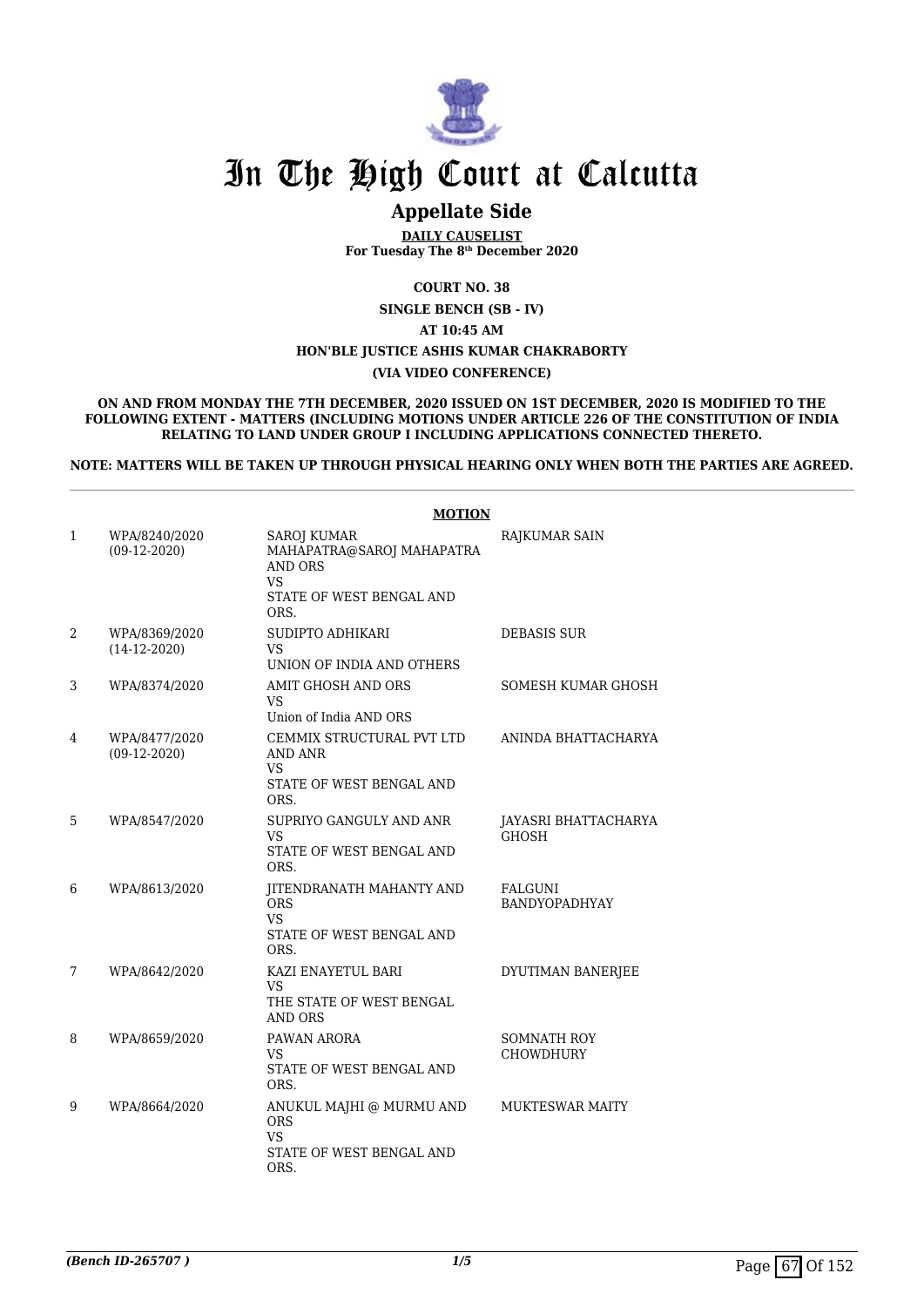| 10  | WPA/8666/2020  | BADAL MAJHI @TUDU AND ORS<br>VS                                  | <b>MUKTESWAR MAITY</b>   |
|-----|----------------|------------------------------------------------------------------|--------------------------|
|     |                | STATE OF WEST BENGAL AND<br>ORS.                                 |                          |
| 11  | WPA/8669/2020  | BIJOY KRISHNA KHATUA AND ANR<br>VS.                              | <b>MUKTESWAR MAITY</b>   |
|     |                | STATE OF WEST BENGAL AND<br>ORS.                                 |                          |
| 12  | WPA/8670/2020  | BYOMKESH SAHOO AND ORS<br>VS.                                    | <b>MUKTESWAR MAITY</b>   |
|     |                | STATE OF WEST BENGAL AND<br>ORS.                                 |                          |
| 13  | WPA/8674/2020  | DULALI MAJHI @ BESARI @JABA<br>MAJHI @BESARI AND ANR<br>VS.      | <b>MUKTESWAR MAITY</b>   |
|     |                | STATE OF WEST BENGAL AND<br>ORS.                                 |                          |
| 14  | WPA/8675/2020  | PRABODH CHANDRA MONDAL<br><b>AND ORS</b><br>VS.                  | <b>MUKTESWAR MAITY</b>   |
|     |                | STATE OF WEST BENGAL AND<br>ORS.                                 |                          |
| 15  | WPA/8676/2020  | BADAL MAJHI @ TUDU AND ANR<br>VS                                 | <b>MUKTESWAR MAITY</b>   |
|     |                | STATE OF WEST BENGAL AND<br>ORS.                                 |                          |
| 16  | WPA/8677/2020  | BHAGABAN MAJHI @ HEMBRAM<br>AND ORS<br>VS                        | <b>MUKTESWAR MAITY</b>   |
|     |                | STATE OF WEST BENGAL AND<br>ORS.                                 |                          |
| 17  | WPA/8719/2020  | MEGHNAD RANA @ MEGNAD<br>RANA<br>VS.<br>STATE OF WEST BENGAL AND | SHAMIK CHATTERJEE        |
| 18  | WPA/8750/2020  | ORS.<br>MANGAL CHANDRA DAS                                       | <b>SUSMITA CHOWDHURY</b> |
|     | $(09-12-2020)$ | VS.<br>STATE OF WEST BENGAL AND<br>ORS.                          |                          |
| 19  | WPA/8837/2020  | PALCON ABASAN PRIVATE<br>LIMITED<br>VS                           | SOMNATH ROY<br>CHOWDHURY |
|     |                | THE STATE OF WEST BENGAL<br>AND ORS                              |                          |
| 20  | WPA/8838/2020  | <b>MADAN MAITY</b><br>VS.                                        | ANINDITA AUDDY(DAS)      |
|     |                | STATE OF WEST BENGAL AND<br>ORS.                                 |                          |
| 21  | WPA/8905/2020  | SUPENDRA NATH BASAK AND<br>ORS<br>VS.                            | SARBANANDA SANYAL        |
|     |                | STATE OF WEST BENGAL AND<br>ORS                                  |                          |
| 22. | WPA/8906/2020  | SUSHIL CHANDRA BISWAS AND<br>ORS<br><b>VS</b>                    | SARBANANDA SANYAL        |
|     |                | STATE OF WEST BENGAL AND<br>ORS                                  |                          |
| 23  | WPA/8911/2020  | GAUTAM KUMAR MANDAL AND<br><b>ORS</b><br>VS                      | DYUTIMAL BANERJEE        |
|     |                | THE STATE OF WEST BENGAL<br>AND ORS                              |                          |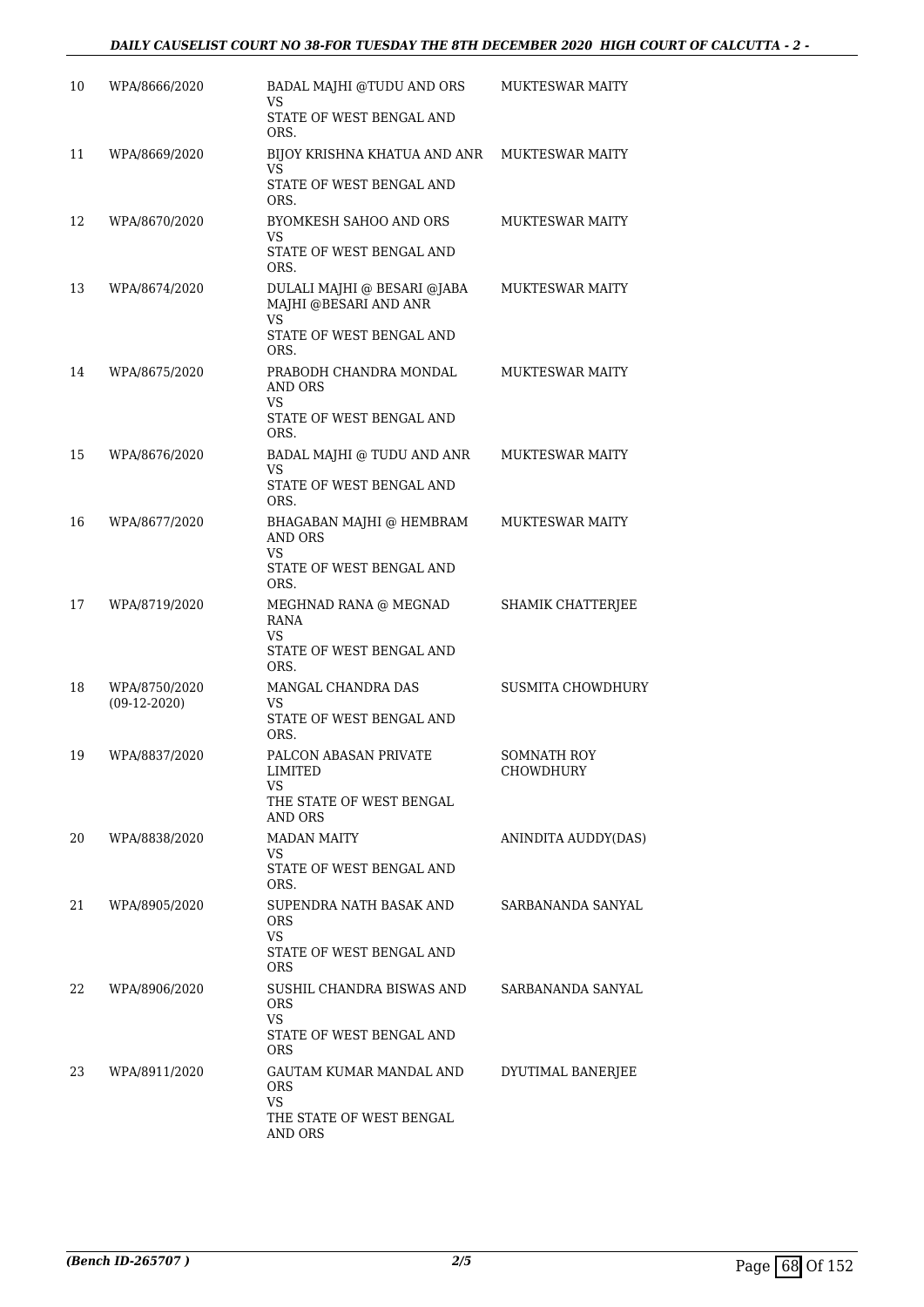### *DAILY CAUSELIST COURT NO 38-FOR TUESDAY THE 8TH DECEMBER 2020 HIGH COURT OF CALCUTTA - 3 -*

| 24 | WPA/8931/2020                   | ANIL KR DAS<br>VS.                                                                                                 | SANJIB DAS              |
|----|---------------------------------|--------------------------------------------------------------------------------------------------------------------|-------------------------|
|    |                                 | STATE OF WEST BENGAL AND<br>ORS.                                                                                   |                         |
| 25 | WPA/8932/2020<br>$(14-12-2020)$ | SIKIMUDDIN SK AND ANOTHER<br>VS.<br>STATE OF WEST BENGAL AND<br>ORS.                                               | SUFI KAMAL              |
| 26 | WPA/8946/2020                   | YAKUB ANAM CHOWDHURY<br>VS.<br>STATE OF WEST BENGAL AND<br>ORS.                                                    | ARGHYA CHAKRABORTY      |
| 27 | WPA/8984/2020<br>$(14-12-2020)$ | ABDUL HAI LASKAR<br>VS.<br>Union of India                                                                          | AMAR NATH SEN           |
| 28 | WPA/9374/2020<br>$(09-12-2020)$ | <b>SADHAN NASKAR</b><br>VS.<br>STATE OF WEST BENGAL AND<br>ORS.                                                    | HAFIJUR RAHAMAN         |
| 29 | WPA/9387/2020<br>$(09-12-2020)$ | MIRZA SALIM BEG<br>VS.<br>STATE OF WEST BENGAL AND<br>ORS.                                                         | <b>SANJIB DAS</b>       |
| 30 | WPA/9422/2020                   | NURUL ISLAM<br>VS.<br>STATE OF WEST BENGAL AND                                                                     | NILADRI SAHA            |
| 31 | WPA/9438/2020                   | ORS.<br>UNITED CHURCH OF NORTHERN<br>INDIA TRUST ASSOCIATION AND<br>ANR<br>VS.<br>STATE OF WEST BENGAL AND<br>ORS. | NIBEDITA CHAKRABORTY    |
| 32 | WPA/9443/2020                   | KRISHNA ROY CHOWDHURY<br>VS.<br>THE STATE OF WEST BENGAL<br><b>AND ORS</b>                                         | KRISHNENDU BERA         |
| 33 | WPA/9455/2020<br>$(15-12-2020)$ | <b>BAKIBUL ISLAM AND ANR</b><br>VS<br>STATE OF WEST BENGAL AND<br>ORS.                                             | MD YOUNUSH MONDAL       |
| 34 | WPA/9456/2020                   | MUKUNDA MOHAN KHAN AND<br>ORS<br><b>VS</b><br>THE STATE OF WEST BENGAL<br><b>AND ORS</b>                           | <b>BARUN CHATTERJEE</b> |
| 35 | WPA/9478/2020                   | MANJU RANI MONDAL<br>VS.<br>STATE OF WEST BENGAL AND<br>ORS.                                                       | MANIKA SARKAR           |
| 36 | WPA/9520/2020                   | PRAMITA GAYEN<br>VS.<br>STATE OF WEST BENGAL AND<br>ORS.                                                           | DILIP KUMAR SHYAMAL     |
| 37 | WPA/9521/2020                   | <b>GANESH CHAKRABORTY</b><br>VS.<br>STATE OF WEST BENGAL AND<br>ORS.                                               | DILIP KUMAR SHYAMAL     |
| 38 | WPA/9523/2020                   | MAA SHITALA BISHALAXMI<br>SANGHA REPD BY SUKHEN MITRA<br>VS.<br>STATE OF WEST BENGAL AND<br>ORS.                   | DILIP KUMAR SHYAMAL     |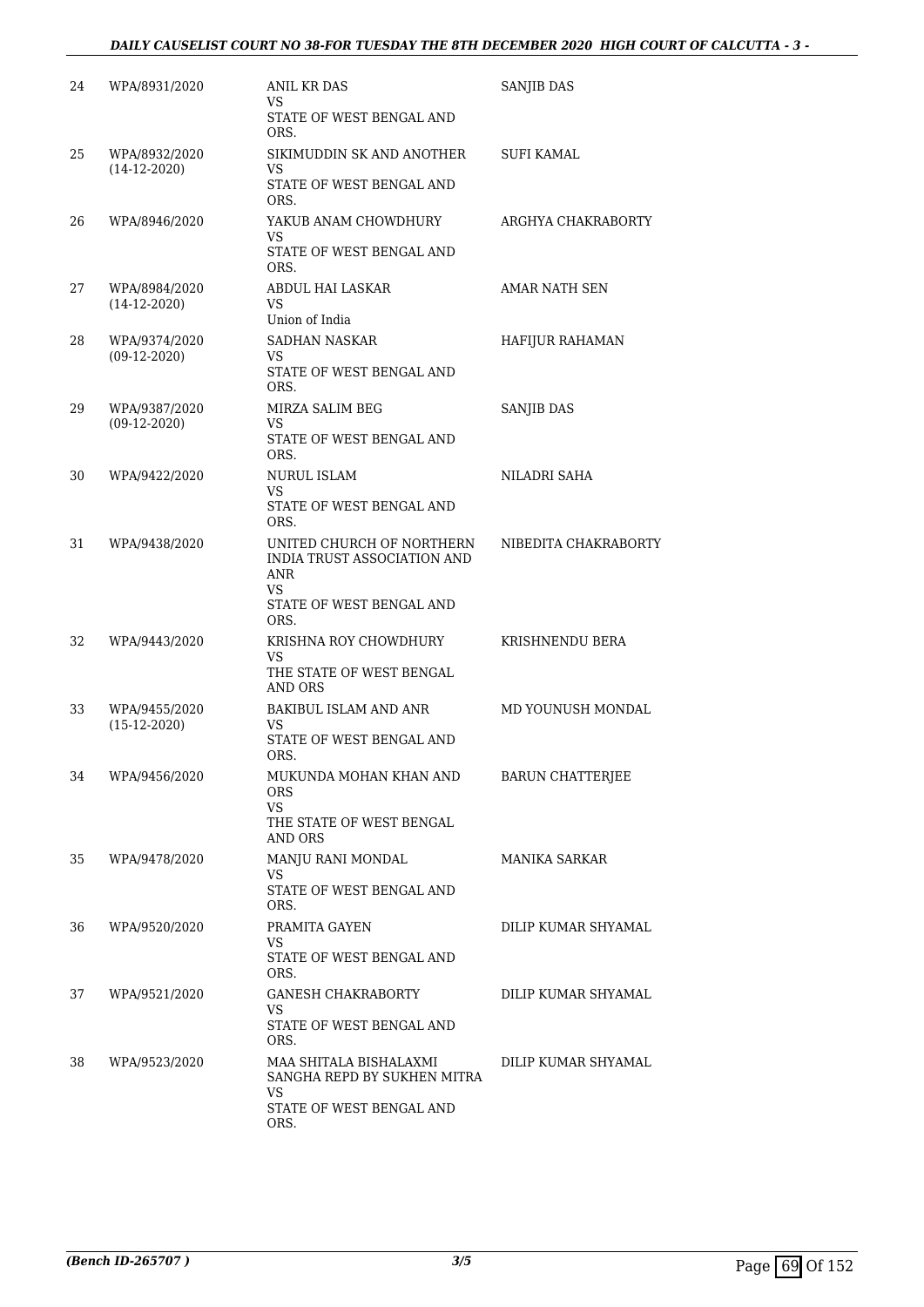### *DAILY CAUSELIST COURT NO 38-FOR TUESDAY THE 8TH DECEMBER 2020 HIGH COURT OF CALCUTTA - 4 -*

| 39 | WPA/9524/2020 | SWAPAN KUMAR PAG<br>VS<br>STATE OF WEST BENGAL AND                                       | DILIP KUMAR SHYAMAL   |
|----|---------------|------------------------------------------------------------------------------------------|-----------------------|
|    |               | ORS.                                                                                     |                       |
| 40 | WPA/9525/2020 | DEBABRATA GURIA<br>VS                                                                    | DILIP KUMAR SHYAMAL   |
|    |               | STATE OF WEST BENGAL AND<br>ORS.                                                         |                       |
| 41 | WPA/9528/2020 | UTTAM ROUTH<br>VS                                                                        | DILIP KUMAR SHYAMAL   |
|    |               | STATE OF WEST BENGAL AND<br>ORS.                                                         |                       |
| 42 | WPA/9529/2020 | NAMKHANA GRAMBARI<br>REPRESENTED BY AJOY KHATUA<br><b>VS</b><br>STATE OF WEST BENGAL AND | DILIP KUMAR SHYAMAL   |
|    |               | ORS.                                                                                     |                       |
| 43 | WPA/9544/2020 | ANCHAR GAYEN<br>VS                                                                       | SUDARSHAN GHOSH       |
|    |               | STATE OF WEST BENGAL AND<br>ORS.                                                         |                       |
| 44 | WPA/9554/2020 | <b>DIPAK BISWAS</b><br>VS                                                                | ANINDA BHATTACHARYA   |
|    |               | STATE OF WEST BENGAL AND<br>ORS.                                                         |                       |
| 45 | WPA/9563/2020 | ABHIMANYU NASKAR<br>VS                                                                   | AMITABHA GHOSH        |
|    |               | STATE OF WEST BENGAL AND<br>ORS.                                                         |                       |
| 46 | WPA/9610/2020 | AMIT KUMAR MONDAL<br>VS                                                                  | JOYOJIT DUTTA         |
|    |               | STATE OF WEST BENGAL AND<br>ORS.                                                         |                       |
| 47 | WPA/9681/2020 | PRABHA SINGH AND OTHERS<br>VS                                                            | <b>SUMAN BANERJEE</b> |
|    |               | STATE OF WEST BENGAL AND<br>ORS.                                                         |                       |
| 48 | WPA/9722/2020 | DINESH KUMAR AGARWALA<br><b>VS</b>                                                       | JAMIRUDDIN KHAN       |
| 49 | WPA/9837/2020 | State of West Bengal<br>KHEYA ABASAN SAMABAY SAMITY                                      | NEIL BASU             |
|    |               | REPRESENTED BY ITS<br><b>SECRETARY</b>                                                   |                       |
|    |               | VS.<br>STATE OF WEST BENGAL AND<br>ORS.                                                  |                       |
| 50 | WPA/9843/2020 | SHYAMA PRASAD DEY PAUL AND<br>ANR                                                        | ARKADIPTA SENGUPTA    |
|    |               | <b>VS</b><br>STATE OF WEST BENGAL AND<br>ORS.                                            |                       |
| 51 | WPA/9880/2020 | RAMA PRASAD SARKAR<br>VS                                                                 |                       |
|    |               | STATE OF WEST BENGAL AND<br>ORS.                                                         |                       |
| 52 | WPA/9938/2020 | RAFIKUL LASKAR<br>VS.                                                                    | MANABENDRA THAKUR     |
|    |               | THE STATE OF WEST BENGAL<br>AND ANR                                                      |                       |
| 53 | WPA/9972/2020 | BIDYUT KUMAR BISWAS<br>VS.                                                               | GIASUDDIN MOLLA       |
|    |               | UNION OF INDIA AND ORS.                                                                  |                       |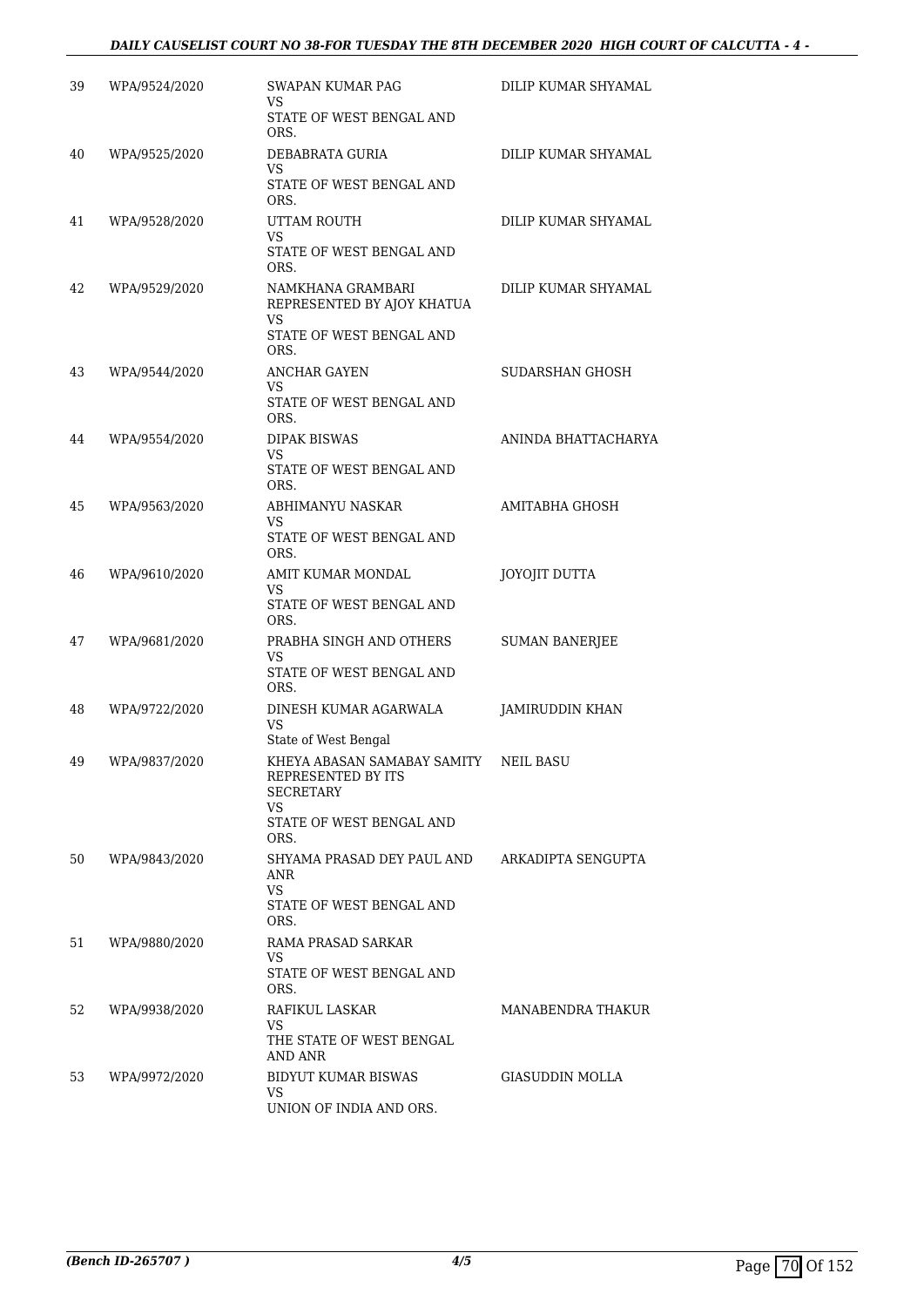### *DAILY CAUSELIST COURT NO 38-FOR TUESDAY THE 8TH DECEMBER 2020 HIGH COURT OF CALCUTTA - 5 -*

| 54 | WPA/9979/2020  | FIROZA BEGUM<br>VS<br>STATE OF WEST BENGAL AND<br>ORS.                                                             | <b>SOMNATH ROY</b><br><b>CHOWDHURY</b> |
|----|----------------|--------------------------------------------------------------------------------------------------------------------|----------------------------------------|
| 55 | WPA/9996/2020  | <b>GANESH ADHIKARY</b><br>VS<br>STATE OF WEST BENGAL AND<br>ORS.                                                   | PARTHA CHAKRABORTY                     |
| 56 | WPA/10141/2020 | AKASHTORI CO-OPERATIVE<br>HOUSING SOCIETY LIMITED AND<br><b>ANOTHER</b><br>VS.<br>STATE OF WEST BENGAL AND<br>ORS. | SANJAY SAHA                            |
| 57 | WPA/10142/2020 | AINUDDIN SEK<br>VS<br>STATE OF WEST BENGAL AND<br>ORS.                                                             | ARITRA SANKAR RAY                      |
| 58 | WPA/10143/2020 | KALPANA PAL<br>VS<br>State of West Bengal                                                                          | ARITRA SHANKAR RAY                     |
| 59 | WPA/10151/2020 | TAIMINA BIBI<br><b>VS</b><br>STATE OF WEST BENGAL AND<br>ORS.                                                      | ARITRA SHANKAR RAY                     |
| 60 | WPA/10167/2020 | ANSAR ALI MONDAL @ANSAR<br>MONDAL AND ANOTHER<br><b>VS</b><br>STATE OF WEST BENGAL AND<br>ORS.                     | <b>ABDUL MURSHID</b>                   |
| 61 | WPA/10168/2020 | <b>MAJET MONDAL</b><br>VS<br>State of West Bengal                                                                  | <b>ABDUL MURSHID</b>                   |
| 62 | WPA/10170/2020 | ABDUL RASHED MONDAL AND<br><b>OTHERS</b><br><b>VS</b><br>STATE OF WEST BENGAL AND<br>ORS.                          | <b>ABDUL MURSHID</b>                   |
| 63 | WPA/10199/2020 | NIRMAL KUMAR CHATTERJEE<br>VS<br>STATE OF WEST BENGAL AND<br>ORS.                                                  | DYUTIMAN BANERJEE                      |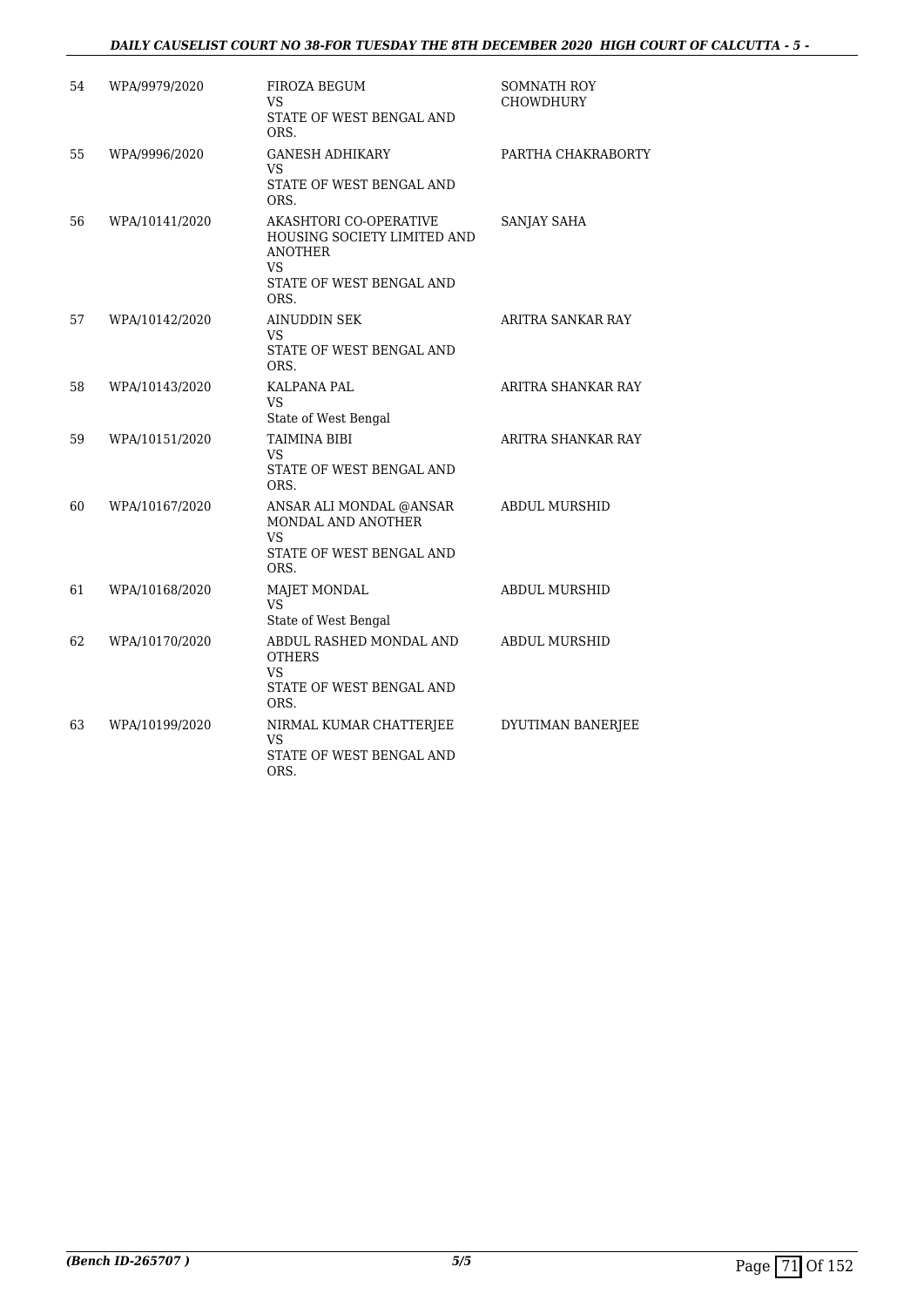

# **Appellate Side**

**DAILY CAUSELIST For Tuesday The 8th December 2020**

**COURT NO. 30 SINGLE BENCH (SB - V) AT 10:45 AM HON'BLE JUSTICE SHIVAKANT PRASAD (VIA VIDEO CONFERENCE)**

**ON AND FROM MONDAY, THE 7TH DECEMBER, 2020 - ADMISSION AND HEARING OF CRIMINAL APPEALS INCLUDING BAIL (PUNISHMENT UPTO 7 YEARS);**

**ADMISSION OF CRIMINAL MOTIONS AND HEARING OF CRIMINAL REVISIONS ARISING OUT OF D.V.ACT;**

#### **HEARING OF CRIMINAL APPEALS;**

**HEARING OF CRIMINAL APPEALS RELATING TO 'CRIMES AGAINST WOMEN';**

**MATTERS RELATING TO CONTEMPT (CIVIL) OF SUB- ORDINATE COURTS TO BE HEARD BY A JUDGE SITTING SINGLY.**

**NOTE: MATTERS WILL BE TAKEN UP THROUGH PHYSICAL HEARING ONLY WHEN BOTH THE PARTIES ARE AGREED.**

|      |                                           | <b>APPLICATION</b>                                                                 |                           |
|------|-------------------------------------------|------------------------------------------------------------------------------------|---------------------------|
| 1    | CRR/194/2019                              | <b>REKHA SHAW</b><br>VS                                                            | <b>SAURISH RAY</b>        |
|      |                                           | <b>SHIV KUMR SHAW &amp; ANR</b>                                                    |                           |
|      | IA NO: CRAN/1/2019(Old No:CRAN/5022/2019) |                                                                                    |                           |
|      |                                           | <b>CANCELLATION OF BAIL</b>                                                        |                           |
| 2    | CRM/1620/2019                             | <b>DULALI DAS</b><br><b>VS</b>                                                     | RANJIT KR. ROY            |
|      |                                           | STATE OF WEST BENGAL & ORS.                                                        |                           |
| 3    | CRM/1966/2020                             | <b>KISHOR JAISWAL</b><br><b>VS</b>                                                 | RANJIT KUMAR ROY          |
|      |                                           | STATE OF WEST BENGAL & ORS                                                         |                           |
|      |                                           | <b>MOTION</b>                                                                      |                           |
| 4    | CRR/2263/2019                             | <b>SUMIT AGRWAL</b><br>VS<br>STATE OF WEST BENGAL & ANR                            | ROHIT JALAN               |
| 5    |                                           | <b>S B KAMESH &amp; ORS</b>                                                        | SIDDHARTHA SARKAR         |
|      | CRR/2305/2019                             | <b>VS</b>                                                                          |                           |
|      |                                           | STATE OF WEST BENGAL & ANR                                                         |                           |
| 6    | CRR/2521/2019                             | SHANKAR PARAMANIK @ SANKAR<br><b>PRAMANIK</b><br><b>VS</b>                         | SOUMAJIT CHATTERJEE       |
|      |                                           | STATE OF WEST BENGAL & ANR                                                         |                           |
|      | IA NO: CRAN/2/2019(Old No:CRAN/4850/2019) |                                                                                    |                           |
| wt:7 | CRR/662/2019                              | SANKAR PARAMANIK @ SHANKAR<br><b>PARAMANIK</b><br>VS<br>STATE OF WEST BENGAL & ANR | <b>SOUMIK PRAMANICK</b>   |
| 8    | CRR/2539/2019                             | SMT APARNA BHAKTA<br>VS<br>ASHIS KUMAR BHAKTA                                      | <b>MOHINI MOHAN BETAL</b> |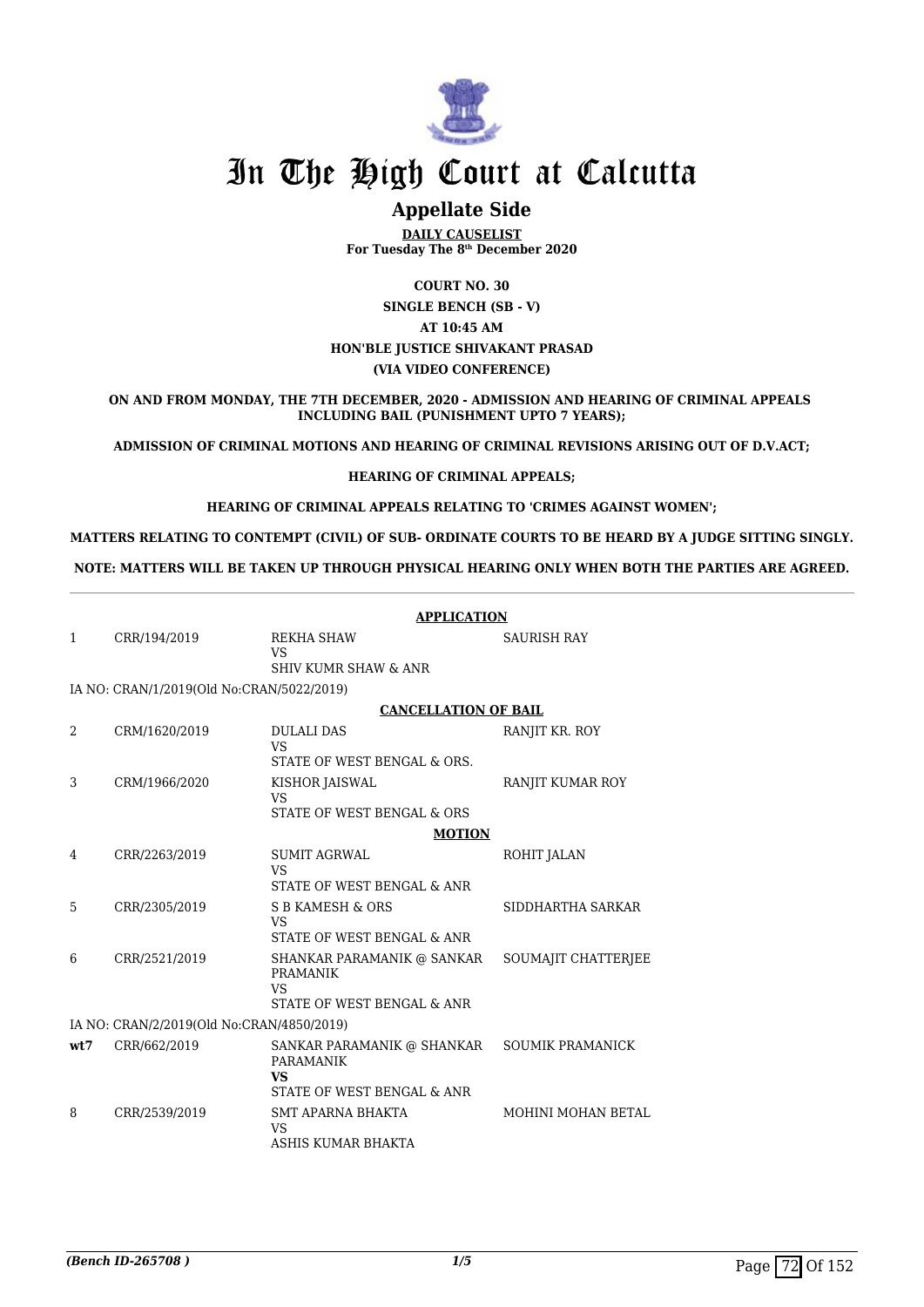| 9    | CRR/2612/2019                             | <b>SOMNATH KUNDU</b><br>VS                                                       | ARPAN MONDAL              |
|------|-------------------------------------------|----------------------------------------------------------------------------------|---------------------------|
|      |                                           | SMT ANJU KUNDU & ANR                                                             |                           |
|      | IA NO: CRAN/1/2019(Old No:CRAN/3652/2019) |                                                                                  |                           |
| 10   | CRR/2904/2019                             | AMIT KUMAR CHATTERJEE<br>VS<br>STATE OF WEST BENGAL & ANR                        | TUTUN DAS                 |
| 11   | CRR/2911/2019                             | CHAITANYA SINGHANIA & ANR.<br>VS<br>KHUSBOO SINGHANIA                            | <b>BINAY KR. JAIN</b>     |
| 12   | CRR/2923/2019                             | SRIKANT RAY                                                                      | SANJIB MITRA              |
|      |                                           | VS<br>STATE OF WEST BENGAL & ANR                                                 |                           |
| 13   | CRR/3096/2019                             | SUSANTA PAL<br>VS<br>STATE OF WEST BENGAL & ANR                                  | SUDAKSHINA DEY            |
|      | IA NO: CRAN/1/2019(Old No:CRAN/4720/2019) |                                                                                  |                           |
| 14   | CRR/3508/2019                             | NEHA SONTHALIA<br>VS                                                             | NIRBIKA RAHA              |
|      |                                           | STATE OF WEST BENGAL & ORS                                                       |                           |
| wt15 | CRR/2856/2019                             | ANUBHAV SONTHALIA & ANR<br>VS<br>NEHA SONTHALIA                                  | JAVED MAJIB               |
| 16   | CRR/3516/2019                             | PINKY PRAMANICK                                                                  | <b>KARABI ROY</b>         |
|      |                                           | VS<br>DWIJENDRA PRAMANICK & ORS.                                                 |                           |
| 17   | CRR/3551/2019                             | <b>GOUTAM SEMBI &amp; ORS</b><br>VS<br>SOMA SEMBI (CHAKRABORTY)                  | <b>SOMEN BANERJEE</b>     |
| 18   | CRR/3641/2019                             | <b>RENU TEWARI</b><br>VS                                                         | DEV KUMAR SHARMA          |
|      |                                           | ANADA KUMAR TIWARI & ORS                                                         |                           |
| 19   | CRR/3753/2019                             | GITA OJHA & ORS<br>VS<br>GITA OJHA NEE TEWARI                                    | <b>MASU ALI SARDAR</b>    |
| 20   | CRR/3767/2019                             | PRAJJAL KUMAR BHATTACHARYA<br>$&$ ANR<br>VS                                      | ANJAN DATTA               |
|      |                                           | STATE OF WEST BENGAL & ANR                                                       |                           |
| 21   | CRR/3773/2019                             | NIRMAL TEKRIWAL & ORS<br>VS<br>ANJU DARJI TEKRIWAL                               | DEEPAK KUMAR<br>PRAHLADKA |
| 22   | CRR/3864/2019                             | DR. SAHIL SANGHI                                                                 | ANITA KUNDU               |
|      |                                           | VS<br>STATE OF WEST BENGAL& ANR                                                  |                           |
| 23   | CRR/21/2020                               | DIPIKA GHOSH<br>VS                                                               | MD. SABIR AHMED           |
| 24   | CRR/46/2020                               | BHIM CHANDRA GHOSH & ORS<br>SWARUP GUHA ROY                                      | ANAMITRA BANERJEE         |
|      |                                           | VS<br>STATE OF WEST BENGAL & ANR                                                 |                           |
| 25   | CRR/112/2020                              | DR. SUPARNA GANGOPADHYAY<br>VS<br>STATE OF WEST BENGAL& ORS                      | SANTANU TALUKDAR          |
|      | wt26 CRR/3730/2019                        | PREETA GANGULY NEE<br>BHATTACHARYYA<br>VS.<br>DR. SUPARNA GANGOPADHYAY &<br>ORS. | SOMSUVRA MUKHERJEE        |
| 27   | CRR/184/2020                              | DEB SANKAR BHATTACHARYA @<br>DEBSANKAR BHATTACHARYA<br>VS                        | ALI AHSAN ALAMGIR         |
|      |                                           | STATE OF WEST BENGAL& ANR                                                        |                           |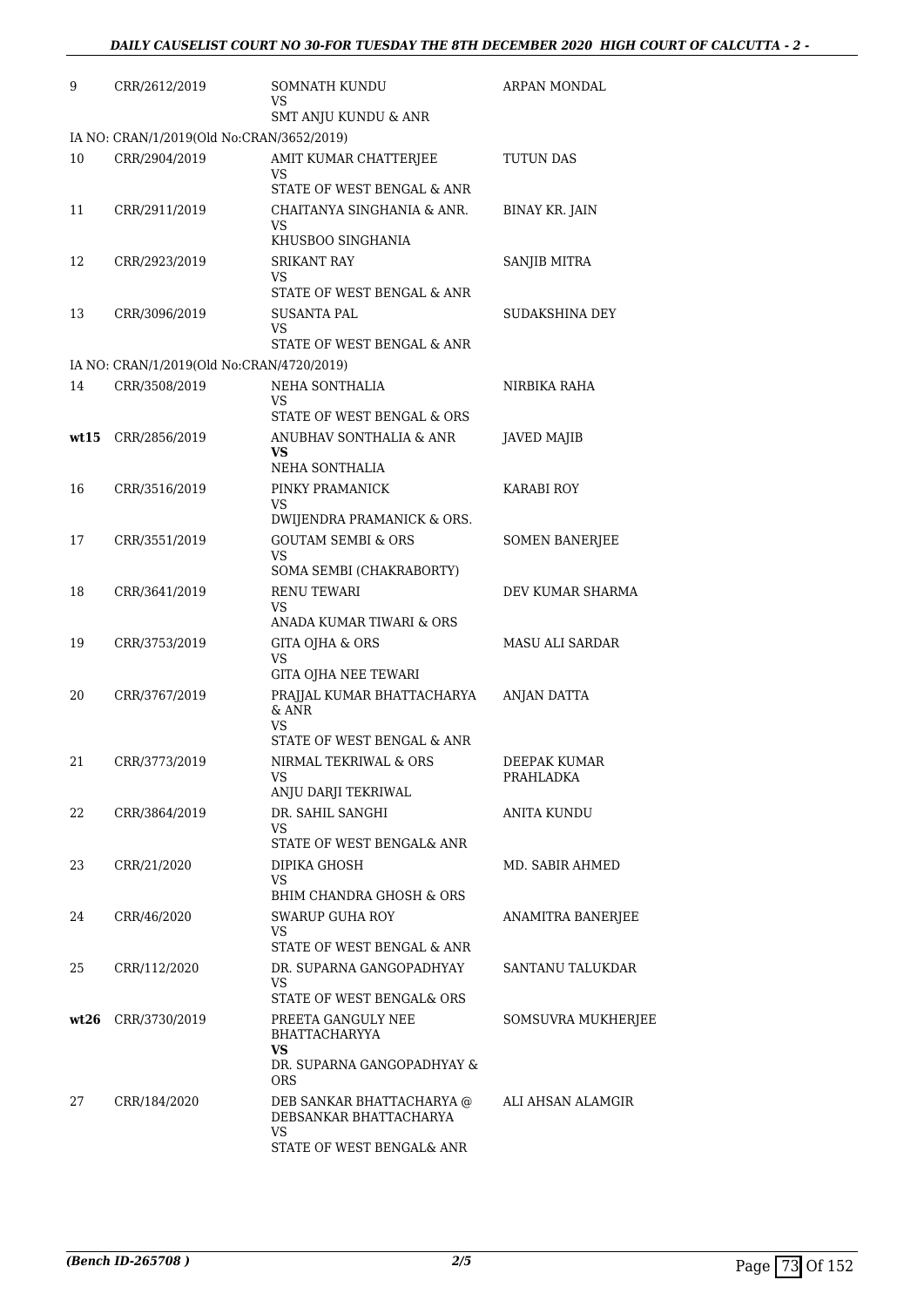| 28 | CRR/227/2020                              | <b>SANDIP BAG</b><br>VS<br>SUSMITA BAG (PANJA)                                                 | SANTANU MAJI                    |
|----|-------------------------------------------|------------------------------------------------------------------------------------------------|---------------------------------|
| 29 | CRR/292/2020                              | PRASENJIT GHOSH & ANR<br>VS<br>STATE OF WEST BENGAL & ANR                                      | AMITABHA GHOSH                  |
| 30 | CRR/423/2020                              | SANJOY KUMAR CHAKRABORTY<br>VS<br>STATE OF WEST BENGAL & ANR                                   | SIDDHARTHA SARKAR               |
| 31 | CRR/470/2020                              | JOYJIT CHOWDHURY<br>VS<br>STATE OF WEST BENGAL & ANR                                           | KRISHNA YADAV                   |
| 32 | CRR/491/2020                              | SANAT ISHWAR PARMAR & ANR<br>VS<br>STATE OF WEST BENGAL & ANR                                  | SAYANTAN SINHA                  |
| 33 | CRR/521/2020                              | VIKASH GUPTA<br>VS<br>RENU GUPTA @ LOHIA                                                       | SHAREQUL HAQUE                  |
| 34 | CRR/558/2020                              | TARUN KUMAR MUKHERJEE<br>VS<br>SHUVECHHA MUKHERJEE                                             | MD ZOHAIB RAUF                  |
| 35 | CRR/600/2020                              | <b>SUPRAVAT ROY</b><br>VS<br>STATE OF WEST BENGAL & ANR                                        | SUBRATA BHATTACHARJYA           |
| 36 | CRR/667/2020                              | PRIYANKA MALIK<br>VS<br>STATE OF WEST BENGAL & ANR                                             | ASHOK KR CHOWDHURY              |
| 37 | CRR/702/2020                              | ESHER ALI MOLLA<br>VS<br>AJIMA MOLLA & ANR                                                     | TUSHER KANTI<br>MUKHERJEE       |
|    | IA NO: CRAN/1/2020(Old No:CRAN/1239/2020) |                                                                                                |                                 |
| 38 | CRR/853/2020                              | <b>SHREYA BERA</b><br>VS<br><b>VEDANT BHAGAT</b>                                               | DWIDHITI BHADURI                |
| 39 | CRR/861/2020                              | <b>SOMA CHOWDHURY</b><br>VS<br>RABI SHANKAR CHOWDHURY<br>&ORS                                  | CHAITALI<br>MUKHOPADHYAY        |
| 40 | CRR/938/2020                              | TAPAS KUMAR PAL<br>VS<br>PARAMITA PAL (BHAJAN)                                                 | KAUSTAV CHATTERJEE              |
| 41 | CRR/978/2020                              | AZFAR HOSSAIN @ MILAN<br>VS<br>REHANA PARVIN & ANR                                             | MD HAFIZ ALI                    |
| 42 | CRR/983/2020                              | ABDUL FARUK@ABUL FARUK<br>VS<br>CHANDRANI FARUK & ANR                                          | <b>SUJOY SARKAR</b>             |
| 43 | CRR/986/2020                              | PAPIYA SAHA @ PAPIA SAHA<br>VS<br>ABHIJIT SAHA & ORS.                                          | SNEHANSU MAJUMDER               |
| 44 | CRR/992/2020                              | LAKSHMI ROY & ANR<br>VS<br>STATE OF WEST BENGAL & ANR                                          | SANANDA<br><b>BHATTACHARYYA</b> |
| 45 | CRR/1016/2020                             | SOURAV MONDAL<br>VS<br>STATE OF WEST BENGAL & ANR                                              | ABHISHEK DE                     |
| 46 | CRR/1715/2020                             | AMITAVA MOULICK<br>VS<br>ANANYA MOULICK(BANERJEE)<br>AND ANR<br>A DAJICCIONI OF ODIAJIAI A DDF | ABHISHEK ROY                    |

#### **ADMISSION OF CRIMINAL APPEAL**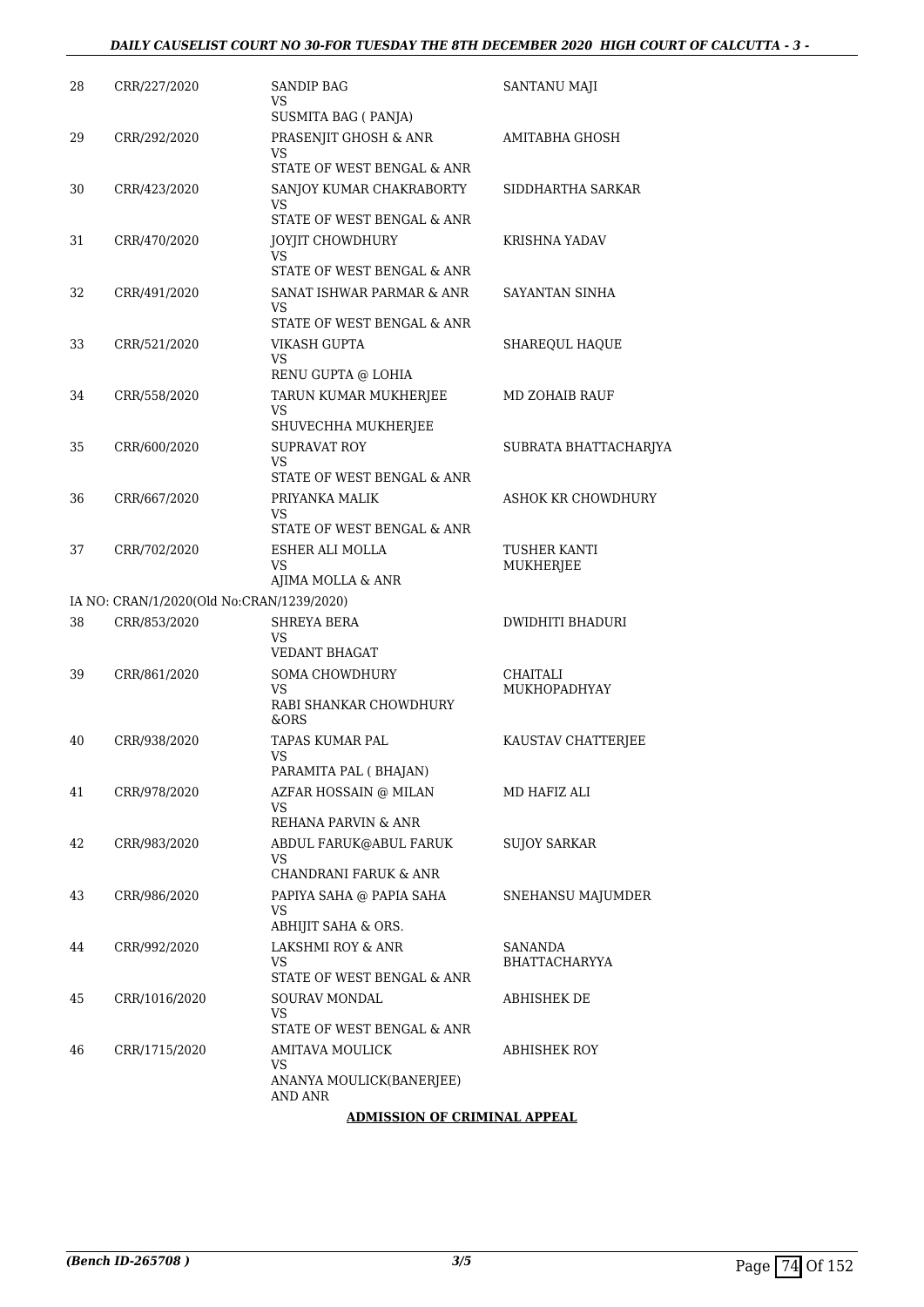| 47 | CRA/265/2019                              | SISIR KUMAR DUTTA<br>VS<br><b>JITEN SIL</b>                                                               | UJJAL RAY                    |
|----|-------------------------------------------|-----------------------------------------------------------------------------------------------------------|------------------------------|
|    | IA NO: CRAN/1/2019(Old No:CRAN/3746/2019) |                                                                                                           |                              |
| 48 | CRA/328/2019                              | <b>GURUPADA GHOSH</b><br>VS<br>STATE OF WEST BENGAL & ORS                                                 | AVANTIKA SANYAL              |
| 49 | CRA/496/2019                              | NUSTARY KHATOON<br>VS<br>STATE OF WEST BENGAL                                                             | ARJIT BHUSAN BAGCHI          |
|    | IA NO: CRAN/1/2019(Old No:CRAN/3715/2019) |                                                                                                           |                              |
| 50 | CRA/564/2019                              | <b>BIMAL SINGH SETHIA</b><br>VS                                                                           | TIRTHANKAR DEY               |
| 51 | CRA/600/2019                              | ASHOK BENGANI<br>GAFUR SK. @ GOFUR SK.<br>VS                                                              | PROSENJIT MUKHERJEE          |
|    |                                           | STATE OF WEST BENGAL & ANR.                                                                               |                              |
|    | IA NO: CRAN/1/2019(Old No:CRAN/4043/2019) |                                                                                                           |                              |
| 52 | CRA/642/2019                              | ROKEYA BIBI(KHAN)<br>VS<br>SK. NASIR ALI & ANR                                                            | AMRITA CHEL                  |
| 53 | CRA/679/2019                              | ALLOIS LAKRA @ ALOIS LASKAR<br>VS<br>STATE OF WEST BENGAL                                                 | JYOTIRMOY ADHIKARI           |
| 54 | CRA/700/2019                              | SABITA SHAW<br>VS                                                                                         | DEBASIS SUR                  |
|    |                                           | STATE OF WEST BENGAL & ANR                                                                                |                              |
|    | IA NO: CRAN/1/2019(Old No:CRAN/4692/2019) |                                                                                                           |                              |
| 55 | CRA/733/2019                              | <b>BHOLANATH</b><br>MONDAL@BHOLA&ANR<br>VS<br>STATE OF WEST BENGAL                                        | ARNAB CHATTERJEE             |
|    | IA NO: CRAN/1/2019(Old No:CRAN/4892/2019) |                                                                                                           |                              |
| 56 | CRA/750/2019                              | <b>SAMBHU DAS</b><br>VS                                                                                   | SUMAN DE                     |
|    |                                           | STATE OF WEST BENGAL & ANR                                                                                |                              |
|    | IA NO: CRAN/1/2019(Old No:CRAN/5032/2019) |                                                                                                           |                              |
| 57 | CRA/756/2019                              | MANIK KUMAR DAS<br>VS<br>STATE OF WEST BENGAL $\&$<br>SHIBANI BHUIAN                                      | ARGHYA KAMAL DAS             |
|    | IA NO: CRAN/1/2019(Old No:CRAN/5052/2019) |                                                                                                           |                              |
| 58 | CRA/21/2020                               | JAHANGIR HOSSAIN@JAHANGIR<br>SEIKH<br>VS<br>STATE OF WEST BENGAL                                          | S S SAHA                     |
|    | IA NO: CRAN/1/2020(Old No:CRAN/156/2020)  |                                                                                                           |                              |
| 59 | CRA/22/2020                               | JAYABRATA GANGULY<br>VS                                                                                   | KAZI M RAHMAN                |
| 60 | CRA/23/2020                               | STATE OF WEST BENGAL<br>SK. MAZED @ MAZLUSK. MUJID<br>@MUJIBAR RAHAMAN<br>VS<br>STATE OF WEST BENGAL& ORS | MAZAHAR HOSSAIN<br>CHOWDHURY |
|    |                                           |                                                                                                           |                              |
| 61 | CRA/74/2020                               | RATAN KR. ROY @ RATAN ROY<br>VS<br>STATE OF WEST BENGAL                                                   | PRIYANKAR GANGULY            |
|    |                                           | <b>CONTESTED APPLICATION</b>                                                                              |                              |
| 62 | CRR/1982/2014                             | SUDIPTA CHANDRA SEN<br>VS                                                                                 | <b>SOUBHIK MITTER</b>        |
|    | IA NO: CRAN/1/2014(Old No:CRAN/3534/2014) | SOMA MUKHERJEE                                                                                            |                              |
|    |                                           |                                                                                                           |                              |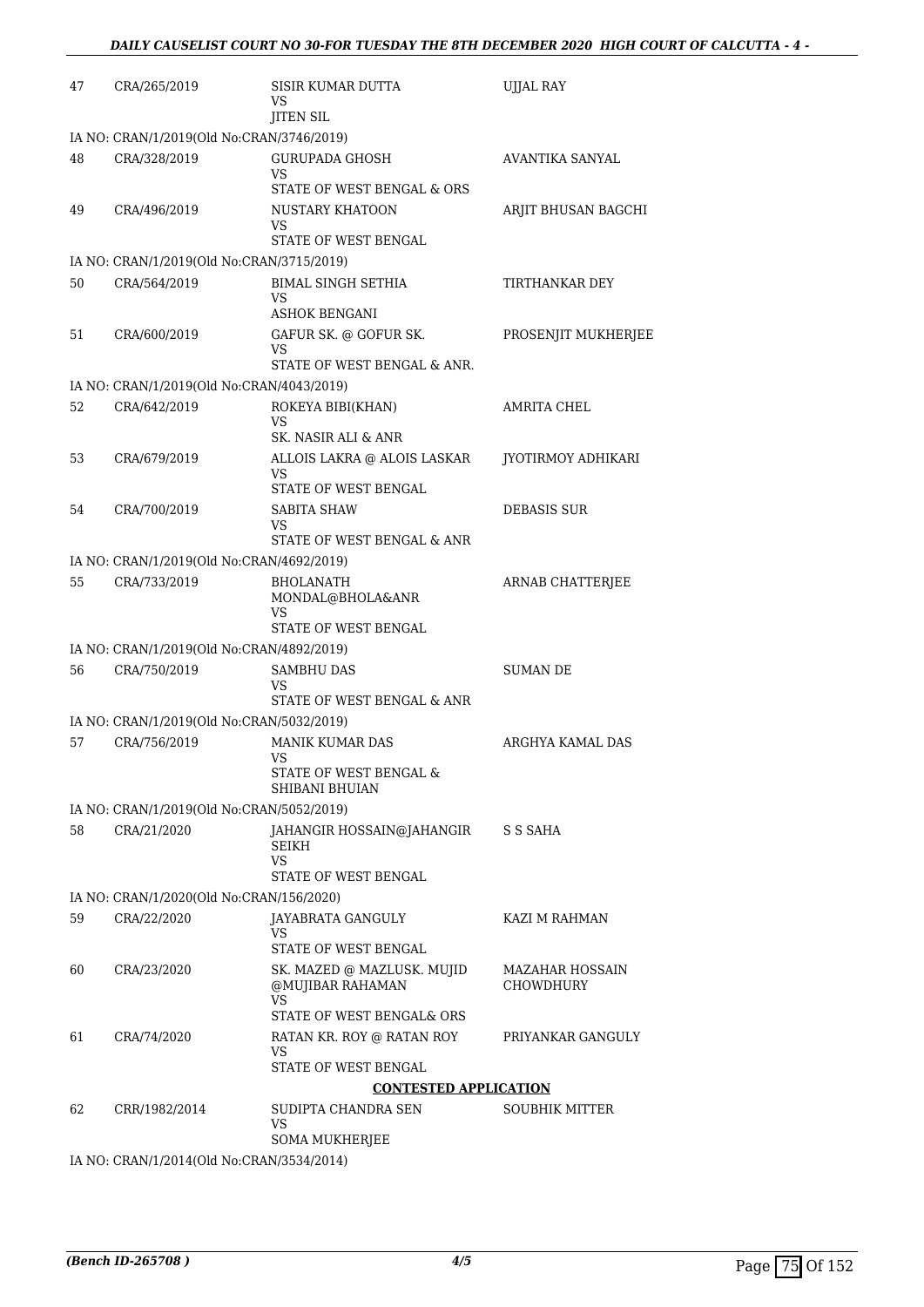## *DAILY CAUSELIST COURT NO 30-FOR TUESDAY THE 8TH DECEMBER 2020 HIGH COURT OF CALCUTTA - 5 -*

|    | wt63 CRR/1478/2016                        | <b>SOMA MUKHERJEE</b><br><b>VS</b>                                           | <b>DEBASIS BANERJEE</b>  |
|----|-------------------------------------------|------------------------------------------------------------------------------|--------------------------|
|    |                                           | SUDIPTA CHANDRA SEN                                                          |                          |
|    | wt64 CRR/3619/2014                        | <b>SOMA MUKHERJEE</b><br>VS                                                  | D. BANERJEE              |
|    |                                           | SUDIPTA CHANDRA SEN                                                          |                          |
|    | IA NO: CRAN/1/2014(Old No:CRAN/4301/2014) |                                                                              |                          |
| 65 | CRR/2929/2015                             | <b>MANIK BELEL</b><br>VS                                                     | <b>UJJAL RAY</b>         |
|    |                                           | STATE OF WEST BENGAL & ANR.                                                  |                          |
| 66 | CRR/3682/2015                             | <b>SWAPAN KR GHOSH</b><br>VS                                                 | P ROY                    |
|    |                                           | ANIL KR PATTANAYAK & ANR                                                     |                          |
| 67 | CRR/4259/2015                             | <b>SUBRATA DAS</b><br>VS                                                     | <b>UJJAL RAY</b>         |
|    |                                           | ANIL KUMAR PATTANAYAK & ORS.                                                 |                          |
| 68 | CRR/2084/2017                             | PINKI GUPTA @ RASHMI GUPTA<br>VS                                             | <b>ANIRBAN KALA</b>      |
|    |                                           | STATE OF WEST BENGAL & ANR                                                   |                          |
|    | IA NO: CRAN/5/2020(Old No:CRAN/516/2020)  |                                                                              |                          |
| 69 | CRR/2280/2018                             | <b>SAMIM RAHAMAN</b><br>VS                                                   | R GHATAK                 |
|    |                                           | NASIMA KHATUN & ANR                                                          |                          |
| 70 | CRR/3045/2018                             | <b>MD FAIYAZ</b><br>VS                                                       | <b>F RAHMAN</b>          |
|    |                                           | KASIDA BEGUM & ANR                                                           |                          |
| 71 | CRR/245/2019                              | <b>SYED RUHUL AMIN</b><br>VS                                                 | <b>SYED NURUL AREFIN</b> |
|    |                                           | STATE OF WEST BENGAL                                                         |                          |
|    |                                           | IA NO: CRAN/2/2019(Old No:CRAN/2193/2019), CRAN/3/2020(Old No:CRAN/902/2020) |                          |
| 72 | CRR/679/2019                              | SMT PAYEL CHAKRABORTY<br><b>VS</b>                                           | <b>NAZIR AHMED</b>       |
|    |                                           | STATE OF WEST BENGAL & ANR                                                   |                          |
| 73 | CRR/1450/2019                             | <b>BISHNU SAHA</b><br>VS                                                     | PRANTICK GHOSH           |
|    |                                           | STATE OF WEST BENGAL & ANR                                                   |                          |
|    |                                           |                                                                              |                          |

IA NO: CRAN/1/2019(Old No:CRAN/3552/2019)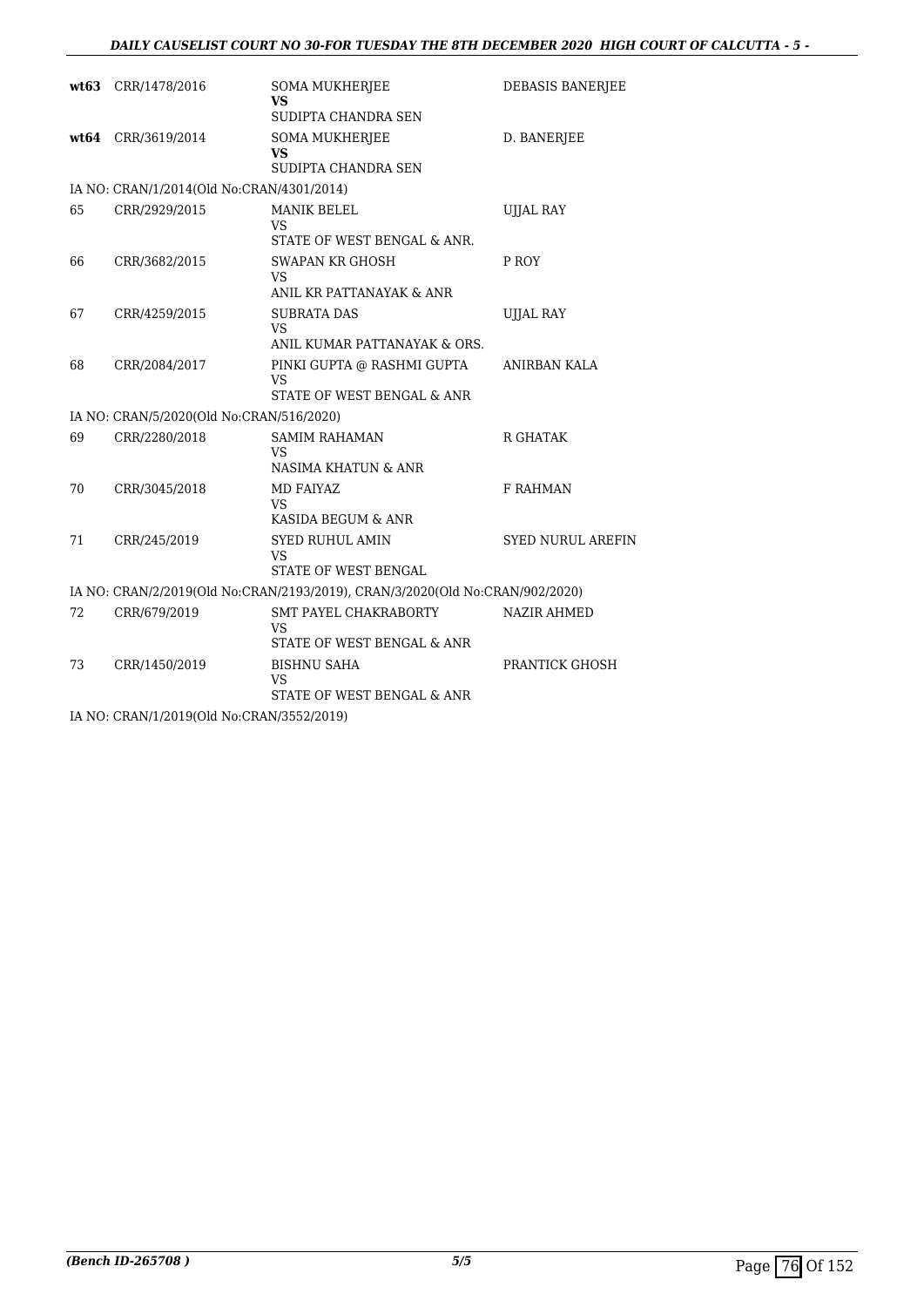

## **Appellate Side**

**DAILY CAUSELIST For Tuesday The 8th December 2020**

**COURT NO. 13 SINGLE BENCH (SB - VI) AT 10:45 AM HON'BLE JUSTICE RAJASEKHAR MANTHA (VIA VIDEO CONFERENCE)**

**ON AND FROM MONDAY, THE 7TH DECEMBER, 2020 - MATTERS (INCLUDING MOTIONS) UNDER ARTICLE 226 OF THE CONSTITUTION RELATING TO MADRASAH EDUCATION UNDER GROUP II AND APPLICATIONS CONNECTED THERETO ;**

**MATTERS (INCLUDING MOTIONS) UNDER ARTICLE 226 OF THE CONSTITUTION RELATING TO APPOINTMENT AND SERVICE CONDITION OF PARA TEACHER UNDER GROUP-II AND APPLICATIONS CONNECTED THERETO;**

**MATTERS (INCLUDING MOTIONS) UNDER ARTICLE 226 OF THE CONSTITUTION OF INDIA RELATING TO CO-OPERATIVE SOCIETIES UNDER GROUP-V INCLUDING SERVICE MATTERS AND APPLICATIONS CONNECTED THERETO;**

**APPEALS RELATING TO ALL CLAIM CASES INCLUDING APPLICATIONS CONNECTED THERETO (EXCLUDING ADMISSION OF APPEALS UNDER SECTION 30 OF THE EMPLOYEES' COMPENSATION ACT, 1923);**

> **NOTE : 1. MENTIONING WILL BE PERMITTED ONLY ON THE VIRTUAL MODE. 2. NO MENTIONING FOR HEARING SHALL BE ENTERTAINED UNTIL FURTHER ORDERS. 3. ALL THE LISTED MATTERS WILL BE TAKEN UP SERIALLY. 4. MATTERS SHALL BE DISMISSED FOR DEFAULT IF THE PETITIONER NOT BE REPRESENTED AT THE TIME OF CALL. 5. MONDAY, WEDNESDAY & FRIDAY GR-II MOTION (MADRASAH, PARA- TEACHER) WILL BE TAKEN UP FIRST. THEREAFTER, GR-V (CO-OP. SOC.) WILL BE TAKEN UP UPTO 3 P.M. 6. TUESDAY & THURSDAY GR-V (CO-OP. SOC.) WILL BE TAKEN UP FIRST . THEREAFTER , GR-II (MADRASAH, PARA- TEACHER) WILL BE TAKEN UP UPTO 3 P.M. 7. EVERY FRIDAY, AFTER COMPLETION THE O.S. MATTERS, AGAIN, A.S. MATTERS SHALL BE TAKEN UP SERIALLY, IF TIME PERMITS. 8. MOTOR ACCIDENT CLAIM CASES (APPLICATION) SHALL ORDINARILY BE TAKEN UP FROM 3 P.M. HOWEVER, IF MOTION LIST IS EXHAUSTED MACC. MATTERS SHALL BE TAKEN UP IMMEDIATELY THEREAFTER.**

#### **PERSONAL APPEARANCE**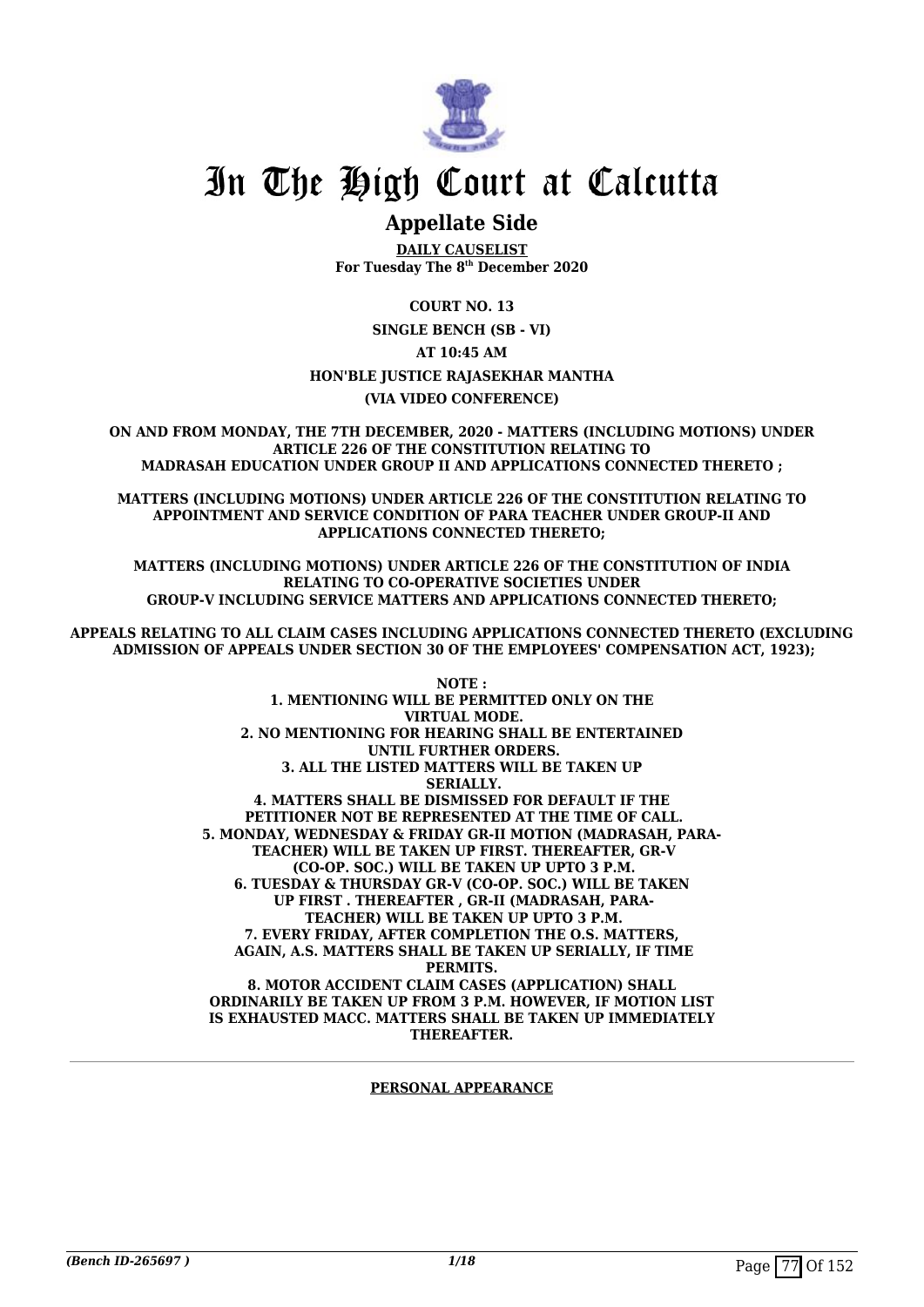| $\mathbf{1}$ | WPA/14523/2018                          | JHUMAR MULL CHHAJER &<br><b>ORS</b><br><b>VS</b><br>STATE OF WEST BENGAL &<br><b>ORS</b>    | RUPENDRA NATH<br><b>CHOUDHURI</b> |
|--------------|-----------------------------------------|---------------------------------------------------------------------------------------------|-----------------------------------|
|              | IA NO: CAN/1/2018(Old No:CAN/8949/2018) |                                                                                             |                                   |
| wt2          | CPAN/1060/2019                          | JHUMAR MULL CHHAJER &<br><b>ANR</b><br><b>VS</b><br>DIPAWAN GHOSH & ORS                     | ALI HOSSAIN ALAMGIR               |
| 3            | WPCRC/46/2020                           | PROFESSOR JITENDRANATH<br><b>ROY</b><br><b>VS</b><br>PROFESSOR SADHAN<br><b>CHAKRABORTY</b> |                                   |
| wt4          | WPA/5467/2020                           | PROFESSOR JITENDRA NATH<br><b>ROY</b><br><b>VS</b><br>STATE OF WEST BENGAL &<br>ORS         | CHIRANJIB SINHA                   |
|              |                                         | IA NO: CAN/1/2020(Old No:CAN/3167/2020), CAN/2/2020(Old No:CAN/3168/2020)                   |                                   |
|              |                                         | <b>FOR ORDERS</b>                                                                           |                                   |
| 5            | WPA/14592/2014                          | <b>SMT SAROJ AGARWAL</b><br><b>VS</b><br>UNION OF INDIA & ORS                               | A SEN                             |
|              |                                         | <b>CONTEMPT APPLICATION</b>                                                                 |                                   |
| 6            | CPAN/1433/2019                          | RITA GHOSH                                                                                  | ARUN KUMAR GHOSH                  |
|              |                                         | VS<br><b>SUNIL GHOSH &amp; ANR</b>                                                          |                                   |
| wt7          | WPA/17482/2018                          | RITA GHOSH<br>VS.<br>STATE OF WEST BENGAL&<br><b>ORS</b>                                    | A. NASKAR                         |
|              |                                         | <b>GR-II (MOTION)</b>                                                                       |                                   |
| 8            | WPA/2647/2020                           | MOSTAB ALI MOLLA & ORS<br><b>VS</b>                                                         | SAMIM UL BARI                     |
|              |                                         | STATE OF WEST BENGAL &<br><b>ORS</b>                                                        |                                   |
| 9            | WPA/3962/2020                           | <b>SK.SHARIF</b><br>VS.                                                                     | SARIFUL ISLAM<br>MALLICK          |
|              |                                         | STATE OF WEST BENGAL &<br><b>ORS</b>                                                        |                                   |
| 10           | WPA/4298/2020                           | KASHEM ALI KHAN<br>VS.<br>STATE OF WEST BENGAL &<br>ORS                                     | <b>ASIT KR DE</b>                 |
| 11           | WPA/4303/2020                           | SK. JAMAL UDDIN AHMED<br>VS.<br>STATE OF WEST BENGAL &<br><b>ORS</b>                        | <b>ASIT KR DE</b>                 |
| 12           | WPA/4613/2020                           | AKHI BEGAM<br><b>VS</b><br>STATE OF WEST BENGAL &<br><b>ORS</b>                             | ANIRBAN SARKAR                    |
| 13           | WPA/4615/2020                           | LAILA ARJUMAN BANU & ORS<br><b>VS</b><br>STATE OF WEST BENGAL &<br>ORS                      | ANIRBAN SARKAR                    |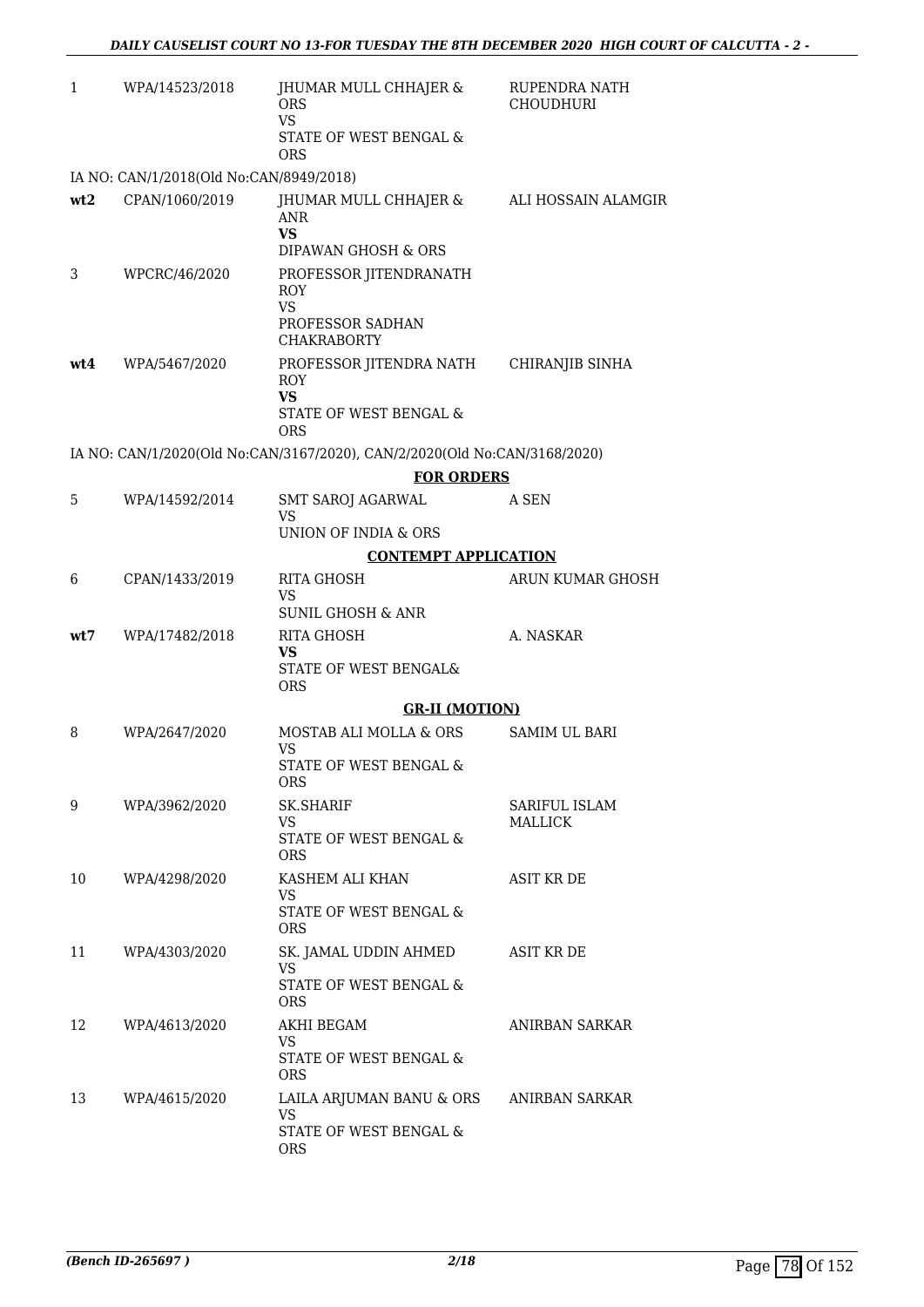## *DAILY CAUSELIST COURT NO 13-FOR TUESDAY THE 8TH DECEMBER 2020 HIGH COURT OF CALCUTTA - 3 -*

| 14 | WPA/4616/2020 | MD. AKMAL HOSSAIN<br>VS<br>STATE OF WEST BENGAL & | ANIRBAN SARKAR            |
|----|---------------|---------------------------------------------------|---------------------------|
|    |               | <b>ORS</b>                                        |                           |
| 15 | WPA/4749/2020 | <b>SAHARUL ISLAM</b><br><b>VS</b>                 | <b>MOLLY SAHA</b>         |
|    |               | STATE OF WEST BENGAL &<br><b>ORS</b>              |                           |
| 16 | WPA/4774/2020 | MOSAMMAT AMINA BIBI<br><b>VS</b>                  | SK. HOSSAIN ALI           |
|    |               | STATE OF WEST BENGAL &<br><b>ORS</b>              |                           |
| 17 | WPA/4775/2020 | KHODABAKS MOLLA<br>VS                             | SK. HOSSAIN ALI           |
|    |               | STATE OF WEST BENGAL &<br><b>ORS</b>              |                           |
| 18 | WPA/4776/2020 | MD. MOBARAK ALI SK.<br><b>VS</b>                  | SK. HOSSAIN ALI           |
|    |               | STATE OF WEST BENGAL &<br><b>ORS</b>              |                           |
| 19 | WPA/4818/2020 | SK. ASIRUDDIN<br><b>VS</b>                        | <b>BIKRAMJIT BISWAS</b>   |
|    |               | STATE OF WEST BENGAL &<br><b>ORS</b>              |                           |
| 20 | WPA/5093/2020 | <b>SULTAN MAHMUD</b><br><b>VS</b>                 | <b>RASOMAY MANDAL</b>     |
|    |               | STATE OF WEST BENGAL &<br><b>ORS</b>              |                           |
| 21 | WPA/5107/2020 | <b>SWAGUPTA KHATUN &amp; ORS</b><br><b>VS</b>     | <b>ANINDYA BOSE</b>       |
|    |               | STATE OF WEST BENGAL &<br><b>ORS</b>              |                           |
| 22 | WPA/8170/2020 | MD ABDUL HAI<br><b>VS</b>                         | <b>TARASANKAR SAMANTA</b> |
|    |               | STATE OF WEST BENGAL AND<br>ORS.                  |                           |
| 23 | WPA/8172/2020 | MD SHAMSHAD AHMED<br>VS                           | TARASANKAR SAMANTA        |
|    |               | STATE OF WEST BENGAL AND<br>ORS.                  |                           |
| 24 | WPA/8307/2020 | <b>BISWAJIT DAS</b><br>VS.                        | SANTANU MAJI              |
|    |               | STATE OF WEST BENGAL AND<br>ORS.                  |                           |
| 25 | WPA/8344/2020 | MD MOJIBUR RAHAMAN<br>VS                          | MD ASHANUZZAMAN           |
|    |               | STATE OF WEST BENGAL AND<br>ORS.                  |                           |
| 26 | WPA/8582/2020 | <b>SABINA YEASMIN</b><br>VS.                      | TANUJA BASAK              |
|    |               | STATE OF WEST BENGAL AND<br>ORS.                  |                           |
| 27 | WPA/8733/2020 | MD WARIS HUSSAIN AND<br><b>ANOTHER</b>            | <b>SAMIRUL SARKAR</b>     |
|    |               | <b>VS</b><br>STATE OF WEST BENGAL AND<br>ORS.     |                           |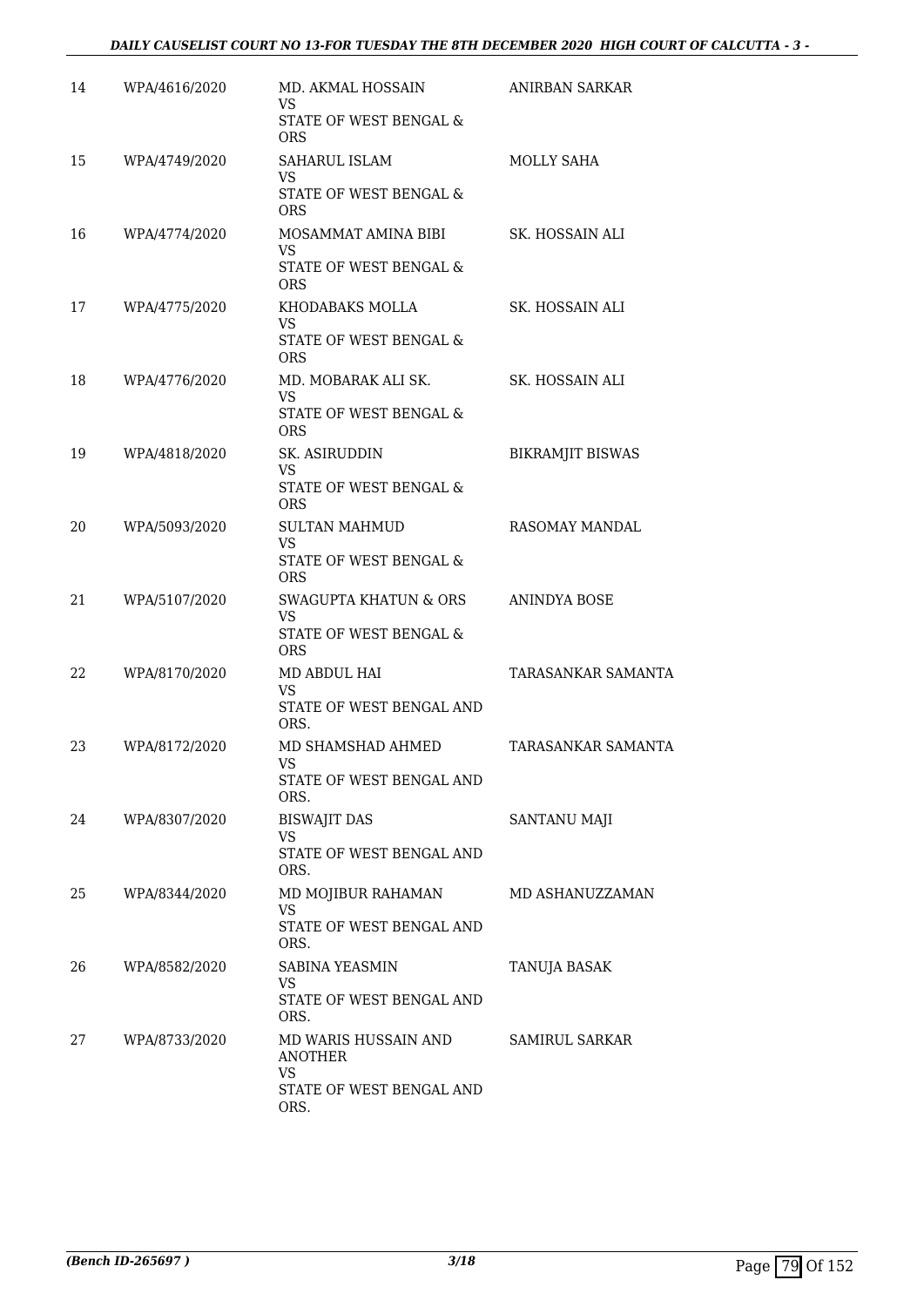### *DAILY CAUSELIST COURT NO 13-FOR TUESDAY THE 8TH DECEMBER 2020 HIGH COURT OF CALCUTTA - 4 -*

| 28 | WPA/8759/2020 | MABUD SAIKH AND ANR<br>VS                                                        | KALPITA PAUL                          |
|----|---------------|----------------------------------------------------------------------------------|---------------------------------------|
|    |               | STATE OF WEST BENGAL AND<br>ORS.                                                 |                                       |
| 29 | WPA/8771/2020 | <b>NASIM AKHTER</b><br><b>VS</b><br>STATE OF WEST BENGAL AND<br>ORS.             | <b>SALONI</b><br><b>BHATTACHARYA</b>  |
| 30 | WPA/8790/2020 | SK. MOSHARRAF ALI<br><b>VS</b><br>THE STATE OF WEST BENGAL<br><b>AND ORS</b>     | <b>SALONI</b><br><b>BHATTACHARJEE</b> |
| 31 | WPA/8797/2020 | RESHMI KHATUN<br>VS<br>THE STATE OF WEST BENGAL<br><b>AND ORS</b>                | <b>SALONI</b><br><b>BHATTACHARJEE</b> |
| 32 | WPA/8802/2020 | <b>MASUDA YEASMIN</b><br><b>VS</b><br>THE STATE OF WEST BENGAL<br><b>AND ORS</b> | <b>SALONI</b><br><b>BHATTACHARJEE</b> |
| 33 | WPA/8804/2020 | NITAI KUMAR MONDAL<br><b>VS</b><br>STATE OF WEST BENGAL AND<br>ORS.              | <b>JAYANTA MITRA</b>                  |
| 34 | WPA/8805/2020 | MAHJUBA TABASSUM<br><b>VS</b><br>THE STATE OF WEST BENGAL<br><b>AND ORS</b>      | <b>SALONI</b><br><b>BHATTACHARJEE</b> |
| 35 | WPA/8808/2020 | HANJELA SEIKH<br><b>VS</b><br>THE STATE OF WEST BENGAL<br><b>AND ORS</b>         | <b>SALONI</b><br><b>BHATTACHARJEE</b> |
| 36 | WPA/8846/2020 | <b>SAWKAT ALI</b><br>VS<br>STATE OF WEST BENGAL AND<br>ORS.                      | KHAIRUL ALAM                          |
| 37 | WPA/8849/2020 | JULFUKAR ALI<br>VS<br>THE STATE OF WEST BENGAL<br><b>AND ORS</b>                 | <b>KHAIRUL ALAM</b>                   |
| 38 | WPA/8851/2020 | MD. MASUD RANA<br><b>VS</b><br>THE STATE OF WEST BENGAL<br><b>AND ORS</b>        | SALONI<br><b>BHATTACHARJEE</b>        |
| 39 | WPA/8854/2020 | SK. MD. SADRUDDIN<br><b>VS</b><br>THE STATE OF WEST BENGAL<br><b>AND ORS</b>     | <b>SYED NURUL AREFIN</b>              |
| 40 | WPA/8857/2020 | CHAND SULTANA KHATUN<br><b>VS</b><br>THE STATE OF WEST BENGAL<br><b>AND ORS</b>  | <b>SALONI</b><br><b>BHATTACHARJEE</b> |
| 41 | WPA/8863/2020 | MD. IKBAL HASAN<br>VS.<br>STATE OF WEST BENGAL AND<br>ORS.                       | <b>SALONI</b><br><b>BHATTACHARJEE</b> |
| 42 | WPA/8874/2020 | <b>SAKILA KHATUN</b><br><b>VS</b><br>STATE OF WEST BENGAL AND<br>ORS.            | <b>SALONI</b><br><b>BHATTACHARJEE</b> |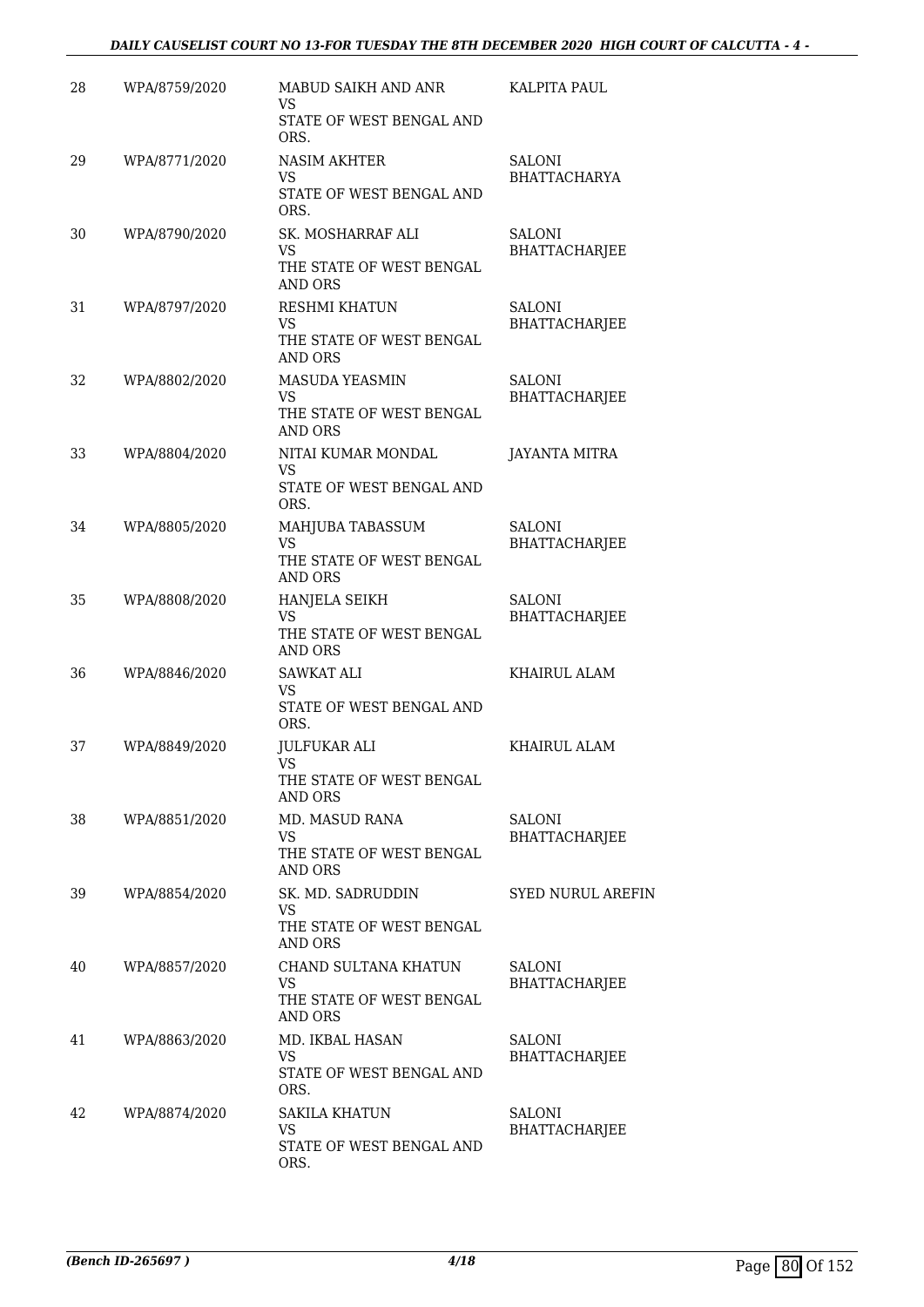| 43 | WPA/8962/2020 | MANAGING COMMITTEE OF<br>ATKINA HIGH MADARASA<br>VS         | TANUJA BASAK                          |
|----|---------------|-------------------------------------------------------------|---------------------------------------|
|    |               | STATE OF WEST BENGAL AND<br>ORS.                            |                                       |
| 44 | WPA/9018/2020 | MD. HAFIZUR RAHAMAN<br>MOLLAH<br><b>VS</b>                  | S.M. ISMAIL                           |
|    |               | STATE OF WEST BENGAL AND<br>ORS.                            |                                       |
| 45 | WPA/9034/2020 | <b>AINUL HAQUE</b><br><b>VS</b><br>STATE OF WEST BENGAL AND | TARASANKAR SAMANTA                    |
|    |               | ORS.                                                        |                                       |
| 46 | WPA/9044/2020 | KHETABUL ARAFINE MONDAL<br>VS<br>State of West Bengal       | SALONI<br><b>BHATTACHARYEE</b>        |
| 47 | WPA/9046/2020 | <b>MASKURA KHATUN</b>                                       | <b>SALONI</b>                         |
|    |               | <b>VS</b><br>State of West Bengal                           | <b>BHATTACHARJEE</b>                  |
| 48 | WPA/9048/2020 | <b>BAHALUL HAQUE</b>                                        | <b>SALONI</b>                         |
|    |               | <b>VS</b><br>State of West Bengal                           | <b>BHATTACHARYA</b>                   |
| 49 | WPA/9051/2020 | <b>RUHUL AMIN</b>                                           | <b>SALONI</b>                         |
|    |               | <b>VS</b><br>State of West Bengal                           | BHATTACHARJEE                         |
| 50 | WPA/9108/2020 | MIJANUR RAHAMAN ANSARI<br><b>VS</b>                         | <b>SALONI</b><br><b>BHATTACHARJEE</b> |
|    |               | THE STATE OF WEST BENGAL<br><b>AND ORS</b>                  |                                       |
| 51 | WPA/9114/2020 | MD. FARUQUE HUSSAIN<br><b>MOLLA</b>                         | <b>SALONI</b><br>BHATTACHARJEE        |
|    |               | <b>VS</b><br>THE STATE OF WEST BENGAL<br><b>AND ORS</b>     |                                       |
| 52 | WPA/9120/2020 | <b>ANICHUL HOQUE</b>                                        | <b>SALONI</b>                         |
|    |               | <b>VS</b><br>THE STATE OF WEST BENGAL<br><b>AND ORS</b>     | <b>BHATTACHARJEE</b>                  |
| 53 | WPA/9157/2020 | MIR MAHEBAR ALI                                             | TANUJA BASAK                          |
|    |               | VS<br>State of West Bengal                                  |                                       |
| 54 | WPA/9163/2020 | <b>SURAJIT MANNA</b>                                        | SALONI                                |
|    |               | <b>VS</b><br>THE STATE OF WEST BENGAL<br><b>AND ORS</b>     | <b>BHATTACHARJEE</b>                  |
| 55 | WPA/9168/2020 | MRINMAYEE BHATTACHARYYA                                     | <b>SALONI</b>                         |
|    |               | <b>VS</b><br>THE STATE OF WEST BENGAL<br><b>AND ORS</b>     | <b>BHATTACHARYEE</b>                  |
| 56 | WPA/9454/2020 | MD. MARUF HOSSAIN,                                          | SALONI                                |
|    |               | <b>VS</b><br>STATE OF WEST BENGAL AND<br>ORS.               | <b>BHATTACHARYA</b>                   |
| 57 | WPA/9464/2020 | MD. MANIRUL ISLAM                                           | SALONI                                |
|    |               | <b>VS</b>                                                   | <b>BHATTACHARYA</b>                   |
|    |               | STATE OF WEST BENGAL AND<br>ORS.                            |                                       |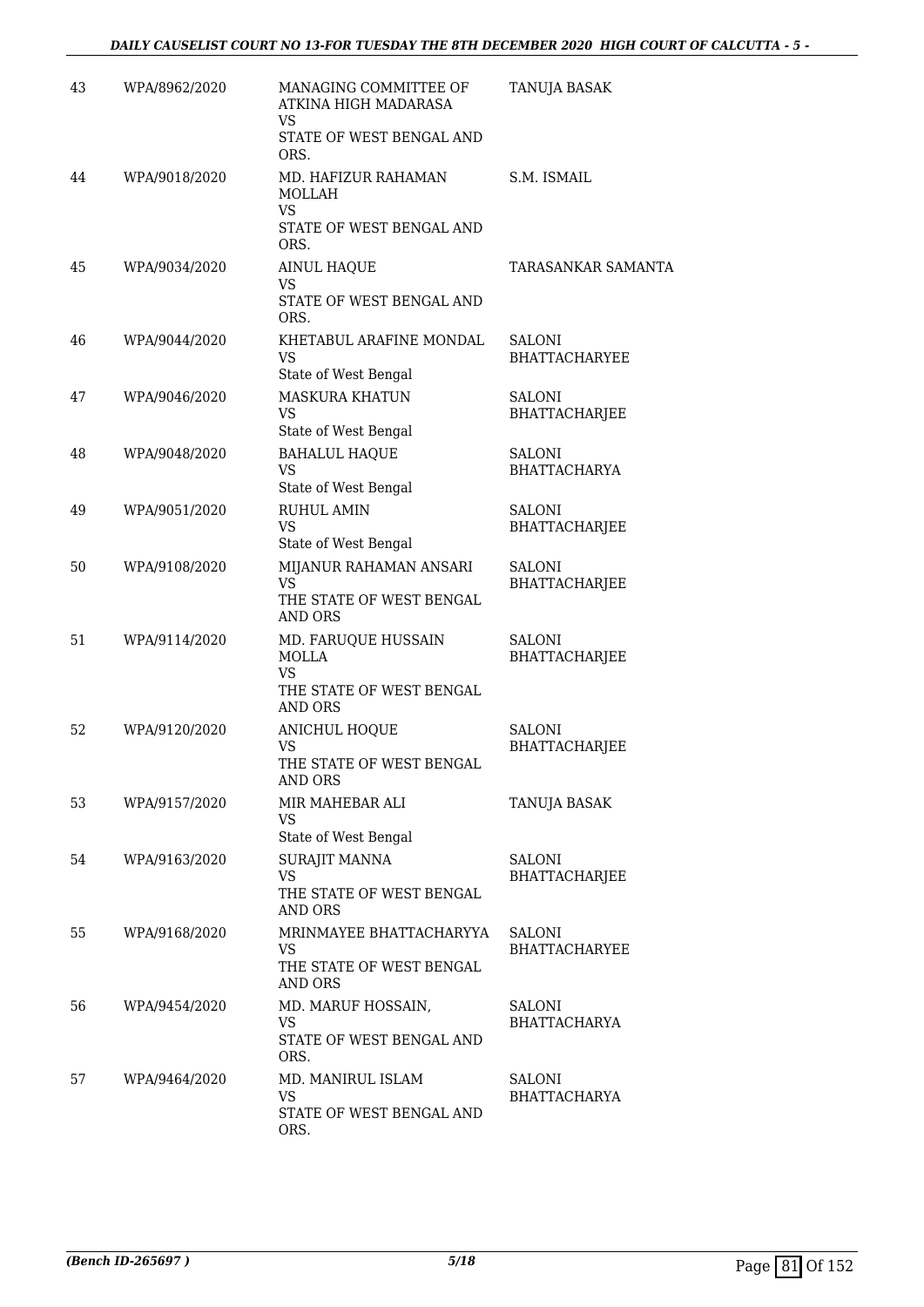### *DAILY CAUSELIST COURT NO 13-FOR TUESDAY THE 8TH DECEMBER 2020 HIGH COURT OF CALCUTTA - 6 -*

| 58 | WPA/9466/2020  | SUBRATA KUMAR BHOWMICK<br>VS<br>STATE OF WEST BENGAL AND<br>ORS.       | SALONI<br><b>BHATTACHARYA</b>         |
|----|----------------|------------------------------------------------------------------------|---------------------------------------|
| 59 | WPA/9495/2020  | ABDUL ALIM KHAN<br>VS<br>STATE OF WEST BENGAL AND<br>ORS.              | NIRMALYA KUMAR DAS                    |
| 60 | WPA/9571/2020  | SAFIQUL ISLAM<br><b>VS</b><br>STATE OF WEST BENGAL AND<br>ORS.         | SALONI<br><b>BHATTACHARJEE</b>        |
| 61 | WPA/9575/2020  | <b>SUMANTA KHATUA</b><br><b>VS</b><br>STATE OF WEST BENGAL AND<br>ORS. | <b>SALONI</b><br>BHATTACHARJEE        |
| 62 | WPA/9684/2020  | TUMPA SARKAR<br>VS<br>STATE OF WEST BENGAL AND<br>ORS.                 | SALONI<br><b>BHATTACHARJEE</b>        |
| 63 | WPA/9685/2020  | MD SALAUDDIN SK<br><b>VS</b><br>STATE OF WEST BENGAL AND<br>ORS.       | <b>SALONI</b><br><b>BHATTACHARJEE</b> |
| 64 | WPA/9688/2020  | MD SAFIKUL ALAM<br><b>VS</b><br>STATE OF WEST BENGAL AND<br>ORS.       | <b>SALONI</b><br><b>BHATTACHARYEE</b> |
| 65 | WPA/9693/2020  | MD NASIM AKHTAR<br><b>VS</b><br>STATE OF WEST BENGAL AND<br>ORS.       | <b>SALONI</b><br>BHATTACHARJEE        |
| 66 | WPA/9695/2020  | MINARUL ISLAM SARKAR<br><b>VS</b><br>STATE OF WEST BENGAL AND<br>ORS.  | <b>SALONI</b><br><b>BHATTACHARJEE</b> |
| 67 | WPA/9697/2020  | <b>SHIPRA MONDAL</b><br><b>VS</b><br>STATE OF WEST BENGAL AND<br>ORS.  | <b>SALONI</b><br><b>BHATTACHARJEE</b> |
| 68 | WPA/9703/2020  | A K MD ASADUJJAMAN<br><b>VS</b><br>STATE OF WEST BENGAL AND<br>ORS.    | SALONI<br>BHATTACHYARJEE              |
| 69 | WPA/9744/2020  | MD MOJIBUR RAHAMAN<br><b>VS</b><br>STATE OF WEST BENGAL AND<br>ORS.    | MD ASHANUZZAMAN                       |
| 70 | WPA/10208/2020 | SHAMIMA SULTANA<br>VS.<br>STATE OF WEST BENGAL AND<br>ORS.             | SAHELI MUKHERJEE                      |
|    |                | <b>CO-OPERATIVE SOCIETY - MOTIONS</b>                                  |                                       |
| 71 | WPA/15282/2019 | SANNYASHI MONDAL<br>VS                                                 | <b>BAIDURYA GHOSAL</b>                |
|    |                | STATE OF WEST BENGAL &<br><b>ORS</b>                                   |                                       |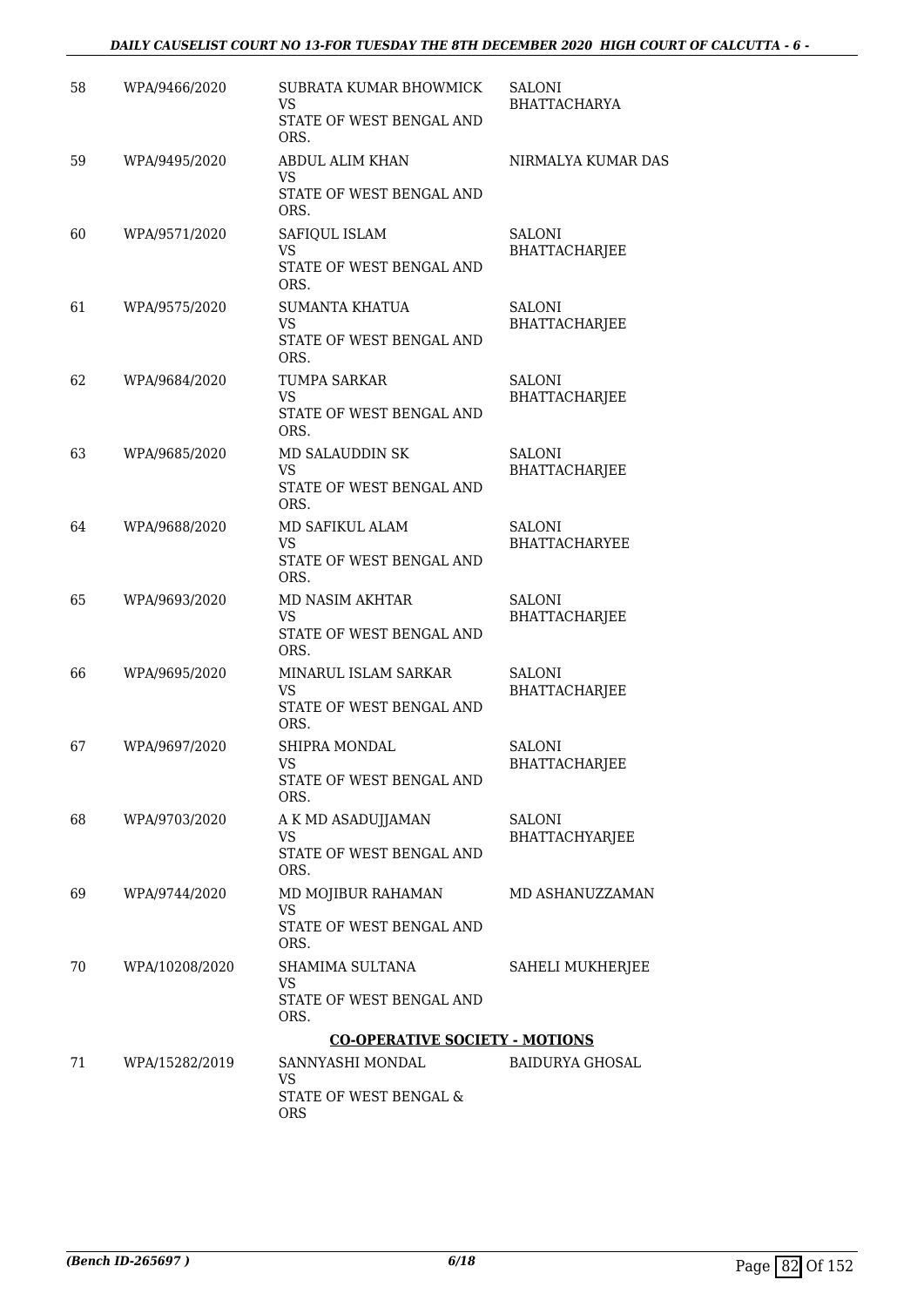| 72 | WPA/2689/2020 | KAMAL CHAKRABORTY & ANR<br>VS.<br>STATE OF WEST BENGAL &<br><b>ORS</b>                                                               | <b>MADAN MOHAN RAY</b>          |
|----|---------------|--------------------------------------------------------------------------------------------------------------------------------------|---------------------------------|
| 73 | WPA/3673/2020 | NIRMAL KR. SARAF<br>VS.<br>STATE OF WEST BENGAL &<br>ORS.                                                                            | <b>AMRITA PANDEY</b>            |
| 74 | WPA/3702/2020 | W.B. STATE COOPERATIVE<br>MARKETING FEDRATION<br>LIMITED<br>VS<br>REGISTRAR OF COOPERATIVE<br>SOCIETIES, WEST BENGAL &<br><b>ORS</b> | <b>MALAY KUMAR ROY</b>          |
| 75 | WPA/4617/2020 | PUSPITAN SIDDHANTA<br>VS.<br>STATE OF WEST BENGAL &<br><b>ORS</b>                                                                    | <b>SANTI DAS</b>                |
| 76 | WPA/4838/2020 | <b>SK NUR HOSSEN</b><br><b>VS</b><br>STATE OF WEST BENGAL &<br><b>ORS</b>                                                            | SK. SAHJAHAN ALI                |
| 77 | WPA/4975/2020 | HARIPADA PAYRA<br>VS.<br>ADDL. REGISTRAR OF CO-<br><b>OPRATIVE SOCITIES &amp; ORS</b>                                                | ASIS BHATTACHARYYA              |
| 78 | WPA/4985/2020 | SUBHODEB CHAUDHURI<br>VS.<br>STATE OF WEST BENGAL &<br><b>ORS</b>                                                                    | <b>ASHOK KR JHA</b>             |
| 79 | WPA/5083/2020 | <b>JYOTI BURMAN</b><br>VS.<br>STATE OF WEST BENGAL &<br><b>ORS</b>                                                                   | SWETA SAHA                      |
| 80 | WPA/5174/2020 | RUPANTARI CO-COPERATIVE<br>HOUSING SOCIETY LTD & ANR<br><b>VS</b><br>STATE OF WEST BENGAL &<br>ORS                                   | MD IDRISH                       |
| 81 | WPA/8094/2020 | SATYA NARAYAN GARAIN<br>VS<br>THE STATE OF WEST BENGAL<br>AND ORS                                                                    | <b>ASHIM GHOSHAL</b>            |
| 82 | WPA/8601/2020 | LAKSHMI KANTA ROY<br><b>CHOWDHURY</b><br><b>VS</b><br>THE STATE OF WEST BENGAL<br><b>AND ORS</b>                                     | SOUMYAJIT<br><b>MUKHERJEE</b>   |
| 83 | WPA/8622/2020 | SHANKAR LAL BAJORIA AND<br>ORS.<br><b>VS</b><br>THE STATE OF WEST BENGAL<br><b>AND ORS</b>                                           | HARISH CHANDRA<br><b>TALWAR</b> |
| 84 | WPA/8736/2020 | M/S MUKTI OIL MILLS PVT<br>LTD AND OTHERS<br><b>VS</b><br>THE BAIDYABATI<br>SHEORAPHULI COOPERATIVE<br><b>BANK LTD AND OTHERS</b>    | <b>JOY DAS</b>                  |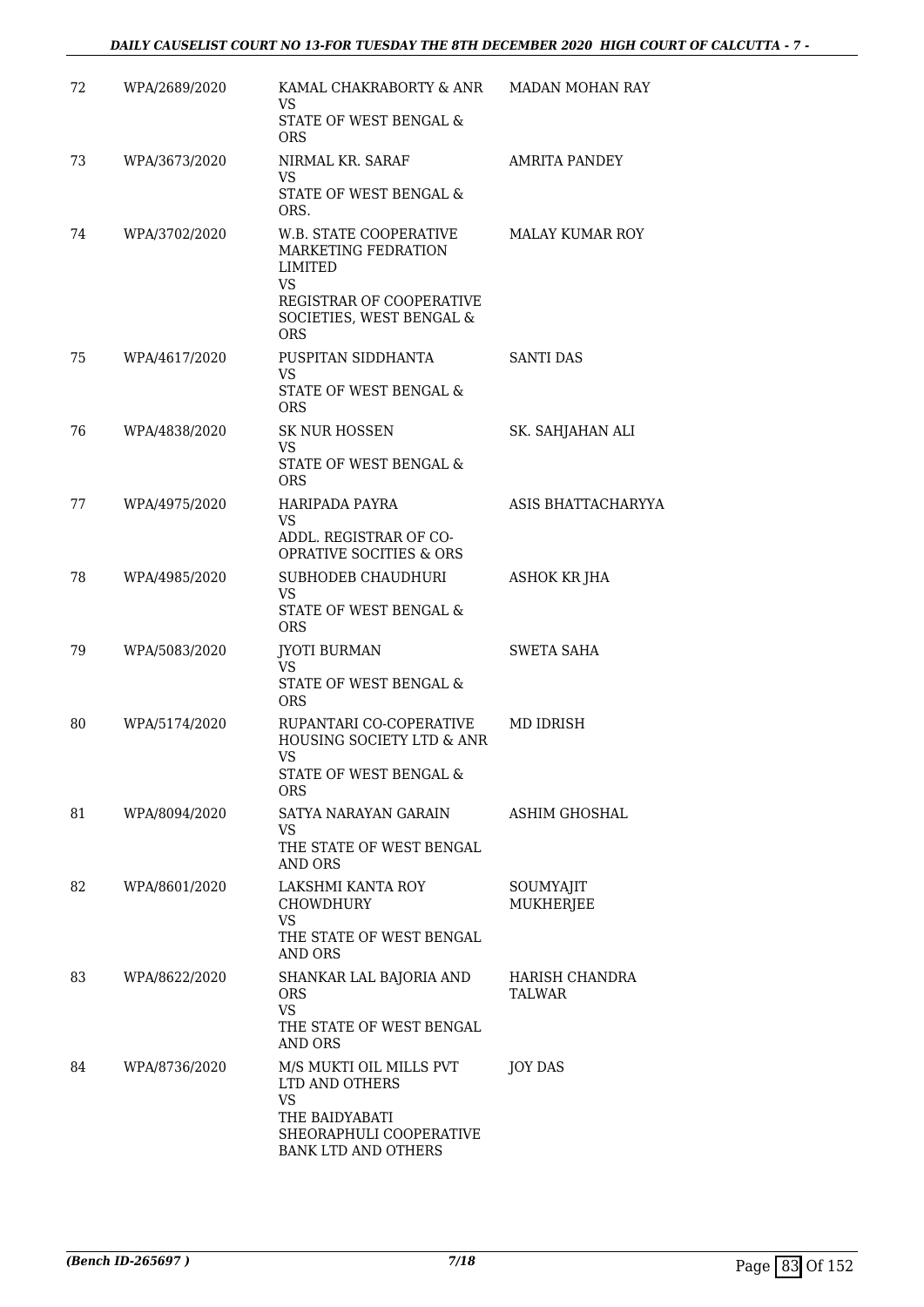| 85   | WPA/9273/2020                           | KUNTAL KUMAR MAHAPATRA<br>VS.                                                     | <b>TAPAS SINGHA ROY</b>        |
|------|-----------------------------------------|-----------------------------------------------------------------------------------|--------------------------------|
|      |                                         | STATE OF WEST BENGAL AND<br>ORS.                                                  |                                |
| 86   | WPA/9964/2020                           | MALDA DISTRICT CENTRAL<br>COOPERATIVE BANK<br><b>EMPLOYEES UNION</b><br><b>VS</b> | <b>BIDHAN BISWAS</b>           |
|      |                                         | STATE OF WEST BENGAL AND<br>ORS.                                                  |                                |
|      |                                         | <b>APPLICATION (MACC)</b>                                                         |                                |
| 87   | FMA/451/2013                            | KHAIRUNNESA BIBI & ORS<br>VS.                                                     | <b>KRISHANU BANIK</b>          |
|      |                                         | ORIENTAL INSURANCE CO.<br>LTD. & ANR                                              |                                |
|      | IA NO: CAN/1/2013(Old No:CAN/8493/2013) |                                                                                   |                                |
| 88   | FMA/1294/2013                           | THE ORIENTAL INSURANCE<br>CO. LTD<br><b>VS</b>                                    | PARIMAL KUMAR<br><b>PAHARI</b> |
|      |                                         | <b>SHYAMALI DEBNATH &amp; ORS</b>                                                 |                                |
|      | IA NO: CAN/3/2017(Old No:CAN/6467/2017) |                                                                                   |                                |
| wt89 | COT/39/2013                             | SHYAMALI DEBNATH & ORS.<br>VS<br>ORIENTAL INSURANCE CO.                           | SIMA GHOSH                     |
|      |                                         | LTD. & ANR.                                                                       |                                |
| 90   | FMA/2244/2013                           | THE ORENTAL INSURANCE<br>CO. LTD<br><b>VS</b>                                     | PARIMAL KUMAR<br><b>PAHARI</b> |
|      |                                         | LIPI GHOSAL & ORS                                                                 |                                |
|      | IA NO: CAN/4/2018(Old No:CAN/6121/2018) |                                                                                   |                                |
| 91   | FMA/3288/2013                           | THE ORIENTAL INSURANCE KAMAL KRISHNA DAS<br>CO. LTD.<br><b>VS</b>                 |                                |
|      |                                         | RAMDULAL PRADHAN & ANR.                                                           |                                |
|      | IA NO: CAN/2/2017(Old No:CAN/169/2017)  |                                                                                   |                                |
| 92   | COT/72/2014                             | PUSPA PATRA<br><b>VS</b><br>NATIONAL INSURANCE<br><b>COMPANY LTD &amp; ANR</b>    | <b>KRISHANU BANIK</b>          |
| wt93 | FMA/2436/2014                           | NATIONAL INSURANCE CO.<br>LTD.<br><b>VS</b>                                       | PARIMAL KUMAR<br>PAHARI        |
|      |                                         | PUSPA PATRA & ANR                                                                 |                                |
|      |                                         | IA NO: CAN/1/2014(Old No:CAN/8067/2014), CAN/2/2016(Old No:CAN/1875/2016)         |                                |
| 94   | FMAT/791/2016                           | SAHANARA SEIKH & ORS                                                              | ALI IMAM SHAH                  |
|      |                                         | VS.<br>NEW INDIA ASSURANCE &<br><b>ANR</b>                                        |                                |
|      | IA NO: CAN/1/2017(Old No:CAN/3841/2017) |                                                                                   |                                |
| wt95 | FMA/898/2013                            | THE NEW INDIA ASSURANCE<br>CO. LTD<br><b>VS</b>                                   | PARIMAL KUMAR<br><b>PAHARI</b> |
|      |                                         | SAHANARA SEIKH & ORS                                                              |                                |
| 96   | FMA/2293/2016                           | NATIONAL INSURANCE CO.<br>LTD.<br><b>VS</b>                                       | SAIBALENDU BHOWMIK             |
|      |                                         | RASHMI KUMARI & ORS                                                               |                                |
|      |                                         | IA NO: CAN/1/2015(Old No:CAN/10780/2015), CAN/3/2017(Old No:CAN/7114/2017)        |                                |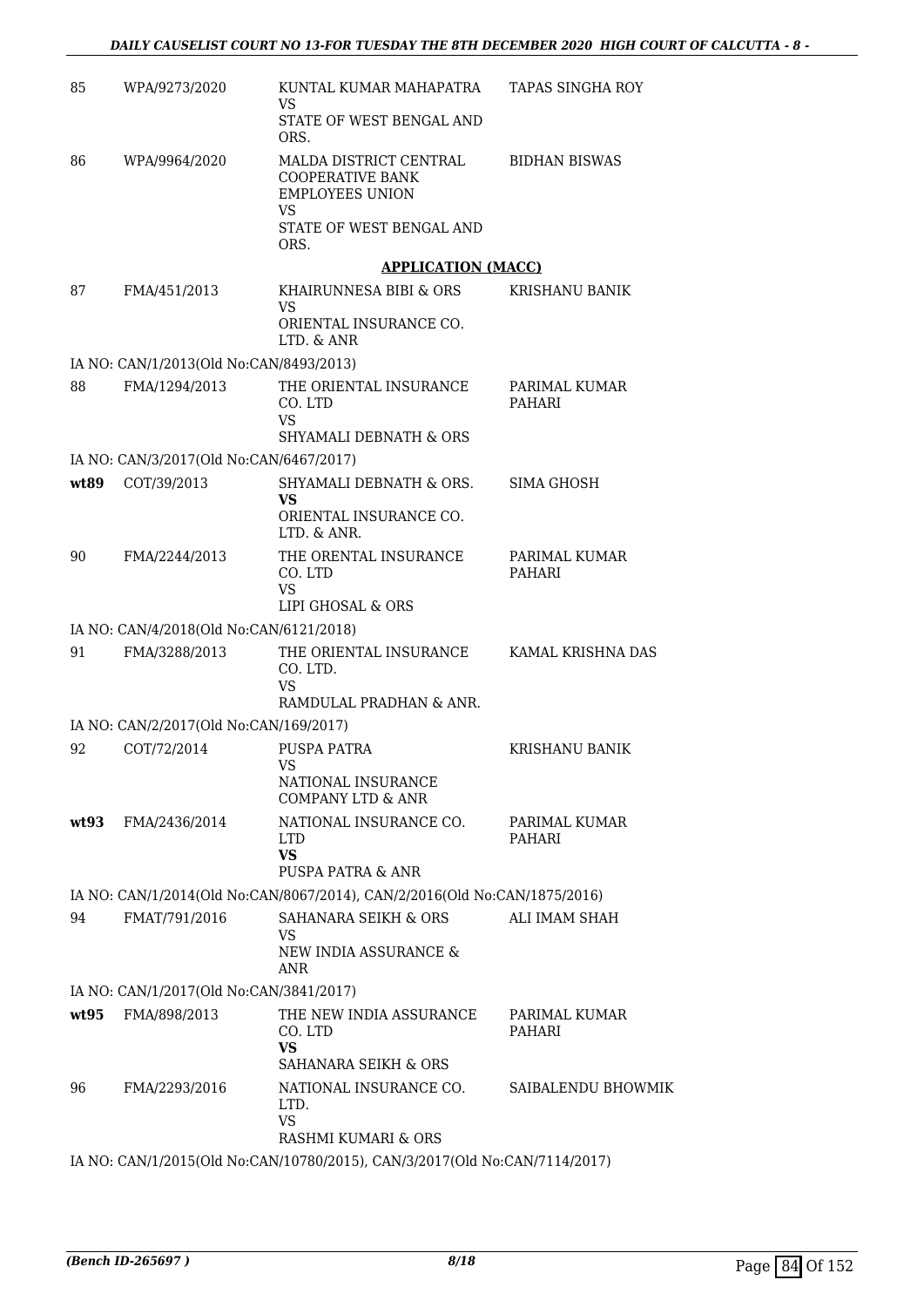| 97  | FMA/3668/2016                            | <b>RINKU SAHA &amp; ORS</b><br>VS<br>NATIONAL INSURANCE CO                                       | <b>SAIDUR RAHAMAN</b>                                                                                       |  |  |
|-----|------------------------------------------|--------------------------------------------------------------------------------------------------|-------------------------------------------------------------------------------------------------------------|--|--|
|     |                                          | LTD & ORS                                                                                        |                                                                                                             |  |  |
|     | IA NO: CAN/1/2017(Old No:CAN/10930/2017) |                                                                                                  |                                                                                                             |  |  |
| 98  | FMAT/444/2017                            | BAJAJ ALLIANZ GEN.<br>INSURANCE CO. LTD.<br><b>VS</b>                                            | RAJESH SINGH                                                                                                |  |  |
|     |                                          | MUHADHARI HALDAR & ORS                                                                           |                                                                                                             |  |  |
|     |                                          |                                                                                                  | IA NO: CAN/1/2017(Old No:CAN/4881/2017), CAN/3/2019(Old No:CAN/7020/2019), CAN/4/2019(Old No:CAN/7792/2019) |  |  |
| 99  | FMAT/461/2017                            | NATIONAL INSURANCE<br><b>COMPANY LIMITED</b><br><b>VS</b><br>KALPANA MUDI @ KORA &<br><b>ORS</b> | RAJESH SINGH                                                                                                |  |  |
|     |                                          | IA NO: CAN/1/2017(Old No:CAN/4230/2017), CAN/3/2017(Old No:CAN/7591/2017)                        |                                                                                                             |  |  |
| 100 | FMAT/1191/2017                           | ABUL KASHEM SK. & ANR.<br><b>VS</b><br>NATIONAL IN. CO. LTD. &<br>ANR.                           | <b>SAIDUR RAHAMAN</b>                                                                                       |  |  |
|     | IA NO: CAN/1/2018(Old No:CAN/928/2018)   |                                                                                                  |                                                                                                             |  |  |
| 101 | FMAT/522/2018                            | RABEYA BIBI<br><b>VS</b>                                                                         | L M GHOSH                                                                                                   |  |  |
|     |                                          | <b>BINA DAS &amp; ORS</b>                                                                        |                                                                                                             |  |  |
|     | IA NO: CAN/1/2019(Old No:CAN/8225/2019)  |                                                                                                  |                                                                                                             |  |  |
| 102 | FMAT/1220/2018                           | <b>BANGA BARMAN</b><br>VS<br><b>MAHABIR BARMAN &amp; ANR</b>                                     | SHILADITYA BARMA                                                                                            |  |  |
|     |                                          | IA NO: CAN/1/2019(Old No:CAN/441/2019), CAN/2/2019(Old No:CAN/442/2019)                          |                                                                                                             |  |  |
| 103 | FMAT/1221/2018                           | <b>SAMSUR NEHAR &amp; ORS</b>                                                                    | SHILADITYA BARMA                                                                                            |  |  |
|     |                                          | <b>VS</b><br>SIRAJ ALI & ANR                                                                     |                                                                                                             |  |  |
|     |                                          | IA NO: CAN/1/2019(Old No:CAN/443/2019), CAN/2/2019(Old No:CAN/444/2019)                          |                                                                                                             |  |  |
| 104 | FMAT/1222/2018                           | TAPI SAHA (BISWAS) & ORS<br><b>VS</b>                                                            | SHILADITYA BARMA                                                                                            |  |  |
|     |                                          | ANIMESH MISHRA & ANR                                                                             |                                                                                                             |  |  |
|     |                                          | IA NO: CAN/1/2018(Old No:CAN/10247/2018), CAN/2/2018(Old No:CAN/10248/2018)                      |                                                                                                             |  |  |
| 105 | FMAT/541/2019                            | UNITED INDIA INSURANCE<br><b>COMPANY LIMITED</b><br><b>VS</b>                                    | <b>SUCHARITA PAUL</b>                                                                                       |  |  |
|     |                                          | <b>JATILA SARKAR &amp; ANR</b>                                                                   |                                                                                                             |  |  |
|     | IA NO: CAN/1/2019(Old No:CAN/5677/2019)  |                                                                                                  |                                                                                                             |  |  |
| 106 | FMAT/642/2019                            | ASIRAN BIBI & ORS<br><b>VS</b><br>TATA AIG GENERAL<br>INSURANCE CO. LTD. & ANR                   | DHANANJAY NAYAK                                                                                             |  |  |
|     | wt107 FMA/934/2013                       | TISTA @ BABIN BHOWMICK &<br>ORS.<br><b>VS</b><br>NATIONAL INSURANCE CO. &<br>ANR.                | NIRANJAN MAITY                                                                                              |  |  |
|     |                                          | IA NO: CAN/1/2013(Old No:CAN/1021/2013), CAN/2/2019(Old No:CAN/2740/2019)                        |                                                                                                             |  |  |
| 108 | FMAT/1009/2019                           | <b>VIKETAN KUMAR</b><br><b>VS</b><br>THE BR. MGR. NICL & ANR.                                    | <b>SETU DAS ROY</b>                                                                                         |  |  |
|     | IA NO: CAN/1/2019(Old No:CAN/10339/2019) |                                                                                                  |                                                                                                             |  |  |
|     |                                          |                                                                                                  |                                                                                                             |  |  |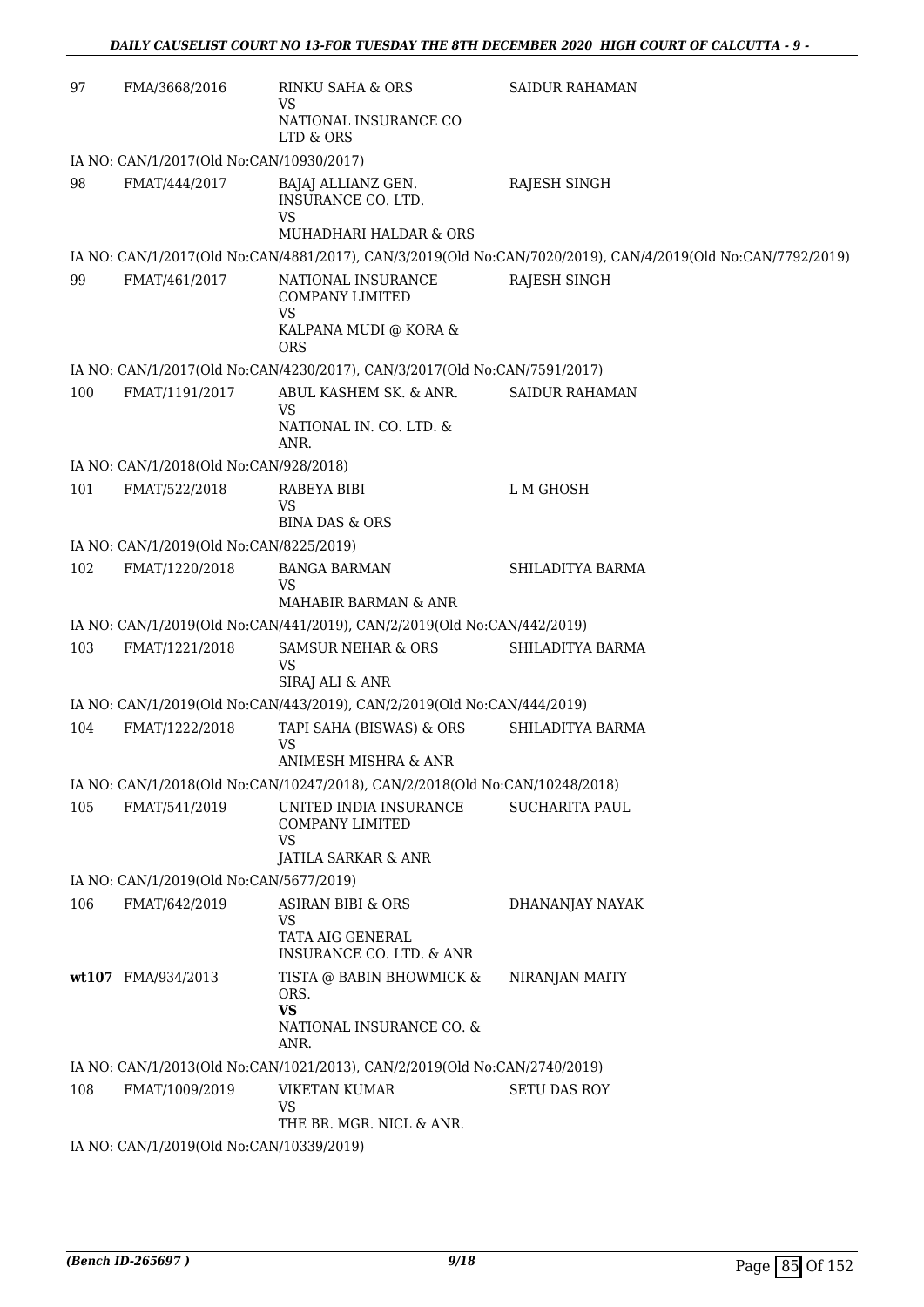| 109 | FMAT/1190/2019                           | ANANYA KHATUA ADAK & ORS<br>VS<br>THE UNITED INDIA<br><b>INSURANCE COMPANY</b><br><b>LIMITED &amp; ANR</b>  | <b>AMIT RANJAN ROY</b>         |
|-----|------------------------------------------|-------------------------------------------------------------------------------------------------------------|--------------------------------|
|     | IA NO: CAN/1/2019(Old No:CAN/11267/2019) |                                                                                                             |                                |
| 110 | FMAT/1355/2019                           | THE UNITED INDIA<br>INSURANCE CO. LTD<br>VS                                                                 | <b>SANJAY PAUL</b>             |
|     |                                          | KAMNNA HALDER & ORS                                                                                         |                                |
|     | IA NO: CAN/1/2020(Old No:CAN/364/2020)   |                                                                                                             |                                |
| 111 | FMAT/1359/2019                           | MAMONI SINGHA (ROY) &<br>ORS.<br><b>VS</b><br>BAJAJ ALLIANZ G.I. CO. LTD. &<br>ANR.                         | <b>SUDIP</b><br>BANDYOPADHYAY  |
|     | IA NO: CAN/1/2020(Old No:CAN/2279/2020)  |                                                                                                             |                                |
| 112 | FMAT/56/2020                             | SEBAK DAS (MANDAL) & ORS.<br>VS<br>NATIONAL IN. CO. LTD. &<br>ANR.                                          | NILADRI SAHA                   |
|     |                                          | IA NO: CAN/1/2020(Old No:CAN/1319/2020), CAN/2/2020(Old No:CAN/1335/2020)                                   |                                |
| 113 | FMAT/57/2020                             | LUTFA BIBI & ORS.<br><b>VS</b>                                                                              | <b>NILADR SAHA</b>             |
|     |                                          | NATIONAL IN. CO. LTD. &<br>ANR.                                                                             |                                |
|     |                                          | IA NO: CAN/1/2020(Old No:CAN/1317/2020), CAN/2/2020(Old No:CAN/1336/2020)                                   |                                |
| 114 | FMAT/90/2020                             | KANIKA MONDAL & ORS<br>VS<br>ORIENTAL INSURANCE CO.<br>LTD & ANR                                            | NILADRI SAHA                   |
|     |                                          | IA NO: CAN/1/2020(Old No:CAN/1337/2020), CAN/2/2020(Old No:CAN/1343/2020)                                   |                                |
| 115 | FMAT/205/2020                            | THE NEW INDIA ASSURANCE<br>CO. LTD.<br><b>VS</b><br>PARINITA CHOWDHURY & ORS                                | RAJDEEP<br><b>BHATTACHARYA</b> |
|     |                                          | IA NO: CAN/2/2020(Old No:CAN/2073/2020), CAN/3/2020(Old No:CAN/2074/2020)                                   |                                |
| 116 | FMAT/302/2020                            | BAJAJ ALLIANZ GENERAL<br>INSURANCE COMPANY LTD.<br><b>VS</b><br>SWARAJ AGARWAL & ANR                        | RAJESH SINGH                   |
|     |                                          | IA NO: CAN/1/2020(Old No:CAN/2768/2020), CAN/2/2020(Old No:CAN/2769/2020)                                   |                                |
|     |                                          | <b>ACCIDENT CLAIM CASES</b>                                                                                 |                                |
| 117 | FMA/983/2011                             | AGNI ORAO @ LAKRA                                                                                           | KAZI M RAHAMAN                 |
|     |                                          | VS<br>UNION OF INDIA & ORS.                                                                                 |                                |
| 118 | FMAT/1575/2011                           | PURNIMA ROY & ORS<br>VS<br>NATIONAL INSURANCE CO.<br>LTD. & ORS                                             | JAYANTA KR. MANDAL             |
|     | IA NO: CAN/1/2012(Old No:CAN/6195/2012)  |                                                                                                             |                                |
| 119 | FMA/747/2012                             | AJEMA BEWA & ORS.<br>VS                                                                                     | <b>SAIDUR RAHMAN</b>           |
|     |                                          | NATIONAL INSURANCE CO.<br>LTD.<br>IA NO: CAN/1/2017(Old No:CAN/5302/2017), CAN/2/2017(Old No:CAN/5303/2017) |                                |
|     |                                          |                                                                                                             |                                |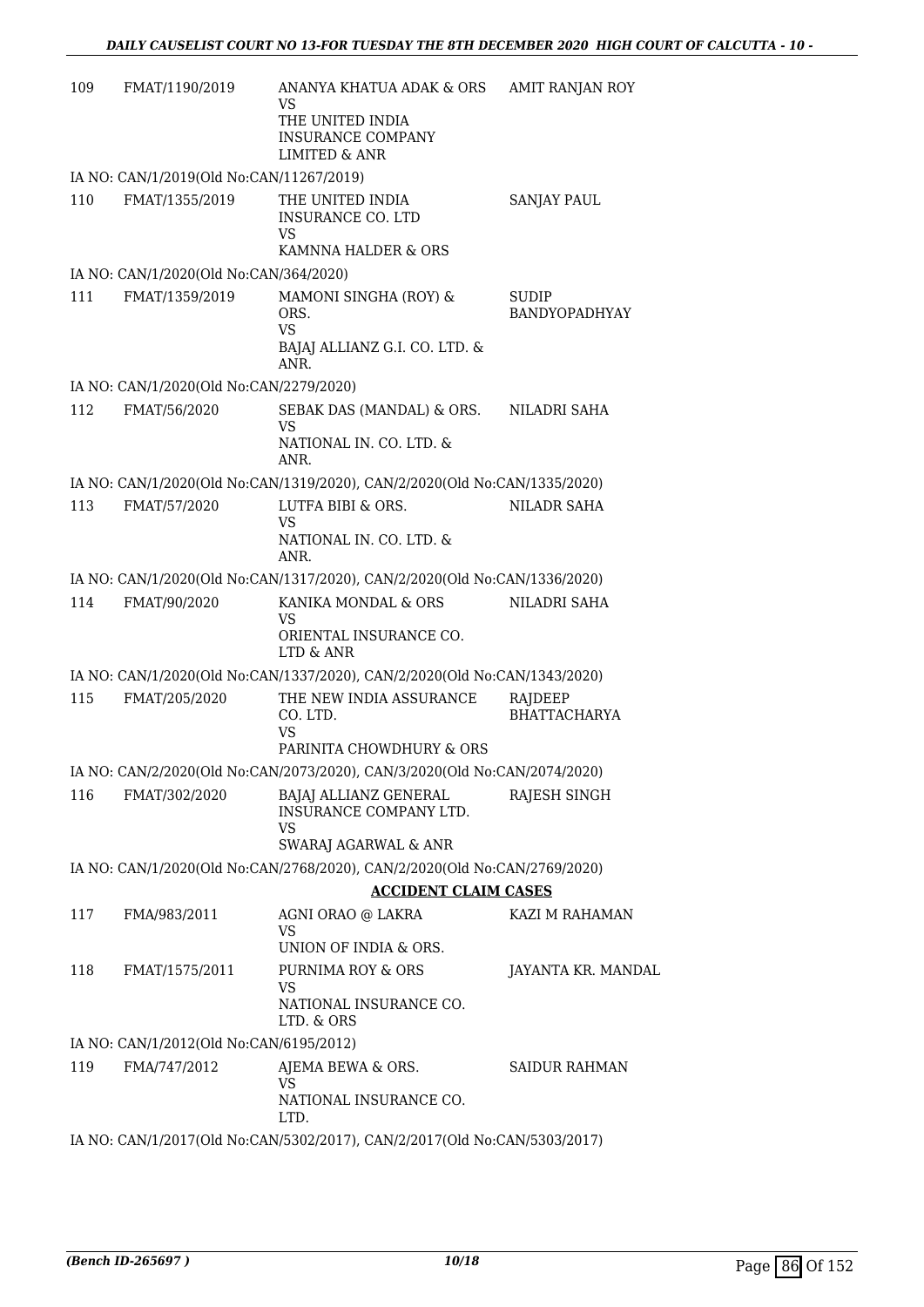| 120 | FMA/1245/2012                            | MAMATA SUTRADHAR & OTH.<br>VS<br>THE NATIONAL INSURANCE<br>CO. LTD. & OTH.                      | AMIT RANJAN ROY         |
|-----|------------------------------------------|-------------------------------------------------------------------------------------------------|-------------------------|
|     | IA NO: CAN/1/2017(Old No:CAN/6987/2017)  |                                                                                                 |                         |
| 121 | FMA/69/2013                              | SAKHALAL SAHA & ANR.<br>VS<br>BR, MGR., NEW INDIA<br>ASSURANCE CO. LTD. & ANR.                  | <b>SAIDUR RAHAMAN</b>   |
|     | IA NO: CAN/1/2017(Old No:CAN/5774/2017)  |                                                                                                 |                         |
| 122 | FMA/709/2013                             | JAULASHI BIBI & ORS<br>VS<br>KANANBALA GHOSH & ANR.                                             | AMARENDRA NATH<br>HAZRA |
|     |                                          | IA NO: CAN/1/2017(Old No:CAN/8233/2017), CAN/2/2017(Old No:CAN/8234/2017)                       |                         |
| 123 | FMA/1170/2013                            | MANORANJAN SARKAR & ANR.<br>VS<br>RELIANCE G.I CO. LTD. & ANR.                                  | <b>SAIDUR RAHAMAN</b>   |
|     | IA NO: CAN/1/2017(Old No:CAN/3171/2017)  |                                                                                                 |                         |
| 124 | FMA/1336/2013                            | SATISH CHANDRA JOGI<br>VS<br>UNITED INDIA INSURENCE &<br><b>ANR</b>                             | <b>SAIDUR RAHAMAN</b>   |
|     | IA NO: CAN/1/2018(Old No:CAN/3695/2018)  |                                                                                                 |                         |
| 125 | FMA/1443/2013                            | THE NEW INDIA ASSURANCE<br><b>COMPANY LTD</b><br>VS<br><b>HELARAM PAL &amp; ORS</b>             | SANJAY PAUL             |
|     | IA NO: CAN/1/2012(Old No:CAN/10992/2012) |                                                                                                 |                         |
| 126 | FMA/1451/2013                            | THE ORIENTAL INSURANCE<br>CO. LTD.<br><b>VS</b><br>AMIYA JANA & ORS.                            | RAJESH SINGH            |
|     |                                          | IA NO: CAN/1/2013(Old No:CAN/3774/2013), CAN/2/2017(Old No:CAN/4097/2017)                       |                         |
| 127 | FMA/2020/2013                            | ASHA GOPE & ANR.<br><b>VS</b><br>THE UNITED INDIA<br><b>INSURANCE COMPANY</b><br>LIMITED & ANR. | AMIT RANJAN ROY         |
|     | IA NO: CAN/1/2016(Old No:CAN/6439/2016)  |                                                                                                 |                         |
| 128 | FMA/2123/2013                            | PUSHPA DAS & ANR.<br><b>VS</b><br>NATIONAL INSURANCE CO.<br>LTD. & ANR.                         | <b>KRISHANU BANIK</b>   |
|     | IA NO: CAN/1/2016(Old No:CAN/2632/2016)  |                                                                                                 |                         |
| 129 | FMAT/314/2014                            | THE NATIONAL INSURANCE<br>COMPANY LTD.<br>VS<br>SANTANA MONDAL (WIDOW)<br>& ORS                 | <b>SANJAY PAUL</b>      |
|     |                                          | IA NO: CAN/1/2014(Old No:CAN/3554/2014), CAN/2/2014(Old No:CAN/3555/2014)                       |                         |
| 130 | FMAT/371/2014                            | SONALI DEY & ORS.<br>VS<br>NATIONAL INSURANCE CO.<br>LTD. & ANR.                                | JAYANTA KR. MANDAL      |
|     | IA NO: CAN/1/2017(Old No:CAN/7536/2017)  |                                                                                                 |                         |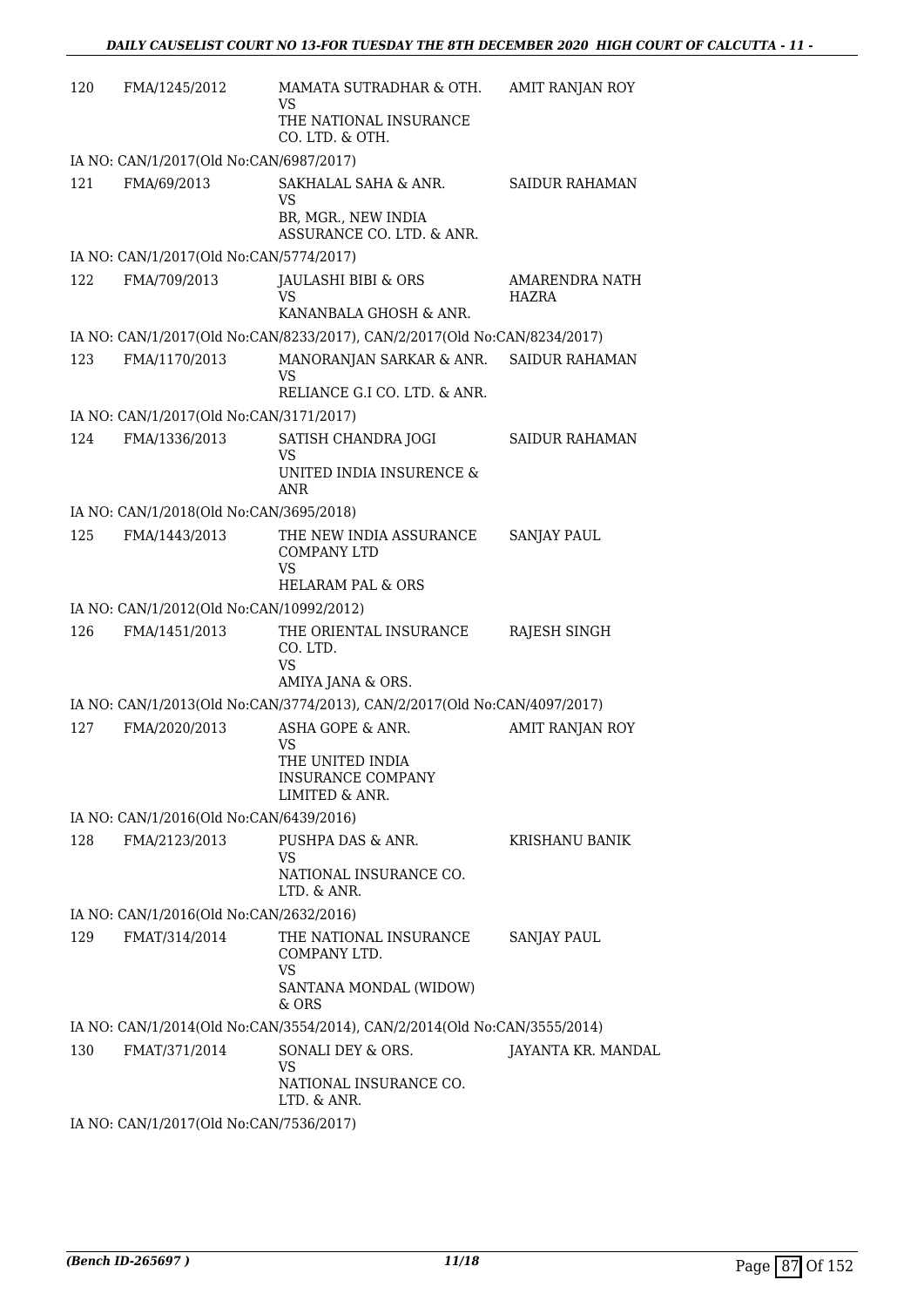| 131 | FMAT/669/2014                           | HANUMAN KUMAR SINGH &<br>ANR<br><b>VS</b><br>RELIANCE GENERAL<br><b>INSURANCE CO LTD &amp; ANR</b> | <b>SAIDUR RAHAMAN</b> |
|-----|-----------------------------------------|----------------------------------------------------------------------------------------------------|-----------------------|
|     | IA NO: CAN/1/2017(Old No:CAN/6962/2017) |                                                                                                    |                       |
| 132 | FMA/751/2014                            | <b>HASINA BIBI &amp; ORS</b><br>VS<br>NEW INDIA ASSURANCE CO.<br>LTD. & ANR                        | KRISHANU BANIK        |
|     | IA NO: CAN/2/2016(Old No:CAN/7432/2016) |                                                                                                    |                       |
| 133 | FMAT/1291/2014                          | LAL PARI DAS & ANR<br><b>VS</b><br>THE NATIONAL INSURANCE<br>CO. LTD & ORS                         | <b>SAIDUR RAHAMAN</b> |
|     | IA NO: CAN/1/2017(Old No:CAN/5287/2017) |                                                                                                    |                       |
| 134 | FMA/2055/2014                           | PRAKASH MAITY @ PRAKASH<br>CH. MAITY<br><b>VS</b><br>PRATAP MAITY & ANR                            | <b>SOUMAK BERA</b>    |
|     |                                         | IA NO: CAN/2/2015(Old No:CAN/5288/2015), CAN/3/2017(Old No:CAN/7548/2017)                          |                       |
| 135 | FMA/2430/2014                           | ATIKUR RAHAMAN & ANR<br>VS<br>THE DIVISIONAL MANAGER,<br>RELIANCE GEN. INS. CO. LTD.<br>& ORS      | <b>SAIDUR RAHAMAN</b> |
|     | IA NO: CAN/2/2017(Old No:CAN/5277/2017) |                                                                                                    |                       |
| 136 | FMA/2439/2014                           | UNITED INDIA INS. CO. LTD.<br><b>VS</b><br>SANDHYA CHANDA & ORS.                                   | PARIMAL KR. PAHARI    |
|     |                                         | IA NO: CAN/1/2014(Old No:CAN/8135/2014), CAN/2/2017(Old No:CAN/5713/2017)                          |                       |
| 137 | FMAT/118/2015                           | SUNIL KR. BANERJEE<br>VS<br>ORIENTAL INSURANCE CO.<br>LTD. & ANR.                                  | <b>SAIDUR RAHAMAN</b> |
|     | IA NO: CAN/1/2017(Old No:CAN/5947/2017) |                                                                                                    |                       |
| 138 | FMAT/568/2015                           | SAMSUL HAQUE & ORS.<br>VS<br>NEW INDIA ASSURANCE CO.<br>LTD. & ANR.                                | <b>SAIDUR RAHAMAN</b> |
|     | IA NO: CAN/1/2017(Old No:CAN/901/2017)  |                                                                                                    |                       |
| 139 | FMAT/1065/2015                          | SITESH GHOSH<br><b>VS</b><br>THE NEW INDIA ASSURANCE<br>CO. LTD, MALDA BRANCH &<br><b>ANR</b>      | <b>SAIDUR RAHAMAN</b> |
| 140 | FMA/1405/2015                           | MADHABI MONDAL<br><b>VS</b><br>UNITED INDIA INSURANCE<br><b>COMPANY &amp; ORS</b>                  | KRISHANU BANIK        |
|     |                                         | IA NO: CAN/1/2015(Old No:CAN/2494/2015) CAN/2/2017(Old No:CAN/7959/2017)                           |                       |

IA NO: CAN/1/2015(Old No:CAN/2494/2015), CAN/2/2017(Old No:CAN/7959/2017)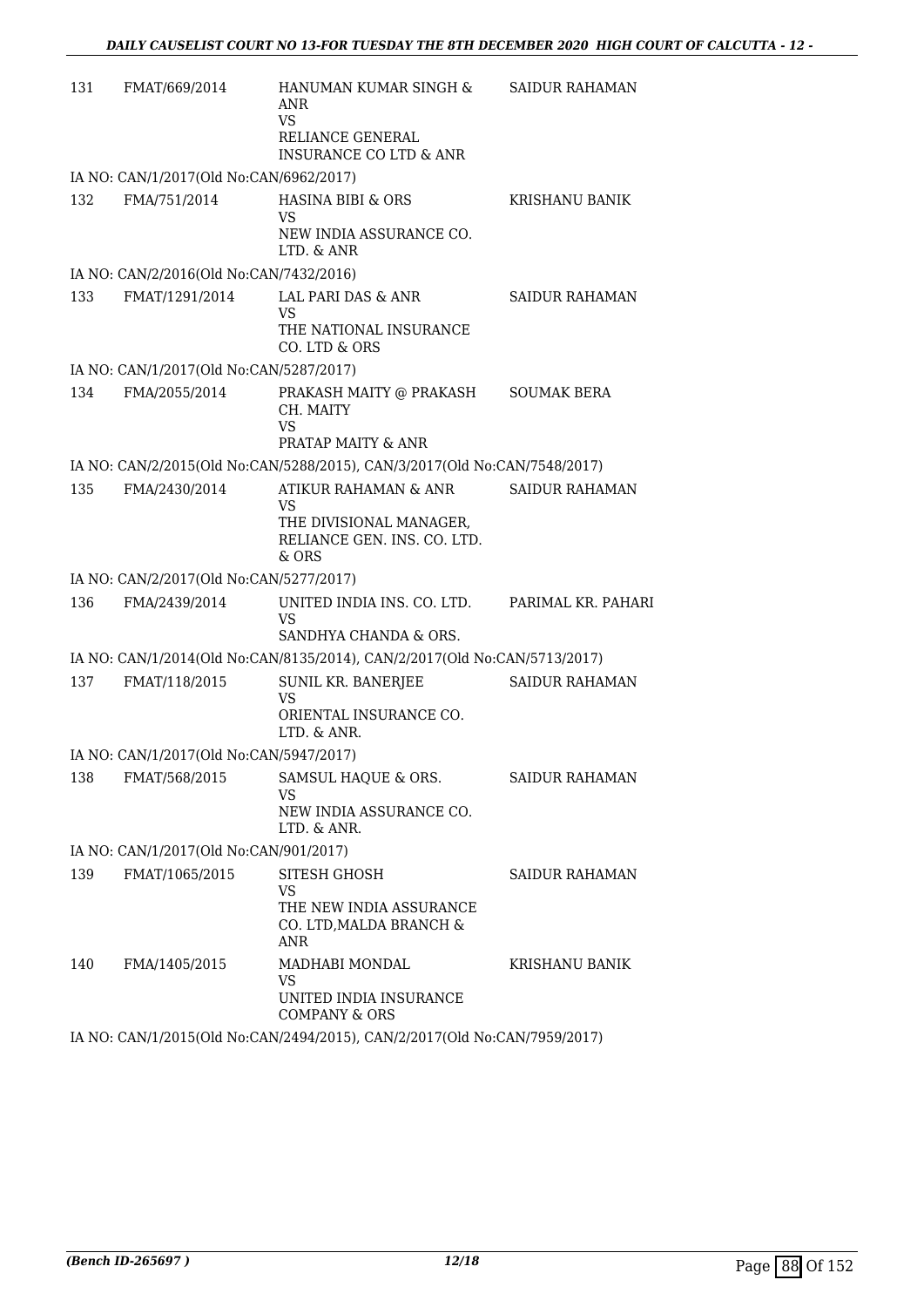| 141 | FMAT/351/2016                            | SANJIDA KHATUN MINOR<br>REPRESENTED BY MIRZA<br><b>GOLAM ASPIA</b><br><b>VS</b>               | MD. Z. HOSSAIN          |
|-----|------------------------------------------|-----------------------------------------------------------------------------------------------|-------------------------|
|     |                                          | THE NATIONAL INSUARANCE<br>COMPANY LTD. TARAKESWAR<br><b>BRANCH &amp; ANR</b>                 |                         |
|     |                                          | IA NO: CAN/2/2017(Old No:CAN/1284/2017), CAN/3/2017(Old No:CAN/8704/2017)                     |                         |
| 142 | FMAT/483/2016                            | PRAN KRISHNA<br>BANDYOPADHYAY<br>VS                                                           | <b>ASHIQUE MONDAL</b>   |
|     |                                          | THE NEW INDIA ASSURANCE<br>CO. LTD.& ANR                                                      |                         |
|     | IA NO: CAN/1/2016(Old No:CAN/5084/2016)  |                                                                                               |                         |
| 143 | FMAT/750/2016                            | SMT CHHABI MARANDI<br><b>VS</b>                                                               | AMIT RANJAN ROY         |
|     |                                          | THE NATIONAL INSURANCE<br><b>COMPANY LTD &amp; ANR</b>                                        |                         |
|     | IA NO: CAN/1/2016(Old No:CAN/11672/2016) |                                                                                               |                         |
| 144 | FMAT/1278/2016                           | SHRIRAM G.I CO. LTD.<br>VS                                                                    | RAJESH SINGH            |
|     |                                          | NURALAM HALDAR @ NOOR<br>ALAM HALDAR & ANR.                                                   |                         |
|     | IA NO: CAN/1/2017(Old No:CAN/843/2017)   |                                                                                               |                         |
| 145 | FMA/2881/2016                            | NURBANU BIBI<br>VS<br>UNION OF INDIA & ORS.                                                   | KAZI M RAHMAN           |
|     |                                          | IA NO: CAN/2/2011(Old No:CAN/11384/2011), CAN/3/2020(Old No:CAN/2002/2020)                    |                         |
| 146 | FMA/3017/2016                            | <b>UDAYAN BOURI</b>                                                                           | AMIT RANJAN ROY         |
|     |                                          | <b>VS</b><br>THE NEW INDIA ASSURANCE<br>COMPANY LIMITED & ANR                                 |                         |
|     | IA NO: CAN/3/2017(Old No:CAN/4991/2017)  |                                                                                               |                         |
| 147 | FMA/3381/2016                            | NATIONAL INSURANCE CO.<br>LTD.<br>VS<br>SUCHITRA PARICHHA & ORS.                              | RAJESH SINGH            |
|     |                                          | IA NO: CAN/3/2015(Old No:CAN/5823/2015), CAN/5/2017(Old No:CAN/6523/2017), CAN/6/2019(Old     |                         |
|     | No:CAN/12385/2019)                       |                                                                                               |                         |
| 148 | FMA/3616/2016                            | SK. TUPAI<br><b>VS</b>                                                                        | A,R. ROY                |
|     |                                          | NATIONAL INSURANCE<br><b>COMPANY LTD</b>                                                      |                         |
|     | IA NO: CAN/1/2017(Old No:CAN/5564/2017)  |                                                                                               |                         |
| 149 | FMA/3674/2016                            | MAHARAM BIBI & ORS<br><b>VS</b>                                                               | AMIT RANJAN ROY         |
|     |                                          | THE NATIONAL INSURANCE<br>COMPANY LIMITED & ANR                                               |                         |
|     | IA NO: CAN/1/2017(Old No:CAN/5054/2017)  |                                                                                               |                         |
| 150 | FMA/73/2017                              | ICICI LOMBARD GENERAL<br>INSURANCE CO. LTD<br><b>VS</b><br><b>SMT LAKSHMI GHOSH &amp; ORS</b> | PARIMAL KUMAR<br>PAHARI |
|     | IA NO: CAN/1/2016(Old No:CAN/6898/2016)  |                                                                                               |                         |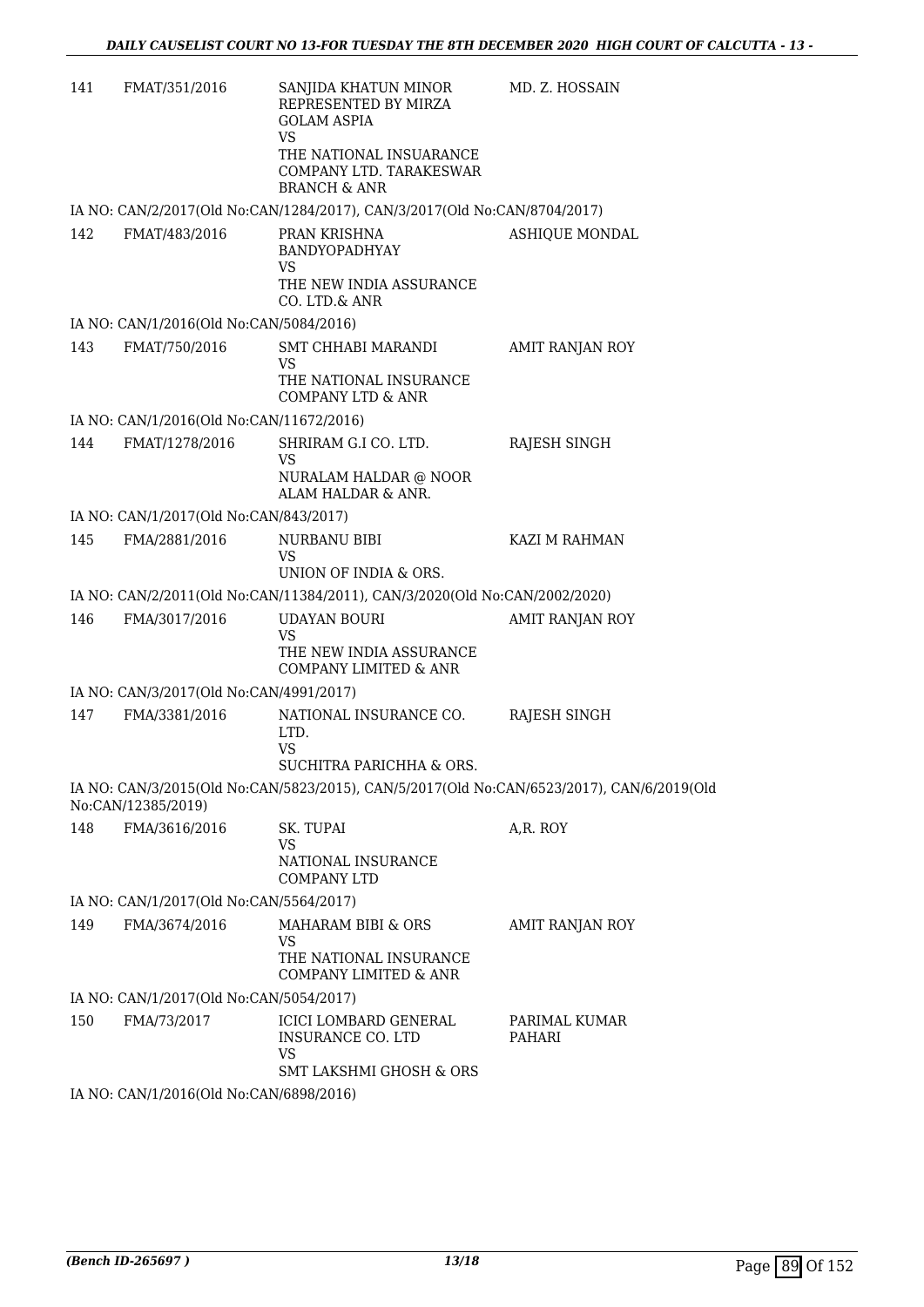| 151 | FMAT/154/2017                            | SMT. SHEPHALI JANA & ORS<br>VS<br>THE NATIONAL INSURANCE<br><b>COMPANY LIMITED &amp; ORS</b>                | <b>AMIT RANJAN ROY</b>  |
|-----|------------------------------------------|-------------------------------------------------------------------------------------------------------------|-------------------------|
|     | IA NO: CAN/1/2017(Old No:CAN/2294/2017)  |                                                                                                             |                         |
| 152 | FMAT/188/2017                            | JHUMA GORAI & ORS<br><b>VS</b><br>BAJAJ ALLIANZ GENERAL<br><b>INSURANCE COMPANY LTD &amp;</b><br><b>ANR</b> | <b>KRISHANU BANIK</b>   |
|     | IA NO: CAN/1/2017(Old No:CAN/10791/2017) |                                                                                                             |                         |
| 153 | FMAT/203/2017                            | RELIANCE GENERAL<br><b>INSURANCE CO LTD</b><br><b>VS</b><br>SAHIDUL @ BABU ALI PIYADA<br>& ORS              | KAMAL KRISHNA DAS       |
|     |                                          | IA NO: CAN/1/2017(Old No:CAN/4623/2017), CAN/2/2017(Old No:CAN/4627/2017)                                   |                         |
| 154 | FMAT/351/2017                            | ICICI LOMBARD GEN.<br>INSURANCE CO. LTD.<br>VS<br>ADARI MAJHI & ORS                                         | PARIMAL KUMAR<br>PAHARI |
|     | IA NO: CAN/1/2017(Old No:CAN/6429/2017)  |                                                                                                             |                         |
| 155 | FMAT/353/2017                            | ICICI LOMBARD GEN.<br>INSURANCE CO. LTD.<br>VS<br><b>GULBAN BIBI &amp; ORS</b>                              | PARIMAL KUMAR<br>PAHARI |
|     | IA NO: CAN/1/2017(Old No:CAN/6430/2017)  |                                                                                                             |                         |
| 156 | FMA/455/2017                             | NATIONAL INSURANCE<br><b>COMPANY LTD</b><br><b>VS</b><br>NITA RANI OJHA & ORS                               | <b>SUCHARITA PAUL</b>   |
|     | IA NO: CAN/2/2017(Old No:CAN/3972/2017)  |                                                                                                             |                         |
| 157 | FMA/459/2017                             | THE NEW INDIA ASSURANCE<br><b>COMPANY LTD</b><br><b>VS</b><br>SAGAR BAGCHI (MINOR) &<br><b>ORS</b>          | RAJESH SINGH            |
|     | IA NO: CAN/2/2017(Old No:CAN/6504/2017)  |                                                                                                             |                         |
| 158 | FMAT/517/2017                            | SHANKAR MONDAL @ SANKAR KRISHANU BANIK<br><b>MANDAL &amp; ORS</b><br>VS<br>NICL & ANR                       |                         |
|     | IA NO: CAN/1/2017(Old No:CAN/7727/2017)  |                                                                                                             |                         |
| 159 | FMAT/549/2017                            | SHEFALI ROY & ORS<br>VS<br>NEW INDIA ASSURANCE<br><b>COMPANY &amp; ANR</b>                                  | KRISHANU BANIK          |
|     | IA NO: CAN/1/2017(Old No:CAN/9364/2017)  |                                                                                                             |                         |
| 160 | FMAT/628/2017                            | N I C LTD<br><b>VS</b><br>TARIF CHOWDHURY & ANR                                                             | P K PAHARAI             |
|     |                                          | IA NO: CAN/1/2017(Old No:CAN/6431/2017), CAN/2/2019(Old No:CAN/1142/2019)                                   |                         |
| 161 | FMAT/643/2017                            | THE N I C LTD<br><b>VS</b><br>NIVA HAZRA & ORS                                                              | D N RAY                 |
|     |                                          | IA NO: CAN/1/2017(Old No:CAN/6358/2017), CAN/2/2017(Old No:CAN/6359/2017)                                   |                         |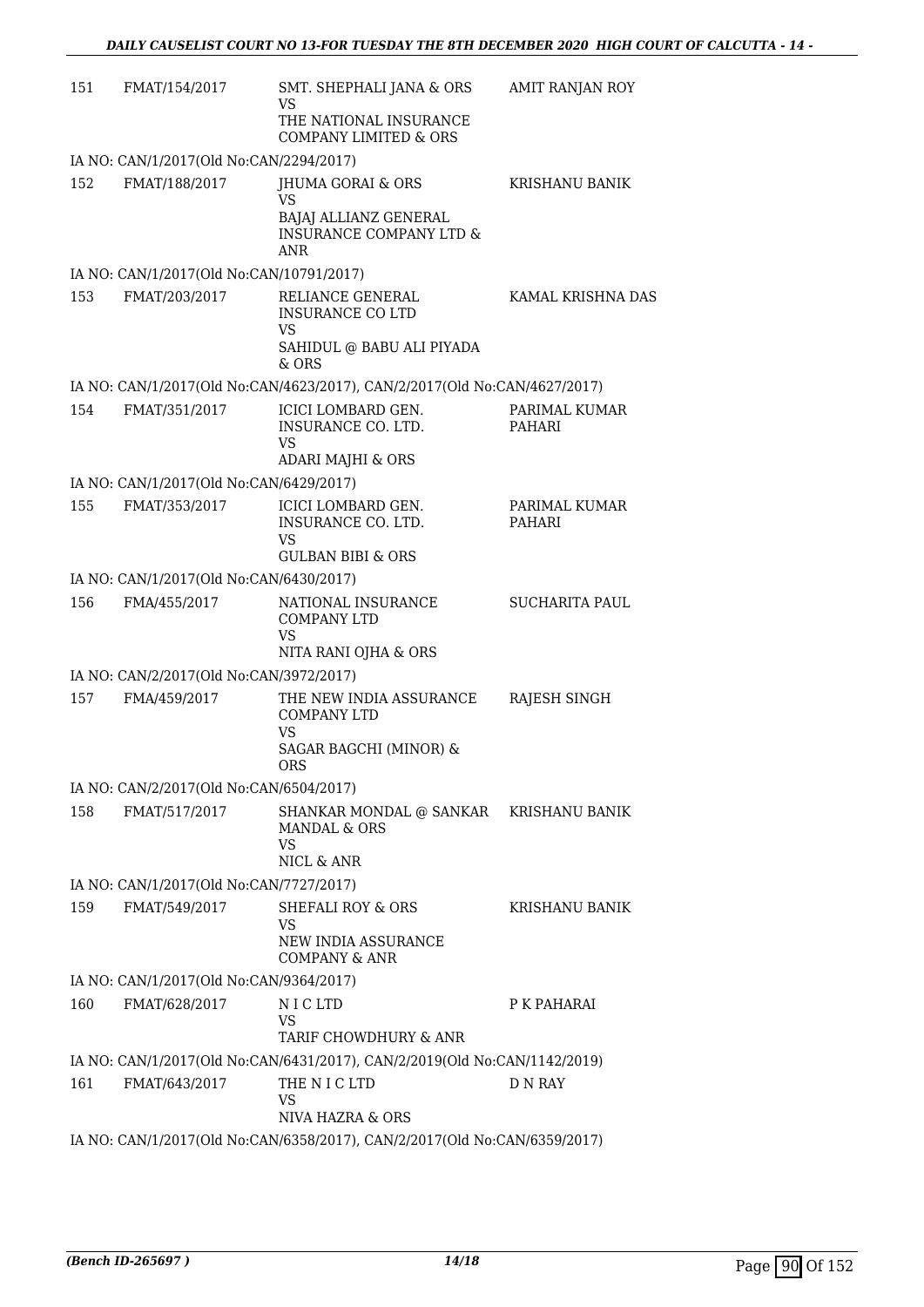| 162 | FMAT/660/2017                            | BAJAJ ALLIANZ GENERAL<br>INSURANCE COMPANY LTD.<br><b>VS</b>                                         | R. SINGH                       |
|-----|------------------------------------------|------------------------------------------------------------------------------------------------------|--------------------------------|
|     |                                          | <b>SAROGI DAS &amp; ORS</b>                                                                          |                                |
|     |                                          | IA NO: CAN/1/2017(Old No:CAN/8604/2017), CAN/2/2017(Old No:CAN/8612/2017)                            |                                |
| 163 | FMAT/801/2017                            | UMA KHATUN & ORS<br>VS<br>THE NATIONAL INSURANCE<br>CO LTD & ANR                                     | AMIT RANJAN ROY                |
|     | IA NO: CAN/1/2017(Old No:CAN/10707/2017) |                                                                                                      |                                |
| 164 | FMAT/863/2017                            | THE UNITED INDIA                                                                                     | <b>SANJOY PAUL</b>             |
|     |                                          | INSURANCE CO. LTD.<br>VS                                                                             |                                |
|     |                                          | <b>SMT SABITRI BALA ROY &amp; ORS</b>                                                                |                                |
|     |                                          | IA NO: CAN/1/2017(Old No:CAN/7793/2017), CAN/2/2020(Old No:CAN/634/2020)                             |                                |
| 165 | FMAT/1100/2017                           | POLY ROY<br>VS<br>NICL & ORS                                                                         | AMIT RANJAN ROY                |
|     | IA NO: CAN/1/2017(Old No:CAN/10472/2017) |                                                                                                      |                                |
| 166 | FMAT/1150/2017                           | <b>ICICI LOMBARD GENERAL</b><br>INSURNACE CO. LTD.<br>VS                                             | PARIMAL KUMAR<br><b>PAHARI</b> |
|     |                                          | <b>SMT. ANIMA DUTTA &amp; ORS</b>                                                                    |                                |
|     | IA NO: CAN/1/2017(Old No:CAN/10259/2017) |                                                                                                      |                                |
| 167 | FMAT/1159/2017                           | THE SECRETARY & CURATOR,<br>VICTORIA MEMORIAL HALL &<br><b>ANR</b><br>VS.<br>ASHA DEVI.              | PRADYOT KUMAR DAS              |
|     | IA NO: CAN/2/2020(Old No:CAN/2369/2020)  |                                                                                                      |                                |
| 168 | FMAT/1169/2017                           | HDFC ERGO GENERAL                                                                                    | <b>RAJESH SINGH</b>            |
|     |                                          | <b>INSURANCE COMPANY</b><br>LIMITED<br>VS                                                            |                                |
|     |                                          | <b>UDAY KUMAR BHAGAT &amp; ANR</b>                                                                   |                                |
|     |                                          | IA NO: CAN/1/2017(Old No:CAN/10571/2017), CAN/2/2017(Old No:CAN/10581/2017)                          |                                |
| 169 | FMAT/1175/2017                           | NATIONAL INSURANCE CO.<br>LTD.<br><b>VS</b>                                                          | SAMIM AHAMMED                  |
|     |                                          | ARCHANA MANDAL & ORS.                                                                                |                                |
| 170 | FMAT/1176/2017                           | IA NO: CAN/1/2017(Old No:CAN/11515/2017), CAN/2/2017(Old No:CAN/11518/2017)<br>NATIONAL IN. CO. LTD. | <b>SAMIM AHAMMED</b>           |
|     |                                          | VS<br><b>SELIM MALLICK &amp; ANR.</b>                                                                |                                |
|     |                                          | IA NO: CAN/1/2017(Old No:CAN/11513/2017), CAN/2/2017(Old No:CAN/11514/2017)                          |                                |
| 171 | FMAT/1216/2017                           | THE UNITED INDIA<br><b>INSURANCE CO LTD</b><br>VS                                                    | <b>SANJOY PAUL</b>             |
|     |                                          | RAMBILASH SHAW & ANR                                                                                 |                                |
|     | IA NO: CAN/1/2017(Old No:CAN/10760/2017) |                                                                                                      |                                |
| 172 | FMAT/1298/2017                           | NATIONAL INSURANCE CO.<br>LTD.<br><b>VS</b>                                                          | S. AHAMMED                     |
|     |                                          | DIL KUMARI LIMBU & ANR                                                                               |                                |
|     |                                          | IA NO: CAN/1/2017(Old No:CAN/11763/2017), CAN/2/2017(Old No:CAN/11772/2017)                          |                                |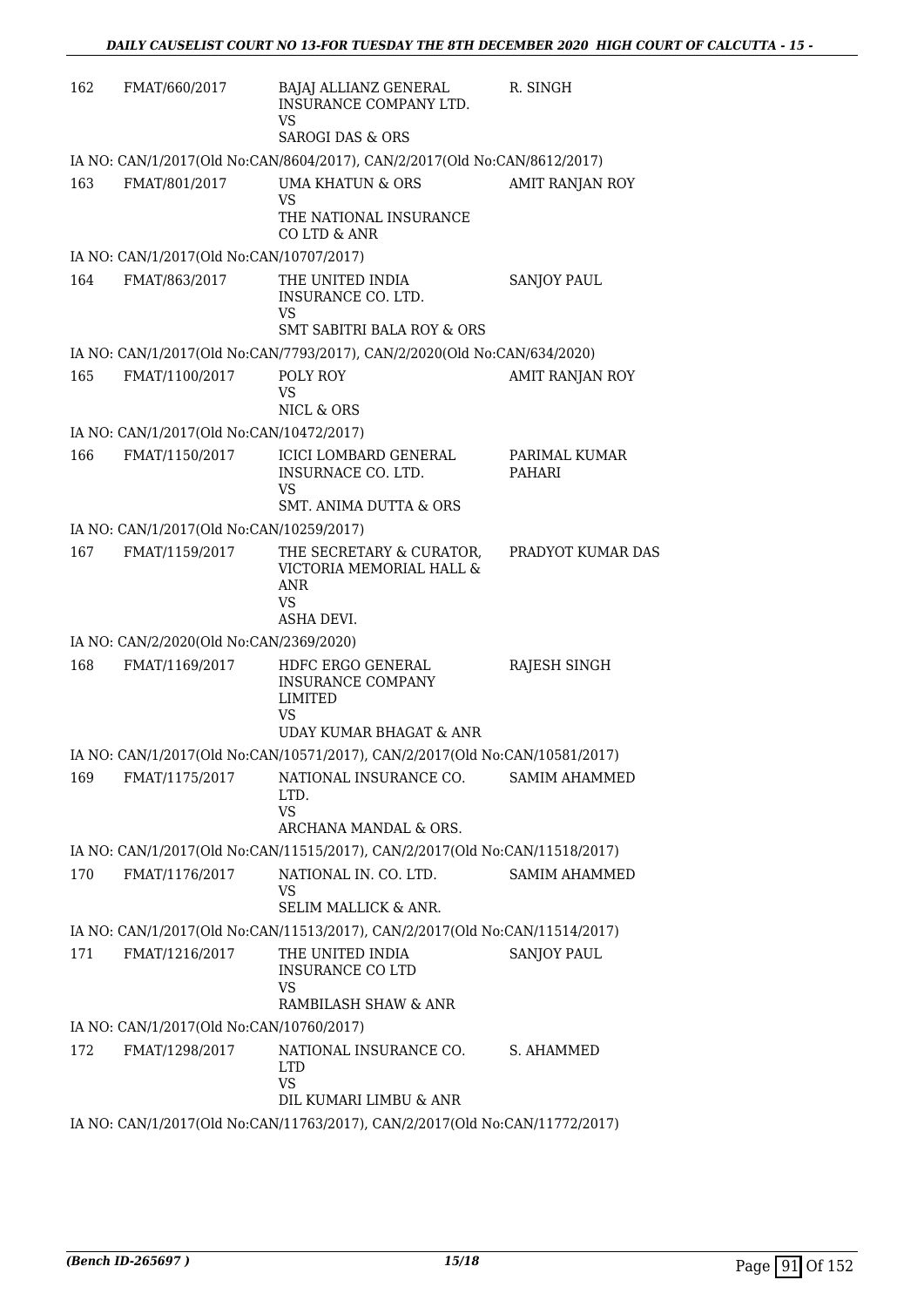| 173 | FMAT/1322/2017                          | MITHURANI PANDA & ORS<br>VS<br>UNION OF INDIA & ORS                                     | SK ABU ABBAS UDDIN                                                                                          |
|-----|-----------------------------------------|-----------------------------------------------------------------------------------------|-------------------------------------------------------------------------------------------------------------|
|     | IA NO: CAN/1/2018(Old No:CAN/7662/2018) |                                                                                         |                                                                                                             |
| 174 | FMAT/54/2018                            | SARASWATI MAITY & ORS<br><b>VS</b><br>THE ORIENTAL INS CO LTD &                         | AMIT RANJAN ROY                                                                                             |
|     | IA NO: CAN/1/2018(Old No:CAN/2108/2018) | <b>ANR</b>                                                                              |                                                                                                             |
| 175 | FMA/962/2018                            | ANOWARA BEGAM & ORS                                                                     | <b>SAIDUR RAHAMAN</b>                                                                                       |
|     |                                         | VS<br>UNITED INDIA INSURANCE<br>COMPANY LTD & ANR                                       |                                                                                                             |
|     | IA NO: CAN/1/2018(Old No:CAN/4422/2018) |                                                                                         |                                                                                                             |
| 176 | FMAT/1288/2018                          | <b>SUSHIL RANA &amp; ANR</b><br><b>VS</b><br>UNION OF INDIA                             | SHAHINA HAQUE                                                                                               |
| 177 | FMAT/683/2019                           | LAKSHMIRANI BERA & ORS<br><b>VS</b><br>UNION OF INDIA                                   | RAJENDRA KUMAR<br><b>MITTAL</b>                                                                             |
| 178 | FMAT/1158/2019                          | ANIMA SARKAR (DOLAI)<br><b>VS</b><br><b>UNION OF INDIA</b>                              | RAJENDRA KUMAR<br>MITTAI.                                                                                   |
|     |                                         | <b>HEARING</b>                                                                          |                                                                                                             |
| 179 | FMA/137/2011                            | MAYA DAS & ANR.                                                                         | <b>SAIDUR RAHAMAN</b>                                                                                       |
|     |                                         | VS<br>NEW INDIA ASSURANCE CO.<br>LTD. & ANR.                                            |                                                                                                             |
|     | IA NO: CAN/1/2011(Old No:CAN/5526/2011) |                                                                                         |                                                                                                             |
| 180 | FMA/201/2011                            | <b>SMT.MANJU PAL</b><br><b>VS</b><br>NEW INDIA ASSURANCE<br>CO.LTD. & ORS               | JAYANTA KR. MANDAL                                                                                          |
| 181 | FMA/950/2012                            | PARUL BALA BISWAS<br><b>VS</b><br>ORIENTAL INSURENCE CO.                                | <b>JAYANTA BANERJEE</b>                                                                                     |
|     | IA NO: CAN/1/2020(Old No:CAN/2704/2020) |                                                                                         |                                                                                                             |
| 182 | COT/88/2013                             | PRADYUMNA KR. SAHU & ANR                                                                | JAYANTA KR. MANDAL                                                                                          |
|     |                                         | <b>VS</b><br>THE NEW INDIA ASSURANCE<br>CO. LTD. & ANR                                  |                                                                                                             |
|     | wt183 FMA/1130/2013                     | THE NEW INDIA ASSURANCE<br>CO. LTD<br><b>VS</b><br>PRADYUMNA KUMAR SAHU &<br><b>ORS</b> | KAMAL KRISHNA DAS                                                                                           |
|     |                                         |                                                                                         | IA NO: CAN/1/2012(Old No:CAN/8443/2012), CAN/2/2013(Old No:CAN/11138/2013), CAN/3/2019(Old No:CAN/704/2019) |
| 184 | FMA/2290/2013                           | SOMA MISTRI & ORS.                                                                      | <b>SAIDUR RAHAMAN</b>                                                                                       |
|     |                                         | <b>VS</b><br>THE ORIENTAL INSURANCE<br>CO. LTD. & ANR.                                  |                                                                                                             |
|     | IA NO: CAN/1/2015(Old No:CAN/35/2015)   |                                                                                         |                                                                                                             |
| 185 | FMA/625/2014                            | MAMPI GHOSH & ORS<br><b>VS</b>                                                          | <b>SIMA GHOSH</b>                                                                                           |
|     |                                         | THE NATIONAL INSURANCE<br>CO. LTD. & ORS                                                |                                                                                                             |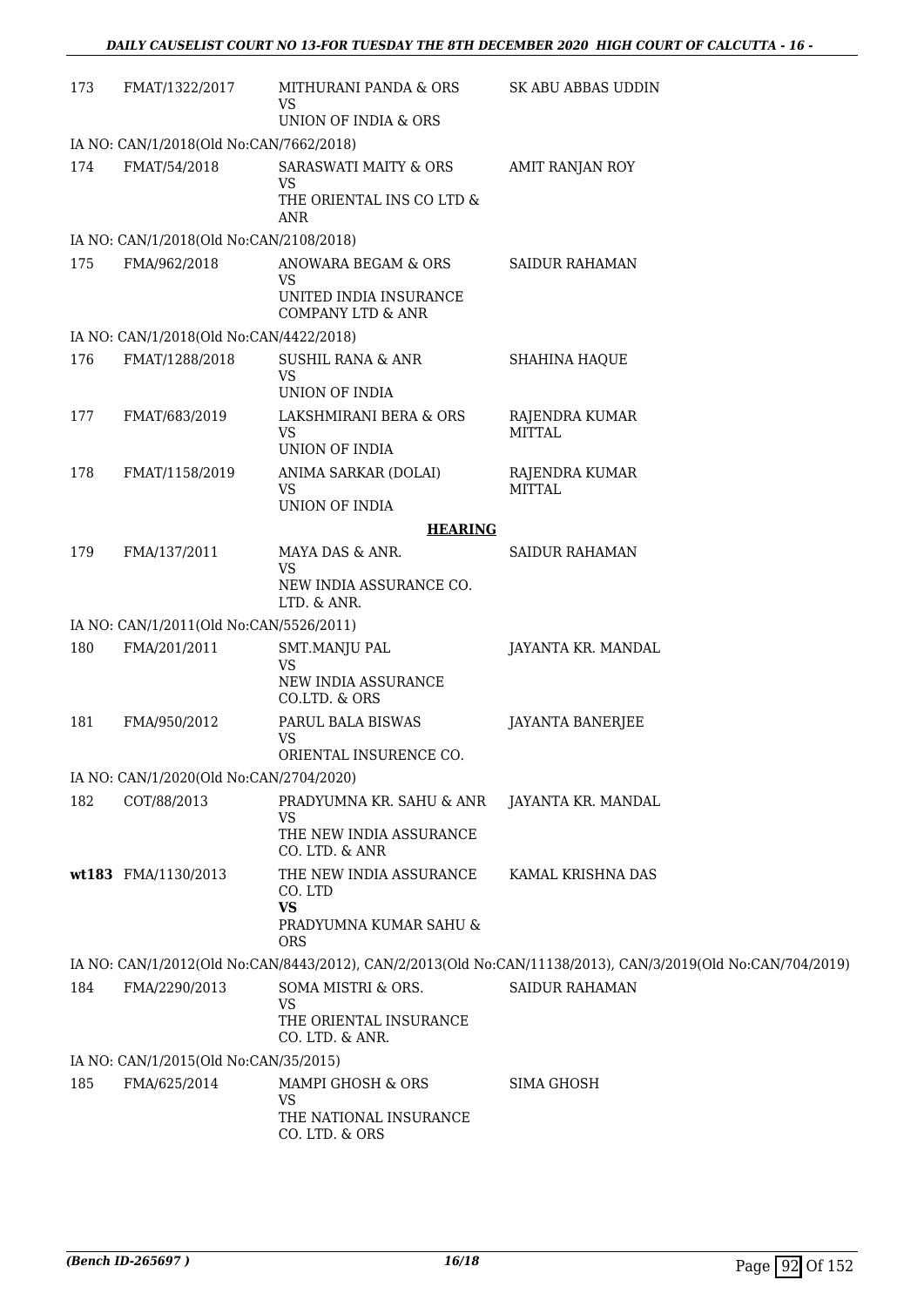| 186 | FMAT/1423/2014                          | <b>SARASWATI DEVI &amp; ORS</b><br>VS                                                                                     | SK. ABU ABBAS UDDIN                   |
|-----|-----------------------------------------|---------------------------------------------------------------------------------------------------------------------------|---------------------------------------|
|     |                                         | NATIONAL INSURANCE CO.<br>LTD & ORS                                                                                       |                                       |
|     | IA NO: CAN/1/2018(Old No:CAN/1666/2018) |                                                                                                                           |                                       |
| 187 | FMA/1796/2014                           | SIKHA LAHA<br>VS                                                                                                          | S BHATTACHARJYA                       |
| 188 | FMA/28/2015                             | ANUPAM MONDAL<br>NEW IND. ASSURANCE CO.<br>LTD.<br><b>VS</b><br><b>MOUMITA PAUL &amp; ORS</b>                             | SOUMENDRA NATH<br>GANGULY             |
|     | IA NO: CAN/1/2019(Old No:CAN/1692/2019) |                                                                                                                           |                                       |
| 189 | FMA/191/2015                            | <b>ICICI LOMBARD GENERALL</b><br><b>INSURANCE CO. LTD</b><br><b>VS</b><br>SK. MUKTAR ALI @ SK.<br><b>MUKTAR &amp; ANR</b> | PARIMAL KUMAR<br><b>PAHARI</b>        |
|     |                                         | IA NO: CAN/1/2014(Old No:CAN/10926/2014), CAN/2/2017(Old No:CAN/5714/2017)                                                |                                       |
| 190 | FMAT/255/2015                           | VIJAY KR. SAHU<br><b>VS</b><br>NEW INDIA ASSURANCE CO.<br>LTD. & ANR.                                                     | SK. ABU ABBASUDDIN                    |
| 191 | FMA/2166/2015                           | <b>AYESA BIBI &amp; ORS</b><br>VS<br>THE BAJAJ ALLIANZ GENERAL<br><b>INSURANCE CO. LTD &amp; ANR</b>                      | <b>SUBHAS CHANDRA</b><br><b>HAJRA</b> |
|     | IA NO: CAN/1/2016(Old No:CAN/1815/2016) |                                                                                                                           |                                       |
| 192 | FMA/3357/2015                           | SANTOSH SAHA & ANR<br><b>VS</b><br>MANAGING DIRECTOR,<br>CALCUTTA STATE TRANS.<br>CORP.                                   | JAYANTA KUMAR<br><b>MANDAL</b>        |
| 193 | FMA/2212/2016                           | RENUKA PAIK & ORS.<br>VS<br>BAJAJ ALLIANZ G.I CO. LTD. &<br>ORS.                                                          | JAYANTA KR. MANDAL                    |
|     | IA NO: CAN/1/2019(Old No:CAN/7006/2019) |                                                                                                                           |                                       |
| 194 | FMA/3604/2016                           | NATIONAL INSURANCE CO.<br>LTD.<br><b>VS</b><br>DOLY RAJBANSHI                                                             | PARIMAL KUMAR<br>PAHARI               |
|     |                                         | IA NO: CAN/1/2016(Old No:CAN/6382/2016), CAN/2/2018(Old No:CAN/4221/2018)                                                 |                                       |
| 195 | FMA/484/2017                            | BNAJAJ ALLIANZ GENERAL<br><b>INSURENCE COMPANY</b><br>LIMITED<br>VS.<br>ETIRANI ROY & ORS                                 | RAJESH SINGH                          |
| 196 | FMA/485/2017                            | BAJAJ ALLIANZ GENERAL<br><b>INSURANCE CO LTD</b><br>VS<br><b>BRINDABATI MAITI &amp; ORS</b>                               | RAJESH SINGH                          |
| 197 | FMAT/137/2018                           | DULALI BHAKTA & ANR<br>VS<br>THE NEW INDIA ASSURANCE<br>CO LTD & ANR                                                      | S RAHAMAN                             |
|     | IA NO: CAN/1/2018(Old No:CAN/8930/2018) |                                                                                                                           |                                       |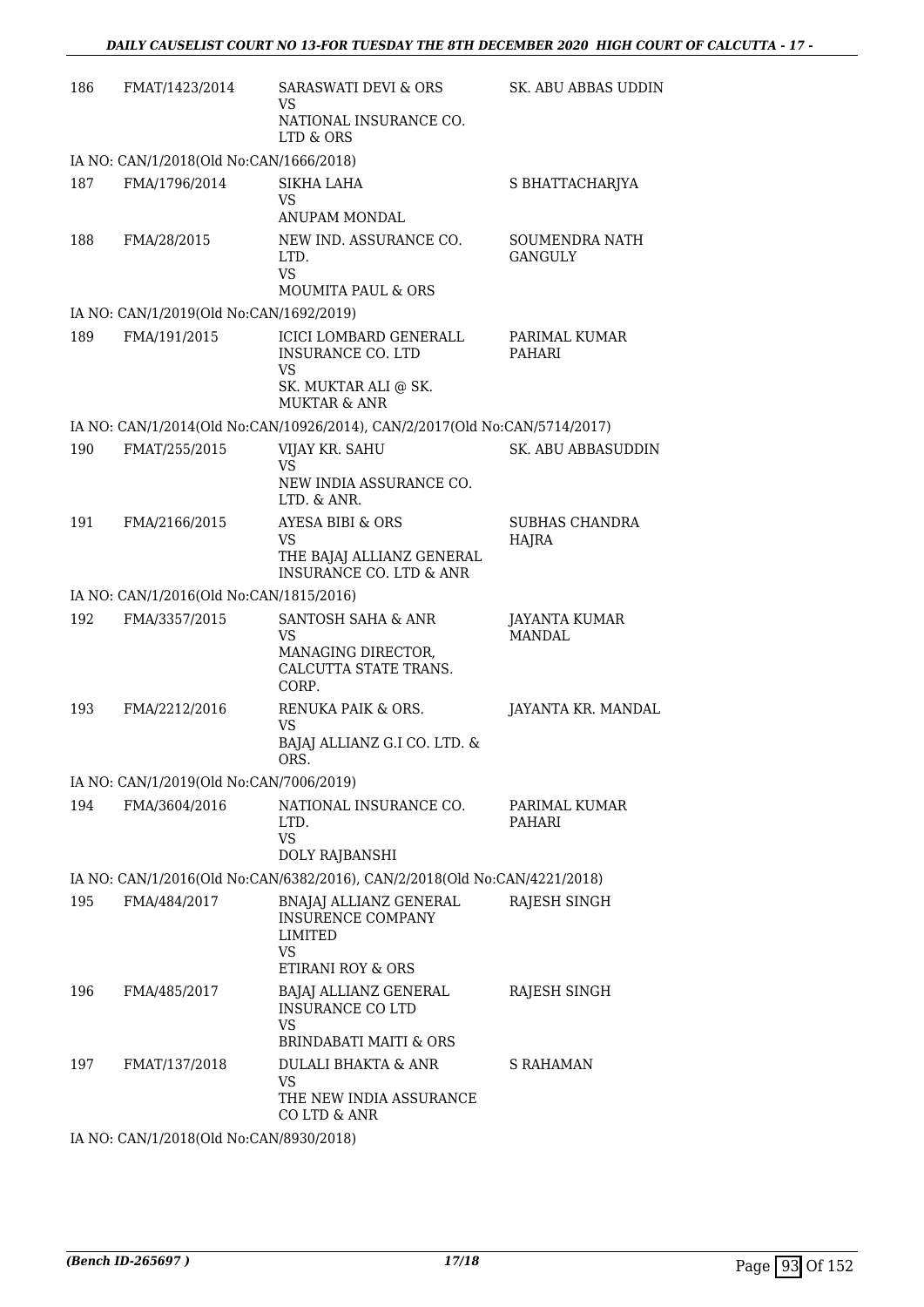| 198 | FMAT/1109/2018    | THE DM MALDA<br>VS                                                                             | <b>SANJAY PAUL</b>      |
|-----|-------------------|------------------------------------------------------------------------------------------------|-------------------------|
|     |                   | JHARNA PRAMANIK                                                                                |                         |
|     |                   | IA NO: CAN/1/2019(Old No:CAN/1425/2019), CAN/2/2019(Old No:CAN/1430/2019)                      |                         |
|     | wt199 COT/83/2019 | JHARNA PRAMANIK<br>VS<br>THE DISTRICT MAGISTRATE                                               | SAIDUR RAHAMAN          |
| 200 | FMAT/132/2019     | MALDA.<br>PRAFULLA CHOWDHURY &<br>ANR<br>VS.<br>NATIONAL INSURANCE CO<br>LTD & ANR             | <b>SAIDUR RAHAMAN</b>   |
| 201 | FMAT/259/2019     | KRISHNA SARKAR ROY & ANR<br>VS<br>THE NATIONAL INSURANCE<br>CO. LTD & ANR                      | <b>SAIDUR RAHAMAN</b>   |
| 202 | FMAT/263/2019     | FAIJUN BIBI & ORS<br>VS<br>THE ORIENTAL INSURANCE<br><b>COMPANY LIMITED &amp; ANR</b>          | <b>SAIDUR RAHAMAN</b>   |
| 203 | FMAT/276/2019     | <b>SANTANA HAZRA &amp; ORS</b><br>VS<br>THE NATIONAL INSURANCE<br>CO LTD & ANR                 | SAIDUR RAHAMAN          |
| 204 | FMA/277/2019      | THE NATIONAL INSURANCE<br>CO LTD<br><b>VS</b><br>TANUJA BIBI & ORS                             | <b>SANJOY PAUL</b>      |
|     |                   | IA NO: CAN/1/2018(Old No:CAN/794/2018), CAN/2/2018(Old No:CAN/4920/2018)                       |                         |
|     | wt205 COT/36/2018 | TANUJA BIBI & ORS<br>VS<br>NATIONAL INSURANCE CO.<br>LTD & ANR                                 | JAYANTA KUMAR<br>MANDAL |
| 206 | FMAT/300/2019     | RAJESHWARI TIRKEY XAKA &<br><b>ORS</b><br><b>VS</b><br>THE NATIONAL INSURANCE<br>CO. LTD & ANR | <b>SAIDUR RAHAMAN</b>   |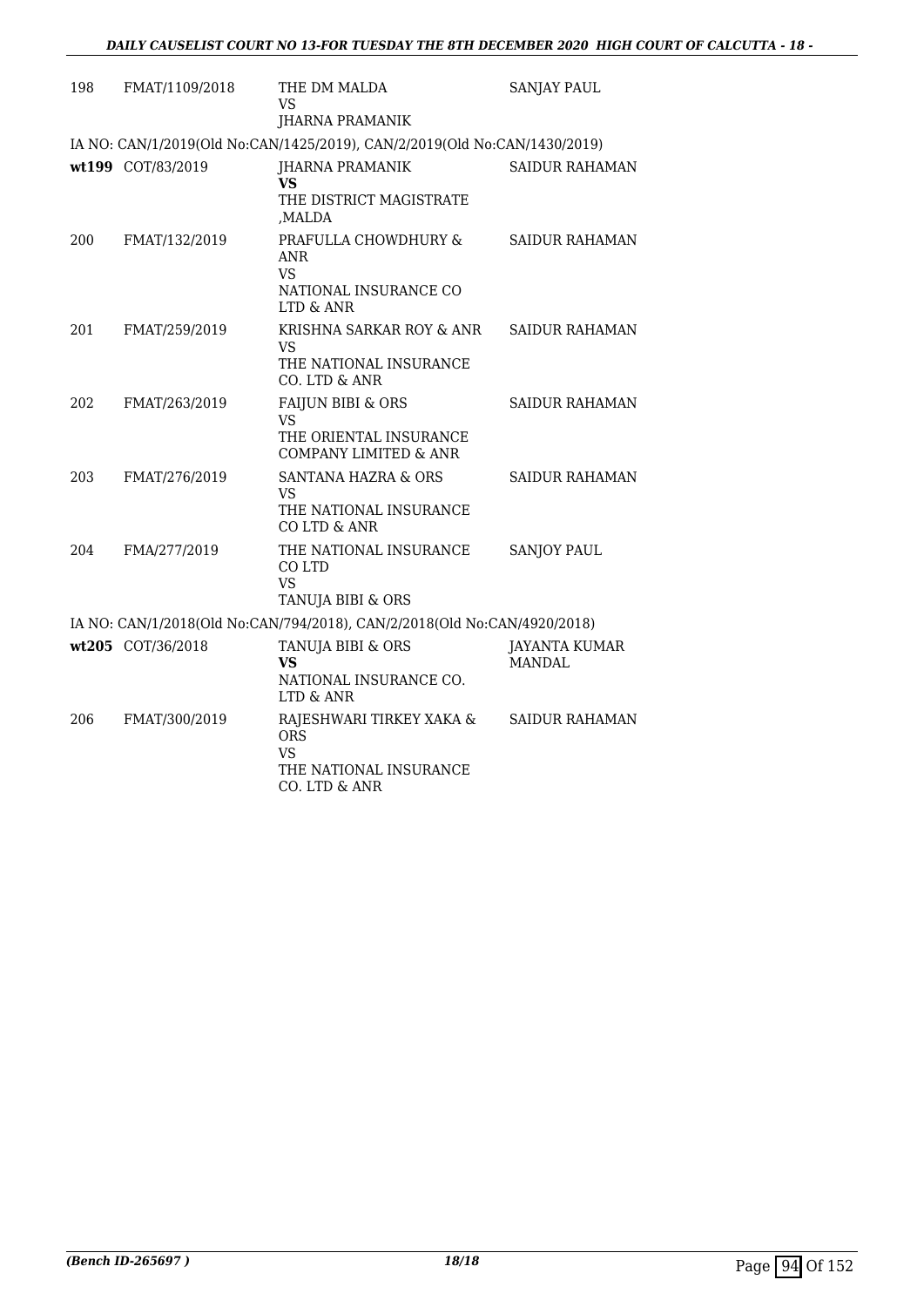

# **Appellate Side**

**DAILY CAUSELIST For Tuesday The 8th December 2020**

**COURT NO. 8**

**SINGLE BENCH (SB - VII)**

**AT 10:45 AM**

## **HON'BLE JUSTICE SABYASACHI BHATTACHARYYA**

**(VIA VIDEO CONFERENCE)**

**ON AND FROM MONDAY, THE 7TH DECEMBER, 2020 – MATTERS (INCLUDING MOTIONS ) UNDER ARTICLE 226 OF THE CONSTITUTION RELATING TO RESIDUARY UNDER GROUP IX [EXCLUDING ELECTRICITY MATTERS AND MATTERS UNDER PUBLIC PREMISES (UNAUTHORISED OCCUPANTS) ACT, 1971] INCLUDING APPLICATIONS CONNECTED THERETO.**

**NOTE : ORIGINAL SIDE MATTERS WILL BE TAKEN UP FROM 10.45 TO 1.00 P.M.**

**NOTE : APPELLATE SIDE MATTERS WILL BE TAKEN UP AT 2 P.M. OR IMMEDIATELY AFTER COMPLETION OF ORIGINAL SIDE MATTERS, WHICHEVER IS EARLIER.**

**NOTE : MENTIONING SHALL BE ENTERTAINED ONLY ON THE FIRST WORKING DAY OF THE WEEK AT THE FIRST SITTING OF THE COURT.**

**NOTE: MATTERS WILL BE TAKEN UP THROUGH PHYSICAL HEARING ONLY WHEN BOTH THE PARTIES ARE AGREED.**

|                                          | <b>TO BE MENTIONED</b> |                                                                                                                                       |                                            |
|------------------------------------------|------------------------|---------------------------------------------------------------------------------------------------------------------------------------|--------------------------------------------|
| 1                                        | WPA/1780/2019          | BISHNUPADA BHUNIA<br><b>VS</b><br>STATE OF WEST BENGAL & ORS                                                                          | <b>BHASKAR CHANDRA</b><br>MANNA            |
| 2                                        | WPA/4897/2020          | NEWAZ SHARIF<br><b>VS</b><br>STATE OF WEST BENGAL & ORS                                                                               | <b>SOURAV DUTTA</b>                        |
|                                          |                        | <b>EXTENSION OF INTERIM ORDER</b>                                                                                                     |                                            |
| 3                                        | WPA/3194/2018          | REGAL UDYOG PVT, LTD, & ANR<br>VS                                                                                                     | <b>M.S TIWARI</b>                          |
|                                          |                        | STATE OF WEST BENGAL & ORS                                                                                                            |                                            |
| IA NO: CAN/2/2019(Old No:CAN/10228/2019) |                        |                                                                                                                                       |                                            |
|                                          |                        | <b>NEW MOTION</b>                                                                                                                     |                                            |
| 4                                        | WPA/10069/2020         | SUNDARANANDA BARMAN AND<br><b>ANOTHER</b><br>VS.<br>STATE OF WEST BENGAL AND<br>ORS.                                                  | <b>MANOJ KUMAR</b><br><b>BHATTACHARYYA</b> |
| 5                                        | WPA/10073/2020         | JUGAL MONDAL<br><b>VS</b><br>STATE OF WEST BENGAL AND<br>ANR                                                                          | <b>BISWAJIT TIWARI</b>                     |
| 6                                        | WPA/10074/2020         | MANUKCHAK ASTHA WELFARE<br><b>SOCIETY REP BY SECRETARY</b><br><b>HABIBUR RAHAMAN</b><br><b>VS</b><br>STATE OF WEST BENGAL AND<br>ORS. | SAYAN MUKHERJEE                            |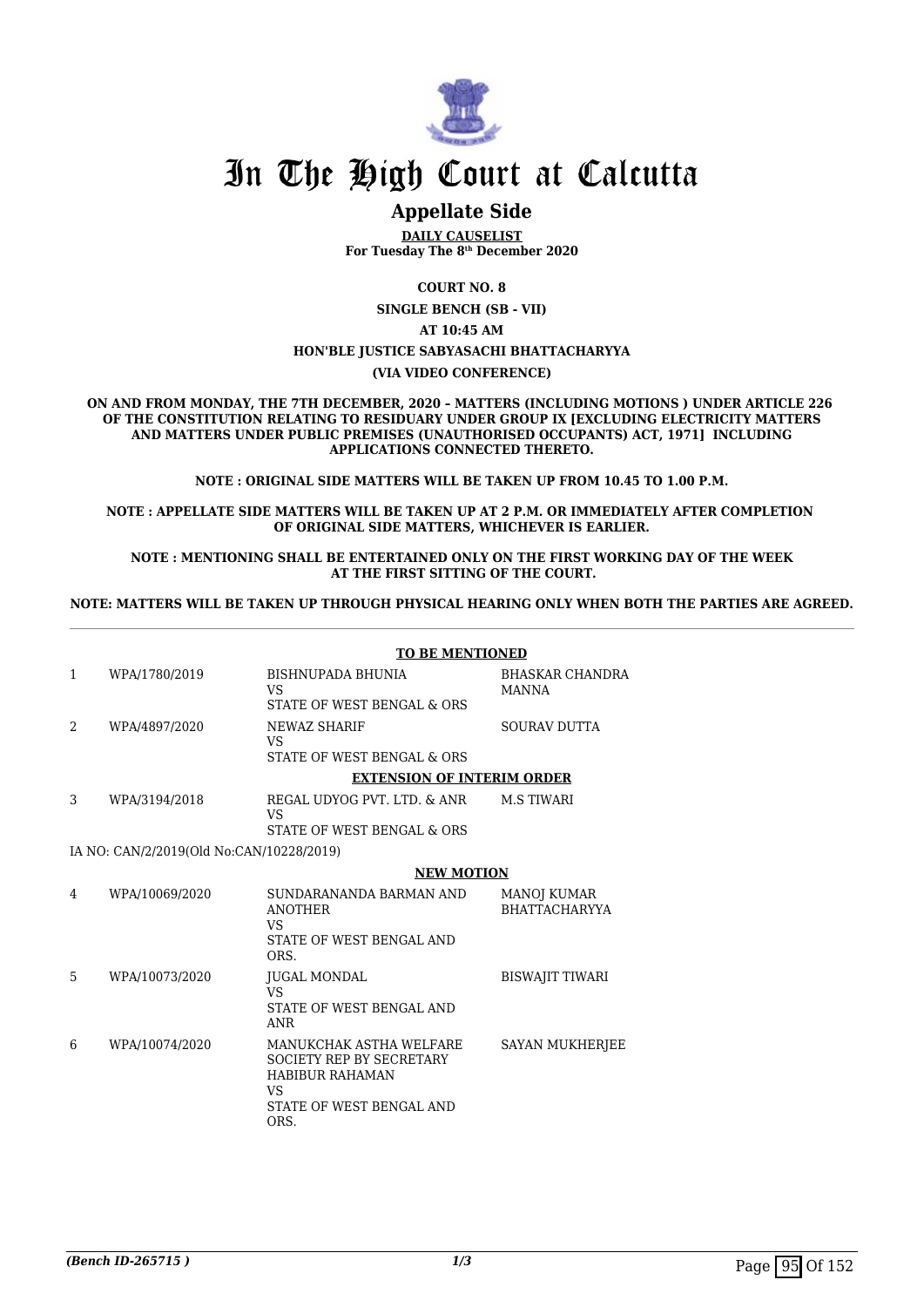| 7  | WPA/10077/2020                           | DELTA FABRICS PRIVATE LIMITED<br><b>VS</b>                                   | VICTOR CHATTERJEE                       |
|----|------------------------------------------|------------------------------------------------------------------------------|-----------------------------------------|
|    |                                          | STATE OF WEST BENGAL AND<br>ORS.                                             |                                         |
| 8  | WPA/10161/2020                           | <b>SHAINE LEX ADVISORS LLP</b><br>VS<br>State of West Bengal                 | <b>STEVEN SOURODIP</b><br><b>BISWAS</b> |
| 9  | WPA/10179/2020                           | SIDDHARTHA PAL<br>VS.                                                        | <b>CHIRANJIB ROY</b>                    |
|    |                                          | STATE OF WEST BENGAL AND<br>ORS.                                             |                                         |
| 10 | WPA/10206/2020                           | SHEFALI AND GHOSH AND<br><b>ANOTHER</b><br>VS                                | SK JAYED HOSSAIN                        |
|    |                                          | STATE OF WEST BENGAL AND<br>ORS.                                             |                                         |
|    |                                          | <b>SPECIALLY FIXED MATTERS</b>                                               |                                         |
| 11 | WPA/21981/2018                           | HIGH GROWTH ADVISORY<br>PRIVATE LIMITED & ANR<br>VS                          | <b>S. RAY CHOWDHURY</b>                 |
|    |                                          | UNION OF INDIA & ORS                                                         |                                         |
|    | IA NO: CAN/2/2019(Old No:CAN/12674/2019) |                                                                              |                                         |
| 12 | WPA/9866/2019                            | VIKASH KHEMKA, PRESIDENT OF<br><b>BENGAL TIMBER IMPORTERS</b><br>ASSO.<br>VS | <b>SUBHAMOY PATRA</b>                   |
|    |                                          | UNION OF INDIA & ORS                                                         |                                         |
| 13 | WPA/11632/2019                           | <b>SWAPNA BISWAS</b><br>VS<br>STATE OF WEST BENGAL & ORS                     | INDRADEEP PAL                           |
| 14 | WPA/2486/2020                            | <b>BROJA MOHAN GHOSH</b>                                                     | PRIYABRATA SAHA                         |
|    |                                          | VS<br>STATE OF WEST BENGAL & ORS                                             |                                         |
| 15 | WPA/2646/2020                            | PRAMOD KUMAR AGARWAL                                                         | SABYASACHI SEN                          |
|    |                                          | VS.<br><b>BANK OF BARODA &amp; ORS</b>                                       |                                         |
| 16 | WPA/3410/2020                            | AKASH RUIA & ANR                                                             | DEBOLINA DEY                            |
|    |                                          | VS<br>THE DISTRICT MAGISTRATE<br>24PGS. SOUTH & ORS                          |                                         |
|    |                                          | <b>UPGRADED MATTERS</b>                                                      |                                         |
| 17 | WPA/2716/2020                            | PRIYA SAMANTA<br>VS<br>UNION OF INDIA & ORS                                  | PRONAY BASAK                            |
| 18 | WPA/2729/2020                            | MOHAMMAD SHAMI                                                               | SUBRATA GHOSH                           |
|    |                                          | VS.<br>STATE OF WEST BENGAL & ORS                                            |                                         |
| 19 | WPA/2896/2020                            | HAJI MUMTAZ KHAN @ MUMTAZ<br><b>KHAN</b><br>VS                               | <b>ISHITA RAUT</b>                      |
|    |                                          | THE GENERAL MANAGER,<br><b>METRO RAILWAY &amp; ORS</b>                       |                                         |
| 20 | WPA/3040/2020                            | <b>ICON TOWER LLP &amp; ANR</b><br>VS<br>PUNJAB & SIND BANK & ORS            | ANIRUDHA AGARWALLA                      |
|    | IA NO: CAN/1/2020                        |                                                                              |                                         |
| 21 | WPA/3101/2020                            | MILAN SARKAR<br>VS.                                                          | SANDHYA DAS ADHIKARI                    |
|    |                                          | BANK OF BARODA & ORS                                                         |                                         |
|    | IA NO: CAN/1/2020(Old No:CAN/1773/2020)  |                                                                              |                                         |
| 22 | WPA/3206/2020                            | REJINA KHATUN<br>VS                                                          | <b>VIEKY</b>                            |
|    |                                          | STATE OF WEST BENGAL & ORS                                                   |                                         |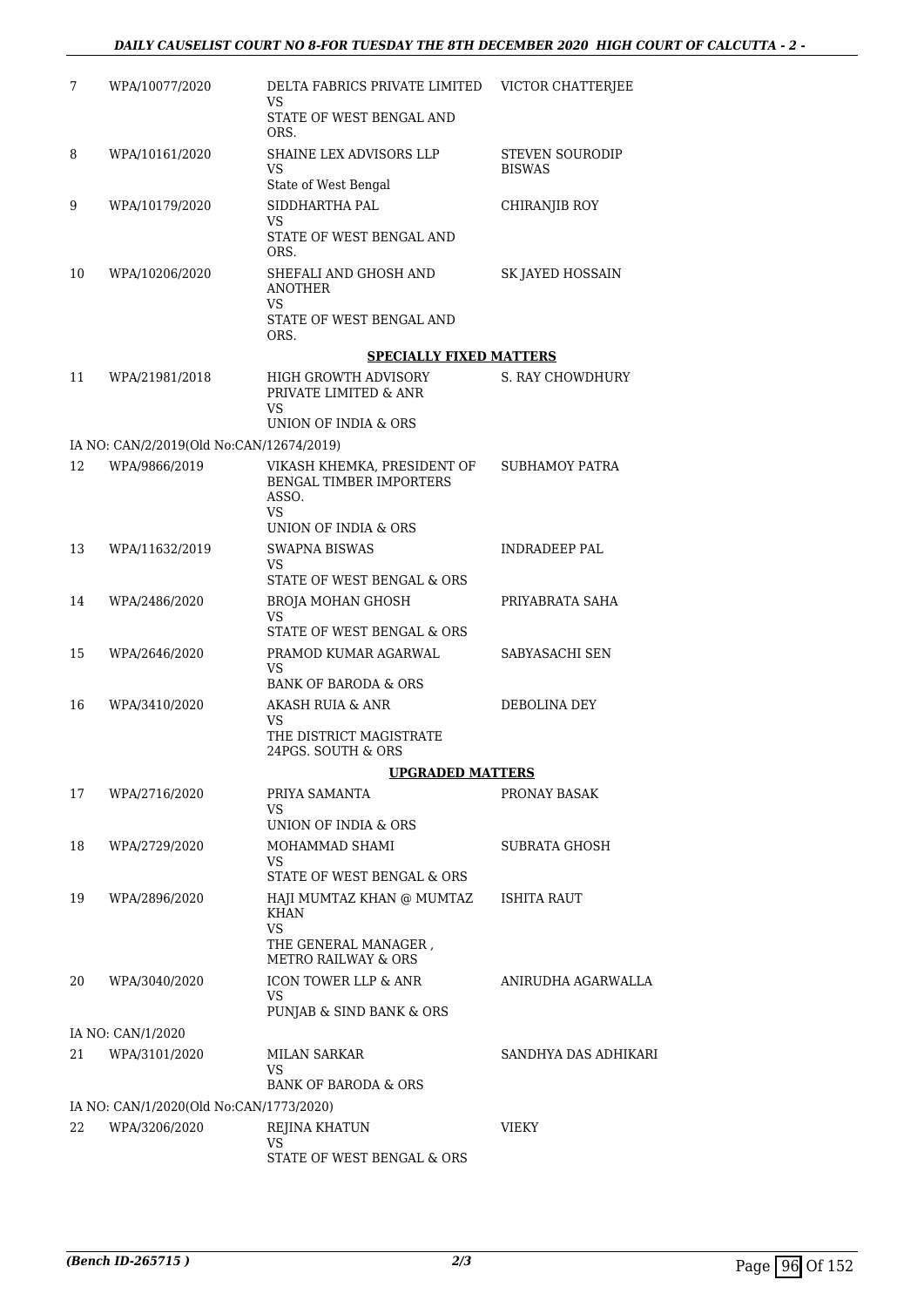### *DAILY CAUSELIST COURT NO 8-FOR TUESDAY THE 8TH DECEMBER 2020 HIGH COURT OF CALCUTTA - 3 -*

| 23 | WPA/3263/2020                       | ACHINTYA KUMAR HALDER &<br><b>ORS</b><br>VS.<br><b>BANK OF BARODA &amp; ORS</b>       | <b>BIKRAM BANERJEE</b>   |
|----|-------------------------------------|---------------------------------------------------------------------------------------|--------------------------|
| 24 | WPA/3453/2020                       | ABDUL MANNAN MALI & ORS                                                               | <b>MARIA RAHAMAN</b>     |
|    |                                     | VS                                                                                    |                          |
|    |                                     | STATE OF WEST BENGAL & ORS                                                            |                          |
| 25 | WPA/3535/2020                       | FAKRUL ISLAM @ FAKARUL<br><b>ISLAM &amp; ORS</b><br>VS.<br>STATE OF WEST BENGAL & ORS | SHATAROOP<br>PURKAYASTHA |
| 26 | WPA/3699/2020                       | <b>BASHIR AHMED &amp; ANR</b>                                                         | MOHAMMED                 |
|    |                                     | VS<br>STATE OF WEST BENGAL & ORS                                                      | FARHADUDDIN              |
| 27 | WPA/3701/2020                       | PARVEEN ISLAM<br>VS.                                                                  | MOHAMMED<br>FARHADUDDIN  |
|    |                                     | STATE OF WEST BENGAL & ORS                                                            |                          |
| 28 | WPA/3862/2020                       | SWATI AGARWALA<br><b>VS</b>                                                           | NISHANT KR SARAF         |
|    |                                     | UNION OF INDIA & ORS                                                                  |                          |
| 29 | WPA/3969/2020                       | NOEL GEORGE<br>VS                                                                     | <b>SOHAM BANERJEE</b>    |
|    |                                     | UNION OF INDIA & ORS                                                                  |                          |
| 30 | WPA/4007/2020                       | <b>SUPRAVA PANDA &amp; ANR</b><br>VS.                                                 | KOUSTAV BAGCHI           |
|    |                                     | STATE OF WEST BENGAL & ORS                                                            |                          |
|    | IA NO: CAN/1/2020                   |                                                                                       |                          |
| 31 | WPA/4329/2020                       | <b>DULAL SARDAR</b><br>VS<br>STATE OF WEST BENGAL & ORS                               | SANTANU DAS              |
| 32 | WPA/4473/2020                       | JOGESH DENRE & ORS.                                                                   | <b>BRATIN KR. DEY</b>    |
|    |                                     | VS<br>UCO BANK & ORS.                                                                 |                          |
| 33 | WPA/4517/2020                       | SHANKHAJIT RAY<br>VS                                                                  | SAMARJIT GHOSAL          |
|    |                                     | <b>STATE OF WB &amp; ORS</b>                                                          |                          |
| 34 | WPA/4777/2020                       | JAHANGIR ALAM<br>VS                                                                   | KRISHNA DAS PODDAR       |
|    |                                     | STATE OF WEST BENGAL & ORS                                                            |                          |
|    | IA NO: CAN/1/2020                   |                                                                                       |                          |
| 35 | WPA/4994/2020                       | M/S GREMONT PROJECTSF &<br>SERVICES PVT. LTD. & ANR<br>VS.                            | SANJUKTA RAY             |
|    |                                     | STATE OF WEST BENGAL & ORS                                                            |                          |
| 36 | WPA/5090/2020                       | ASOKE KUMAR AGASTI<br>VS<br>STATE OF WEST BENGAL & ORS                                | SOURAV DUTTA             |
| 37 | WPA/5144/2020                       | TATA CONSUMER PRODUCTS LTD                                                            | RUSHA SAHA               |
|    |                                     | & ORS<br><b>VS</b>                                                                    |                          |
|    |                                     | UNION OF INDIA & ORS                                                                  |                          |
| 38 | WPA/6015/2020<br>(2 P.M.) (PT. HD.) | JOYDIP MITRA<br>VS<br>STATE OF WEST BENGAL& ORS                                       | PAPPU ADHIKARI           |
|    |                                     |                                                                                       |                          |

IA NO: CAN/1/2020(Old No:CAN/4203/2020)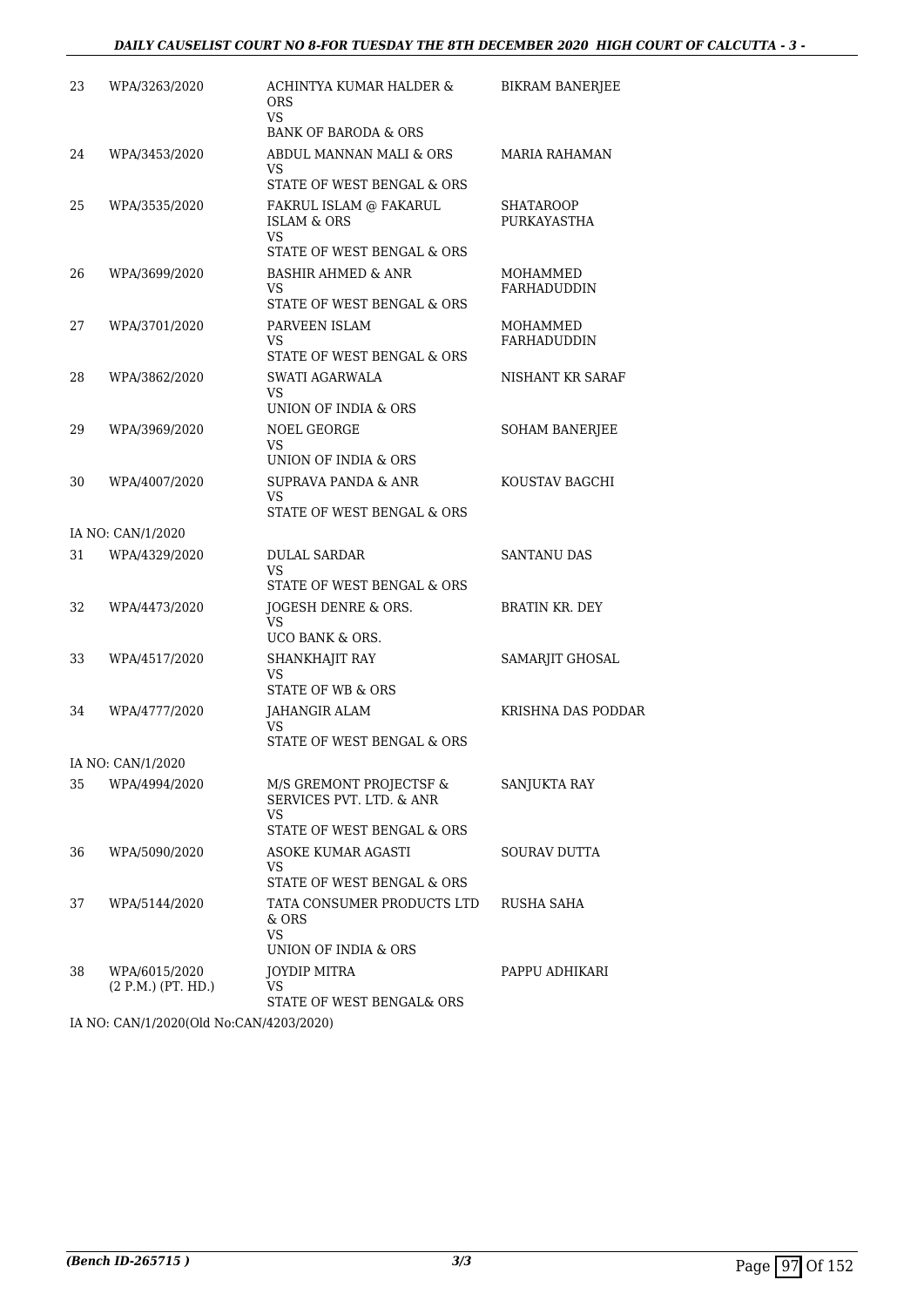

# **Appellate Side**

**DAILY CAUSELIST For Tuesday The 8th December 2020**

**COURT NO. 39 SINGLE BENCH (SB - VIII) AT 3:30 PM HON'BLE JUSTICE MOUSHUMI BHATTACHARYA OR (AFTER THE O.S.)**

## **VIA VIDEO CONFERENCE)**

#### **ON TUESDAY, THE 8TH DECEMBER, 2020 AT 3.30 P.M. OR IMMEDIATELY AFTER THE ORIGINAL SIDE MATTERS - WILL SIT SINGLY AND TAKE SOME ASSIGNED MATTERS.**

## **ASSIGNED MATTERS**

| 1  | WPA/7417/2020     | SANTANU GOSWAMI AND<br><b>ORS</b><br>VS<br>THE W B CSSC AND ORS | Golam            |
|----|-------------------|-----------------------------------------------------------------|------------------|
|    | IA NO: CAN/1/2020 |                                                                 |                  |
| 2  | WPA/7419/2020     | <b>GOUTAM SAHA</b><br>VS<br>State of West Bengal                | <b>GOPAL DAS</b> |
|    | IA NO: CAN/1/2020 |                                                                 |                  |
| 3  | WPA/7420/2020     | PARTHA PRATIM GHOSH<br>VS<br>State of West Bengal               | <b>GOPAL DAS</b> |
|    | IA NO: CAN/1/2020 |                                                                 |                  |
| 4  | WPA/7423/2020     | RAJKUMAR MONDAL AND<br><b>ORS</b><br>VS<br>THE WB CSSC AND ORS  | Golam            |
|    | IA NO: CAN/1/2020 |                                                                 |                  |
| 5. | WPA/7438/2020     | PRANAY MANDAL<br>VS<br>State of West Bengal                     | TANUTA GURAYU    |

IA NO: CAN/1/2020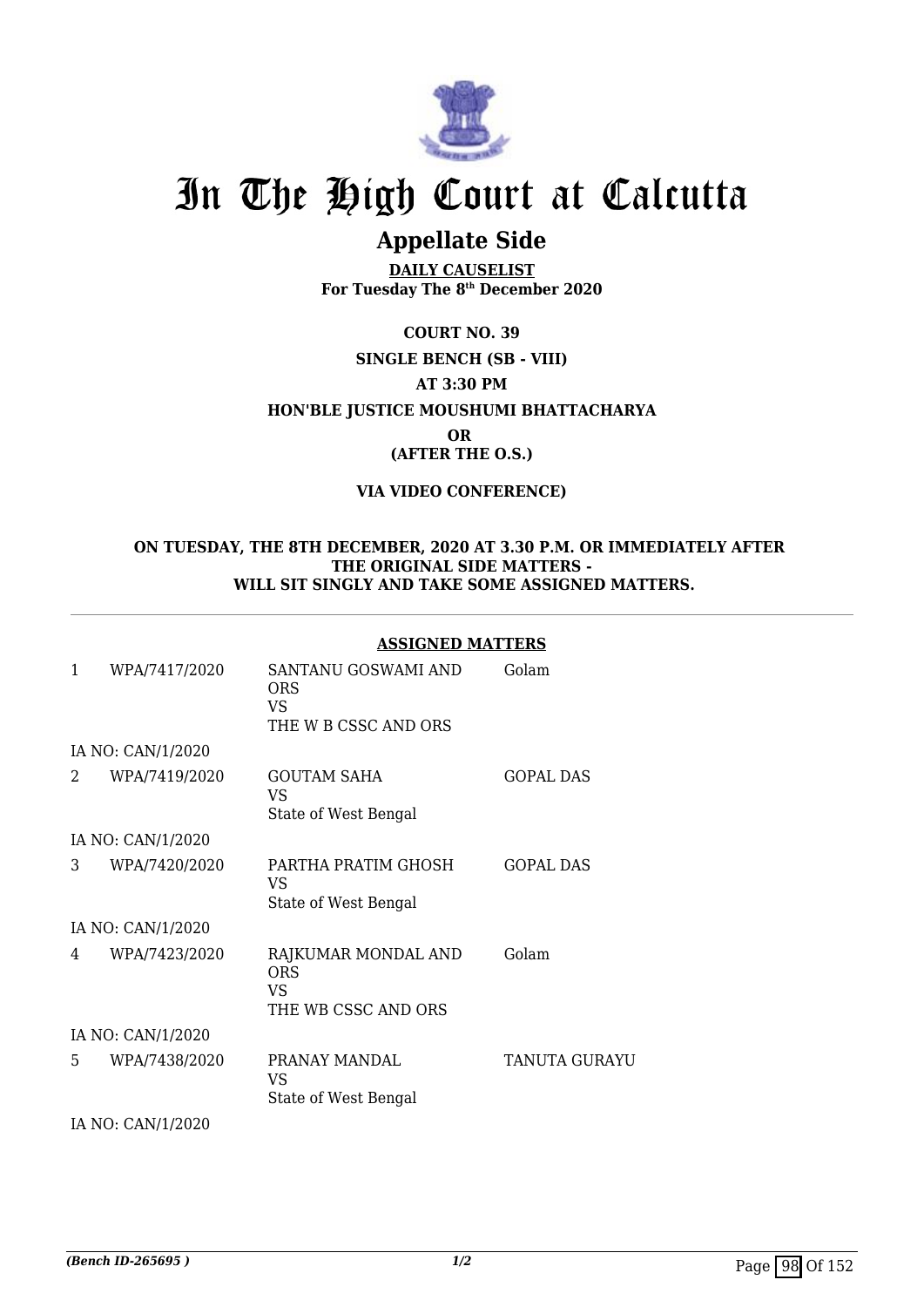## *DAILY CAUSELIST COURT NO 39-FOR TUESDAY THE 8TH DECEMBER 2020 HIGH COURT OF CALCUTTA - 2 -*

| 6  | WPA/7440/2020     | anichha islam and anr<br>VS                                  | Golam |
|----|-------------------|--------------------------------------------------------------|-------|
|    |                   | THE W B CSSC AND ORS                                         |       |
|    | IA NO: CAN/1/2020 |                                                              |       |
| 7  | WPA/7444/2020     | SADHAN KUMAR BISWAS<br>AND ORS<br>VS<br>THE W B CSSC AND ANR | Golam |
|    | IA NO: CAN/1/2020 |                                                              |       |
| 8  | WPA/7447/2020     | SUBHRA GHOSH AND<br>VS                                       | Golam |
|    |                   | THE W B CSSC AND                                             |       |
|    | IA NO: CAN/1/2020 |                                                              |       |
| 9  | WPA/7452/2020     | <b>SUBHAS KUMAR DAS AND</b><br><b>ORS</b><br><b>VS</b>       | Golam |
|    |                   | THE W B CSSC AND ORS                                         |       |
|    | IA NO: CAN/1/2020 |                                                              |       |
| 10 | WPA/7455/2020     | ABHIPRIYA BISWAS AND<br><b>ORS</b><br>VS                     | Golam |
|    |                   | THE W B CSSC AND ORS                                         |       |
|    | IA NO: CAN/1/2020 |                                                              |       |
| 11 | WPA/7459/2020     | BISWAJIT NASKAR AND ORS<br>VS                                | Golam |
|    |                   | THE W B CSSC AND ORS                                         |       |
|    | IA NO: CAN/1/2020 |                                                              |       |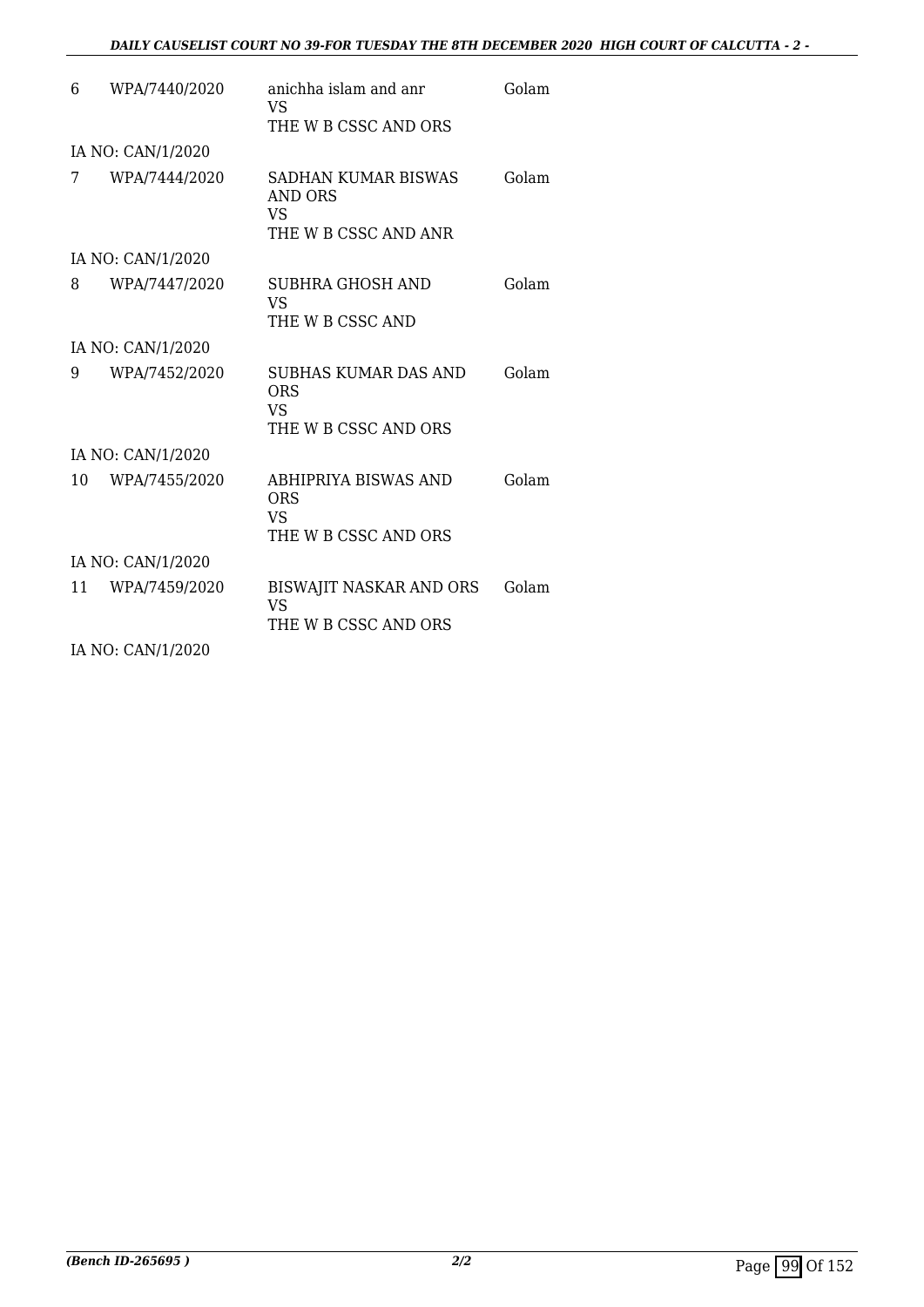

# **Appellate Side**

**DAILY CAUSELIST For Tuesday The 8th December 2020**

**COURT NO. 26**

**SINGLE BENCH (SB - IX)**

**AT 10:45 AM**

#### **HON'BLE JUSTICE SHEKHAR B. SARAF**

#### **(VIA VIDEO CONFERENCE)**

#### **ON AND FROM MONDAY, THE 7TH DECEMBER, 2020 -- REGULATION OF INDUSTRIES & ESSENTIAL COMMODITIES & VARIOUS CENTRAL ORDERS UNDER GROUP VIII INCLUDING APPLICATIONS CONNECTED THERETO;**

#### **REVENUE AND TAX LAWS (EXCLUDING LAND REVENUE) UNDER GROUP IV INCLUDING APPLICATIONS CONNECTED THERETO.**

**NOTE : MATTERS WILL BE TAKEN UP THROUGH PHYSICAL HEARING WHEN BOTH THE PARTIES ARE AGREED.**

|              |                                         | <b>TO BE MENTIONED</b>                                                        |                                      |  |
|--------------|-----------------------------------------|-------------------------------------------------------------------------------|--------------------------------------|--|
| $\mathbf{1}$ | WPA/18298/2019                          | AUXILIUM CONVENT SCHOOL<br><b>VS</b>                                          | DEBANWITA PRAMANIK                   |  |
|              |                                         | STATE OF WEST BENGAL & ORS                                                    |                                      |  |
| 2            | WPA/931/2020                            | KUMKUM BALSARA<br><b>VS</b><br>STATE OF WEST BENGAL & ORS                     | <b>SOURAV HALDAR</b>                 |  |
|              | IA NO: CAN/1/2020(Old No:CAN/1931/2020) |                                                                               |                                      |  |
|              |                                         | <b>GROUP - VIII</b>                                                           |                                      |  |
|              |                                         | (ESSENTIAL COMMODITIES)                                                       |                                      |  |
| 3            | WPA/24450/2018                          | RAHIMA BIBI<br><b>VS</b><br>STATE OF WEST BENGAL & ORS                        | <b>MOUSUMI BHOWAL</b>                |  |
|              |                                         |                                                                               |                                      |  |
|              | IA NO: CAN/1/2019(Old No:CAN/4031/2019) |                                                                               |                                      |  |
| 4            | WPA/7318/2019                           | <b>BISWAJIT DAS</b><br><b>VS</b><br>STATE OF WEST BENGAL & ORS                | SABYASACHI HAZRA                     |  |
| 5            | WPA/10745/2019                          | SAJAL DEY<br>VS<br>STATE OF WEST BENGAL & ORS                                 | <b>KRISHNENDU BERA</b>               |  |
| 6            | WPA/11760/2019                          | SUMAN KUMAR SINGHA<br><b>VS</b><br>STATE OF WEST BENGAL & ORS                 | PARTHA SARATHI<br><b>CHAKRABORTY</b> |  |
| 7            | WPA/15352/2019                          | YEANUR SK.<br><b>VS</b><br>STATE OF WEST BENGAL & ORS.                        | S. MAITY                             |  |
| 8            | WPA/15760/2019                          | AFSAR HOSSAIN MALLICK<br><b>VS</b><br>INDIAN OIL CORPORATION<br>LIMITED & ORS | TIMIR BARAN SAHA                     |  |
|              | IA NO: CAN/1/2020                       |                                                                               |                                      |  |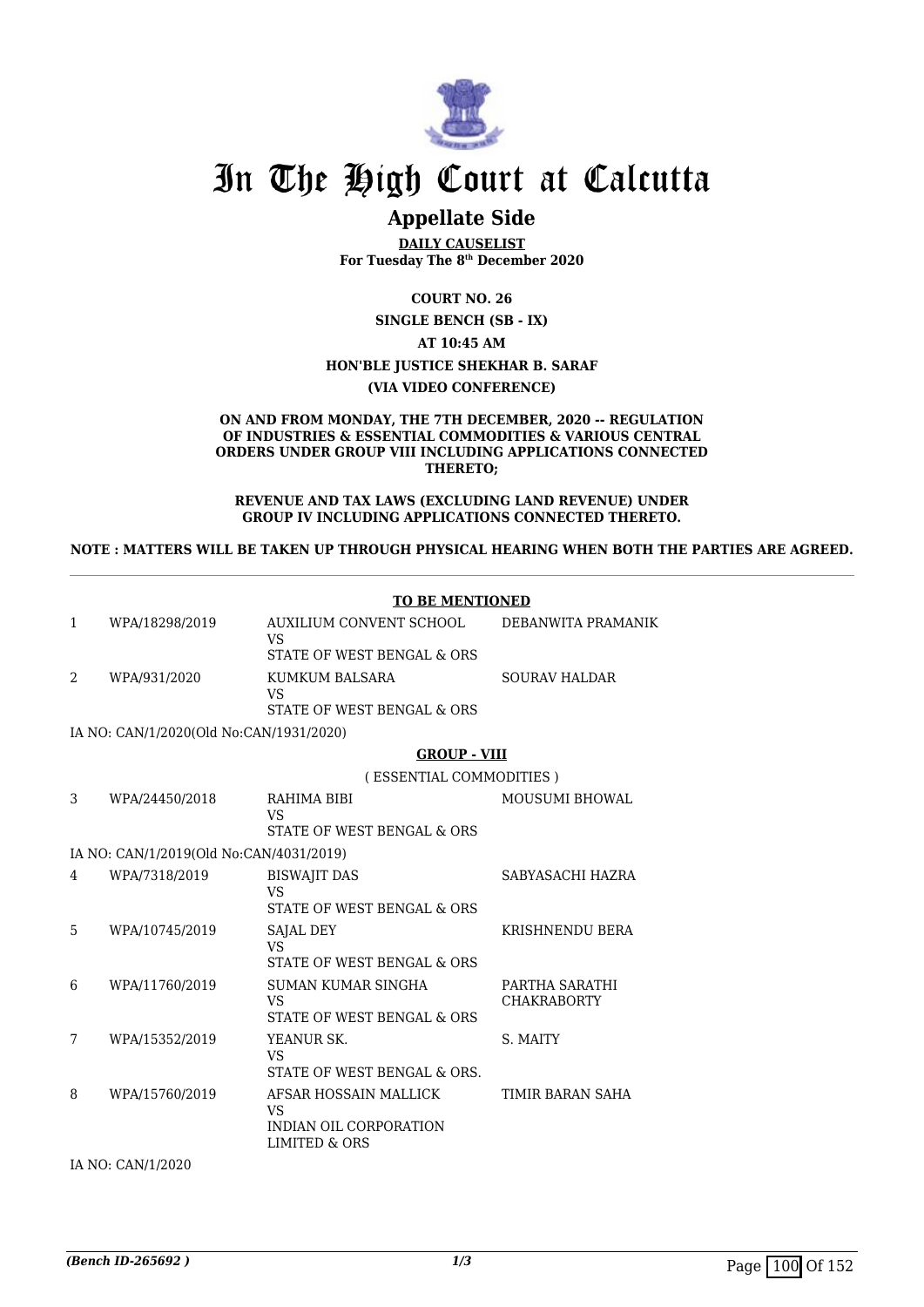## *DAILY CAUSELIST COURT NO 26-FOR TUESDAY THE 8TH DECEMBER 2020 HIGH COURT OF CALCUTTA - 2 -*

| 9  | WPA/16905/2019 | PRABIR MAITI<br>VS                                                                   | SUJIT KR. RATH            |
|----|----------------|--------------------------------------------------------------------------------------|---------------------------|
| 10 | WPA/20495/2019 | STATE OF WEST BENGAL & ORS<br><b>TANMOY SAIN</b><br>VS                               | <b>SUBHANKAR DAS</b>      |
|    |                | STATE OF WEST BENGAL & ORS                                                           |                           |
| 11 | WPA/21165/2019 | ASHIKE KR SENGUPTA<br>VS                                                             | <b>BIKASH CHANDRA DAS</b> |
| 12 |                | STATE OF WEST BENGAL & ORS                                                           | <b>SUBHANKAR DAS</b>      |
|    | WPA/21365/2019 | RITA NANDI<br>VS<br>INDIAN OIL CORPORATION LTD.<br>& ORS                             |                           |
| 13 | WPA/21582/2019 | DAKSHINNAGAR ADARSHA<br>KRETA SAMABAY SAMITY LTD<br>VS<br>STATE OF WEST BENGAL & ORS | MD RAHMAN RAJA            |
| 14 | WPA/1438/2020  | SOMA RANI PAHARI & ORS                                                               | <b>GOURAV DAS</b>         |
|    |                | VS<br>THE BHARAT PETROLEUM                                                           |                           |
|    |                | <b>CORPORATION LTD. &amp; ORS</b>                                                    |                           |
| 15 | WPA/2099/2020  | PURNIMA MONDAL<br>VS<br>UNION OF INDIA & ORS                                         | SK. NAYEEMUL HAQUE        |
| 16 | WPA/3092/2020  | NIMAI CHAND PARIHARI & ANR                                                           | PINGAL BHATTACHARYYA      |
|    |                | VS<br>STATE OF WEST BENGAL & ORS                                                     |                           |
| 17 | WPA/3093/2020  | KARABI MONDAL<br>VS<br>STATE OF WEST BENGAL & ORS                                    | NEIL BASU                 |
| 18 | WPA/3417/2020  | <b>GOLAM MOHIUDDIN MONDAL</b>                                                        | MD. M. NAZAR              |
|    |                | <b>VS</b><br>STATE OF WEST BENGAL & ORS.                                             | CHOWDHURY                 |
| 19 | WPA/3656/2020  | <b>BIJAN KR. DAWN</b><br>VS                                                          | MANORANJAN JANA           |
| 20 | WPA/3783/2020  | STATE OF WEST BENGAL & ORS.<br>BISWA PARICHAY SELF HELP<br><b>GROUP AN &amp; ANR</b> | <b>BENAJIR HASNA</b>      |
|    |                | VS<br>STATE OF WEST BENGAL & ORS                                                     |                           |
| 21 | WPA/3882/2020  | SUKHEN KR BISWAS @ SUKHEN<br><b>BISWAS</b><br><b>VS</b>                              | <b>ASROF MANDAL</b>       |
|    |                | STATE OF WEST BENGAL & ORS                                                           |                           |
| 22 | WPA/3980/2020  | BISWANATH SAHA<br>VS<br>STATE OF WEST BENGAL & ORS                                   | SUBHANKAR DAS             |
| 23 | WPA/4346/2020  | MONORANJAN DAS                                                                       | <b>MUKTESWAR MAITY</b>    |
|    |                | VS<br>STATE OF WEST BENGAL & ORS.                                                    |                           |
|    |                | <b>MOTION</b>                                                                        |                           |
| 24 | WPA/24242/2019 | RANJIT DEBNATH<br>VS<br>UNION OF INDIA & ORS                                         | TAPAS MANNA               |
| 25 | WPA/3531/2020  | ANANDA MARGA PRACARAKA<br>SAMGHA & ANR.<br>VS<br>UNION OF INDIA & ORS.               | ANUJIT MOOKHERJI          |
| 26 | WPA/4120/2020  | M/S. P.S. ENTERPRISE                                                                 | <b>ABHISEK BARAN DAS</b>  |
|    |                | VS<br>UNION OF INDIA & ORS                                                           |                           |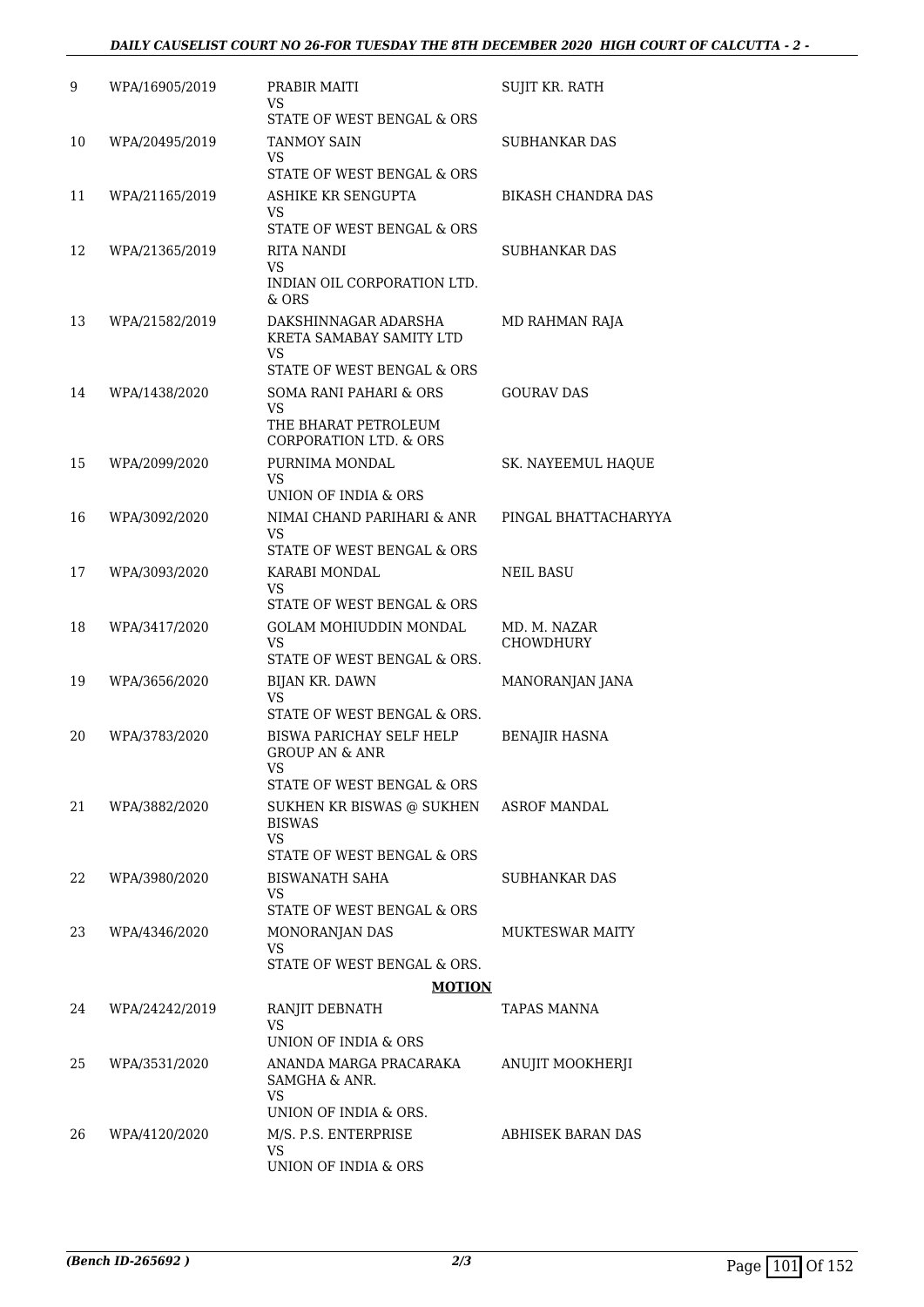| 27 | WPA/4218/2020                           | RATAN AGARWAL<br>VS                                                                                                               | JHUMA BASAK         |
|----|-----------------------------------------|-----------------------------------------------------------------------------------------------------------------------------------|---------------------|
|    |                                         | THE GOODS & SERVICE TAX<br><b>COUNCIL &amp; ORS</b>                                                                               |                     |
| 28 | WPA/4220/2020                           | EMT MEGATHERM PVT LTD<br>VS<br>SALES TAX OFFICER, ALIPORE<br><b>CHARGE &amp; ORS</b>                                              | PIYAL GUPTA         |
| 29 | WPA/4545/2020                           | PIYUSH KUMAR SARDA<br><b>VS</b><br>DEPUTY COMMISSIONER,<br>POSTA BAZAR CHARGE & ORS                                               | <b>IHUMA BASAK</b>  |
| 30 | WPA/4546/2020                           | KIRLOSKAR ELECTRIC<br><b>COMPANYN LIMITED</b><br><b>VS</b><br>SENIOR JOINT COMMISSIONER,                                          | PIYAL GUPTA         |
| 31 | WPA/4567/2020                           | <b>COMMERCIAL TAXESF &amp; ORS</b><br>SANDVIK ASIA PVT LTD & ANR<br><b>VS</b><br>THE DY COMMSSIONER, COMM.<br>TAX., TALTALA & ORS | PUJON CHATTERJEE    |
|    | IA NO: CAN/1/2020                       |                                                                                                                                   |                     |
| 32 | WPA/4652/2020                           | PALATINUM PLYWOOD PRIVATE<br><b>LIMITED</b><br>VS<br>ASSISTANT COMMISSIONER OF<br><b>STATE TAX &amp; ORS</b>                      | <b>SHOVAN GHOSH</b> |
| 33 | WPA/4683/2020                           | M/S. PURE KOPPER<br>MANUFACTURER & ANR<br>VS<br>UNION OF INDIA & ORS                                                              | NILOTPAL CHOWDHURY  |
|    | IA NO: CAN/1/2020(Old No:CAN/5641/2020) |                                                                                                                                   |                     |
| 34 | WPA/4764/2020                           | M/S. AUROPOL INDIA PVT LTD &<br>ANR<br>VS<br>UNION OF INDIA & ORS                                                                 | SOUMYAJIT MISHRA    |
| 35 | WPA/4814/2020                           | MANAS KUMAR MAITRA<br>VS<br>UNION OF INDIA & ORS                                                                                  | TAPAS SAHA          |
| 36 | WPA/4865/2020                           | M/S VANSH PROJECTS PVT LTD<br>& ANR<br><b>VS</b><br>UNION OF INDIA & ORS                                                          | NILOTPAL CHOWDHURY  |
| 37 | WPA/7711/2020<br>(Returnable)           | SWAPAN MALI<br>VS<br>JOINT COMMISSIONER OF<br>STATE TAX, GST AND OTHERS                                                           | RAICHAND BAID       |
| 38 | WPA/10057/2020<br>(Mentioned)           | YATISH KHANDELWAL<br><b>VS</b><br>COMMISSIONER OF CUSTOMS<br>(PORT) KOLKATA AND ORS                                               | SOUMYAJIT MISHRA    |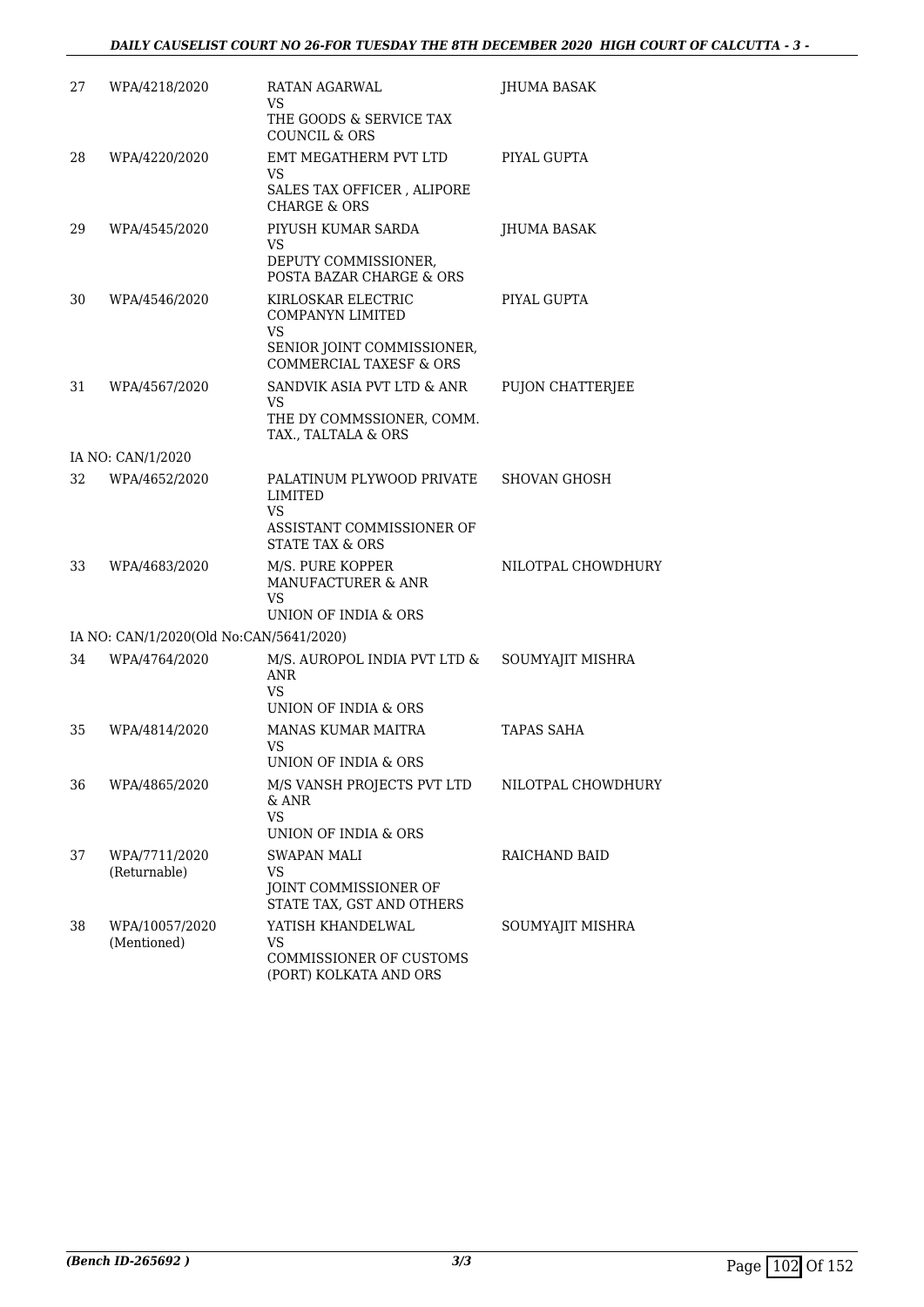

# **Appellate Side**

**DAILY CAUSELIST For Tuesday The 8th December 2020**

**COURT NO. 15**

**SINGLE BENCH (SB - X) AT 10:45 AM HON'BLE JUSTICE RAJARSHI BHARADWAJ**

#### **(VIA VIDEO CONFERENCE)**

#### **ON AND FROM MONDAY, THE 7TH DECEMBER, 2020 - MATTERS (INCLUDING MOTIONS) UNDER ARTICLE 226 OF THE CONSTITUTION RELATING TO PRIMARY EDUCATION UNDER GROUP-II INCLUDING SERVICES AND APPLICATIONS CONNECTED THERETO;**

#### **MATTERS (INCLUDING MOTIONS) UNDER ARTICLE 226 OF THE CONSTITUTION RELATING TO COLLEGES, UNIVERSITIES AND LIBRARIES UNDER GROUP - II INCLUDING SERVICES AND APPLICATIONS CONNECTED THERETO.**

#### **NOTE : MATTERS WILL BE TAKEN UP THROUGH PHYSICAL HEARING WHEN BOTH THE PARTIES ARE AGREED.**

|   |                | <b>TOP</b>                                                                                                                     |                                          |
|---|----------------|--------------------------------------------------------------------------------------------------------------------------------|------------------------------------------|
| 1 | WPA/2006/2020  | AMITAVA GUPTA<br><b>VS</b><br>STATE OF WEST BENGAL & ORS                                                                       | <b>SUMAN BANERJEE</b>                    |
| 2 | WPA/9458/2020  | <b>GOLAK GUHA AND ORS</b><br><b>VS</b><br>STATE OF WEST BENGAL AND<br>ORS.                                                     | TANUJA BASAK                             |
| 3 | WPA/10078/2020 | <b>SOUMYARSHI DAS</b><br>VS<br>STATE OF WEST BENGAL AND<br>ORS.                                                                | <b>SABYASACHI</b><br><b>BHATTACHARYA</b> |
| 4 | WPA/10219/2020 | KAINAT BANO<br>VS<br>STATE OF WEST BENGAL AND<br>ORS.                                                                          | PAYEL SHOME                              |
|   |                | <b>MOTION</b>                                                                                                                  |                                          |
|   |                | $((GROUP - II))$                                                                                                               |                                          |
| 5 | WPA/8029/2020  | RADHARAMAN MANDAL<br>VS<br>State of West Bengal                                                                                | <b>IBRAHIM SARDAR</b>                    |
| 6 | WPA/8046/2020  | ALL POST GRADUATE<br>TEACHERS WELFARE<br><b>ASSOCIATION AND ANR</b><br><b>VS</b><br>THE STATE OF WEST BENGAL<br><b>AND ORS</b> | SIDDHARTHA SANKAR<br><b>MANDAL</b>       |
| 7 | WPA/8079/2020  | <b>RINKI DEY SARKAR</b><br>VS<br>STATE OF WEST BENGAL AND<br>ORS.                                                              | <b>ABHIJIT SARKAR</b>                    |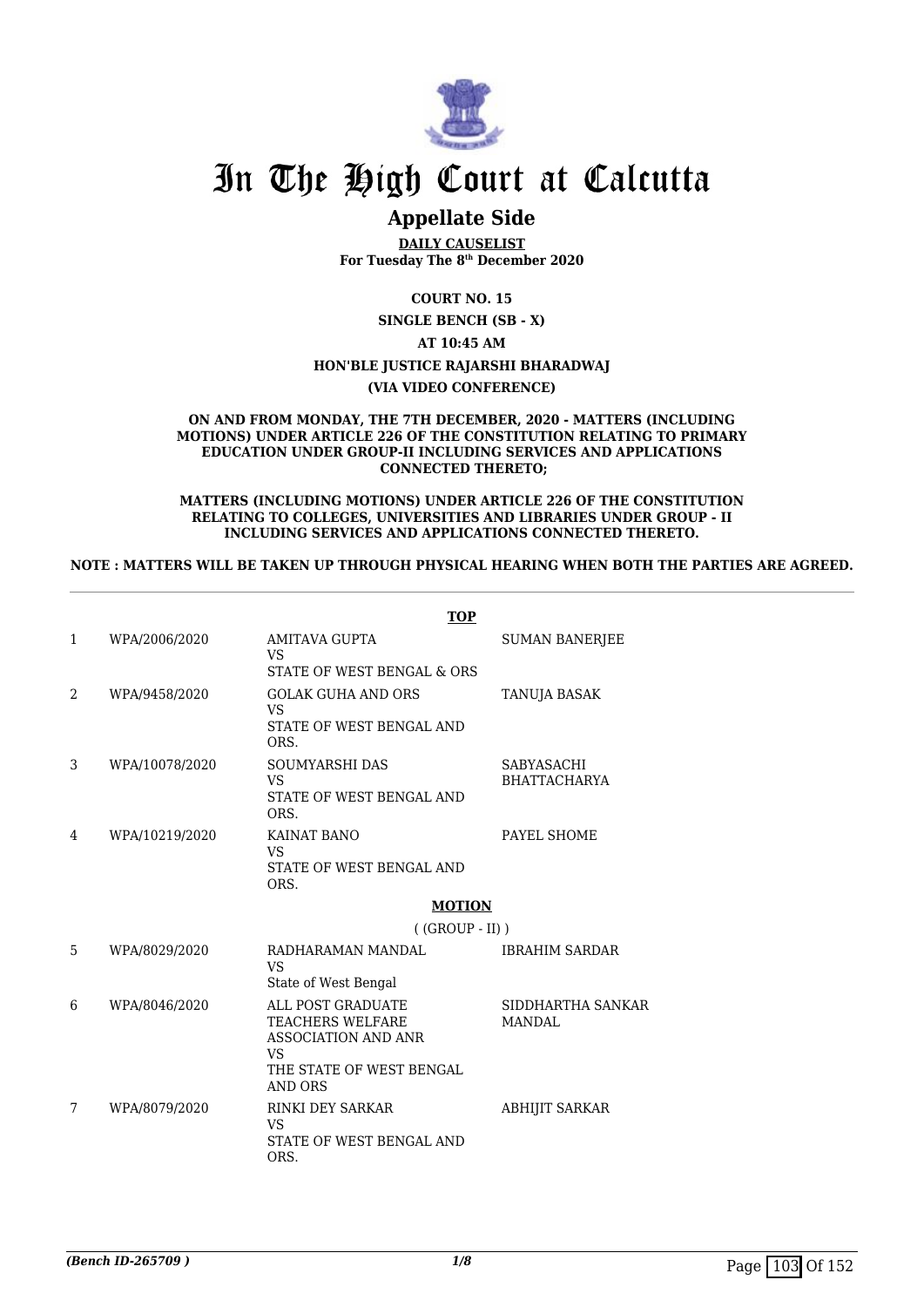| 8  | WPA/8100/2020 | <b>DINESH TUDU</b><br><b>VS</b><br>THE STATE OF WEST BENGAL<br>AND ORS                    | PRADIP KUMAR GHOSH        |
|----|---------------|-------------------------------------------------------------------------------------------|---------------------------|
| 9  | WPA/8106/2020 | VIVEKANANDA MUKHERJEE<br>VS<br>THE STATE OF WEST BENGAL<br><b>AND ORS</b>                 | TANUJA BASAKI             |
| 10 | WPA/8120/2020 | <b>SUNITI HAIT</b><br>VS<br>State of West Bengal                                          | SUDIPTA DASGUPTA          |
| 11 | WPA/8141/2020 | SIKHA DE (DUTTA)<br><b>VS</b><br>THE STATE OF WEST BENGAL<br>AND ORS                      | ARKADIPTA SENGUPTA        |
| 12 | WPA/8151/2020 | DIPANKAR BHANDARI<br>VS<br>State of West Bengal                                           | <b>GOUTAM KUMAR MAITY</b> |
| 13 | WPA/8174/2020 | <b>HAMIDUR RAHAMAN</b><br>VS<br>STATE OF WEST BENGAL AND<br>ORS.                          | md ashraful huq           |
| 14 | WPA/8281/2020 | <b>MOUMITA GHOSH</b><br>VS<br>STATE OF WEST BENGAL AND<br>ORS.                            | ARGHYA CHAKRABARTI        |
| 15 | WPA/8283/2020 | <b>SUJAIT HOSSAIN</b><br><b>VS</b><br>STATE OF WEST BENGAL AND<br>ORS.                    | ARGHYA CHAKRABARTI        |
| 16 | WPA/8286/2020 | HASANUZZAMAN BISWAS AND<br><b>OTHERS</b><br><b>VS</b><br>STATE OF WEST BENGAL AND<br>ORS. | PALASH MUKHERJEE          |
| 17 | WPA/8294/2020 | <b>BISWAJIT MOHANTO</b><br><b>VS</b><br>State of West Bengal                              | <b>ALOKESH DALAI</b>      |
| 18 | WPA/8296/2020 | ASHOKEKUMAR HALDAR<br><b>VS</b><br>State of West Bengal                                   | <b>ALOKESH DALAI</b>      |
| 19 | WPA/8325/2020 | ANITA MONDAL<br>VS<br>STATE OF WEST BENGAL AND<br>ORS.                                    | SABITA KHUTIA(BHUNYA)     |
| 20 | WPA/8368/2020 | AMIYA KUMAR JANA AND ORS<br>VS<br>THE STATE OF WEST BENGAL<br>AND ORS                     | SANTI RANJAN DAS          |
| 21 | WPA/8418/2020 | <b>AVIJIT BARMAN</b><br>VS<br>State of West Bengal                                        | DIBYENDU CHATTERJEE       |
| 22 | WPA/8441/2020 | SANCHITA SAHA RAY<br>VS<br>STATE OF WEST BENGAL AND<br>ORS.                               | TANUJA BASAK              |
| 23 | WPA/8452/2020 | RADHARANI KHAN<br>VS<br>STATE OF WEST BENGAL AND<br>ORS.                                  | SUDIPTA DASGUPTA          |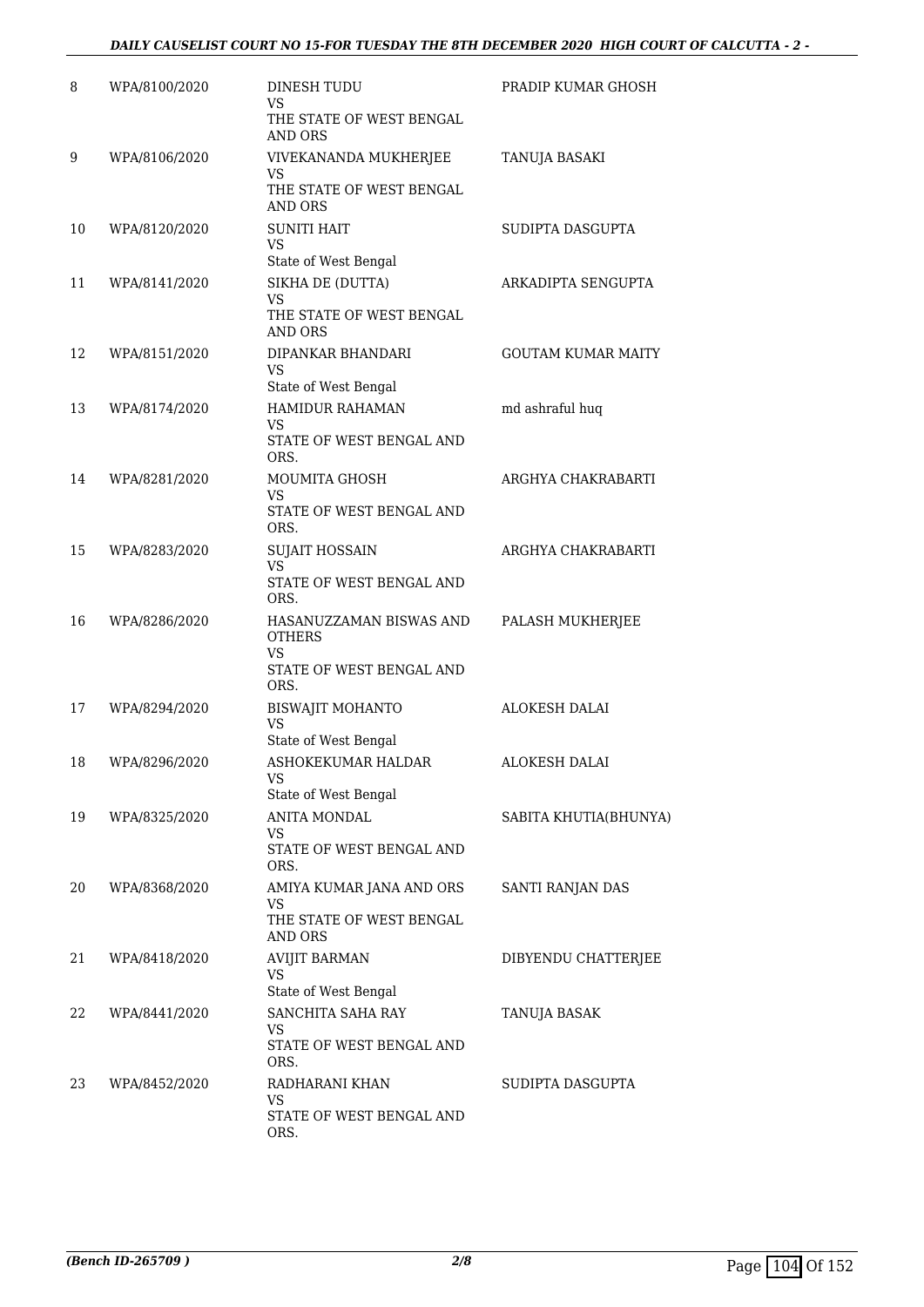## *DAILY CAUSELIST COURT NO 15-FOR TUESDAY THE 8TH DECEMBER 2020 HIGH COURT OF CALCUTTA - 3 -*

| 24 | WPA/8506/2020 | PRABAL NAYAK AND OTHERS<br>VS<br>STATE OF WEST BENGAL AND                 | DIPTENDU MONDAL       |
|----|---------------|---------------------------------------------------------------------------|-----------------------|
| 25 | WPA/8512/2020 | ORS.<br>SWAGATA MUKHERJEE<br>VS<br>STATE OF WEST BENGAL AND               | <b>BISWAJIT HAZRA</b> |
| 26 | WPA/8519/2020 | ORS.<br>supriti mukherjee<br>VS<br>STATE OF WEST BENGAL AND               | <b>BISWAJITHAZRA</b>  |
| 27 | WPA/8523/2020 | ORS.<br><b>SOUMYASRI SARKAR</b><br><b>VS</b><br>STATE OF WEST BENGAL AND  | <b>BISWAJITHAZRA</b>  |
| 28 | WPA/8526/2020 | ORS.<br>ARUP KR HALDAR AND ORS<br>VS<br>STATE OF WEST BENGAL AND          | <b>GOPA BISWAS</b>    |
| 29 | WPA/8528/2020 | ORS.<br>SK. MAHABOOB AHAMED<br>VS<br>UNION OF INDIA AND ORS               | <b>GOPA BISWAS</b>    |
| 30 | WPA/8540/2020 | ATASI MONDAL AND ORS<br>VS<br>STATE OF WEST BENGAL AND<br>ORS.            | <b>GOPA BISWAS</b>    |
| 31 | WPA/8548/2020 | KAKALI DAS AND ORS<br>VS<br>STATE OF WEST BENGAL AND<br>ORS.              | <b>GOPA BISWAS</b>    |
| 32 | WPA/8551/2020 | SK. MUNNA<br>VS<br>STATE OF WEST BENGAL AND<br>ORS.                       | <b>GOPA BISWAS</b>    |
| 33 | WPA/8553/2020 | PRADIP SAU<br><b>VS</b><br>STATE OF WEST BENGAL AND<br>ORS.               | <b>GOPA BISWAS</b>    |
| 34 | WPA/8558/2020 | ATANU SENGUPTA AND ORS<br><b>VS</b><br>STATE OF WEST BENGAL AND           | <b>GOPA BISWAS</b>    |
| 35 | WPA/8560/2020 | ORS.<br>SIDDHARTHA CHANDA And ors<br>VS<br>STATE OF WEST BENGAL AND       | <b>GOPA BISWAS</b>    |
| 36 | WPA/8585/2020 | ORS.<br>ASHA SRIVASTAVA<br>VS<br>STATE OF WEST BENGAL AND<br>ORS.         | RANUJA BASAK          |
| 37 | WPA/8634/2020 | MD. BADSHAH<br>VS<br>THE STATE OF WEST BENGAL                             | MD. NAUROZ RAHBER     |
| 38 | WPA/8638/2020 | AND ORS<br><b>USUF MAMUD</b><br>VS<br>THE STATE OF WEST BENGAL<br>AND ORS | ARGHYA CHAKRABARTI    |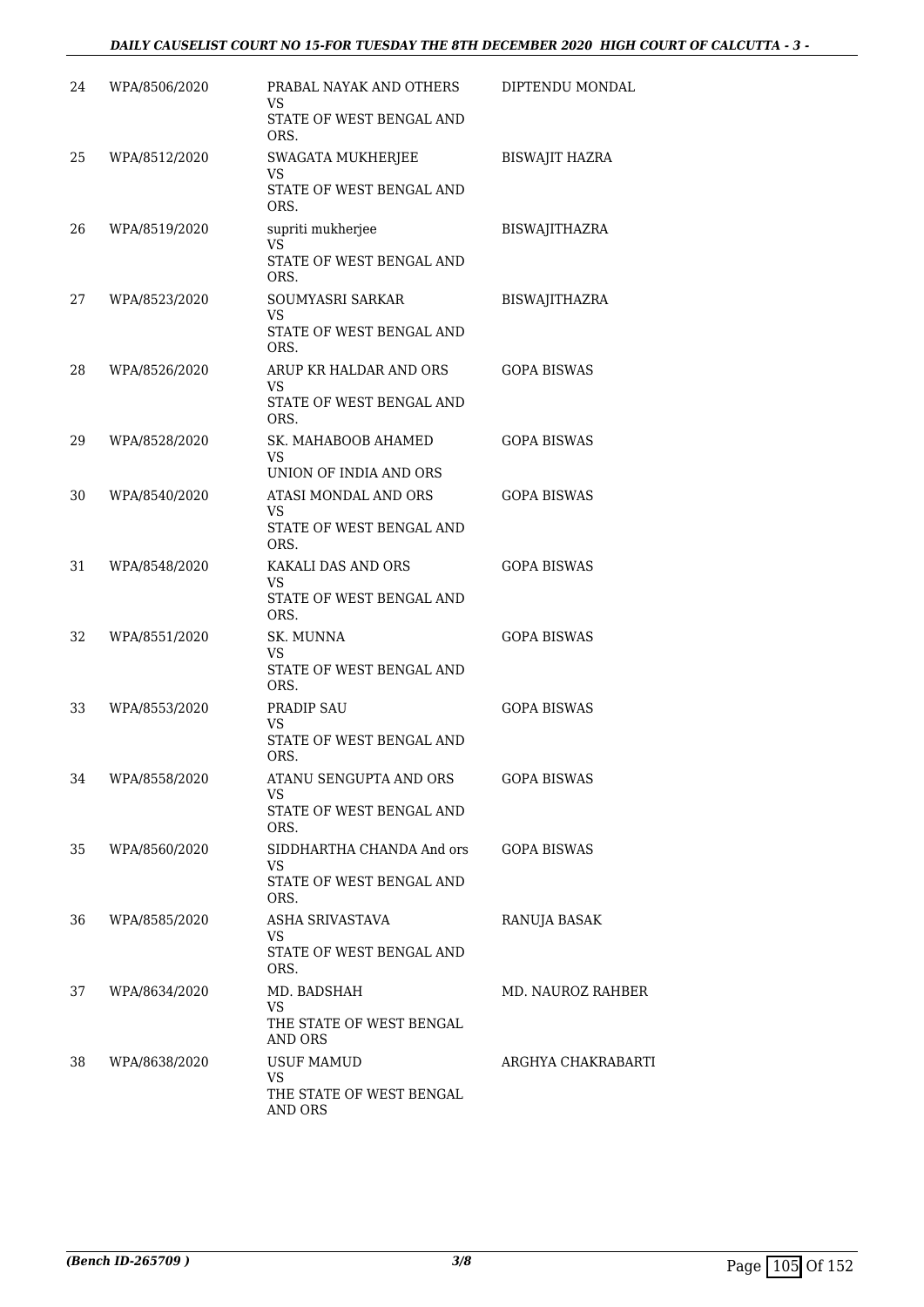### *DAILY CAUSELIST COURT NO 15-FOR TUESDAY THE 8TH DECEMBER 2020 HIGH COURT OF CALCUTTA - 4 -*

| 39 | WPA/8707/2020 | SAGAR CHANDRA GHOSH<br>VS<br>STATE OF WEST BENGAL AND<br>ORS.                         | KRISHNA DEO DAS       |
|----|---------------|---------------------------------------------------------------------------------------|-----------------------|
| 40 | WPA/8762/2020 | <b>SUSHANTA GIRI</b><br>VS.<br>STATE OF WEST BENGAL AND<br>ORS.                       | <b>BAISALI GHOSAL</b> |
| 41 | WPA/8773/2020 | NITYANANDA GHOSH AND ORS<br>VS<br>STATE OF WEST BENGAL AND<br>ORS.                    | <b>IBRAHIM SARDAR</b> |
| 42 | WPA/8786/2020 | HABIBUR RAHAMAN SK AND<br><b>ORS</b><br><b>VS</b><br>STATE OF WEST BENGAL AND<br>ORS. | <b>IBRAHIM SARDAR</b> |
| 43 | WPA/8850/2020 | <b>KRISHNADEB DAS</b><br>VS.<br>STATE OF WEST BENGAL AND<br>ORS.                      | MANOJIT PAL           |
| 44 | WPA/8897/2020 | <b>MOUSUMI DEY AND ORS</b><br>VS<br>THE STATE OF WEST BENGAL<br>AND ORS               | <b>GOPAL DAS</b>      |
| 45 | WPA/8898/2020 | RABIN PRADHAN AND ORS<br>VS.<br>THE STATE OF WEST BENGAL<br>AND ORS                   | <b>GOPAL DAS</b>      |
| 46 | WPA/8902/2020 | RITUPARNA MUKHERJEE AND<br>ANR<br>VS.<br>THE STATE OF WEST BENGAL<br>AND ORS          | <b>GOPAL DAS</b>      |
| 47 | WPA/8930/2020 | SANDIP KUMAR BISWAS AND<br><b>OTHERS</b><br>VS<br>STATE OF WEST BENGAL AND<br>ORS.    | DIPTENDU MONDAL       |
| 48 | WPA/8942/2020 | MANORANJAN MONDAL<br>VS<br>STATE OF WEST BENGAL AND<br>ORS.                           | DEBSOUMYA BASAK       |
| 49 | WPA/8947/2020 | RAJA JHA<br>VS<br>STATE OF WEST BENGAL AND<br>ORS.                                    | DEBSOUMYA BASAK       |
| 50 | WPA/8948/2020 | <b>BASIR SK.</b><br>VS.<br>STATE OF WEST BENGAL AND<br>ORS.                           | DEBSOUMYA BASAK       |
| 51 | WPA/8960/2020 | CHITTARANJAN SARDAR<br><b>VS</b><br>STATE OF WEST BENGAL AND<br>ORS.                  | TANUJA BASAK          |
| 52 | WPA/8963/2020 | MITHU GHOSH<br>VS<br>State of West Bengal                                             | SIDDHARTHA ROY        |
| 53 | WPA/9085/2020 | CHINMOY JANA<br>VS<br>STATE OF WEST BENGAL AND<br>ORS.                                | BISWAJIT HAZRA        |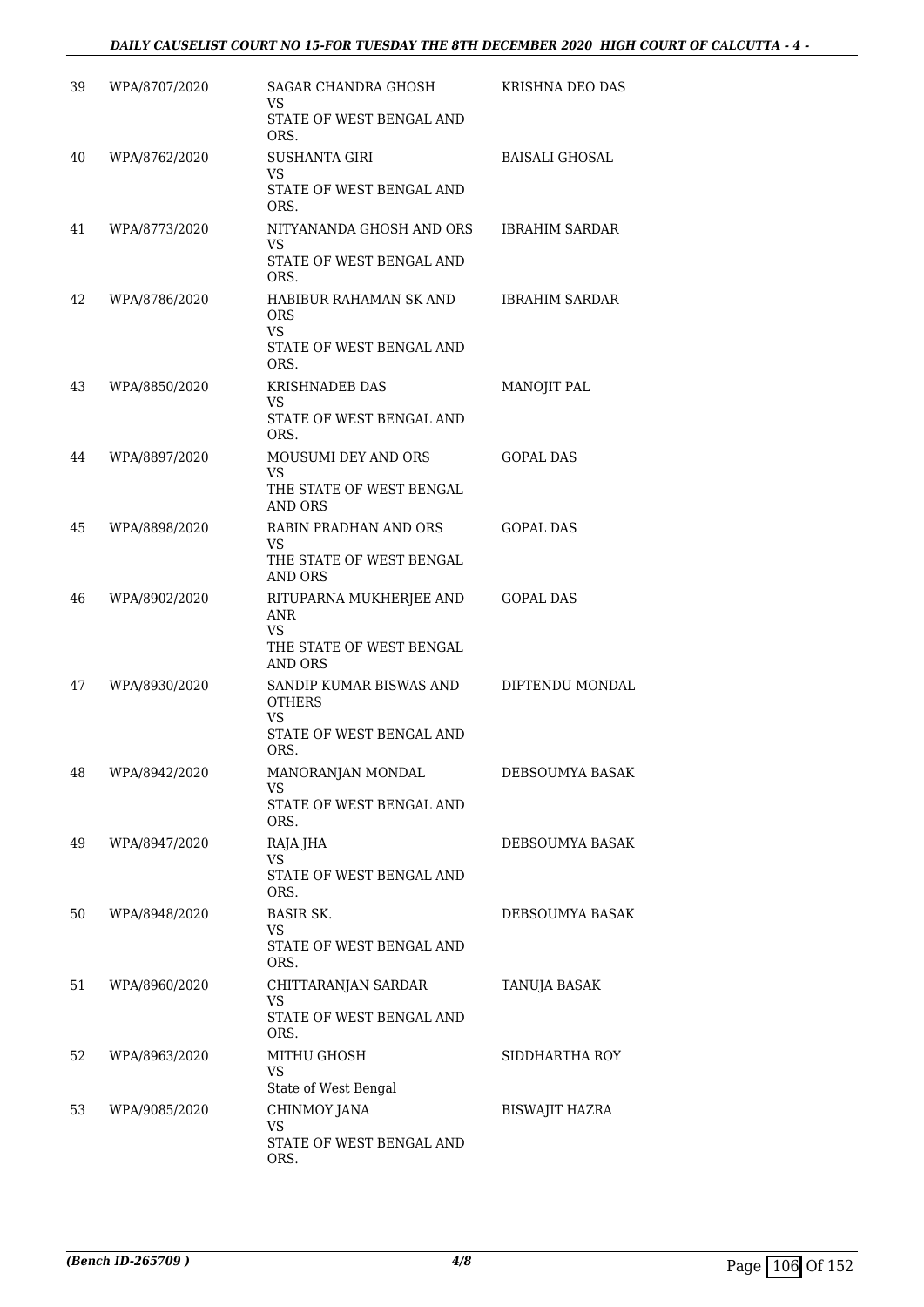### *DAILY CAUSELIST COURT NO 15-FOR TUESDAY THE 8TH DECEMBER 2020 HIGH COURT OF CALCUTTA - 5 -*

| 54 | WPA/9110/2020 | <b>BIPLAB TEWARI</b><br>VS.<br>STATE OF WEST BENGAL AND<br>ORS.                             | <b>BISWAJIT HAZRA</b>   |
|----|---------------|---------------------------------------------------------------------------------------------|-------------------------|
| 55 | WPA/9122/2020 | <b>SUBHASRI SAU</b><br>VS<br>STATE OF WEST BENGAL AND<br>ORS.                               | <b>BAISHALI GHOSHAL</b> |
| 56 | WPA/9125/2020 | <b>SUJATA KAMILA</b><br><b>VS</b><br>STATE OF WEST BENGAL AND<br>ORS.                       | <b>BISWAJIT HAZRA</b>   |
| 57 | WPA/9127/2020 | SUBHADIP JANA<br><b>VS</b><br>STATE OF WEST BENGAL AND<br>ORS.                              | <b>BISWAJIT HAZRA</b>   |
| 58 | WPA/9128/2020 | <b>BELLAL SHAIKH</b><br>VS<br>THE STATE OF WEST BENGAL<br><b>AND ORS</b>                    | SALONI BHATTACHARJEE    |
| 59 | WPA/9130/2020 | PRIYANKA PUURKAIT<br><b>VS</b><br>State of West Bengal                                      | <b>BISWAJIT HAZRA</b>   |
| 60 | WPA/9336/2020 | TAPAN KUMAR ADHIKARY<br>VS<br>STATE OF WEST BENGAL AND<br>ORS.                              | PRABIR REJ              |
| 61 | WPA/9376/2020 | NURJAHAN KHATUN @<br><b>NURJAHAN</b><br><b>VS</b><br>STATE OF WEST BENGAL AND<br>ORS.       | TANUJA BASAK            |
| 62 | WPA/9423/2020 | TAPASH CHANDRA BARMAN<br>AND ORS<br>VS<br>STATE OF WEST BENGAL AND<br>ORS.                  | <b>IBRAHIM SARDAR</b>   |
| 63 | WPA/9425/2020 | SWETA BERA(DHARA) AND ORS<br>VS<br>STATE OF WEST BENGAL AND<br>ORS.                         | <b>IBRAHIM SARDAR</b>   |
| 64 | WPA/9450/2020 | PRATIMA RANI KAYAL@<br>PRATIMA KAYAL JANA AND ORS<br>VS<br>STATE OF WEST BENGAL AND<br>ORS. | SALONI BHATTACHARYA     |
| 65 | WPA/9460/2020 | <b>JANNAVI PATRA</b><br>VS<br>STATE OF WEST BENGAL AND<br>ORS.                              | TANUJA BASAK            |
| 66 | WPA/9567/2020 | TUMPA MALAKAR AND OTHERS<br><b>VS</b><br>STATE OF WEST BENGAL AND<br>ORS.                   | DILIP KUMAR SADHU       |
| 67 | WPA/9569/2020 | ABHAYA RAY ANR ORS<br>VS<br>STATE OF WEST BENGAL AND<br>ORS.                                | DIBYENDU CHATTERJEE     |
| 68 | WPA/9586/2020 | RANJAN PATRA<br>VS<br>STATE OF WEST BENGAL AND<br>ORS.                                      | KESHAB CHANDRA DAS      |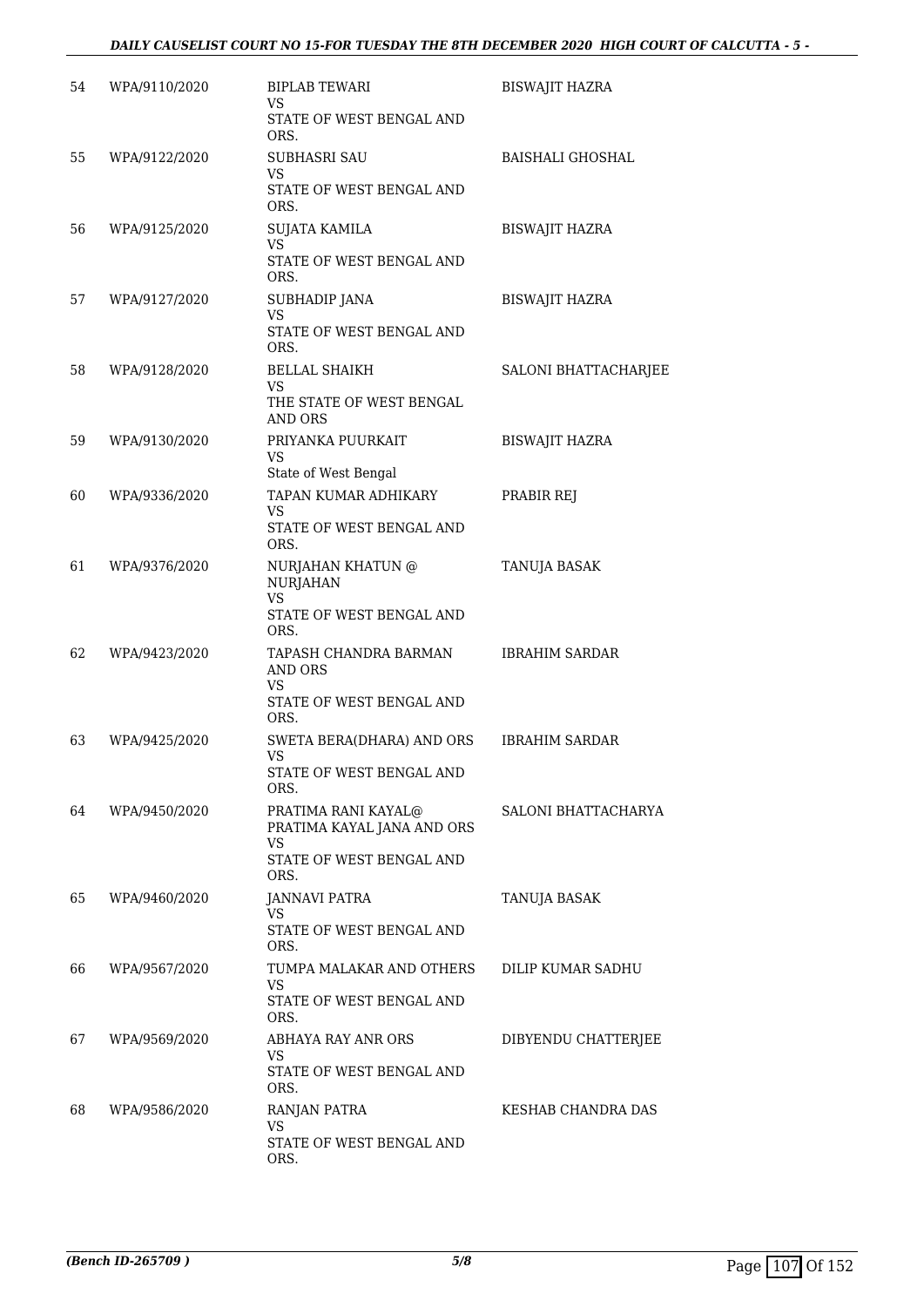| 69 | WPA/9609/2020 | <b>SUSAMA SING AND ORS</b><br>VS<br>THE STATE OF WEST BENGAL                                  | <b>IBRAHIM SARDAR</b>                      |
|----|---------------|-----------------------------------------------------------------------------------------------|--------------------------------------------|
| 70 | WPA/9623/2020 | <b>AND ORS</b><br>REZINA CHOWDHURY AND ORS<br>VS.<br>THE STATE OF WEST BENGAL                 | <b>IBRAHIM SARDAR</b>                      |
| 71 | WPA/9639/2020 | <b>AND ORS</b><br>OMPRAKASH JHARIAT<br><b>VS</b>                                              | <b>MANI SANKAR</b><br><b>CHATTAPADHYAY</b> |
|    |               | THE STATE OF WEST BENGAL<br>AND ORS                                                           |                                            |
| 72 | WPA/9644/2020 | TARARANI MAHANTA<br>VS<br>STATE OF WEST BENGAL AND<br><b>ORS</b>                              | SAPTARSHI KUMAR MAL                        |
| 73 | WPA/9683/2020 | MISS PAYEL NAG<br>VS<br>STATE OF WEST BENGAL AND                                              | TRIPTIMOY TALUKDER                         |
| 74 | WPA/9686/2020 | ORS.<br>MISS PINKI NAG                                                                        | TRIPTIMOY TALUKDER                         |
|    |               | VS<br>STATE OF WEST BENGAL AND<br>ORS.                                                        |                                            |
| 75 | WPA/9689/2020 | SONTU JAISWAL<br>VS                                                                           | TRIPTIMOY TALUKDER                         |
|    |               | STATE OF WEST BENGAL AND<br>ORS.                                                              |                                            |
| 76 | WPA/9702/2020 | NURUZZAMAN LASKAR<br>VS<br>STATE OF WEST BENGAL AND<br>ORS.                                   | LAKSHMI NATH<br><b>BHATTACHARYA</b>        |
| 77 | WPA/9717/2020 | KRISHNENDU GHARAMI AND<br><b>ORS</b><br><b>VS</b><br>STATE OF WEST BENGAL AND<br>ORS.         | PRADIP KUMAR GHOSH                         |
| 78 | WPA/9800/2020 | RANJIT KUMAR BOURI<br>VS<br>STATE OF WEST BENGAL AND<br>ORS.                                  | TANUJA BASAK                               |
| 79 | WPA/9801/2020 | DR SUBHADEEP PAUL<br>VS.<br>STATE OF WEST BENGAL AND                                          | TANUJA BASAK                               |
| 80 | WPA/9811/2020 | ORS.<br>BARRACKPORE CO OPERATIVE<br><b>COLONY LIMITED</b><br>VS.                              | SHRABONI SARKAR                            |
|    |               | STATE OF WEST BENGAL AND<br>ORS.                                                              |                                            |
| 81 | WPA/9869/2020 | AMIT KUMAR GIRI AND OTHERS<br>VS.<br>STATE OF WEST BENGAL AND                                 | SAKYA MAITY                                |
| 82 | WPA/9876/2020 | ORS.<br>ASHIM KUMAR BHANJA AND<br><b>ORS</b><br><b>VS</b><br>STATE OF WEST BENGAL AND<br>ORS. | <b>IBRAHIM SARDAR</b>                      |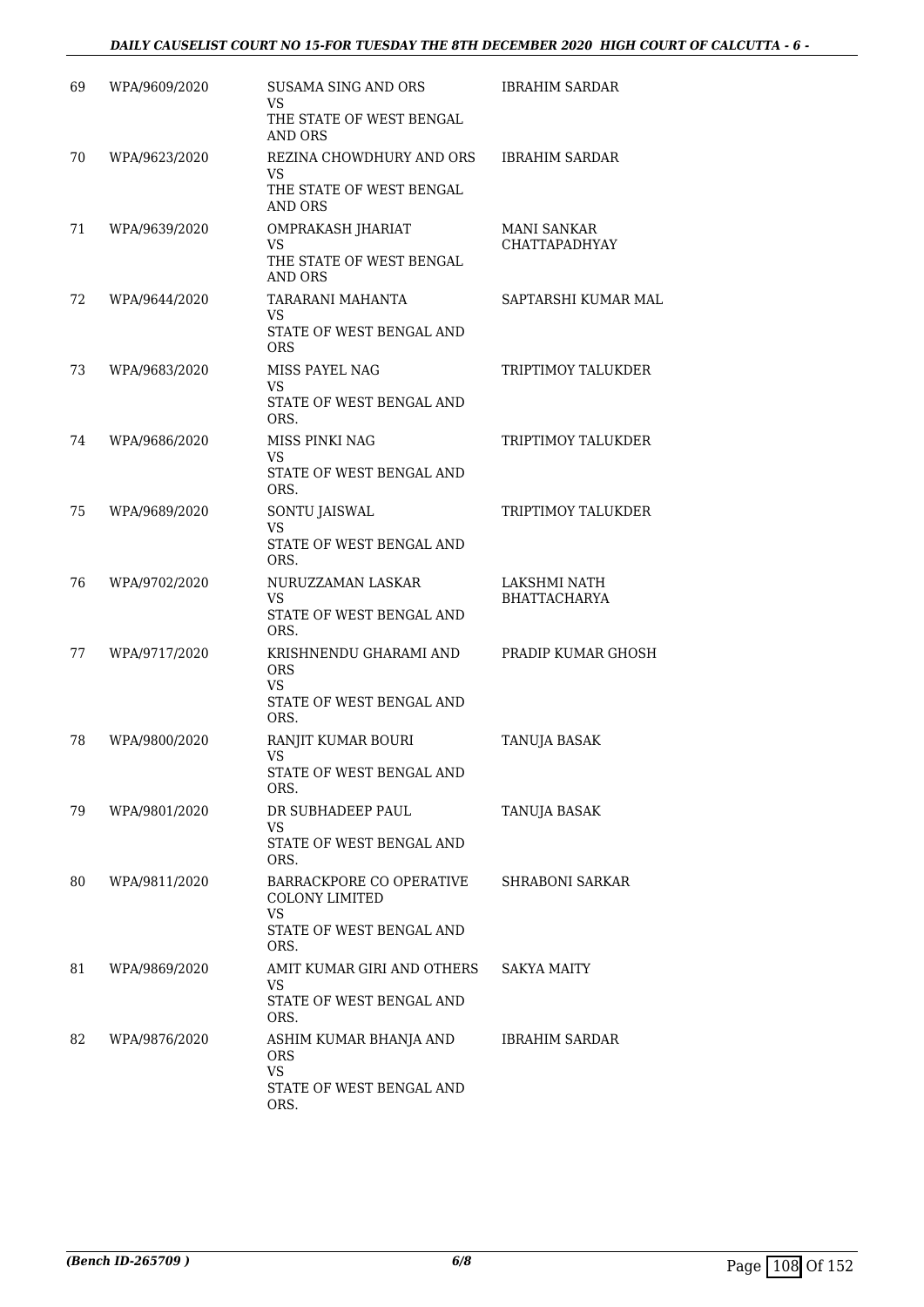| 83 | WPA/9946/2020  | CHANCHAL DHAMALI AND<br>OTHERS<br>VS                                                         | PINTU KARAR          |
|----|----------------|----------------------------------------------------------------------------------------------|----------------------|
|    |                | STATE OF WEST BENGAL AND<br>ORS.                                                             |                      |
| 84 | WPA/9974/2020  | MAIDUL ISLAM PURKAIT<br><b>VS</b><br>STATE OF WEST BENGAL AND<br>ORS.                        | PRADIP KUMAR GHOSH   |
| 85 | WPA/9975/2020  | DIBYENDU CHAUDHURY AND<br>ORS<br><b>VS</b><br>STATE OF WEST BENGAL AND<br>ORS.               | <b>HAIDER ALI SK</b> |
| 86 | WPA/9982/2020  | <b>RITA GAYEN</b><br>VS<br>STATE OF WEST BENGAL AND<br>ORS.                                  | TANUJA BASAK         |
| 87 | WPA/9993/2020  | <b>ATEEN BARDOLUI</b><br>VS<br>STATE OF WEST BENGAL AND<br>ORS.                              | SUDIPTA DASGUPTA     |
| 88 | WPA/9995/2020  | DEBYAYAN JANA<br><b>VS</b><br>STATE OF WEST BENGAL AND<br>ORS.                               | SUDIPTA DASGUPTA     |
| 89 | WPA/9997/2020  | <b>RUBI MANDAL</b><br><b>VS</b><br>STATE OF WEST BENGAL AND<br>ORS.                          | SUDIPTA DASGUPTA     |
| 90 | WPA/10001/2020 | <b>MOUMITA HALDER</b><br>VS<br>STATE OF WEST BENGAL AND<br>ORS.                              | SUDIPTA DASGUPTA     |
| 91 | WPA/10002/2020 | PARAMITA KUNDU<br>VS<br>STATE OF WEST BENGAL AND<br>ORS.                                     | MANDIRA BHOWMICK     |
| 92 | WPA/10015/2020 | PARTHA SARATHI MITRA<br>VS<br>STATE OF WEST BENGAL AND<br>ORS.                               | SALONI BHATTACHARJEE |
| 93 | WPA/10030/2020 | MAJNUBAR DAPTARY<br>VS.<br>STATE OF WEST BENGAL AND<br>ORS.                                  | PANKAJ HALDER        |
| 94 | WPA/10039/2020 | SUTAPA PRADHAN (PATRA) AND<br><b>ORS</b><br><b>VS</b><br>THE STATE OF WEST BENGAL<br>AND ORS | K. M. HOSSAIN        |
| 95 | WPA/10090/2020 | MAHENDRA PRASAD GUPTA<br>AND ORS<br><b>VS</b><br>STATE OF WEST BENGAL AND<br>ORS.            | EJAZ KHAN            |
| 96 | WPA/10095/2020 | <b>ASHISH MANDAL</b><br>VS<br>STATE OF WEST BENGAL AND<br>ORS.                               | MADHUSUDAN MONDAL    |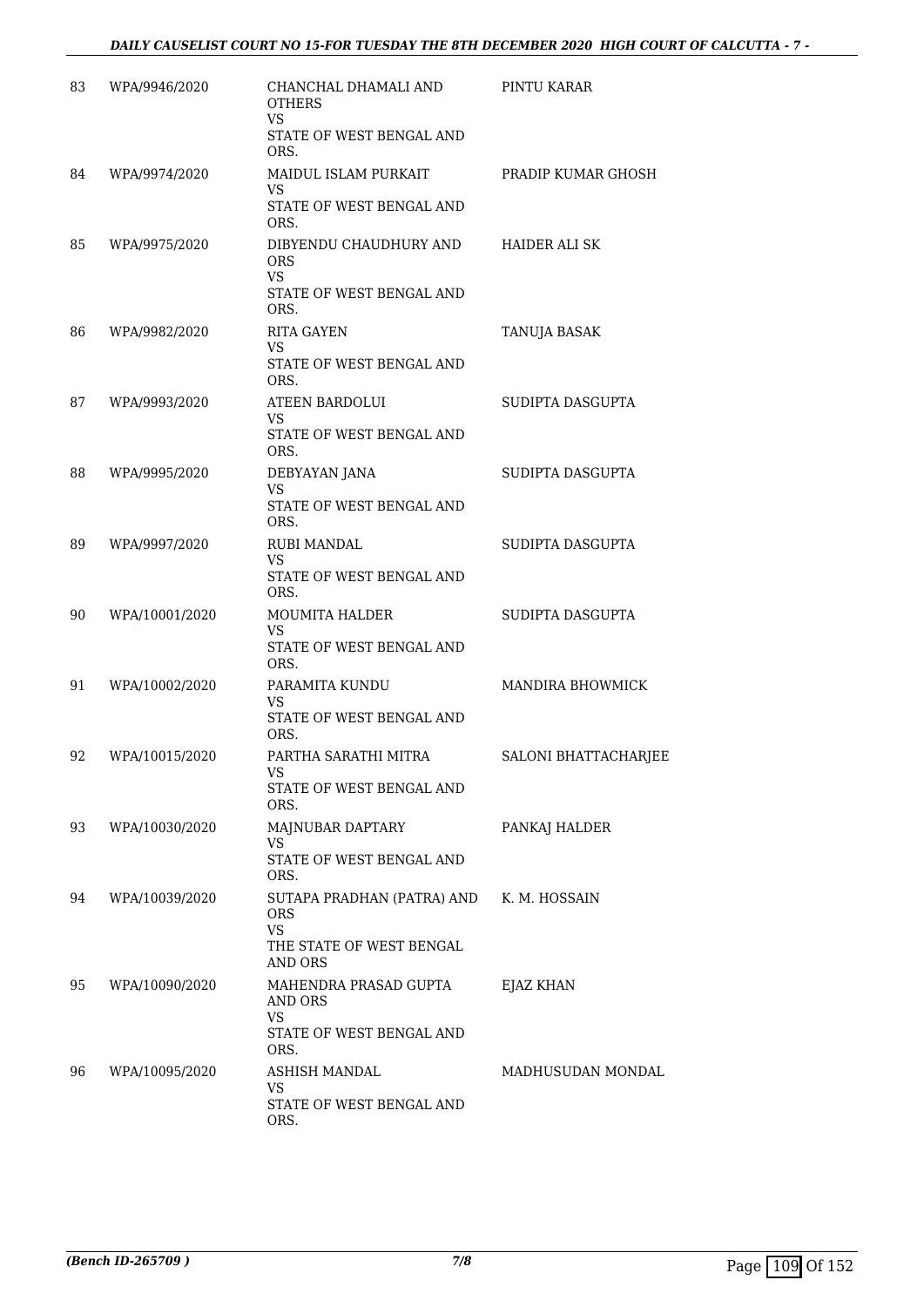#### *DAILY CAUSELIST COURT NO 15-FOR TUESDAY THE 8TH DECEMBER 2020 HIGH COURT OF CALCUTTA - 8 -*

| 97  | WPA/10103/2020 | RATHINDRA NATH MISHRA<br>VS<br>STATE OF WEST BENGAL AND<br>ORS.                   | <b>GOPA BISWAS</b>         |
|-----|----------------|-----------------------------------------------------------------------------------|----------------------------|
| 98  | WPA/10145/2020 | MOKBUL HASAN MONDAL<br>VS<br>STATE OF WEST BENGAL AND<br>ORS.                     | <b>SYED SHAMSUL AREFIN</b> |
| 99  | WPA/10153/2020 | NAZIA SHIRIN AND OTHERS<br>VS<br>STATE OF WEST BENGAL AND<br>ORS.                 | <b>SHAREQ SIDDIQUE</b>     |
| 100 | WPA/10163/2020 | GADADHAR KUNDU<br>VS<br>STATE OF WEST BENGAL AND<br>ORS.                          | DIPTENDU MONDAL            |
| 101 | WPA/10186/2020 | TAPAS KUMAR KHEARU AND<br><b>OTHERS</b><br>VS<br>STATE OF WEST BENGAL AND<br>ORS. | SUDIPTA DASGUPTA           |
| 102 | WPA/10189/2020 | KARTIK KUNDU<br>VS<br>STATE OF WEST BENGAL AND<br>ORS.                            | <b>BISWAJIT MAL</b>        |
| 103 | WPA/10190/2020 | NILMADHAB KUNDU<br>VS<br>STATE OF WEST BENGAL AND<br>ORS.                         | <b>BISWAJIT MAL</b>        |
| 104 | WPA/10192/2020 | NIRUPAMA DE<br>VS<br>STATE OF WEST BENGAL AND<br>ORS.                             | <b>BISWAJIT MAL</b>        |
| 105 | WPA/10196/2020 | RANI BALA SAREN<br>VS<br>STATE OF WEST BENGAL AND<br>ORS.                         | <b>BISWAJIT MAL</b>        |
| 106 | WPA/10198/2020 | JAGAT MOHINI MAHATA<br>VS<br>STATE OF WEST BENGAL AND<br>ORS.                     | <b>BISWAJIT MAL</b>        |
| 107 | WPA/10200/2020 | RABINDRA NATH SEN<br>VS<br>STATE OF WEST BENGAL AND<br>ORS.                       | <b>BISWAJIT MAL</b>        |
| 108 | WPA/10204/2020 | MATHURA KANTA MANDAL<br>VS<br>STATE OF WEST BENGAL AND<br>ORS.                    | <b>BSIWAJIT MAL</b>        |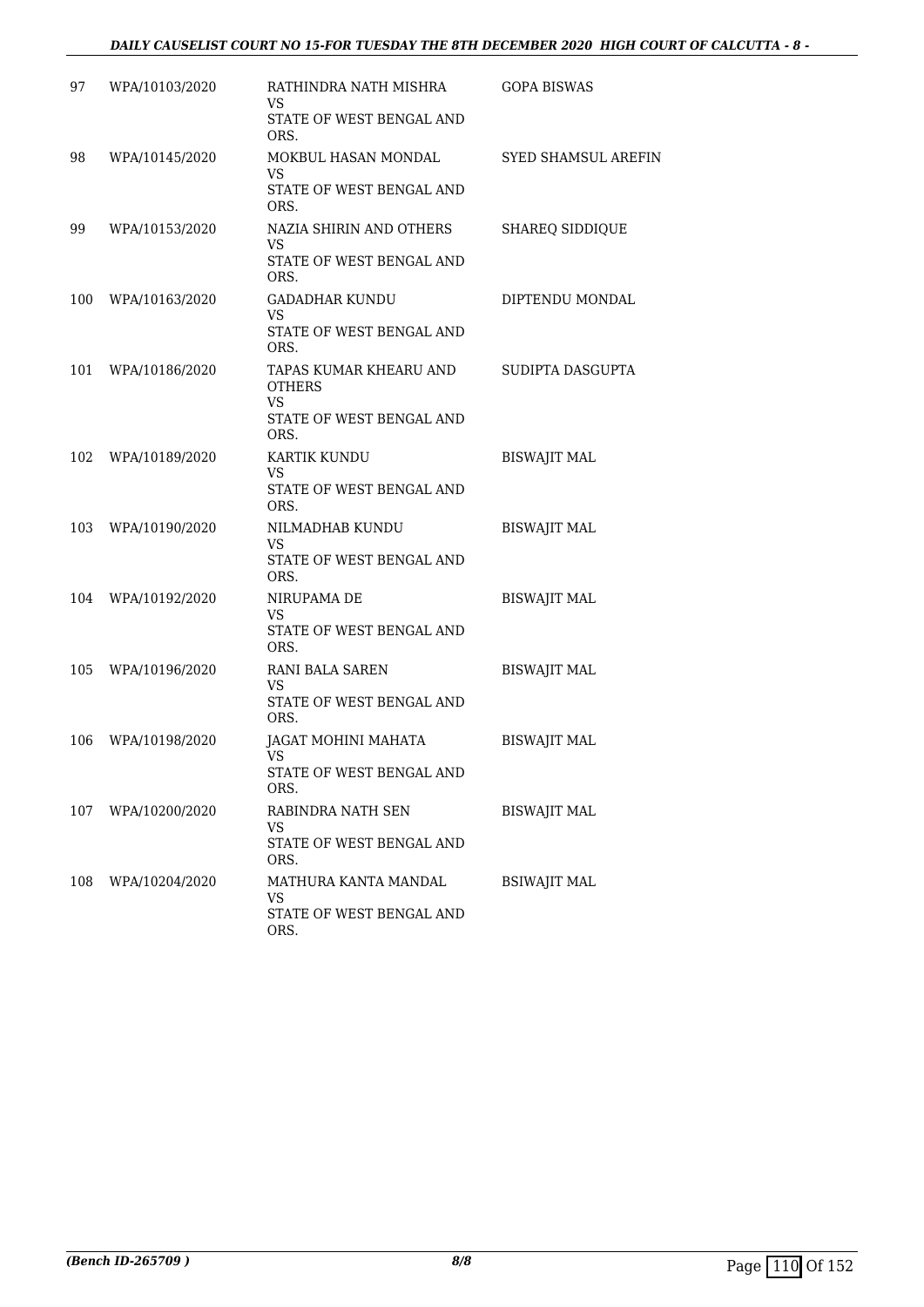

### **Appellate Side**

**DAILY CAUSELIST For Tuesday The 8th December 2020**

**COURT NO. 19**

**SINGLE BENCH (SB - XI) AT 10:45 AM HON'BLE JUSTICE SHAMPA SARKAR**

**(VIA VIDEO CONFERENCE)**

#### **ON AND FROM MONDAY, THE 7TH DECEMBER, 2020 - ADMISSION AND HEARING OF CIVIL REVISION APPLICATIONS AND APPLICATIONS UNDER ARTICLE 227 OF THE CONSTITUTION INCLUDING APPLICATIONS CONNECTED THERETO [EXCLUDING CIVIL REVISIONS ARISING OUT OF TESTAMENTARY AND EJECTMENT SUITS AND PUBLIC PREMISES (UNAUTHORISED OCCUPANTS) ACT, 1971**

**SPECIAL NOTE : TODAY "NEW MOTION" WILL BE TAKEN UP FIRST, THEREAFTER "MOTION" WILL BE TAKEN UP.**

**NOTE: MATTERS WILL BE TAKEN UP THROUGH PHYSICAL HEARING ONLY WHEN BOTH THE PARTIES ARE AGREED.**

|    |              | <b>NEW MOTION</b>                                                              |                                    |  |
|----|--------------|--------------------------------------------------------------------------------|------------------------------------|--|
| 1  | CO/1452/2020 | CHANDRA BHUSAN CHAUDHURY<br><b>VS</b>                                          | SANJAY MUKHERJEE                   |  |
|    |              | RAM PRASAD GUPTA AND NORS                                                      |                                    |  |
| 2  | CO/1453/2020 | CHANDRA BHUSHAN CHOWDHURY<br>VS<br>PADMA YADAV AND ANR                         | SANJAY MUKHERJEE                   |  |
| 3  | CO/1459/2020 | SARAMA BASAK<br>VS<br>RAJIB KUMAR BASAK                                        | JYOTI PRAKASH<br><b>CHATTERJEE</b> |  |
| 4  | CO/1466/2020 | <b>SUNIL KUMAR TANTI</b><br>VS<br><b>MAMATA TANTI</b>                          | MINAKSHI GHOSH                     |  |
| 5  | CO/1467/2020 | CITY ENCLAVE PVT. LTD<br>VS.<br>M/S ANADLOK WELFARE<br>ASSOCIATION, AND ORS    | <b>AWANI KUMAR ROY</b>             |  |
| 6  | CO/1468/2020 | SATISH KUMAR AGARWAL AND<br><b>ANR</b><br>VS.<br>INDUSLAND BANK LTD            | <b>SUKANTA GHOSH</b>               |  |
| 7  | CO/1469/2020 | AMIT DUTTA<br>VS.<br>MANASHI DUTTA                                             | <b>BISWAJIT TIWARI</b>             |  |
| 8  | CO/1470/2020 | <b>SAYAN SARKER</b><br>VS<br>AUSTIN DISTRIBUTION PVT.LTD                       | SUKANTA GHOSH                      |  |
| 9  | CO/1471/2020 | <b>SUDARSAN JANA</b><br>VS.<br>PURNA CHANDRA DAS                               | MANORANJAN MAHATA                  |  |
| 10 | CO/1472/2020 | SASANKA SEKHAR PATRA<br>VS<br>UTTAM KUMAR DAS                                  | MANORANJAN MAHATA                  |  |
| 11 | CO/1477/2020 | SMT DEBJANI CHATTERJEE(ROY)<br>VS<br><b>SRABAN KUMAR</b><br>CHATTERJEE@SHRABAN | SAPTARSHI CHATTERJEE               |  |
| 12 | CO/1479/2020 | PAPIYA DAS<br>VS<br>AMARENDRA KISHORE DAS                                      | <b>IVAN ROY</b>                    |  |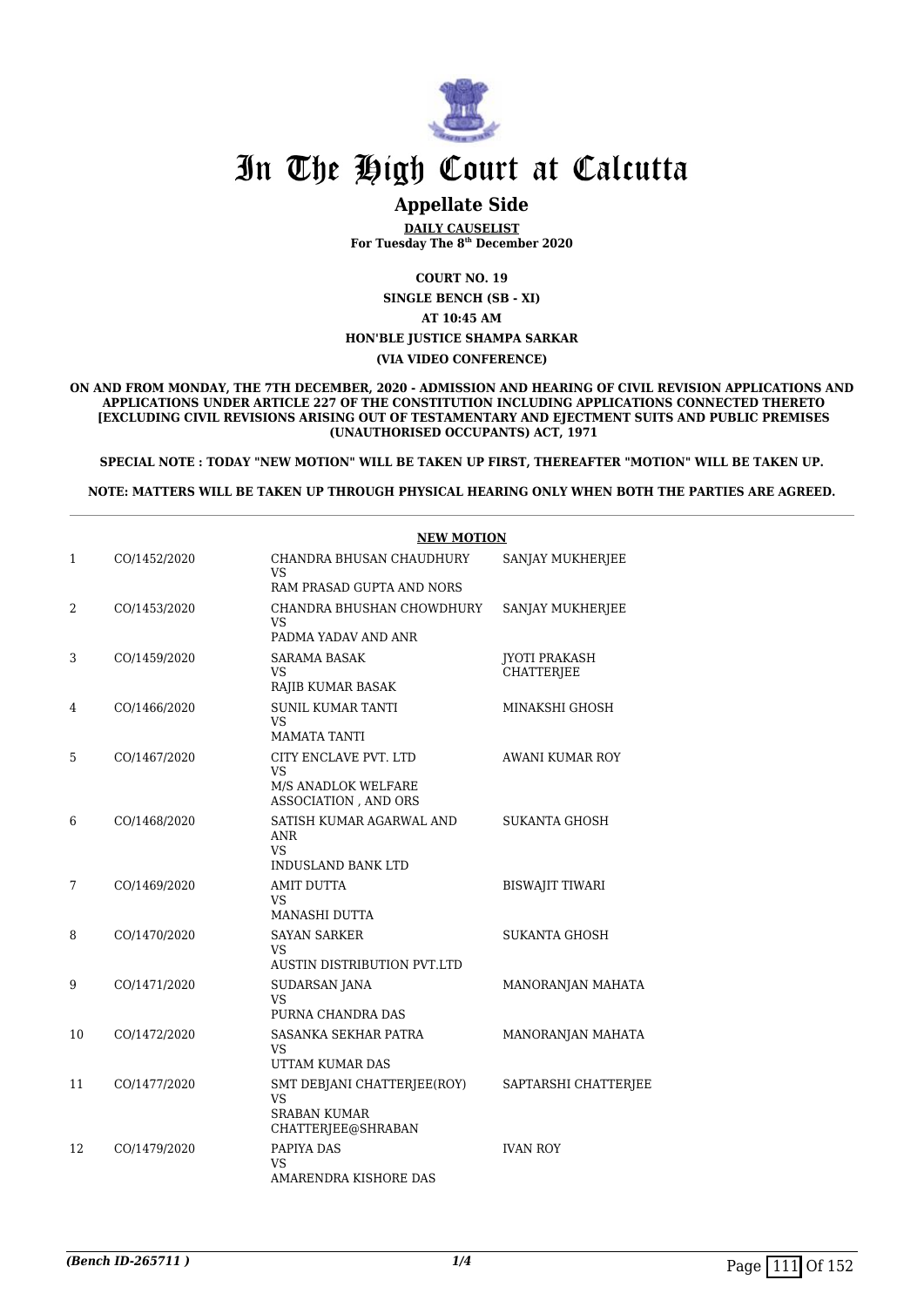| 13 | CO/1486/2020 | <b>SUBHAM SEN</b><br>VS.<br>SEWITA NANDI ALIAS SONALI                   | SOUMYAJIT MISHRA     |
|----|--------------|-------------------------------------------------------------------------|----------------------|
| 14 | CO/1489/2020 | <b>NANDI</b><br>RINA SHAW<br>VS                                         | ARUNAVA GANGULY      |
|    |              | RANJIT KR MANDAL                                                        |                      |
| 15 | CO/1492/2020 | <b>TARAPADA GHOSH</b><br><b>VS</b>                                      | <b>MANIKA SARKAR</b> |
|    |              | SHIB CHANDRA GHOSH AND ORS                                              |                      |
| 16 | CO/1493/2020 | MOLLA BAJLE RAHAMAN AND ANR<br><b>VS</b><br><b>MOLLA LUTFAR RAHAMAN</b> | S G CHOWHURY         |
| 17 | CO/1494/2020 | KOLKATA MUNICIPAL<br>CORPORATION<br><b>VS</b>                           | FAZLUL HOQUE         |
| 18 | CO/1495/2020 | PARTHA PRATIM GHOSH<br>KOLKATA MUNI-<br>CIPALCORPORATION<br>VS          | <b>FAZLUL HOQUE</b>  |
|    |              | AMLAN SENGUPTA AND ORS                                                  |                      |
| 19 | CO/1496/2020 | THE KOLKATA MUNICIPAL<br>CORPORATION<br>VS                              | <b>FAZLUL HAQUE</b>  |
|    |              | <b>SAIKAT KONAR</b>                                                     |                      |
| 20 | CO/1497/2020 | KOLKATA MUNICIPAL<br><b>CORPORATION</b><br><b>VS</b>                    | <b>FAZLUL HOQUE</b>  |
|    |              | <b>BHARTESH SAMRANI</b>                                                 |                      |
| 21 | CO/1499/2020 | THE KOLKATA MUNICIPAL<br>CORPORATION<br><b>VS</b>                       | <b>FAZLIL HAQUE</b>  |
|    |              | SANJUKTA ROY                                                            |                      |
| 22 | CO/1500/2020 | THE KOLKATA MUNICIPAL<br>CORPORATION<br><b>VS</b>                       | <b>FAZLUL HAQUE</b>  |
|    |              | PREMANJAN PAUL                                                          |                      |
| 23 | CO/1501/2020 | THE KOLKATA MUNICIPAL<br><b>CORPORATION</b><br><b>VS</b>                | FAZLUL HAQUE         |
|    |              | SARIKA MEHRA                                                            |                      |
| 24 | CO/1502/2020 | THE KOLKATA MUNICIPAL<br>CORPORATION<br>VS                              | <b>FAZLUL HAQUE</b>  |
|    |              | <b>GOURI GHOSH</b>                                                      |                      |
| 25 | CO/1503/2020 | THE KOLKATA MUNICIPAL<br>CORPORATION<br>VS                              | FAZLUL HAQUE         |
|    |              | ANUBHA SANYAL                                                           |                      |
| 26 | CO/1504/2020 | THE KOLKATA MUNICIPAL<br>CORPORATION<br><b>VS</b>                       | FAZLUL HAQUE         |
|    |              | ARCHAN MUKHERJEE AND ANR                                                |                      |
| 27 | CO/1505/2020 | THE KOLKATA MUNICIPAL<br>CORPORATION<br>VS                              | <b>FAZLUL HAQUE</b>  |
|    |              | KRIPENDRA LAL DEY AND ANR                                               |                      |
| 28 | CO/1506/2020 | SAHIL GANGWAL<br><b>VS</b><br><b>NA</b>                                 | INDRAJIT DE          |
| 29 | CO/1508/2020 | SATAJYOTI CHAKRBORTY<br>VS                                              | TANMOY MUKHERJE      |
|    |              | KASTURI CHAKRABORTY                                                     |                      |
| 30 | CO/1509/2020 | MD. SULEMAN ANSARI AND ANR.<br>VS<br>MD. JALALUDDIN                     | SAGNIK CHATTERJEE    |
|    |              |                                                                         |                      |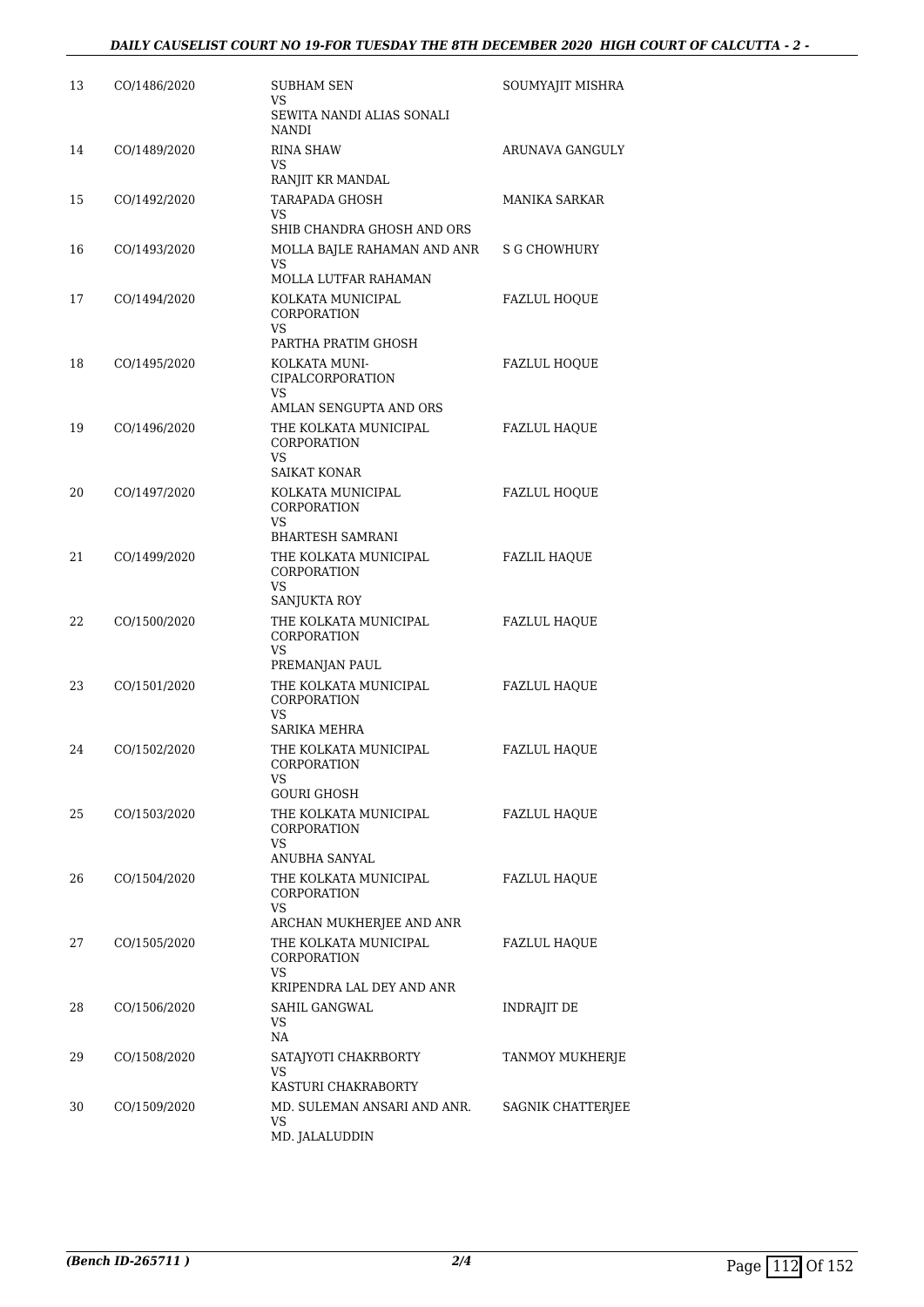| 31   | CO/1510/2020 | TANUSHREE MITRA<br>VS<br>ANJAN KUMAR MITRA                               | SUMITAVA CHAKRABORTY |
|------|--------------|--------------------------------------------------------------------------|----------------------|
| 32   | CO/1512/2020 | KANGALESWAR MONDAL AND ORS.<br>VS<br>PABAN SARDAR AND ORS.               | GORA CHAND SAMANTA   |
|      |              | <b>MOTION</b>                                                            |                      |
| 33   | CO/3255/2018 | SK SAHABUDDIN                                                            | SHAHZAMAL HAZRA      |
|      |              | VS<br>THE CHIEF EXECUTIVE OFFICER<br><b>BOARD OF AUQAF WB</b>            |                      |
| 34   | CO/252/2019  | <b>ANITA DEY &amp; ANR</b>                                               | SAYARI SEN SHARMA    |
|      |              | VS<br>M/S ARCH INFRA PROPERTIES PVT<br>LTD & ORS                         |                      |
| wt35 | CO/365/2019  | M/S. ARCH INFRA PROPERTIES PVT<br>LTD & ORS<br>VS<br>SMT ANITA DEY & ANR | SONI OJHA            |
| 36   | CO/822/2020  | MOHANLAL KHAITAN<br>VS                                                   | SOBHAN KUMAR PATHAK  |
|      |              | H.R. INFRACON LIMITED                                                    |                      |
| 37   | CO/1058/2020 | CHAINA PAUL<br>VS                                                        | MANORANJAN MAHATO    |
|      |              | ABHIJIT PAUL                                                             |                      |
| 38   | CO/1060/2020 | <b>MATIYUR RAHMAN</b><br>VS<br>SERAJUL ISLAM & ORS                       | SHEBATEE DATTA       |
| 39   | CO/1062/2020 | PRADIP BOSE<br>VS<br>MAYA RANI BASAK & ORS                               | TARAK NATH HALDER    |
| 40   | CO/1063/2020 | ASHOK KUMAR PANDIT                                                       | TARAK NATH HALDER    |
|      |              | VS<br>HAMID ALI MONDAL @ LALU &<br><b>ORS</b>                            |                      |
| 41   | CO/1064/2020 | SUNCOM FORMULATION (I) LTD<br>VS                                         | MOTI SAGAR JAMUI     |
|      |              | SOURAV CHAKRABORTY                                                       |                      |
| 42   | CO/1068/2020 | SHIBA PRASAD CHAKRABORTY<br>VS<br>REKHA NASKAR                           | ANIRUDDHA LARMAKAR   |
| 43   | CO/1070/2020 | GANESH MONDAL & ORS<br>VS<br>SUB DIVISIONAL OFFICER,<br>KALYANI & ORS    | <b>SURAJIT ROY</b>   |
| 44   | CO/1072/2020 | KALICHARAN SINGHA & ORS.<br>VS<br>SDO KALYANI & ORS.                     | SURAJIT ROY          |
| 45   | CO/1073/2020 | <b>SULATA DAS</b><br>VS                                                  | SANDIP DINDA         |
| 46   | CO/1074/2020 | RANJIT KR. KALAPAHAR<br>TARAPADA MANDAL                                  | SOUVIK MAJI          |
|      |              | VS                                                                       |                      |
|      |              | TASRUNITA MANDAL                                                         |                      |
| 47   | CO/1076/2020 | JAI KRISHNA AGARWAL & ORS.<br>VS<br>M/S. SINCHI CONST. P. LTD. & ORS.    | ABIR LAL CHAKRAVARTI |
| 48   | CO/1078/2020 | GOURI SHANKAR AGARWALLA<br>VS                                            | SHARANYA CHATTERJEE  |
| 49   | CO/1079/2020 | INDRAJIT SINGH & ORS.<br>ANINDITA MAITY                                  | ANIMESH PAUL         |
|      |              | VS<br>JAYANTA KR. MAITY                                                  |                      |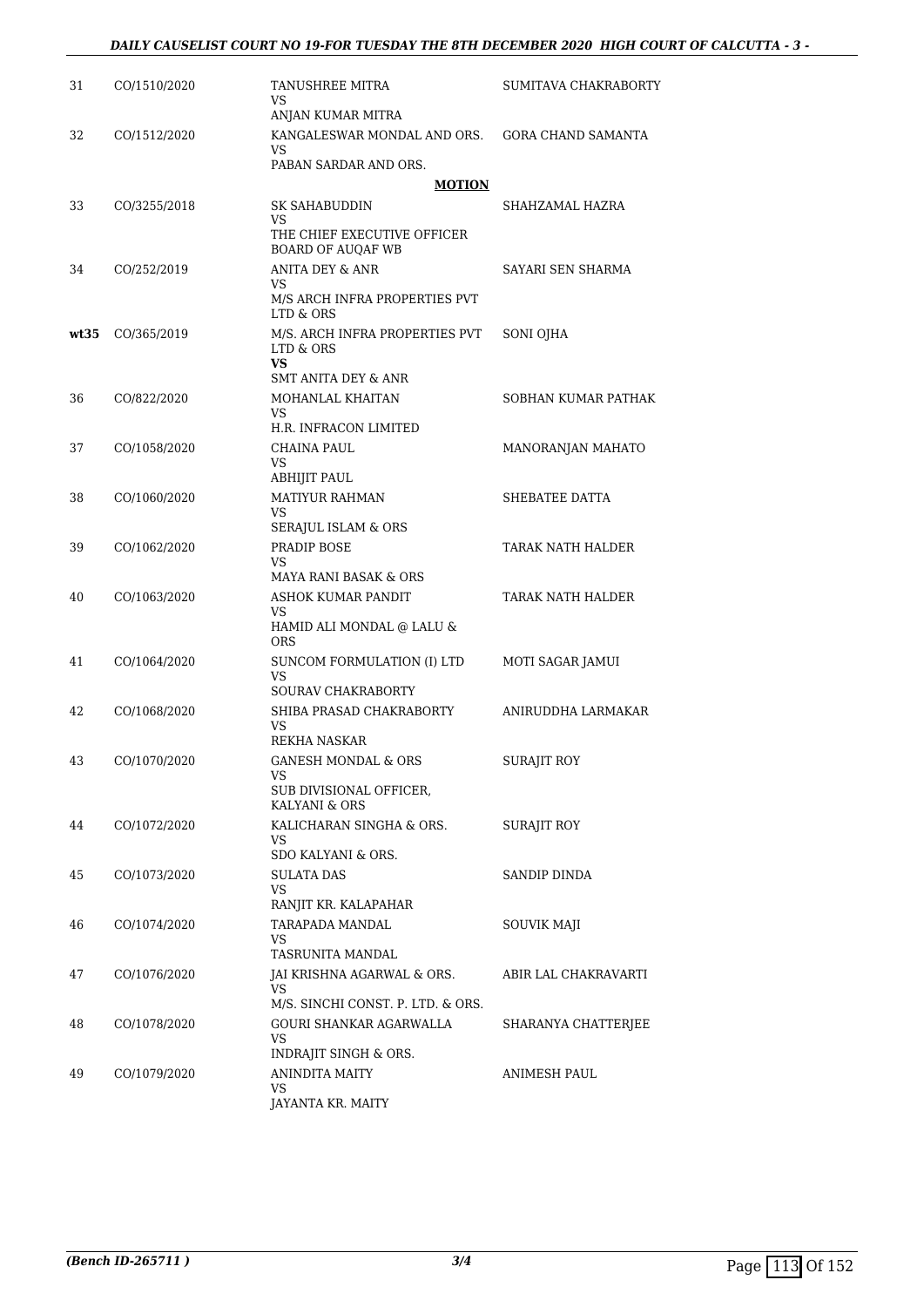| 50 | CO/1080/2020 | PRAMSHILA DEBI @ PREM SHILA<br>DEVI @PREM SHILA KUMAR<br><b>VS</b><br>UNITED INDIA INSURANCE<br>COMPANY LIMITED & ANR | ASHIQUE MONDAL         |
|----|--------------|-----------------------------------------------------------------------------------------------------------------------|------------------------|
| 51 | CO/1081/2020 | PIYUSH KANODIA<br>VS<br>RESHMI KANODIA NEE<br>PARASRAMPURIA                                                           | DEBASHIS SARKAR        |
| 52 | CO/1082/2020 | <b>DIBAKAR ROY</b><br>VS.<br>ARUN KUMAR DAS & ANR                                                                     | HARPAL SINGH           |
| 53 | CO/1083/2020 | MD LAIOUE KHAN<br><b>VS</b><br>STATE OF WEST BENGAL & ORS                                                             | MD ABDULLA GAZI        |
| 54 | CO/1085/2020 | SAMAR KR. PAN & ANR.<br><b>VS</b><br>BALARAM MONDAL & ANR.                                                            | AYAN KR. BORAL         |
| 55 | CO/1086/2020 | SUNIL KRISHNA THAKUR & ORS.<br><b>VS</b><br>ANGUR BISWAS & ORS.                                                       | PRANTICK GHOSH         |
| 56 | CO/1087/2020 | KHERU RAM<br><b>VS</b><br>ALYA BEGUM & ORS                                                                            | SAMRAT DEY PAUL        |
| 57 | CO/1088/2020 | PRIYA BALA DAS<br>VS<br><b>APARNA DAS</b>                                                                             | SARBANANDA SANYAL      |
| 58 | CO/1089/2020 | DHARMENDRA JAISWAL<br>VS.<br>PRITAM KR. MANNA & ORS.                                                                  | <b>SOMNATH DE</b>      |
| 59 | CO/1103/2020 | ANANDA PRAMANIK<br><b>VS</b><br>NIYATI GHOSH & ORS                                                                    | <b>MANAS KUMAR DAS</b> |
| 60 | CO/1104/2020 | <b>UCO BANK &amp; ANR</b><br><b>VS</b><br>EASTERN TIMBER COMMO TRADE<br>PVT. LTD. & ORS                               | PRABIR CHANDRA GHOSE   |
| 61 | CO/1107/2020 | UMESH KUMAR DANGI<br><b>VS</b><br>LAKSHMAN PRASAD AGARWAL &<br>ANR                                                    | DEBARATI DAS           |
| 62 | CO/1108/2020 | UMESH KUMAR DANGI<br>VS<br>LAKSHMAN PRASAD AGARWAL &<br>ANR                                                           | DEBARATI DAS           |
| 63 | CO/1109/2020 | <b>GOVINDA RAN SWAMI</b><br>VS<br>P.M. COLD STORAGE PVT. LTD. &<br>ANR                                                | DEBARATI DAS           |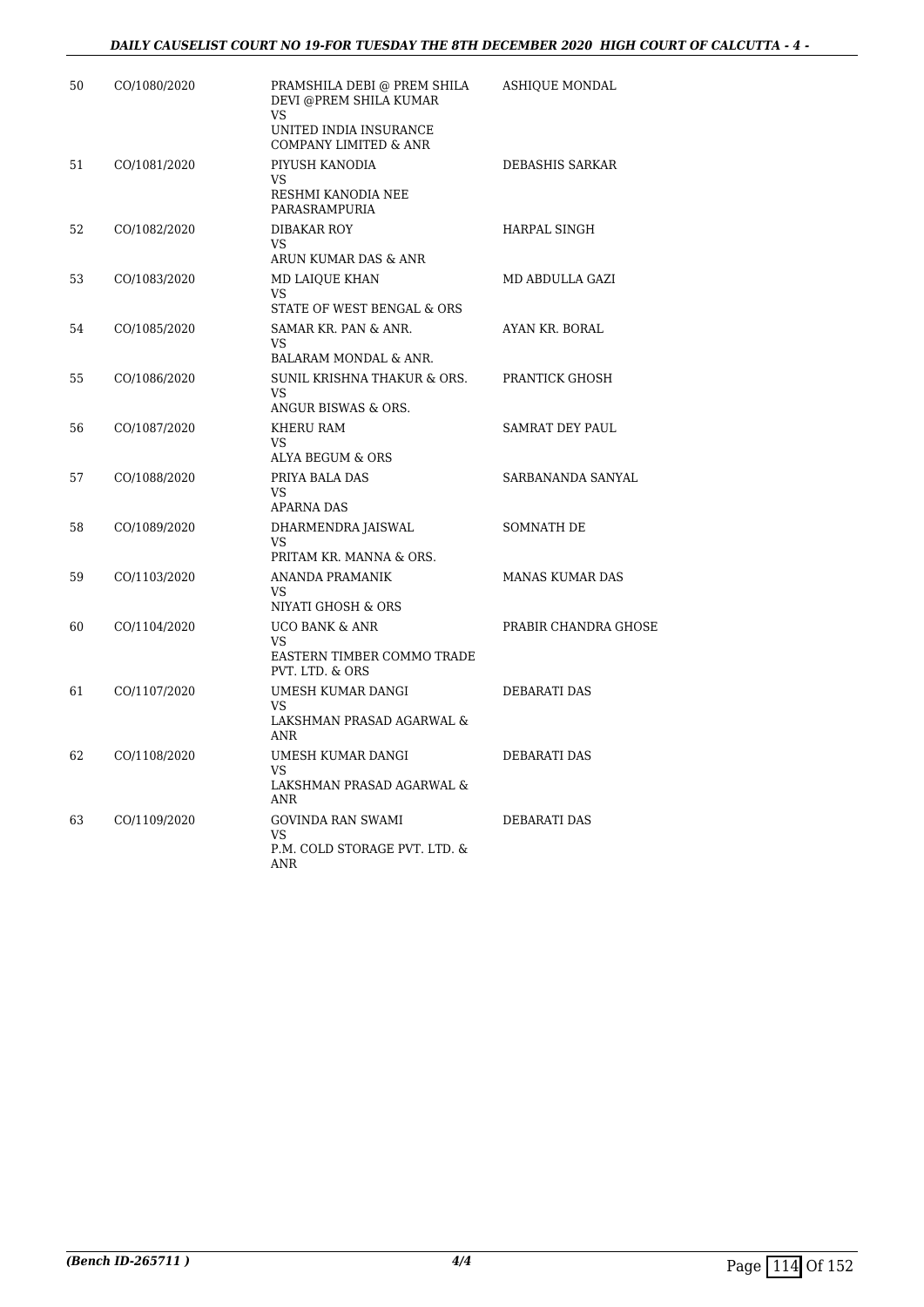

### **Appellate Side**

**DAILY CAUSELIST For Tuesday The 8th December 2020**

**COURT NO. 10**

**SINGLE BENCH (SB - XII)**

**AT 10:45 AM**

**HON'BLE JUSTICE RAVI KRISHAN KAPUR**

**(VIA VIDEO CONFERENCE)** 

 **ON AND FROM MONDAY, THE 7TH DECEMBER, 2020 - MATTERS (INCLUDING MOTIONS) UNDER ARTICLE 226 OF THE CONSTITUTION RELATING TO MADHYAMIK SIKSHYA KENDRA, INCLUDING APPLICATIONS CONNECTED THERETO;**

**MATTERS (INCLUDING MOTIONS) UNDER ARTICLE 226 OF THE CONSTITUTION RELATING TO RESIDUARY UNDER GROUP IX RELATING TO PUBLIC PREMISES (UNAUTHORISED OCCUPANTS) AT, 1971 INCLUDING APPLICATION CONNECTED THERETO;**

**HEARING OF WRIT PETITIONS IRRESPECTIVE OF CLASSIFICATION AND APPLICATIONS CONNECTED THERETO;**

**NOTE : MATTERS WILL BE TAKEN UP THROUGH PHYSICAL HEARING WHEN BOTH THE PARTIES ARE AGREED.**

|                                         |                                         | <b>TO BE MENTIONED</b>                                           |                          |  |  |
|-----------------------------------------|-----------------------------------------|------------------------------------------------------------------|--------------------------|--|--|
| 1                                       | WPA/1483/2013                           | BIPAD RANJAN MANDAL & ORS.<br>VS<br>STATE OF W.B. & ORS.         | AMAR MITRA               |  |  |
| wt2                                     | WPA/16385/2013                          | RUPALI KAR<br>VS<br>STATE OF WEST BENGAL & ORS                   | NARAYAN CHANDRA BHANDARY |  |  |
|                                         | IA NO: CAN/1/2014(Old No:CAN/6934/2014) |                                                                  |                          |  |  |
| wt3                                     | WPA/16387/2013                          | JAYDEB GHOSH<br><b>VS</b><br>STATE OF WEST BENGAL & ORS          | NARAYAN CHANDRA BHANDARY |  |  |
|                                         | IA NO: CAN/1/2014(Old No:CAN/6936/2014) |                                                                  |                          |  |  |
| wt4                                     | WPA/1798/2013                           | ANANGA MOHAN DAS & ANR<br>VS<br><b>STATE &amp; ORS</b>           | LUTFUL HAQUE             |  |  |
|                                         | IA NO: CAN/1/2013(Old No:CAN/4475/2013) |                                                                  |                          |  |  |
| wt5                                     | WPA/1802/2013                           | DHAWAJADHARI MONDAL & ORS<br><b>VS</b><br><b>STATE &amp; ORS</b> | LUTFUL HAQUE             |  |  |
|                                         | IA NO: CAN/1/2013(Old No:CAN/4482/2013) |                                                                  |                          |  |  |
| wt6                                     | WPA/1806/2013                           | PEER BOX & ORS<br><b>VS</b><br><b>STATE &amp; ORS</b>            | LUTFUL HAQUE             |  |  |
|                                         | IA NO: CAN/1/2013(Old No:CAN/4466/2013) |                                                                  |                          |  |  |
| wt7                                     | WPA/1808/2013                           | MD LIAKAT ALI & ANR<br>VS.<br><b>STATE &amp; ORS</b>             | LUTFUL HAQUE             |  |  |
| wt8                                     | WPA/22140/2013                          | KAMALESH SAHA<br><b>VS</b><br><b>STATE OFW B &amp; ORS</b>       | NARAYAN CHANDRA BHANDARY |  |  |
|                                         | IA NO: CAN/1/2014(Old No:CAN/2476/2014) |                                                                  |                          |  |  |
| wt9                                     | WPA/9692/2013                           | KALYAN KR MUKHERJEE & ORS<br><b>VS</b><br><b>STATE &amp; ORS</b> | NARAYAN CHANDRA BHANDARY |  |  |
| IA NO: CAN/2/2015(Old No:CAN/8196/2015) |                                         |                                                                  |                          |  |  |
|                                         |                                         | <b>FOR HEARING</b>                                               |                          |  |  |
| 10                                      | WPA/19300/2000                          | <b>MD.SABED &amp; ANR</b><br>VS<br>THE STATE OF WEST BENGAL      | KHAIRUL ALAM             |  |  |
|                                         | IA NO: CAN/1/2002(Old No:CAN/7024/2002) |                                                                  |                          |  |  |
| 11                                      | WPA/2150/2001                           | EASTERN COALFIELDS LTD.<br>VS<br>KIRTI BHUSAN PARAMANIK,         | <b>PARTHA BASU</b>       |  |  |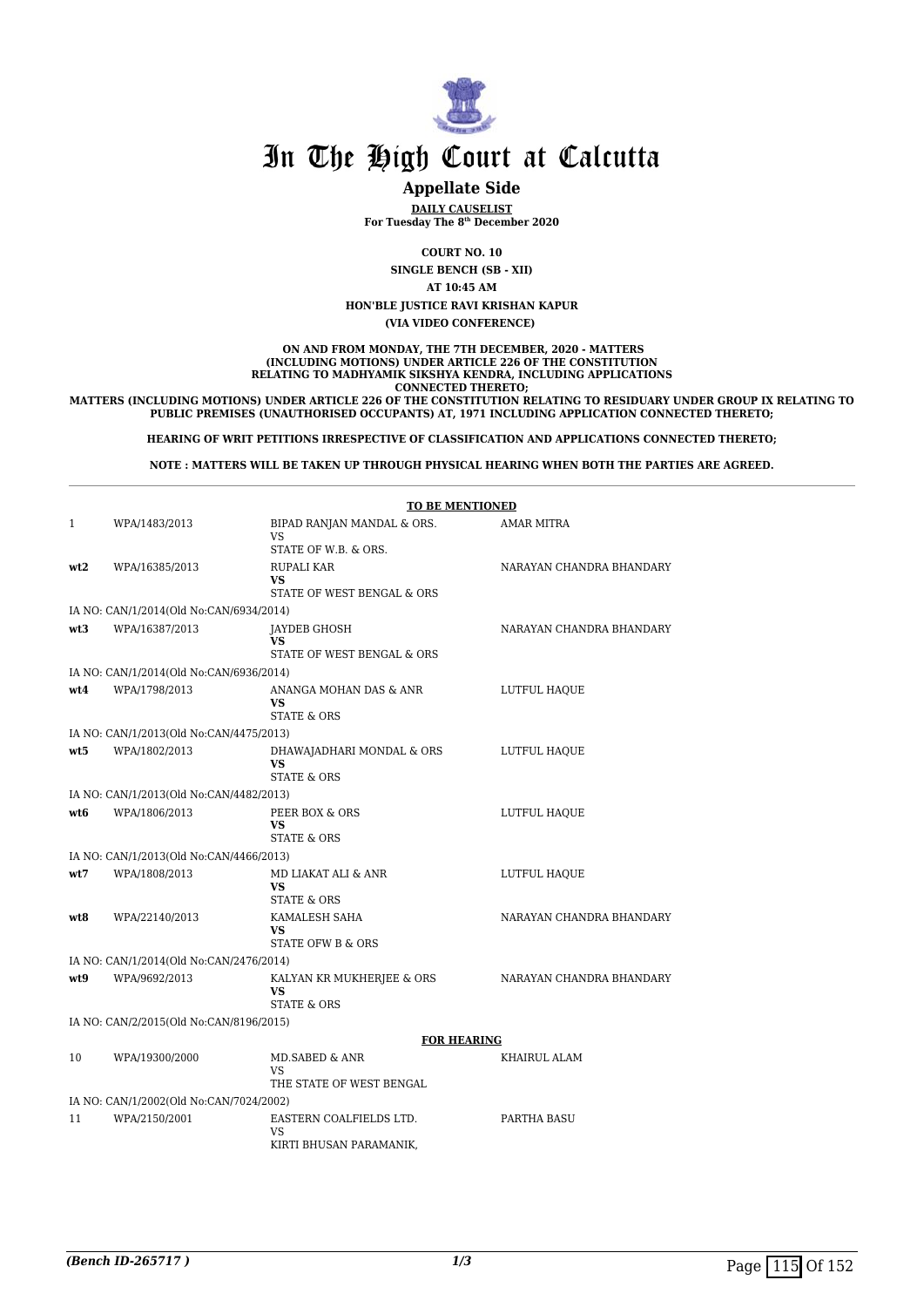#### *DAILY CAUSELIST COURT NO 10-FOR TUESDAY THE 8TH DECEMBER 2020 HIGH COURT OF CALCUTTA - 2 -*

| 12   | WPA/8430/2001                                             | C.E.S.C. LTD & ANR.<br>VS                                                                                  | D. SEN                                                                                                                      |
|------|-----------------------------------------------------------|------------------------------------------------------------------------------------------------------------|-----------------------------------------------------------------------------------------------------------------------------|
| 13   | WPA/11546/2001                                            | APPELLATE AUTHORITY<br>SAMBHU KUNDU                                                                        | <b>BIDYUT BARAN BISWAS</b>                                                                                                  |
|      |                                                           | VS.<br>STATE OF W.B.                                                                                       |                                                                                                                             |
| 14   | WPA/2631/2002                                             | M/S. LOTUS LITHO WORKS & ANR.<br>VS                                                                        | MRINAL KANTI CHATTERJEE                                                                                                     |
|      |                                                           | COMMISSIONER OF CENTRAL<br>EXCISE, CALCUTTA                                                                |                                                                                                                             |
|      | IA NO: CAN/1/2009(Old No:CAN/5153/2009)                   |                                                                                                            |                                                                                                                             |
| 15   | WPA/9993/2003                                             | MILON KUMAR MISTRY<br><b>VS</b>                                                                            | ANIL KUMAR CHATTOPADHYAYA                                                                                                   |
|      |                                                           | STATE OF W.B.                                                                                              |                                                                                                                             |
| 16   | IA NO: CAN/1/2012(Old No:CAN/1524/2012)<br>WPA/15774/2004 | M/S. EMCO GENERAL PLASTIC                                                                                  | RANANEESH GUHA THAKURTA                                                                                                     |
|      |                                                           | INDUS.(P)LTD.<br>VS                                                                                        |                                                                                                                             |
|      |                                                           | STATE OF W.B.                                                                                              |                                                                                                                             |
|      | No:CAN/9196/2004), CAN/5/2004(Old No:CAN/9303/2004)       |                                                                                                            | IA NO: CAN/1/2004(Old No:CAN/9193/2004), CAN/2/2004(Old No:CAN/9194/2004), CAN/3/2004(Old No:CAN/9195/2004), CAN/4/2004(Old |
| 17   | WPA/1625/2007                                             | REV. SANJEEB NAYEK<br>VS                                                                                   | USHA MAITI                                                                                                                  |
|      |                                                           | STATE OF W.B.                                                                                              |                                                                                                                             |
|      |                                                           | IA NO: CAN/1/2007(Old No:CAN/1396/2007), CAN/2/2007(Old No:CAN/3883/2007)                                  |                                                                                                                             |
| wt18 | WPA/20194/2006                                            | REVEREND SANJEEB NAYEK<br><b>VS</b>                                                                        | USHA MAITI                                                                                                                  |
|      |                                                           | STATE OF W.B.                                                                                              |                                                                                                                             |
| 19   | WPA/15359/2007                                            | MANASHI BHAUMIK<br>VS                                                                                      | BHABANI PRASAD MONDAL                                                                                                       |
|      |                                                           | LAND ACQUISITION COLLECTOR,<br>PURBA MEDINIPUR & ORS                                                       |                                                                                                                             |
|      | IA NO: CAN/1/2014(Old No:CAN/4616/2014)                   |                                                                                                            |                                                                                                                             |
| 20   | WPA/15590/2009                                            | MIHIR BANERJEE<br>VS                                                                                       | SUJIT SANKAR KOLEY                                                                                                          |
| 21   | WPA/13072/2010                                            | STATE OF WEST BENGAL & ORS.<br><b>SUBRATA BANIK</b>                                                        | <b>S.M OBAIDULLAH</b>                                                                                                       |
|      |                                                           | VS<br><b>STATE AND ORS</b>                                                                                 |                                                                                                                             |
| 22   | WPA/15851/2011                                            | INDIAN OIL CORPORATION LTD<br><b>VS</b>                                                                    | AMIT KUMAR NAG                                                                                                              |
|      |                                                           | HALDIA MUNICIPALITY & ORS                                                                                  |                                                                                                                             |
|      |                                                           | IA NO: CAN/1/2017(Old No:CAN/8515/2017), CAN/2/2018(Old No:CAN/2707/2018), CAN/3/2019(Old No:CAN/804/2019) |                                                                                                                             |
| 23   | WPA/35953/2013                                            | <b>JULMAT SHAIK</b><br>VS                                                                                  | VISHAK BHATTACHARYA                                                                                                         |
|      |                                                           | STATE OF W B & ORS                                                                                         |                                                                                                                             |
|      | IA NO: CAN/1/2013(Old No:CAN/12435/2013)                  |                                                                                                            |                                                                                                                             |
| 24   | WPA/5774/2014                                             | KHOKAN CHANDRA MAHATA<br>VS                                                                                | D DANDAPATH                                                                                                                 |
|      |                                                           | STATE OF WEST BENGAL & ORS                                                                                 |                                                                                                                             |
| 25   | WPA/6156/2014                                             | BIDYADHAR MANDAL                                                                                           | <b>GOUTAM ACHARYA</b>                                                                                                       |
|      |                                                           | VS.<br>STATE OF WEST BENGAL & ORS                                                                          |                                                                                                                             |
| wt26 | WPA/5532/2012                                             | BHAGGYADHAR MONDAL & ORS.<br>VS                                                                            | MAHAMMAD MAHMUD                                                                                                             |
|      |                                                           | STATE OF WEST BENGAL & ORS.                                                                                |                                                                                                                             |
| 27   | WPA/17991/2014                                            | SUDIP KUMAR DEVANSI<br>VS                                                                                  | A MITRA                                                                                                                     |
|      |                                                           | STATE OF WEST BENGAL & ORS                                                                                 |                                                                                                                             |
|      |                                                           | IA NO: CAN/2/2017(Old No:CAN/9749/2017), CAN/3/2017(Old No:CAN/9753/2017)                                  |                                                                                                                             |
| 28   | WPA/10056/2015                                            | <b>MANASI BAG</b><br>VS.                                                                                   | SK AFROJUL HAQUE                                                                                                            |
| 29   | WPA/16079/2015                                            | STATE OF WEST BENGAL & ORS<br>MILON KUMAR BHATTACHARYA                                                     | NARAYAN CHANDRA BHANDARY                                                                                                    |
|      |                                                           | VS<br>UNION OF INDIA & ORS                                                                                 |                                                                                                                             |
|      | IA NO: CAN/1/2016(Old No:CAN/3348/2016)                   |                                                                                                            |                                                                                                                             |
| 30   | WPA/26169/2015                                            | SOUVIK SAU & ANR<br>VS                                                                                     | ASOK KUMAR JANAH                                                                                                            |
|      |                                                           | STATE OF WEST BENGAL                                                                                       |                                                                                                                             |
|      | IA NO: CAN/1/2015(Old No:CAN/11335/2015)                  |                                                                                                            |                                                                                                                             |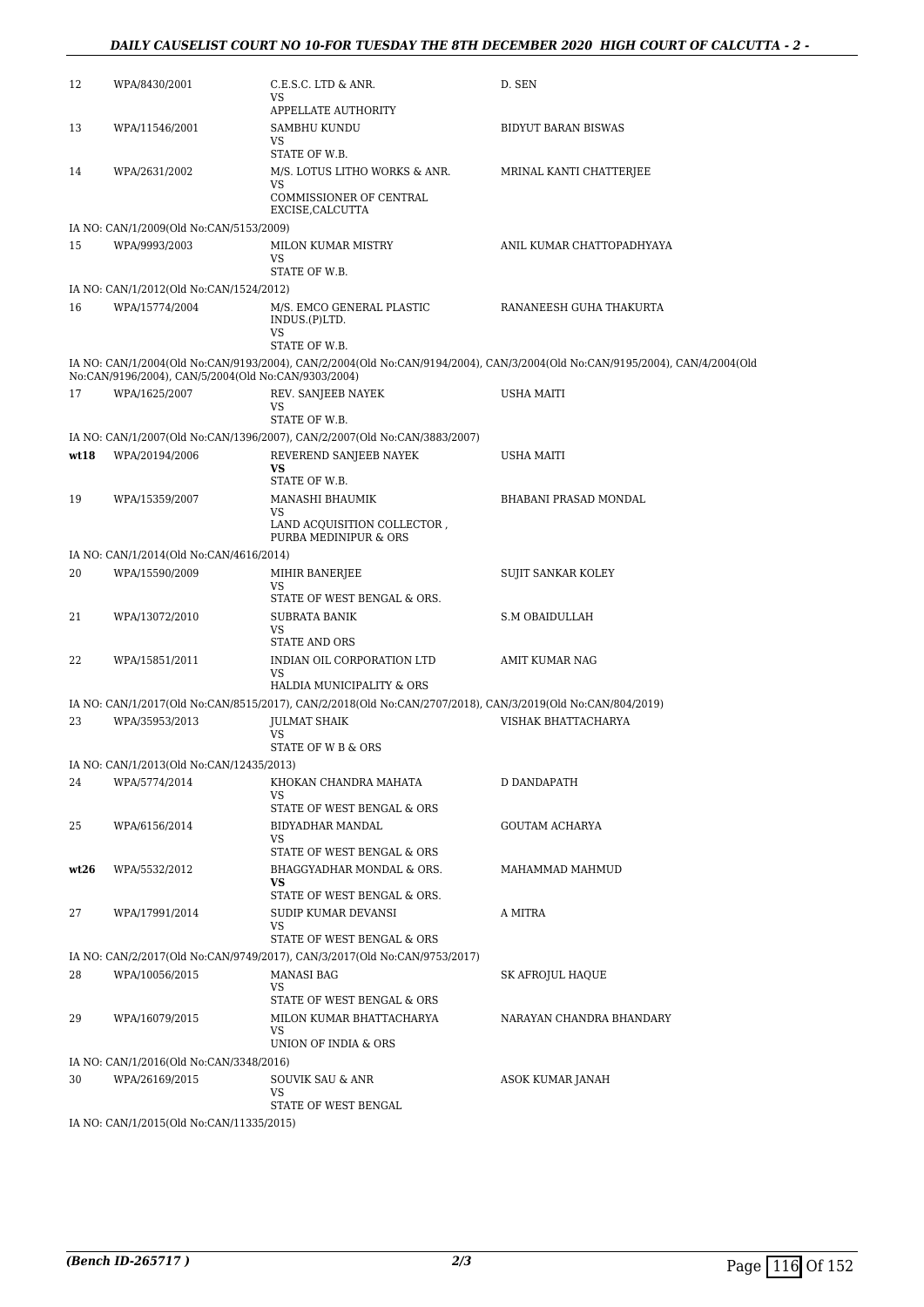| 31   | WPA/28047/2015                          | SRI SAMIRAN GOSWAMI<br>VS<br>THE NATIONAL INSTITUTE OF T. T. T. &<br>R. KOL. & ORS | DIPIKA BANU               |
|------|-----------------------------------------|------------------------------------------------------------------------------------|---------------------------|
|      |                                         | IA NO: CAN/1/2017(Old No:CAN/10608/2017), CAN/2/2018(Old No:CAN/8199/2018)         |                           |
| 32   | WPA/153/2016                            | ATUL KR MAZUMDAR<br>VS<br>STATE OF WEST BENGAL & ORS                               | AJAY DEBNATH              |
| 33   | WPA/10568/2016                          | <b>SMT SOMA SAHA</b><br>VS<br>UNION OF INDIA & ORS                                 | CHANDAN DUTTA             |
|      | IA NO: CAN/1/2018(Old No:CAN/5634/2018) |                                                                                    |                           |
| 34   | WPA/16018/2016                          | STEEL AUTHORITY OF INDIA LTD<br>VS<br>UNION OF INDIA & ORS                         | L.K.PAL                   |
| wt35 | WPA/9736/2016                           | OM PRAKSH OJHA<br>VS<br>UNION OF INDIA & ORS                                       | RANANEESH GUHA THAKURTA   |
| 36   | WPA/26377/2016                          | DR PRAMODE RANJAN NANDI<br>VS<br>THE GOVT. OF WEST BENGAL & ORS                    | <b>B K SAMANTA</b>        |
| 37   | WPA/1576/2017                           | MONORANJAN ROY<br>VS<br>UNION OF INDIA & ORS                                       | MANAS DASGUPTA            |
|      | IA NO: CAN/2/2020(Old No:CAN/2926/2020) |                                                                                    |                           |
| 38   | WPA/12175/2017                          | <b>TARAKESWAR ROY</b><br>VS<br>STATE OF WEST BENGAL & ORS                          | TANUJA BASAK              |
| 39   | WPA/21083/2017                          | SHIB SANKAR SAHA & ORS<br>VS<br>STATE OF WEST BENGAL & ORS                         | ANIRUDHA DATTA            |
| 40   | WPA/22075/2017                          | PRALAY KR SARKAR<br>VS<br>STATE OF WEST BENGAL AND ORS                             | <b>AVIJIT CHAKRABORTY</b> |
| 41   | WPA/23957/2017                          | PRALAY KUMAR SARKAR<br>VS<br>STATE OF WEST BENGAL & ORS                            | <b>AVIJIT CHAKRABORTY</b> |
| 42   | WPA/7034/2018                           | <b>SABINA BIBI &amp; ORS</b><br>VS<br>STATE OF WEST BENGAL & ORS                   | BRATINDRA NARAYAN RAY     |
| 43   | WPA/15677/2019                          | MD MOYNUL HOQUE<br>VS<br>STATE OF WEST BENGAL ORS                                  | PROSENJIT MUKHERJEE       |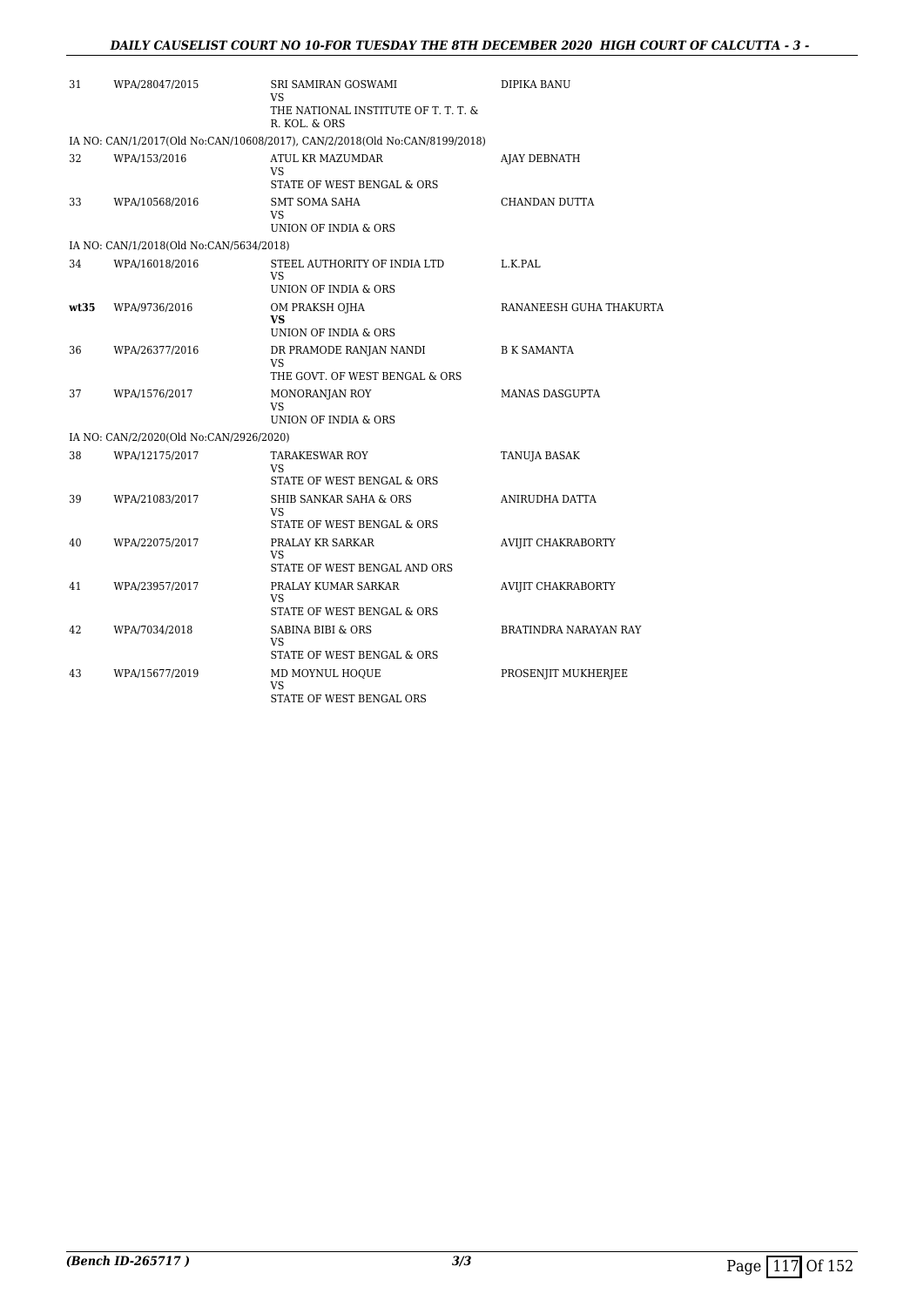

### **Appellate Side**

**DAILY CAUSELIST For Tuesday The 8th December 2020**

**COURT NO. 23**

**SINGLE BENCH (SB - XIII)**

**AT 10:45 AM**

**HON'BLE JUSTICE ARINDAM MUKHERJEE**

**(VIA VIDEO CONFERENCE)**

#### **ON AND FROM MONDAY, THE 7TH DECEMBER, 2020 - MATTERS (INCLUDING MOTIONS) UNDER ARTICLE 226 OF THE CONSTITUTION RELATING TO RESIDUARY UNDER GROUP IX (ELECTRICITY ONLY) INCLUDING APPLICATIONS CONNECTED THERETO.**

#### **HEARING OF CIVIL REVISION APPLICATIONS AND APPLICATIONS UNDER ARTICLE 227 OF THE CONSTITUTION INCLUDING APPLICATIONS CONNECTED THERETO.**

**HEARING OF WRIT PETITIONS IRRESPECTIVE OF CLASSIFICATION AND APPLICATIONS CONNECTED THERETO.**

#### **NOTE : APPELLATE SIDE MATTERS WILL BE TAKEN UP FIRST. ORIGINAL SIDE MATTERS WILL BE TAKEN UP FROM 2 :00 P.M. AFTER COMPLETION OF ORIGINAL SIDE MATTERS,IF TIME PERMITS APPELLATE SIDE MATTERS WILL BE TAKEN UP.**

**NOTE : MATTERS WILL BE TAKEN UP THROUGH PHYSICAL HEARING WHEN BOTH THE PARTIES ARE AGREED.**

|   |              | <b>MOTION</b><br>(GROUP - IX ELECTRICITY)                                                          |                                      |  |
|---|--------------|----------------------------------------------------------------------------------------------------|--------------------------------------|--|
|   |              |                                                                                                    |                                      |  |
| 1 | WPA/86/2020  | DYNAMIC ENGINEERING & ANR<br>VS.<br>W.B. STATE ELECTRICITY<br>DISTRIBUTION COMPANY LTD.<br>$&$ ORS | CHINMOYEE ROY<br><b>BHATTACHARYA</b> |  |
| 2 | WPA/277/2020 | TAPAN KUMAR MONDAL<br>VS<br>W.B. STATE ELECTRICITY<br>DEVELOPMENT CORPORATION<br>& ORS             | SAYANTI SANTRA                       |  |
| 3 | WPA/341/2020 | NABAKUMAR MONDAL<br>VS.<br>THE WEST BENGAL STATE<br>ELECTRICITY DISTRIBUTION CO.<br>LTD & ORS      | SHASHANKA SHEKHAR<br><b>SAHA</b>     |  |
| 4 | WPA/360/2020 | NIKHIL DAS & ORS<br>VS<br>THE W B S E D C LTD & ORS                                                | SHAHARAYAR ALAM                      |  |
| 5 | WPA/386/2020 | MAYA BOSE @ MAYA BASU<br>VS.<br>CALCUTTA ELECTRIC SUPPLY<br>COMPANY LIMITED & ORS                  | <b>GOURANGA KUMAR DAS</b>            |  |

#### **MOTION**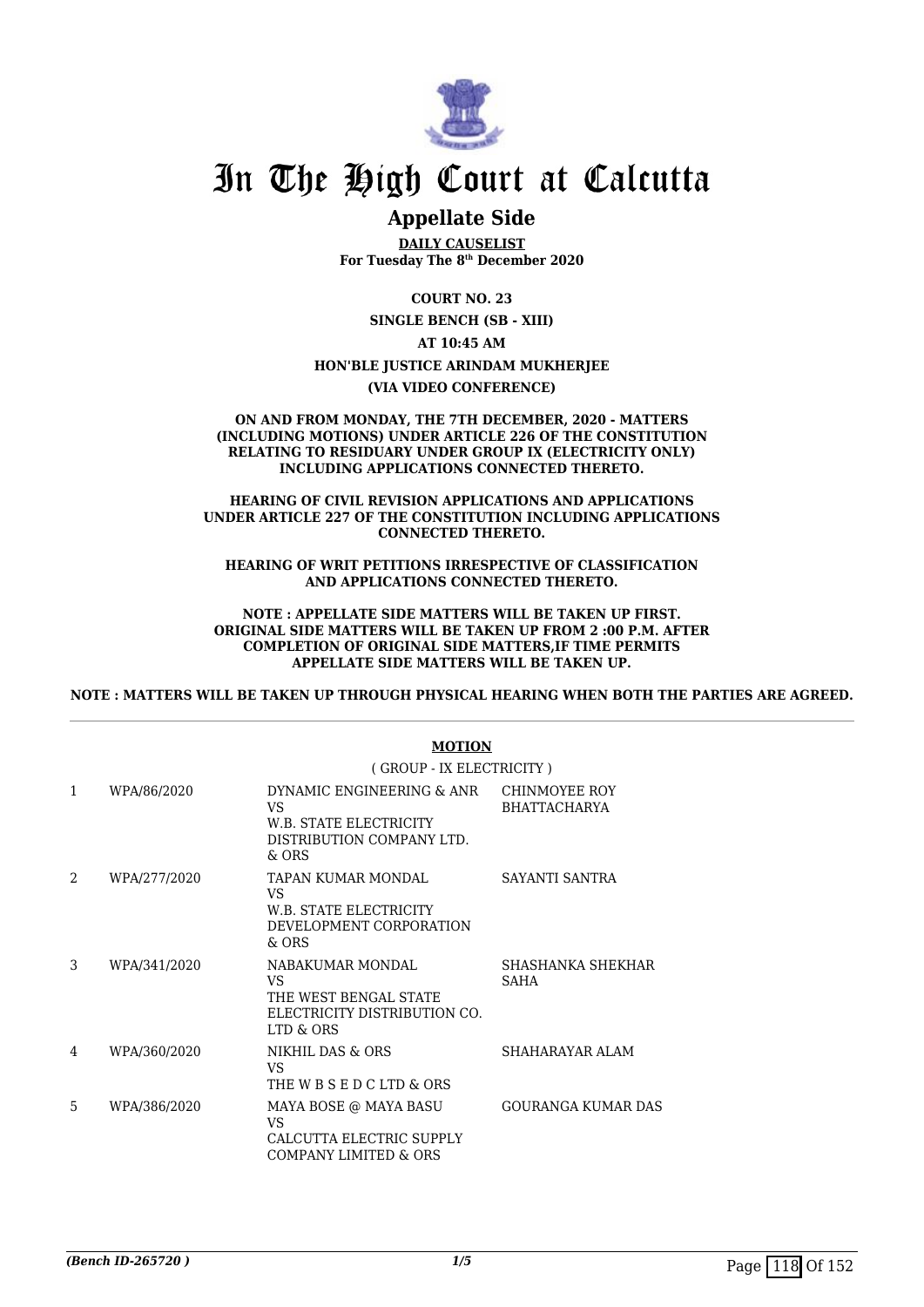| 6  | WPA/428/2020  | SHYAMAL KUMAR JANA<br>VS<br>W.B. STATE ELECTRICITY<br>DISTRIBUTION COMPANY LTD.<br>& ORS                | <b>ABHIJIT SARKAR</b>                 |
|----|---------------|---------------------------------------------------------------------------------------------------------|---------------------------------------|
| 7  | WPA/479/2020  | JOYDEV GHORAI<br>VS<br>THE W.B.S.E.D.C.L. & ORS                                                         | SK. HAYED HOSSAIN                     |
| 8  | WPA/499/2020  | POLYMAC THERMOFORMERS<br><b>PVT LTD &amp; ANR</b><br>VS<br>W.B.S.E.DC.L. & ORS                          | SANJAY MUKHERJEE                      |
| 9  | WPA/552/2020  | VIKASH MUKIM<br>VS<br>CESC LTD & ORS                                                                    | <b>INDRANIL HALDER</b>                |
| 10 | WPA/637/2020  | C.E.S.C. LIMITED & ANR<br>VS<br>APPELLATE AUTHORITY U/S 127<br>OF THE ELECTRICITY ACT2003<br>$&$ ANR    | MADHUSUDAN SAHA RAY                   |
| 11 | WPA/671/2020  | <b>NANDALAL SHAW</b><br>VS<br>THE CESC LTD & ORS                                                        | CHANCHAL KR DEY                       |
| 12 | WPA/682/2020  | MD MOTIAR RAHAMAN MONDAL<br>VS.<br>THE WBSEDC LTD & ORS                                                 | UTTIYA RAY                            |
| 13 | WPA/706/2020  | PUSPARANI DAS & ANR<br>VS<br>CESC LTD & ORS                                                             | SANJAY MUKHERJEE                      |
| 14 | WPA/862/2020  | JYOTSNA PANJA<br><b>VS</b><br>STATE OF WEST BENGAL & ORS                                                | <b>SUBRATA</b><br><b>BHATTACHARYA</b> |
| 15 | WPA/869/2020  | PARUL BISWAS<br>VS<br>STATE OF WEST BENGAL & ORS                                                        | ANANTH NATH NASKAR                    |
| 16 | WPA/889/2020  | <b>DURANTA SAMANTA</b><br>VS<br>WBSEDC LTD & ORS                                                        | <b>TAPAN KUMAR</b><br>KAHAPATRA       |
| 17 | WPA/904/2020  | <b>SK. ABDUS SAMAD</b><br>VS<br>STATE OF WEST BENGAL & ORS                                              | SYED SHAMSUL AREFIN                   |
| 18 | WPA/948/2020  | SUSHANTA NASKAR<br><b>VS</b><br>THE STATION MANAGER AND<br>ASSISTANT ENGINEER & ORS                     | LAKSHMINATH<br><b>BHATTACHARYA</b>    |
| 19 | WPA/1032/2020 | DINDAYAL SINGH<br>VS.<br><b>CESC LTD &amp; ORS</b>                                                      | TIRTHAA DEY                           |
| 20 | WPA/1058/2020 | <b>GOUTAM CHOWDHURY</b><br><b>VS</b><br>THE DISTRICT ENGINEER, KOL<br>NORTH DIST, CESC LTD & ORS        | <b>SAYAN DATTA</b>                    |
| 21 | WPA/1200/2020 | SK. JAHIRUDDIN<br>VS<br>DEPARTMENT OF W.B.S.E. D.CO.<br><b>LIMITED &amp; ANR</b>                        | <b>ARUN NASKAR</b>                    |
| 22 | WPA/1227/2020 | SANTASREE CHAKRABORTY<br><b>VS</b><br>THE WEST BENGAL STATE<br>ELECTRICITY DISTRIBUTION CO<br>LTD & ORS | KAMAL SINGH                           |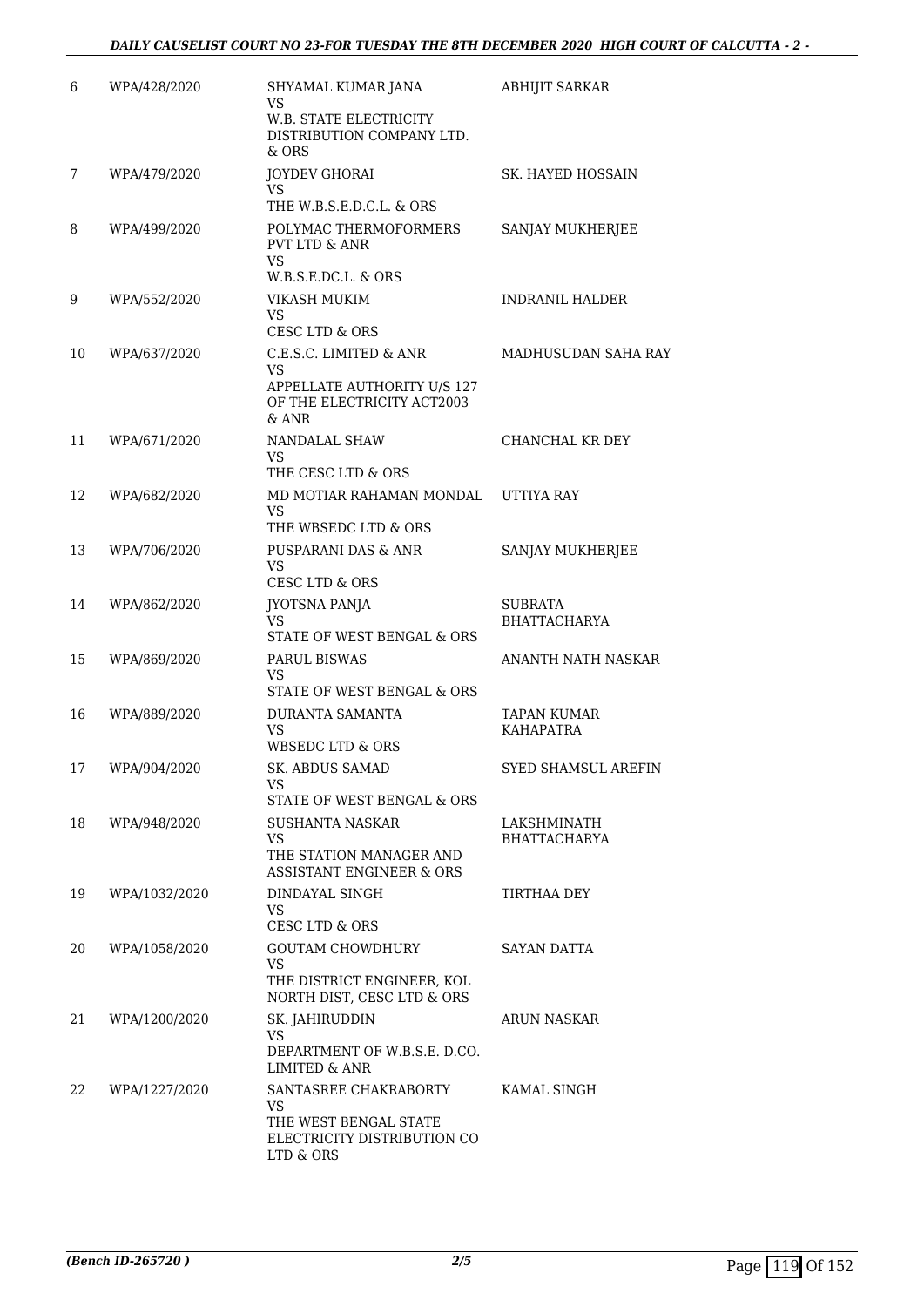| 23 | WPA/1243/2020 | HEMANTA RUI DAS<br>VS<br>W.B.S.E.D.C.L. & ORS                                                                | SK. ABU ABBASUDDIN                |
|----|---------------|--------------------------------------------------------------------------------------------------------------|-----------------------------------|
| 24 | WPA/1390/2020 | <b>MIR TAUFIK</b><br>VS<br><b>W.B. STATE ELECTRICITY</b><br>DISTRIBUTION COMPANY<br><b>LIMITED &amp; ORS</b> | S.G. CHOWDHURY                    |
| 25 | WPA/1434/2020 | MD. AJAMTULLAH<br><b>VS</b><br>CALCUTTA ELECTRICITY<br>SUPPLY CORPORATION LIMITED<br>& ORS                   | <b>FALGUNI</b><br>BANDYOPADHYAY   |
| 26 | WPA/1644/2020 | NIRANJAN MAITY<br>VS<br>W.B. STATE ELECTRICITY<br>DISTRIBUTION COMPANY LTD.<br>$&$ ORS                       | ANINDA BHATTACHARYA               |
| 27 | WPA/1672/2020 | NABYENDU GHOSH<br><b>VS</b><br>COMPANY SECRETARY,<br>W.B.S.E.D. CO. LTD. & ORS                               | <b>BADRUDDOZA MALLICK</b>         |
| 28 | WPA/1704/2020 | TABIR HOSSAIN MALLICK & ORS<br><b>VS</b><br>THE WEST BENGAL STATE<br>ELEC. DIST. CO. LTD. & ORS              | <b>ABDUL HAMID</b>                |
| 29 | WPA/1721/2020 | SANKAR JANA<br>VS<br>$W.B.S.E.D.C.L. \& ORS$                                                                 | SHIBAJI KUMAR DAS                 |
| 30 | WPA/1755/2020 | RINKU MISHRA<br><b>VS</b><br><b>CESC LIMITED &amp; ORS</b>                                                   | <b>SUSMITA DEY (BASU)</b>         |
| 31 | WPA/1772/2020 | CHANCHAL CHOWDHURY &<br>ANR<br><b>VS</b><br>W.B. STATE ELECTRICITY<br>DISTRIBUTION COMPANY LTD.<br>& ORS     | <b>SUJOY SARKAR</b>               |
| 32 | WPA/1785/2020 | MD. AZIMUDDIN<br>vs<br>CESC LIMITED & ANR                                                                    | <b>INDRANIL HALDER</b>            |
| 33 | WPA/1871/2020 | <b>SOMA SARDAR</b><br><b>VS</b><br>STATE OF WEST BENGAL & ORS                                                | ASIT KUMAR<br><b>BHATTACHARYA</b> |
| 34 | WPA/1978/2020 | <b>BUDDHADEB DAS</b><br>VS<br><b>CESC LIMITED &amp; ORS</b>                                                  | <b>UDDIPAN BANERJEE</b>           |
| 35 | WPA/1988/2020 | SAKINA BIBI<br>VS<br>CALCUTTA ELECTRIC SUPPLY<br><b>CORPORATION LTD. &amp; ORS</b>                           | <b>IOBAL HUSSAIN</b>              |
| 36 | WPA/2016/2020 | NAJIRUL SEKH<br>VS<br>W.B. STATE ELECTRICITY<br>DISTRIBUTION COMPANY LTD.<br>& ORS                           | RAJENDRA BANERJEE                 |
| 37 | WPA/2044/2020 | VIVEKANANDA DEY<br><b>VS</b><br>THE CHAIRMAN, WBSEDCL &<br><b>ORS</b>                                        | SAILENDRA NATH<br>CHAKRABORTI     |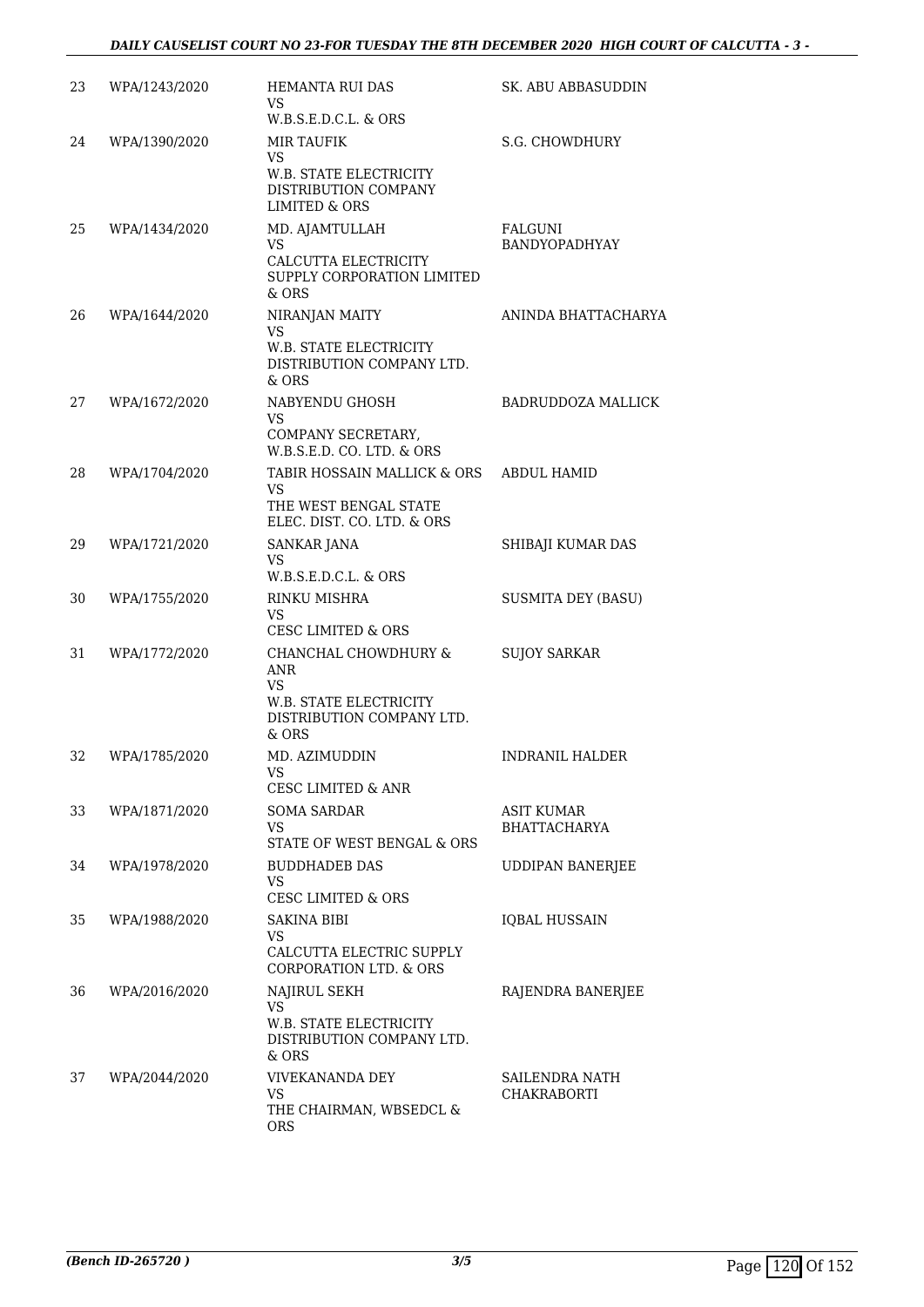#### *DAILY CAUSELIST COURT NO 23-FOR TUESDAY THE 8TH DECEMBER 2020 HIGH COURT OF CALCUTTA - 4 -*

| WPA/2098/2020 | <b>GEDU MONDAL</b><br>VS                                                                   | LIPIKA CHATTERJEE                                                                                                                                                                                                                                                                                                                                                                                 |
|---------------|--------------------------------------------------------------------------------------------|---------------------------------------------------------------------------------------------------------------------------------------------------------------------------------------------------------------------------------------------------------------------------------------------------------------------------------------------------------------------------------------------------|
|               | THE W.B.S.E.D.C.L. & ORS                                                                   |                                                                                                                                                                                                                                                                                                                                                                                                   |
| WPA/2148/2020 | SHAHALAM SK.<br>VS                                                                         | MD. HASANUZ ZAMAN                                                                                                                                                                                                                                                                                                                                                                                 |
|               |                                                                                            |                                                                                                                                                                                                                                                                                                                                                                                                   |
|               | VS                                                                                         | <b>INDRANIL HALDER</b>                                                                                                                                                                                                                                                                                                                                                                            |
| WPA/2327/2020 | <b>NUR MAHAMMAD</b><br>VS                                                                  | SK SHAHJAHAN                                                                                                                                                                                                                                                                                                                                                                                      |
|               | <b>WBSEDC LTD &amp; ORS</b>                                                                |                                                                                                                                                                                                                                                                                                                                                                                                   |
| WPA/2328/2020 | SOWMITRA GHOSH<br>VS                                                                       | ARINDAM SEN                                                                                                                                                                                                                                                                                                                                                                                       |
|               |                                                                                            |                                                                                                                                                                                                                                                                                                                                                                                                   |
|               | VS.                                                                                        | PABITRA BISWAS                                                                                                                                                                                                                                                                                                                                                                                    |
| WPA/2397/2020 | RAFIKUL HAQUE @ RAFIKUL<br><b>ALAM SEIKH</b><br>VS                                         | MD. Z. RAHAMAN                                                                                                                                                                                                                                                                                                                                                                                    |
|               | DISTRIBUTION COMPANY & ORS                                                                 |                                                                                                                                                                                                                                                                                                                                                                                                   |
| WPA/2398/2020 | <b>FOZLUL HAQUE</b><br><b>VS</b>                                                           | MD. Z RAHAMAN                                                                                                                                                                                                                                                                                                                                                                                     |
|               | DISTRIBUTION COMPANY LTD.<br>& ORS                                                         |                                                                                                                                                                                                                                                                                                                                                                                                   |
| WPA/2399/2020 | AYNAL HAQUE MONDAL<br>VS<br>W.B. STATE ELECTRICITY<br>DISTRIBUTION COMPANY LTD.<br>$&$ ORS | MD. Z RAHMANA                                                                                                                                                                                                                                                                                                                                                                                     |
| WPA/2429/2020 | SITARAM AGARWALA<br>VS                                                                     | MUNSHI MIJANUR<br><b>RAHAMAN</b>                                                                                                                                                                                                                                                                                                                                                                  |
|               |                                                                                            | SHEKHAR BARMAN                                                                                                                                                                                                                                                                                                                                                                                    |
|               | <b>VS</b><br>THE WBSEDC LTD & ORS                                                          |                                                                                                                                                                                                                                                                                                                                                                                                   |
| WPA/2509/2020 | RAJESH SANTRA                                                                              | KALYANI                                                                                                                                                                                                                                                                                                                                                                                           |
|               | VS<br>W.B. STATE ELECTRICITY<br>DISTRIBUTION COMPANY LTD.                                  | <b>BHATTACHARYYA</b>                                                                                                                                                                                                                                                                                                                                                                              |
| WPA/2532/2020 | <b>ASIT GHOSH</b><br><b>VS</b>                                                             | INDRANIL HALDER                                                                                                                                                                                                                                                                                                                                                                                   |
|               |                                                                                            |                                                                                                                                                                                                                                                                                                                                                                                                   |
| WPA/2533/2020 | ASIT GHOSH<br>VS                                                                           | <b>INDRANIL HALDER</b>                                                                                                                                                                                                                                                                                                                                                                            |
| WPA/2551/2020 | GADADHAR DUTTA<br>VS                                                                       | <b>UDDIPAN BANERJEE</b>                                                                                                                                                                                                                                                                                                                                                                           |
|               |                                                                                            |                                                                                                                                                                                                                                                                                                                                                                                                   |
|               | <b>VS</b>                                                                                  | <b>UDDIPAN BANERJEE</b>                                                                                                                                                                                                                                                                                                                                                                           |
|               | DISTRIBUTION COMPANY LTD.<br>& ORS                                                         |                                                                                                                                                                                                                                                                                                                                                                                                   |
| WPA/2613/2020 | SEKH SAYAD AHAMMAD<br><b>VS</b><br>THE CESC LTD & ORS                                      | PARTHA SARATHI DAS                                                                                                                                                                                                                                                                                                                                                                                |
|               | WPA/2260/2020<br>WPA/2341/2020<br>WPA/2434/2020<br>WPA/2579/2020                           | STATE OF WEST BENGAL & ORS<br>MUKTI KANTA DASH<br><b>CESC LIMITED &amp; ANR</b><br>WBSEDC LTD & ORS<br>BIDHAN CHANDRA DAS<br>STATE OF WEST BENGAL & ORS<br>W.B. STATE ELECTRICITY<br><b>W.B. STATE ELECTRICITY</b><br>THE C.E.S. C. LTD & ORS<br>JARINA BIBI<br>& ORS<br><b>WBSEDCL &amp; ORS</b><br><b>WBSEDCL &amp; ORS</b><br>WBSEDC LTD & ORS<br>SARAL PRIYA HALDAR<br>W.B. STATE ELECTRICITY |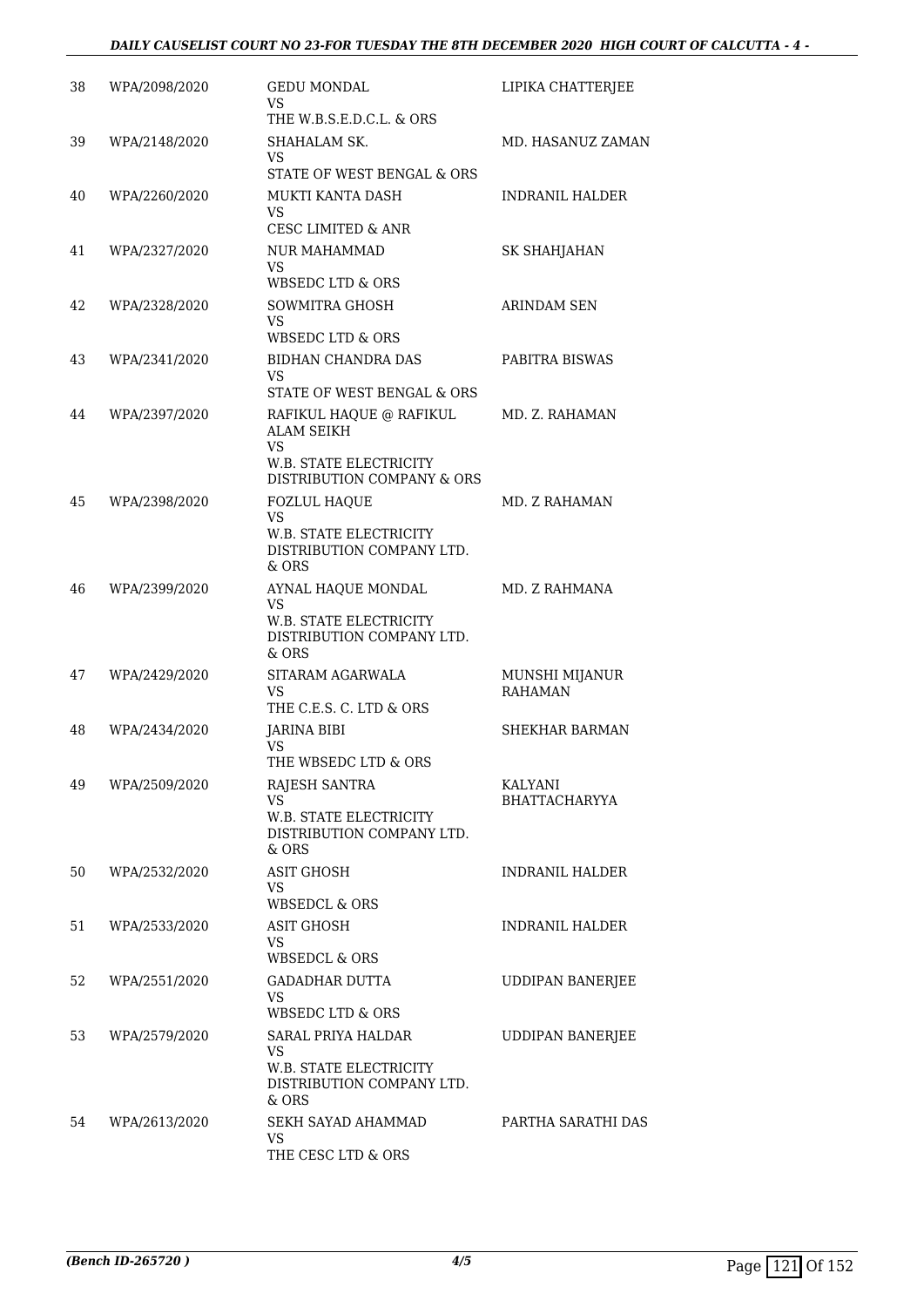#### *DAILY CAUSELIST COURT NO 23-FOR TUESDAY THE 8TH DECEMBER 2020 HIGH COURT OF CALCUTTA - 5 -*

| 55 | WPA/2708/2020 | DIPAK KR NASKAR<br>VS<br>THE WBSEDC LTD & ORS                                    | DILIP KR SHYAMAL    |
|----|---------------|----------------------------------------------------------------------------------|---------------------|
| 56 | WPA/2726/2020 | SK. ASGAR ALI<br>VS<br>THE W.B. STATE ELECTRICITY<br>DISTRIBUTION CO. LTD. & ORS | SRIMOYEE MUKHERJEE  |
| 57 | WPA/2788/2020 | SHEULI SARKAR<br>VS<br>THE WBSEDC LTD & ORS                                      | DEBAPRATIM BANERJEE |
| 58 | WPA/2789/2020 | RAMJIBAN KIRTANIYA<br>VS<br>THE WBSEDC LTD & ORS                                 | DEBAPRATIM BANERJEE |
| 59 | WPA/2790/2020 | KARTICK DUTTA<br>VS<br>THE WBSEDC LTD & ORS                                      | DEBAPRATIM BANERJEE |
| 60 | WPA/2791/2020 | <b>SIPON BARUI</b><br>VS<br>THE WBSEDC LTD & ORS                                 | DEBAPRATIM BANERJEE |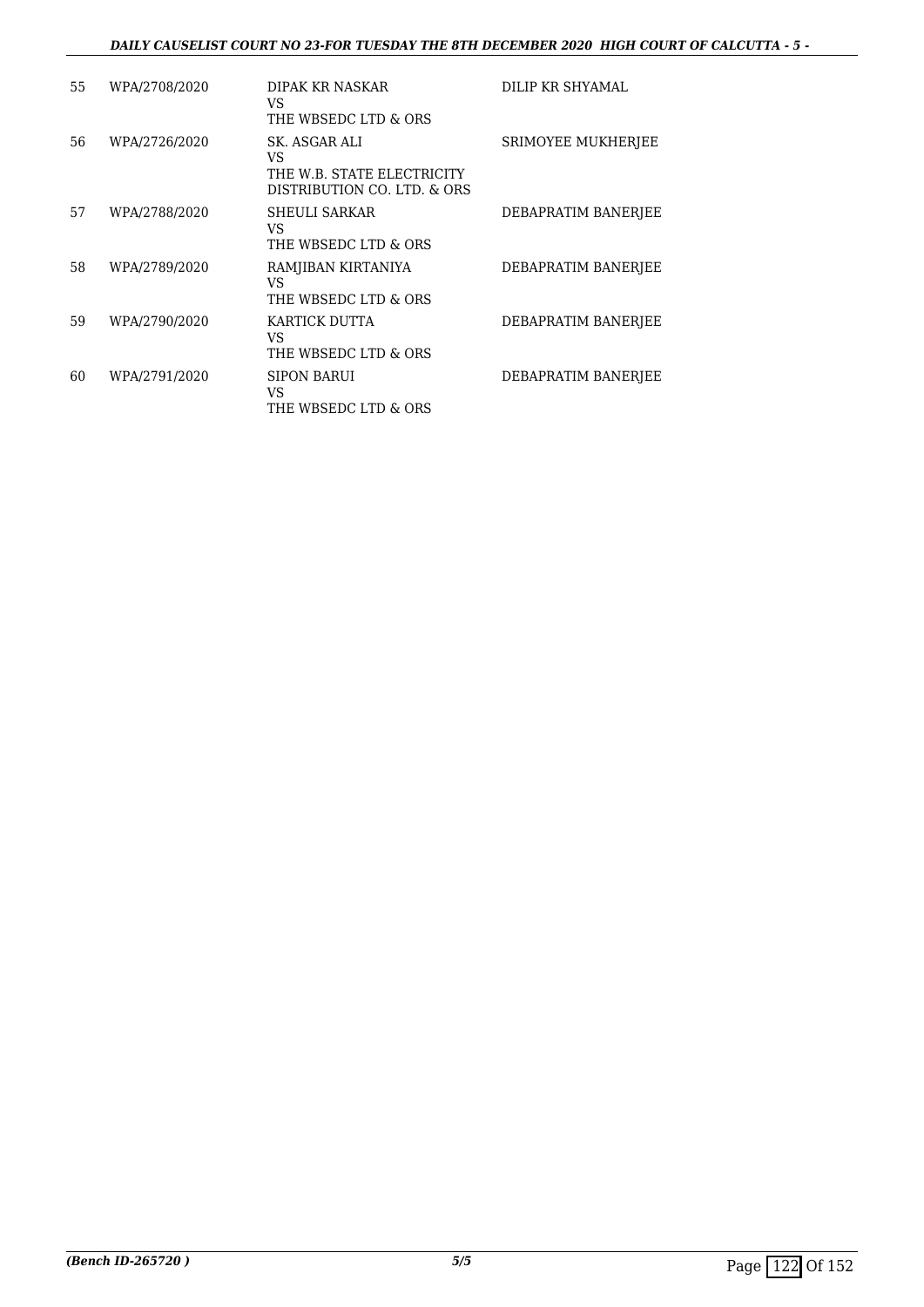

### **Appellate Side**

**DAILY CAUSELIST For Tuesday The 8th December 2020**

**COURT NO. 18**

**SINGLE BENCH (SB - XIV)**

**AT 10:45 AM**

**HON'BLE JUSTICE BISWAJIT BASU**

**(VIA VIDEO CONFERENCE)**

**ON AND FROM MONDAY, THE 7TH DECEMBER, 2020 - ADMISSION AND HEARING OF CIVIL REVISION APPLICATIONS AND APPLICATIONS UNDER ARTICLE 227 OF THE CONSTITUTION INCLUDING APPLICATIONS CONNECTED THERETO ARISING OUT OF TESTAMENTARY AND EJECTMENT SUITS AND PUBLIC PREMISES (UNAUTHORISED OCCUPANTS) ACT, 1971.**

**AND**

**FROM MONDAY, 7TH DECEMBER, 2020 TO FRIDAY, 11TH DECEMBER, 2020 - WILL SIT SINGLY AND TAKE UP THE URGENT LISTED MATTERS OF HON'BLE JUSTICE BIBEK CHAUDHURI IN ADDITION TO HIS OWN LIST.** 

**NOTE: MATTERS WILL BE TAKEN UP THROUGH PHYSICAL HEARING ONLY WHEN BOTH THE PARTIES ARE AGREED.**

#### **NOTE : APPLICATIONS WILL BE TAKEN UP ON WEDNESDAY**

|                |                             | <b>NEW MOTION</b>                                                            |                         |
|----------------|-----------------------------|------------------------------------------------------------------------------|-------------------------|
| 1              | CO/580/2020                 | RATNA MANDAL<br><b>VS</b><br><b>TARUN KANTI ROY</b>                          | AKMAN KHAN              |
| $\overline{2}$ | CO/755/2020                 | <b>SABITA SHAW</b><br><b>VS</b><br>ARJUN THAKUR                              | <b>SAKTIDHAR DAS</b>    |
| 3              | CO/990/2020                 | <b>HRISHIKESH MAITY</b><br><b>VS</b><br><b>BULU GUPTA &amp; ORS</b>          | <b>SUMITRA DAS</b>      |
| 4              | CO/1005/2020                | KISHALAY BHADURI<br><b>VS</b><br><b>SUNIL KUMAR SINGH &amp; ORS</b>          | <b>SOVAN MUKHERJEE</b>  |
| 5              | CO/1483/2020                | <b>SANTANU SARKAR</b><br><b>VS</b><br>MODEL KINDERGARTEN AND ORS             | RAM CHANDRA GUCHAIT     |
| 6              | CO/1487/2020                | SUCHITRA RAKSHIT AND ORS<br><b>VS</b><br>RANJIT RAKSHIT                      | JOYITA ROY              |
| 7              | CO/1488/2020                | JAGANNATH BANDOPADHYAY<br><b>VS</b><br>SAKKHI GOPAL MONDAL AND<br><b>ORS</b> | <b>CHIRANTAN SARKAR</b> |
| 8              | CO/1513/2020<br>(No Caveat) | <b>ABDUL HAI</b><br><b>VS</b><br>SK. SULTAN AND ORS.                         | <b>SUJIT SAHA</b>       |
|                |                             | <b>OLD CIVIL REVISION CASE</b>                                               |                         |
| 9              | CO/3891/2013                | PROTIK GANGULI<br><b>VS</b><br>SANSRITI GANGULY NEE<br><b>BANERJEE</b>       | <b>GOUTAM MISRA</b>     |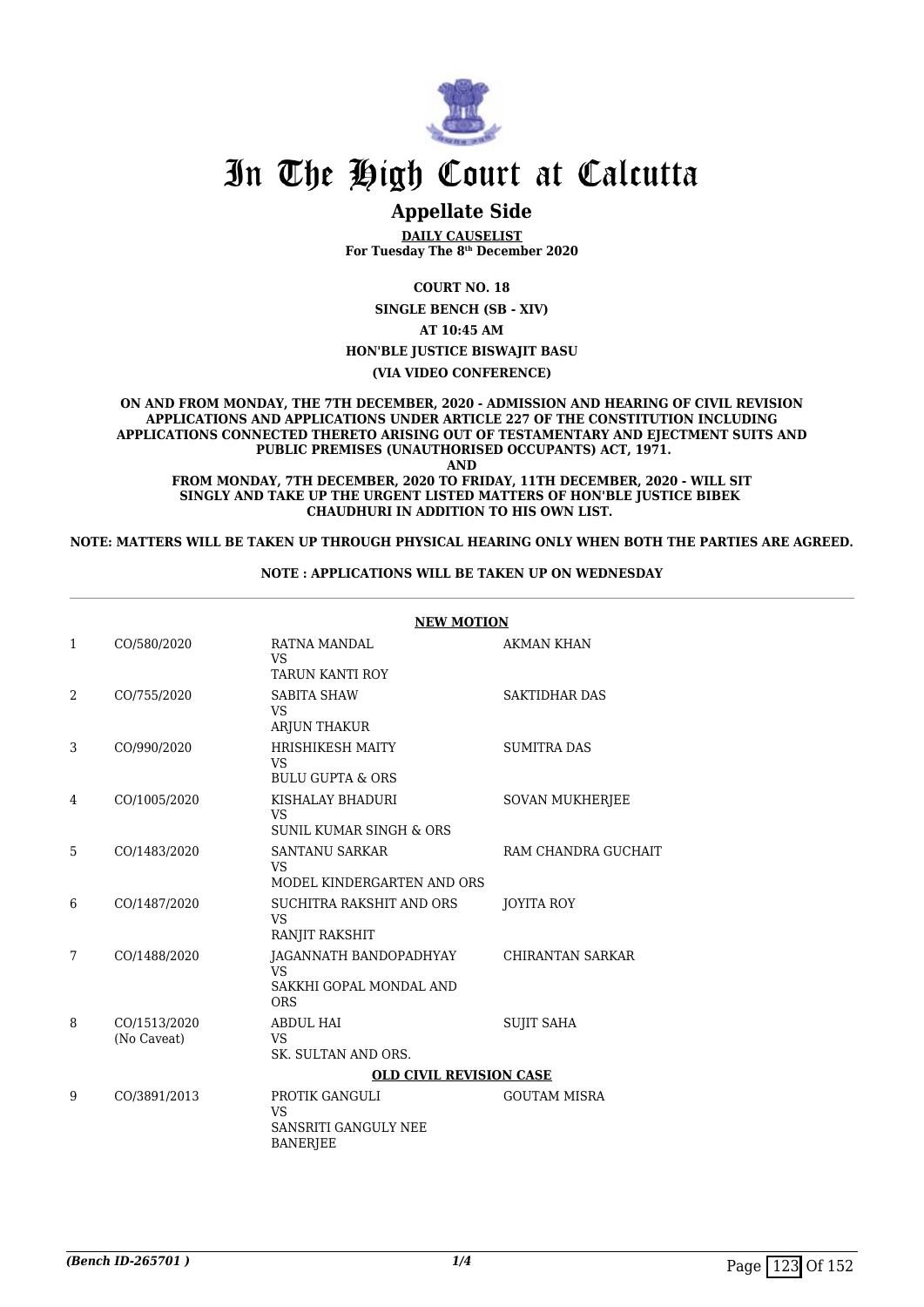| 10 | CO/3914/2013                            | MIHIR RANJAN CHAKRABORTY<br>VS                                                                                                                                                                                                                                     | SAMBHUNATH DE                          |
|----|-----------------------------------------|--------------------------------------------------------------------------------------------------------------------------------------------------------------------------------------------------------------------------------------------------------------------|----------------------------------------|
|    |                                         | PRABHABATI CHAKRABORTY &<br>ORS.                                                                                                                                                                                                                                   |                                        |
| 11 | CO/3954/2013                            | SANDIP DHAN DATTA<br>VS<br><b>BAKUL DHAN DATTA</b>                                                                                                                                                                                                                 | SOMESH PANJA                           |
| 12 | CO/3961/2013                            | ELITE ENGINEERING ENTRPS.                                                                                                                                                                                                                                          | <b>BIJAN DATTA</b>                     |
|    |                                         | VS<br>PRABIR KR SAHA                                                                                                                                                                                                                                               |                                        |
|    | IA NO: CAN/1/2016(Old No:CAN/3575/2016) |                                                                                                                                                                                                                                                                    |                                        |
| 13 | CO/3994/2013                            | TRIDIP KR BAIDYA & ORS<br>VS                                                                                                                                                                                                                                       | <b>AVIRUP CHATTERJEE</b>               |
|    |                                         | M/S M S AGARWALA & SONS PVT<br>LTD                                                                                                                                                                                                                                 |                                        |
| 14 | CO/4024/2013                            | MD ABDUR ROUF<br>VS                                                                                                                                                                                                                                                | <b>HIRANMOY</b><br><b>BHATTACHARYA</b> |
|    |                                         | SAMIM ARA BEGUM & ORS                                                                                                                                                                                                                                              |                                        |
| 15 | CO/4049/2013                            | PUSPA GHOSH                                                                                                                                                                                                                                                        | TARAKNATH HALDER                       |
|    |                                         | VS<br><b>GOKUL CHANDRA DAS</b>                                                                                                                                                                                                                                     |                                        |
| 16 | CO/4122/2013                            | <b>SAMIR CHAUDHURI</b>                                                                                                                                                                                                                                             | PRASUN GHOSH                           |
|    |                                         | VS<br>HIMANGSHU CHOWDHURY &<br>ORS.                                                                                                                                                                                                                                |                                        |
| 17 | CO/4125/2013                            | GIYASUDDIN ALI @ MONDAL &<br>ORS.                                                                                                                                                                                                                                  | DYUTIMOY PAUL                          |
|    |                                         | VS<br>KARIM BAUX SEIK (DEAD) REPD.<br>BYU TELAMAN BEWA & ORS.                                                                                                                                                                                                      |                                        |
| 18 | CO/4143/2013                            | <b>BASUDEV KAURI SINCE</b><br>DECEASED JAGADISH KAURI<br>VS<br>JAHARLAL BARIK SINCE                                                                                                                                                                                | SURANJAN MONDAL                        |
|    |                                         | DECEASED TARAKNATH BARIK                                                                                                                                                                                                                                           |                                        |
| 19 | CO/4144/2013                            | MD ZAFIRUL ISLAM<br>VS                                                                                                                                                                                                                                             | SHYAMAL KR SANYAL                      |
|    |                                         | <b>BOARD OF TRUSTEES OF THE</b><br>PORT OF CALCUTTA                                                                                                                                                                                                                |                                        |
| 20 | CO/4180/2013                            | DEBABRATA MONDAL<br>VS and the set of the set of the set of the set of the set of the set of the set of the set of the set of the set of the set of the set of the set of the set of the set of the set of the set of the set of the set of the se<br>NEMAI RATTAN | TANMOY MUKHERJEE                       |
| 21 | CO/4219/2013                            | M P SITANI & SONS                                                                                                                                                                                                                                                  | SOURAV CHATTERJEE                      |
|    |                                         | VS.<br>STATE OF WEST BENGAL & ORS                                                                                                                                                                                                                                  |                                        |
| 22 | CO/4236/2013                            | <b>BASUDEV GHOSH</b><br>VS<br>CHANDRIMA GHOSH                                                                                                                                                                                                                      | MALAY BHATTACHARYA                     |
| 23 | CO/4259/2013                            | TAPAN KR. KAMILA                                                                                                                                                                                                                                                   | SOUNAK BHATTACHARYA                    |
|    |                                         | VS<br>MRINAL KANTI PANDA                                                                                                                                                                                                                                           |                                        |
| 24 | CO/4280/2013                            | NEW INDIA ASSURANCE CO LTD<br>VS<br><b>SMT HEMO SINGHA</b>                                                                                                                                                                                                         | <b>SANJOY PAUL</b>                     |
| 25 | CO/4285/2013                            | KHITESH CH. CHAKRABORTY<br>VS<br>MURARI MOHAN PAIN REPD. BY<br>SHITAL BALA PAIN & ORS.                                                                                                                                                                             | PRASANTA BEHARI<br>MAHATA              |
| 26 | CO/4296/2013                            | ANUP KR BANERJEE<br>VS<br>JYOSTNA ROY                                                                                                                                                                                                                              | SOMNATH ROY<br><b>CHOWDHURY</b>        |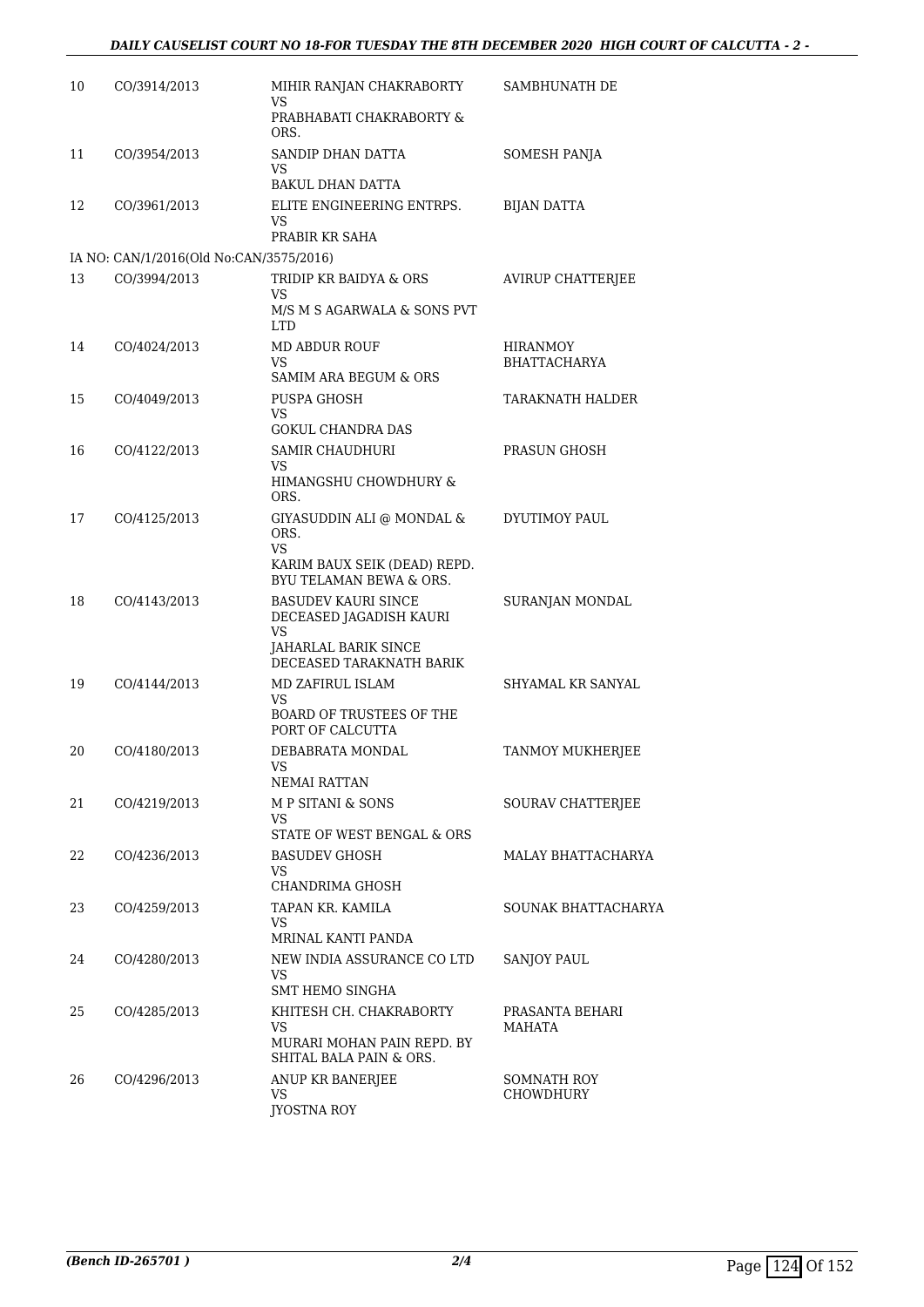| 27 | CO/4297/2013                                           | SANAT DAS<br>VS<br>RENUKANA ROY & ORS                                     | TARAKNATH HALDER                |
|----|--------------------------------------------------------|---------------------------------------------------------------------------|---------------------------------|
|    | IA NO: CAN/1/2015(Old No:CAN/1486/2015)                |                                                                           |                                 |
| 28 | CO/5/2014                                              | SANJIT KR SAHA                                                            | SATYAJIT SENAPATI               |
|    |                                                        | VS                                                                        |                                 |
|    |                                                        | AUTHORISED OFFICER CENTRAL<br><b>BANK OF INDIA</b>                        |                                 |
| 29 | CO/27/2014                                             | SUSIL KR MISHRA @ SUSHIL                                                  | MOHAN KR SANYAL                 |
|    |                                                        | VS<br>LIC OF INDIA                                                        |                                 |
| 30 | CO/49/2014                                             | <b>SUKCHAND KHAN</b><br>VS                                                | SAIKAT SEN                      |
|    |                                                        | ASANULLA GHARAMI                                                          |                                 |
| 31 | CO/148/2014                                            | CHANDRA SEKHAR TEWARI<br>VS<br><b>BABU LAL GUPTA</b>                      | PRABIR KR MISHRA                |
|    |                                                        | PROSENJIT BANERJEE                                                        |                                 |
| 32 | CO/152/2014                                            | VS<br>PARAMITA BANERJEE                                                   | AMITABHA GHOSH                  |
|    | wt33 CO/153/2014                                       | PROSENJIT BANERJEE                                                        | AMITABHA GHOSH                  |
|    |                                                        | <b>VS</b>                                                                 |                                 |
|    | IA NO: CAN/1/2015(Old No:CAN/3435/2015)                | PARAMITA BANERJEE                                                         |                                 |
| 34 | CO/218/2014                                            | SHILADITYA BANERJEE                                                       | SABYASACHI SEN                  |
|    |                                                        | VS<br>STATE OF WEST BENGAL & ORS                                          |                                 |
| 35 | CO/237/2014                                            | <b>MITHU SARKAR</b>                                                       | PRASANTA KR BANERJEE            |
|    |                                                        | VS<br>SANTI MOHAN GORAI                                                   |                                 |
|    | IA NO: CAN/1/2017(Old No:CAN/10060/2017)               |                                                                           |                                 |
| 36 | CO/272/2014                                            | SANATAN DHARMA VIDYALAYA<br>TRUST & ORS.<br>VS                            | <b>SUMAN DEY</b>                |
|    |                                                        | M/S. SHANTI CONSTRUCTION &<br>ORS.                                        |                                 |
| 37 | CO/276/2014                                            | SAMAR RANJAN BISWAS<br>VS                                                 | SARMISTHA GHOSH<br><b>SARMA</b> |
|    |                                                        | RAMA BANIK (DEY) & ORS.                                                   |                                 |
|    | IA NO: CAN/1/2017(Old No:CAN/3774/2017)                |                                                                           |                                 |
| 38 | CO/326/2014                                            | DIPAK KR. YADUKA & ANR.<br>VS<br>SANGHATI NORTH CLUB                      | EHTESHAM ISLAM                  |
| 39 | CO/340/2014                                            | PARESH CHANDRA SADHUKHAN                                                  | <b>SUNIL KUMAR</b>              |
|    |                                                        | VS<br>PANU MALLICK@DURGESH<br>MALLICK                                     | <b>CHAKRABORTY</b>              |
| 40 | CO/371/2014                                            | KAUSHIK MUKHERJEE                                                         | <b>AVIJIT SARKAR</b>            |
|    |                                                        | VS<br>STATE OF WEST BENGAL & ORS.                                         |                                 |
|    |                                                        | IA NO: CAN/1/2014(Old No:CAN/3937/2014), CAN/2/2014(Old No:CAN/3938/2014) |                                 |
| 41 | CO/384/2014                                            | DR. MUNWAR ALI & ANR.                                                     | <b>BISWAJIT DAS</b>             |
|    |                                                        | VS.<br>MD. YUNUS SABZIFAROAH &<br>ORS.                                    |                                 |
| 42 | CO/392/2014                                            | SHIBNATH SHARMA                                                           | UTTIYA RAY                      |
|    |                                                        | VS<br>BISWANATH DHANI & ORS.                                              |                                 |
|    | IA NO $\cdot$ CANI1/2017(Old No $\cdot$ CANI3769/2017) |                                                                           |                                 |

IA NO: CAN/1/2017(Old No:CAN/3769/2017)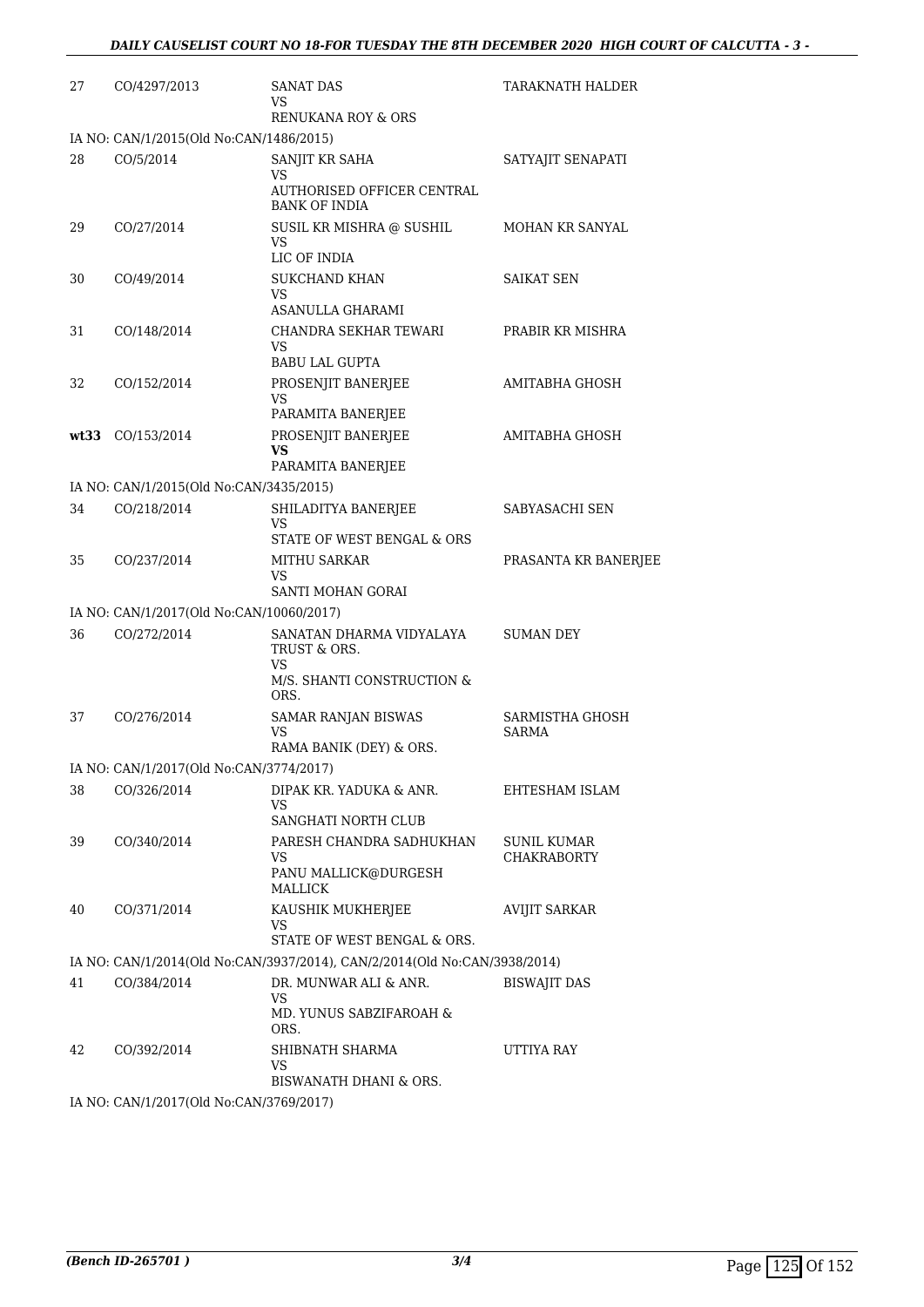| 43 | CO/429/2014                             | LOKMAN SHEIKH & ORS.<br>VS.                                                | <b>SOUMYADEEP BISWAS</b>        |
|----|-----------------------------------------|----------------------------------------------------------------------------|---------------------------------|
|    |                                         | SAMIRUDDIN SK. & ORS                                                       |                                 |
|    | IA NO: CAN/1/2015(Old No:CAN/2166/2015) |                                                                            |                                 |
| 44 | CO/430/2014                             | DR. PARTHA BANERJEE<br>VS                                                  | OM NARAYAN RAI                  |
|    |                                         | <b>SMT ASHOKA DHAR &amp; ORS</b>                                           |                                 |
| 45 | CO/433/2014                             | KALPANA CHATTERJEE<br>VS.<br>SMT SANJUKTA MAJUMDER                         | MIJANUR RAHAMAN                 |
|    |                                         | IA NO: CAN/1/2015(Old No:CAN/2028/2015), CAN/2/2016(Old No:CAN/12013/2016) |                                 |
| 46 | CO/458/2014                             | BIJAN KR. SAKRAR & ORS<br>VS                                               | <b>ABUL KALAM</b>               |
|    |                                         | SOMNATH KUNDU & ORS                                                        |                                 |
| 47 | CO/542/2014                             | <b>TAPAS BAG</b><br>VS<br><b>SMT BINITA BAG</b>                            | SOUJANYA<br><b>BANDOPADHYAY</b> |
| 48 | CO/547/2014                             | <b>ASRAFUL HAQUE</b>                                                       | LIPIKA CHATTERJEE               |
|    |                                         | VS.<br>DHYANENDU MOHAN DAS                                                 |                                 |
| 49 | CO/592/2014                             | <b>BROJO MOHAN DAS</b>                                                     | RAFIKUL ISLAM SARDAR            |
|    |                                         | VS<br>MURARI MOHAN DAS                                                     |                                 |
| 50 | CO/606/2014                             | <b>SHYAMAL BASU</b>                                                        | <b>KAMAL KR</b>                 |
|    |                                         | VS.<br>MANI RATAN BARICK                                                   | CHATTOPADHYAY                   |
| 51 | CO/609/2014                             | <b>KUMAR BOSE</b>                                                          | <b>BHUSHAN JAIN</b>             |
|    |                                         | VS.<br>SWAPAN BAGCHI & ORS.                                                |                                 |
| 52 | CO/617/2014                             | SK. ABUL HAYAD & ORS.<br>VS.<br>SK. ABSAR ALI & ORS.                       | DEBNATH MAHATA                  |
| 53 | CO/628/2014                             | <b>JUGAL KISHORE BISWAS</b>                                                | SUMARNABINDU ROY                |
|    |                                         | VS.<br>SANJIT KR GOSWAMI                                                   |                                 |
| 54 | CO/640/2014                             | MADAN LAL PATNI                                                            | <b>BHUSAN JAIN</b>              |
|    |                                         | VS<br>GOPA MOITRA                                                          |                                 |
| 55 | CO/651/2014                             | PANKAJ SINGHA                                                              | SRABANI BISWAS                  |
|    |                                         | KANAI LAL BANERJEE @ KANAI<br>BANERJEE                                     |                                 |
| 56 | CO/654/2014                             | SK KUTUBUDDIN<br>VS.                                                       | MUJIBAR ALI NASKAR              |
|    |                                         | MD SAMIM                                                                   |                                 |
|    | IA NO: CAN/1/2015(Old No:CAN/1025/2015) |                                                                            |                                 |
| 57 | CO/655/2014                             | ANINDYA SEKHAR PURKAYASTHA<br>VS                                           | DEVAJYOTI BARMAN                |
|    |                                         | <b>TAPASI CHOUDHURY</b><br>PURKAYASTHA                                     |                                 |
| 58 | CO/697/2014                             | <b>MD TAHIR</b>                                                            | TUHIN SUBHRA ROUTH              |
|    |                                         | VS<br>NIRMAL KR SEN                                                        |                                 |
| 59 | CO/735/2014                             | DEBASISH KOLEY                                                             | AYANAVA                         |
|    |                                         | VS                                                                         | BHATTACHARYYA                   |
|    |                                         | PARTHANA KOLEY @ RUBI                                                      |                                 |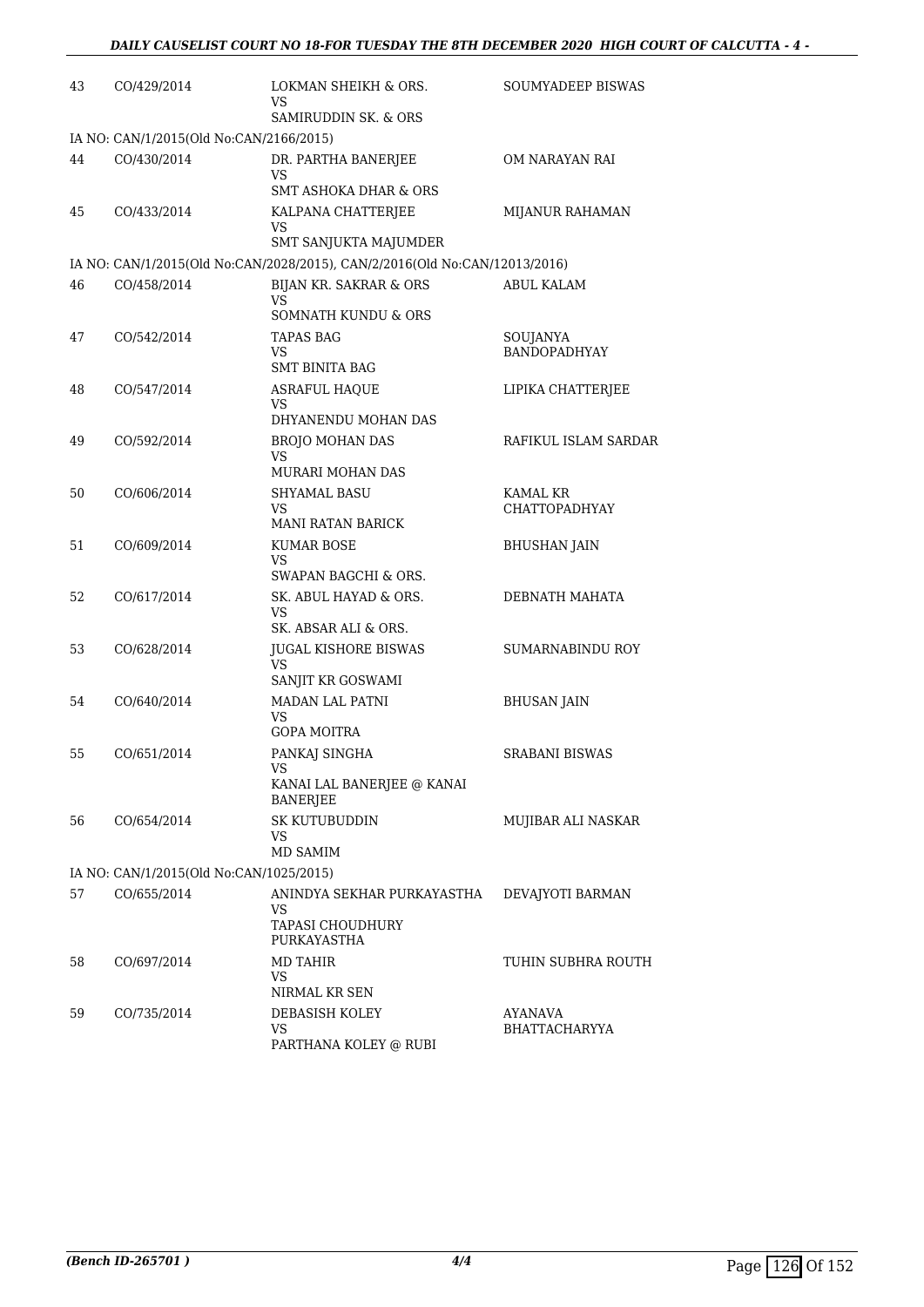

### **Appellate Side**

**DAILY CAUSELIST For Tuesday The 8th December 2020**

**COURT NO. 24**

**SINGLE BENCH (SB - XV)**

#### **AT 10:45 AM**

#### **HON'BLE JUSTICE AMRITA SINHA**

#### **(VIA VIDEO CONFERENCE)**

**ON AND FROM MONDAY, THE 7TH DECEMBER, 2020 - MATTERS (INCLUDING MOTIONS) UNDER ARTICLE 226 OF THE CONSTITUTION RELATING TO ALL SERVICE MATTERS RELATING TO MUNICIPALITIES AND PANCHAYATS UNDER GROUP V AND APPLICATIONS CONNECTED THERETO;**

**MATTERS (INCLUDING MOTIONS) UNDER ARTICLE 226 OF THE CONSTITUTION RELATING TO SERVICE UNDER GROUP VI INCLUDING HEARING OF WRIT PETITIONS AND APPLICATIONS CONNECTED THERETO.**

**NOTE : MATTERS WILL BE TAKEN UP THROUGH PHYSICAL HEARING ONLY WHEN BOTH THE PARTIES ARE AGREED.**

|              |               | <b>MOTION GROUP - V</b>                                                                                                 |                        |
|--------------|---------------|-------------------------------------------------------------------------------------------------------------------------|------------------------|
| $\mathbf{1}$ | WPA/8027/2020 | REKHA MONDAL<br><b>VS</b><br>STATE OF WEST BENGAL AND<br>ORS.                                                           | MD. YONOUS MONDAL      |
| 2            | WPA/8119/2020 | <b>BARUN NAYEK</b><br><b>VS</b><br>THE STATE OF WEST BENGAL<br><b>AND ORS</b>                                           | <b>SOUMIK GANGULI</b>  |
| 3            | WPA/8183/2020 | <b>HARIPADA KAR</b><br>VS.<br>STATE OF WEST BENGAL AND<br>ORS.                                                          | <b>ANUP DASGUPTA</b>   |
| 4            | WPA/8193/2020 | <b>GOBINDA MONDAL</b><br><b>VS</b><br>STATE OF WEST BENGAL AND<br>ORS.                                                  | <b>MUKTESWAR MAITY</b> |
| 5            | WPA/8204/2020 | KAUSHIK GHOSH<br><b>VS</b><br>STATE OF WEST BENGAL AND<br>ORS.                                                          | DYUTIMAN BANERJEE      |
| 6            | WPA/8210/2020 | ANANDPUR SAMABAYA KRISHI<br>UNNAYAN SAMITY LIMITEDAND<br><b>OTHERS</b><br><b>VS</b><br>STATE OF WEST BENGAL AND<br>ORS. | <b>SANKAR HALDER</b>   |
| 7            | WPA/8213/2020 | <b>BISWAJIT DAS</b><br><b>VS</b><br>STATE OF WEST BENGAL AND<br>ORS.                                                    | <b>SAKYA MAITY</b>     |
| 8            | WPA/8214/2020 | SUDIPTA HAZRA AND ANR<br><b>VS</b><br>STATE OF WEST BENGAL AND<br>ORS.                                                  | <b>BISWAJIT SARKAR</b> |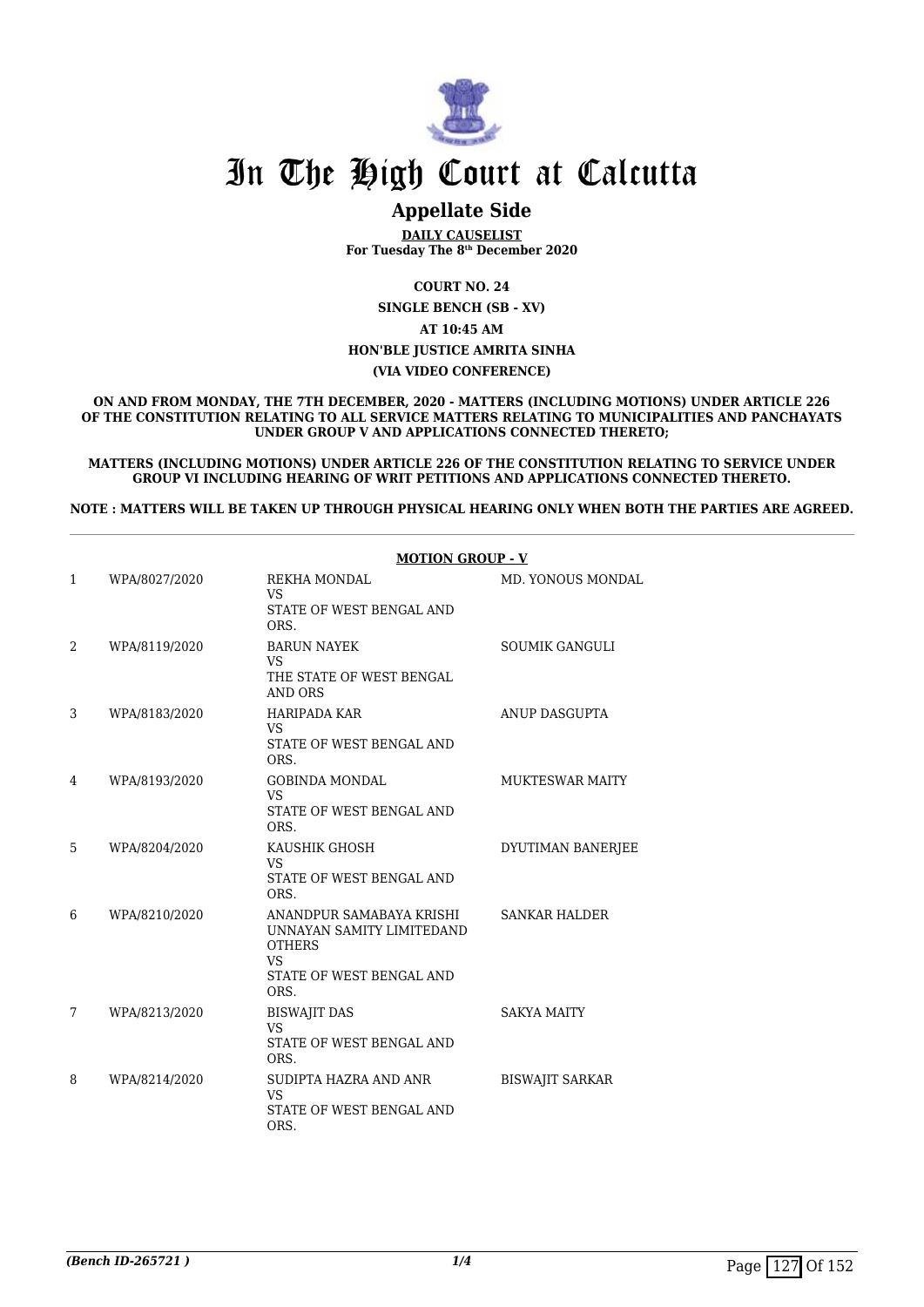#### *DAILY CAUSELIST COURT NO 24-FOR TUESDAY THE 8TH DECEMBER 2020 HIGH COURT OF CALCUTTA - 2 -*

| 9  | WPA/8215/2020 | KALOSONA PATRA<br>VS                            | SAKYA MAITY                      |
|----|---------------|-------------------------------------------------|----------------------------------|
|    |               | STATE OF WEST BENGAL AND<br>ORS.                |                                  |
| 10 | WPA/8219/2020 | SANJIB DAS<br>VS.                               | PROBAL SARKAR                    |
|    |               | STATE OF WEST BENGAL AND<br>ORS.                |                                  |
| 11 | WPA/8223/2020 | SATYABAN GHOSH @MONDAL<br>VS                    | RAJENDRA BANERJEE                |
|    |               | STATE OF WEST BENGAL AND<br>ORS.                |                                  |
| 12 | WPA/8224/2020 | PARTHA DAN<br>VS.                               | ZIAHUL HAQUE                     |
|    |               | STATE OF WEST BENGAL AND<br>ORS.                |                                  |
| 13 | WPA/8235/2020 | NARAYAN SARDAR<br>VS.                           | MD YAMIN ALI                     |
|    |               | STATE OF WEST BENGAL AND<br>ORS.                |                                  |
| 14 | WPA/8244/2020 | <b>ANTONI DAS</b><br>VS.                        | <b>SOMASHREE DEY</b>             |
|    |               | State of West Bengal                            |                                  |
| 15 | WPA/8245/2020 | <b>INDRANI GHOSH</b><br>VS.                     | DEBASISH<br><b>CHATTOPADHYAY</b> |
|    |               | STATE OF WEST BENGAL AND<br>ORS.                |                                  |
| 16 | WPA/8248/2020 | CHIRADEEP SIRKAR<br>VS                          | <b>ARKAPRAVA SEN</b>             |
|    |               | BIDHANNAGAR MUNICIPALI<br>CORPORATION           |                                  |
| 17 | WPA/8254/2020 | <b>BHOLANATH HALDEWR AND ORS</b><br>VS          | LAKSHMINATH<br>BHATTACHARYYA     |
|    |               | STATE OF WEST BENGAL AND<br>ORS.                |                                  |
| 18 | WPA/8272/2020 | SHYAMAL RANA AND ORS                            | <b>SANTI DAS</b>                 |
|    |               | VS<br>STATE OF WEST BENGAL AND<br>ORS.          |                                  |
| 19 | WPA/8275/2020 | <b>BISWARUP PAUL</b><br><b>VS</b>               | <b>SUTHIRTHA DAS</b>             |
|    |               | THE KOLKATA MUNICIPAL<br>CORPORATION AND OTHERS |                                  |
| 20 | WPA/8292/2020 | KAMAL HAMID<br>VS.                              | <b>SYED SHAMSUL AREFEEN</b>      |
|    |               | KOLKATA MUNICIPAL<br><b>CORPORATION AND ORS</b> |                                  |
| 21 | WPA/8300/2020 | SANGITA PRASAD<br>VS.                           | <b>SUJIT SAHA</b>                |
|    |               | STATE OF WEST BENGAL AND<br>ORS.                |                                  |
| 22 | WPA/8304/2020 | <b>ISARAR AHMED</b><br>VS.                      | AVINASH KUMAR VERMA              |
|    |               | THE KOLKATA MUNICIPAL<br>CORPORATION            |                                  |
| 23 | WPA/8315/2020 | DIPAK CHATTERJEE                                | ARIF ALI                         |
|    |               | VS.<br>State of West Bengal                     |                                  |
| 24 | WPA/8335/2020 | BIDYUT MALLICK AND OTHERS<br>VS                 | MANAS KUMAR DAS                  |
|    |               | STATE OF WEST BENGAL AND<br>ORS.                |                                  |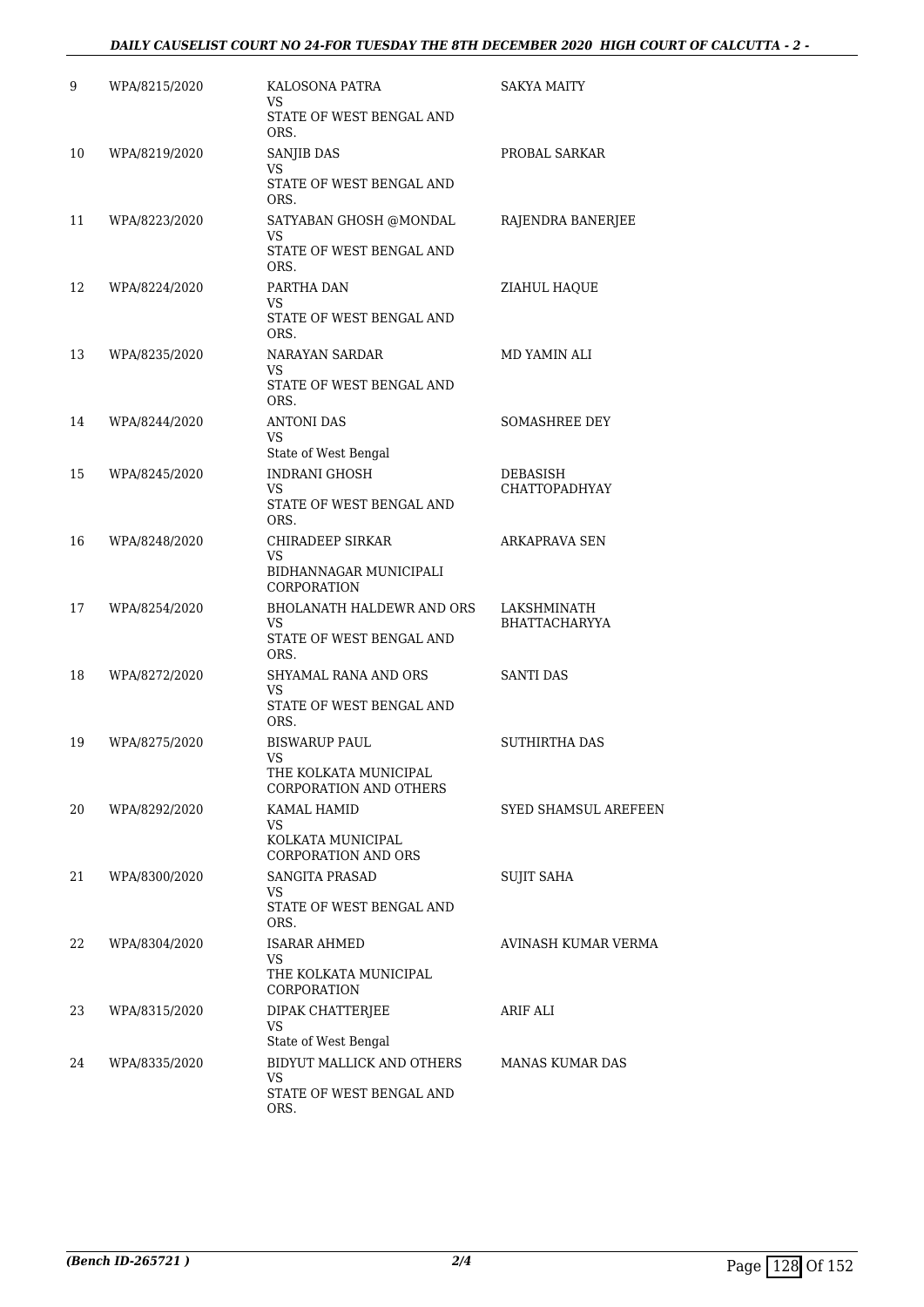| 25 | WPA/8336/2020 | LAKSHMI PAL<br>VS.                                              | PINTU KARAR                |
|----|---------------|-----------------------------------------------------------------|----------------------------|
|    |               | STATE OF WEST BENGAL AND<br>ORS.                                |                            |
|    |               | <b>MOTION (GROUP VI)</b>                                        |                            |
| 26 | WPA/8216/2020 | SMT SUMITRA HEMBRAM AND<br>ORS<br>VS.<br>Union of India AND ORS | SAMIR KUMAR ADHIKARI       |
| 27 | WPA/8467/2020 | ANIRUDHA KARMAKAR AND ORS                                       | <b>BHASWATI CHATTERJEE</b> |
|    |               | VS<br>STATE OF WEST BENGAL AND<br>ORS.                          |                            |
| 28 | WPA/8498/2020 | CHINMOY GOSWAMI                                                 | SUMOULI SARKAR             |
|    |               | VS<br>STATE OF WEST BENGAL AND<br>ORS.                          |                            |
| 29 | WPA/8500/2020 | PARTHA MANDAL                                                   | SUMOULI SARKAR             |
|    |               | VS<br>STATE OF WEST BENGAL AND<br>ORS.                          |                            |
| 30 | WPA/8502/2020 | SAJAL KUMAR GHOSHAL                                             | SUMOULI SARKAR             |
|    |               | VS.<br>STATE OF WEST BENGAL AND<br>ORS.                         |                            |
| 31 | WPA/8504/2020 | <b>HUMAYUN KABIR</b>                                            | <b>SUMOULI SARKAR</b>      |
|    |               | VS<br>STATE OF WEST BENGAL AND<br>ORS.                          |                            |
| 32 | WPA/8507/2020 | PARTHA MANDAL                                                   | SUMOULI SARKAR             |
|    |               | VS<br>STATE OF WEST BENGAL AND<br>ORS.                          |                            |
| 33 | WPA/8542/2020 | KHAIRUL HASSAN MALLICK                                          | KRISHNENDU PAUL            |
|    |               | VS<br>STATE OF WEST BENGAL AND<br>ANR                           | <b>CHOWDHURY</b>           |
| 34 | WPA/8549/2020 | KAKALI MONDAL                                                   | SK FARIDULLAH              |
|    |               | VS.<br>STATE OF WEST BENGAL AND<br>ORS.                         |                            |
| 35 | WPA/8552/2020 | DR MITA CHAKRABORTY                                             | NILENDRA NARAYAN RAY       |
|    |               | VS.<br>UNION OF INDIA ANR ORS                                   |                            |
| 36 | WPA/8603/2020 | SANJOY GHOSH                                                    | ARUP KUMNAR                |
|    |               | VS.<br>Union of India AND ORS                                   | <b>BHOWMICK</b>            |
| 37 | WPA/8635/2020 | PRADEEP KUMAR MURMU                                             | UTTAM KUMAR                |
|    |               | VS                                                              | <b>BHATTACHARYA</b>        |
| 38 |               | COAL INDIA LTD AND ORS<br>UTPAL CHAKRABORTY                     |                            |
|    | WPA/8641/2020 | VS.<br>STATE OF WEST BENGAL AND                                 | MRINMOY BHATTACHARYA       |
|    |               | ORS.                                                            |                            |
| 39 | WPA/8672/2020 | PARITOSH CHOWDHURY<br>VS<br>UNION OF INDIA                      | ARPA CHAKRABORTY           |
| 40 | WPA/8687/2020 | AMAL KR ROY AND ORS                                             | <b>AVEEK BISWAS</b>        |
|    |               | VS<br>STATE OF WEST BENGAL AND<br>ORS.                          |                            |
| 41 | WPA/8726/2020 | NARAYAN CHANDRA DAS                                             | MARIA RAHAMAN              |
|    |               | VS.<br>BANGIYA GRAMIN VIKASH BANK                               |                            |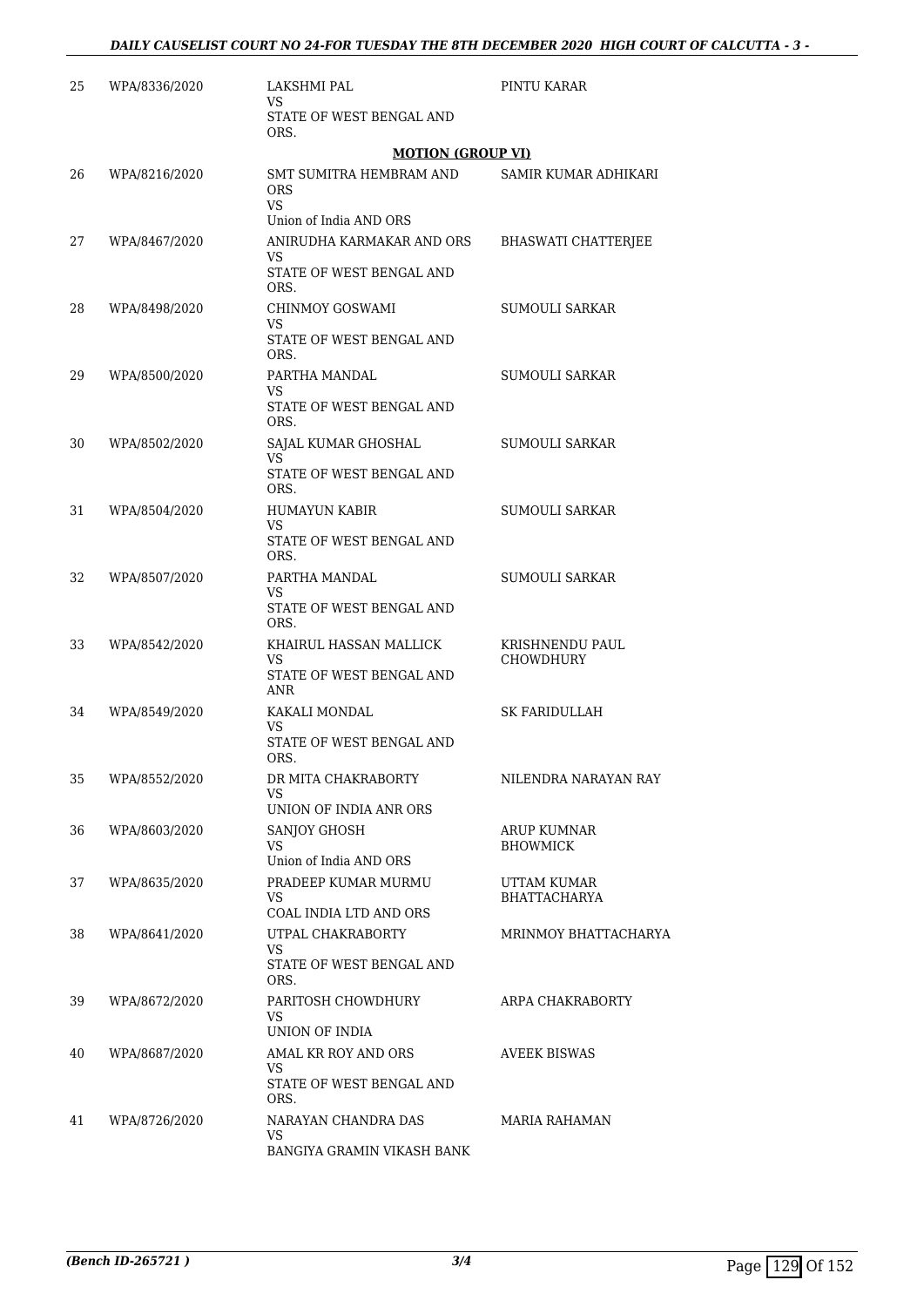#### *DAILY CAUSELIST COURT NO 24-FOR TUESDAY THE 8TH DECEMBER 2020 HIGH COURT OF CALCUTTA - 4 -*

| 42 | WPA/8764/2020  | TARAPADA MONDAL<br>VS.<br>Union of India AND ORS                                                        | SOUMENDRA KUMAR<br><b>GHOSH</b> |
|----|----------------|---------------------------------------------------------------------------------------------------------|---------------------------------|
| 43 | WPA/8766/2020  | <b>SEPHALI ROY</b><br>VS<br>UNION OF INDIA AND ORS                                                      | <b>SUVAM SINHA</b>              |
| 44 | WPA/8800/2020  | NILOY GANGULY<br>VS<br>AXIS BANK AND ORS                                                                | DEBANJAN DAS                    |
| 45 | WPA/8810/2020  | ABHISEKH RAJBHAR<br>VS<br>Union of India                                                                | DHANANJAY BANERJEE              |
| 46 | WPA/8870/2020  | <b>SWAPNA MITTRA</b><br>VS.<br>COMPTROLLER AND AUDITOR<br>GENERAL OF INDIA AND ORS                      | MASUM ALI SARDAR                |
| 47 | WPA/8939/2020  | ANIRBAN KUMAR GHOSH<br>VS<br>Union of India                                                             | SIDDHARTHA PAUL                 |
| 48 | WPA/8950/2020  | <b>SRIKUMAR BOSE</b><br>VS<br>STATE OF WEST BENGAL AND<br>ORS.                                          | <b>SAMRAT DEY PAUL</b>          |
| 49 | WPA/8957/2020  | CONTRACTORS' WORKERS UNION<br>OF BSNL ( CALCUTTA<br>TELEPHONE)<br>VS<br>Union of India                  | SIDDHARTHA ROY                  |
| 50 | WPA/9020/2020  | <b>GOUTAM DE</b><br>VS<br>STATE OF WEST BENGAL AND<br>ORS.                                              | DEBABRATA ACHARYYA              |
| 51 | WPA/9067/2020  | PRADIP KUMAR GANGOPADHYAY<br>VS<br>THE UNITED BANK OF INDIA AND<br><b>ORS</b>                           | <b>SAMRAT DEY PAUL</b>          |
| 52 | WPA/9092/2020  | TARUN KUMAR MAZUMDAR<br>VS<br>Union of India                                                            | <b>SANDIPAN MAITY</b>           |
| 53 | WPA/10270/2020 | WEST BENGAL STATE<br>ELECTRICITY BOARD ENGINEERS<br>ASSOCIATION AND ANOTHER<br>VS<br>WBSEDCL AND OTHERS | SANJUKTA DUTTA                  |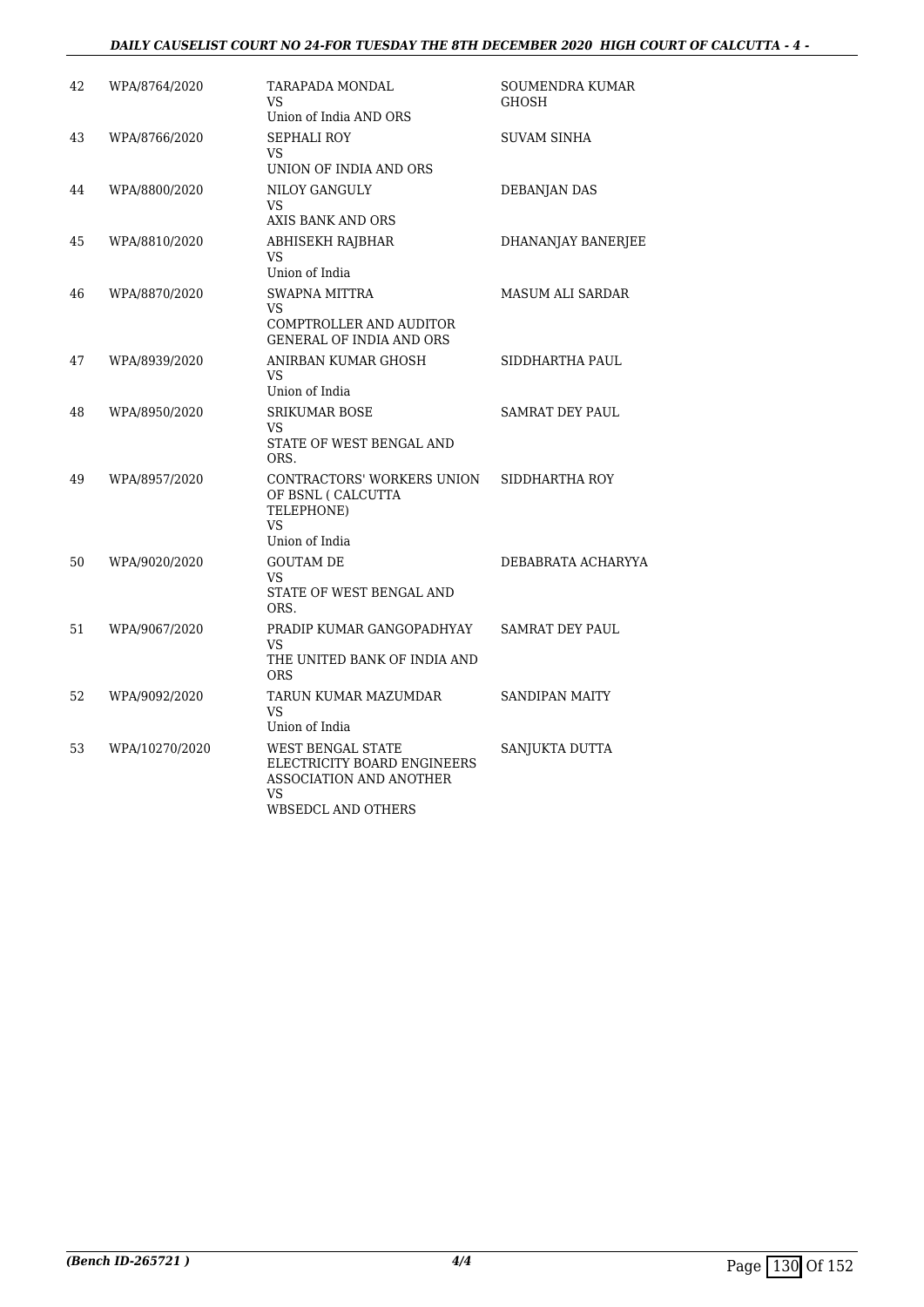

### **Appellate Side**

**DAILY CAUSELIST For Tuesday The 8th December 2020**

**COURT NO. 22**

**SINGLE BENCH (SB - XVI) AT 10:45 AM HON'BLE JUSTICE ABHIJIT GANGOPADHYAY (VIA VIDEO CONFERENCE)**

**ON AND FROM MONDAY, THE 7TH DECEMBER, 2020 – MATTERS (INCLUDING MOTIONS)**

 **UNDER ARTICLE 226 OFTHECONSTITUTION OF INDIA RELATING TO LABOUR UNDER GROUP III ;**

**MATTERS (INCLUDING MOTIONS) UNDER ARTICLE 226 OF THE CONSTITUTION RELATING TO TRANSPORT & TELECOMMUNICATION UNDER GROUP VII INCLUDING HEARING OF WRIT PETITIONS AND APPLICATIONS CONNECTED THERETO;**

**NOTE: MATTERS WILL BE TAKEN UP THROUGH PHYSICAL HEARING ONLY WHEN BOTH THE PARTIES ARE AGREED.**

|              | <b>TO BE MENTIONED</b> |                                                                             |                                                                                                             |  |
|--------------|------------------------|-----------------------------------------------------------------------------|-------------------------------------------------------------------------------------------------------------|--|
| $\mathbf{1}$ | WPA/5840/2020          | <b>SURAJIT KAR &amp; ANR</b><br><b>VS</b>                                   | UJJAINI CHATTERJE                                                                                           |  |
|              |                        | UNION OF INDIA & ORS                                                        |                                                                                                             |  |
|              |                        |                                                                             | IA NO: CAN/1/2020(Old No:CAN/3895/2020), CAN/2/2020(Old No:CAN/5751/2020), CAN/3/2020(Old No:CAN/5753/2020) |  |
|              |                        | <b>GR. - III (MOTION)</b>                                                   |                                                                                                             |  |
| 2            | WPA/8023/2020          | <b>BHASKAR GHOSH</b><br><b>VS</b>                                           | DEBAPRIYA SAMANTA                                                                                           |  |
|              |                        | State of West Bengal                                                        |                                                                                                             |  |
| 3            | WPA/8101/2020          | KASHINATH DAS<br><b>VS</b><br>State of West Bengal                          | Suvadip Bhattacharjee                                                                                       |  |
| 4            | WPA/8108/2020          | KHAIRULLAH KHAN<br><b>VS</b><br>State of West Bengal                        | Suvadip Bhattacharjee                                                                                       |  |
| 5            | WPA/8110/2020          | MD. SK. ISLAM<br><b>VS</b><br>State of West Bengal                          | Suvadip Bhattacharjee                                                                                       |  |
| 6            | WPA/8543/2020          | MADHAB GHOSH<br><b>VS</b><br>STATE OF WEST BENGAL AND<br>ORS.               | <b>GITASHREE MISHRA</b>                                                                                     |  |
| 7            | WPA/8615/2020          | ANIL KUMAR GHOSH<br><b>VS</b><br>THE STATE OF WEST BENGAL<br><b>ANDORS</b>  | <b>DEBASIS SUR</b>                                                                                          |  |
| 8            | WPA/8891/2020          | JANARDAN MONDAL<br><b>VS</b><br>THE STATE OF WEST BENGAL<br><b>AND ORS</b>  | JAMIRUDDIN KHAN                                                                                             |  |
| 9            | WPA/8935/2020          | <b>BAPPA NANDI AND ORS</b><br><b>VS</b><br>STATE OF WEST BENGAL AND<br>ORS. | <b>HIMANGSHU GHOSH</b>                                                                                      |  |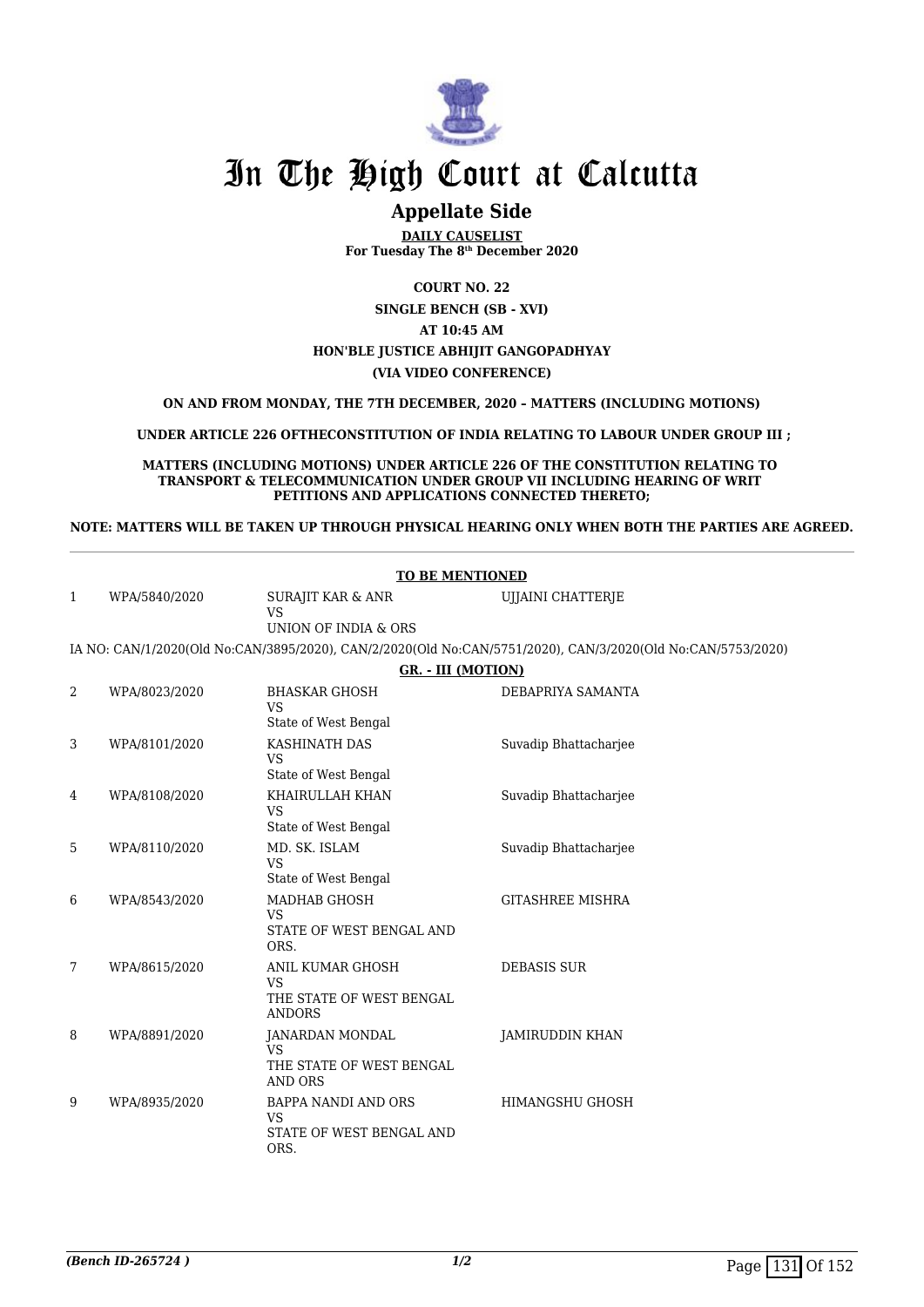| 10 | WPA/9371/2020  | <b>BSNL- NATIONALIST THIKA</b><br><b>WORKERS CONGRESS</b><br>VS.                                          | MAINAK GANGULY        |
|----|----------------|-----------------------------------------------------------------------------------------------------------|-----------------------|
|    |                | UNION OF INDIA AND ORS.                                                                                   |                       |
| 11 | WPA/9429/2020  | M/S M.S. NEOGI CONSTRUCTION<br>AND COMPANY AND ANOTHER<br><b>VS</b>                                       | HIMANGSHU GHOSH       |
|    |                | STATE OF WEST BENGAL AND<br>ORS.                                                                          |                       |
| 12 | WPA/10159/2020 | <b>JULIEN DAY SCHOOL</b><br>VS.                                                                           | TARAK DUTTA           |
|    |                | <b>SANKAR SARKAR</b>                                                                                      |                       |
| 13 | WPA/10162/2020 | <b>JULIEN DAY SCHOOL</b><br>VS.                                                                           | TARAK DUTTA           |
|    |                | SANJOY NAYAK                                                                                              |                       |
|    |                | <b>GROUP - VII (MOTION)</b>                                                                               |                       |
| 14 | WPA/8291/2020  | M/S AMBEY MINING PVT LTD AND<br>ANOTHER<br>VS.                                                            | KUSHAGRA SHAH         |
|    |                | THE CHAIRMAN CENTRAL BOARD<br>FOR INDIRECT TAXES AND<br><b>CUSTOMS AND OTHERS</b>                         |                       |
| 15 | WPA/8313/2020  | SUSIL KR. SINGH AND ANR.<br>VS<br>STATE OF WEST BENGAL AND                                                | PRIYABRATA SAHA       |
|    |                | ORS.                                                                                                      |                       |
| 16 | WPA/8317/2020  | <b>SAMAR DAS</b><br>VS.<br>STATE OF WEST BENGAL AND<br>ORS.                                               | SUDIP PAUL CHOWDHURY  |
| 17 | WPA/8503/2020  | SAMARESH BHATTACHARYA<br>VS.<br>STATE OF WEST BENGAL AND                                                  | DEBAPRIYA SAMANTA     |
|    |                | ORS.                                                                                                      |                       |
| 18 | WPA/8729/2020  | NOOR ISLAM<br>VS.<br>STATE OF WEST BENGAL AND<br>ORS.                                                     | PRIYABRATA SAHA       |
| 19 | WPA/9650/2020  | SAHU TRANSPORT CORPORATION<br>REP BY DURGA PROSAD SAHU<br>AND ORS<br><b>VS</b><br>UNION OF INDIA AND ORS. | SATTWIK BHATTACHARYYA |
| 20 | WPA/10105/2020 | <b>GURUPADA DAS</b><br>VS.<br>STATE OF WEST BENGAL AND<br>ORS.                                            | SK SAMIM AKHTAR       |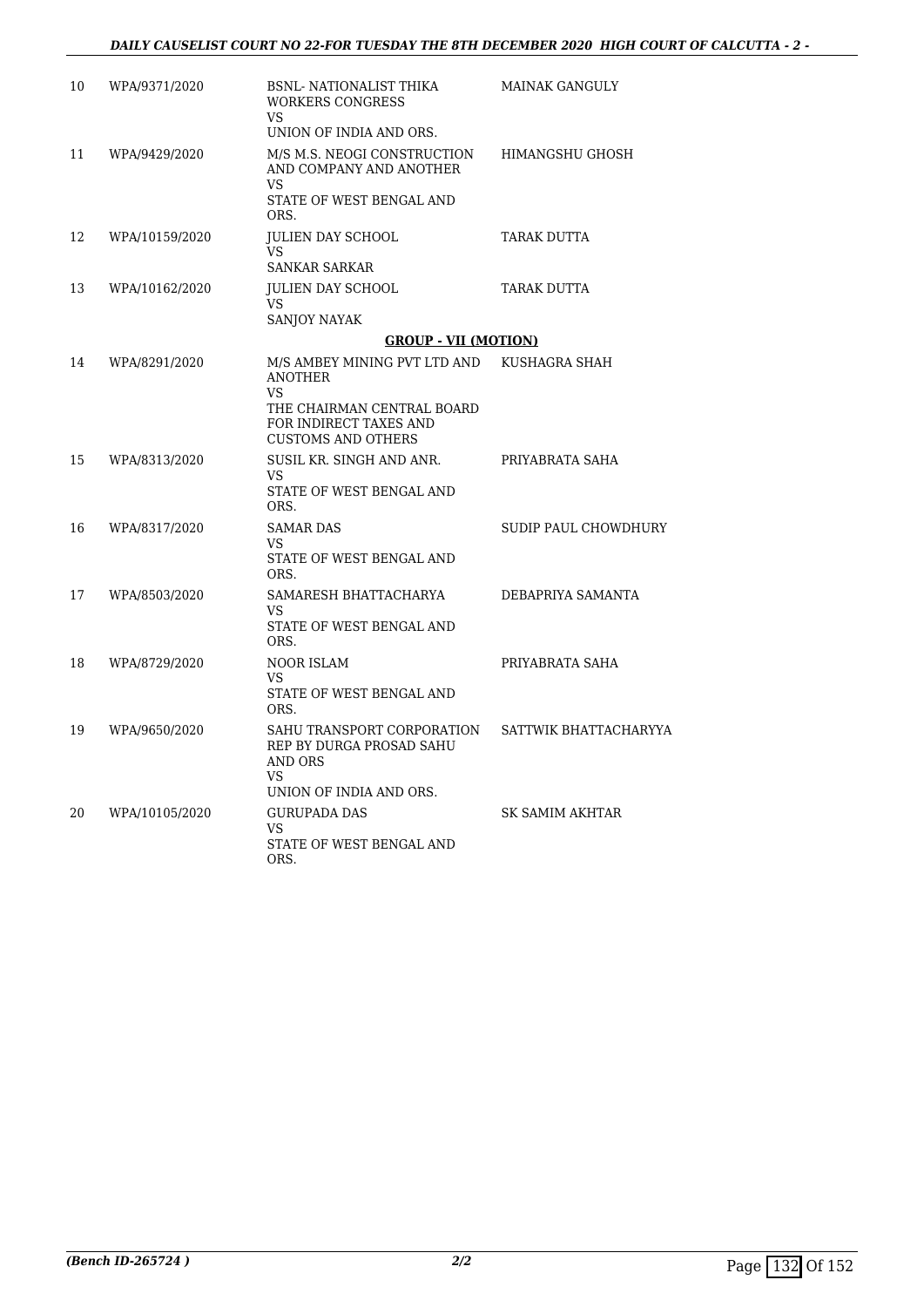

### **Appellate Side**

**DAILY CAUSELIST For Tuesday The 8th December 2020**

**COURT NO. 32**

**SINGLE BENCH (SB - XVII)**

**AT 10:45 AM**

**HON'BLE JUSTICE JAY SENGUPTA**

**(VIA VIDEO CONFERENCE)**

#### **ON AND FROM MONDAY, THE 7TH DECEMBER, 2020 - ADMISSION OF CRIMINAL MOTIONS AND HEARING OF CRIMINAL REVISIONS ARISING OUT OF N.I. ACT, POSCO; MAINTENANCE AND CRIME AGAINST WOMEN (NOT ASSIGNED TO ANY OTHER BENCH) INCLUDING APPLICATIONS CONNECTED THERETO;**

**HEARING OF CRIMINAL REVISIONS (IRRESPECTIVE OF CLASSIFICATION) FILED FROM 2016 INCLUDING CONNECTED APPLICATIONS;**

#### **HEARING OF CRIMINAL APPEALS**

#### **NOTE : MATTERS WILL BE TAKEN UP THROUGH PHYSICAL HEARING WHEN BOTH THE PARTIES ARE AGREED**

|              |                                          | <b>LISTED MOTION</b>                                                                      |                      |  |
|--------------|------------------------------------------|-------------------------------------------------------------------------------------------|----------------------|--|
| $\mathbf{1}$ | CRR/2120/2018                            | SABITABRATA GUHA ROY<br>VS                                                                | SK. MD. SAHADULLAH   |  |
|              |                                          | UDAYAN BOSE & ANR.                                                                        |                      |  |
| 2            | CRR/2121/2018                            | SABITABRATA GUHA ROY<br>VS<br>UDAYAN BOSE & ANR.                                          | SK. MD. SAHADULLAH   |  |
| 3            | CRR/2834/2018                            | BENU SAHOO @ BENUMADHAB<br>SAHOO & ORS<br>VS<br>STATE OF WEST BENGAL & ANR                | A GHOSH              |  |
| 4            | CRR/631/2019                             | SUBHOJIT SARKAR @ SUVOJIT<br><b>SARKAR &amp; ORS.</b><br>VS<br>STATE OF WEST BENGAL & ANR | RUPRAJ BANERJEE      |  |
|              |                                          | IA NO: CRAN/1/2019(Old No:CRAN/871/2019), CRAN/2/2019(Old No:CRAN/2141/2019)              |                      |  |
| 5            | CRR/2295/2019                            | SHEETAL AMIT PATIL & ANR<br>VS<br>STATE OF WEST BENGAL & ORS                              | ADITYA TIWARI        |  |
| 6            | CRR/3041/2019                            | <b>TANMAY MAITY</b><br>VS<br>STATE OF WEST BENGAL & ANR                                   | <b>MS PUNAM BASU</b> |  |
| 7            | CRR/3170/2019                            | <b>MEHDI HUSSAIN</b><br>VS<br>STATE OF WEST BENGAL & ANR                                  | RUPRAJ BANERJEE      |  |
| 8            | CRR/3334/2019                            | <b>NIRMAL BISWAS</b><br>VS<br>CHHAYA BISWAS 7 ANR                                         | <b>AMLAN BISWAS</b>  |  |
|              | IA NO: CRAN/1/2020(Old No:CRAN/376/2020) |                                                                                           |                      |  |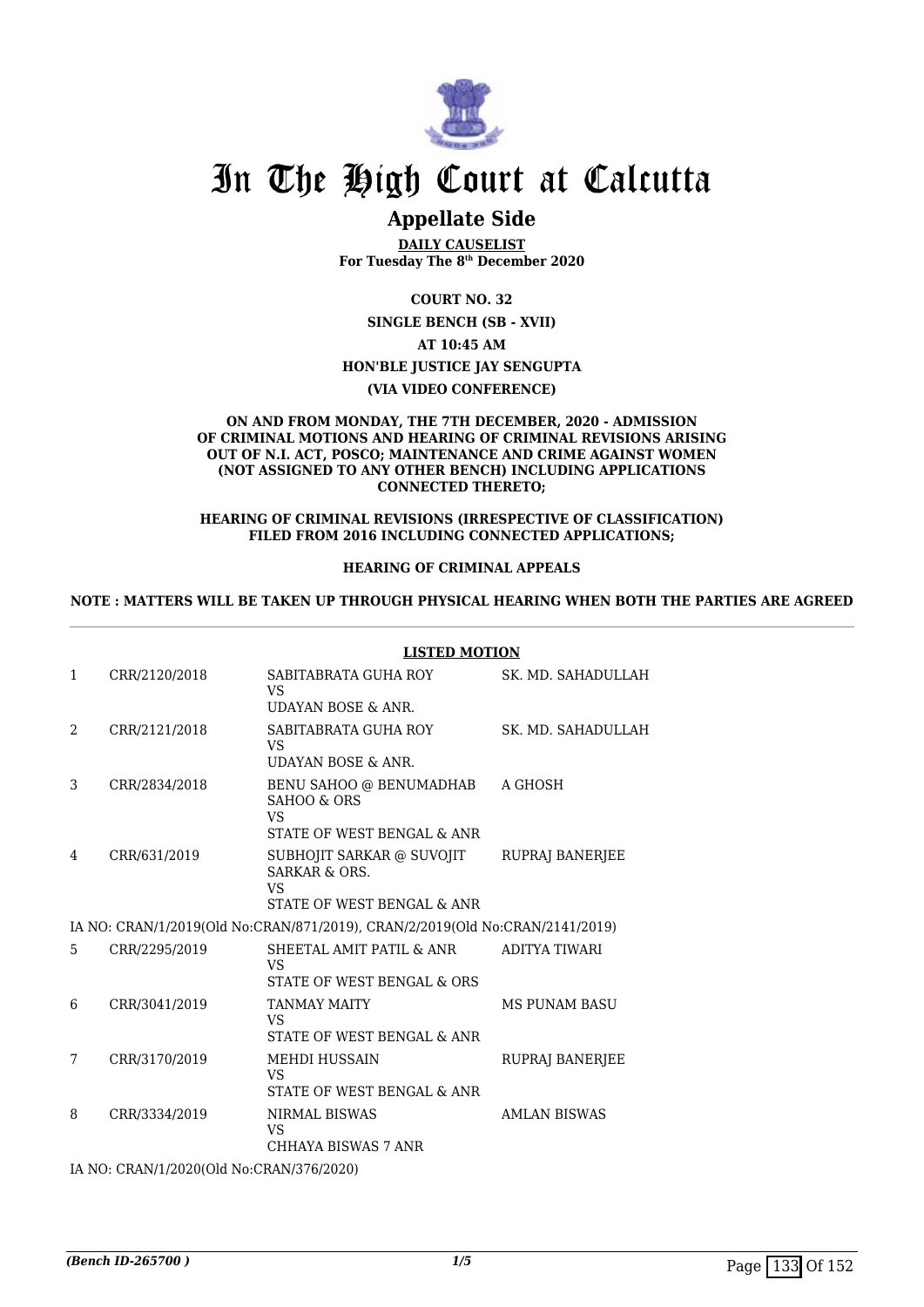#### *DAILY CAUSELIST COURT NO 32-FOR TUESDAY THE 8TH DECEMBER 2020 HIGH COURT OF CALCUTTA - 2 -*

| 9  | CRR/3472/2019      | SUSENJIT MALLIK & ANR<br>VS<br>M?S. JAI HIND JEWELLERS                                                           | ANAND KESHARI                     |
|----|--------------------|------------------------------------------------------------------------------------------------------------------|-----------------------------------|
| 10 | CRR/3538/2019      | ARIJIT MITRA<br>VS.<br>STATE OF WEST BENGAL & ORS                                                                | MD AAMMAR ZAKI                    |
| 11 | CRR/128/2020       | MD. NASIM<br>VS.                                                                                                 | APURBA KUMAR DATTA                |
| 12 | CRR/340/2020       | STATE OF WEST BENGAL<br>K. BALASUBRAMANIAM @<br><b>BALASBRAMANIAN KESAVAN</b><br>VS<br>STATE OF WEST BENGAL& ANR | KOUSHIK KUNDU                     |
| 13 | CRR/445/2020       | SUSMITA CHAKRABORTY<br>VS<br>STATE OF WEST BENGAL &<br>ANR.                                                      | PINAK KR. MITRA                   |
| 14 | CRR/557/2020       | SANDIP SARKAR<br>VS<br>M/S MAHINDRA & MAHINDRA<br><b>FINANCIAL SERVICE LTD</b>                                   | <b>ABHISHEK BANERJEE</b>          |
| 15 | CRR/631/2020       | <b>MITHUN MODAK</b><br><b>VS</b><br>DEEPAK KUMAR SHARMA                                                          | SIDDHARTHA PAUL                   |
| 16 | CRR/632/2020       | <b>MITHUN MODAK</b><br>VS<br><b>BADAL CHAKRABORTY</b>                                                            | SIDDHARTHA PAUL                   |
| 17 | CRR/678/2020       | KALYAN KRISHNA NANDI<br>VS<br>NITA NANDI MANI & ANR                                                              | KALYAN KRISHNA NANDI<br>IN PERSON |
| 18 | CRR/701/2020       | DEBIPROSAD BHATTACHARYA<br><b>VS</b><br>STATE OF WEST BENGAL & ANR                                               | DEBAPRATIM GUHA                   |
| 19 | CRR/708/2020       | NILANJANA DEY<br>VS<br>STATE OF WEST BENGAL                                                                      | PRIYANJIT KUNDU                   |
| 20 | CRR/735/2020       | ASHOK KUMAR SANTRA<br><b>VS</b><br>STATE OF WEST BENGAL & ORS                                                    | AMAL KRISHNA<br>SAMANTA           |
| 21 | CRR/830/2020       | NAZERUL ISLAM @ NAZRUL<br>HOQUE<br><b>VS</b><br><b>MASEDA BIBI</b>                                               | ASIM KIMAR<br>CHAKRABORTI         |
| 22 | CRR/899/2020       | ANJALI RAY @ ANJALI ROY<br><b>VS</b><br><b>SRIKANT RAY</b>                                                       | PINAK KUMAR MITRA                 |
| 23 | CRR/1497/2020      | SUBIMAL CHAKRAVARTI<br><b>VS</b><br>SMT MOHUYA CHAKRAVARTI<br>ANR ANR                                            | ROHIT KUMAR SHAW                  |
| 24 | CRR/1682/2020      | DIPIKA BALA (DAS)<br>VS<br>State of West Bengal                                                                  | Sandipan Maity                    |
| 25 | CRR/1684/2020      | <b>BRINDABAN BISWAS</b><br>VS<br>State of West Bengal AND ANR                                                    | <b>SOK BANERJEE</b>               |
| 26 | CRR/1702/2020      | ANJAN BANERJEE<br>VS<br><b>SUDIP ROY</b>                                                                         | TILAK MITRA                       |
|    | IA NO: CRAN/1/2020 |                                                                                                                  |                                   |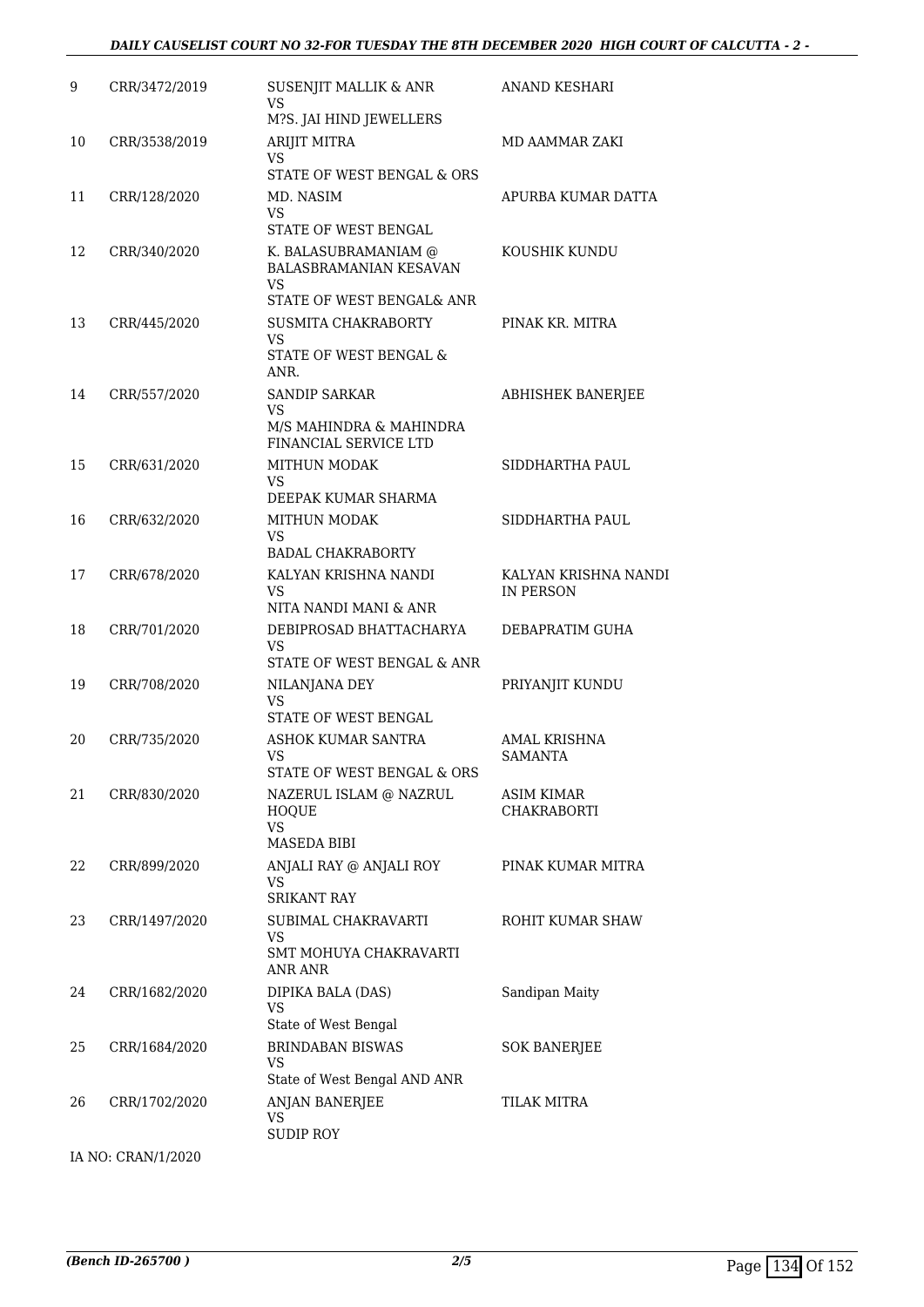| 27 | CRR/1707/2020                              | MOUMITA CHATTERJEE @<br><b>MANNA</b><br><b>VS</b>                             | PROSENJIT MUKHERJEE                                                                            |
|----|--------------------------------------------|-------------------------------------------------------------------------------|------------------------------------------------------------------------------------------------|
|    |                                            | STATE OF WEST BENGAL AND<br>ANR                                               |                                                                                                |
| 28 | CRR/1711/2020                              | KRISHNENDU SARKAR                                                             | <b>ARKA PRATIM</b>                                                                             |
|    |                                            | VS<br>STATE OF WEST BENGAL AND<br><b>ANOTHER</b>                              | <b>CHOWDHURY</b>                                                                               |
| 29 | CRR/1713/2020                              | <b>SMT MUNNI DEVI</b><br>VS                                                   | RIMPY MUKHERJEE                                                                                |
| 30 | CRR/1714/2020                              | State of West Bengal<br><b>SMT MUNNI DEVI</b><br><b>VS</b>                    | RIMPY MUKHERJEE                                                                                |
|    |                                            | State of West Bengal                                                          |                                                                                                |
|    |                                            | <b>RESTORATION APPLICATION</b>                                                |                                                                                                |
| 31 | CRR/885/2019                               | SK ABDUL SALAM<br>VS<br>STATE OF WEST BENGAL                                  | <b>SK SALIM</b>                                                                                |
|    | IA NO: CRAN/1/2019(Old No:CRAN/2547/2019)  |                                                                               |                                                                                                |
|    |                                            | <b>CONTESTED APPLICATION</b>                                                  |                                                                                                |
| 32 | CRR/631/2016                               | MAGNA MULTIMEDIA                                                              | DEBASISH DE                                                                                    |
|    |                                            | SOLUTIONS PVT. LTD. & ANR.<br><b>VS</b><br>SAM INTERNATIONAL                  |                                                                                                |
|    | IA NO: CRAN/11/2019(Old No:CRAN/3556/2019) | <b>INFOTECH &amp; ANR.</b>                                                    |                                                                                                |
| 33 | CRR/3811/2016                              | M/S. ANTARTICA GRAPHICS LTD                                                   |                                                                                                |
|    |                                            | VS<br>STATE OF WEST BENGAL & ORS                                              | KAUSHIK BANERJEE                                                                               |
|    | IA NO: CRAN/3/2020(Old No:CRAN/1334/2020)  |                                                                               |                                                                                                |
| 34 | CRR/4134/2016                              | GOBIND KR. SARDA & ANR<br>VS                                                  | ARINDAM DEY                                                                                    |
|    |                                            | STATE OF WEST BENGAL & ANR                                                    |                                                                                                |
|    | IA NO: CRAN/4/2017(Old No:CRAN/4748/2017)  |                                                                               |                                                                                                |
| 35 | CRR/690/2017                               | RAHUL TANTIA<br><b>VS</b><br>STATE OF WEST BENGAL                             | S. PAUL                                                                                        |
|    |                                            | No:CRAN/4881/2017), CRAN/7/2020(Old No:CRAN/1064/2020)                        | IA NO: CRAN/2/2017(Old No:CRAN/4081/2017), CRAN/3/2017(Old No:CRAN/4127/2017), CRAN/4/2017(Old |
| 36 | CRR/812/2017                               | MD MOBARAK HOSSAIN<br>VS<br>STATE OF WEST BENGAL & ORS                        | I NANDI                                                                                        |
| 37 | CRR/1053/2017                              | <b>SMT SADHANA SINGH</b><br><b>VS</b>                                         | MD SABIR AHMED                                                                                 |
|    |                                            | STATE OF WEST BENGAL & ORS                                                    |                                                                                                |
|    | IA NO: CRAN/4/2018(Old No:CRAN/1717/2018)  |                                                                               |                                                                                                |
| 38 | CRR/1459/2017                              | MAHENDRA KR SARDA & ANR<br>VS<br>STATE OF WEST BENGAL                         | A DAS                                                                                          |
|    |                                            | IA NO: CRAN/2/2017(Old No:CRAN/2963/2017), CRAN/5/2019(Old No:CRAN/4990/2019) |                                                                                                |
| 39 | CRR/1697/2017                              | NURUNNESSA KHATUN                                                             | S N HOSSAIN                                                                                    |
|    |                                            | (BEGUM) & ANR<br><b>VS</b>                                                    |                                                                                                |
|    |                                            | MUSTAK ALI MMLLICK & ANR                                                      |                                                                                                |
| 40 | CRR/2093/2017                              | ABHISHEK BOSE & ANR<br><b>VS</b><br>STATE OF WEST BENGAL & ANR                | K BHATTACHARYYA                                                                                |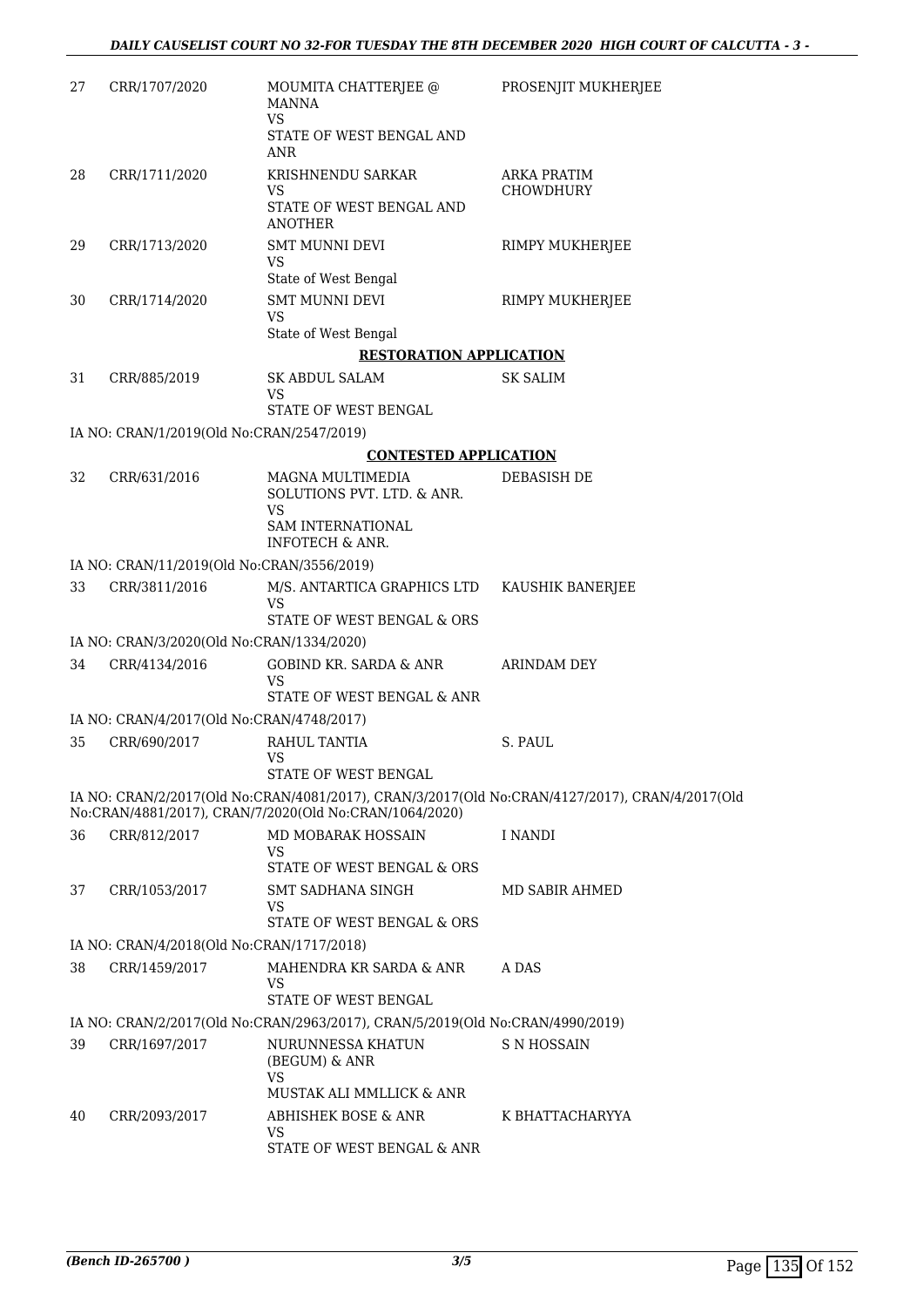| 41 | CRR/2984/2017                                              | <b>KEDAR NATH SEN</b><br>VS                                             | MOBAKSHAR ISLAM                        |
|----|------------------------------------------------------------|-------------------------------------------------------------------------|----------------------------------------|
|    |                                                            | PRABIR KUMAR SEN & ORS                                                  |                                        |
| 42 | IA NO: CRAN/3/2018(Old No:CRAN/3433/2018)<br>CRR/3120/2017 | MA KREENG CONSTRUCTION P<br>LTD & ORS<br>VS<br>DIPAK SAHA & ANR         | <b>MS A TIWARI</b>                     |
| 43 | CRR/3639/2017                                              | P.K., SARASWAT & ANR<br>VS<br>CENTRAL BUREAU OF                         | ANYA PURBA BANERJEE                    |
| 44 | CRR/241/2018                                               | <b>INVESTIGATION &amp; ANR</b><br>NIRANJAN TUDU                         | SAMIR KUMAR ADHIKARI                   |
|    |                                                            | VS<br>SMT ANJALI MURMU(TUDU)                                            |                                        |
| 45 | CRR/552/2018                                               | <b>SAKINA BANU</b><br>VS<br>STATE OF WEST BENGAL                        | S. NANDY                               |
| 46 | CRR/1024/2018                                              | BHARTI TELEMEDIA LTD & ORS<br>VS<br>STATE OF WEST BENGAL & ANR          | <b>ATISH GHOSH\</b>                    |
| 47 | CRR/1077/2018                                              | <b>SOMNATH ROY</b><br>VS<br>TAPASH KANTI MONDAL                         | S SAHA                                 |
| 48 | CRR/1097/2018                                              | <b>NIRA SHARMA</b><br>VS<br>STATE OF WEST BENGAL                        | K MEHROTRA                             |
| 49 | CRR/1520/2018                                              | SANJIT DUTTA & ANR<br>VS<br>STATE OF WEST BENGAL & ANR                  | <b>K BANERJEE</b>                      |
|    | IA NO: CRAN/6/2020(Old No:CRAN/1338/2020)                  |                                                                         |                                        |
| 50 | CRR/1735/2018                                              | ARINDOM MODAK & ANR.<br>VS<br>STATE OF WEST BENGAL &                    | SAYAK RANJAN GANGULY                   |
| 51 | CRR/2663/2018                                              | ANR.<br>TATA MOTOR FINANCE LIMITED<br><b>VS</b><br>STATE OF WEST BENGAL | R. KUMAR                               |
| 52 | CRR/2708/2018                                              | PBK MANJARI D/O VIRENDRA<br><b>DEO DIXIT</b><br><b>VS</b>               | <b>AMOL KOKANE</b>                     |
|    |                                                            | STATE OF WEST BENGAL &<br>ORS.                                          |                                        |
| 53 | CRR/3462/2018                                              | SANTANU MUKHERJEE<br>VS<br>STATE OF WEST BENGAL & ANR                   | SUBRATA GHOSH                          |
| 54 | CRR/3689/2018                                              | NIRANJAN TUDU<br>VS                                                     | SAMIR KUMAR ADHIKARI                   |
| 55 | CRR/129/2020                                               | STATE OF WEST BENGAL & ANR<br>SEKH GIASUDDIN @ GIASUDDIN<br><b>VS</b>   | <b>BIBASWAN</b><br><b>BHATTACHARYA</b> |
|    |                                                            | STATE OF WEST BENGAL& ANR                                               |                                        |
|    |                                                            | <b>APPEAL FOR HEARING</b>                                               |                                        |
| 56 | CRA/256/2011                                               | PABAN BAURI & ORS.<br>VS<br>STATE OF WEST BENGAL                        | <b>BRATATI DUTTA</b>                   |
| 57 | CRA/149/2015                                               | MIHIR GORAI                                                             | K. GHOSAL                              |
|    |                                                            | VS<br>STATE OF WEST BENGAL & ANR                                        |                                        |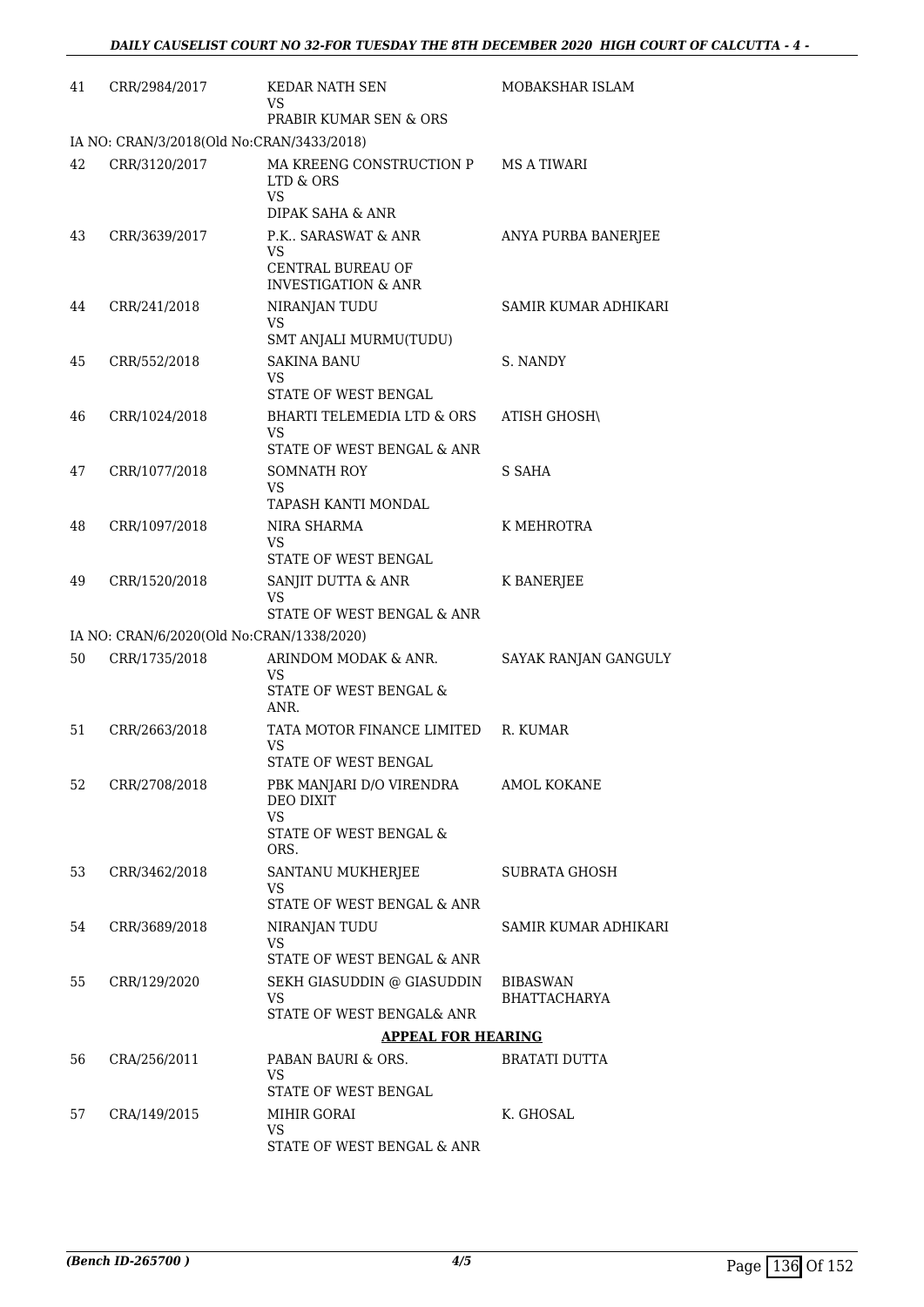| 58 | CRA/214/2016       | SARASWATI @JULI THAPA &<br>ANR<br>VS<br>STATE OF WEST BENGAL   | DEEPAK KUMAR<br>PRAHLADKA                                                                      |
|----|--------------------|----------------------------------------------------------------|------------------------------------------------------------------------------------------------|
|    | No:CRAN/1174/2017) |                                                                | IA NO: CRAN/3/2016(Old No:CRAN/2007/2016), CRAN/4/2016(Old No:CRAN/2872/2016), CRAN/5/2017(Old |
| 59 | CRA/230/2016       | KAMAL GHORAI & ORS<br>VS.<br>STATE OF WEST BENGAL              | <b>I MALLICK</b>                                                                               |
| 60 | CRA/69/2017        | TARAPRASANNA BANERJEE &<br>ORS.<br>VS.<br>CBI                  | KUNAL GANGULY                                                                                  |
| 61 | CRA/535/2017       | MAHESH KR SHARMA<br>VS<br>M/S GEE PEE INFOTEH PVT LTD<br>& ORS | K GANGULY                                                                                      |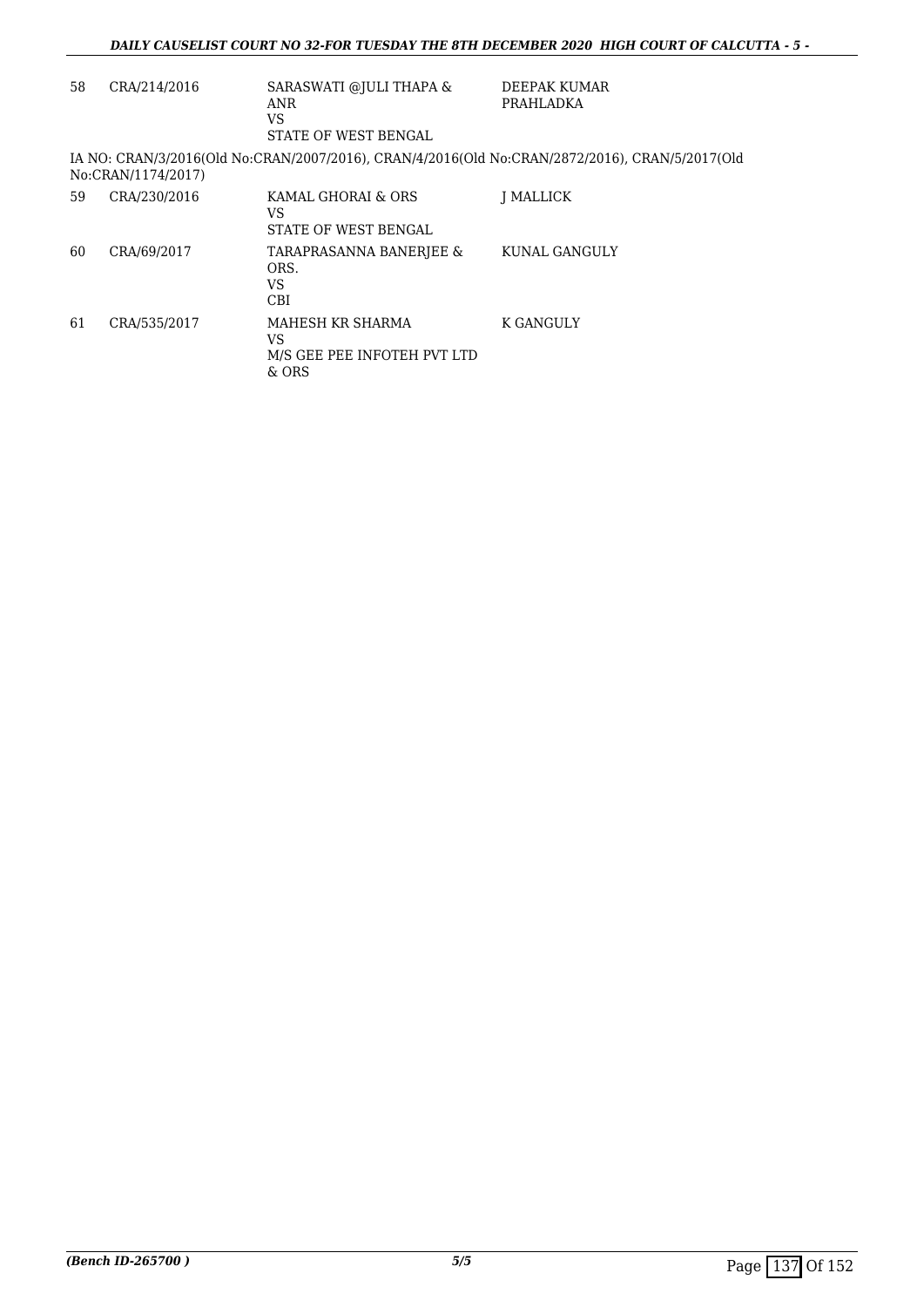

### **Appellate Side**

**DAILY CAUSELIST For Tuesday The 8th December 2020**

**COURT NO. 28**

**SINGLE BENCH (SB) AT 2:00 PM HON'BLE JUSTICE SUVRA GHOSH (VIA VIDEO CONFERENCE)**

**(AS AND WHEN SIT SINGLY)**

**ON TUESDAY, 8TH DECEMBER, 2020 AND AS AND WHEN SITS SINGLY AT 2 P.M. - WILL SIT SINGLY AND TAKE MATTERS LISTED BEFORE HER IN THE DAILY LIST OF 16TH MARCH, 2020 EXCEPT THE MATTERS WHICH ARE ALREADY DISPOSED OF.**

**NOTE: MATTERS WILL BE TAKEN UP THROUGH PHYSICAL HEARING ONLY WHEN BOTH THE PARTIES ARE AGREED.**

|                |                                          | <b>TO BE MENTIONED</b>                                                                     |                        |
|----------------|------------------------------------------|--------------------------------------------------------------------------------------------|------------------------|
| $\mathbf{1}$   | SA/122/2014                              | ROSAMA DEVASHY & ORS.<br><b>VS</b>                                                         | <b>SUHRID SUR</b>      |
|                |                                          | ANIMA SADHUKHAN                                                                            |                        |
| $\overline{2}$ | CRR/2691/2019                            | <b>BISWAJIT BERA &amp; ORS</b><br>VS<br>STATE OF WEST BENGAL & ANR                         | PARTHA CHAKRABORTY     |
| 3              | CRR/2720/2019                            | SUDESHNA MUKHOPADHYAY<br><b>VS</b><br>DR. BHUBANDEEP<br><b>MUKHOPADHYAY</b>                | SOMSUBHRA GANGULY      |
| 4              | CRR/2750/2019                            | MADHUSUDHAN BHOWMIK &<br><b>ANR</b><br>VS<br>STATE OF WEST BENGAL & ANR                    | <b>SOUMYA KHAN</b>     |
| 5              | CRR/2752/2019                            | <b>TAPAN KUMAR GHOSH</b><br>VS<br><b>GOPAL CHANDRA MAITY &amp; ANR</b>                     | <b>MUKTESWAR MAITY</b> |
|                |                                          | IA NO: CRAN/2/2020(Old No:CRAN/3409/2020), CRAN/3/2020(Old No:CRAN/3410/2020), CRAN/4/2020 |                        |
| 6              | CRR/2813/2019                            | HARMUJ ALI @ HURMUJ ALI<br>&ORS<br><b>VS</b><br>STATE OF WEST BENGAL                       | MUSHARRAF ALAM SK      |
|                |                                          | <b>ASSIGNED MATTERS</b>                                                                    |                        |
| 7              | CO/3860/2015                             | TAPAS KUMAR DAS & ANR<br><b>VS</b><br>EJAJUL HAQUE & ORS                                   | A. BISWAS              |
|                | IA NO: CAN/1/2017(Old No:CAN/11455/2017) |                                                                                            |                        |
| 8              | CRR/725/2019                             | <b>TAPAS KR BISWAS</b><br>VS<br>STATE OF WEST BENGAL & ANR                                 | ANIRBAN DEY            |
| wt9            | CO/2471/2018                             | TAPAS KUMAR BISWAS<br><b>VS</b><br>KALPANA BISWAS                                          | AMARNATH AGARWAL       |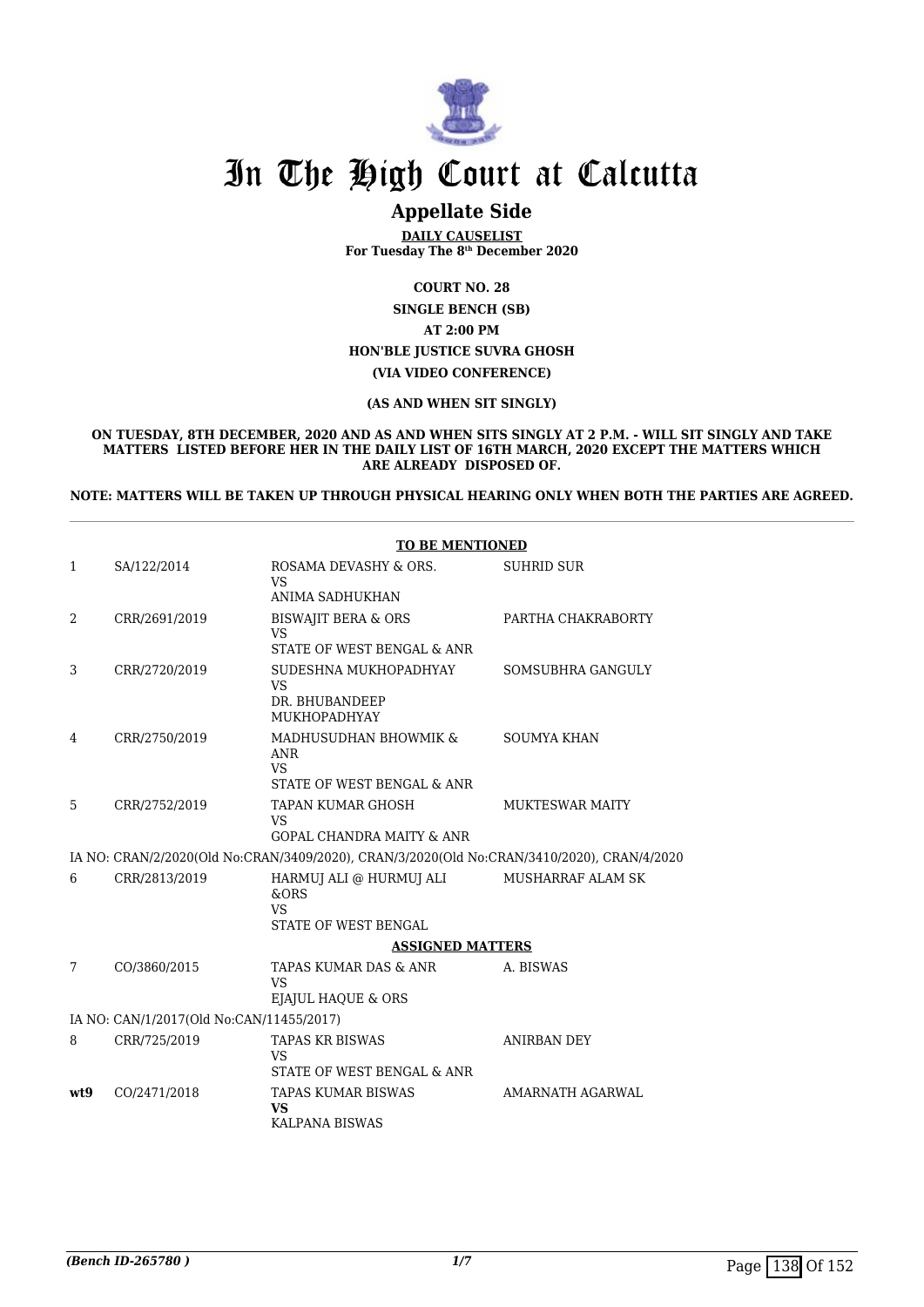|    | wt10 CRR/3227/2019                        | TAPAS KUMAR BISWAS<br>VS                                           | ANIRBAN DEY                             |
|----|-------------------------------------------|--------------------------------------------------------------------|-----------------------------------------|
|    |                                           | STATE OF WEST BENGAL & ANR                                         |                                         |
|    |                                           | <b>CRIMINAL REVISION</b>                                           |                                         |
| 11 | CRR/914/2019                              | ILIAS SK @ ILIAS CHOWDHURY @<br>ILU<br><b>VS</b>                   | KUNAL GANGULY                           |
|    |                                           | STATE OF WEST BENGAL & ANR                                         |                                         |
| 12 | CRR/917/2019                              | <b>SMT ANITA BISWAS</b><br>VS<br>UNION OF INDIA & ORS              | <b>BADRI NARAYAN</b><br><b>ADHIKARY</b> |
| 13 | CRR/943/2019                              | CHANDRA KUMAR HALDER<br>VS                                         | <b>SNEHA DAS</b>                        |
|    |                                           | STATE OF WEST BENGAL & ORS                                         |                                         |
| 14 | CRR/957/2019                              | MOJIBUR RAHAMAN<br>VS                                              | BENAJIR HASNA                           |
|    |                                           | STATE OF WEST BENGAL & ANR                                         |                                         |
| 15 | CRR/1010/2019                             | <b>BARUN HALDER &amp; ORS</b><br>VS<br>STATE OF WEST BENGAL & ANR  | <b>IOBAL KABIR</b>                      |
| 16 | CRR/1016/2019                             | NABIN NANDA<br><b>VS</b>                                           | SAUVIK DERE                             |
|    |                                           | STATE OF WEST BENGAL                                               |                                         |
| 17 | CRR/1022/2019                             | ROUNAK CHOWDHURY & ORS<br>VS                                       | RAJ SHARMA                              |
|    |                                           | STATE OF WEST BENGAL & ORS                                         |                                         |
| 18 | CRR/1045/2019                             | <b>BABLEEN GHOSH &amp; ORS</b><br>VS<br>STATE OF WEST BENGAL & ANR | ANIL KR<br><b>CHATTOPADHYAYA</b>        |
| 19 | CRR/1050/2019                             | MADAR ALI MOLLA<br>VS                                              | ABHIJIT SARKAR                          |
|    |                                           | STATE OF WEST BENGAL                                               |                                         |
| 20 | CRR/1051/2019                             | RASHIDA BIBI<br>VS<br>STATE OF WEST BENGAL                         | <b>ABHIJIT SARKAR</b>                   |
| 21 | CRR/1053/2019                             | KALYANI @ BIDESHI TUDU & ANR                                       | SOUMIK GANGULI                          |
|    |                                           | <b>VS</b><br>STATE OF WEST BENGAL & ANR                            |                                         |
| 22 | CRR/1054/2019                             | NAJIMUL HAQUE<br>VS                                                | <b>INDRANI PATRA</b>                    |
|    |                                           | STATE OF WEST BENGAL & ORS                                         |                                         |
| 23 | CRR/1055/2019                             | SK SIRAJUDDIN<br>VS<br>STATE OF WEST BENGAL & ANR                  | SK MD ANWARULLAH                        |
| 24 | CRR/1057/2019                             | PRADIP MUKHERJEE                                                   | <b>GOURAB DAS</b>                       |
|    |                                           | VS<br>STATE OF WEST BENGAL & ANR                                   |                                         |
| 25 | CRR/1060/2019                             | <b>SISIR KUMAR GHOSH</b><br>VS                                     | SOUMIK GANGULI                          |
|    |                                           | STATE OF WEST BENGAL & ANR                                         |                                         |
| 26 | CRR/1061/2019                             | SK. ABDULLA<br>VS<br>SK. BADRODDJA                                 | KESHAB CHANDRA DAS                      |
| 27 | CRR/1062/2019                             | MAGARAM MONDAL<br>VS                                               | AVIJIT CHAKRABORTY                      |
|    |                                           | STATE OF WEST BENGAL                                               |                                         |
|    | IA NO: CRAN/1/2019(Old No:CRAN/1453/2019) |                                                                    |                                         |
| 28 | CRR/1063/2019                             | RAJAT KUMAR BAIDYA<br>VS<br>STATE OF WEST BENGAL & ANR             | SHAHAN SHAH                             |
| 29 | CRR/1065/2019                             | SK. MUSTAK                                                         | SUDIPTA MONDAL                          |
|    |                                           | VS<br>STATE OF WEST BENGAL                                         |                                         |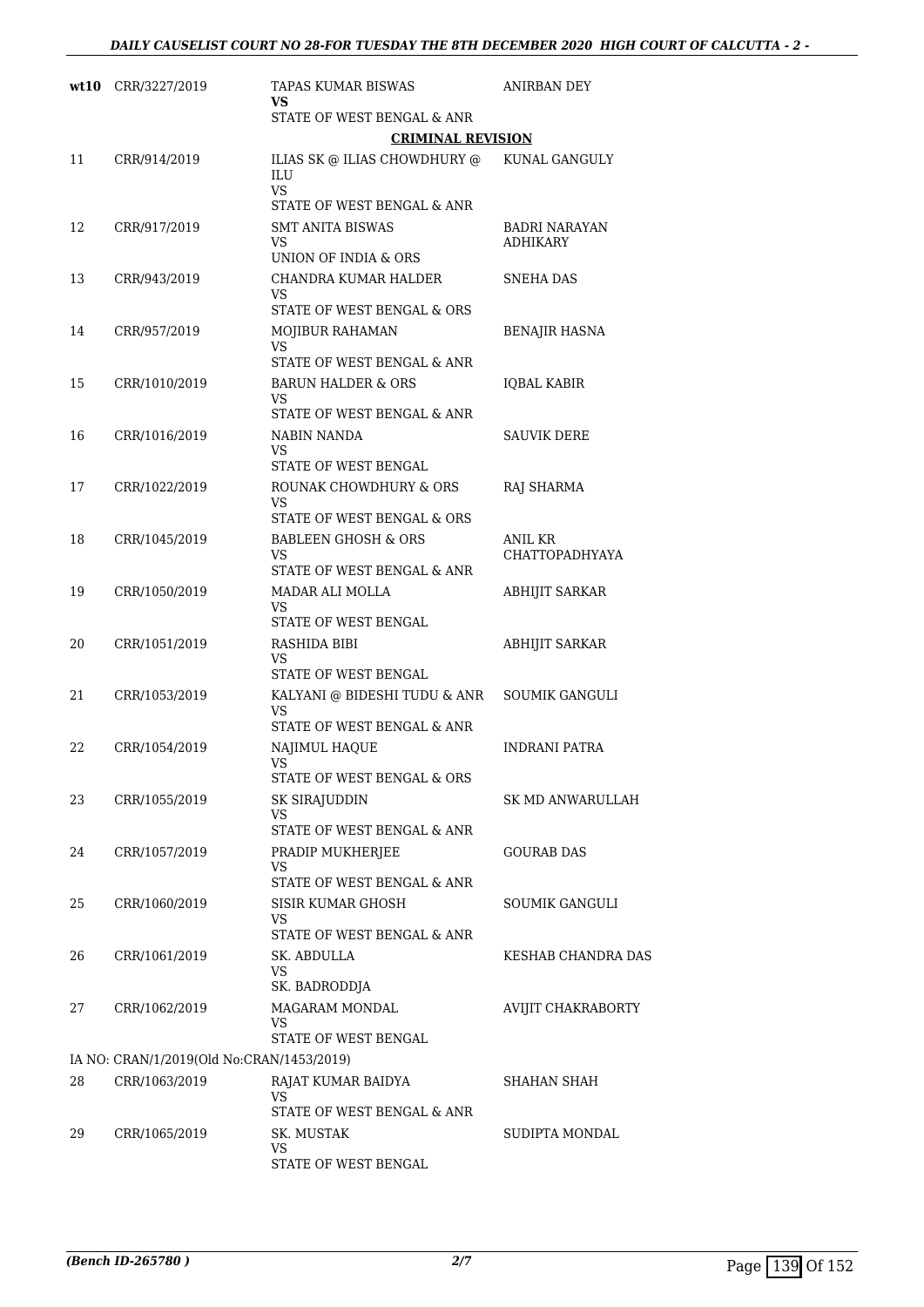#### *DAILY CAUSELIST COURT NO 28-FOR TUESDAY THE 8TH DECEMBER 2020 HIGH COURT OF CALCUTTA - 3 -*

| 30 | CRR/1068/2019 | DIPAK DEY<br>VS<br>STATE OF WEST BENGAL & ANR                   | GOURAB GHOSH                           |
|----|---------------|-----------------------------------------------------------------|----------------------------------------|
| 31 | CRR/1069/2019 | SUBHRA SIKDAR<br>VS.<br>KIRAN SIKDAR & ANR                      | BISWAPRIYA SAMANTA                     |
| 32 | CRR/1075/2019 | DULAL GUCHAIT & ORS.<br>VS<br>STATE OF WEST BENGAL & ORS.       | <b>BHASKAR CHANDRA</b><br><b>MANNA</b> |
| 33 | CRR/1088/2019 | <b>SIMA GHATAK</b><br>VS<br>STATE OF WEST BENGAL & ORS.         | <b>SUMAN BANERJEE</b>                  |
| 34 | CRR/1094/2019 | PARTHA SAKHA MAITY<br>VS<br>SMT BIJALI MAITY & ANR              | <b>GOURAV DAS</b>                      |
| 35 | CRR/1100/2019 | HABIBUR RAHAMAN & ANR<br>VS<br>STATE OF WEST BENGAL             | MD. SAFIUR RAHAMAN                     |
| 36 | CRR/1108/2019 | AMARJIT CHATTERJEE<br>VS<br>STATE OF WEST BENGAL & ANR          | MANIKA ROY                             |
| 37 | CRR/1110/2019 | NARAYAN CHANDRA MAITY<br>VS<br>SMT UMA MAITY & ANR              | SAMARESH CHANDRA<br><b>DHARA</b>       |
| 38 | CRR/1111/2019 | <b>AMRITA TUFANI</b><br>VS<br>STATE OF WEST BENGAL              | SOMNATH KHANRA                         |
| 39 | CRR/1112/2019 | SK. MD. ABDUL HAI<br>VS<br>STATE OF WEST BENGAL & ORS.          | KAMAL KANTA KAR                        |
| 40 | CRR/1113/2019 | DR. AJAY KR. ARYA<br>VS<br>STATE OF WEST BENGAL & ANR           | MINAL PALANA                           |
| 41 | CRR/1128/2019 | BANHI SHIKHA MONDAL & ANR<br>VS<br>STATE OF WEST BENGAL & ANR   | PRABIR KUMAR GHOSH                     |
| 42 | CRR/1144/2019 | BIMAL KR NAHATA<br>VS<br>LALIT KR SINGHI                        | <b>BISWAJIT MANNA</b>                  |
| 43 | CRR/1171/2019 | MALAY PRAMANIK<br>VS<br>SHIBU MONDAL                            | SANCHITA CHAUDHURI                     |
| 44 | CRR/1177/2019 | SAHIDUL ISLAM MONDAL & ORS.<br>VS<br>STATE OF WEST BENGAL & ANR | MANOJIT<br><b>BHATTACHARYYA</b>        |
| 45 | CRR/1197/2019 | AMIT CHAUDHURI<br>VS<br>STATE OF WEST BENGAL                    | MS NAYNA CHAKRABORTY                   |
| 46 | CRR/1198/2019 | RABINDRANATH GHOSH<br>VS<br>STATE OF WEST BENGAL & ORS.         | HIMADRI KUMAR MAHATA                   |
| 47 | CRR/1208/2019 | HOSENOOR RAHAMAN<br>VS<br>STATE OF WEST BENGAL                  | AMAL KR BANERJEE                       |
| 48 | CRR/1258/2019 | KARTIK VYAS<br>VS<br>STATE OF WEST BENGAL & ANR                 | MANISH SHUKLA                          |
| 49 | CRR/2245/2019 | LAKSHMI JAIN<br>VS<br>STATE OF WEST BENGAL                      | BISWAJIT GOSWAMI                       |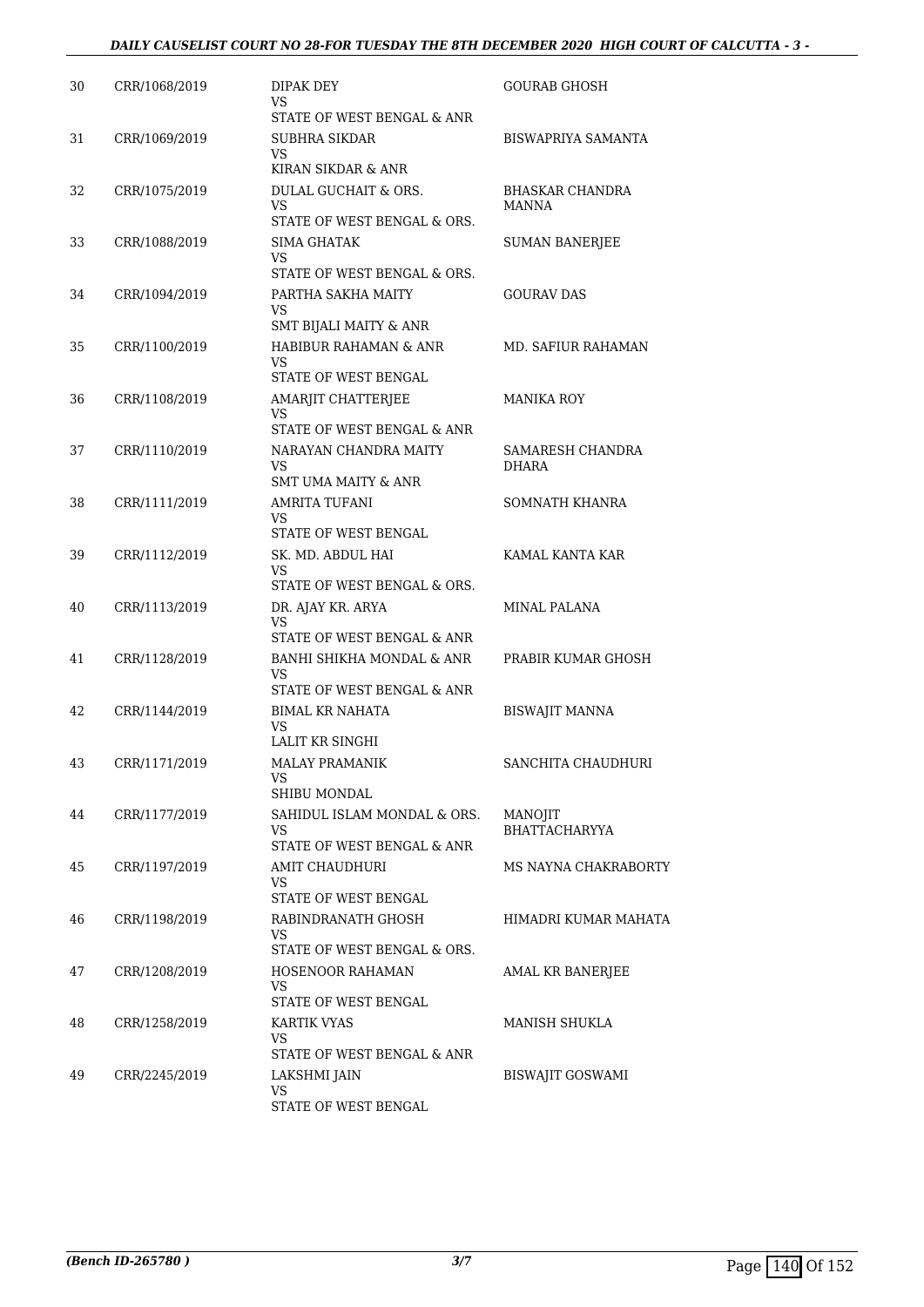| 50 | CRR/2246/2019                             | MAHESH BANDYOPADHYAY<br>VS<br>LOPAMUDRA BALLAV                    | <b>ASRAF MANDAL</b>              |
|----|-------------------------------------------|-------------------------------------------------------------------|----------------------------------|
| 51 | CRR/2247/2019                             | <b>BANDYOPADHYAY &amp; ANR</b><br>REBA KALYAN MITRA<br>VS         | RAMANUJ ROY<br><b>CHAUDHURI</b>  |
|    |                                           | HOWRAH MOTOR COMPANY LTD.                                         |                                  |
| 52 | CRR/2249/2019                             | RAGHUNATH JHA<br>VS                                               | AMRIN KHATOON                    |
|    |                                           | STATE OF WEST BENGAL & ANR                                        |                                  |
| 53 | CRR/2250/2019                             | ASHOK DUTTA<br>VS                                                 | RANJAN CHAKRABORTY               |
|    |                                           | STATE OF WEST BENGAL                                              |                                  |
| 54 | CRR/2257/2019                             | <b>SWAPAN KAYAL &amp; ORS</b><br>VS<br>STATE OF WEST BENGAL & ANR | SUMAN DE                         |
| 55 | CRR/2258/2019                             | PAWAN KUMAR SHAW                                                  | RAJNATH DAS                      |
|    |                                           | VS<br>PRITI KUMARI SHAH @ PRITI<br>KUMARI SHAW                    |                                  |
| 56 | CRR/2259/2019                             | SURENDRA KR KHAITAN                                               | APURBA KR DATTA                  |
|    |                                           | VS<br>STATE OF WEST BENGAL & ANR                                  |                                  |
|    | IA NO: CRAN/1/2019(Old No:CRAN/3230/2019) |                                                                   |                                  |
| 57 | CRR/2260/2019                             | ANIRBAN NAG & ANR<br>VS<br>STATE OF WEST BENGAL & ANR             | CHANDRANI<br><b>BHATTACHARYA</b> |
| 58 | CRR/2261/2019                             | HEMANTA KUMAR JANA                                                | KUNTAL BANERJEE                  |
|    |                                           | VS<br>SRILATA MAL(JANA) & ANR                                     |                                  |
| 59 | CRR/2266/2019                             | RAFIKUL ISLAM @ BHUTTU<br>VS                                      | <b>ARNAB SAHA</b>                |
|    |                                           | STATE OF WEST BENGAL                                              |                                  |
| 60 | CRR/2267/2019                             | SK. NASIRUL ISLAM<br>VS<br>M/S. M. R. CONSTRUCTION                | SNIGDHA SAHA                     |
| 61 | CRR/2268/2019                             | RINTU MONDAL                                                      | SHASHANKA SHEKHAR                |
|    |                                           | VS<br>STATE OF WEST BENGAL                                        | SAHA                             |
| 62 | CRR/2270/2019                             | PARTHA PATEL@PARTHA PATEL<br>VS<br>STATE OF WEST BENGAL & ANR     | <b>SAUMA SUBHRA ROY</b>          |
|    | IA NO: CRAN/1/2019(Old No:CRAN/3271/2019) |                                                                   |                                  |
| 63 | CRR/2476/2019                             | TARUN KANTI GHOSH & ANR<br>VS                                     | <b>ABHIJIT SINGH</b>             |
|    |                                           | STATE OF WEST BENGAL & ANR                                        |                                  |
| 64 | CRR/2493/2019                             | CENTRAL BUREAU OF<br><b>INVESTIGATION</b><br>VS                   | ANIRBAN MITRA                    |
|    |                                           | ANJU BARMAN                                                       |                                  |
| 65 | CRR/2499/2019                             | MD. SAJIRUDDIN<br>VS                                              | ARKAMED BHATTACHARYA             |
|    |                                           | STATE OF WEST BENGAL & ORS                                        |                                  |
| 66 | CRR/2508/2019                             | <b>GOURI MANDAL</b><br>VS                                         | SYED MOSIHAR RAHAMAN             |
|    |                                           | DIRECTOR, MAGMA FINCORP<br>LTD. & ANR                             |                                  |
| 67 | CRR/2509/2019                             | SEIKH MAKBUL & ANR<br>VS                                          | PARVEJ ANAM                      |
|    |                                           | STATE OF WEST BENGAL & ANR                                        |                                  |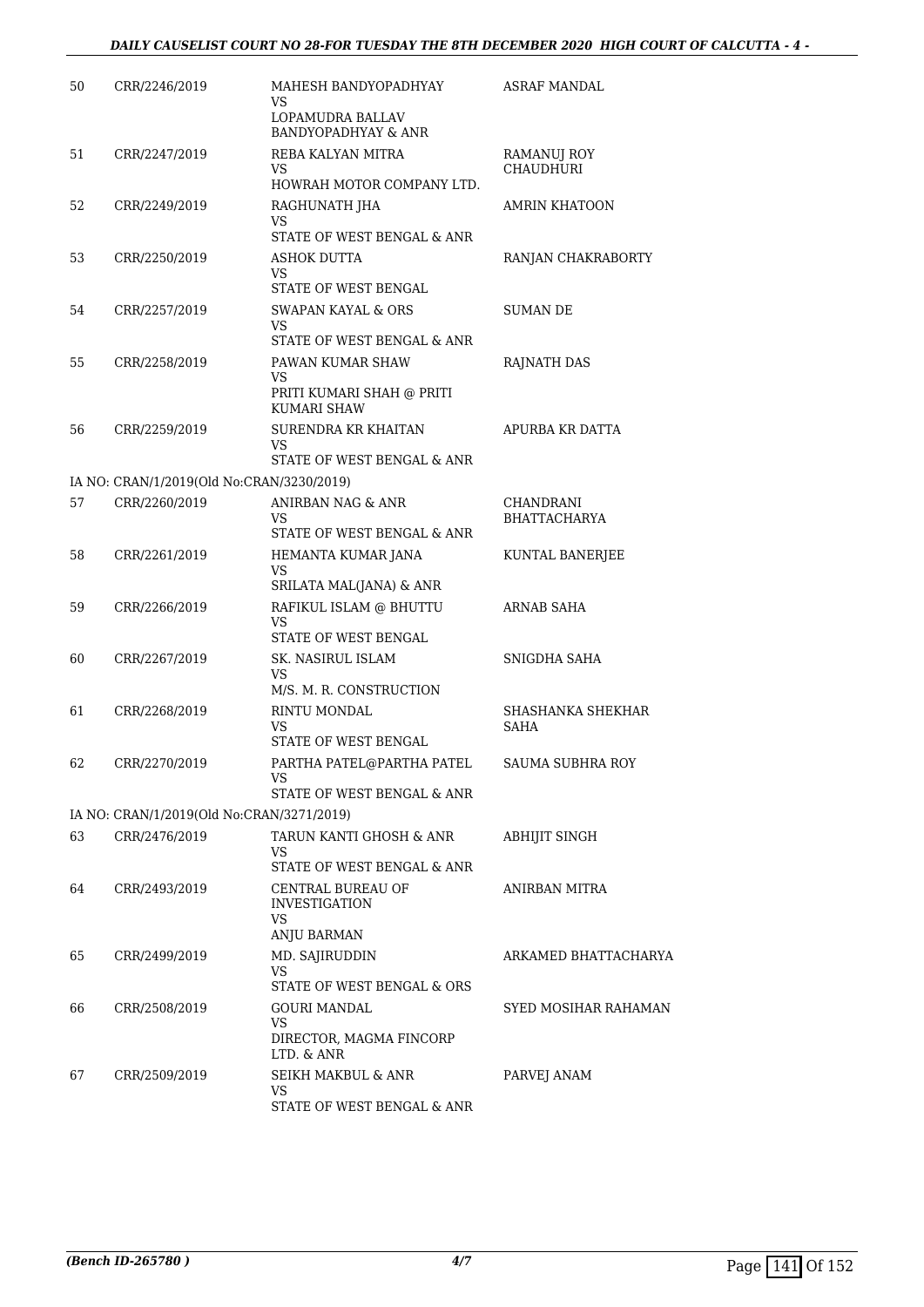| 68 | CRR/2531/2019                             | DALI DAS@DOLI DAS<br>VS                                                                 | PINAK KUMAR MITRA               |
|----|-------------------------------------------|-----------------------------------------------------------------------------------------|---------------------------------|
|    |                                           | ANANDAMOY DAS@ANANDAMAY<br>DAS & ORS                                                    |                                 |
| 69 | CRR/2537/2019                             | M/S. ESBI TRANSMISSIONS PVT<br><b>LTD</b><br><b>VS</b>                                  | SARYATI DATTA                   |
|    |                                           | RAJESH MISHRA                                                                           |                                 |
| 70 | CRR/2546/2019                             | KHOKAN GHOSH<br>VS<br>STATE OF WEST BENGAL & ANR                                        | SUJIT KUMAR GHOSH               |
|    | IA NO: CRAN/1/2019(Old No:CRAN/4026/2019) |                                                                                         |                                 |
| 71 | CRR/2555/2019                             | <b>TARAKESWAR GUPTA</b><br>VS                                                           | SUBRATA BHATTACHARYA            |
| 72 | CRR/2562/2019                             | STATE OF WEST BENGAL& ANR<br>BIREN BHUSAN NAG & ANR<br>VS<br>STATE OF WEST BENGAL & ORS | SOURADEEP BANERJEE              |
| 73 | CRR/2585/2019                             | PRADIP MONDAL<br>VS                                                                     | <b>SHRAMAN SARKAR</b>           |
| 74 | CRR/2599/2019                             | STATE OF WEST BENGAL & ANR<br>NARENDRA SHAW & ANR<br>VS<br>STATE OF WEST BENGAL & ANR   | <b>SOFIA NESAR</b>              |
| 75 | CRR/2602/2019                             | TARUN KANTI GHOSH<br>VS<br>STATE OF WEST BENGAL & ANR                                   | RIMPA RAJPAL                    |
| 76 | CRR/2603/2019                             | <b>SOUVIK DAS</b><br>VS<br>STATE OF WEST BENGAL                                         | KRISHAN RAY                     |
| 77 | CRR/2604/2019                             | PRAFULLA KUMAR PAL & ANR<br>VS<br>PABITRA KUMAR DAS                                     | UTTAM KUMAR DE4                 |
| 78 | CRR/2607/2019                             | MIRZA AFTAB HOSSAIN<br>VS<br>STATE OF WEST BENGAL& ANR                                  | PRURSATTAM BASAK                |
| 79 | CRR/2610/2019                             | SATADRU OJHA @ PIKU<br>VS<br>STATE OF WEST BENGAL& ANR                                  | MD. ZOHAIB RAUF                 |
| 80 | CRR/2621/2019                             | <b>INDRANI CHATTERJEE</b><br>VS                                                         | PINAKI RANJAN MITRA             |
| 81 | CRR/2635/2019                             | RUPA KARPAS & ANR<br>RINKU TIWARI @ RINKU TEWARY<br>VS<br>STATE OF WEST BENGAL          | ARKADEB BHATTACHARYA            |
| 82 | CRR/2639/2019                             | <b>JAHARLAL SARKAR</b><br>VS.<br>AMALESH JANA                                           | <b>INDRADIP DAS</b>             |
|    | IA NO: CRAN/1/2020(Old No:CRAN/1268/2020) |                                                                                         |                                 |
| 83 | CRR/2643/2019                             | SAHIDULLA ISLAM SK. @<br>SHAIDULLA SK. @ POCHA<br>VS<br>STATE OF WEST BENGAL            | NIMAI RAY                       |
| 84 | CRR/2650/2019                             | SARIFUL MONDAL @ SARIFUL ALI<br>@ SANTU<br>VS                                           | SOFIA NESAR                     |
| 85 | CRR/2656/2019                             | STATE OF WEST BENGAL<br>NISARAT BANO @ BANU & ORS<br>VS<br>STATE OF WEST BENGAL & ANR   | NONIGOPAL<br><b>CHAKRABORTY</b> |
| 86 | CRR/2660/2019                             | SK REAJUL HOQUE@SK RIAJUL<br>VS<br>STATE OF WEST BENGAL                                 | <b>SYED NURUL AREFIN</b>        |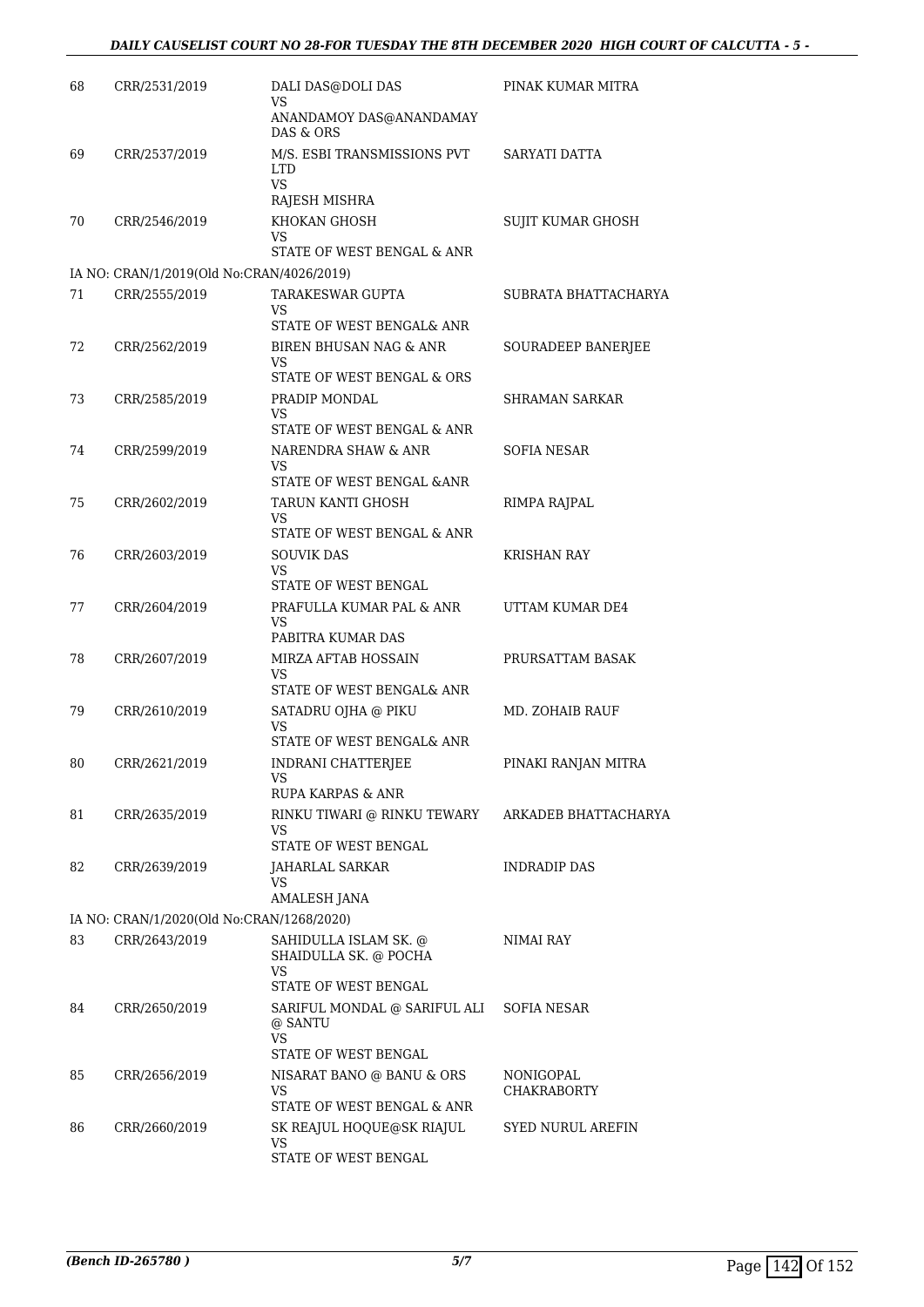#### *DAILY CAUSELIST COURT NO 28-FOR TUESDAY THE 8TH DECEMBER 2020 HIGH COURT OF CALCUTTA - 6 -*

| 87  | CRR/2661/2019                             | SK REAJUL HOQUE@SK RIAJUL<br>VS                        | <b>SYED NURUL AREFIN</b> |
|-----|-------------------------------------------|--------------------------------------------------------|--------------------------|
| 88  | CRR/2679/2019                             | STATE OF WEST BENGAL<br>DR. SAPTARSHI BANERJEE         | TATHAGATA MAJUMDAR       |
|     |                                           | VS<br>STATE OF WEST BENGAL & ANR                       |                          |
| 89  | CRR/2684/2019                             | <b>JITEN ADAK</b>                                      | SIBSANKAR                |
|     |                                           | VS<br>STATE OF WEST BENGAL & ORS.                      | <b>BANDYOPADHYAY</b>     |
| 90  | CRR/2714/2019                             | SHYAMAL KUMAR MITRA                                    | DILIP KUMAR SADHU        |
|     |                                           | VS                                                     |                          |
|     | IA NO: CRAN/1/2019(Old No:CRAN/4508/2019) | SAMPA MITRA & ANR                                      |                          |
| 91  | CRR/2718/2019                             | <b>WACHER SK &amp; ORS</b>                             | AMIT SINGH               |
|     |                                           | VS<br>ABDUS SALAM SK & ANR                             |                          |
| 92  | CRR/2753/2019                             | MADHU CHANDRA MUKHERJEE                                | KARABI ROY               |
|     |                                           | VS<br>STATE OF WEST BENGAL                             |                          |
| 93  | CRR/2777/2019                             | GAGANDEEP SINGH                                        | SHIBAJI KR. DAS          |
|     |                                           | VS<br>STATE OF WEST BENGAL & ANR.                      |                          |
| 94  | CRR/2779/2019                             | SHYAM CHAND MAITY                                      | SUMAN DE                 |
|     |                                           | VS                                                     |                          |
|     |                                           | STATE OF WEST BENGAL                                   |                          |
| 95  | CRR/2806/2019                             | UDAYAN MAJUMDAR<br><b>VS</b>                           | SAYAK KONAR              |
|     |                                           | STATE OF WEST BENGAL & ORS                             |                          |
| 96  | CRR/2808/2019                             | AJOY KUMAR SENGUPTA<br>VS                              | ANIRBAN TARAFDER         |
|     |                                           | STATE OF WEST BENGAL & ANR                             |                          |
| 97  | CRR/2819/2019                             | <b>MD AJIBUR RAHAMAN</b><br>VS<br>STATE OF WEST BENGAL | ABHIMANYU BANNERJEE      |
| 98  | CRR/2842/2019                             | MD. ABDUS SAMAD LASKAR @<br>ABDUL SAMAD LASKAR         | KISHALAYA GHOSH          |
|     |                                           | VS<br>SALMA BIBI @ SALMA BIBI<br><b>LASKAR</b>         |                          |
| 99  | CRR/2845/2019                             | YOUSUF ALI                                             | ABDUR RAKIB              |
|     |                                           | VS                                                     |                          |
| 100 | CRR/2846/2019                             | STATE OF WEST BENGAL & ANR<br>M/S.BHARAT KOLKATA       | SACHIN SUKLA             |
|     |                                           | CONTAINER TERMINALS PVT LD                             |                          |
|     |                                           | & ANR<br>VS.                                           |                          |
|     |                                           | <b>GOV OF INDIA</b>                                    |                          |
| 101 | CRR/2854/2019                             | LABONI KHATUN @ LABONI<br>KHATUN BIBI<br>VS            | ANIT DEY                 |
|     |                                           | STATE OF WEST BENGAL & ANR                             |                          |
|     | IA NO: CRAN/1/2019(Old No:CRAN/4085/2019) |                                                        |                          |
| 102 | CRR/2863/2019                             | PRATAP MONDAL<br>VS                                    | RAJIB KUMAR BASU         |
|     |                                           | STATE OF WEST BENGAL & ORS                             |                          |
| 103 | CRR/2865/2019                             | RAMPRASAD NASKAR<br>VS.                                | MRINAL KANTI             |
|     |                                           | STATE OF WEST BENGAL & ANR                             | MUKHERJEE                |
|     | IA NO: CRAN/1/2019(Old No:CRAN/3976/2019) |                                                        |                          |
| 104 | CRR/2867/2019                             | DOWN TOWN TEMPTATIONS<br>PRIVATE LIMITED<br>VS         | SOUMAJIT CHATTERJEE      |
|     |                                           | STATE OF WEST BENGAL                                   |                          |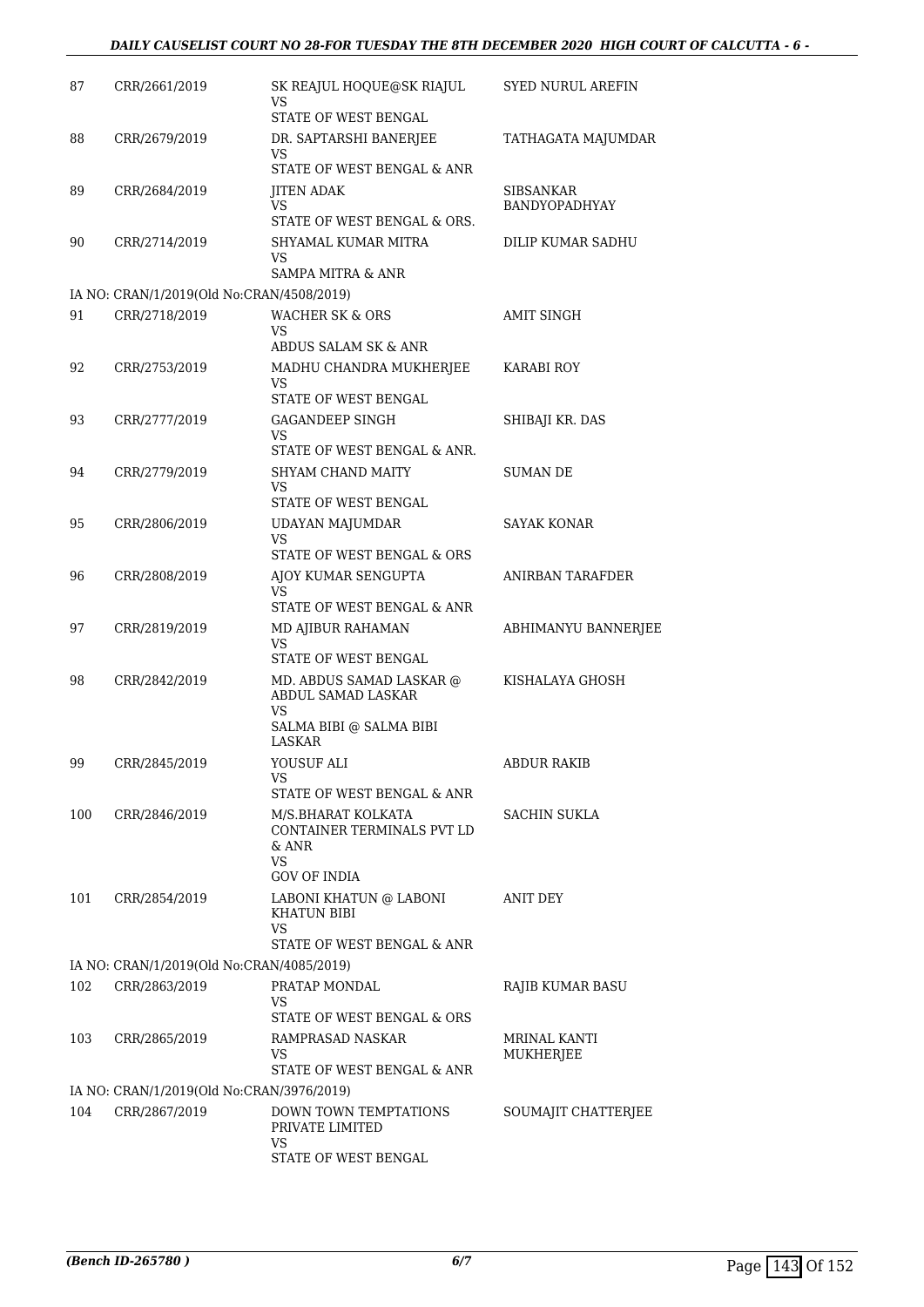105 CRR/2868/2019 DOWN TOWN RESTAURANTS & INN PVT LTD REP BY DIRECTOR SAROJ KR VS STATE OF WEST BENGAL

SOUMAJIT CHATTERJEE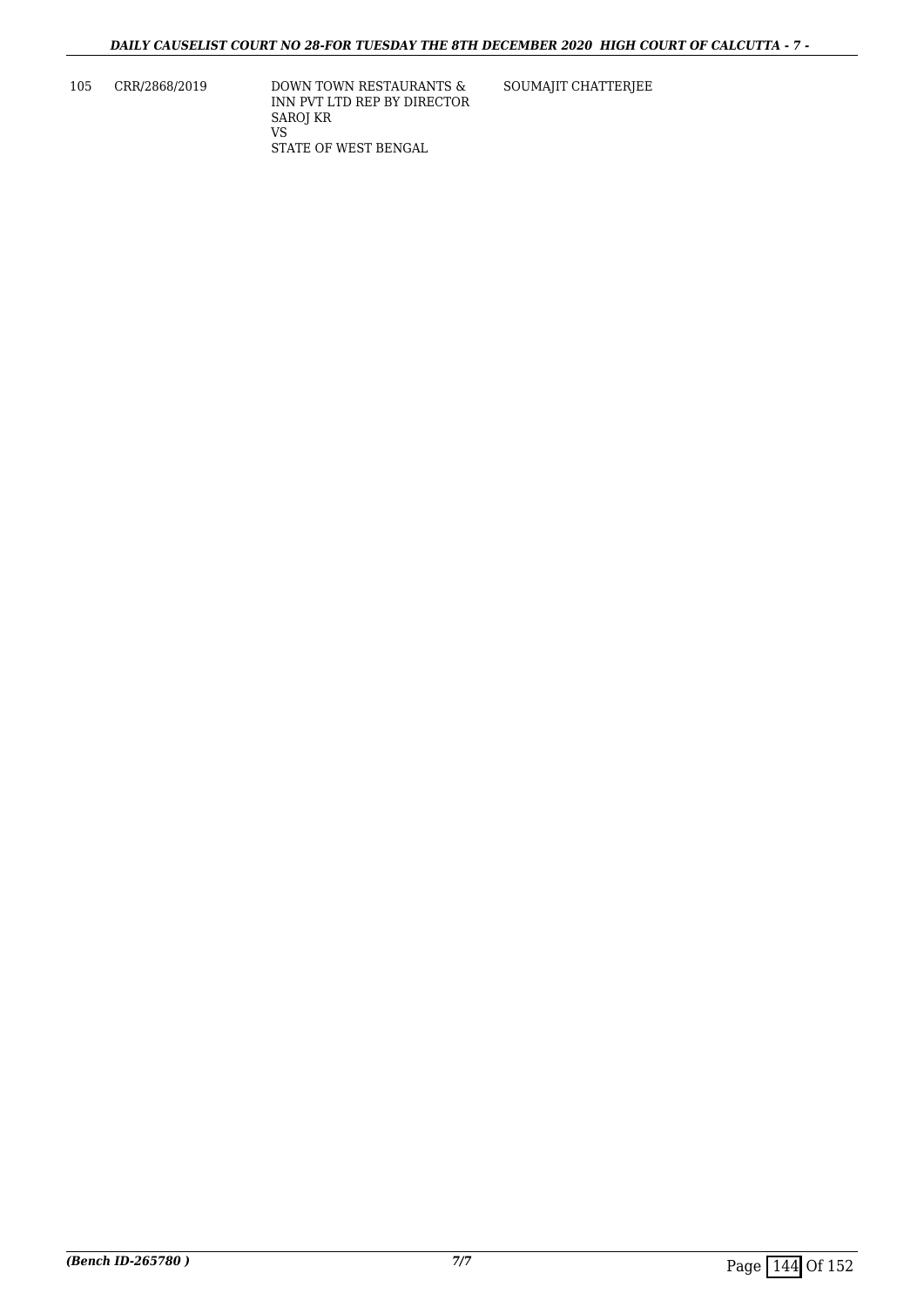

# In The High Court at Calcutta

## **Appellate Side**

**DAILY CAUSELIST For Tuesday The 8th December 2020**

**COURT NO. 42**

**SINGLE BENCH (SB - XIX)**

**AT 10:45 AM**

## **HON'BLE JUSTICE TIRTHANKAR GHOSH**

**(VIA VIDEO CONFERENCE)**

**ON AND FROM MONDAY, THE 7TH DECEMBER, 2020 – ADMISSION OF CRIMINAL MOTIONS AND HEARING OF CRIMINAL REVISIONS WHICH ARE NOT ASSIGNED TO ANY OTHER BENCH INCLUDING APPLICATIONS CONNECTED THERETO ;**

**HEARING OF CRIMINAL REVISIONS (IRRESPECTIVE OF CLASSIFICATION) FILED UPTO 2015 INCLUDING CONNECTED APPLICATIONS ; HEARING OF CRIMINAL APPEALS,**

**NOTE: MATTERS WILL BE TAKEN UP THROUGH PHYSICAL HEARING ONLY WHEN BOTH THE PARTIES ARE AGREED.**

|              |               | <b>LISTED MOTION</b>                                                               |                                     |
|--------------|---------------|------------------------------------------------------------------------------------|-------------------------------------|
| $\mathbf{1}$ | CRR/467/2018  | DR. NAZRUL ISLAM<br><b>VS</b><br>ROSE VALLEY PATRIKA PVT. LTD&<br><b>ORS</b>       | G. MOSTAFA                          |
| 2            | CRR/560/2019  | <b>AMIT KR MONDAL</b><br><b>VS</b><br>STATE OF WEST BENGAL & ANR                   | SUPRIO CHATTOPADHYAY                |
| 3            | CRR/2007/2019 | GOPAL CHAKI @ GOPAL KR CHAKI<br>$&$ ANR<br><b>VS</b><br>STATE OF WEST BENGAL & ANR | <b>CHANDRADOR ROY</b>               |
| 4            | CRR/3069/2019 | SRIJIT KUMAR DAS & ORS.<br>VS<br>STATE OF WEST BENGAL                              | PINAKI RANJAN<br><b>CHAKRABORTI</b> |
| 5            | CRR/3676/2019 | <b>BEAUTI LAHA</b><br>VS.<br>$&$ ORS                                               | <b>SOUMIK GANGULI</b>               |
| 6            | CRR/595/2020  | MOTARUL ISLAM<br><b>VS</b><br><b>STATE OF WEST BENGAL</b>                          | <b>SK. TOSLIM ALI</b>               |
| 7            | CRR/629/2020  | SRIMANTO MONDAL<br>VS<br>STATE OF WEST BENGAL & ANR                                | AMITABHA GHOSH                      |
| 8            | CRR/635/2020  | TAUSIF ZAMAN<br><b>VS</b><br>STATE OF WEST BENGAL & ANR                            | <b>ANKITA BOSE</b>                  |
| 9            | CRR/689/2020  | DIPANKAR MONDAL<br><b>VS</b><br>RAM KRISHNA ASHRAM & ORS                           | SOMRAJ DHAR                         |
| 10           | CRR/705/2020  | RAHUL BASAK & ANR<br><b>VS</b><br>STATE OF WEST BENGAL                             | <b>SUMANTA DAS</b>                  |
| 11           | CRR/711/2020  | <b>SOURAV HALDER</b><br><b>VS</b><br>STATE OF WEST BENGAL & ANR                    | <b>SACHETAN GHOSH</b>               |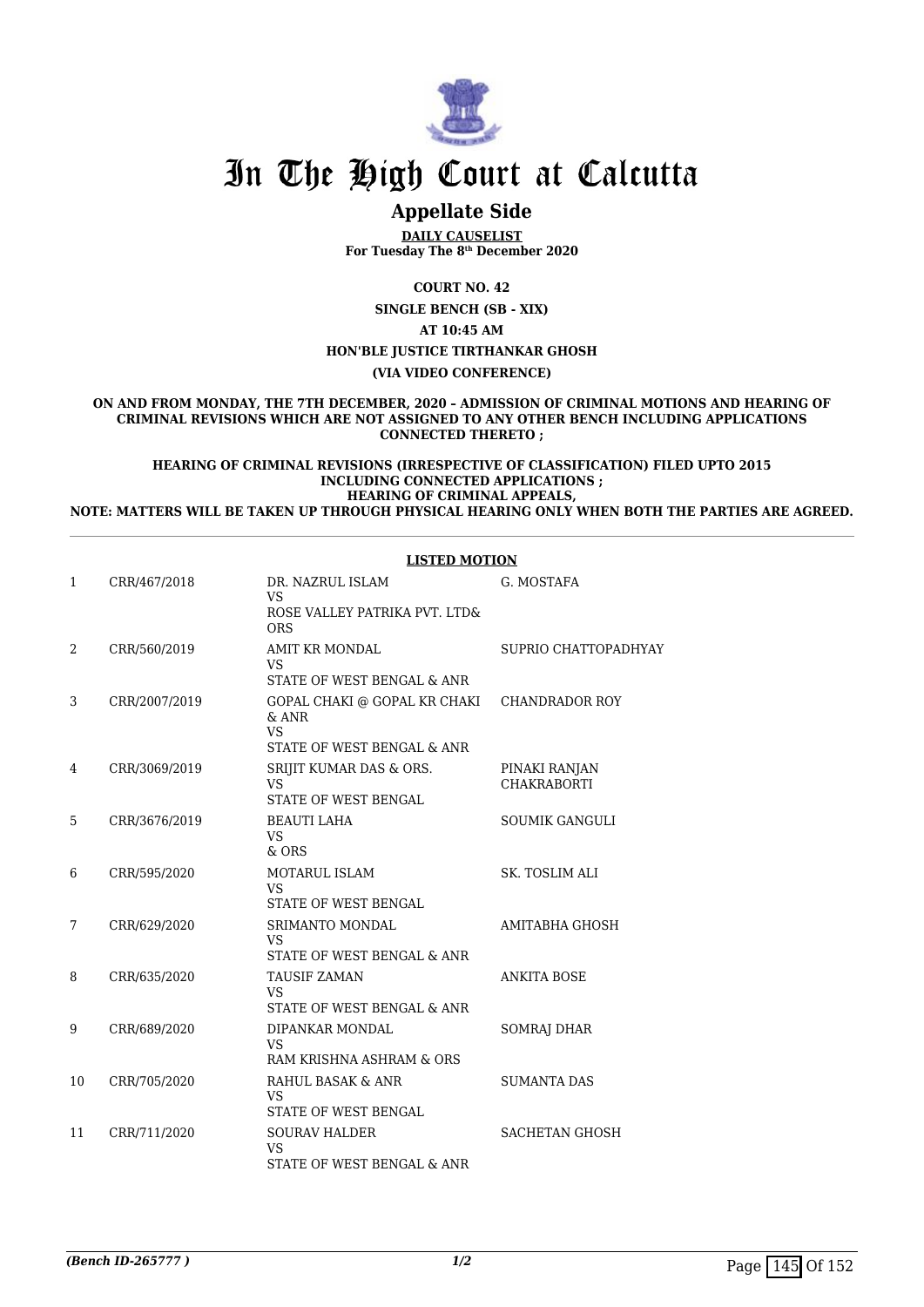### *DAILY CAUSELIST COURT NO 42-FOR TUESDAY THE 8TH DECEMBER 2020 HIGH COURT OF CALCUTTA - 2 -*

| 12 | CRR/724/2020  | YASHWANT KR DAGA & ANR<br><b>VS</b>                                         | A P AGARWALLA          |        |
|----|---------------|-----------------------------------------------------------------------------|------------------------|--------|
|    |               | STATE OF WEST BENGAL & ANR                                                  |                        |        |
| 13 | CRR/758/2020  | MAHITOSH GHOSHAL<br>VS                                                      | RAMASHISH MUKHERJEE    |        |
|    |               | STATE OF WEST BENGAL & ANR.                                                 |                        |        |
| 14 | CRR/1635/2020 | <b>SUMAN PAUL</b><br>VS                                                     | <b>ARUNAVA GANGULY</b> |        |
|    |               | THE STATE OF WEST BENGAL                                                    |                        |        |
| 15 | CRR/1645/2020 | SOMA DE @ SOMA DEY<br>VS<br>STATE OF WEST BENGAL AND                        | SANTANU MUKHERJEE      |        |
|    |               | ORS.                                                                        |                        |        |
| 16 | CRR/1654/2020 | <b>SUSHENA SHARMA</b><br><b>VS</b>                                          | PRIYANKAR GANGULY      |        |
|    |               | State of West Bengal                                                        |                        |        |
| 17 | CRR/1693/2020 | PRADIP CHOWDHURY<br><b>VS</b><br>State of West Bengal AND ANR               | Anirban Banerjee       |        |
| 18 | CRR/1699/2020 | <b>JOY PROKASH SARKAR</b><br>VS.                                            | KAUSHIK CHOUDHURY      |        |
|    |               | STATE OF WEST BENGAL AND<br>ORS.                                            |                        |        |
| 19 | CRR/1718/2020 | SHANKAR PAUL AND OTHERS<br><b>VS</b>                                        | SOUMAJIT CHATTERJEE    |        |
|    |               | STATE OF WEST BENGAL AND<br>ANR.                                            |                        |        |
|    |               | <b>CRIMINAL APPEAL HEARING</b>                                              |                        |        |
| 20 | CRA/90/1986   | AZIZ ALIAS AZIZUL & ORS.<br><b>VS</b><br>THE STATE                          | MD. S.HOSSAIN          | N.Y.A. |
| 21 | CRA/400/2015  | BALAHARI GHOSH & ORS.<br>VS.<br>STATE OF WEST BENGAL                        | DEBABRATA DASGUPTA     |        |
| 22 | CRA/538/2017  | HARENDRA CHANDRA PARUI &<br><b>ANR</b><br><b>VS</b><br>STATE OF WEST BENGAL | DEBABRATA SARDAR       |        |
|    |               |                                                                             |                        |        |

IA NO: CRAN/1/2017(Old No:CRAN/3898/2017)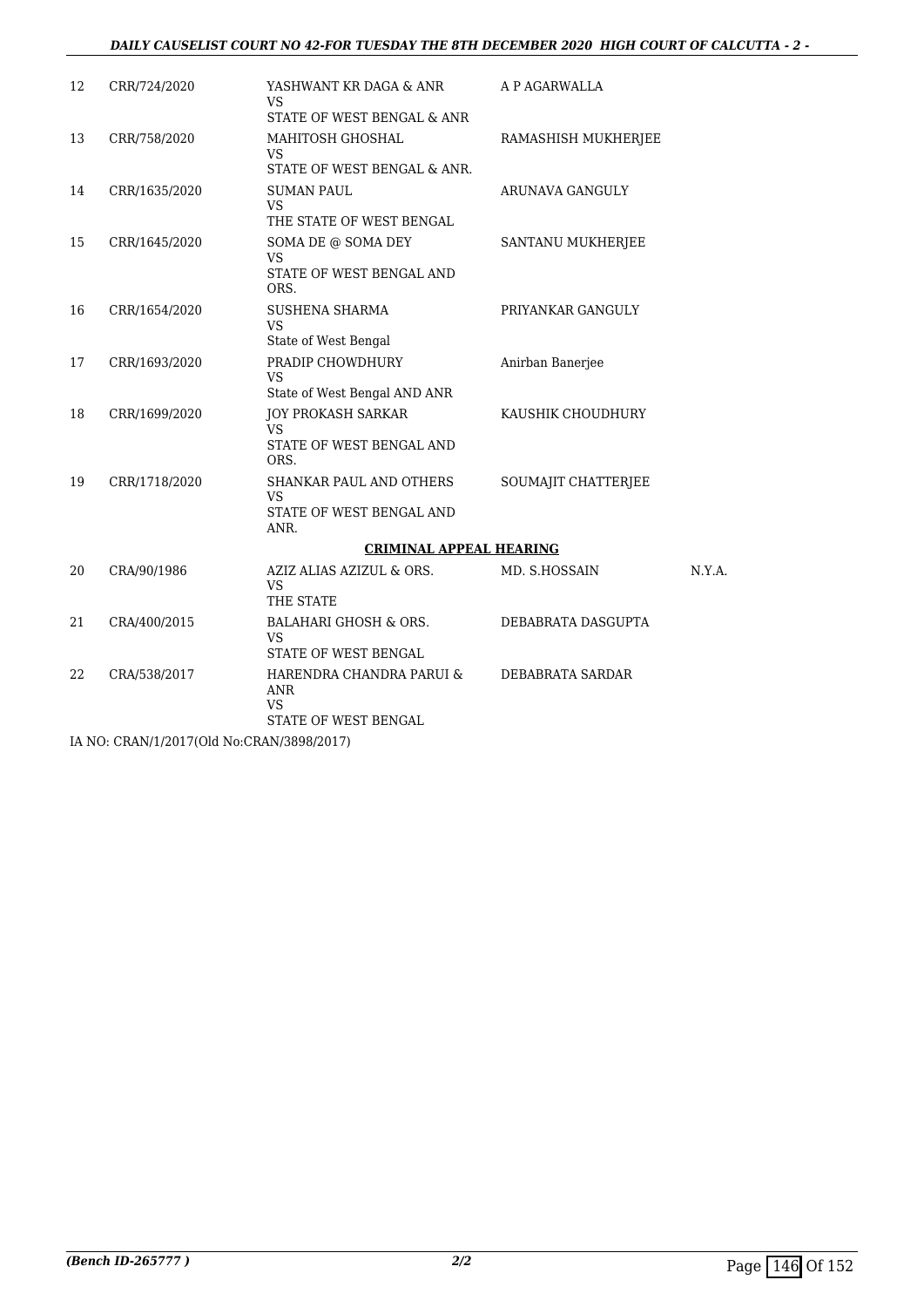

# In The High Court at Calcutta

## **Appellate Side**

**DAILY CAUSELIST For Tuesday The 8th December 2020**

**COURT NO. 2**

**SINGLE BENCH (SB) AT 2:00 PM HON'BLE JUSTICE KAUSIK CHANDA (VIA VIDEO CONFERENCE)**

#### **( AS AND WHEN SITS SINGLY)**

**ON TUESDAY, 8TH DECEMBER, 2020 AT 2.00 P.M. - WILL SIT SINGLY AND TAKE CIVIL REVISION MATTERS LISTED BEFORE HIM IN THE DAILY LIST OF 16TH MARCH, 2020 EXCEPT THE MATTERS WHICH ARE ALREADY DISPOSED OF.**

#### **NOTE: MATTERS WILL BE TAKEN UP THROUGH PHYSICAL HEARING ONLY WHEN BOTH THE PARTIES ARE AGREED.**

|    |             | <b>CIVIL REVISION</b>                                                       |                                  |
|----|-------------|-----------------------------------------------------------------------------|----------------------------------|
| 1  | CO/807/2003 | NILIMA DUTT MAZUMDER<br>VS.                                                 | BADAL SAHA                       |
|    |             | ABDUL SAMAD SARDAR                                                          |                                  |
| 2  | CO/812/2003 | NAMITA DHARA<br>VS<br>M/S. PRASANTA SALES AGENCY                            | <b>TAPAS MUKHERJEE</b>           |
| 3  | CO/815/2003 | <b>RAM PRASAD SAHU</b><br>VS<br>NEMAI PADA MONDAL                           | A. K. DAS                        |
| 4  | CO/817/2003 | C. E. S. C. LTD.<br>VS<br>AKRAM ALI MOLLA                                   | <b>SUBIR SANYAL</b>              |
|    |             | IA NO: CAN/1/2003(Old No:CAN/6878/2003), CAN/2/2004(Old No:CAN/4374/2004)   |                                  |
| 5  | CO/823/2003 | SANTIPRIYA GUHA<br>VS<br>KANTIPRITY GUHA                                    | SUPRATICK SYAMAL                 |
| 6  | CO/828/2003 | INDU DEVI TAPURIA & ORS<br><b>VS</b><br>M/S. TABULAR CONTAINERS (P)<br>LTD. | <b>SOURAV SEN</b>                |
| 7  | CO/829/2003 | RAMA DEBI CHOWDHURY<br>VS.<br><b>SK. ABDUL RAHAMAN</b>                      | PRASANTA BEHARI<br><b>MAHATO</b> |
| 8  | CO/845/2003 | <b>SAMINA KHATOON</b><br>VS.<br>MD. JAWAID ALAM                             | SIRAJ GOOPTU                     |
| 9  | CO/859/2003 | <b>SERAJUL HAQUE</b><br><b>VS</b><br><b>ABDUL RASID</b>                     | RAJENDRA BANERJEE                |
| 10 | CO/903/2003 | DILIP KUMAR DUTTA<br>VS.<br>PRABIR KUMAR GHOSH                              | <b>ABHIJIT ROY</b>               |
| 11 | CO/927/2003 | PARESH CHANDRA DUTTA<br><b>VS</b><br>RAM CHANDRA GAHALOT                    | <b>BADAL SAHA</b>                |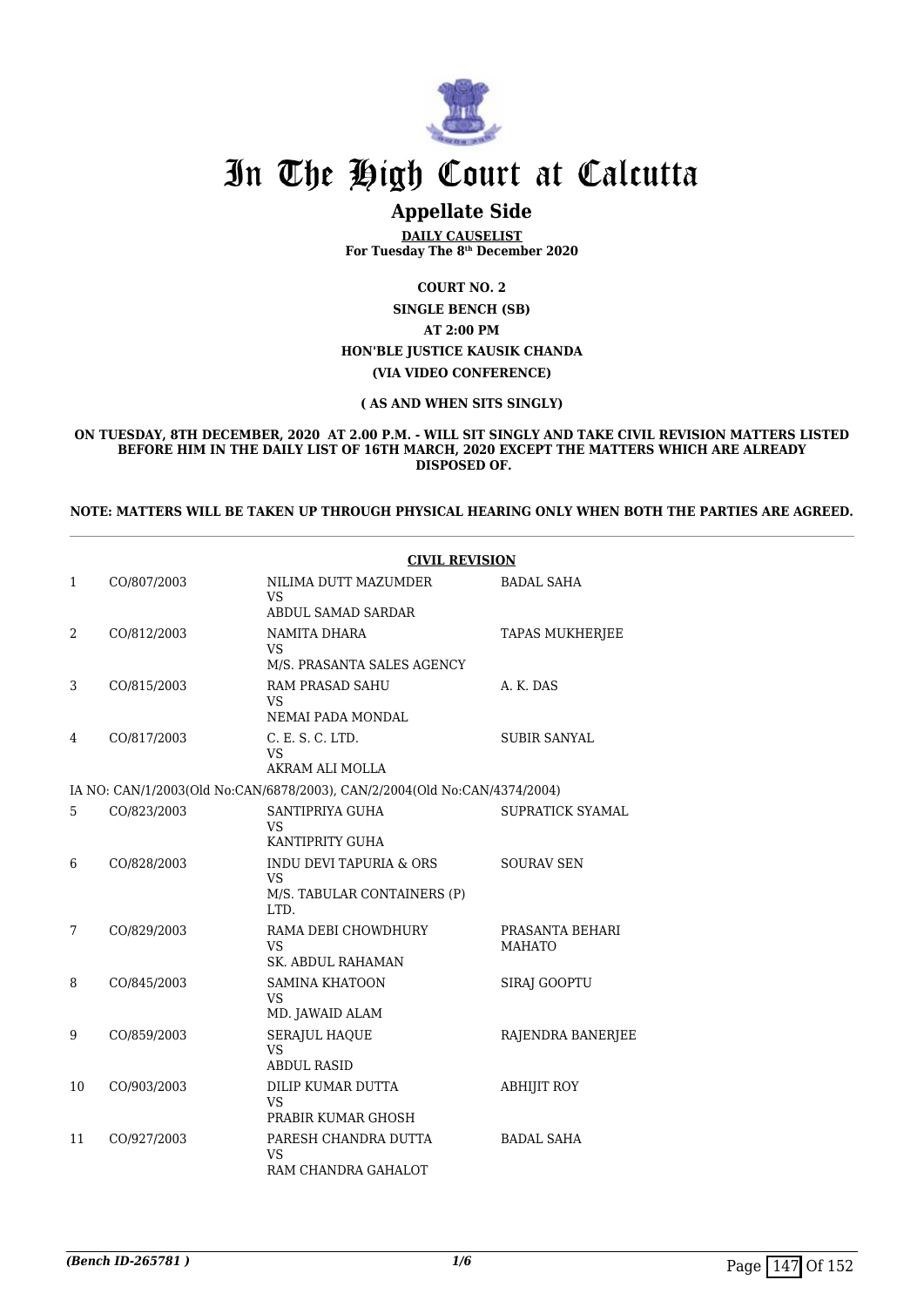| 12 | CO/947/2003                                                                                                                                      | SURESH KUMAR AGARWAL &<br>ORS.<br>VS.               | SUBRATA KR. ROY<br><b>KARMAKAR</b>                                                                          |  |  |
|----|--------------------------------------------------------------------------------------------------------------------------------------------------|-----------------------------------------------------|-------------------------------------------------------------------------------------------------------------|--|--|
|    | IA NO: CAN/1/2004(Old No:CAN/5011/2004)                                                                                                          | PANCHANAN PAL                                       |                                                                                                             |  |  |
| 13 | CO/966/2003                                                                                                                                      | NITYA NANDA PODDAR                                  | <b>BINAY PANDA</b>                                                                                          |  |  |
|    |                                                                                                                                                  | VS<br>PRASANTA KUMAR MUKHERJEE                      |                                                                                                             |  |  |
| 14 | CO/969/2003                                                                                                                                      | <b>GOPAL GHOSH &amp; ORS.</b><br>VS<br><b>STATE</b> | DEBAYAN BERA                                                                                                |  |  |
| 15 | CO/971/2003                                                                                                                                      | <b>BHAGWAT DAS JAISWAL</b><br>VS                    | SUJEET KR. MISHRA                                                                                           |  |  |
|    |                                                                                                                                                  | MOSHARAF HOSSAIN                                    |                                                                                                             |  |  |
| 16 | CO/975/2003                                                                                                                                      | <b>BULA MONDAL</b><br>VS<br>UNION OF INDIA          | SABNAM DEY                                                                                                  |  |  |
| 17 | CO/976/2003                                                                                                                                      | MIRA POREY                                          | SASWATA GOPAL                                                                                               |  |  |
|    |                                                                                                                                                  | VS                                                  | MUKHERJEE                                                                                                   |  |  |
| 18 | CO/983/2003                                                                                                                                      | JANAKINATH SAMANTA<br>PIJUSH KANTI GHOSH & ORS.     | MD. MANSOR ALAM                                                                                             |  |  |
|    |                                                                                                                                                  | VS.                                                 |                                                                                                             |  |  |
|    |                                                                                                                                                  | ASANSOL HOUSING CO-OPP.<br>SOCIETY LTD.             |                                                                                                             |  |  |
| 19 | CO/988/2003                                                                                                                                      | KRISHNA MOORTHY RAJU                                | JOY TALUKDAR                                                                                                |  |  |
|    |                                                                                                                                                  | VS.<br>RAJASHREE A.K. IYER                          |                                                                                                             |  |  |
| 20 | CO/642/2004                                                                                                                                      | MD. TADBIRULLAH & ORS.                              | SIBANI BHAGAT                                                                                               |  |  |
|    |                                                                                                                                                  | VS<br>ATAHAR MONDAL                                 |                                                                                                             |  |  |
| 21 | CO/1083/2004                                                                                                                                     | DEBENDRA NATH DUTTA                                 | ANIT KUMAR RAKSHIT                                                                                          |  |  |
|    |                                                                                                                                                  | VS                                                  |                                                                                                             |  |  |
|    |                                                                                                                                                  | M/S GOBINDA STEEL CO. LTD.                          |                                                                                                             |  |  |
| 22 | CO/1460/2004                                                                                                                                     | SUBAL CHANDRA GHOSH<br>VS<br>SUDHIR CHANDRA PODDAR  | SABYASACHI<br><b>BHATTACHARYYA</b>                                                                          |  |  |
|    |                                                                                                                                                  |                                                     | IA NO: CAN/1/2005(Old No:CAN/1459/2005), CAN/2/2005(Old No:CAN/2924/2005), CAN/3/2005(Old No:CAN/2928/2005) |  |  |
| 23 | CO/1505/2004                                                                                                                                     | SUBAL CHANDRA PAL                                   | MD. SABIR AHMED                                                                                             |  |  |
|    |                                                                                                                                                  | VS                                                  |                                                                                                             |  |  |
| 24 | CO/1657/2004                                                                                                                                     | SHIBRAM RAJAK<br>BISWANTH SARKAR & ANR.             | PROBAL KUMAR                                                                                                |  |  |
|    |                                                                                                                                                  | VS                                                  | MUKHERJEE                                                                                                   |  |  |
|    |                                                                                                                                                  | KARTICK CHANDRA SARKAR                              |                                                                                                             |  |  |
| 25 | CO/2815/2004                                                                                                                                     | PRANTIK DATTA<br>VS<br><b>SAMPA DATTA</b>           | SUNIRMAL NAG                                                                                                |  |  |
| 26 | CO/3097/2004                                                                                                                                     | SK. MOSIUDDIN KAZI                                  | KRISHANI BANIK                                                                                              |  |  |
|    |                                                                                                                                                  | VS<br>SHYAMALI MAITY                                |                                                                                                             |  |  |
| 27 | CO/3998/2004                                                                                                                                     | PRADYUT CHAKRABORTY                                 | UTTAM KR. SAHA                                                                                              |  |  |
|    |                                                                                                                                                  | VS<br>SMT. SHIULI CHAKRABORTY                       |                                                                                                             |  |  |
| 28 | CO/4049/2004                                                                                                                                     | PANKAJ KUMAR DALAL                                  | UDAY NARAYAN BETAL                                                                                          |  |  |
|    |                                                                                                                                                  | VS<br>THE MANAGER OVERSEAS BANK                     |                                                                                                             |  |  |
| 29 | CO/246/2005                                                                                                                                      | SANJAY KR. PANJA                                    | DIPANJAN SINHA ROY                                                                                          |  |  |
|    |                                                                                                                                                  | VS                                                  |                                                                                                             |  |  |
|    |                                                                                                                                                  | KABITA PURAKAIT                                     |                                                                                                             |  |  |
|    | IA NO: CAN/1/2005(Old No:CAN/1597/2005), CAN/2/2006(Old No:CAN/6749/2006), CAN/3/2015(Old No:CAN/3863/2015),<br>CAN/4/2015(Old No:CAN/3864/2015) |                                                     |                                                                                                             |  |  |
| 30 | CO/3998/2006                                                                                                                                     | HARADHAN NAYEK                                      | MRITYUNJOY DAS                                                                                              |  |  |

| 30. | CO/3998/2006 | HARADHAN NAYEK | MRITYUNJOY D |
|-----|--------------|----------------|--------------|
|     |              |                | MAJUMDAR     |
|     |              | HARI PASARI    |              |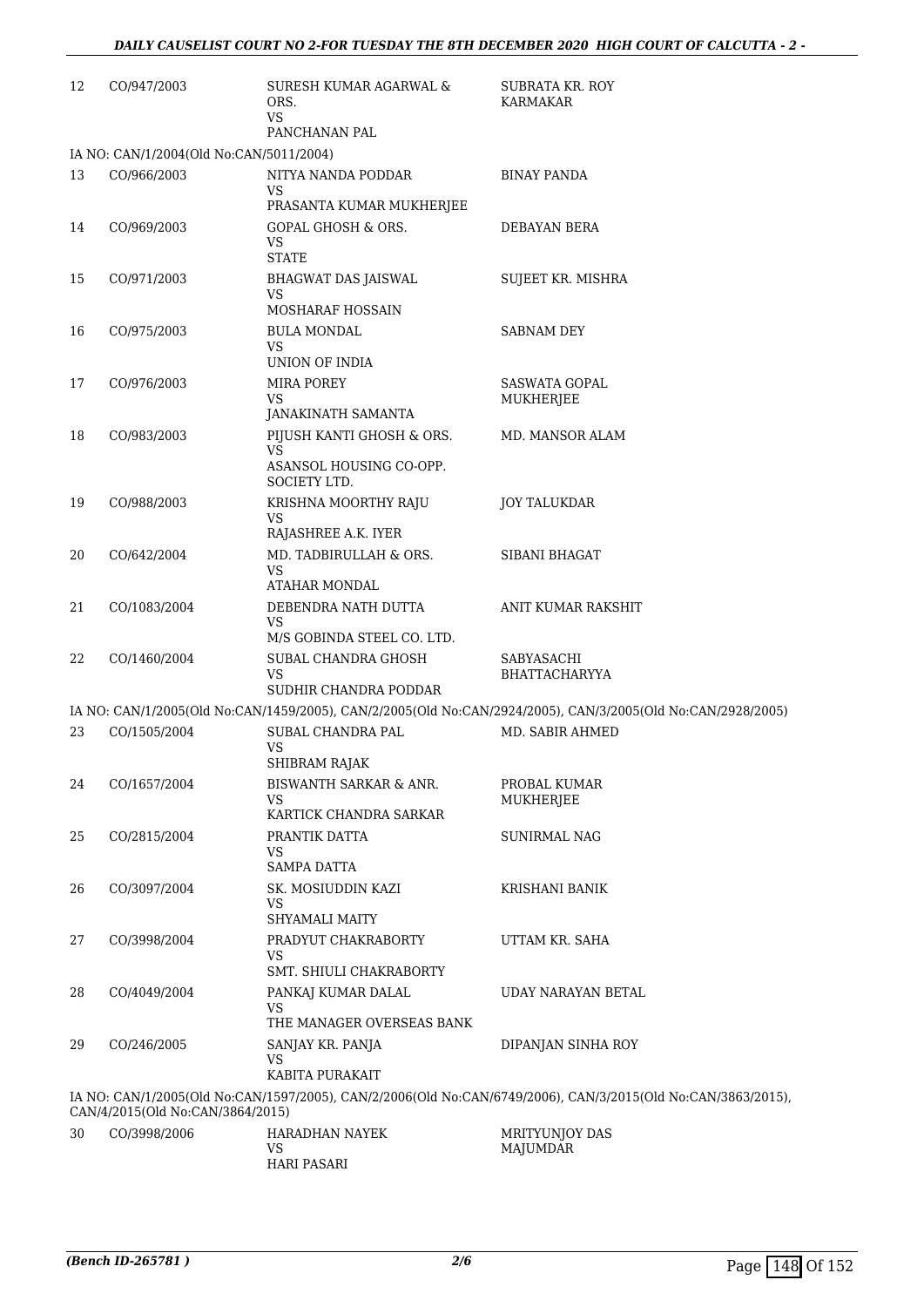| 31 | CO/3999/2006                            | <b>IVA BASU</b><br>VS                                                     | ARUN PAHARI                      |
|----|-----------------------------------------|---------------------------------------------------------------------------|----------------------------------|
| 32 | CO/4005/2006                            | KRISHAN SINHA<br>RATAN CHANDRA PAL & ANR.<br>VS                           | HIRANMAY<br><b>BHATTACHARYYA</b> |
| 33 | CO/4020/2006                            | <b>TARAPADA PAL</b><br>MINATI RAJBANSHI & ORS.<br>VS                      | <b>DEBAYAN BERA</b>              |
|    |                                         | THE STATE OF WEST BENGAL                                                  |                                  |
| 34 | CO/4021/2006                            | <b>BADAL CHANDRA PATRA</b><br>VS<br>ISWAR TARAKSWAR SHIBTHAKUR            | KAJAL RAY                        |
| 35 | CO/4023/2006                            | <b>BULGANI ROY &amp; ORS.</b>                                             | MOHIT CHATTERIEE                 |
|    |                                         | VS<br><b>GOBINDA CHANDRA PATRA</b>                                        |                                  |
|    |                                         | IA NO: CAN/1/2007(Old No:CAN/1655/2007), CAN/2/2007(Old No:CAN/4900/2007) |                                  |
| 36 | CO/4026/2006                            | DHIMAN KUMAR SAU<br>VS<br><b>SUBRATA DAS</b>                              | PROBAL KUMAR<br>MUKHERJEE        |
| 37 | CO/4028/2006                            | ASHOKE KUMAR SEAL<br>VS                                                   | PARAMITA PAL                     |
|    |                                         | <b>BHUBAN MOHAN SHAW'S ESTATE</b>                                         |                                  |
| 38 | CO/4029/2006                            | MAYA RANI CHAKRABORTY<br>VS<br><b>SANTOSHI DAS</b>                        | HIRANMAY<br><b>BHATTCHARYYA</b>  |
| 39 | CO/4038/2006                            | <b>GURU SARAN SHAW</b><br>VS<br>THE OFFICIAL RECEIVER                     | <b>SUMIT MONDAL</b>              |
|    | IA NO: CAN/2/2007(Old No:CAN/3938/2007) |                                                                           |                                  |
| 40 | CO/4041/2006                            | SAJAHAN<br>VS                                                             | <b>MATIBUR RAHAMAN</b>           |
|    |                                         | REJAUL KALAM                                                              |                                  |
| 41 | CO/4042/2006                            | MADAN MOHON PRAMANIK @<br><b>MADAN PRAMANIK</b><br>VS                     | <b>SANDIPN DAS</b>               |
|    |                                         | SUDHANYA PRAMANIK                                                         |                                  |
|    | IA NO: CAN/1/2008(Old No:CAN/4298/2008) |                                                                           |                                  |
| 42 | CO/4053/2006                            | <b>JALAL MOLLAH</b><br>VS<br>TAMERUDDIN MOLLAH                            | <b>GOLAM MASTAFA</b>             |
| 43 | CO/4056/2006                            | JAHUR KHONDOKAR & ORS.<br>VS.                                             | CHINMAY MAHANTA                  |
|    |                                         | KALOBALA SHASMAL                                                          |                                  |
| 44 | CO/4075/2006                            | BISWAATH MAJI<br>VS<br>KARUNA SINDHU DEY                                  | DIPANKAR PAL                     |
|    | IA NO: CAN/1/2009(Old No:CAN/2471/2009) |                                                                           |                                  |
| 45 | CO/4088/2006                            | SHYAMLAL YADAV<br>VS                                                      | ANIMESH DAS                      |
|    |                                         | BHAHMSHWAR PANDEY                                                         |                                  |
| 46 | CO/4097/2006                            | <b>HURMUJ ALI</b><br>VS                                                   | PARTHA PRATIM RAY                |
|    |                                         | <b>GAYANATH DAS</b>                                                       |                                  |
| 47 | CO/4104/2006                            | DIPIKA ROY<br>VS<br><b>SOUMEN ROY</b>                                     | RANANJAY CHATTERJEE              |
| 48 | CO/4123/2006                            | SANJAY KUMAR PIRUKA @<br>AGARWAL<br>VS                                    | PROBAL KUMAR<br>MUKHERJEE        |
|    |                                         | SARASWATI DEVI SHARMA                                                     |                                  |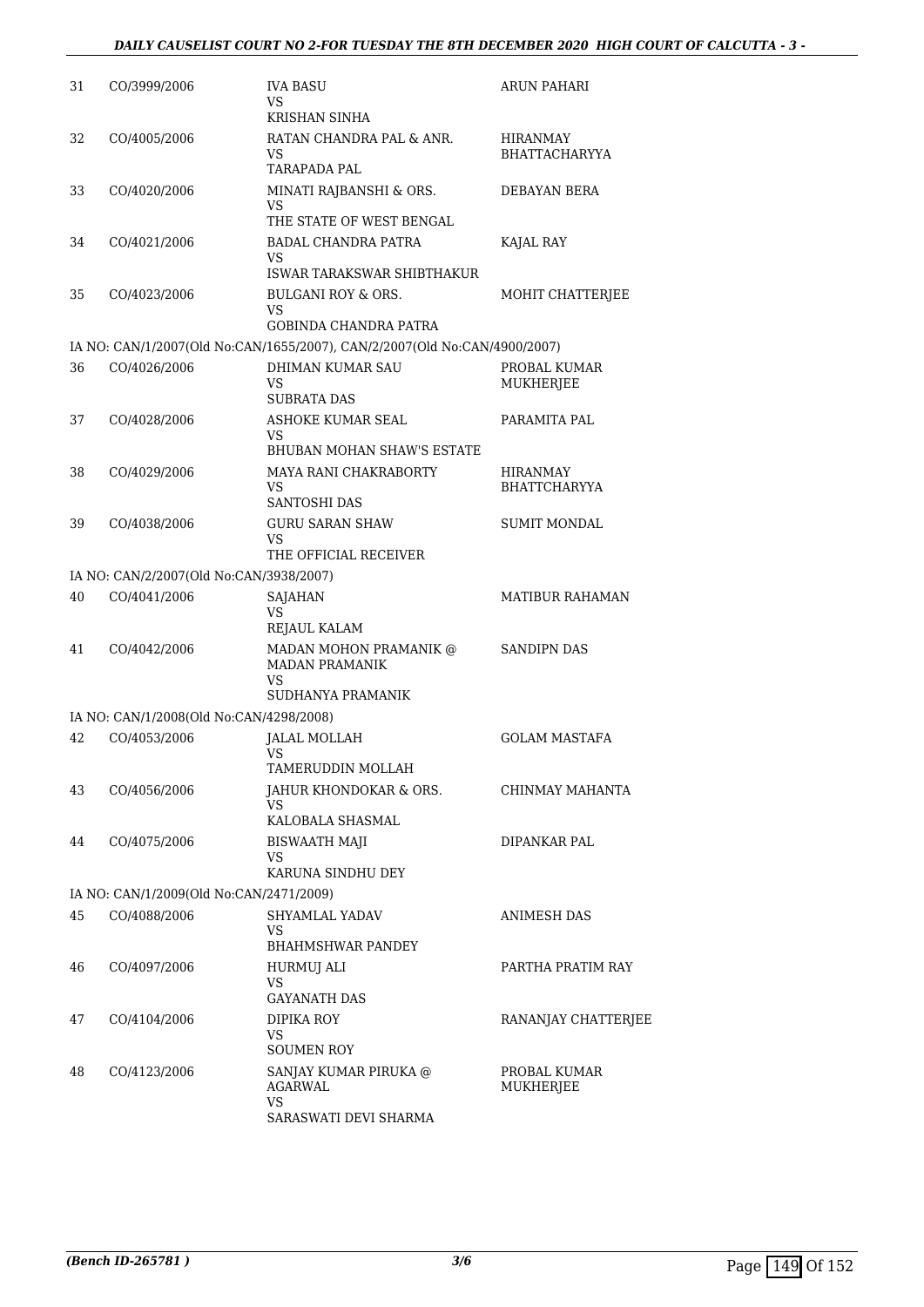| 49 | CO/4125/2006                            | SUNIL KUMAR DAS @ KARTICK<br><b>DAS</b><br><b>VS</b>                      | SAURABH<br><b>GUHATHAKURATA</b>   |
|----|-----------------------------------------|---------------------------------------------------------------------------|-----------------------------------|
|    | IA NO: CAN/1/2008(Old No:CAN/3928/2008) | ANIL KUMAR DAS                                                            |                                   |
| 50 | CO/4128/2006                            | <b>BHUBENESWAR SAHA</b><br><b>VS</b><br>PRAHALLAD SAHA                    | MD. SAHAMAT ALI                   |
| 51 | CO/4172/2006                            | SAMAR KUMAR SAH A<br>VS<br>M/S. SARVANI INVESMENT                         | SHIBNATH<br><b>BHATTACHARYYA</b>  |
| 52 | CO/4203/2006                            | SUDARSAN MONDAL<br>VS                                                     | SAMBHUNATH SARDAR                 |
| 53 | CO/4204/2006                            | STATE OF W.B.<br>APURBA SANYAL<br>VS<br>MITALI SANYAL                     | TAPASH K.<br><b>BHATTACHARYYA</b> |
| 54 | CO/4244/2006                            | PROVAT KUMAR SINGHA ROY<br>VS<br>AFJAL SK.                                | PARTHA PRATIM ROY                 |
| 55 | CO/4245/2006                            | KANAIHYA LAL SHAW<br>VS<br>SK. BADRUJJHA                                  | <b>TAMOY CHOWDHURY</b>            |
| 56 | CO/4301/2006                            | PRITI BHAGAT<br>VS<br>SAILENDRA BHAGAT                                    | KAJAL RAY                         |
| 57 | CO/4310/2006                            | DINABANDHU SINGHA ROY<br>VS<br>MADHABI SINGHA ROY                         | KAZI SAJJAD ALAM                  |
| 58 | CO/4314/2006                            | DAINIK JANAMBHUMI<br>VS<br>PRANATI DAS                                    | NEGUIVE AHMED                     |
| 59 | CO/4319/2006                            | <b>MANTU ORAON</b><br>VS<br>TOPICAL TEA CO.PVT. LTD.                      | VASWATI CHAKRABORTY               |
| 60 | CO/4321/2006                            | MONISHA BHATTACHARYYA<br>VS<br>JAKIR HOSSAIN                              | PARTHA PRATIM ROY                 |
| 61 | CO/4322/2006                            | FATIK CHANDRA MONDAL<br>VS<br><b>KANGSA BISWAS</b>                        | TAPASH K.<br><b>BHATTACHARYA</b>  |
| 62 | CO/4323/2006                            | CHARLES MANTOSH & ANR.<br>VS<br>NISI KANTA DAS                            | JUTHI BANERJEE                    |
| 63 | CO/4324/2006                            | <b>CHARLES MANTOSH</b><br>VS<br>NISI KANTA DAS                            | <b>JUTHI BANERJEE</b>             |
| 64 | CO/4353/2006                            | ALOK KUAMR SINHA<br>VS<br>ANUJ KUMAR BISWAS                               | SABYASACHI<br>MUKHOPADHYAY        |
| 65 | CO/4354/2006                            | ALOK KUMAR SINHA<br>VS<br>ANUJ KUMAR BISWAS                               | SABYASACHI<br>MUKHOPADHYAY        |
| 66 | CO/4357/2006                            | <b>BIJOY KUMAR DEY</b><br>VS<br><b>INDRAJIT GUPTA</b>                     | AMARASH BAG                       |
|    |                                         | IA NO: CAN/1/2007(Old No:CAN/9407/2007), CAN/2/2009(Old No:CAN/6037/2009) |                                   |
| 67 | CO/4359/2006                            | KRISHNAKUMAR AGARWAL<br>VS<br>MANOJ KUAMR YADAV                           | SHIBNATH<br><b>BHATTACHARYYA</b>  |
|    | IA NO: CAN/1/2007(Old No:CAN/1621/2007) |                                                                           |                                   |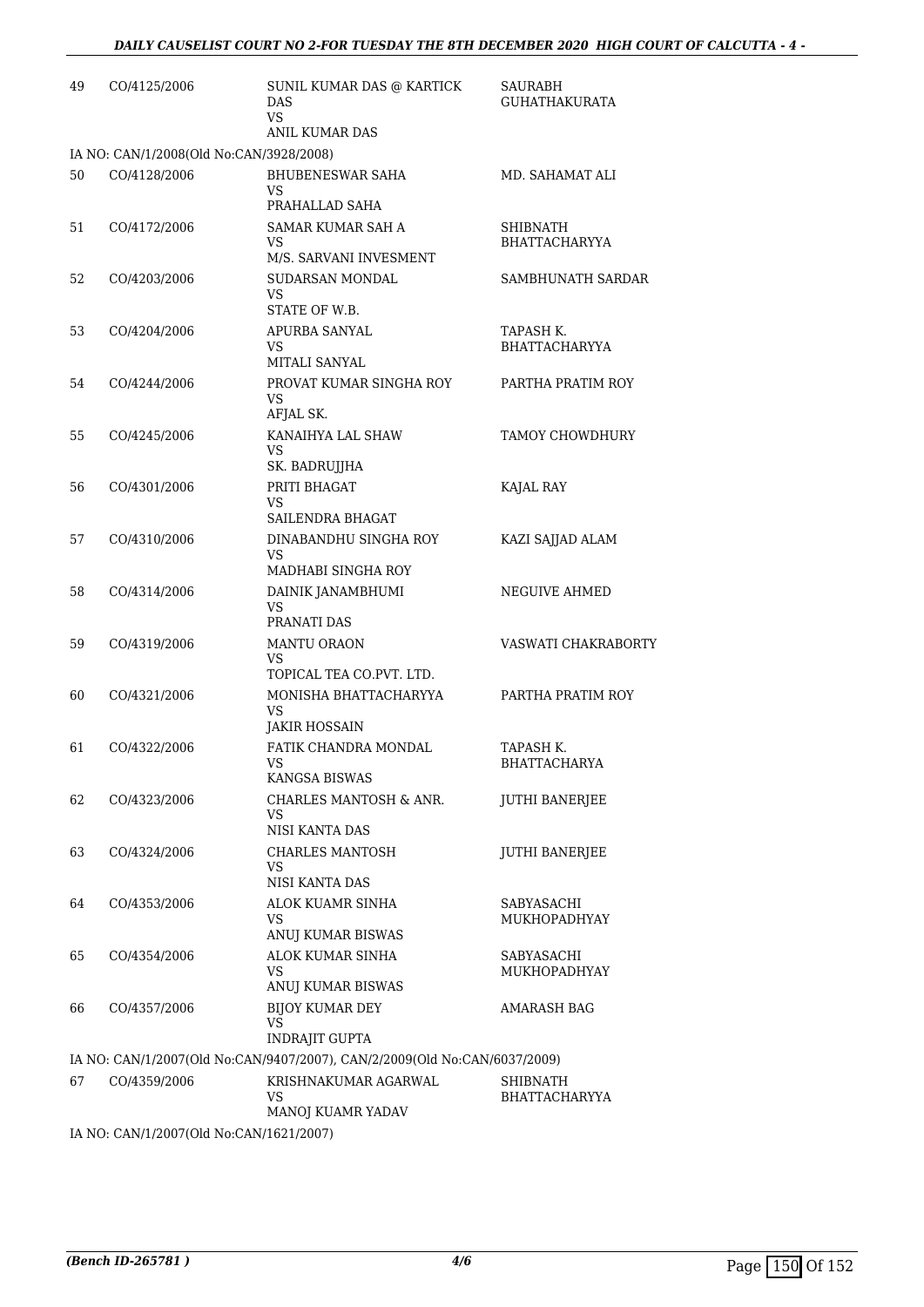### *DAILY CAUSELIST COURT NO 2-FOR TUESDAY THE 8TH DECEMBER 2020 HIGH COURT OF CALCUTTA - 5 -*

| 68 | CO/4362/2006                             | DHIMAN CH. BAIN<br>VS<br>KRISHNA BAIN (NEE<br>GUHATHAKURATA)                                                  | DIBYAJOTI RAHA                    |
|----|------------------------------------------|---------------------------------------------------------------------------------------------------------------|-----------------------------------|
| 69 | CO/4372/2006                             | <b>TAPAS BAIRAGI</b><br>VS<br>RINA BAIRAGI (SINGH)                                                            | <b>GAUTAM N.</b><br>BHATTACHARJEE |
| 70 | CO/4376/2006                             | <b>BAIJNATH SINGH</b><br>VS.<br>PARITOSH PAL                                                                  | DEBAPRATIM BANERJEE               |
| 71 | CO/4386/2006                             | SANTOSH KUMAR MAZUMDAR<br>VS<br>SOBHA RANI DAS                                                                | BIKASH GOSWAMI                    |
| 72 | CO/4394/2006                             | MOHIT KUMAR CHATTERJEE<br>VS<br>SARDAR GURDEEP SINGH                                                          | JAYANTA MUKHERJEE                 |
| 73 | CO/4396/2006                             | RATNA DAS<br>VS.<br>SOMNATH DUTTA                                                                             | MD. BASHA MIR                     |
| 74 | CO/4398/2006                             | <b>BABLU KARMAKAR</b><br><b>VS</b><br>ARUN KUMAR SHAH                                                         | PUSHPAL SATPATHI                  |
| 75 | CO/4416/2006                             | <b>JAMUNA BISWAS</b><br>VS<br><b>GOURI BISWAS</b>                                                             | SUBARNA BANERJEE                  |
| 76 | CO/4438/2006                             | <b>DINESH SAMANTA</b><br>VS<br>PRADIP KUMAR SAU                                                               | PARTHA PRATIM<br>MUKHERJEE        |
| 77 | CO/4446/2006                             | KOTAK MAHINDRA BANK LTD.<br>VS<br>RAMJAN ALI MOLLAH                                                           | PARITOSH SINHA                    |
| 78 | CO/4448/2006                             | SK. AKSARUDDIN<br>VS                                                                                          | AHINDRANARAYAN MAITY              |
|    | IA NO: CAN/1/2010(Old No:CAN/1847/2010)  | RAHAMAN ALI KHAN                                                                                              |                                   |
| 79 | CO/4449/2006                             | DEB NARAYAN BARMAN<br><b>VS</b>                                                                               | ATINDRANARAYAN MAITY              |
| 80 | CO/4453/2006                             | SK. BELAJIT HOSSAIN<br><b>BHOLANATH CHOUDHURY</b><br>VS<br>THE BHALUKA BAZAR HIGH<br><b>ATTACH PRI.SCHOOL</b> | <b>SHILA SARKAR</b>               |
| 81 | CO/4462/2006                             | <b>DIPAK TARAFDER</b><br>VS.<br>PUTUL RANI CHAKRABORTY                                                        | <b>INDRAJIT SEN</b>               |
| 82 | CO/4463/2006                             | SUNIL CHANDRA DAS NAIYA<br>VS.<br>RABINDRA NATH DAS NAIYA                                                     | NIRMAL KUMAR DE                   |
| 83 | CO/4470/2006                             | <b>ENAMUL HAQUE</b><br>VS.<br>PRASANTA KUMAR<br>MUKHOPADHYAY                                                  | MD. MANSOOR ALAM                  |
|    | IA NO: CAN/1/2010(Old No:CAN/10612/2010) |                                                                                                               |                                   |
| 84 | CO/4479/2006                             | JOYDEB LAHA<br>VS<br>MINA LAHA                                                                                | PARTHA PRATIM ROY                 |
| 85 | CO/4490/2006                             | SECRETAR MANGALKOTE ABUL<br>KASHAM MEMORIAL<br>VS.<br><b>MOLLA ALAUDDIN</b>                                   | PRATIP KUMAR<br>CHATTERJEE        |
| 86 | CO/4757/2006                             | <b>GOBINDALAL GHOSH &amp; ANR.</b><br>VS.<br>TARARANI GHOSH                                                   | ANIT KUMAR RAKSHIT                |